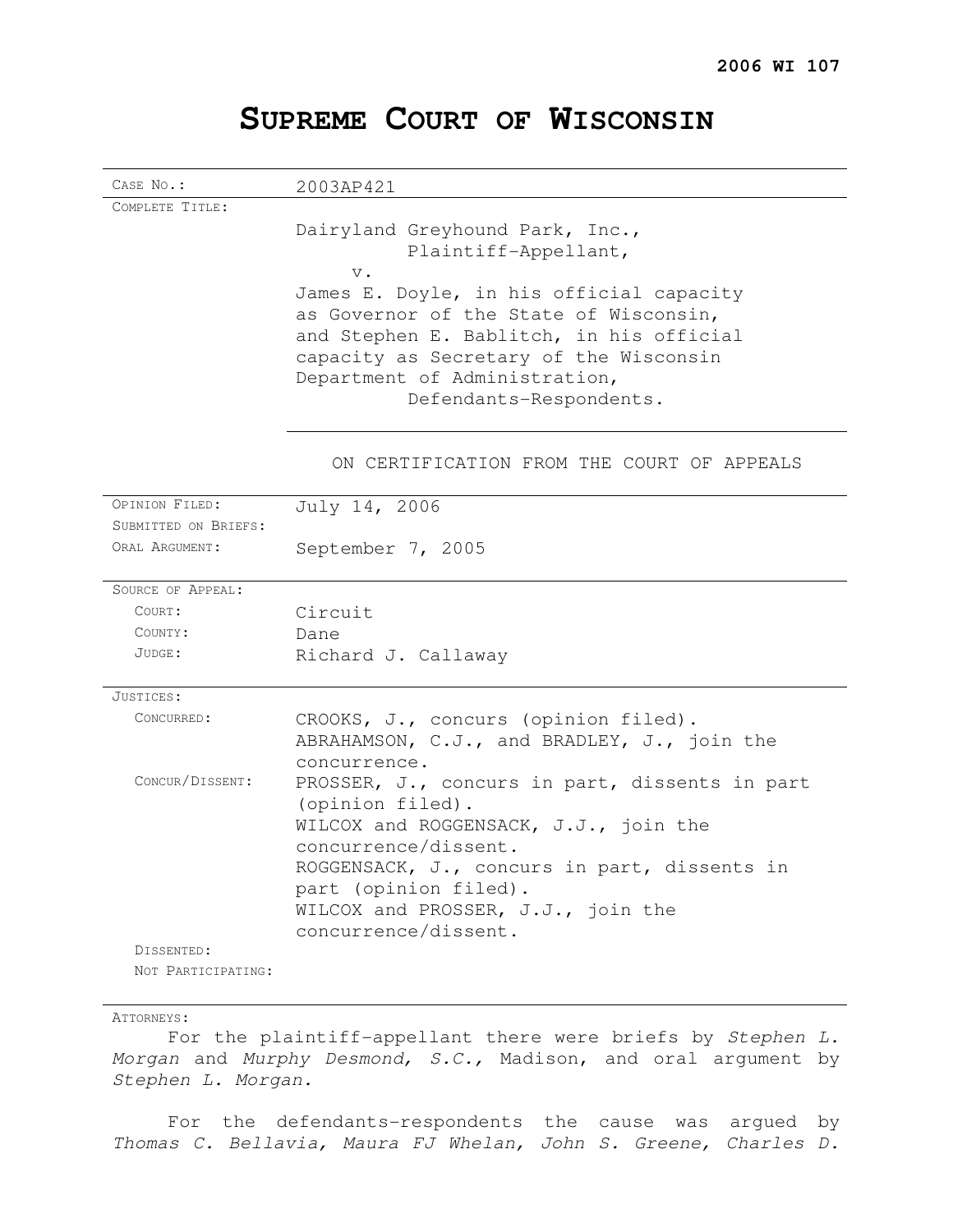Hoornstra, assistant attorneys general, with whom on the brief was Peggy A. Lautenschlager, attorney general.

An amicus curiae brief was filed by Douglas B.L. Endreson, William R. Perry and Sonosky, Chambers, Sachse, Endreson & Perry, LLP, Washington, D.C., and Howard Bichler and St. Croix Law Office, Webster, on behalf of St. Croix Chippewa Indians of Wisconsin; Kevin L. Osterbauer and Legal Department-Chief Blackbird Center, Odanah, on behalf of Bad River Band of the Lake Superior Tribe of Chippewa Indians; Kris M. Goodwill and Lac Courte Oreilles Legal Department, Hayward, on behalf of Lac Courte Oreilles Band of Lake Superior Chippewa Indians of Wisconsin; Jeffrey A. Crawford, Milwaukee, and Eric N. Dahlstrom and Rothstein, Donatelli, Hughes, Dahlstrom, Schoenburg & Frye, LLP, Tempe, AZ, on behalf of Forest County Potawatomi Community; Andrew S. Caulum and Caulum Law Office, S.C., Madison, on behalf of Sokaogon Chippewa Community (Mole Lake Band of the Lake Superior Chippewa Indians), and there was oral argument by Douglas B.L. Endreson.

An amicus curiae brief was filed by Tori L. Kluess, Jodi L. Arndt, and Liebmann, Conway, Olejniczak & Jerry, S.C., Green Bay, on behalf of the Green Bay Area Chamber of Commerce.

An amicus curiae brief was filed by Michael Murphy and Ho-Chunk Nation Department of Justice, Black River Falls, and Lester J. Marston and Rapport and Marston, Ukiah, CA, on behalf of the Ho-Chunk Nation.

An amicus curiae brief was filed by Grant Langley, Patrick McDonnell, and William J. Domina, Milwaukee, on behalf of the City of Milwaukee and the County of Milwaukee.

An amicus curiae brief was filed by Raymond P. Taffora, Roisin H. Bell, and Michael Best & Friedrich LLP, Madison, on behalf of the Metropolitan Milwaukee Association of Commerce and Associated General Contractors-Greater Milwaukee.

An amicus curiae brief was filed by E. Michael McCann, District Attorney, Milwaukee.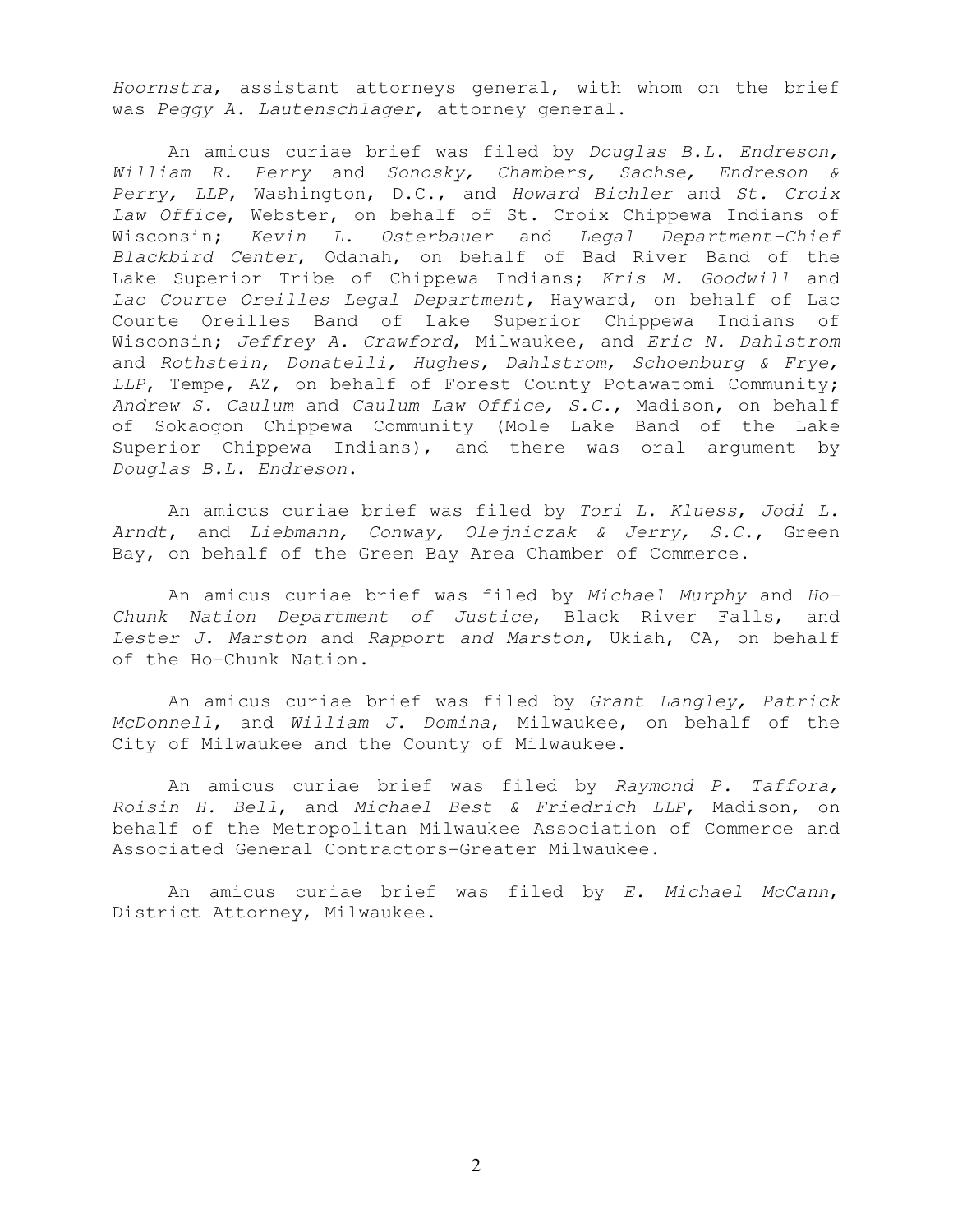### **2006 WI 107**

NOTICE

**This opinion is subject to further editing and modification. The final version will appear in the bound volume of the official reports.** 

No. 2003AP421 (L.C. No. 01CV2906)

#### STATE OF WISCONSIN THE STATE OF WISCONSIN THE STATE OF STATE OF STATE OF STATE OF STATE OF STATE OF STATE OF STATE OF STATE OF STATE OF STATE OF STATE OF STATE OF STATE OF STATE OF STATE OF STATE OF STATE OF STATE OF STATE

**Dairyland Greyhound Park, Inc.,** 

#### **Plaintiff-Appellant,**

 **v.** 

**James E. Doyle, in his official capacity as Governor of the State of Wisconsin, and Stephen E. Bablitch, in his official capacity as Secretary of the Wisconsin Department of Administration,** 

#### **Defendants-Respondents.**

# **FILED**

## **JUL 14, 2006**

Cornelia G. Clark Clerk of Supreme Court

APPEAL from an order of the Circuit Court for Dane County, Richard J. Callaway, Judge. Affirmed.

¶1 LOUIS B. BUTLER, JR., J. Dairyland Greyhound Park, Inc. ("Dairyland") appeals from a decision by the Honorable Richard J. Callaway, Dane County Circuit Court, granting summary judgment in favor of the defendants, Governor James E. Doyle and then-Secretary of Administration Marc J. Marotta, both in their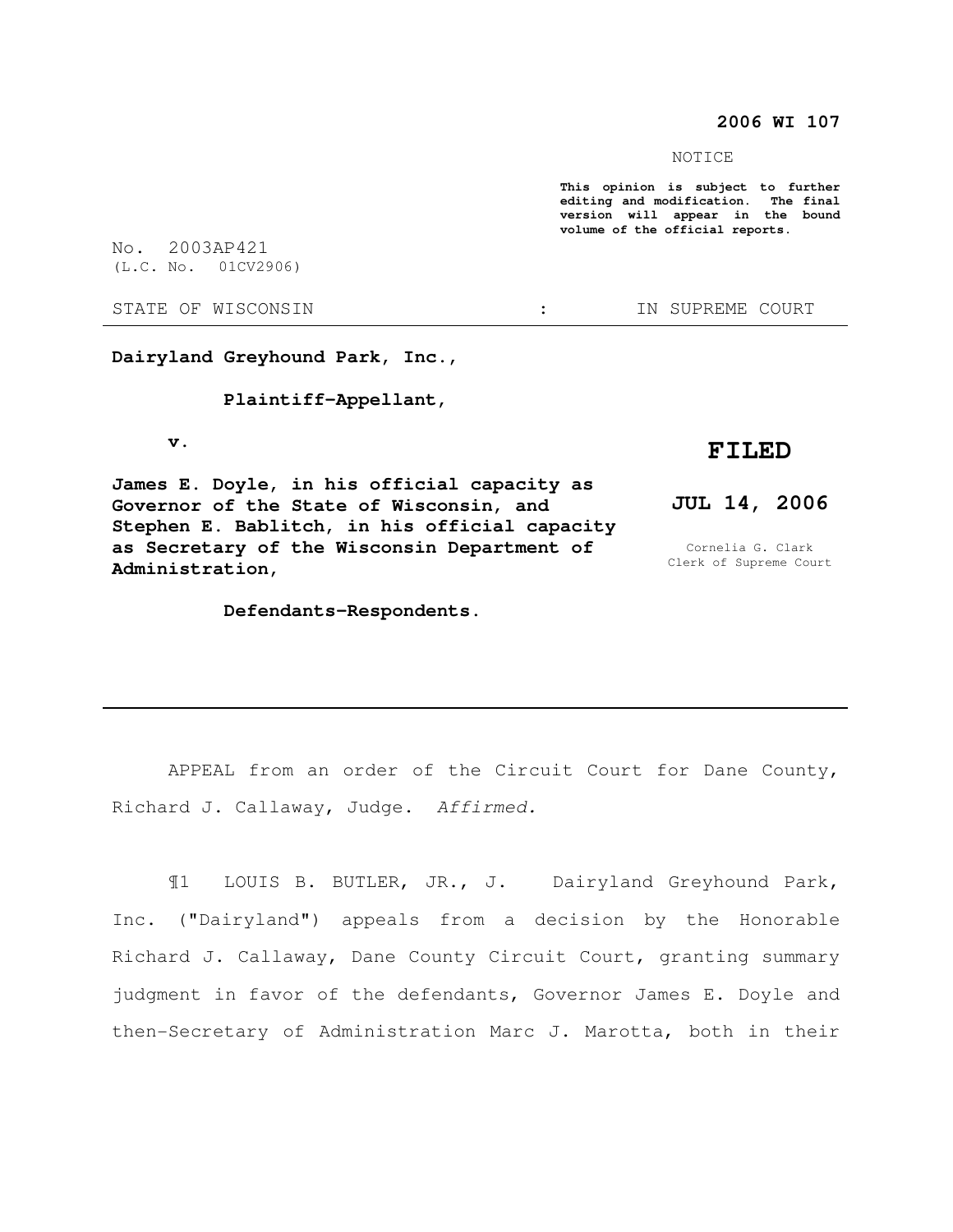official capacities<sup>1</sup> (collectively referred to as "the Governor"), concluding that the 1993 amendment to Article IV, Section 24 of the Wisconsin Constitution ("1993 Amendment") did not affect the 1991-92 Tribal gaming compacts ("Original Compacts") or any extensions to the Original Compacts. The court of appeals certified the appeal to this court to determine the Governor's authority to extend the 11 Original Compacts.<sup>2</sup>

¶2 We conclude that the 1993 Amendment to Article IV, Section 24 of the Wisconsin Constitution does not invalidate the Original Compacts. $3$  Because the Original Compacts contemplated extending the Compacts and amending the scope of Indian gaming within the Compacts, we further conclude that the parties' right of renewal is constitutionally protected by the Contract Clauses of the Wisconsin and United States Constitutions, and that amendments to the Original Compacts that

 $\overline{a}$ 

 $2$  Dairyland Greyhound Park, Inc. v. Doyle, certification by Wisconsin Court of Appeals (June 2, 2003).

<sup>1</sup> Marc J. Marotta was the Secretary of the Department of Administration at the time this action was filed. Subsequently, Stephen E. Bablitch was appointed as the Secretary of DOA in September 2005 and the caption of this case has been amended to reflect the change.

 $3$  Justice Prosser, in his concurrence/dissent, asserts that we conclude that the 1993 Amendment "had no impact on Indian gaming." Justice Prosser's concurrence/dissent, ¶277. This is a misstatement of the holding of this case. We conclude that the 1993 Amendment did not invalidate the Original Compacts. Whether the 1993 Amendment has any impact on Indian gaming outside the Original Compacts, is not before this court.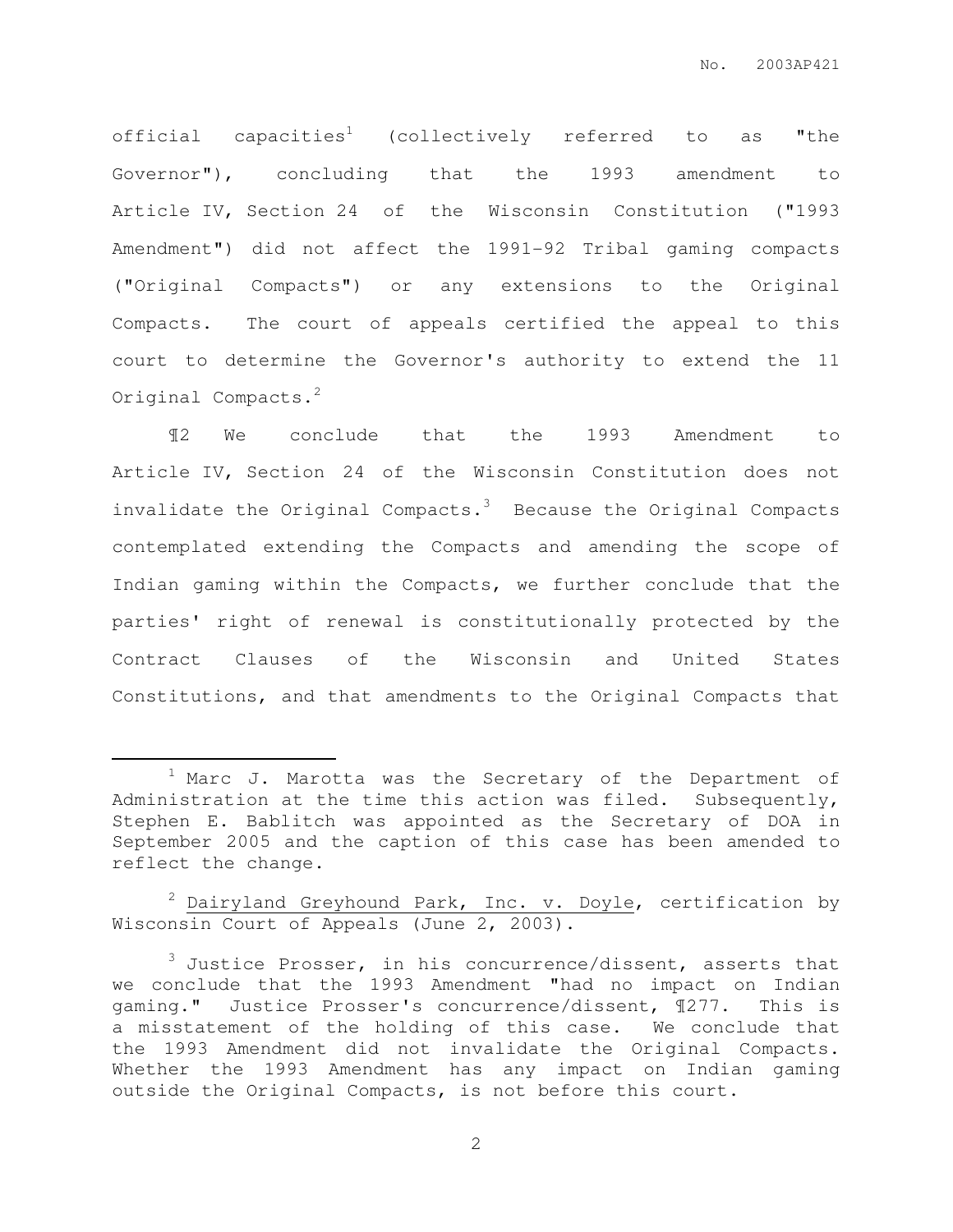expand the scope of gaming are likewise constitutionally protected by the Contract Clauses of the Wisconsin and United States Constitutions. We withdraw any language to the contrary in Panzer v. Doyle, 2004 WI 52, 271 N.W.2d 295, 680 N.W.2d 666, that would limit the State's ability to negotiate for Class III games under the Original Compacts.<sup>4</sup> Accordingly, gaming can be expanded to the extent that the State and Tribes negotiate for additional Class III games.

¶3 The essence of what is at issue here is whether Wisconsin should break treaties with Tribes by walking away from its contractual obligations.<sup>5</sup> Rules of contract interpretation and the Contract Clauses of the United States and Wisconsin Constitutions compel us to conclude that the State must honor its contractual obligations in their entirety. We therefore affirm the order of the circuit court.

¶4 This case stems from allegations by Dairyland that the 1993 Amendment deprives the Governor of the authority to permit Wisconsin Tribes to continue conducting casino-type gaming in

 $\overline{a}$ 

 $4$  See, e.g., Panzer v. Doyle, 2004 WI 52, 1193, 96, 271 Wis. 2d 295, 680 N.W.2d 666. We do not address the Panzer court's decision regarding the duration provisions. Id., ¶¶78-82.

<sup>5</sup> Oliphant v. Schlie, 544 F.2d 1007, 1013 (9th Cir. 1976) (reversed on other grounds by Oliphant v. Suquamish Indian Tribe, 435 U.S. 191 (1978) (superseded by 25 USC § 1301  $(1979)$ .)) ("Reluctance on the part of the States to accord to the Indians rights guaranteed to them by treaties still exists.") (citing United States v. Washington, 520 F.2d 676 (9th Cir., 1975)). See also, Harrison v. Boyd Mississippi, Inc., 700 So.2d 247, 253 (Miss. 1997); Dille v. Council of Energy Resource Tribes, 610 F. Supp. 157, 159 (D.C. Colo. 1985).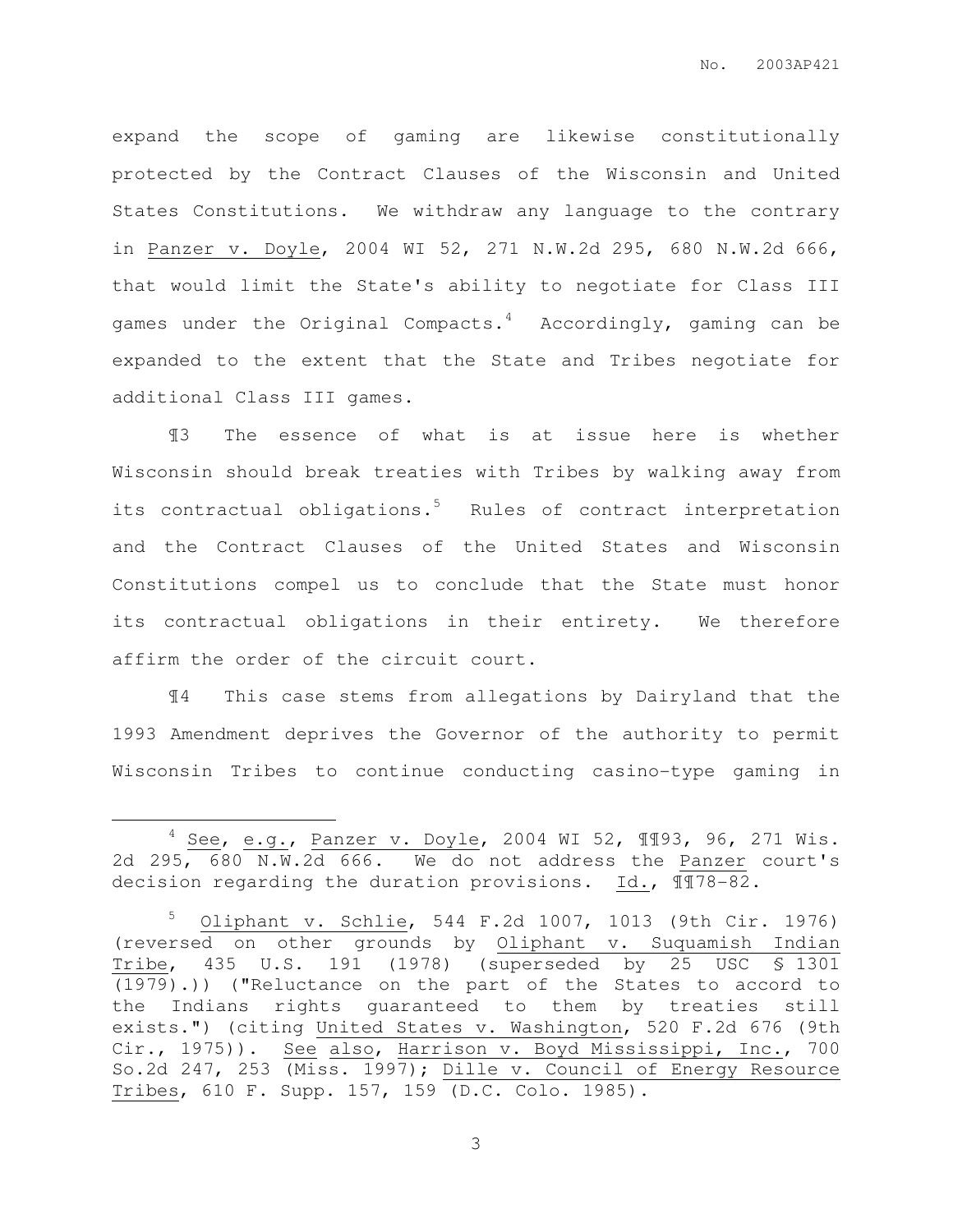Wisconsin. Dairyland asserts that Article IV, Section 24 of the Wisconsin Constitution renders all types of Class III gaming illegal, except for certain games that are specifically exempted under the Wisconsin Constitution.<sup>6</sup> Therefore, according to Dairyland, Class III games that are not specifically exempted under the constitution are not lawful subjects of the State-Tribal Compacts. Dairyland asks this court to reverse the circuit court's decision, to enjoin the Governor from renewing the Original Compacts, and to instruct the Governor to exercise the State's right of nonrenewal according to the terms of the Original Compacts.<sup>7</sup>

 $\overline{a}$ 

All references to the Wisconsin Constitution and Wisconsin Statutes are to the 2003-04 version unless otherwise noted.

 $6$  Under the Wisconsin Constitution: "Except as provided in this section the legislature may not authorize gambling in any form." Wis. Cons. art. IV, § 24, cl. 1. Various subsections of Article IV allow the legislature to authorize specific gambling activities. Id., cl. 3 (2003-04) (authorizing "bingo games operated by religious, charitable, service, fraternal or veterans' organizations or those to which contributions are deductible for federal or state income tax purposes"); id., cl. 4 (authorizing "raffle games operated by local religious, charitable, service, fraternal or veterans' organizations or those to which contributions are deductible for federal or state income tax purposes"); id., cl. 5 (authorizing pari-mutuel ontrack betting); id., cl. 6 (authorizing the state-operated lottery).

 $^7$  Justice Roggensack asserts that the only issue before this court is the effect of the 1993 Amendment as it relates to the games that were included in the Original Compacts and the 1998- 99 extensions. Justice Roggensack's concurrence/dissent, 1285. This is an inaccurate statement of the case. This court has been asked to review the impact of the 1993 Amendment on all extensions of and amendments to the Original Compacts.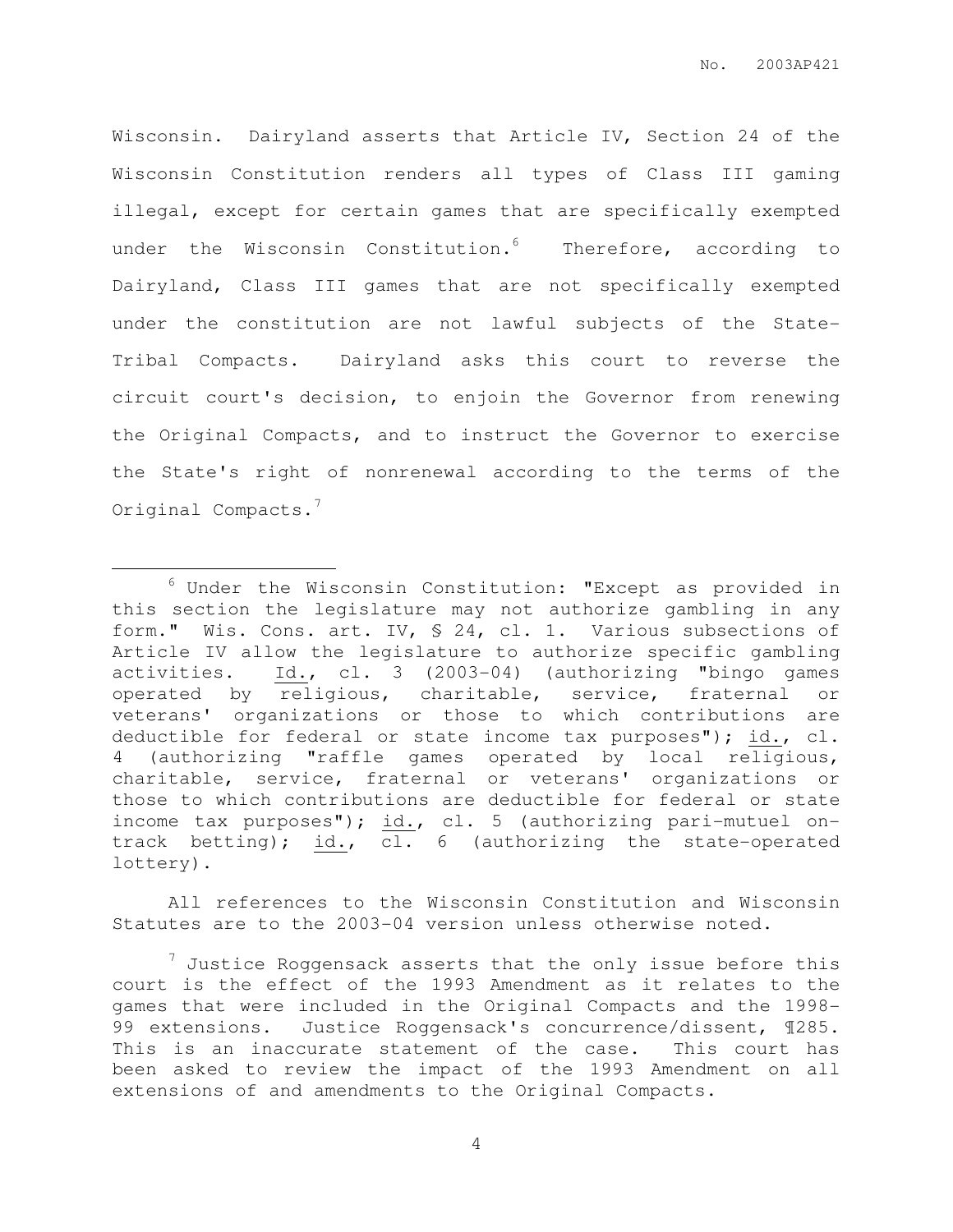¶5 The Governor asserts that the 1993 Amendment was not intended to impact the Original Compacts. Relying on the Contract Clauses of the Wisconsin<sup>8</sup> and United States Constitutions,<sup>9</sup> and federal preemption under the Supremacy Clause of the United States Constitution,  $10$  the Governor asserts that the 1993 Amendment does not diminish the State's authority to renew its gaming Compacts with the Tribes. $^{11}$ 

¶6 In Panzer, 271 Wis. 2d 295, ¶102, this court concluded that the Original Compacts were lawfully entered into and that the question of the Compacts' durability after the 1993

<sup>8</sup> "No bill of attainder, ex post facto law, nor any law impairing the obligation of contracts, shall ever be passed . . . . " Wis. Const. art. I, § 12.

<sup>9</sup> "No state shall enter into any treaty, alliance, or confederation; . . . pass any bill of attainder, ex post facto law, or law impairing the obligation of contracts . . . . " U.S. Const. art. I, § 10.

<sup>10</sup> The Supremacy Clause of the United States Constitution states, in relevant part,

This constitution, and the laws of the United States which shall be made in pursuance thereof; and all treaties made, or which shall be made, under the authority of the United States, shall be the supreme law of the land; and the judges in every state shall be bound thereby, any thing in the constitution or laws of any state to the contrary notwithstanding.

U.S. Const. art. VI.

 $\overline{a}$ 

<sup>11</sup> The Governor asserts that the State has contractual rights and obligations under the Original Compacts. We do not construe the Governor, as Justice Roggensack asserts, to be arguing on behalf of the Tribal Nations against the Wisconsin Constitution. See Justice Roggensack's concurrence/dissent, ¶287.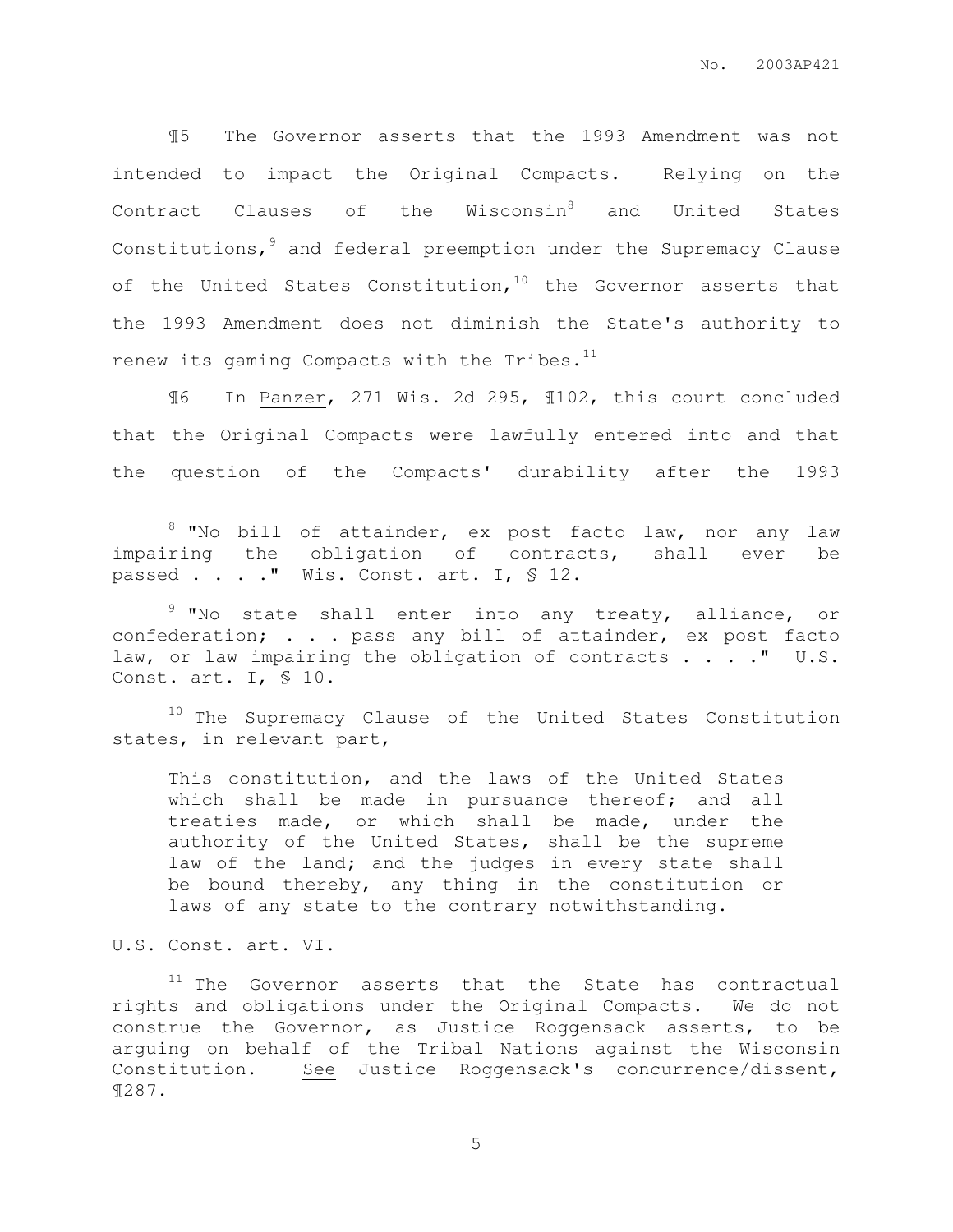Amendment was a question that may require an analysis under the impairment of Contract Clauses under the United States and Wisconsin Constitutions, as well as under the Indian Gaming Regulatory Act ("IGRA"). The Panzer majority, however, declined to resolve these questions. Id., ¶102. We now address the impairment of contracts issues raised by the Original Compacts and the 1993 change to the Wisconsin Constitution.<sup>12</sup>

I

¶7 The facts are undisputed for purposes of this appeal. Following the 1991 decision in Lac du Flambeau Band of Lake Superior Chippewa Indians v. State of Wisconsin, 770 F. Supp. 480 (W.D. Wis. 1991), appeal dismissed, 957 F.2d 515 (7th Cir. 1992), $13$  and pursuant to the Indian Gaming Regulatory Act, 25 USC

 $\overline{a}$ 

<sup>&</sup>lt;sup>12</sup> Because our decision resolves the dispute between the parties, we do not reach the issues presented regarding the Indian Gaming Regulatory Act, 25 USC § 2710(d)(3)(c) (1988), ("IGRA") or any federal preemption issues the 1993 Amendment may raise under the Supremacy Clause of the United States Constitution.

<sup>&</sup>lt;sup>13</sup> In 1991, United States District Court Judge Barbara Crabb concluded that "the state is required to negotiate with plaintiffs over the inclusion in a tribal-state compact of any activity that includes the elements of prize, chance and consideration and that is not prohibited expressly by the Wisconsin Constitution or state law." Lac du Flambeau Band of Lake Superior Chippewa Indians v. State of Wisconsin, 770 F. Supp. 480, 488 (W.D. Wis. 1991), appeal dismissed, 957 F.2d 515 (7th Cir. 1992).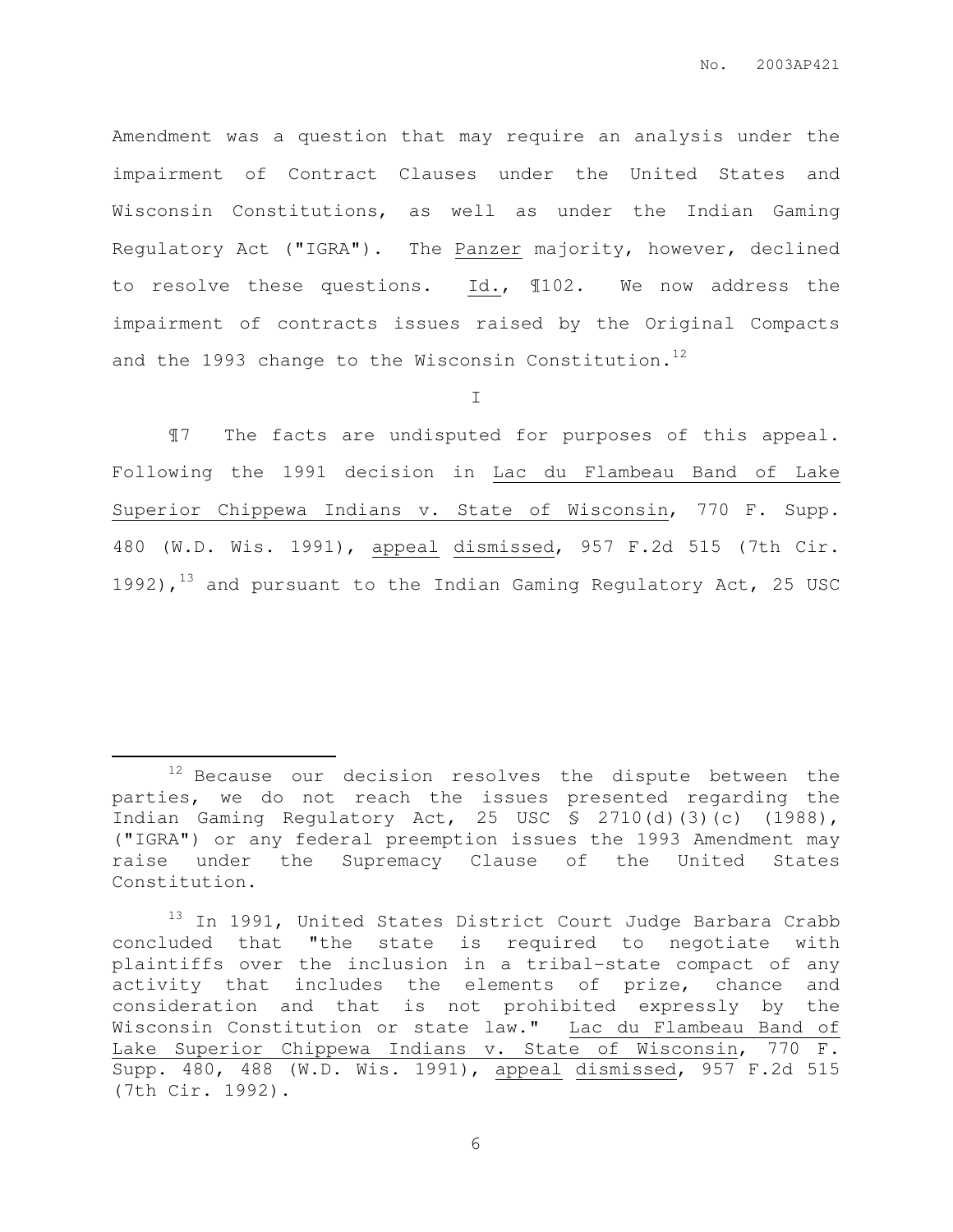§ 2710(d)(3)(c) (1988),<sup>14</sup> and Wis. Stat. § 14.035,<sup>15</sup> Wisconsin's then-Governor Tommy Thompson negotiated gaming compacts with the

 $\overline{a}$ 

14 In 1988, Congress passed IGRA. IGRA divided gaming into three classes: Class I was left unregulated; the National Indian Gaming Commission (NIGC) was established to regulate Class II gaming, and Indian Tribes and states were authorized to compact for the regulation of Class III gaming. 25 USC § 2710. Class III gaming is defined as all forms of gaming that are not Class I or Class II gaming, which include lotteries, pari-mutuel ontrack betting, and casino-type games. § 2703(8) (2001). Class I gaming includes games of "minimal value" as well as traditional forms of Indian gaming, § 2703(6), while Class II gaming includes bingo and certain state-authorized or unregulated card games. § 2703(7).

In enacting IGRA, Congress offered states a limited role in regulating casino-style gaming. Congress passed IGRA following the United States Supreme Court's decision in California v. Cabazon Band of Mission Indians, 480 U.S. 202 (1987), where the United States Supreme Court adopted the prohibitory/regulatory distinction for gaming regulations on Tribal lands:

[I]f the intent of a state law is generally to prohibit certain conduct, it falls within Pub.L. 280's grant of criminal jurisdiction, but if the state law generally permits the conduct at issue, subject to regulation, it must be classified as civil/regulatory and Pub.L. 280 does not authorize its enforcement on an Indian reservation.

Id. at 209; Panzer, 271 Wis. 2d 295, ¶15, ("IGRA follows the spirit of Cabazon by making the permissibility of Class III games a function of state law.").

Congress passed IGRA in an effort to encourage the formation of state and Tribal gaming compacts. IGRA's purpose is to serve the Tribal interest "of promoting tribal economic development, self-sufficiency, and strong tribal governments" and the states' interests in regulating gaming within their borders. 25 USC § 2702(1).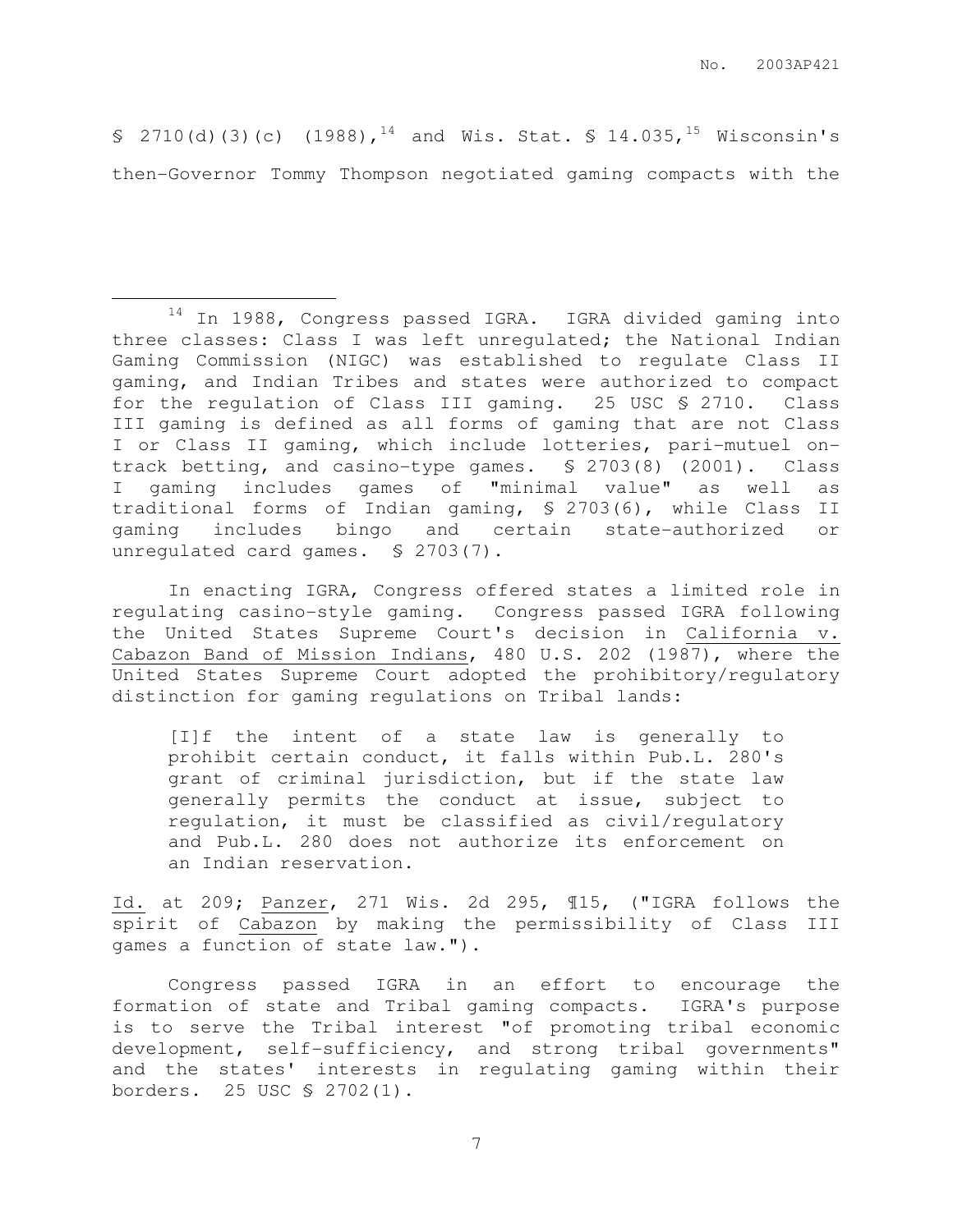11 Tribes located in the State. Panzer, 271 Wis. 2d 295, ¶25. By June 1992, the State had entered into compacts with each of the 11 Tribes. Id. The Original Compacts initially lasted for seven-year terms, with automatic extensions for five-year terms, subject to the right of either party to issue a notice of nonrenewal prior to the expiration of the term.<sup>16</sup> Id.,  $\text{M25-26}$ , 32. These Original Compacts permitted the Tribes to engage in certain Class  $III^{17}$  casino gaming on Tribal land, including blackjack tables, electronic gaming machines, and pull-tab machines.

¶8 In April 1993, Wisconsin voters ratified an amendment to the Wisconsin Constitution to limit gaming in Wisconsin. Id., ¶28. The 1993 Amendment changed Article IV, Section 24 to

 $\overline{a}$ 

 $17$  Supra, note 14 for a discussion regarding Class III gaming under IGRA.

<sup>&</sup>lt;sup>15</sup> Wisconsin Stat.  $$14.035$  states: "The governor may, on behalf of this state, enter into any compact that has been negotiated under 25 USC 2710(d) [IGRA]." This court has subsequently ruled that this legislation is not unconstitutional beyond a reasonable doubt. Panzer, 271 Wis. 2d 295, ¶72.

<sup>&</sup>lt;sup>16</sup> The State entered into compacts with the following 11 Indian tribes: Bad River Band of Lake Superior Chippewa; Forest County Potawatomi Community of Wisconsin; Ho-Chunk Nation (previously the Wisconsin Winnebago Tribe); Lac Courte Oreilles Band of Lake Superior Chippewa; Lac du Flambeau Band of Lake Superior Chippewa; Menominee Tribe of Indians of Wisconsin; Oneida Tribe of Indians of Wisconsin; Red Cliff Band of Lake Superior Chippewa; Sokaogon Chippewa Community (Mole Lake Chippewas); St. Croix Chippewa Indians of Wisconsin; Stockbridge-Munsee Band - Mohican Nation. Copies of the Original Compacts are available at http://www.doa.state.wi.us/pagesubtext\_detail.asp?linksubcatid=9 22&linkcatid=81&linkid=.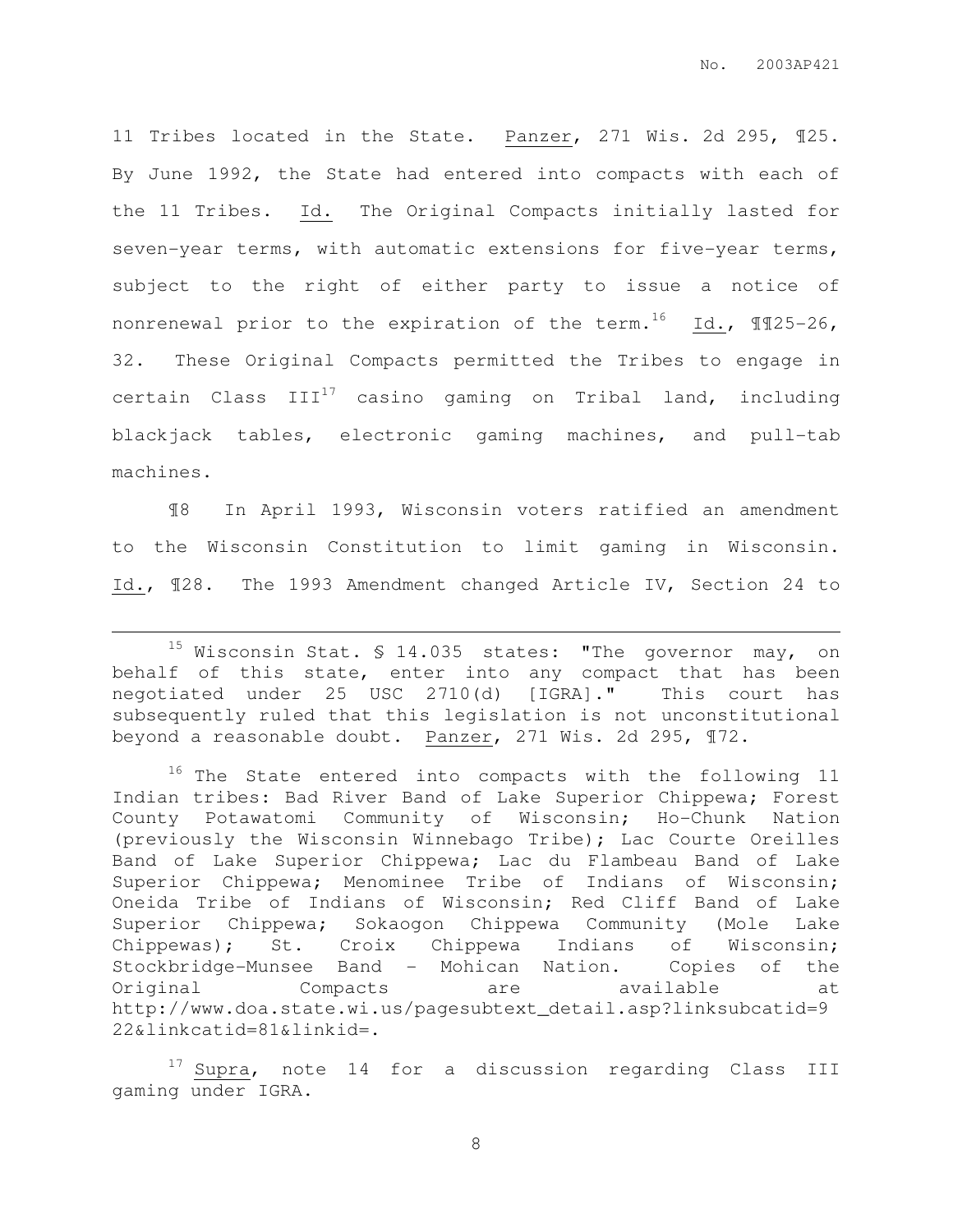(1) prohibit the legislature from authorizing gambling in any form except for specific games provided for in the amendment;<sup>18</sup> and (2) narrowly define the nature of the state-operated lottery. 1991 EJR 27. See also Panzer, 271 Wis. 2d 295, ¶¶29- 31.

¶9 The initial 1991-92 compacts were subsequently renewed in 1998 and 1999, each for a term of five years. Id., ¶32. The compacts were again renewed in 2003. Id., ¶33. Since 1992, Class III gaming has continued to be conducted on Tribal land.

¶10 Dairyland alleges that it began to lose revenue due to the Class III games allowed on Tribal land. Dairyland first filed this action against then-Governor Scott McCallum on October 23, 2001, claiming that the Governor was not authorized to extend the gaming compacts with the Tribes in light of the 1993 Amendment. Dairyland sought an injunction preventing the Governor from entering into any future compacts and directing the Governor to serve a timely notice of nonrenewal to the Tribes for the existing compacts.

¶11 The Dane County Circuit Court, Honorable John C. Albert, originally granted the Governor's motion to dismiss, ruling that the Tribes were indispensable parties and had not been included in the litigation. Dairyland Greyhound Park, Inc.

 $\overline{a}$ 

<sup>18</sup> Clauses 3 through 6 list exceptions to the broad prohibition, including: 1) bingo games operated by charitable and religious organizations; 2) raffle games operated by charitable and religious organizations; 3) pari-mutuel on-track betting; and 4) the state-operated lottery. Wis. Const. art. IV, § 24.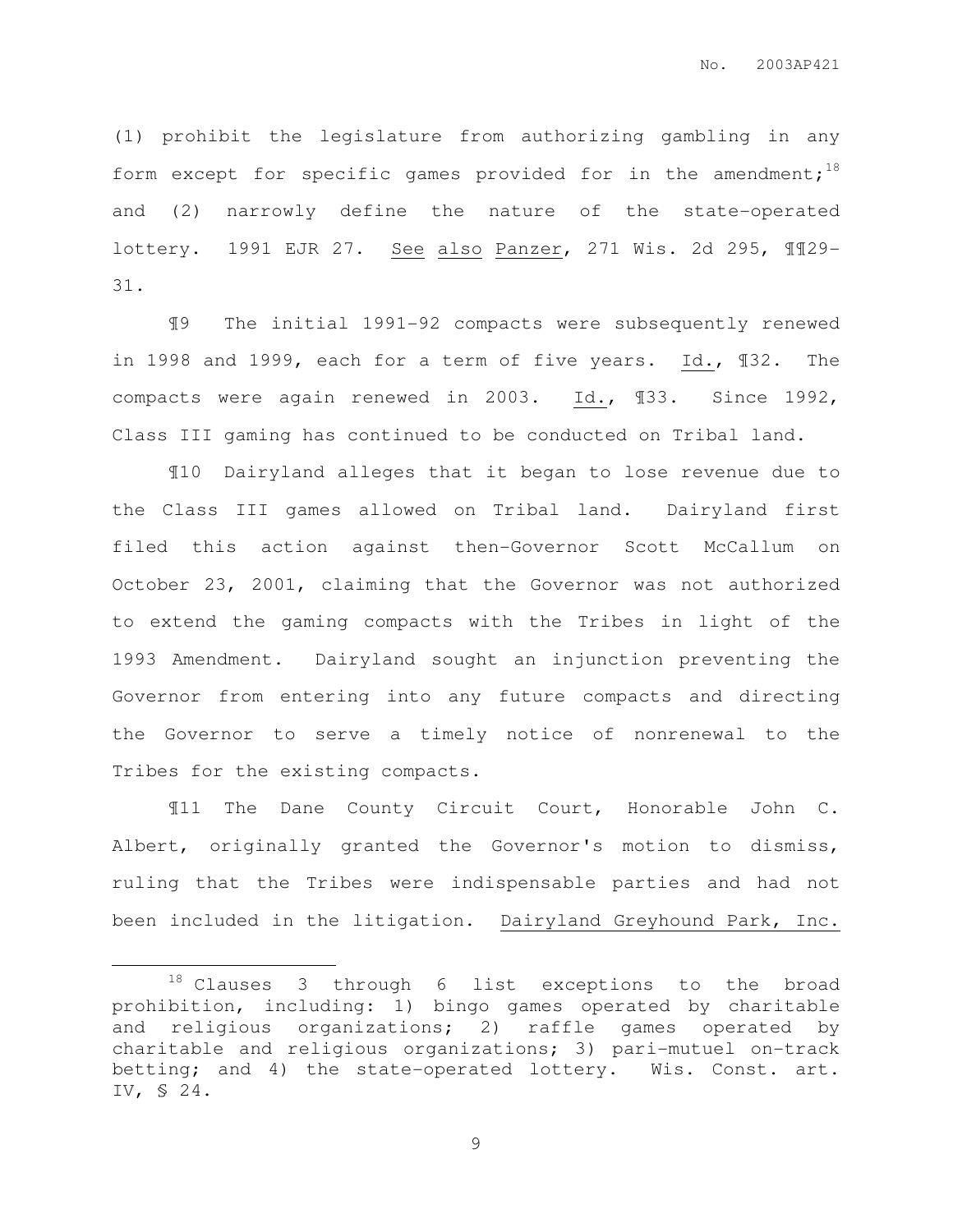v. McCallum, 2002 WI App 259, ¶1, 258 Wis. 2d 210, 655 N.W.2d 474. The court of appeals concluded that the circuit court erred in finding the Tribes to be indispensable parties in whose absence the action should not proceed. Id. The court of appeals reversed the order dismissing the action and remanded the case to the circuit court for further proceedings on Dairyland's complaint. Id.

¶12 On remand, both Dairyland and the Governor moved for summary judgment. The circuit court granted the Governor's motion for summary judgment, relying heavily upon the civilregulatory and criminal-prohibitory distinction from Lac du Flambeau Band, 770 F. Supp. at 487-88, and determined that because Section 24 does not prohibit Class III Indian gaming, the compacts are lawful. Dairyland Greyhound Park, Inc. v. Doyle, No. 2001CV2906, Order at 12 (Dane Co. Cir. Ct. Feb. 11, 2003).

¶13 Dairyland appealed, and the court of appeals asked this court to accept certification on June 2, 2003. On September 12, 2003, this court accepted certification.

¶14 On March 30, 2004, this court remanded the case to the court of appeals because the court was equally divided on whether to affirm the judgment of the circuit court. Dairyland Greyhound Park, Inc. v. Doyle, 2004 WI 34, ¶¶2-4, 270 Wis. 2d 267, 677 N.W.2d 275. On November 4, 2004, in light of this court's decision in Panzer, the court of appeals again certified the appeal to this court, and on January 11, 2005, we again accepted certification. We now affirm.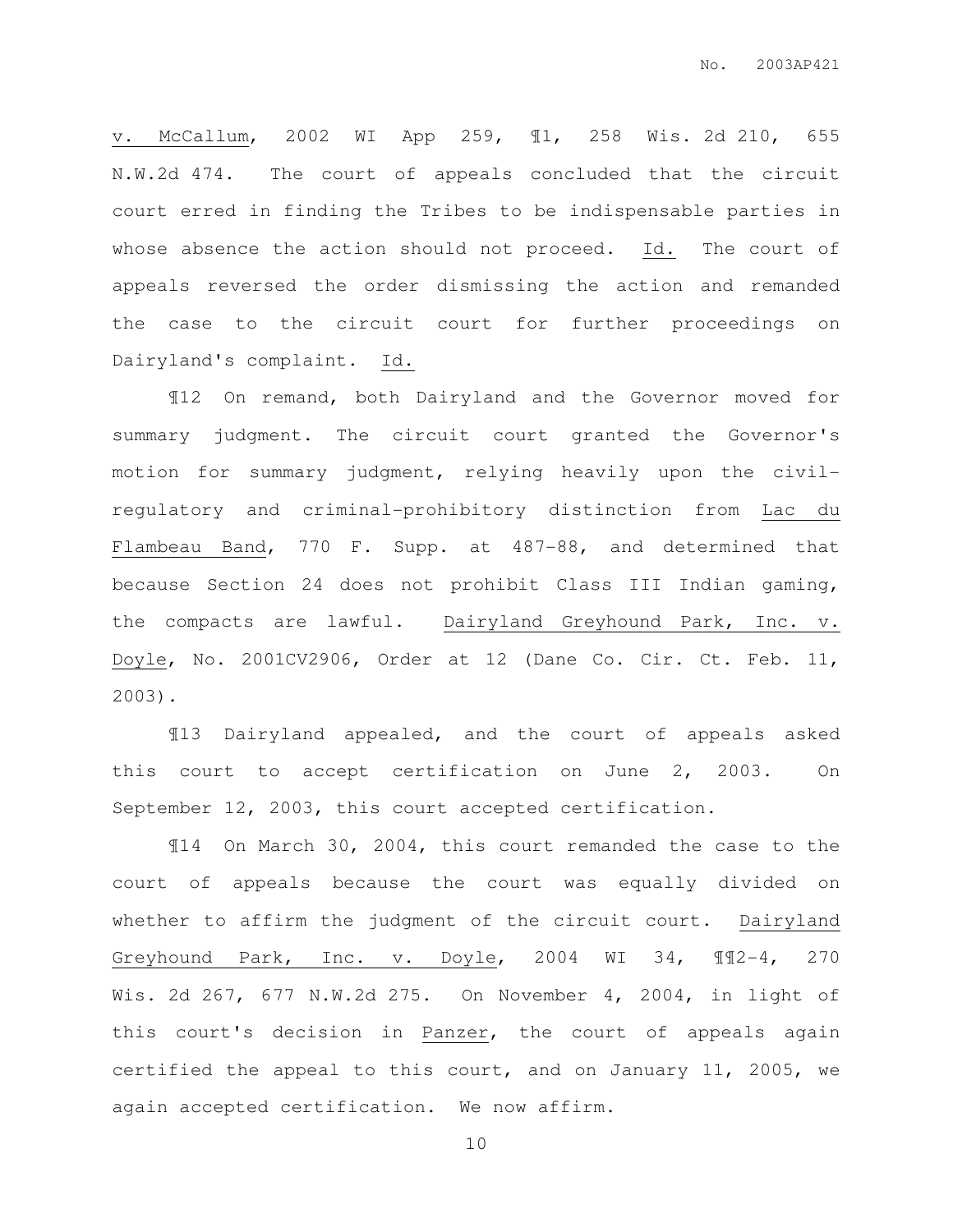II

¶15 This court reviews a grant of summary judgment de novo, benefiting from the circuit court's decision, but applying the same methodology as the circuit court. Linden v. Cascade Stone Co., Inc., 2005 WI 113, ¶5, 283 Wis. 2d 606, 699 N.W.2d 189.

¶16 The interpretation of a constitutional provision, the interpretation of a contract, and whether a contract has been impaired are questions of law that we also review de novo. Wagner v. Milwaukee County Election Comm'n, 2003 WI 103, ¶18, 263 Wis. 2d 709, 666 N.W.2d 816 (constitutional interpretation); Dieter v. Chrysler Corp., 2000 WI 45, ¶15, 234 Wis. 2d 670, 610 N.W.2d 832 ("We review the interpretation of a warranty or any other contract de novo.") (emphasis added); Everson v. Lorenz, 2005 WI 51, ¶10, 280 Wis. 2d 1, 695 N.W.2d 298 (contract interpretation); Pfister v. Milwaukee Economic Develop. Corp., 216 Wis. 2d 243, 261, 576 N.W.2d 554 (1998) (contract impairment).

#### III

¶17 In 1989, the Wisconsin Legislature granted the Governor the authority to enter into compacts with the Tribes located in Wisconsin, pursuant to IGRA.<sup>19</sup> By 1992, Wisconsin's Governor entered into the Original Compacts on behalf of the

 $\overline{a}$ 

 $19$  1989 Wis. Act 196 (creating Wis. Stat. § 14.035); Panzer, 271 Wis. 2d 295, ¶60.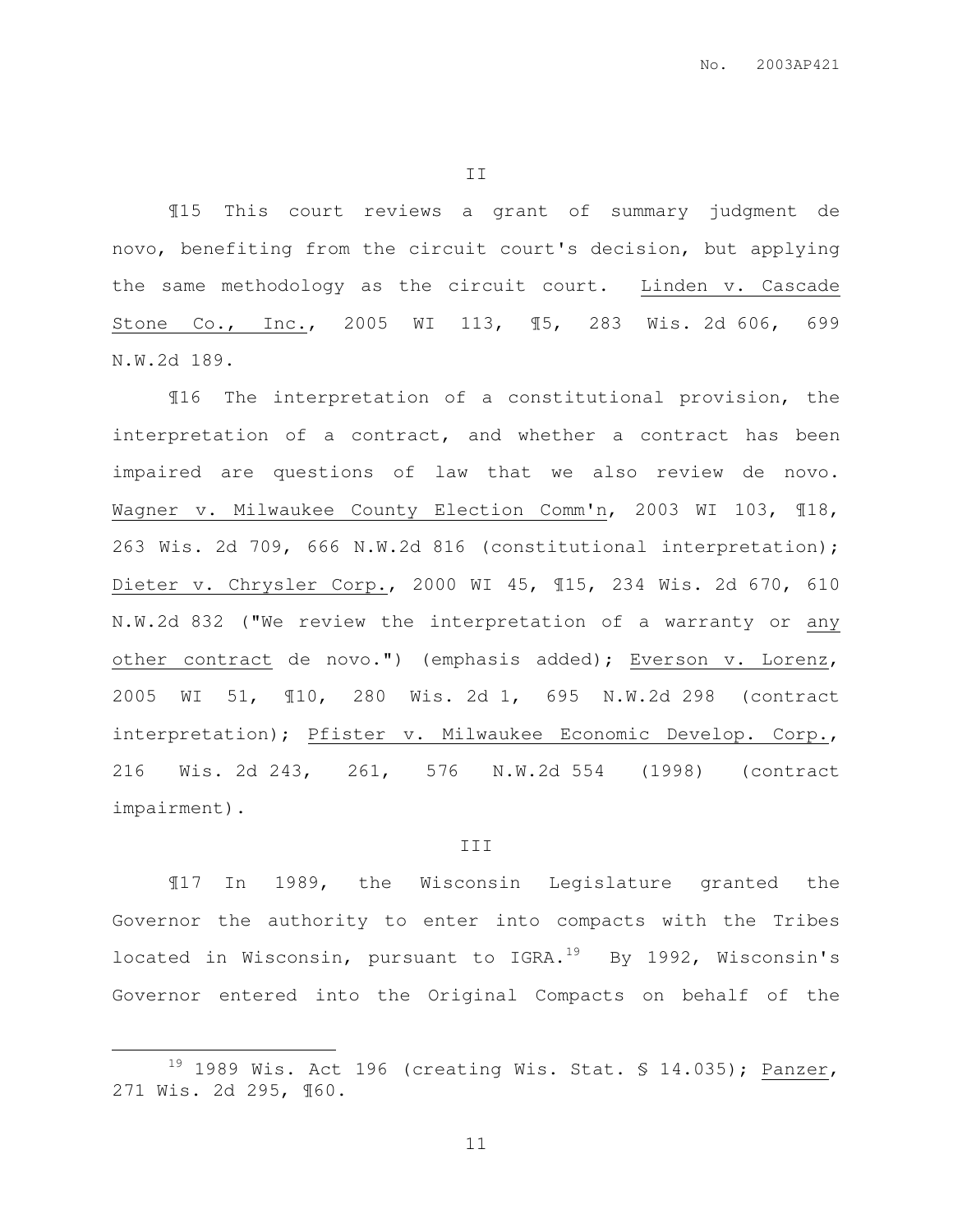State, $20$  thereby creating a contractual relationship between the State and all 11 federally-recognized Tribes and bands located within the State borders. Panzer, 271 Wis. 2d 295, ¶25. These compacts were validly executed prior to the change in Wisconsin law under the 1993 Amendment. The parties do not dispute that the Original Compacts were valid when they were entered into in 1991 and 1992. The parties dispute, however, whether the 1993 Amendment changes the terms agreed to in the Original Compacts. The Governor contends that the 1993 Amendment does not impact the terms of the Original Compacts. In contrast, Dairyland asserts that the 1993 Amendment precludes the State from renewing or amending the compacts.

¶18 Whether the 1993 Amendment retrospectively invalidates the Original Compacts or any provisions contained therein, raises questions of constitutional interpretation and contract impairment. We therefore begin with an analysis of the 1993 Amendment. We then evaluate whether the 1993 Amendment affects the renewal provision.<sup>21</sup> Finally, we evaluate whether the 1993

 $\overline{a}$ 

<sup>&</sup>lt;sup>20</sup> The Wisconsin Governor completed the compact negotiations pursuant to the decision in Lac du Flambeau, 770 F. Supp. at 488. See supra, note 13.

 $21$  Ten of the Original Compacts state, in relevant part:

The duration of this Compact shall thereafter be automatically extended for terms of five years, unless either party serves written notice of nonrenewal on the other party not less than one hundred eighty days prior to the expiration of the original term of this Compact or any extension thereof.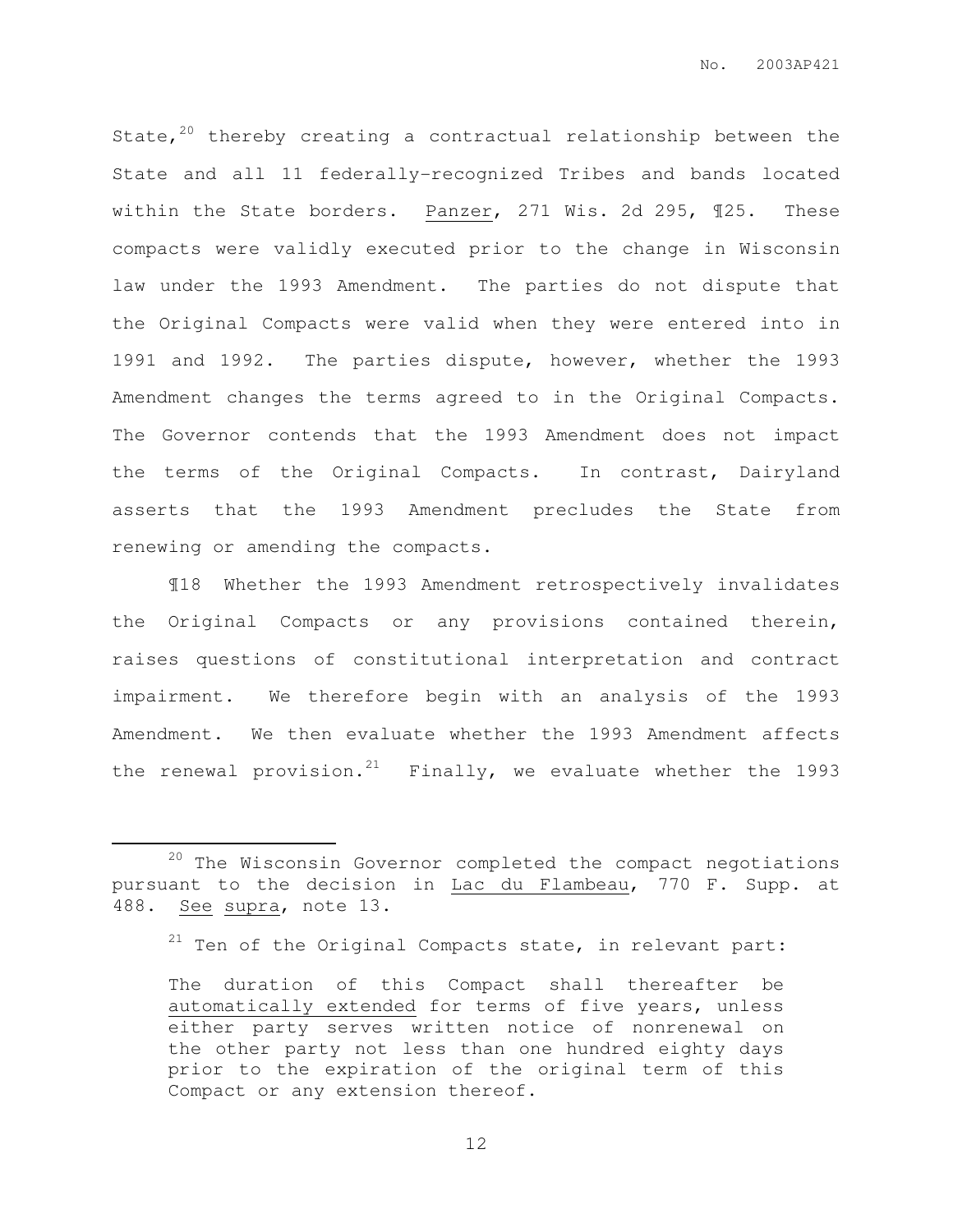Amendment impacts the contractual provisions that address the scope of gaming allowed on Tribal land.<sup>22</sup>

A

¶19 The purpose of construing a constitutional amendment is to give effect to the intent of the framers and of the people who adopted it. State v. Cole, 2003 WI 112, ¶10, 264

 $\overline{a}$ 

Bad River Band of Lake Superior Tribe of Chippewa Indians & State of Wisconsin Gaming Compact of 1991 § XXV(B); Forest County Potawatomi Community of Wisconsin & State of Wisconsin Gaming Compact of 1992 § XXV(B); Wisconsin Winnebago Tribe [Ho-Chunk Nation] & State of Wisconsin Compact of 1992 § XXVI(B); Lac Courte Oreilles Band of Lake Superior Chippewa Indians & State of Wisconsin Gaming Compact of 1991 § XXV(B); Lac du Flambeau Band of Lake Superior Chippewa Indians & State of Wisconsin Gaming Compact of 1991 § XXV(B); Oneida Tribe of Indians of Wisconsin & State of Wisconsin Gaming Compact of 1991 §XXV(B); Red Cliff Band of Lake Superior Chippewas & State of Wisconsin Gaming Compact of 1991 § XXV(B); Sokaogon Chippewa Community & State of Wisconsin Gaming Compact of 1991 § XXV(B); St. Croix Chippewa Indians of Wisconsin & State of Wisconsin Gaming Compact of 1991 § XXV(B); Stockbridge-Munsee Community & State of Wisconsin Gaming Compact of 1991 § XXV(B) (emphasis added). See also Menominee Indian Tribe of Wisconsin & State of Wisconsin Gaming Compact of 1992 § XXVI(1)(B) ("The duration of this Compact with respect to on-reservation gaming shall thereafter be automatically extended for terms of five years, unless either party serves written notice of non-renewal on the other party not less than one hundred eighty days prior to the expiration of the term specified in subsec. A. or any extension thereof.") (emphasis added).

 $22$  Each of the 11 Original Compacts also states, in relevant part, "The Tribe may not operate any Class III gaming not expressly enumerated in this section of this Compact unless this Compact is amended[.]" Bad River Compact § IV(B); Forest County Potawatomi Community of Wisconsin Compact § IV(B); Winnebago [Ho-Chunk] Compact § IV(C); Lac Courte Oreilles Compact § IV(B); Lac du Flambeau Compact § IV(B); Menominee Compact § IV(B); Oneida Compact § IV(B); Red Cliff Compact § IV(B); Sokaogon Chippewa Compact § IV(B); St. Croix Chippewa Compact § IV(B); Stockbridge-Munsee Compact § IV(B) (emphasis added).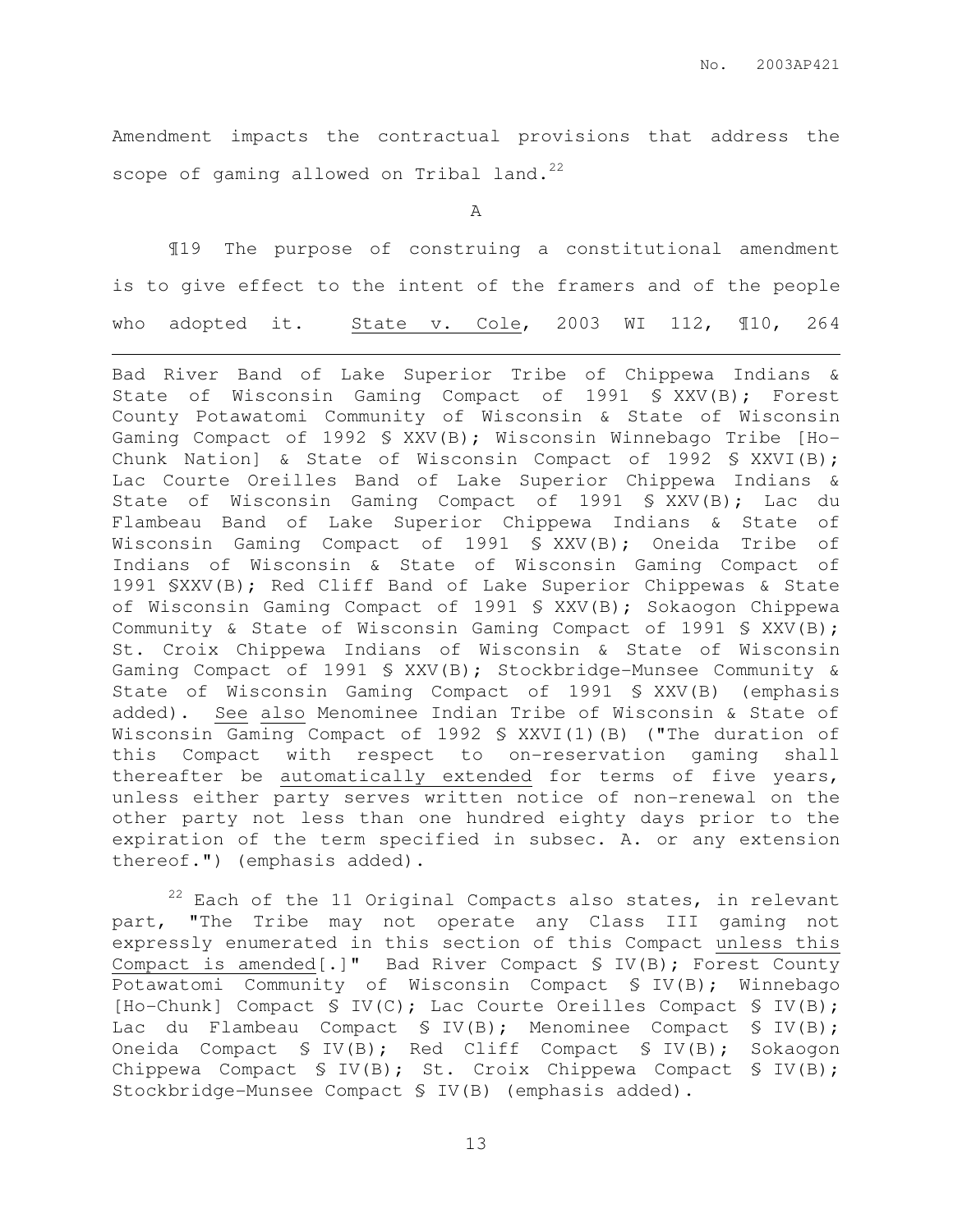Wis. 2d 520, 665 N.W.2d 328 (citations omitted). Constitutions should be construed so as to promote the objects for which they were framed and adopted. Id. "The constitution means what its framers and the people approving of it have intended it to mean, and that intent is to be determined in the light of the circumstances in which they were placed at the time[.]" State ex rel. Bare v. Schinz, 194 Wis. 397, 404, 216 N.W. 509 (1927) (citation omitted). We therefore examine three primary sources in determining the meaning of a constitutional provision: the plain meaning, the constitutional debates and practices of the time, and the earliest interpretations of the provision by the legislature, as manifested through the first legislative action following adoption. Schilling v. Wisconsin Crime Victims Rights Bd., 2005 WI 17, ¶16, 278 Wis. 2d 216, 692 N.W.2d 623 (citing Wisconsin Citizens Concerned for Cranes & Doves v. DNR, 2004 WI 40, ¶44, 270 Wis. 2d 318, 677 N.W.2d 612; Cole, 264 Wis. 2d 520, ¶10). See also Thompson v. Craney, 199 Wis. 2d 674, 680, 546 N.W.2d 123 (1996) (citations omitted).

#### 1

¶20 The 1993 Amendment reads, in relevant part, "Except as provided in this section, the legislature may not authorize gambling in any form." Wis. Const. art. IV, § 24(1). Clauses 3 through 6 list four exceptions to the broad prohibition: 1) bingo games operated by charitable and religious organizations; 2) raffle games operated by charitable and religious organizations; 3) pari-mutuel on-track betting; and 4) the state-operated lottery. Id. Furthermore, as amended, Clause 6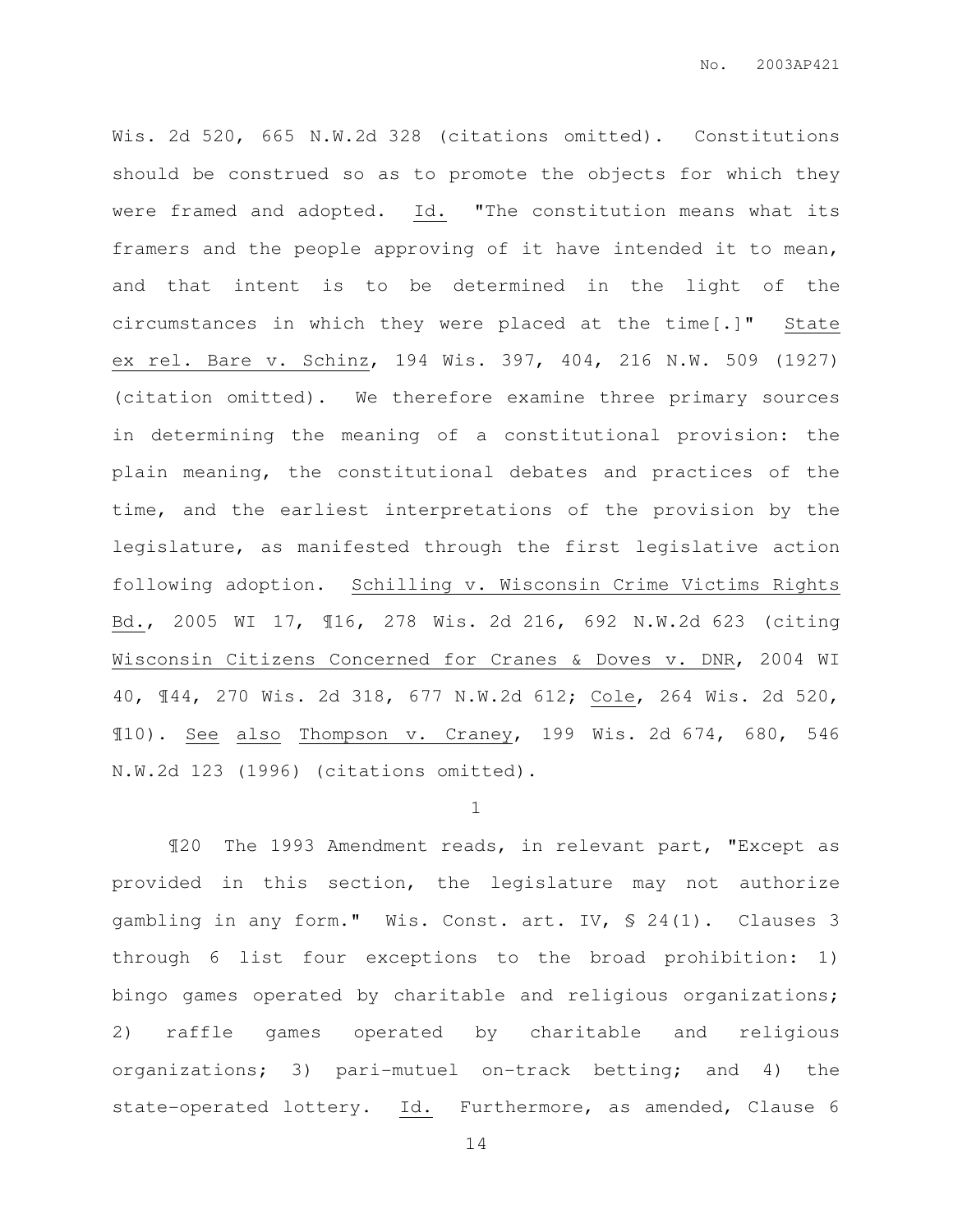specifically defines the state-operated lottery to exclude casino-style games, explicitly prohibiting blackjack, poker, roulette, craps, keno, slot machines, and video gaming.<sup>23</sup>

¶21 The Amendment clearly states: "the legislature may not authorize gambling in any form." Wis. Const. art IV, § 24(1) (emphasis added). These words can be construed to mean, simply, that all Class III games in Wisconsin, excluding the specific games enumerated in the Amendment, were made unconstitutional by the 1993 Amendment. Because the Amendment did not explicitly exclude Tribal gaming, the Class III games on Tribal land are, arguably, unconstitutional.

¶22 On the other hand, constitutional amendments that deal with the substantive law of the State are presumed to be prospective in effect unless there is an express indication to the contrary. Kayden Industries, Inc. v. Murphy, 34

 $\overline{a}$ 

 $23$  The Panzer court recognized that "[t]he Tribe's existing games such as slot machines and blackjack must be sustained on the basis of the validity of the original compacts. . . . " Panzer, 271 Wis. 2d 295, ¶93. The Panzer court noted that the Original Compacts were negotiated pursuant to the federal district court's order in Lac du Flambeau, and that "[a]ny attempt at this point to impair these compacts would create serious constitutional questions." Id., ¶99. Neither of the concurring/dissenting opinions in this case discusses the constitutional prohibition with respect to blackjack, slot machines or video gaming, and how they survive the 1993 Amendment. See Justice Prosser's concurrence/dissent, ¶¶223, 239, 240-45; Justice Roggensack's concurrence/dissent, ¶288. If their premise was indeed correct ("the district court was incorrect in almost every respect"), the logical extension of the concurring/dissenting opinions is that blackjack, slot machines and video gaming, in addition to other forms of Class III gaming, would not survive the 1993 Amendment. Compare Justice Prosser's concurrence/dissent, ¶205.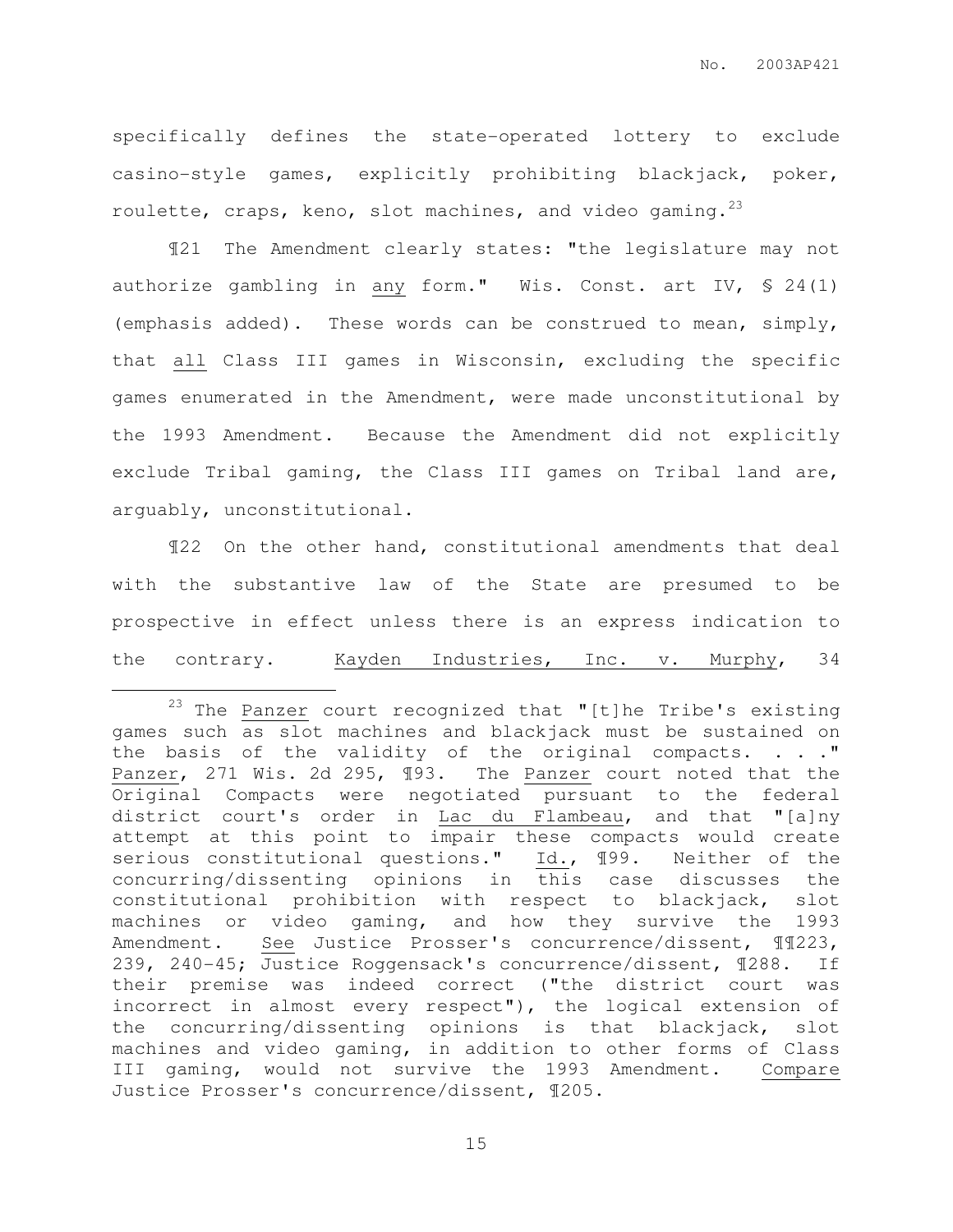Wis. 2d 718, 731, 150 N.W.2d 447 (1967). Because the 1993 Amendment is silent with regard to the issue of the pre-existing Tribal gaming compacts, the Amendment is not retrospective in operation.

¶23 We conclude that the 1993 Amendment's failure to explicitly address the Original Compacts creates an ambiguity as to whether the compacts fall within the Amendment's reach.<sup>24</sup>

2

¶24 As the purpose of construction of an amendment is to give effect to the intent of the framers and the people who adopted it, a paramount rule of constitutional construction is that the intent of the provision "is to be ascertained, not alone by considering the words of any part of the instrument, but by ascertaining the general purpose of the whole[.]" Id. at 730. "[W]hen the intent of the whole is ascertained, no part is to be construed so that the general purpose [is] thwarted, but the whole is to be made to conform to reason and good discretion." Id. (citation omitted). We therefore next examine the history surrounding the passage of the 1993 Amendment. In our historical analysis of the 1993 Amendment, we examine the legislative debates and the ratification campaign. See Schilling, 278 Wis. 2d 216, ¶16.

 $\overline{a}$ 

 $24$  We therefore disagree with the Panzer holding that "[t]he text of the constitution[al amendment] is absolutely clear." Panzer, 271 Wis. 2d 295, ¶86. Any language in Panzer to the contrary is hereby withdrawn.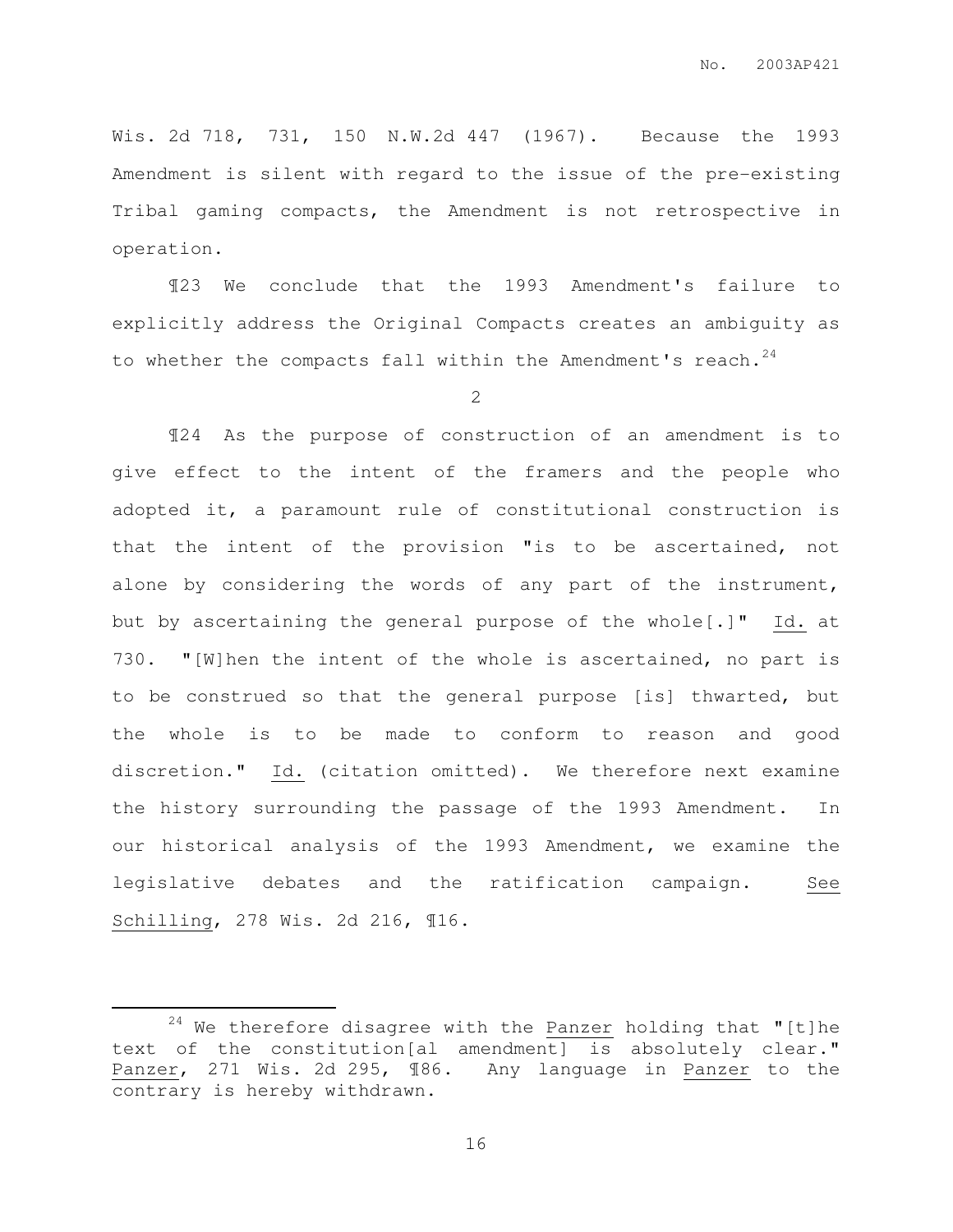a

¶25 In order to amend the Wisconsin Constitution, two successive legislatures must pass a proposed constitutional amendment before putting the measure to the voters for ratification. Wis. Const. art. XII, § 1.

¶26 Prior to the legislature's first consideration of the 1993 Amendment, the Governor convened a special session of the legislature. During this special session, the legislature created Wis. Stat. § 565.01(6m). 1991 Wis. Act 321. Like the 1993 Amendment,  $\sqrt{5}$  565.01(6m)<sup>25</sup> defines the "state lottery."<sup>26</sup>

<sup>25</sup> Wisconsin Stat. § 565.01(6m) reads:

 $\overline{a}$ 

"The state lottery" means an enterprise, including a multijurisdictional lottery in which the state participates, in which the player, by purchasing a ticket, is entitled to participate in a game of chance in which any of the following applies:

1. The winning tickets are randomly predetermined and the player reveals preprinted numbers or symbols from which it can be immediately determined whether the ticket is a winning ticket entitling the player to win a prize as prescribed in the features and procedures for the game, including an opportunity to win a prize in a secondary or subsequent chance drawing or game.

2. The ticket is evidence of the numbers or symbols selected by the player or, at the player's option, randomly selected by a computer, and the player becomes entitled to a prize as prescribed in the features and procedures for the game, including an opportunity to win a prize in a secondary or subsequent chance drawing or game, if some or all of the player's symbols or numbers are selected in a chance drawing or game, if the player's ticket is randomly selected by the computer at the time of purchase or if the ticket is selected in a chance drawing.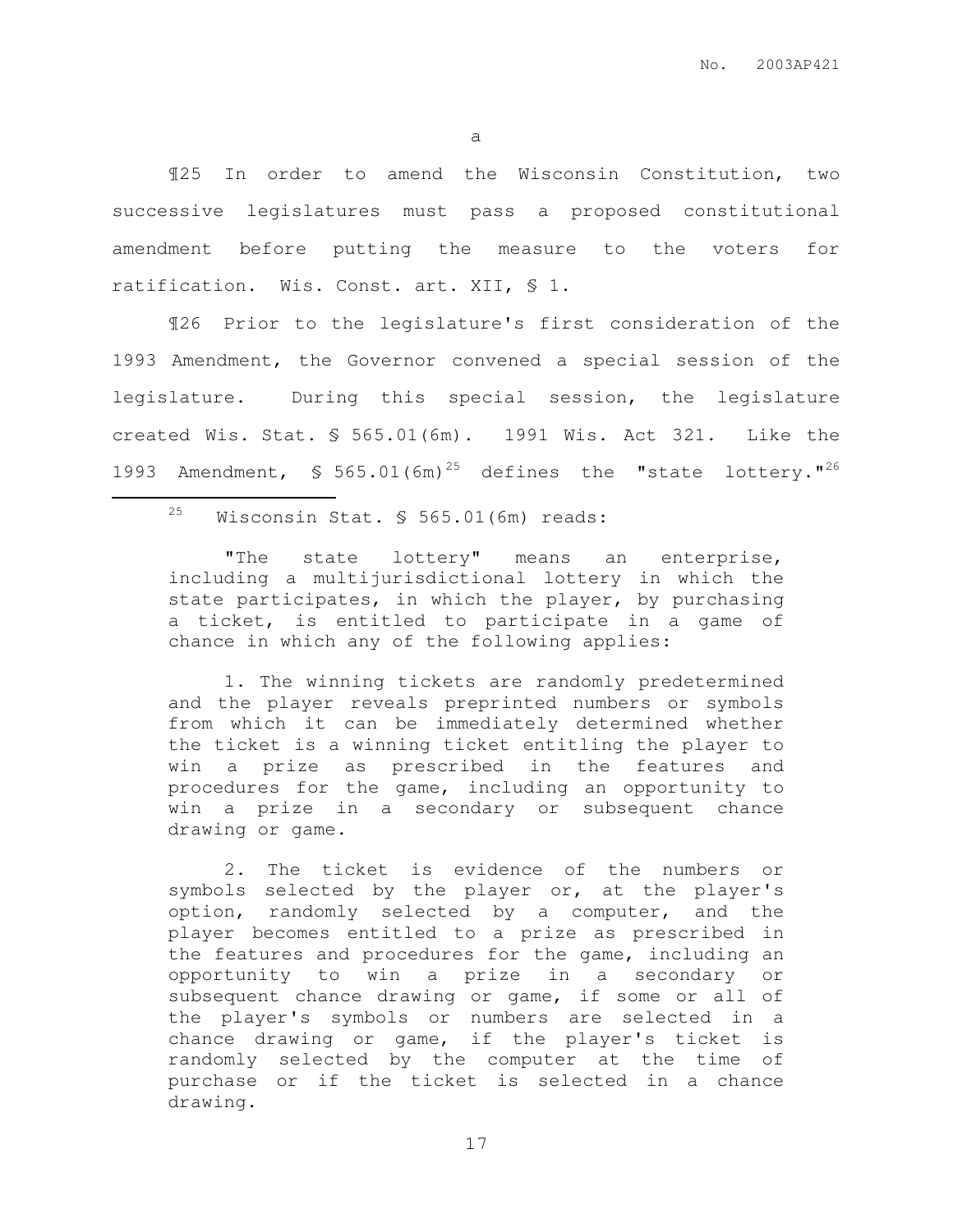(b) "The state lottery" does not include any of the following games or games simulating any of the following games: 1. Any game in which winners are selected based on the results of a race or sporting event. 2. Any banking card game, including blackjack, baccarat or chemin de fer. 3. Poker. 4. Roulette. 5. Craps or any other game that involves utilizing dice. 6. Keno. 7. Bingo 21, bingo jack, bingolet or bingo craps. 8. Any game of chance that is played on a slot machine or any mechanical, electromechanical or electronic device that is generally available to be played at a gambling casino. 9. Any game or device that is commonly known as a video game of chance or a video gaming machine or that is commonly known as or considered to be a video gambling machine, except a video device authorized by the department to permit the sale of tickets by retailers in a game authorized under par. (a) if all of the following apply:

a. The device does not determine whether the player has won a prize.

b. The device does not indicate whether the player has won a prize other than by verifying that the player's ticket or some or all of the player's symbols or numbers on the player's ticket have been selected in a chance drawing, or by verifying that the player's ticket has been randomly selected by a central system computer at the time of purchase.

10. Any game that is similar to a game listed in this paragraph. 11. Any other game that is commonly considered to be a form of gambling and is not, or is not substantially similar to, a game that the department has the authority to conduct under this chapter.

(c) This subsection shall not affect the provisions of any Indian gaming compact entered into before January 1, 1993, under s. 14.035.

Wis. Stat. § 565.01(6m).

 $\overline{a}$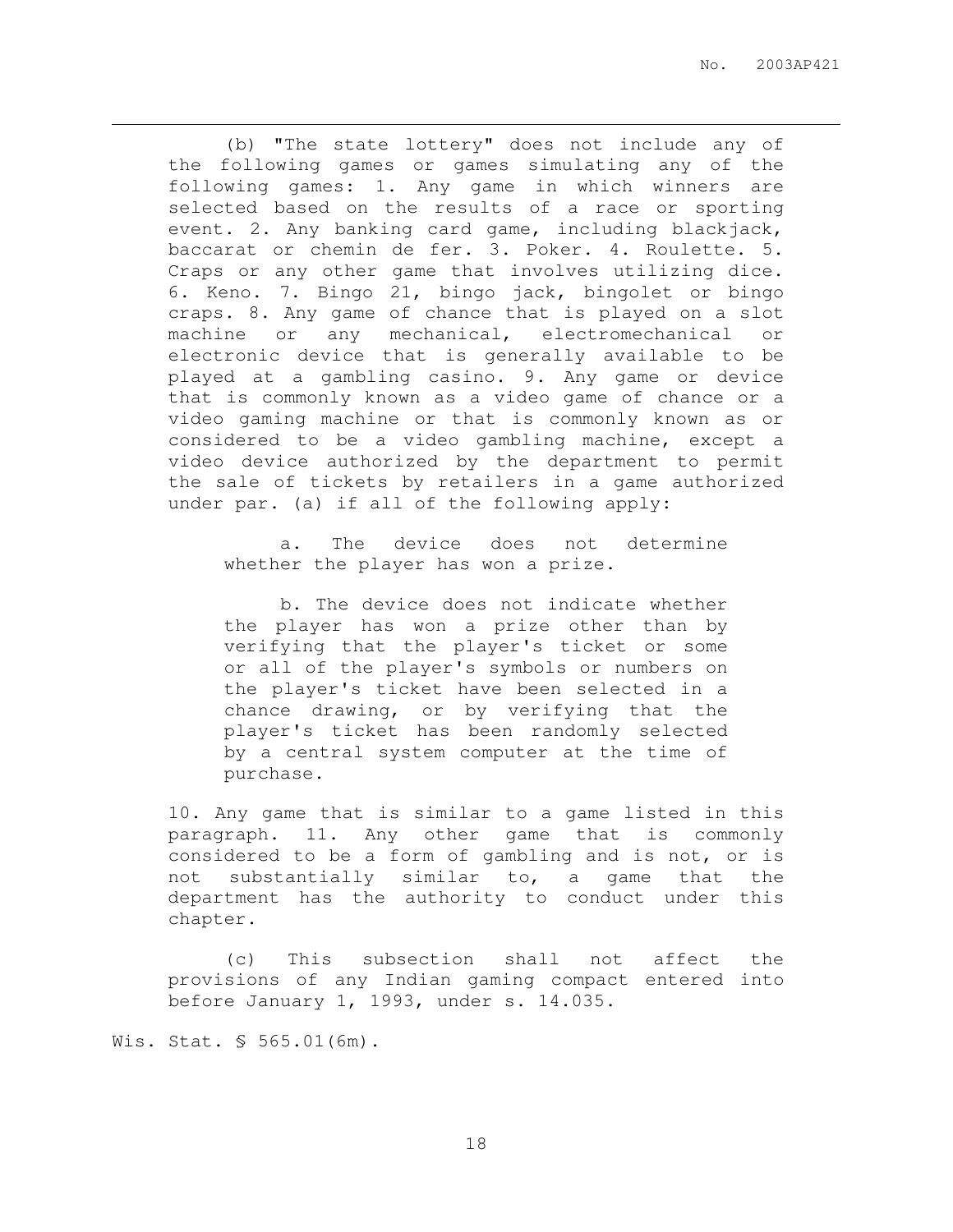Nevertheless, § 565.01 explicitly preserved the Original Compacts. Under the statute, the Tribal gaming compacts entered into prior to January 1, 1993, are not governed by the remaining portions of the statute: "(c) This subsection shall not affect the provisions of any Indian gaming compact entered into before January 1, 1993, under s. 14.035." Wis. Stat. § 565.01(6m)(c).

¶27 In contrast to the statute, the 1993 Amendment defined "state lottery" without any explicit statement regarding the amendment's impact, or lack thereof, on the pre-existing Tribal gaming compacts. Upon review of the record, we found no notations explaining why any reference to the Tribal gaming compacts was excluded from the 1993 Amendment proposals.

¶28 However, the constitutional amendment did not need to contain a similar provision in order to accomplish the same result as Wis. Stat. § 565.01(6m)(c). This subsection of the statute was intended to exempt the Original Compacts. Panzer, 271 Wis. 2d 295, ¶86 n.34 (citing Letter from James E. Doyle, Attorney General, to Walter Kunicki, Speaker of the Wisconsin Assembly, and John Medinger, Chairperson of the Assembly Committee on State Affairs (April 29, 1992) (on file with the Wisconsin Historical Society Archives, John D. Medinger Papers, Box 6, Folder 1)). Because constitutional amendments are presumed to be prospective, Kayden, 34 Wis. 2d at 732, it would have been superfluous for the legislature to exempt the Original

 $\overline{a}$ 

<sup>&</sup>lt;sup>26</sup> As noted previously, both Wis. Stat. § 565.01 and Senator Adelman's original draft of 1991 SJR 93, the precursor for the 1993 Amendment, were drafted in 1992.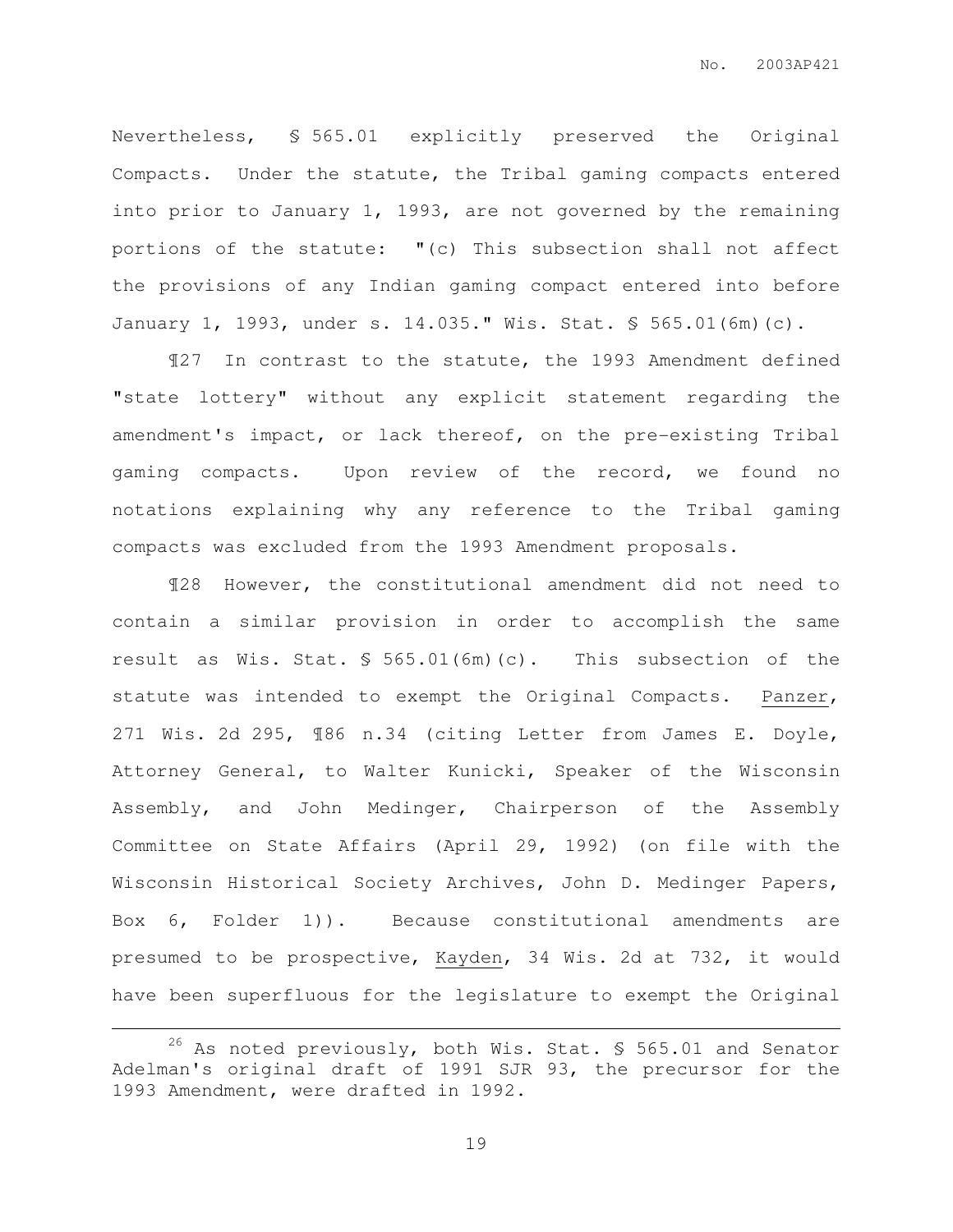Compacts in order for the 1993 Amendment to achieve the same goal.<sup>27</sup>

¶29 Because the 1993 Amendment and Wis. Stat. § 565.01 were passed contemporaneously, we must not interpret the two enactments "to indicate a contradictory legislative intent." See State ex rel. Teunas v. County of Kenosha, 142 Wis. 2d 498, 509, 418 N.W.2d 833 (1988) (citation omitted).<sup>28</sup> We therefore conclude that the legislature did not intend the 1993 Amendment to invalidate the Original Compacts. This is consistent with our decision in Panzer, where this court held that the fact that § 565.01(6m)(c) explicitly exempted Tribal compacts from the definition of "lottery" prior to the passage of the 1993 Amendment signaled legislative approval of the Original Compacts. Panzer, 271 Wis. 2d 295, ¶101.

 $\overline{a}$ 

 $28$  We also note that to find otherwise would invalidate Wis. Stat. § 565.01(6m)(c) as unconstitutional because the statute would directly conflict with the 1993 Amendment, and therefore be inconsistent with this court's long-standing policy of finding statutes constitutional whenever possible. Chappy v. LIRC, 136 Wis. 2d 172, 185, 401 N.W.2d 568 (1987) ("[E]very presumption must be indulged to sustain the law if at all possible and, wherever doubt exists as to a legislative enactment's constitutionality, it must be resolved in favor of constitutionality.") (citation omitted).

 $27$  We recognize that the legislature rejected an amendment to the ballot question that would have explicitly exempted the Original Compacts. This could be interpreted to mean that the legislature intended to invalidate the Original Compacts. However, the rejection of this amendment is only one act by the legislature, and does not outweigh the vast majority of other legislative records and news reports, discussed in ¶¶25-44 of this opinion, that clearly indicate that the 1993 Amendment would not affect the Original Compacts. See Justice Prosser's concurrence/dissent, ¶219.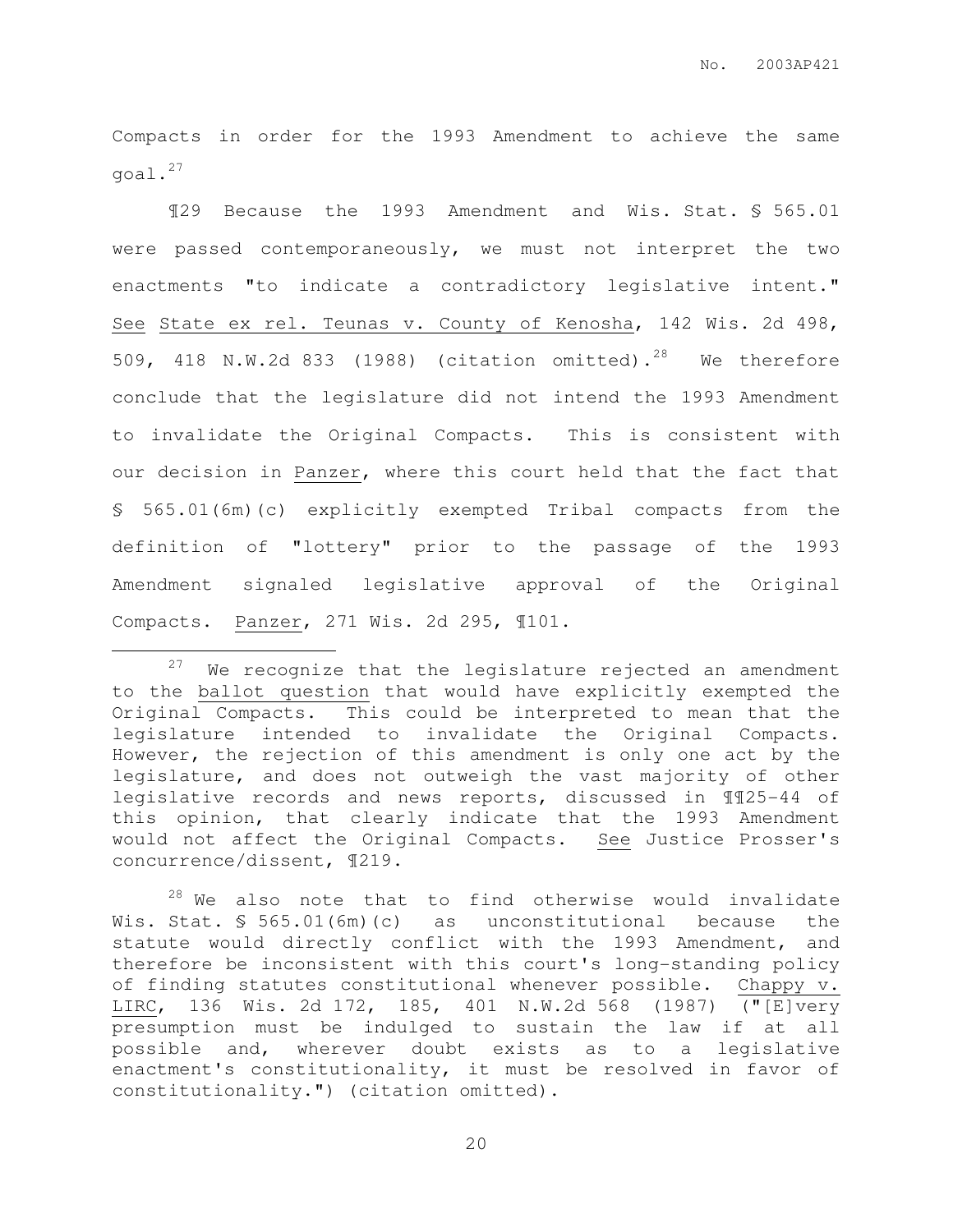¶30 On June 30, 1992, the legislature considered and passed 1992 Assembly Joint Resolution 1. This was the first consideration of the resolution that eventually amended Article IV, Section 24. Approximately seven months later, 1993 Senate Joint Resolution 2, the second consideration of the constitutional amendment, was introduced. On January 26, 1993, SJR 2 passed the Senate, and the Assembly on February 17, 1993. The two joint resolutions (1992 SJR 1 and 1993 SJR 2) were combined into 1991 Enrolled Joint Resolution 27. The voters of Wisconsin ratified the enrolled resolution on April 6, 1993.

¶31 A review of the drafting files for the constitutional amendment indicates that the legislators intended to preserve the Original Compacts as they existed at the time. These files demonstrate that the joint resolutions were based on an earlier proposal to amend the constitution with regard to gaming and a statute that was passed during the same legislative session.

¶32 In 1991, then-Governor Thompson called a special session to address amending the Wisconsin Constitution with regard to gaming. Governor Thompson submitted a drafting request for the special session proposal, 1991 AJR 1, requesting that the resolution be drafted to mirror an earlier legislative proposal<sup>29</sup> intended to "freeze" the state of gaming and to take

 $\overline{a}$ 

<sup>29</sup> Then-Senator Lynn Adelman introduced 1991 Senate Joint Resolution 93, which was the original legislative attempt to amend Article IV, Section 24 to make unconstitutional most forms of gambling. Senator Adelman's proposal intended to "freeze" the state of gaming in Wisconsin as it existed in 1991. Jane R. Henkel, Senior Staff Attorney, Wisconsin Legislative Council, Memorandum to Senator Lynn Adelman (February 6, 1992).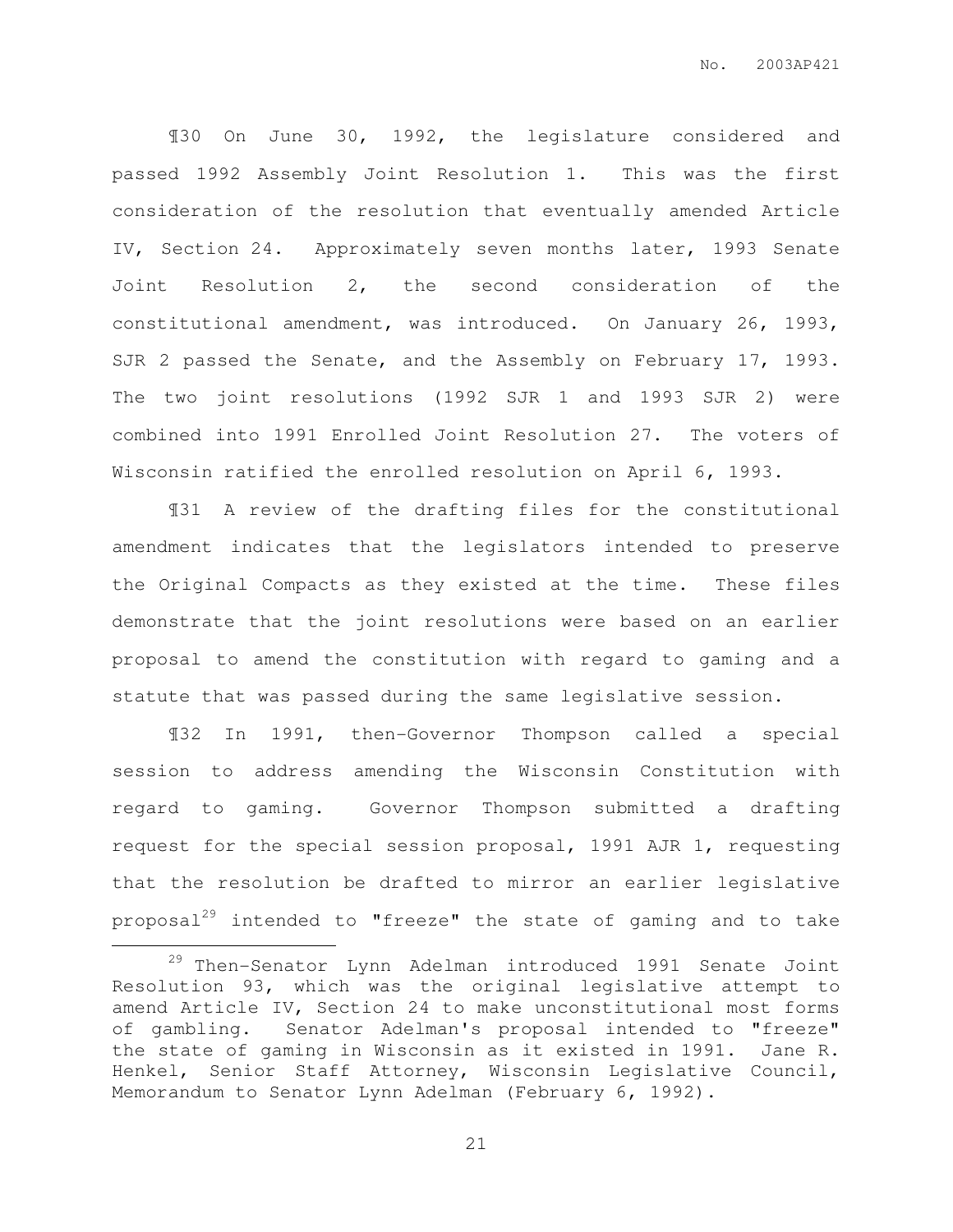into account differences between that proposal,  $30$  and Wis. Stat. § 565.01, which made most forms of gambling illegal, but explicitly excluded the Tribal casinos. $31$  Drafting Request by Governor Thompson, June, 1992. According to the Legislative Reference Bureau's analysis of the bill, the constitutional amendment was based on that earlier legislation and incorporated Wis. Stat. § 565.01. Dr. H. Rupert Theobald, LRB Drafter's Note, June 16, 1992. Because the LRB's analysis of a bill is printed with and displayed on the bill when it is introduced in the legislature, the LRB's analysis is indicative of legislative intent. Schilling, 278 Wis. 2d 216, ¶25 n.9. See also Cole, 264 Wis. 2d 520, ¶36 n.12.

¶33 The legislative records also reveal that Wisconsin's legislators were uniformly informed that the amendment would not affect the Original Compacts. For example, prior to the June 30 vote, Attorney Jane Henkel of the Wisconsin Legislative Council, responding to a request for clarification from State Representative David Travis, concluded the constitutional amendment would not "prohibit casino-type gambling under the existing 11 compacts between the state and Indian tribes." Jane R. Henkel, Deputy Director, Legislative Council, Letter to

 $\overline{a}$ 

 $30$  This proposed amendment passed the Senate but failed in the Assembly due to inaction. Joint Rule 83(c)(3), as amended by 1991 Senate Joint Resolution 1.

 $31$  Under Wis. Stat. § 565.01(6m)(c), the prohibition on most forms of gambling "shall not affect the provisions of any Indian gaming compact entered into before January 1, 1993, under s. 14.035." Wis. Stat. § 565.01(6m).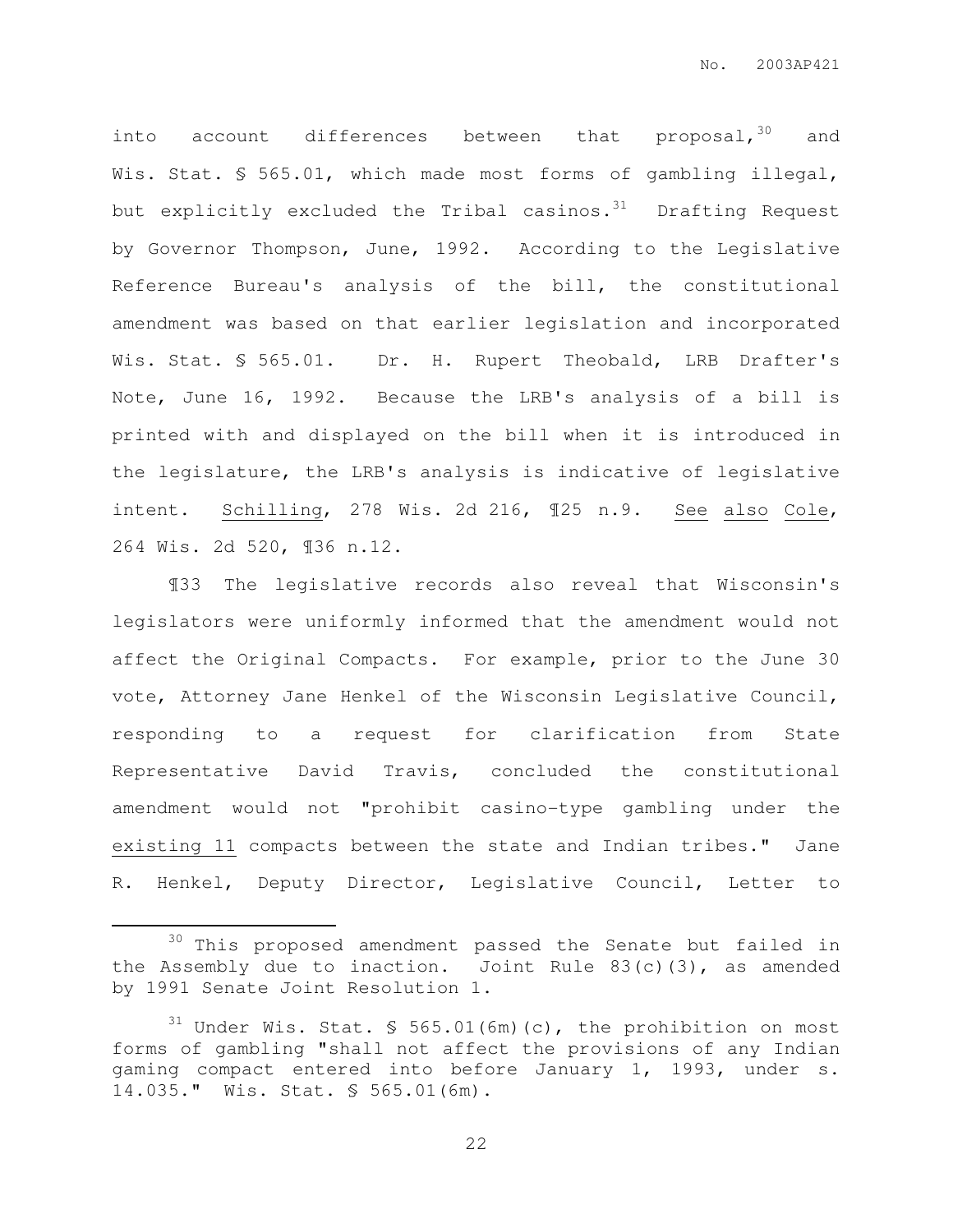Representative David Travis, June 19, 1992 (emphasis in original).

¶34 Similarly, in preparation for the June 30, 1992, special session, then-State Representative John Medinger sought clarification from then-Attorney General Doyle regarding, among other things, the potential effects of the proposed constitutional amendment on the existing compacts. John D. Medinger, State Representative, Letter to Attorney General James E. Doyle, June 22, 1992. The Attorney General responded on June 24, 1992, and stated that because the amendment was presumed to be prospective and because the compacts did not have a provision that made the compacts ineffective upon a change in state law, the proposed amendment "would not affect compacts which already exist." James E. Doyle, Attorney General, Letter to Representative Medinger, June 24, 1992. The Attorney General wrote similar letters to this effect to other legislators. See, e.g., Letter to Representative Marlin Schneider, February 3, 1993.

¶35 After the June 30, 1992, vote, but prior to the second consideration, the Deputy Director for the Assembly Democratic Caucus informed the Democratic members of the Assembly that the "existing tribal-state gaming compacts will continue for seven years and will not be affected by the change." Dan Rossmiller, Assembly Democratic Caucus Deputy Director, Memorandum to Assembly Democrats, July 7, 1992.

¶36 These records clearly demonstrate that the legislators voted to pass the constitutional amendment with the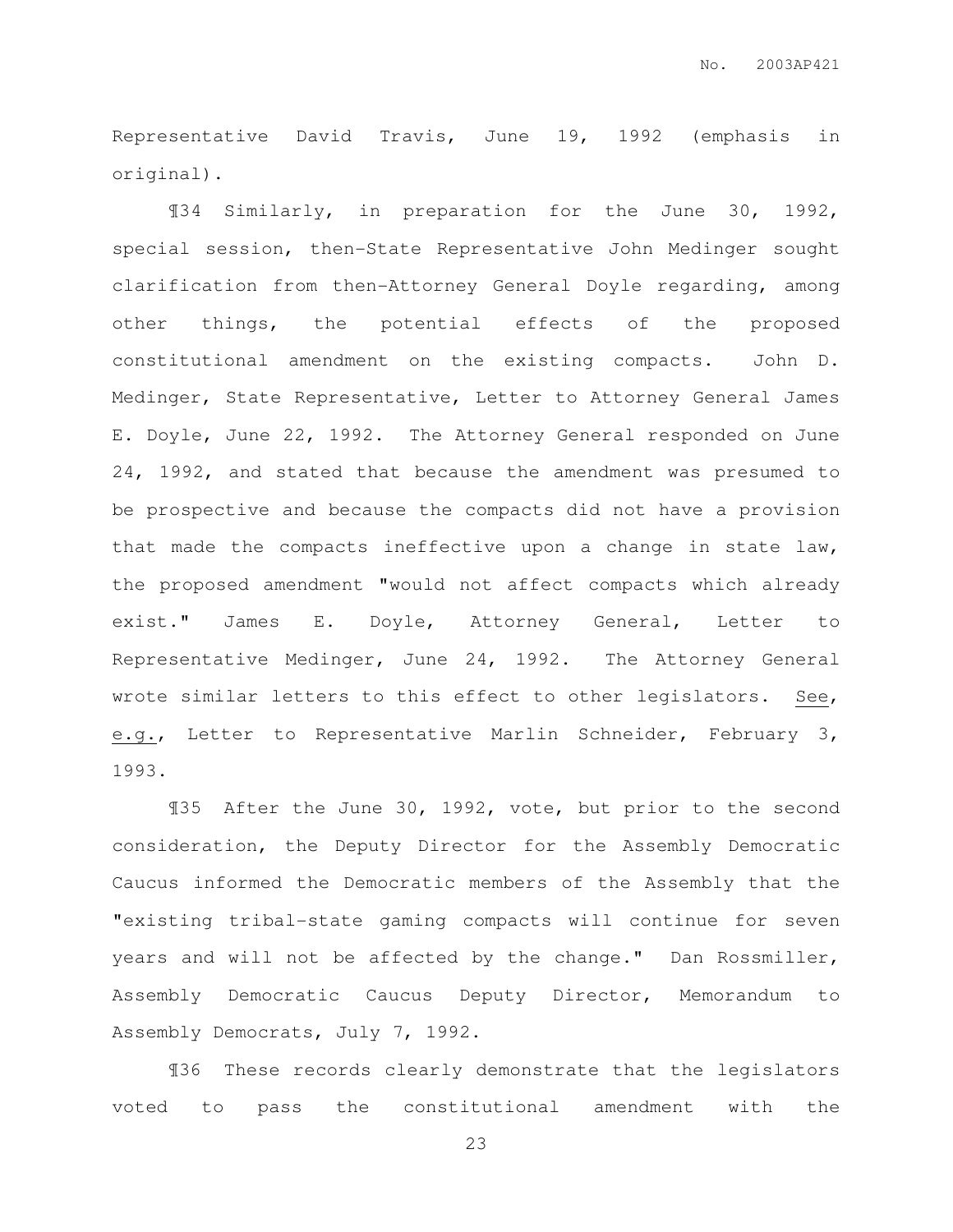understanding that the Original Compacts would survive the amendment. We thus conclude that the Wisconsin Legislature did not intend the 1993 Amendment to invalidate the Original Compacts.

b

¶37 We next turn to the ratification campaign that surrounded the voters' passage of the 1993 Amendment. This court presumes that, when informed, the citizens of Wisconsin are familiar with the elements of the constitution and with the laws, and that the information used to educate the voters during the ratification campaign provides evidence of the voters' intent. State ex rel. Ekern v. Zimmerman, 187 Wis. 180, 192-94, 204 N.W. 803 (1925). "[W]here such intention appears, the construction and interpretation of the acts must follow accordingly." Id.

¶38 Wisconsin citizens voted to ratify the 1993 Amendment to Article IV, Section 24 on April 6, 1993. Public statements and news accounts leading to the April 6 vote demonstrate that voters were informed that the 1993 Amendment would not affect the Original Compacts, and polls released days prior to the April 6, 1993, vote indicate that most voters did not want to make the Tribal gaming casinos illegal.

¶39 The vast majority of news articles reported to the voters that the 1993 Amendment would not impact the Original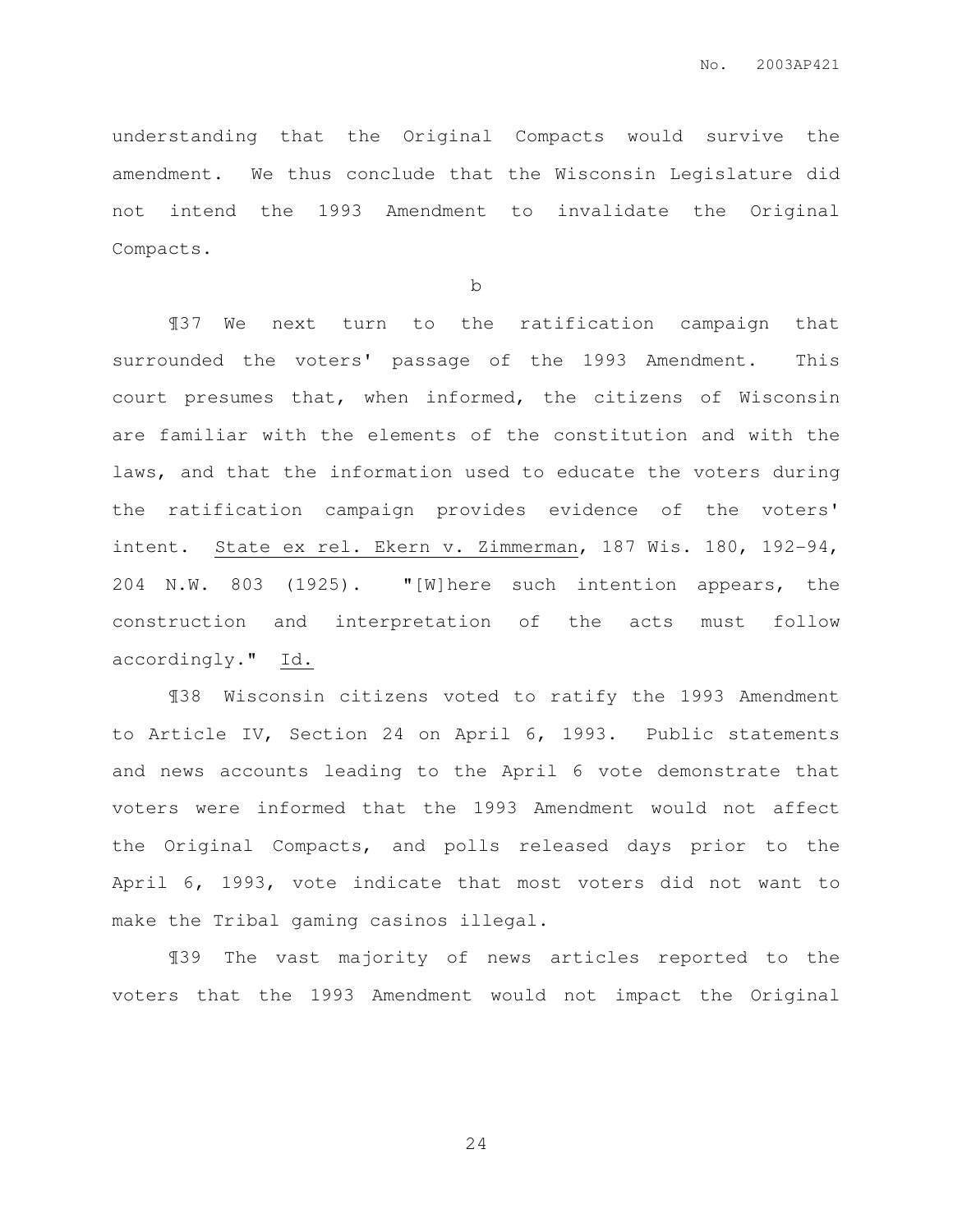Compacts. $32$  For example, the Milwaukee Sentinel reported that then-Attorney General Doyle did "not believe enactment of the amendment would affect Indian casinos operating under terms of the current state-tribal gambling compacts signed in 1991 and 1992." Amy Rinard, Gaming Question Stays Unanswered, Milw. Sent., Mar. 29, 1993. Then-Governor Thompson and "other state lawyers and lawmakers agree[d]." Id.

¶40 The Milwaukee Journal also printed a letter to the editor by two lawmakers encouraging passage of the amendment, explaining that voters need not worry about the amendment affecting the existing Tribal casinos because a "'yes' vote [would] freeze the current level of gambling in Wisconsin and put a constitutional brake on new, expanded forms of gambling." Lynn Adelman & Peter Bock, Letter to Editor, Vote 'Yes' on Question 7 to Limit Expansion, Milw. Jour., Mar. 29, 1993.

¶41 Editors and columnists similarly concluded that the 1993 Amendment would not affect the Original Compacts. The

 $\overline{a}$ 

<sup>&</sup>lt;sup>32</sup> Some news reports did express concern about what the amendment would mean for Indian gaming. See Dan Ritsche, The Evolution of Legalized Gambling in Wisconsin, LRB-00-RB-1, 11-12 (1999); Ron Seely, You Can Bet on It: Gaming Referendum Is Sure to Confuse, Wis. St. Jour., Apr. 4, 1993 ("What, really, will happen [to Indian casinos] if the amendment passes? . . . The problem is that nobody really knows.")(emphasis in original); Steve Schultze, Answers Help Shed Light on Amendment Questions, Milw. Jour., Apr. 4, 1993 ("Q. How do I vote if I want to keep Indian casinos going but not expand gambling? A. Neither a yes nor a no vote provides any guarantees."). And, in fact, some expressed concern that the amendment could jeopardize the existing compacts. See, e.g., Amy Rinard, Gaming Question Stays Unanswered, Milw. Sent., Mar. 29, 1993, quoting Glen Miller, then-Chairman of the Menominee Tribe.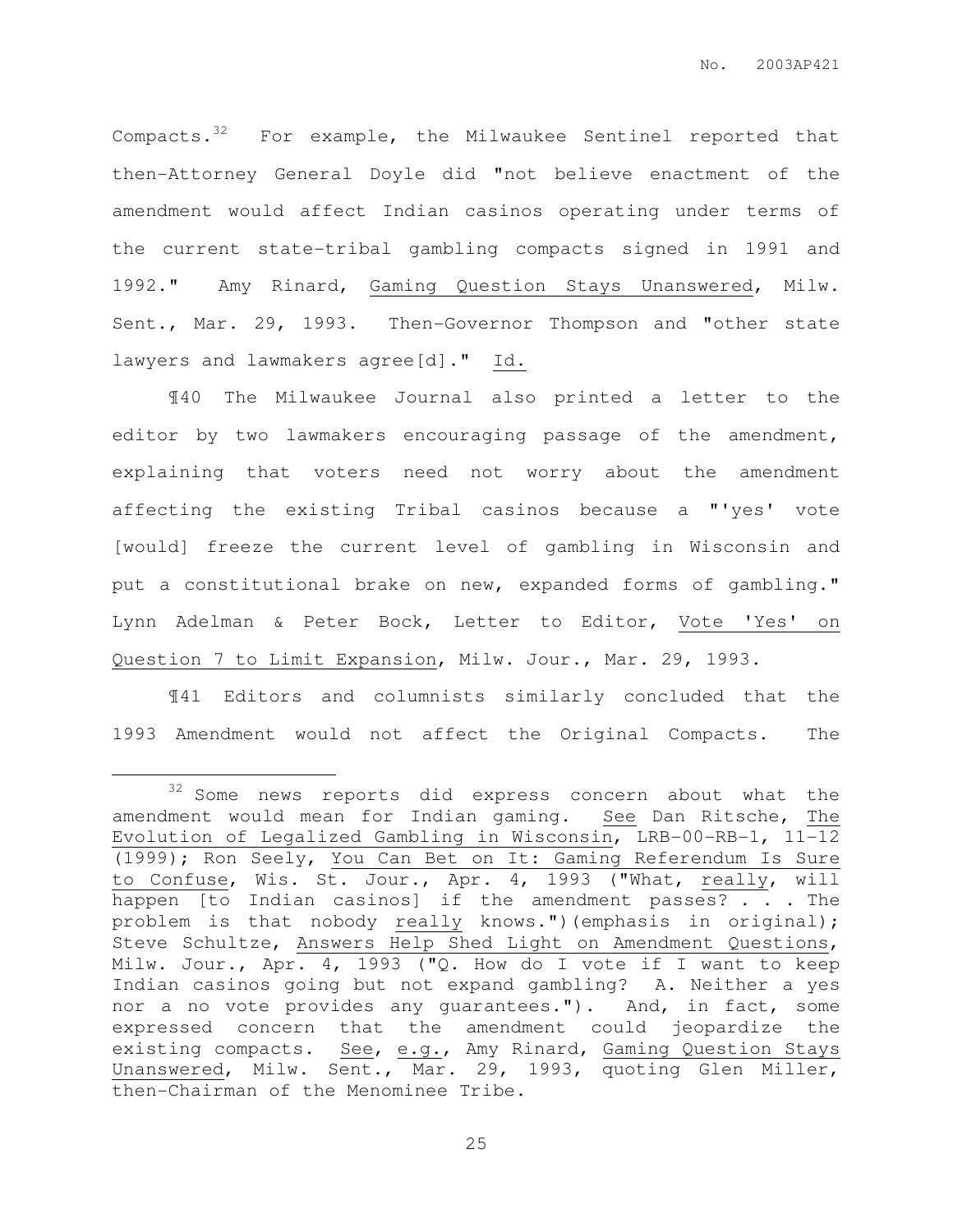Wisconsin State Journal explained to voters that "[a] 'yes' vote on the constitutional amendment is not a vote to board up Wisconsin Indian casinos," Tom Still, Gambling Limit Wouldn't Hurt Tribes, Wis. St. Jour., Mar. 22, 1993. The Wisconsin State Journal also encouraged any voter who wanted to ensure the continuation of Tribal casinos to vote in favor of the amendment. Editorial, Don't Know How to Vote? Here Are Some Guidelines, Wis. St. Jour., Apr. 4, 1993.

¶42 Voters in Eau Claire were similarly encouraged to vote for the amendment to "limit any further expansion of gambling" and stressed that "[t]here would be no immediate impact on existing casinos because the tribes negotiated compacts with the state that ensures the casinos will remain open for the next seven years." Editorial, "Yes" Vote Won't be End to Casinos, Eau Claire Leader Telegram, Apr. 2, 1993 (emphasis added). Green Bay voters were also informed that the "amendment will not affect Indian casinos." Editorial, Vote "Yes" . . . to Freeze Gambling, Green Bay Press Gazette, Mar. 30, 1993 (emphasis added).

¶43 In addition, according to a poll conducted by the St. Norbert College Survey Center, released just days before the April 6 vote, 65 percent of those polled believed that "Indian tribes should be allowed to operate gambling casinos on their reservations." John Patrick Hunter, Survey: Taxes Top Worry, Gaming Views Split, The Cap. Times, Mar. 30, 1993. A poll by the University of Wisconsin-Extension Survey Research Laboratory reported similar findings. Id.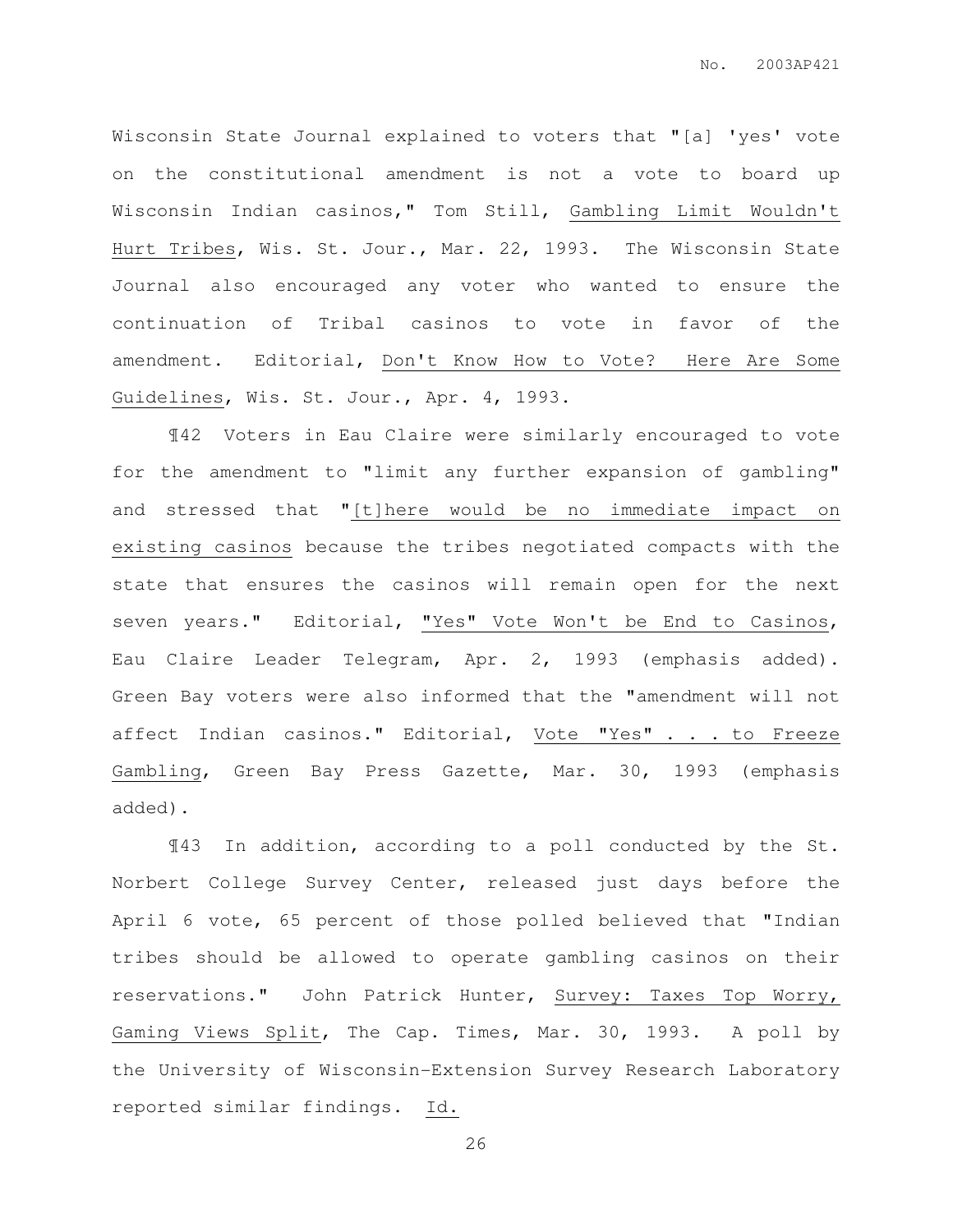¶44 We conclude that the vast number of news articles, which informed voters that the amendment would not impact the existing Indian gaming, clearly demonstrates that the voters who ratified the constitutional amendment were informed that the ratification of the 1993 Amendment would not affect the Original Tribal Gaming Compacts. Our "construction and interpretation" of the 1993 Amendment must follow accordingly. Zimmerman, 187 Wis. at 194.

3

¶45 We also find that subsequent legislative action demonstrates that the 1993 Amendment did not invalidate the Original Compacts. The legislature's subsequent actions are a crucial component of any constitutional analysis because they are clear evidence of the legislature's understanding of that amendment. See Schilling, 278 Wis. 2d 216, ¶¶16, 23. In the present case, laws enacted immediately following passage of the 1993 Amendment clearly relied on the continuation of the existing Indian gaming compacts.

¶46 The 1993 budget, enacted on August 10, 1993, was the first action by the Wisconsin Legislature that mentioned the Tribal gaming compacts subsequent to passage of the 1993 Amendment. The 1993 budget appropriated \$330,800 in 1993-94 and \$329,000 in 1994-95 from "[m]oneys received by the state from Indian tribes as reimbursement for state costs of regulation of Indian gaming under [the] Indian gaming compacts . . . ." 1993 Wis. Act 16, SS 153 & 3544(1m)(a) (emphasis added). The Budget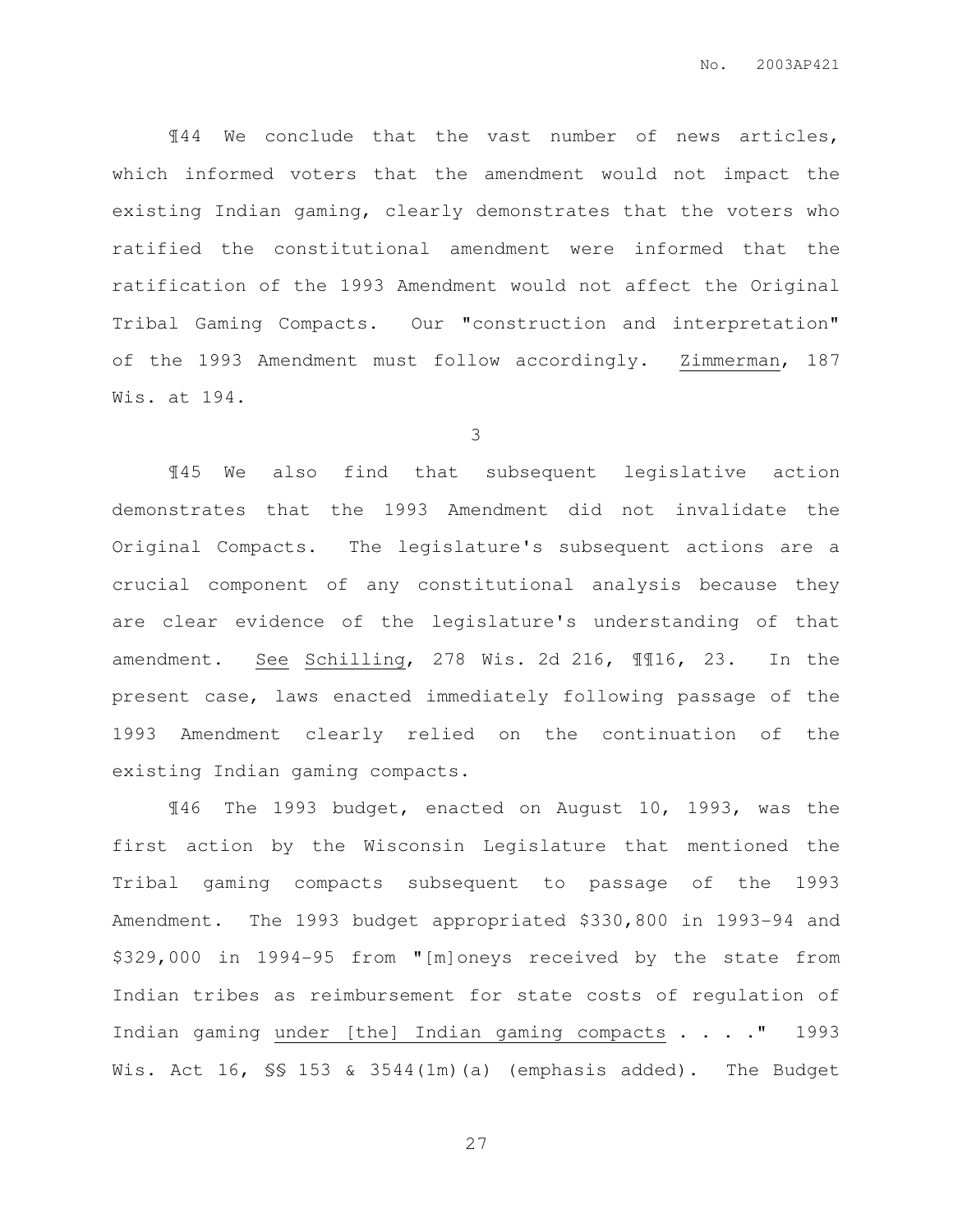Act, therefore, relied on funds from the Class III games authorized by the Original Compacts.

¶47 The legislature also passed 1993 Wisconsin Act 174, which made all gaming contracts (debts) void and unenforceable, but which explicitly stated that the "section does not apply to . . . state or federal laws relating to the conduct of gaming on Indian lands." 1993 Wis. Act 174, Wis. Stat. § 895.055. Further, 1993 Wisconsin Act 365 created a requirement for the Wisconsin Department of Justice to prosecute violations of the Tribal gaming compacts. 1993 Wis. Act 365, Wis. Stat. § 165.25(3r).

¶48 Of significance, the legislature passed 1993 Wisconsin Act 406, enacted on April 21, 1994, which explicitly validated any contract between the State and a federally-recognized Indian Tribe that was entered into prior to May 6, 1994. 1993 Wis. Act 406; Wis. Stat. § 992.20(1). This statute, passed one year after the voters ratified the 1993 Amendment, "signal[s] legislative approval of the original compacts." Panzer, 271 Wis. 2d 295, ¶100.

4

¶49 In sum, based on the 1993 Amendment's history and the earliest legislative interpretations of that Amendment, we conclude that the 1993 Amendment was not intended to preclude the Tribes from conducting Class III games pursuant to the Original Compacts. Because the Original Compacts are not invalidated by the 1993 Amendment, the terms agreed to in the Original Compacts remain in full effect.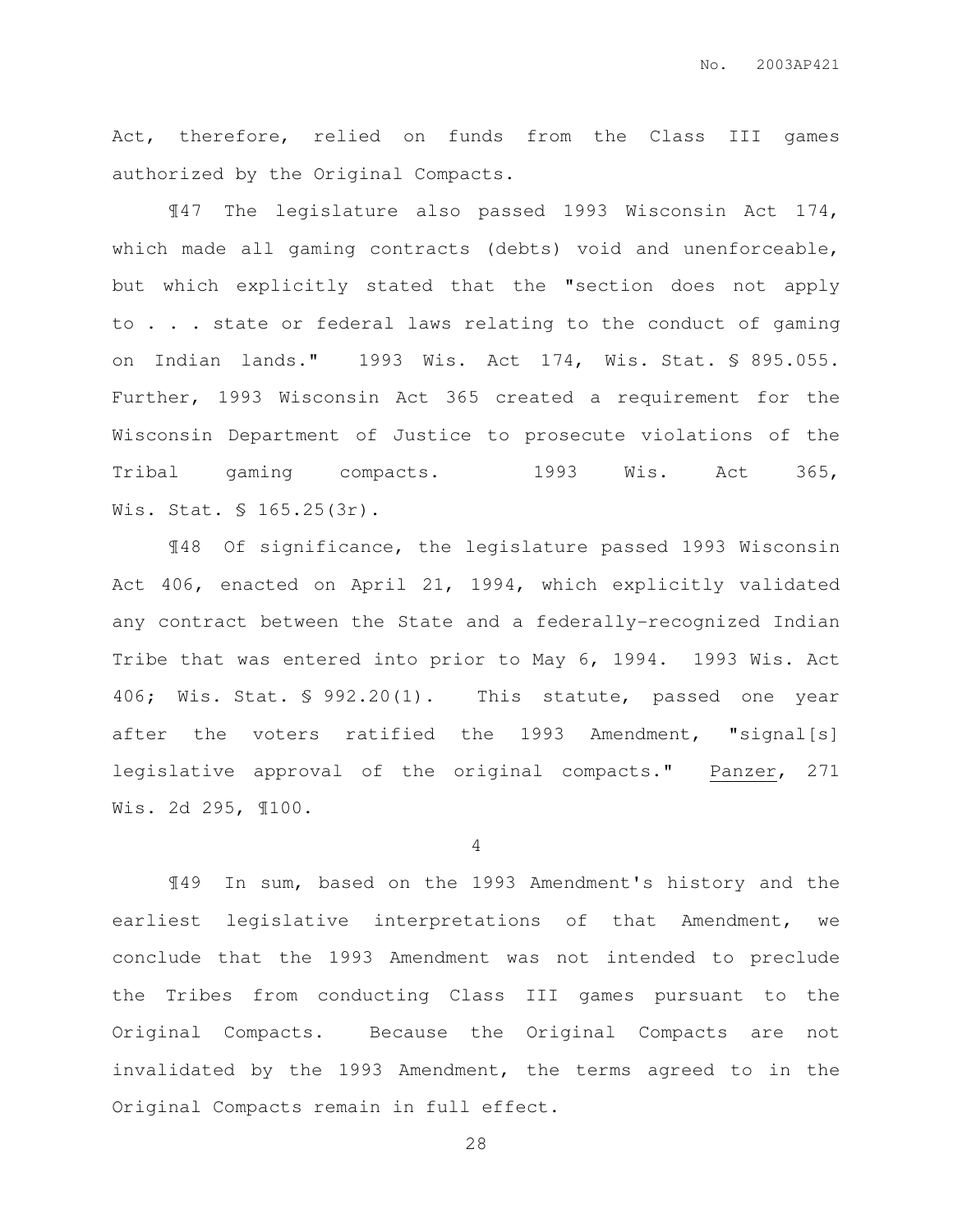¶50 We next examine whether the Governor has the authority to renew the Original Compacts. Dairyland contends that the Class III games operated at the Tribes' casinos are unconstitutional, and therefore the State cannot lawfully renew the compacts. The Governor asserts that the 1993 Amendment cannot force the State to issue a notice of nonrenewal because this would unconstitutionally impair the State's compacts with the 11 Tribes.

¶51 Both the Wisconsin and the United States Constitutions prohibit states from impairing their contractual obligations.<sup>33</sup>

 $\overline{a}$ 

[W]hen the state appears as a suitor in her courts to enforce her rights of property, she comes shorn of her attributes of sovereignty, and as a body politic, capable of contracting, suing, and holding property, is subject to those rules of justice and right which in her sovereign character, she has prescribed for the government of her people.

<sup>33</sup> We note that the Contracts Clause generally applies to contracts to which the State is a party. Russell v. Sebastian, 233 U.S. 195 (1914). When a state is acting, "not in its capacity as a sovereign, but in its proprietary capacity" as a party to a contract, the state "is bound by the same rules as those which it applies to its citizens." Fulton v. First Volunteer Co. of Oconto, 204 Wis. 355, 362, 236 N.W. 120 (1931) (citation omitted). Moreover,

Id. (citation omitted). See also U.S. Trust Co. of New York v. New Jersey, 431 U.S. 1, 25 n.23 (1977); Hall v. Wisconsin, 103 U.S. 5, 11 (1880) ("When a State descends from the plane of its sovereignty, and contracts with private persons, it is regarded pro hac vice as a private person itself, and is bound accordingly.") (citation omitted).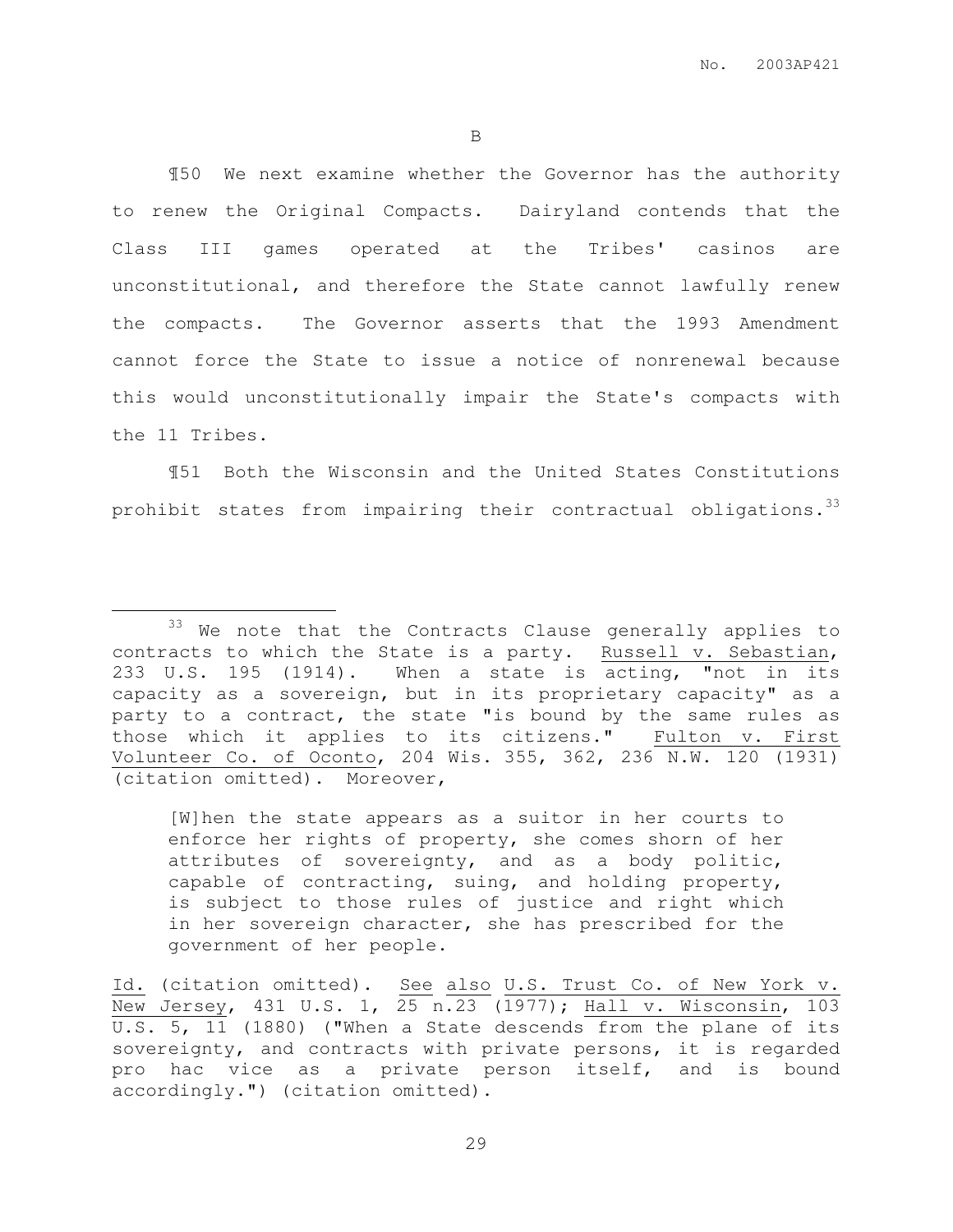Article I, Section 12 of the Wisconsin Constitution states: "[n]o bill of attainder, ex post facto law, nor any law impairing the obligation of contracts, shall ever be passed[.]" Similarly, Article I, Section 10 of the United States Constitution states, in relevant part: "No state shall . . . pass any bill of attainder, ex post facto law, or law impairing the obligation of contracts[.]" Although our interpretation of the Contract Clause of the Wisconsin Constitution need not parallel federal interpretations of the Contract Clause of the United States Constitution, "our prior decisions [regarding Contract Clause issues] have relied upon the decisions of the United States Supreme Court." Chappy v. LIRC, 136 Wis. 2d 172, 186, 401 N.W.2d 568 (1987) (citations omitted).

¶52 We recognize that the Contract Clause does not place an absolute barrier to a state's power to modify its own contracts. See Wisconsin Professional Police Ass'n, Inc. v.

 $\overline{a}$ 

In Russell, the United States Supreme Court precluded a state's constitutional amendment from being applied retroactively to a contract between the state and a private company that pre-existed the constitutional amendment. Russell, 233 U.S. at 210. The Court concluded that the constitutional amendment could not be applied retroactively to a contract to which the State was a party in an attempt to "deny the right of expansion to a utility already lawfully doing business in the municipality after the company had expended large sums in preparation for the expansion." Dixie Elec. Membership Corp. v. City of Baton Rouge, 440 F. 2d 819, 822 (5th Cir. 1971) (citing Russell, 233 U.S. 195; noting that retroactive application of the amendment was an attempt to change the rules of the game at the expense of the utility). Contrast, Justice Roggensack's concurrence/dissent, ¶305.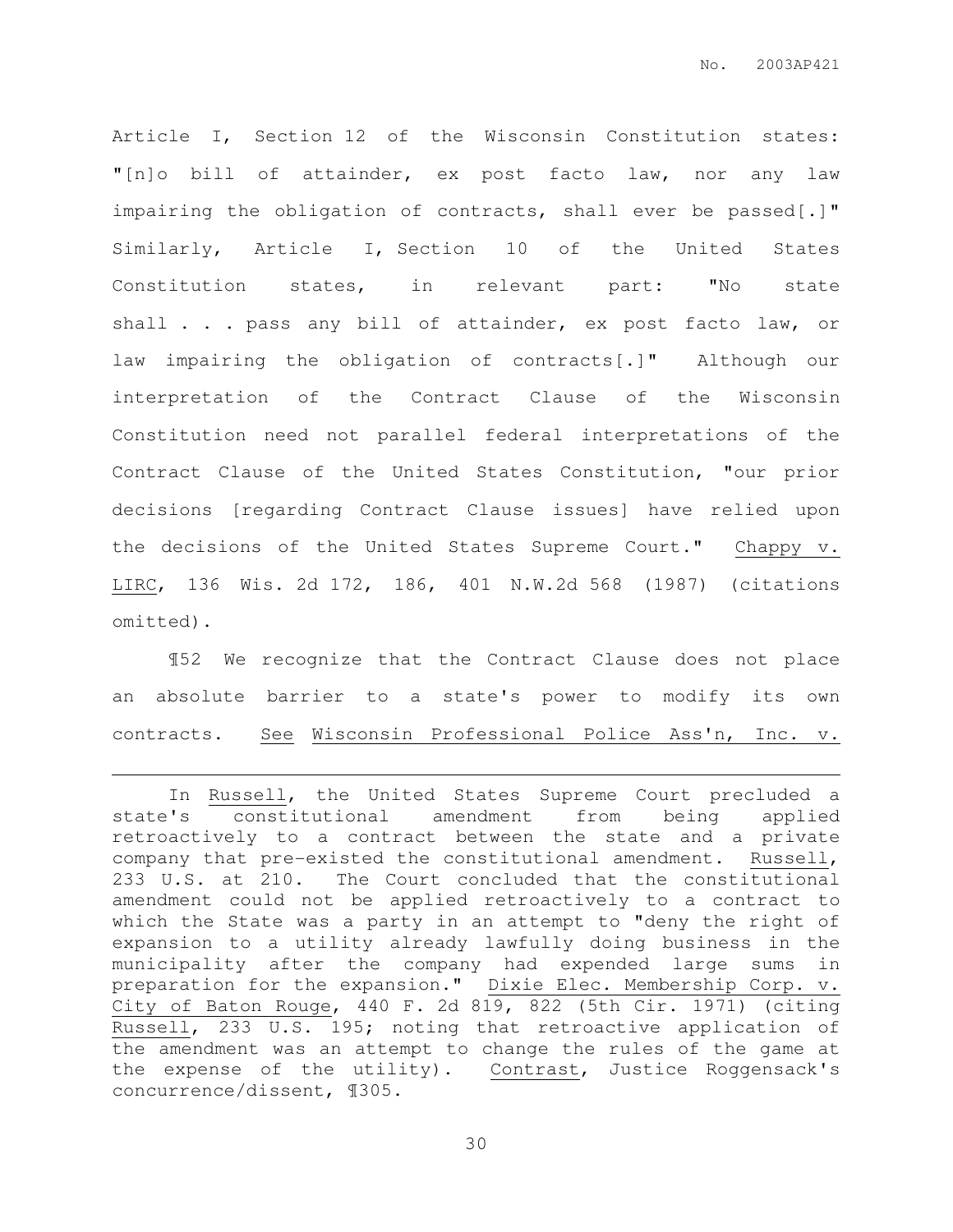Lightbourn, 2001 WI 59, ¶149, 243 Wis. 2d 512, 627 N.W.2d 807. Indeed, "courts will scrutinize the ability of the State to enter into an agreement that limits its power to act in the future." Id. (quotation omitted). We further recognize that a state cannot contract away its police powers. Stone v. Mississippi, 101 U.S. 814, 818 (1879). See also City of Superior v. Roemer, 154 Wis. 345, 357, 141 N.W. 250 (1913). States may similarly adjust their contractual obligations to safeguard the public welfare. $34$  Moreover, a state's power to impair pre-existing contracts is not limited to those contracts that are hostile to public morals, health, or safety. Home Bldg. & Loan Ass'n v. Blaisdell, 290 U.S. 398, 437 (1934).

¶53 Yet, if a state could change the rules governing its contractual obligations whenever it saw fit, the Contract Clause

 $\overline{a}$ 

<sup>&</sup>lt;sup>34</sup> See Home Bldg. & Loan Ass'n v. Blaisdell, 290 U.S. 398, 437 (1934) ("[E]conomic interests of the state may justify the exercise of its continuing and dominant protective power notwithstanding interference with contracts.").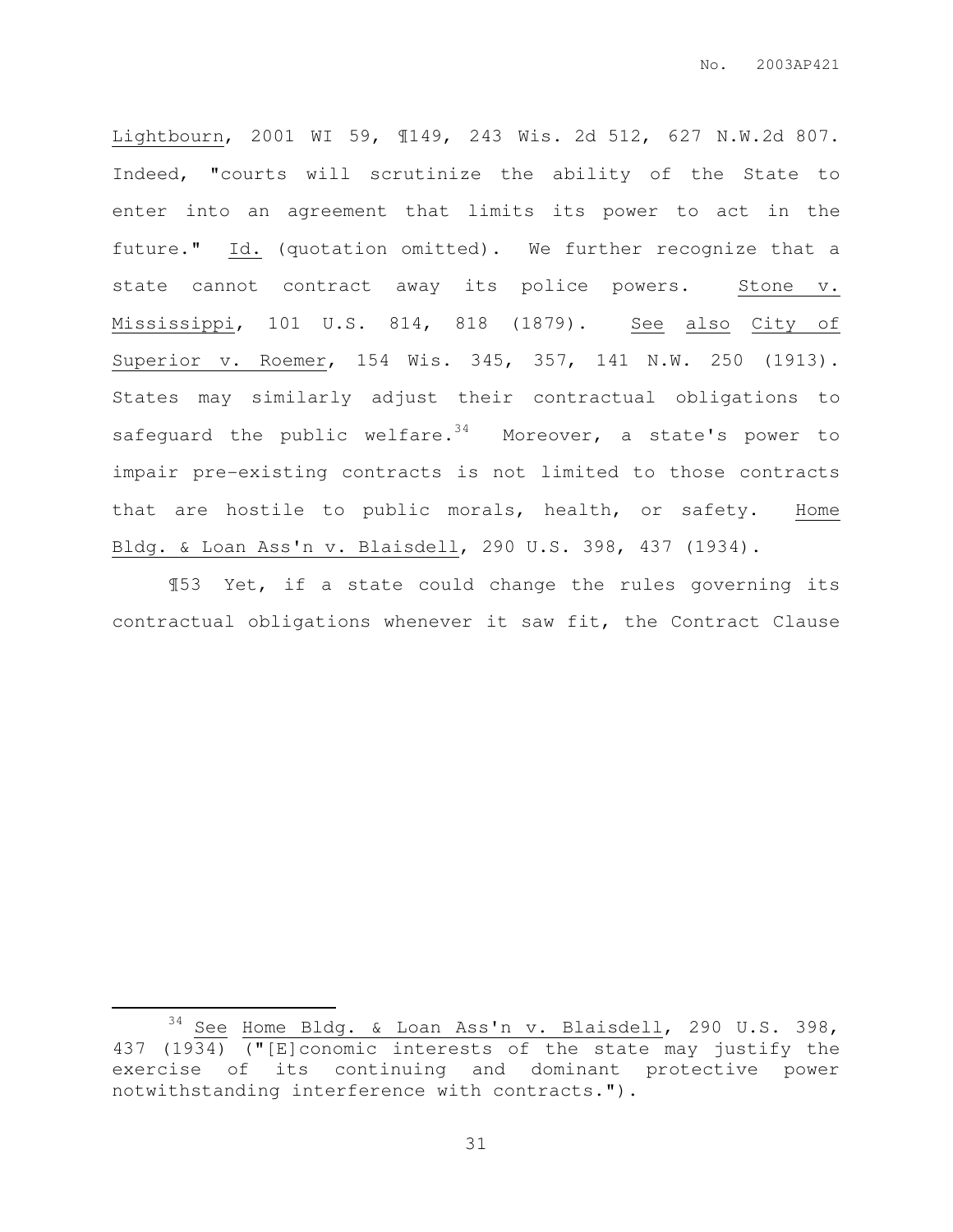would offer no protection at all.<sup>35</sup> Indeed, as the United States Supreme Court has explicitly recognized:

If the Contract Clause is to retain any meaning at all . . . it must be understood to impose some limits upon the power of a State to abridge existing contractual relationships, even in the exercise of its otherwise legitimate police power. . . . Even when the public welfare is invoked as an excuse. . . . the security of a mortgage cannot be cut down without moderation or reason or in a spirit of oppression."

Wipperfurth v. U-Haul Co. of W. Wisconsin, 101 Wis. 2d 586, 594- 95, 304 N.W.2d 767 (1981) (citing Allied Structural Steel Co. v. Spannaus, 438 U.S. 234, 242-43 (1978) (citations omitted)

 $\overline{a}$ 

In addition, Justice Roggensack asserts that this decision takes away the State's sovereign police power to regulate gambling "within its jurisdiction," Justice Roggensack's concurrence/dissent, ¶318. However, Tribes are not within the State's jurisdiction: States do not have jurisdiction over Tribes unless specifically granted such jurisdiction by Congress. Cohen's Handbook of Federal Indian Law § 12.02[5], 865 (2005 ed.). Moreover, without a valid compact, state laws have no regulatory power over gaming on Tribal land, and states have no authority to police Tribal casinos. See Sycuan Band v. Roche, 54 F.3d 535 (9th Cir. 1994); Florida v. Seminole Tribe, 181 F.3d 1237 (11th Cir. 1999).

<sup>35</sup> Justice Roggensack contends that we "choose[] to ignore controlling precedent of the United States Supreme Court." Justice Roggensack's concurrence/dissent, ¶287. Justice Roggensack asserts that the Contracts Clause has "never been interpreted by the United States Supreme Court to preclude a state from legislating to protect the public health or morals[.]" Id., ¶308 (emphasis in original) (citing Stone v. Mississippi, 101 U.S. 814, 818 (1879)). She reviews decisions by the United States Supreme Court where, she concludes, the court allowed a State's police powers to trump the State's contractual obligations. See id., ¶¶309-320. Justice Roggensack's analysis overstates the United States Supreme Court's precedent. The United States Supreme Court has not concluded that a State can never limit its right to exercise its police powers.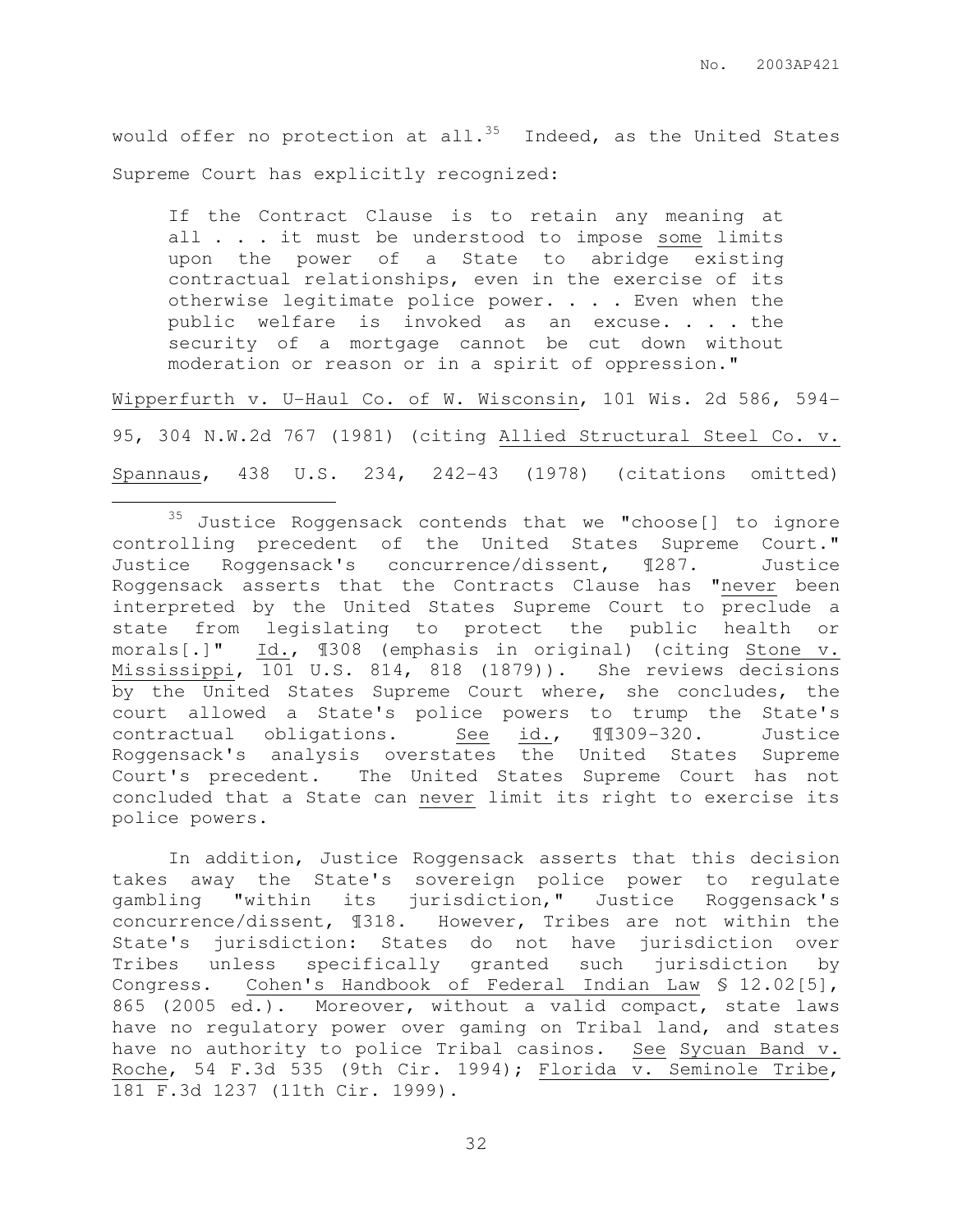(emphasis in original)). An historical analysis of the Contract Clause further explains courts' attempts to balance the state's police powers against the freedom to contract:

[T]he [United States Supreme] Court developed the theory that with regard to public contracts, there were certain attributes of state sovereignty that could not be contracted away. . . . The Court, when it could, construed the underlying contract as not providing for the giving up of the sovereign power. . . . If the state did in fact contract away certain powers, then the Court would hold that certain attributes of state power could not be contracted away at all. This Sovereign Power limitation became an important gloss on the Contract Clause. The more modern Public Purpose Balancing Test, developed later, largely supplants the need for this exception, but it is still of some importance.

James M. McGoldrick, Jr., Limits on States, 17 (2005) (emphasis added).

¶54 Attempting to strike a balance between the states' contractual obligations and the public welfare, the United States Supreme Court has established a three-step methodology used in analyzing impairment of contract claims. Lightbourn, 243 Wis. 2d 512, ¶146 (citation omitted). This balancing test is rooted in "the Framers' intent to protect contract rights from the 'fluctuating policy' of the state." McGoldrick, supra, 31.<sup>36</sup> This court generally follows this three-step methodology in evaluating impairment of contract claims. Lightbourn, 243 Wis. 2d 512, ¶146.

 $\overline{a}$ 

<sup>36</sup> Contrast Justice Roggensack's concurrence/dissent, ¶¶309, 318-19 (asserting that the Contract Clause analysis is not applicable to "legislating to protect the public health or morals").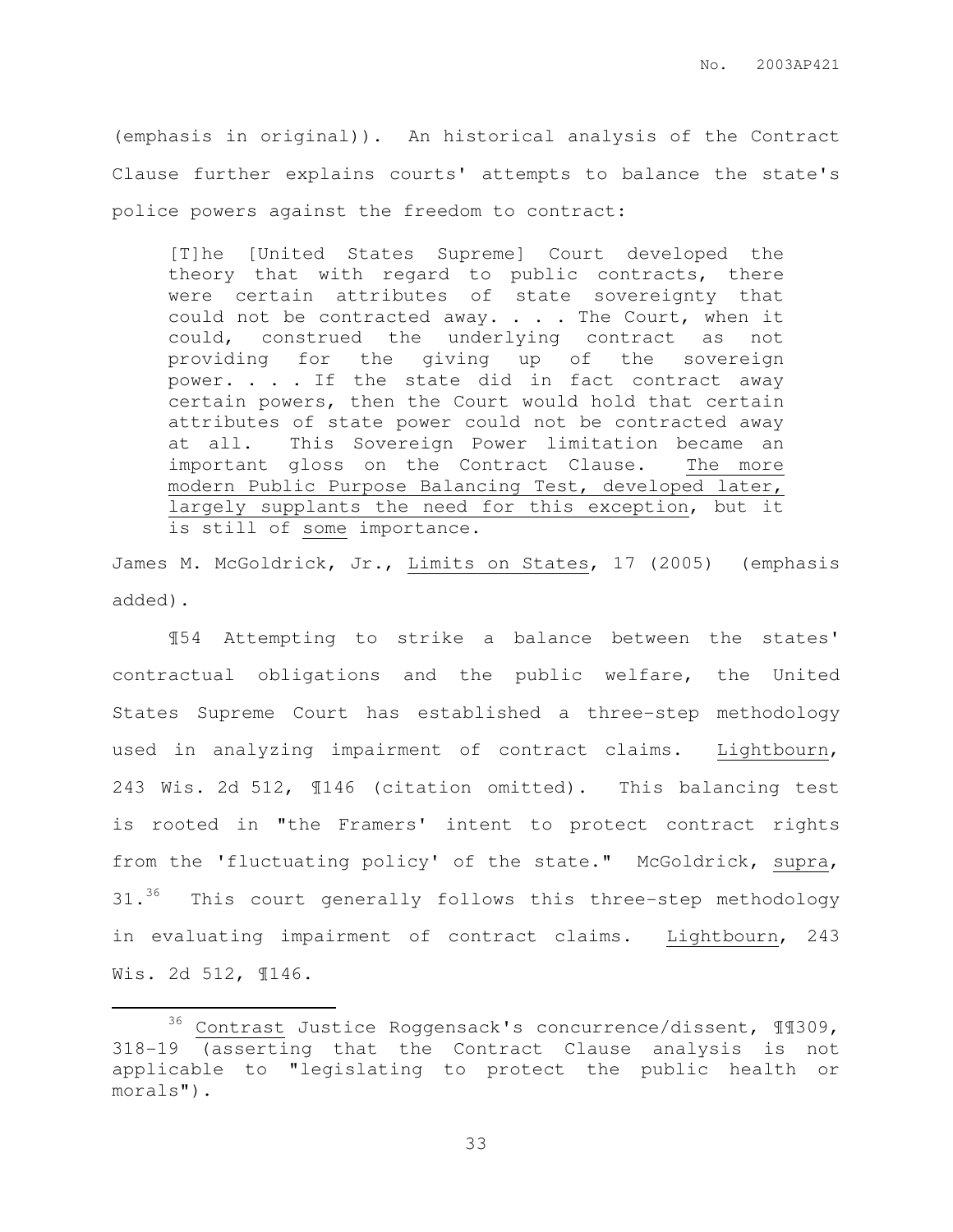¶55 To demonstrate that a contract has been unconstitutionally impaired, a complaining party must first establish beyond a reasonable doubt that the legislature changed the law after the formation of the contract and that the operation of the contract is substantially impaired by this change. See Energy Reserves Group, Inc. v. Kansas Power & Light Co., 459 U.S. 400, 411 (1983) (citation omitted); Reserve Life Ins. Co. v. La Follette, 108 Wis. 2d 637, 644, 323 N.W. 2d 173 (Ct. App. 1982). The impairment must be substantial; a minimal change of contractual obligations may end the inquiry. Lightbourn, 243 Wis. 2d 512, ¶147. On the other hand, the severity of the impairment increases the level of scrutiny to which the legislation will be subjected. Energy Reserves Group, 459 U.S. at 411.

¶56 Second, if a law substantially impairs an already existing contractual relationship, the state, in justification, must have a significant and legitimate public purpose for the legislation. Id. See also Spannaus, 438 U.S. at 244; Lightbourn, 243 Wis. 2d 512, ¶148.

¶57 Finally, if a significant and legitimate public purpose exists for the legislation, the question becomes whether the legislature's impairment of contract is reasonable and necessary to serve that purpose. Lightbourn, 243 Wis. 2d 512, ¶149. In assessing the reasonableness of a constitutional amendment, the United States Supreme Court evaluates whether the social concerns that prompted the changes were foreseeable when the state entered into the compact, and whether the conditions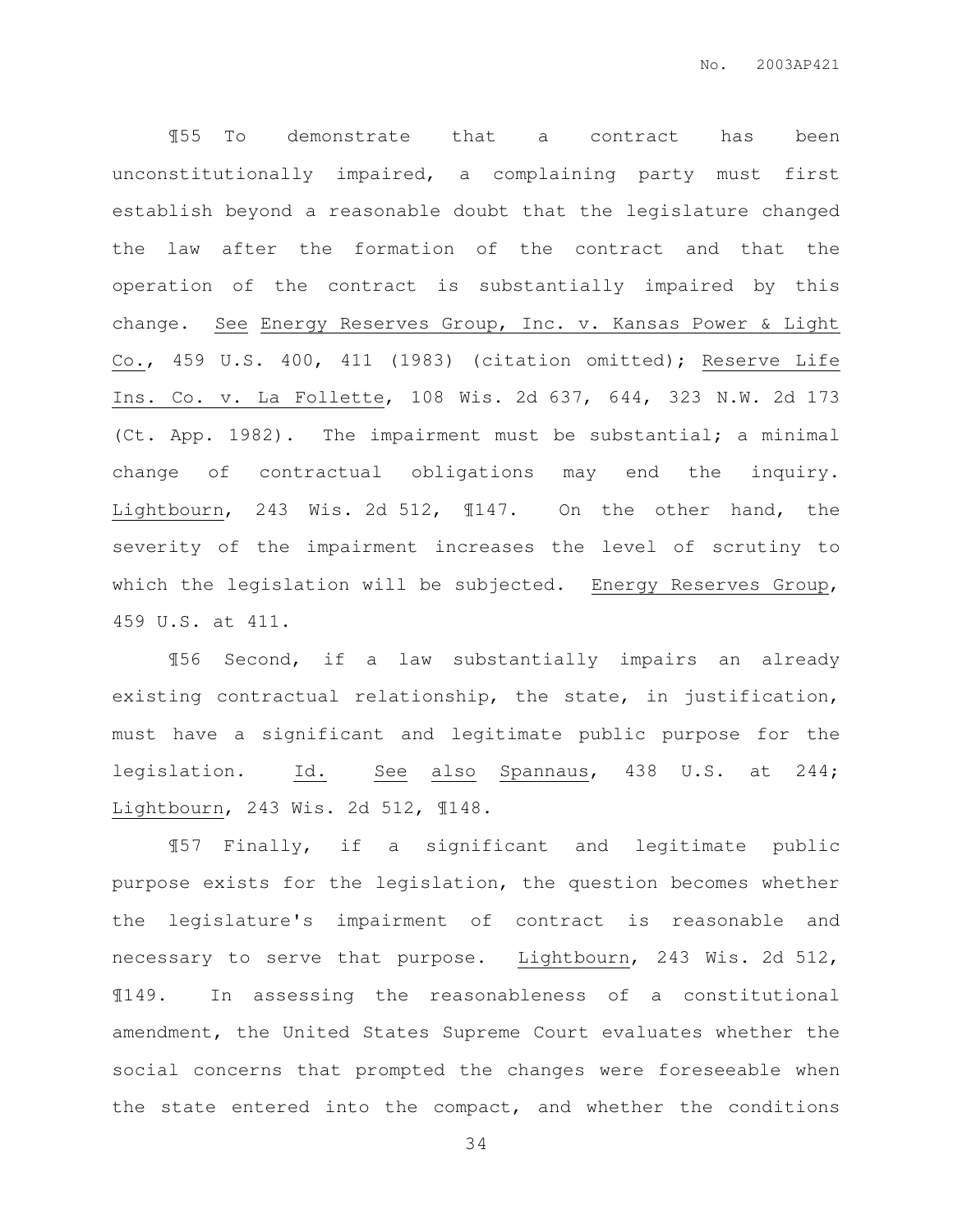have changed sufficiently since the state entered the contract. See U.S. Trust Co. of New York v. New Jersey, 431 U.S. 1, 31-32 (1977).

¶58 In the present case, the State of Wisconsin and the 11 Tribes have had an ongoing relationship since the parties entered into the Original Compacts more than a decade ago.  $37$  As this court recognized in Panzer, the parties clearly have a reliance interest in the continuation of the Original Compacts, and this court has already recognized that "[a]ny attempt at this point to impair these compacts would create serious constitutional questions." Panzer, 271 Wis. 2d 295, ¶99.

¶59 In the following analysis, we examine whether the 1993 Amendment applies to renewals of the Original Compacts. We then examine whether the Contract Clause precludes interpreting the 1993 Amendment as a statement of public policy against gaming

 $\overline{a}$ 

<sup>&</sup>lt;sup>37</sup> Pursuant to IGRA, the parties entered into compacts to form relationships in an effort to balance the interests of the Indian Tribes' desires to become more self-sufficient and the State's desires to regulate Class III games. See, e.g., Bad River/State of Wisconsin Gaming Compact of 1991, §XXXI.A.1-2.

The Tribes' interests in promoting economic development and self-sufficiency continue. The Tribes' casinos have become "a means to achieve what no state or federal economic development program has been able to achieve for Indian people in 200 years— —the return of self-respect and economic self-sufficiency." Judy Zelio, The Fat New Buffalo, State Legislatures, 38-41 (June 1994) (quoting JoAnn Jones, Tribal Chair of the Wisconsin Winnebago Tribe (renamed the Ho Chunk Nation in November 1994)).

The State's interest in regulating Class III gaming likewise persists. The State has continually relied on receipts from Indian gaming in its budgeting process. See, e.g., 1993 Wis. Act 16, 2003 Wis. Act 33.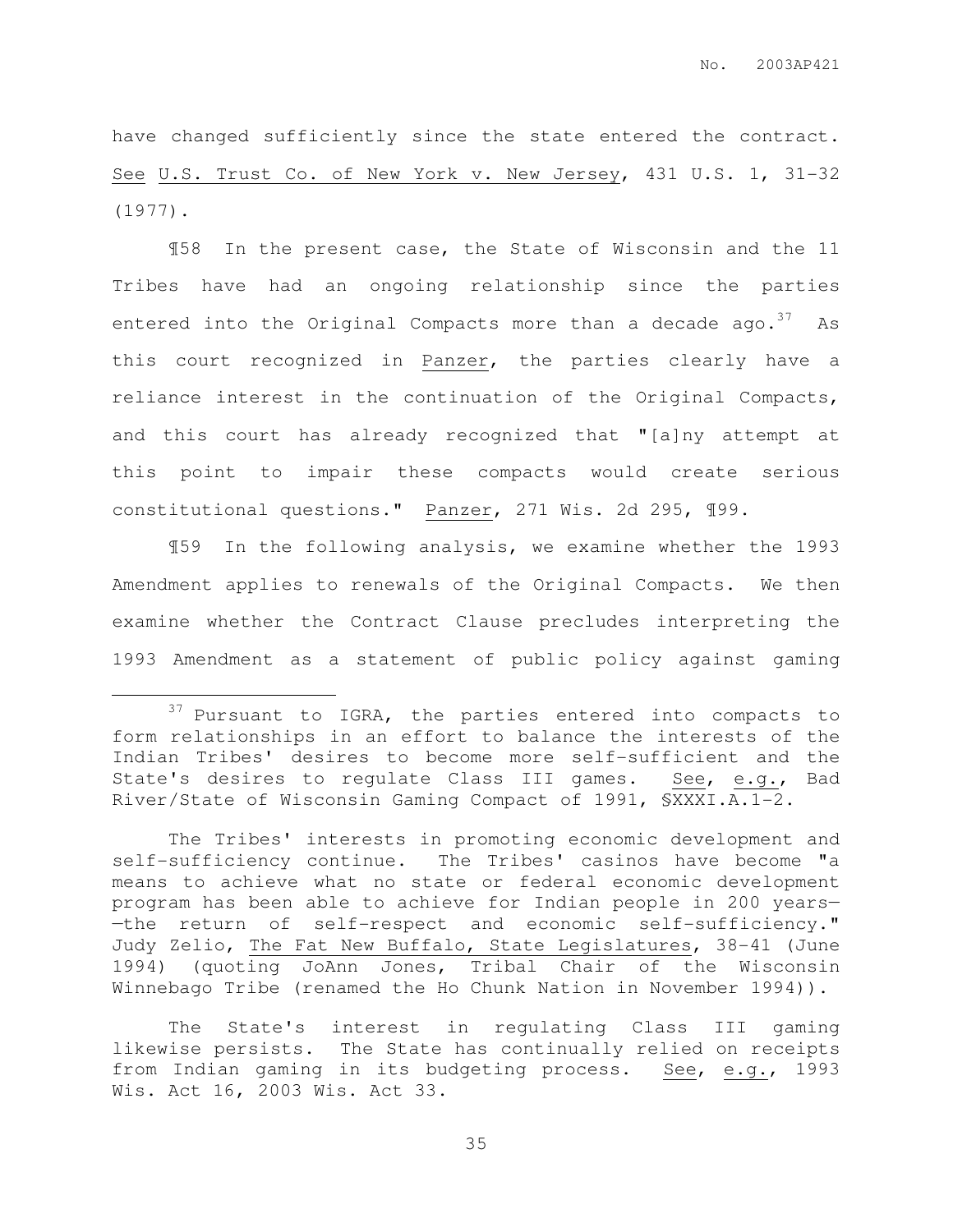that forces the State to exercise its right of nonrenewal. Finally, we examine whether the Amendment applies to the scope of Class III games negotiated under the terms of the Original Compacts.

1

¶60 Because we have concluded that the 1993 Amendment does not invalidate the Original Compacts, whether the 1993 Amendment applies to renewals of the Original Compacts depends upon whether the "renewal" constitutes a new contract or a continuation of the pre-existing contractual relationship. This is because, in general, the laws in existence at the time of the contract are incorporated into that contract:

[T]he laws which subsist at the time and place of the making of a contract . . . enter into and form a part of it, as if they were expressly referred to or incorporated in its terms. This principle embraces alike those which affect its validity, construction, discharge, and enforcement.

See Von Hoffman v. City of Quincy, 71 U.S. 535, 550 n.30 (1866). Subsequent changes to a law will not interfere with an existing contract. Reserve Life, 108 Wis. 2d at 645-47. When a law changes, however, contracts entered into after the date of a change in law are subject to the new law. Bronson v. Kinzie, 42 U.S. 311, 321 (1843).

¶61 Our analysis of a contractual renewal provision focuses primarily upon the intent of the parties when they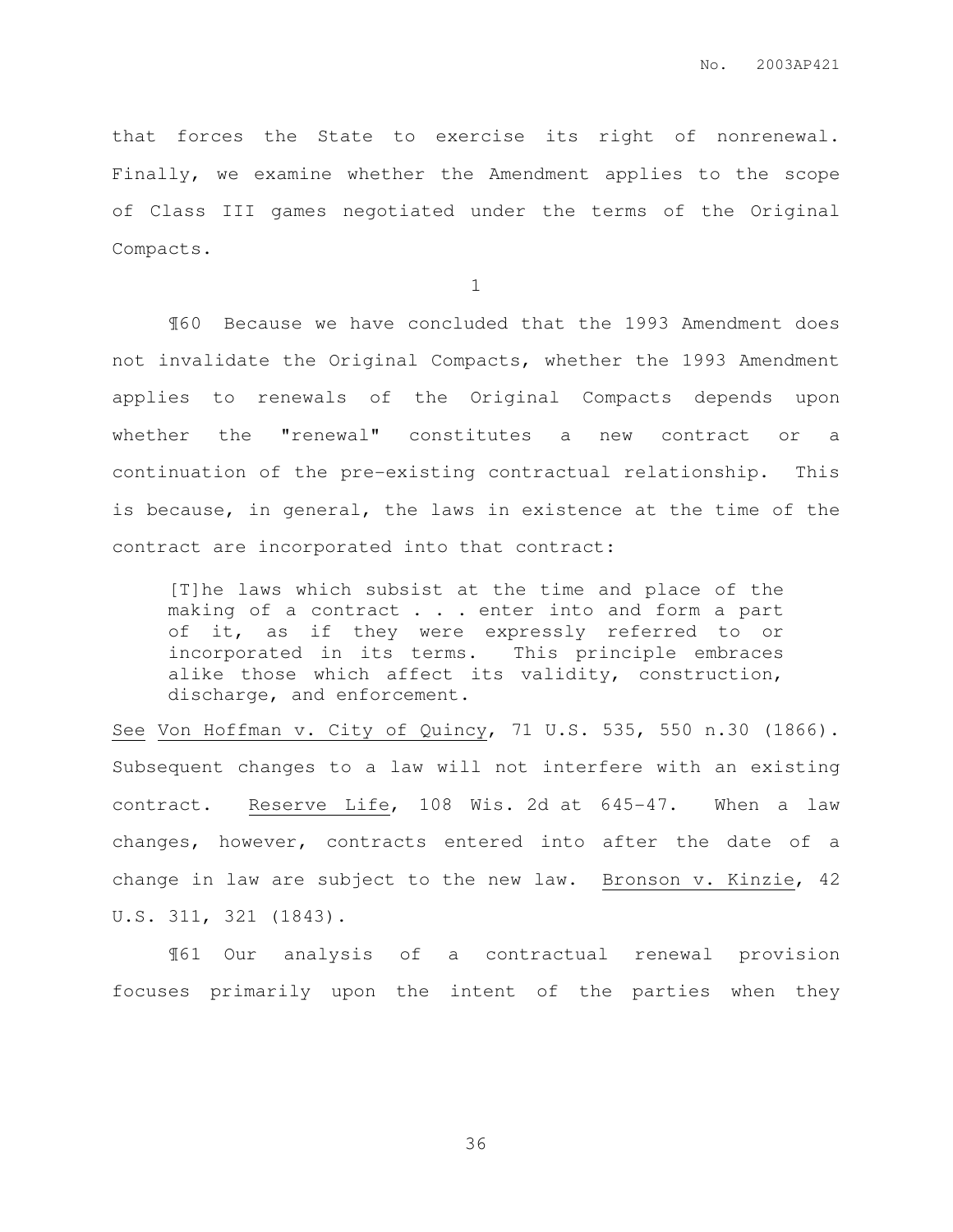entered into the contract.<sup>38</sup> Reserve Life, 108 Wis. 2d at 645 (interpreting insurance contracts); Meyers v. Wells, 252 Wis. 352, 357, 31 N.W. 2d 512 (1948) (interpreting employment contracts); Seefeldt v. Keske, 14 Wis. 2d 438, 442, 111 N.W. 2d 574 (1961) (interpreting lease agreements). The parties' intent can be determined through the language of the

l.

We nonetheless note that the history surrounding the legislative enactment and voter ratification of the 1993 Amendment demonstrates that, although the intent was to leave the Original Compacts untouched, there was considerably more confusion regarding the application of the 1993 Amendment to the renewal process. The general consensus of the news reports to voters was that the 1993 Amendment may affect renewal of the Original Compacts. Upon determining that the Original Compacts would not be affected, news reporters opined about the potential impact of the 1993 Amendment on renewal of the compacts. For example, a Milwaukee Journal reporter concluded that although any "threat to closing Wisconsin Indian casinos if the amendment passes won't hit for six more years," there was the potential that "when the compacts come up for renewal in 1998 and 1999 that the amendment could be used to shut down the tribal casinos." Schultze, Answers Help Shed Light, supra, at n.7.

The Wisconsin State Journal similarly noted that passage of the Amendment would not affect the compacts for at least six years, but that tribal members feared the State would not renew the compacts. Seely, Gaming Referendum is Sure to Confuse, supra. The Milwaukee Sentinel also cautioned that "ratification of the amendment . . . could be used to back up the state's case should the next governor decide not to renew," Rinard, Gaming Question Stays Unanswered, supra, ¶39.

<sup>&</sup>lt;sup>38</sup> Because our interpretation of the renewal provision contained in the Original Compacts depends upon the parties' intent, Reserve Life Ins. Co. v. La Follette, 108 Wis. 2d 637, 645, 323  $\overline{N.W. 2d}$  173 (Ct. App. 1982), the analysis is not one of constitutional interpretation and therefore does not require an examination of the ratification campaign surrounding the voters' passage of the 1993 Amendment. Compare State ex rel. Ekern v. Zimmerman, 187 Wis. 180, 192-94, 204 N.W. 803 (1925).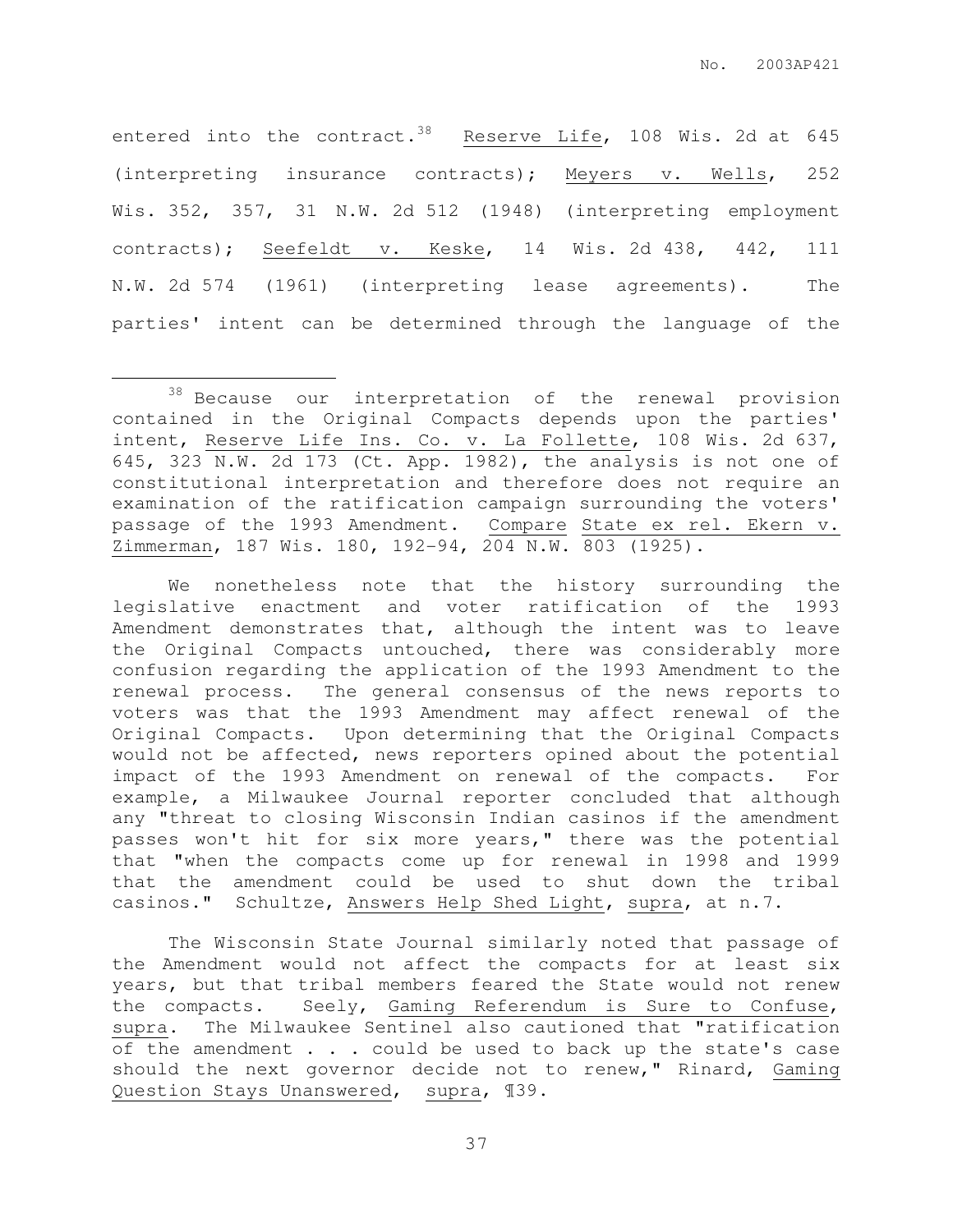contract itself. See Swan Sales Corp. v. Jos. Schlitz Brewing Co., 126 Wis. 2d 16, 25, 374 N.W. 2d 640 (Ct. App., 1985); Reserve Life, 108 Wis. 2d at 645.

¶62 In the present case, each of the Original Compacts contains a provision that addresses Tribal ordinances and State law: "To the extent that State law or Tribal ordinances, or any amendments thereto, are inconsistent with any provision of this Compact, this Compact shall control."<sup>39</sup>

¶63 Under the plain terms of the Original Compacts, therefore, changes in State law do not impact the compacts. The parties clearly intended to preserve the law as it existed in 1991-92, and to prevent the application of changes to the State's or Tribes' laws to the Original Compacts.

¶64 In addition, if renewals of the compacts constitute extensions of the Original Compacts, because the 1993 Amendment does not apply to the Original Compacts, the Amendment would not apply to extensions of the same. Courts have found that renewal of a contract that contains language which explicitly provides for automatic renewal, and does not, therefore, require an affirmative act by either party in order to renew, constitutes a continuation of the pre-existing contractual relationship and not a "fresh decision" to continue. Swan Sales, 126 Wis. 2d at 26. Contrast Kealey Pharm. v. Walgreen Co., 539 F. Supp. 1357, 1363 (W.D. Wis. 1982), affirmed in part and vacated in part, 761 F.2d 345 (7th Cir. 1985) (concluding the renewal of a pre-

 $\overline{a}$ 

<sup>39</sup> See, e.g., Forest County Potawatomi Compact § XXVI.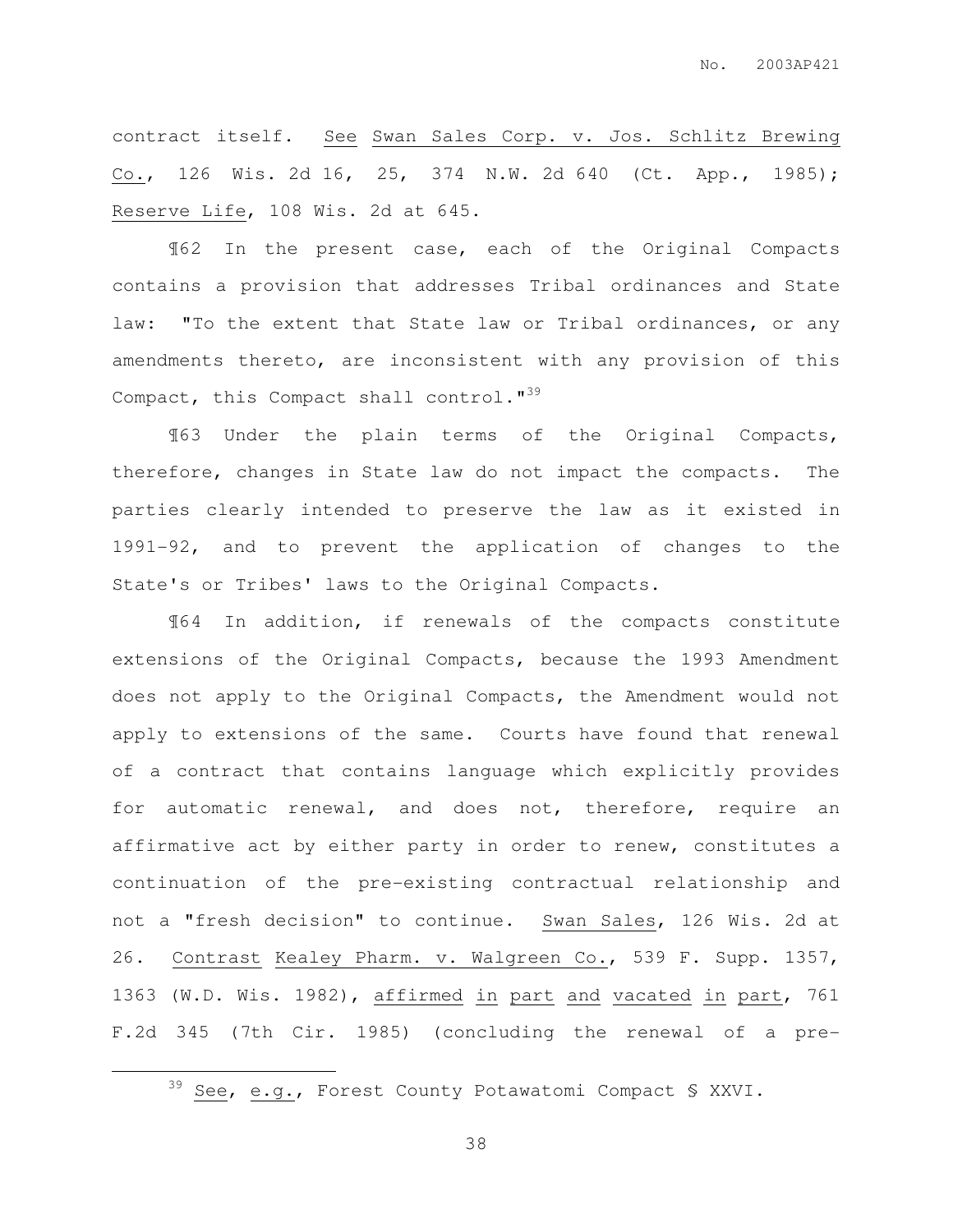existing contract constituted a new contract because the contract contained no provisions for renewal). Thus, we begin with the language of the Original Compacts to determine whether the State and the Tribes intended the renewal at the expiration of the compact term to constitute a continuation of the preexisting compact, or whether they intended that a renewal constitute a new agreement between the parties.

¶65 The parties' intent is clearly evinced through the language of the Original Compacts. The Original Compacts state that the compact is "automatically extended" unless either party exercises its right of nonrenewal. $40$  The plain language of the compacts demonstrates that the parties intended the compacts to continue unless terminated. The use of the word "extended" signifies a continuation of the existing contract rather than the creation of a new one; the pertinent dictionary definition of "extended" is "[c]ontinued for a long period of time." The American Heritage Dictionary of the English Language 55 (3d ed. 1992). Renewal occurs automatically, and only an affirmative act by one of the parties terminates the continuation of the compacts. Like Swan Sales, the Original Compacts automatically renew; subsequent renewals are not "fresh decisions" by the

 $\overline{a}$ 

<sup>40</sup> Bad River Band Compact § XXV(B); Forest County Potawatomi Compact § XXV(B); Winnebago [Ho-Chunk] Compact § XXVI; Lac Courte Oreilles Compact § XXV(B); Lac du Flambeau Band Compact § XXV(B); Menominee Compact § XXVI(1)(B); Oneida Compact §XXV(B); Red Cliff Compact § XXV(B); Sokaogon Chippewa Compact § XXV(B); St. Croix Chippewa Compact § XXV(B); Stockbridge-Munsee Compact § XXV(B).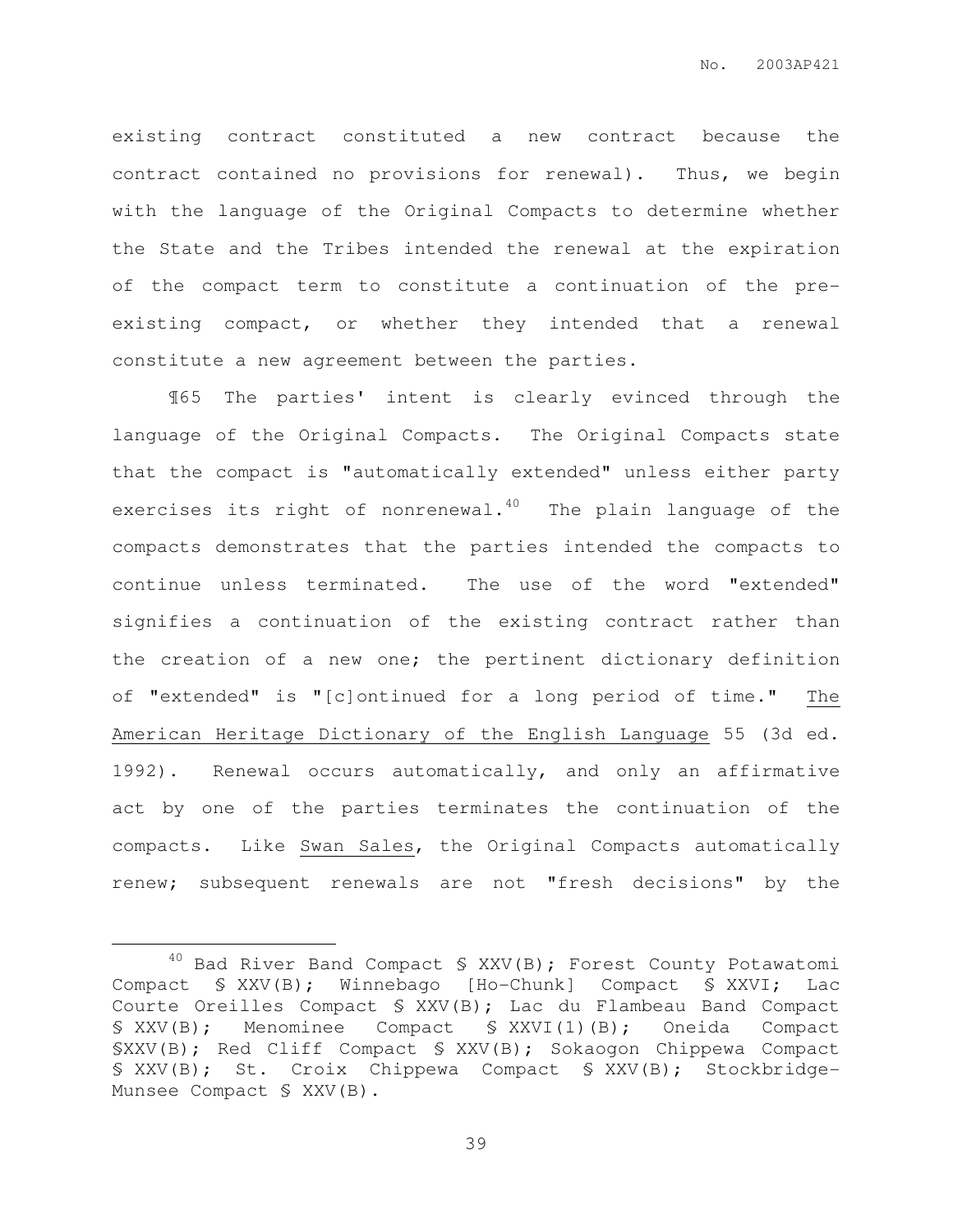parties to conduct business, but merely a continuation of preexisting relationships. See Swan Sales, 126 Wis. 2d at 25, 26.

¶66 We therefore conclude that "renewals" constitute continuations of the Original Compacts and do not constitute new, independent contracts. Because the 1993 Amendment did not apply to the Original Compacts, the Amendment does not apply to continuations or extensions of the Original Compacts.

2

¶67 We have already concluded that the 1993 Amendment does not invalidate the Original Compacts, extensions, or continuations thereof. Therefore, the terms agreed upon in the Original Compacts, and the laws in effect at the time the contract was entered into, control the Tribal casinos operating under the authority of Original Compacts. $41$  Nevertheless, Dairyland asserts that the 1993 Amendment forces the State to affirmatively exercise its right of nonrenewal. According to Dairyland, because the 1993 Amendment makes the Class III games currently operated at the Tribal casinos unconstitutional, even if the 1993 Amendment does not apply to the Original Compacts, the State cannot continue to operate under a contract that is in violation of the constitution and, therefore, the State must exercise its right of nonrenewal. Dairyland contends that requiring nonrenewal does not impair the compacts because each compact contains a provision that allows either party to

 $\overline{a}$ 

<sup>&</sup>lt;sup>41</sup> See Von Hoffman v. City of Quincy, 71 U.S. 535, 550 (1866).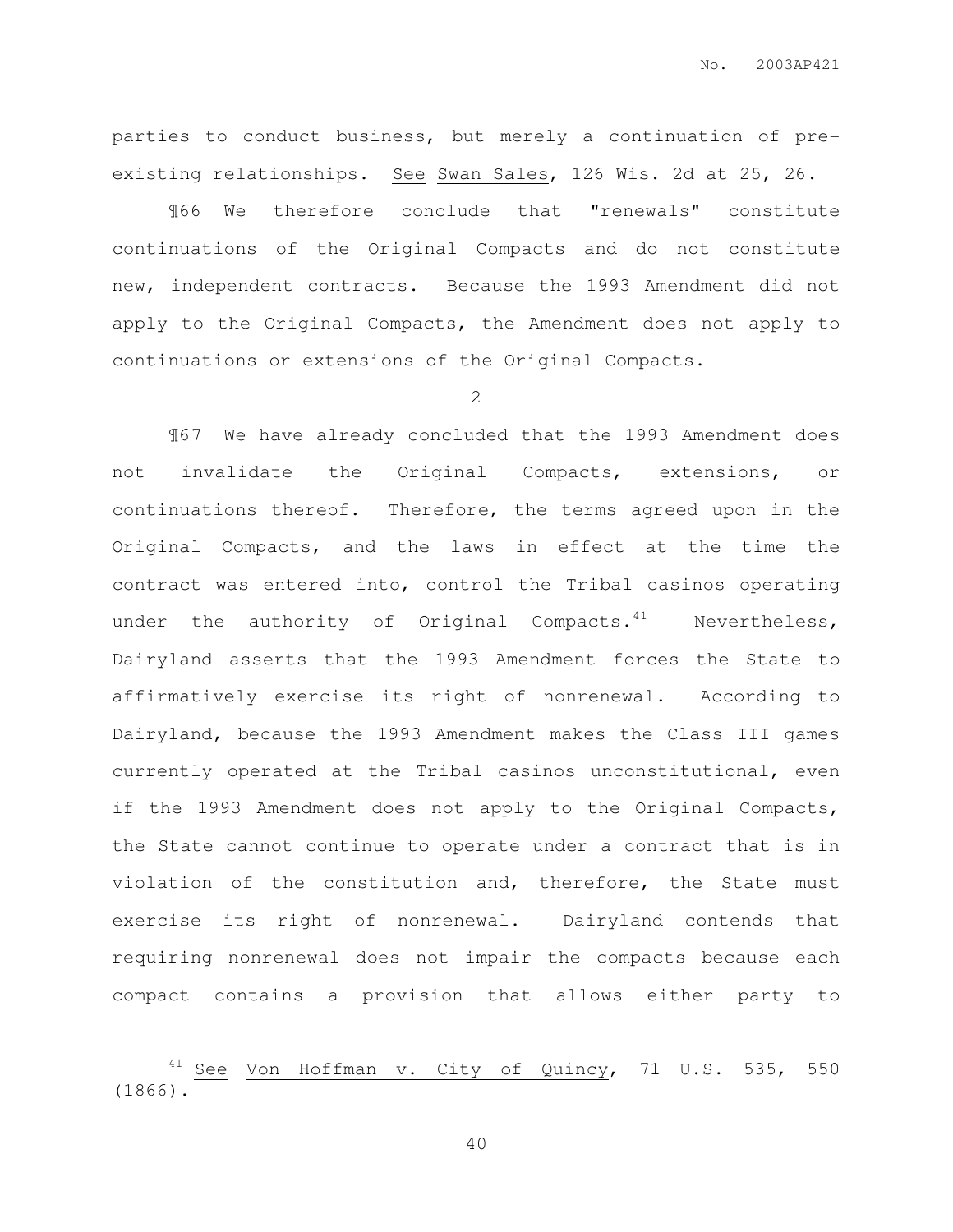terminate each compact. We therefore examine whether forcing the State to take the affirmative step and exercise its right of nonrenewal constitutes an unconstitutional impairment of the Original Compacts.

¶68 As discussed above, each of the Original Compacts includes a provision that allows either party to give a written notice of nonrenewal that would require the Tribe to cease all Class III gaming upon the expiration date of the compact. $42$  Upon a party's exercising the right of nonrenewal, the compacts instruct the parties to enter into negotiations for successor compacts.<sup>43</sup> A successor compact constitutes a new compact.

¶69 Assuming that the 1993 Amendment precludes those Class III games explicitly prohibited by Art. IV, sec.  $24^{44}$  in any compact negotiated after  $1993,$ <sup>45</sup> no Class III casino game can be

<sup>43</sup> Id.

 $\overline{a}$ 

 $44$  "Except as provided in this section, the legislature may not authorize gambling in any form." Wis. Const. art. IV, § 24. In addition, clause 6 specifically defines the state-operated lottery to exclude casino-style games, including blackjack, poker, roulette, craps, keno, slot machines, and video gaming.

<sup>&</sup>lt;sup>42</sup> For example, in the Gaming Compact of 1992 between the Forest County Potawatomi Community of Wisconsin and the State, section XXV provides that in the event of written notice of nonrenewal by either party "as set forth in this section, the Tribe shall cease all Class III gaming under this Compact upon its expiration date or upon the date the procedures in subsec. E. are concluded and a successor compact, if any, is in effect." (emphasis added). Subsection E. allows the parties to enter into negotiations for a successor compact if one of the parties gives written notice of nonrenewal.

<sup>&</sup>lt;sup>45</sup> We note that the 1993 Amendment may impact successor compacts and other new gaming compacts between the State and the Tribes.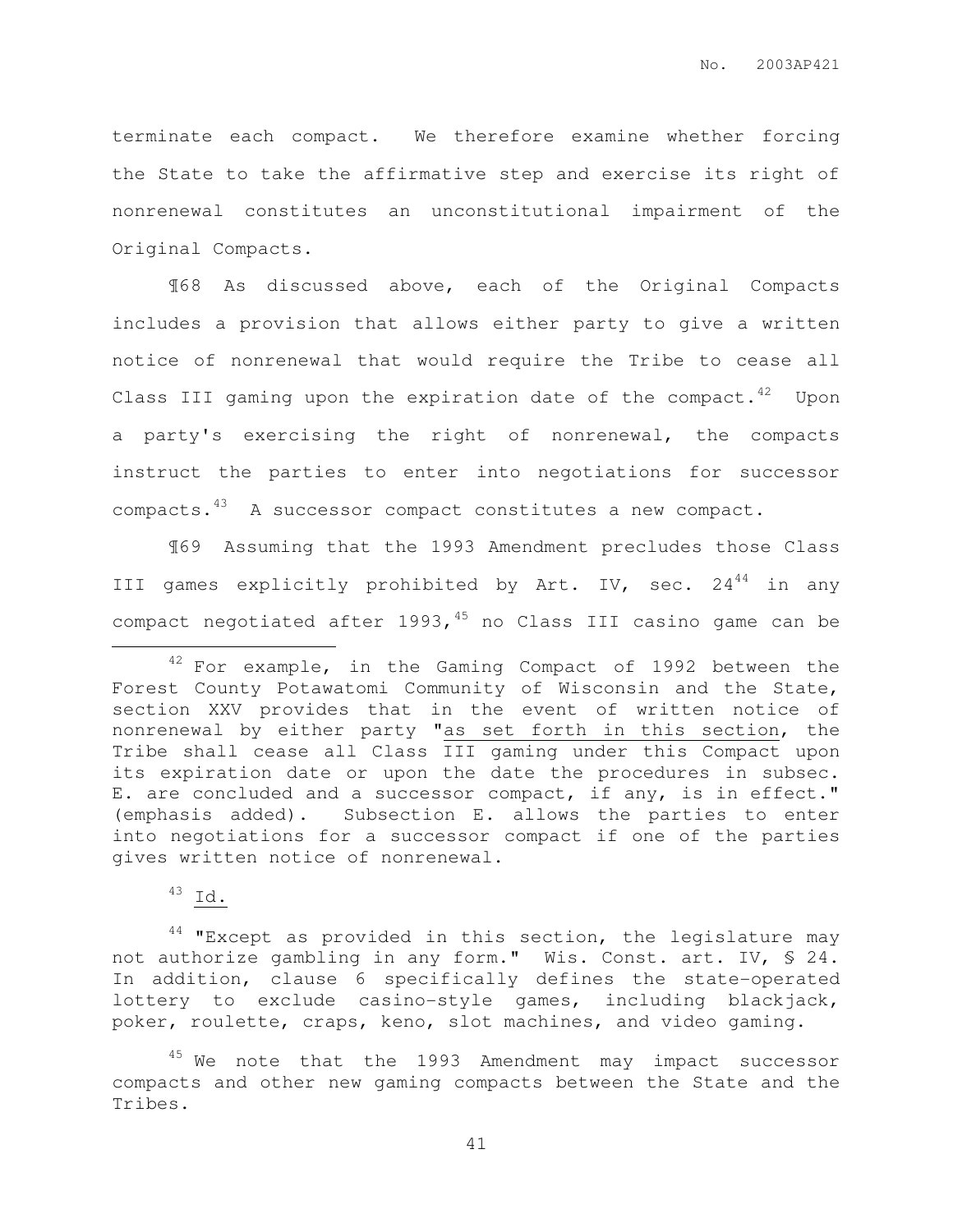the proper subject of any new compact negotiation,  $46$  save the few specifically exempted Class III games: bingo games operated by charitable and religious organizations, $47$  raffle games operated by charitable and religious organizations,  $48$  pari-mutuel on-track betting,  $49$  and the state-operated lottery.<sup>50</sup> As a result, forcing the State to exercise its right of nonrenewal, thereby forcing

 $46$  See Von Hoffman, 71 U.S. 535, 550 ("[T]he laws which subsist at the time and place of the making of a contract . . . enter into and form a part of it"); Bronson v. Kinzie, 42 U.S. 311, 321 (1843) (concluding that contracts entered into after the date of a change in law are subject to the new law).

 $47$  Wis. Const. art. IV, § 24, cl. 3.

 $^{48}$  Id., cl. 4.

 $\overline{a}$ 

- $^{49}$  Id., cl. 5.
- $^{50}$  Id., cl. 6.

However, under the prohibitory/regulatory analysis from Lac du Flambeau, the State may nonetheless be required to negotiate over all Class III games. Lac du Flambeau, 770 F. Supp 487-88. Although this court in Panzer called into question the Lac du Flambeau prohibitory/regulatory distinction, the court did not explicitly conclude that Lac du Flambeau was in error. Panzer, 271 Wis. 2d 295, ¶92 n.36. Furthermore, the Seventh Circuit recently affirmed the Lac du Flambeau rationale and reasoned that Wisconsin's lottery signals the State's broader public policy of tolerating gaming. Lac Courte Oreilles Band of Lake Superior Chippewa Indians of Wisconsin v. United States, 367 F.3d 650, 664 (7th Cir. 2004). See also Mashantucket Pequot Tribe v. Connecticut, 913 F.2d 1024, 1031 (2nd Cir. 1990) (concluding that casino-style games were not totally repugnant to the state's public policy, because Connecticut law not only allowed charities to conduct "Las Vegas Nights," but also permitted other forms of gambling, including a state-operated lottery). Because the resolution of the prohibitory/regulatory distinction is a matter of federal law, we decline to further address the issue.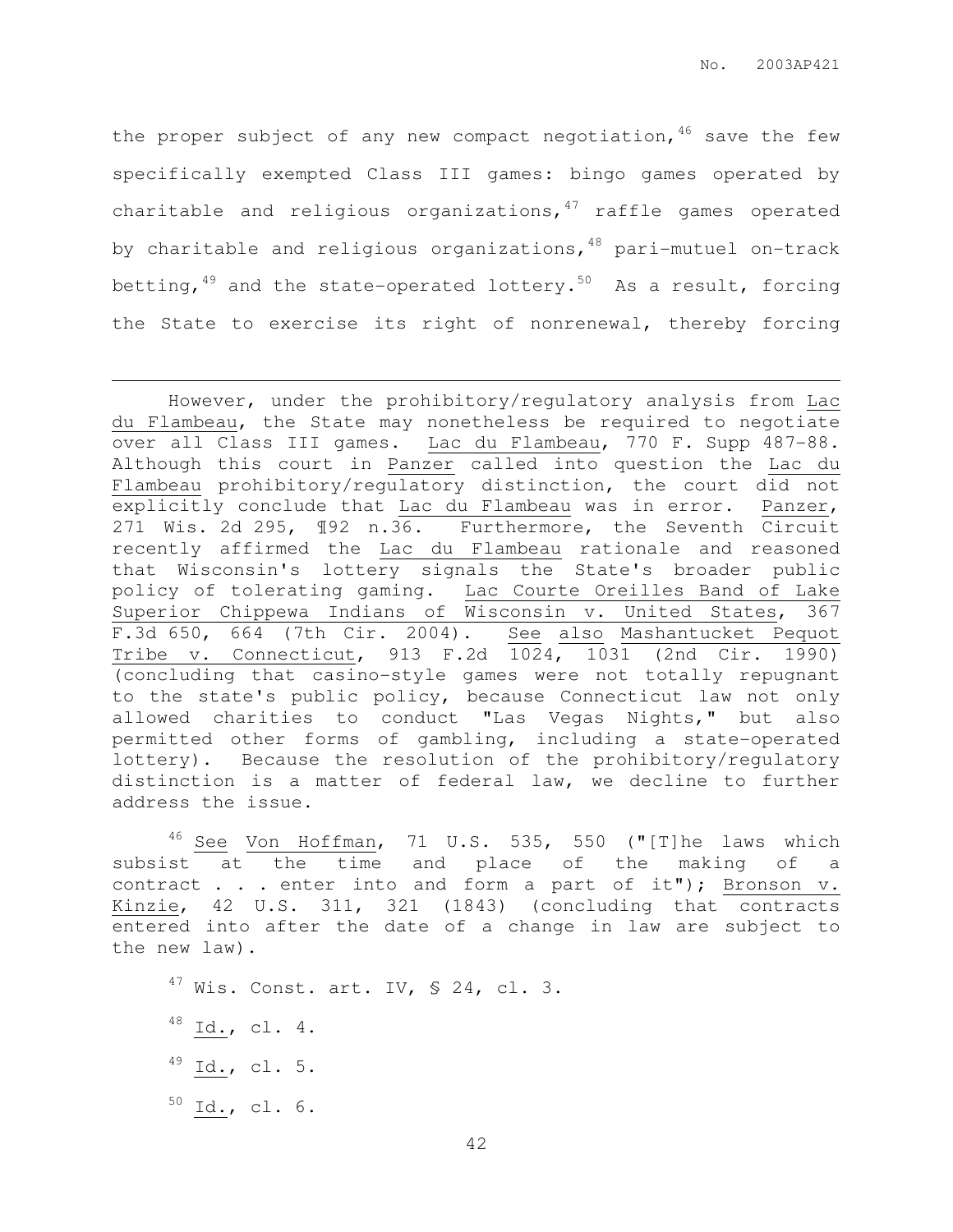the State to negotiate new compacts, would remove the State's authority to negotiate for any Class III games, except the limited games specifically authorized by the Constitution.

¶70 The operation of Class III games on Tribal land was a material consideration in the compact negotiations:

The parties acknowledge that the mutual compromises with respect to the types of games the Tribe is authorized to operate during the term of this Compact and with respect to the duration of this Compact were significant material considerations in reaching agreement and are the essence of this Compact. $51$ 

Forcing nonrenewal, thereby requiring the parties to negotiate for new compacts under which most forms of Class III games are non-negotiable, would therefore constitute a "severe disruption of contractual expectations." See Wipperfurth, 101 Wis. 2d at 598. Compare Justice Prosser's concurrence/dissent, ¶262. The compacts would be substantially impaired because forcing nonrenewal would put the parties in a position where they could no longer contract for the games that were part of the Original Compacts because of the Amendment. Forcing the State to negotiate new compacts would thus severely impair, indeed eliminate, the State's contractual rights to continue any Class III games excluded by the Amendment. See State ex rel. Cannon v. Moran, 111 Wis. 2d 544, 558, 331 N.W.2d 369(1983) (citing

 $\overline{a}$ 

 $51$  This or a similar provision was explicitly included in seven of the eleven Original Compacts. Bad River Compact § XXXI(A)(2); Lac Courte Oreilles Compact § XXXI(A)(2); Menominee Compact § XXXII(A)(2); Red Cliff Compact § XXXI(A)(2); Sokaogon Chippewa Compact § XXXI(A)(2); St. Croix Chippewa Compact § XXXI(A)(2); Stockbridge-Munsee Compact § XXXI(A)(2).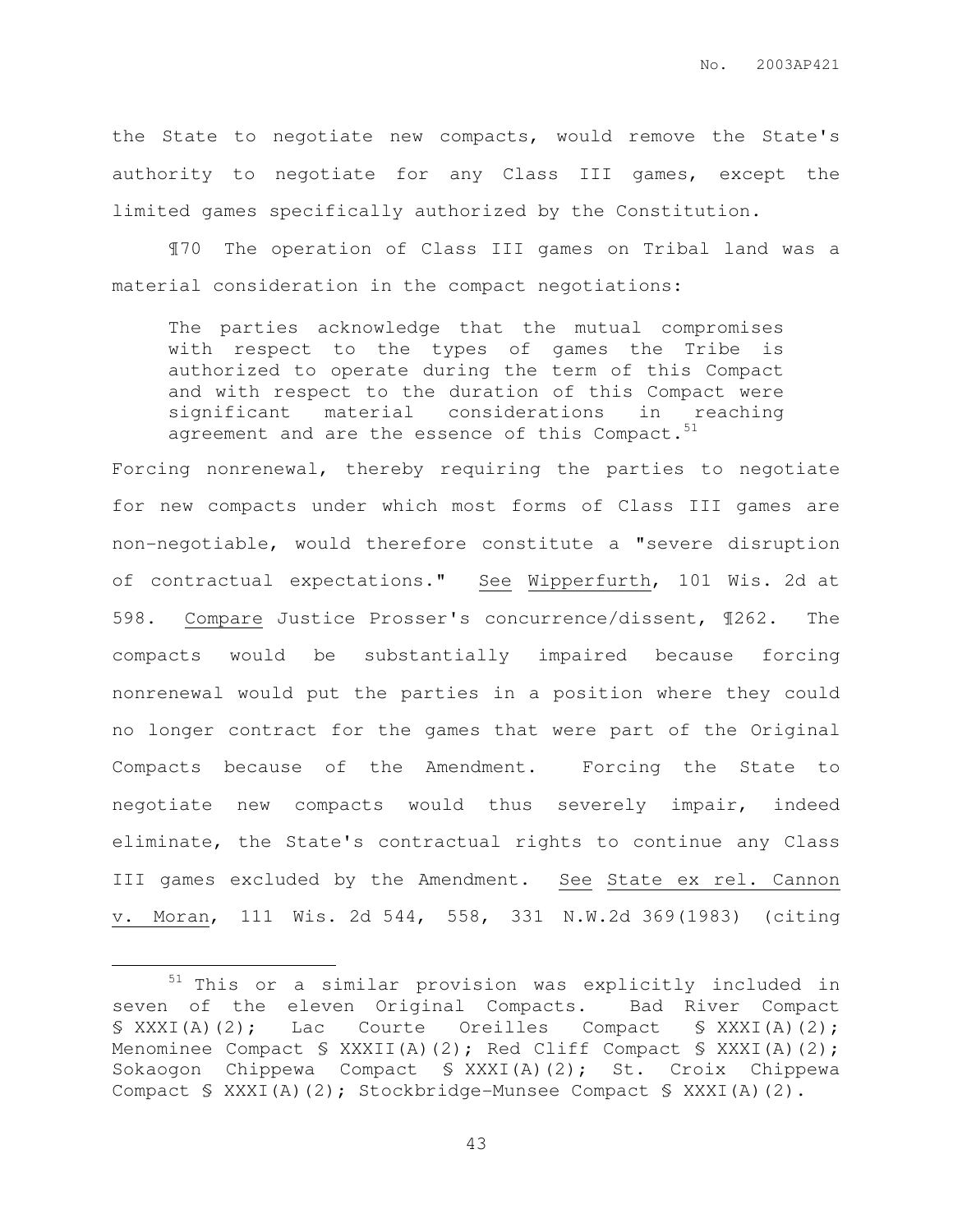Spannaus, 438 U.S. 234). Because applying the 1993 Amendment to the Original Compacts interferes "with freedom of contract guaranteed by the Fourteenth Amendment," we have a duty to inquire further. Fairmont Creamery Co. v. State of Minn., 274 U.S. 1, 11 (1927).

¶71 The United States Supreme Court has concluded that the severe impairment of a contract is entitled to heightened scrutiny. Spannaus, 438 U.S. at 245 ("The severity of the impairment measures the height of the hurdle the state legislation must clear."). Furthermore, because the State is a party to the contract in question, this court gives less deference to the legislature's "assessment of reasonableness and necessity . . . because the State's self-interest is at stake." Energy Reserves Group, 459 U.S. at 412-13 n.14 (quotation and citation omitted). Therefore, the remaining analyses as to whether the State had a significant and legitimate public purpose, and whether the Amendment was reasonable and necessary to meet that purpose, are subject to a heightened level of scrutiny. Cannon, 111 Wis. 2d at 559.

¶72 Under the impairment of contracts analysis, the State is not prohibited from passing a law that substantially impairs an existing contractual obligation as long as the impairment is justified under a significant and legitimate public purpose, and the constitutional amendment is reasonable and appropriate to advance that purpose. Lightbourn, 243 Wis. 2d 512, ¶148; Cannon, 111 Wis. 2d at 559; U.S. Trust, 431 U.S. at 25-26. We therefore examine whether any legitimate public purpose would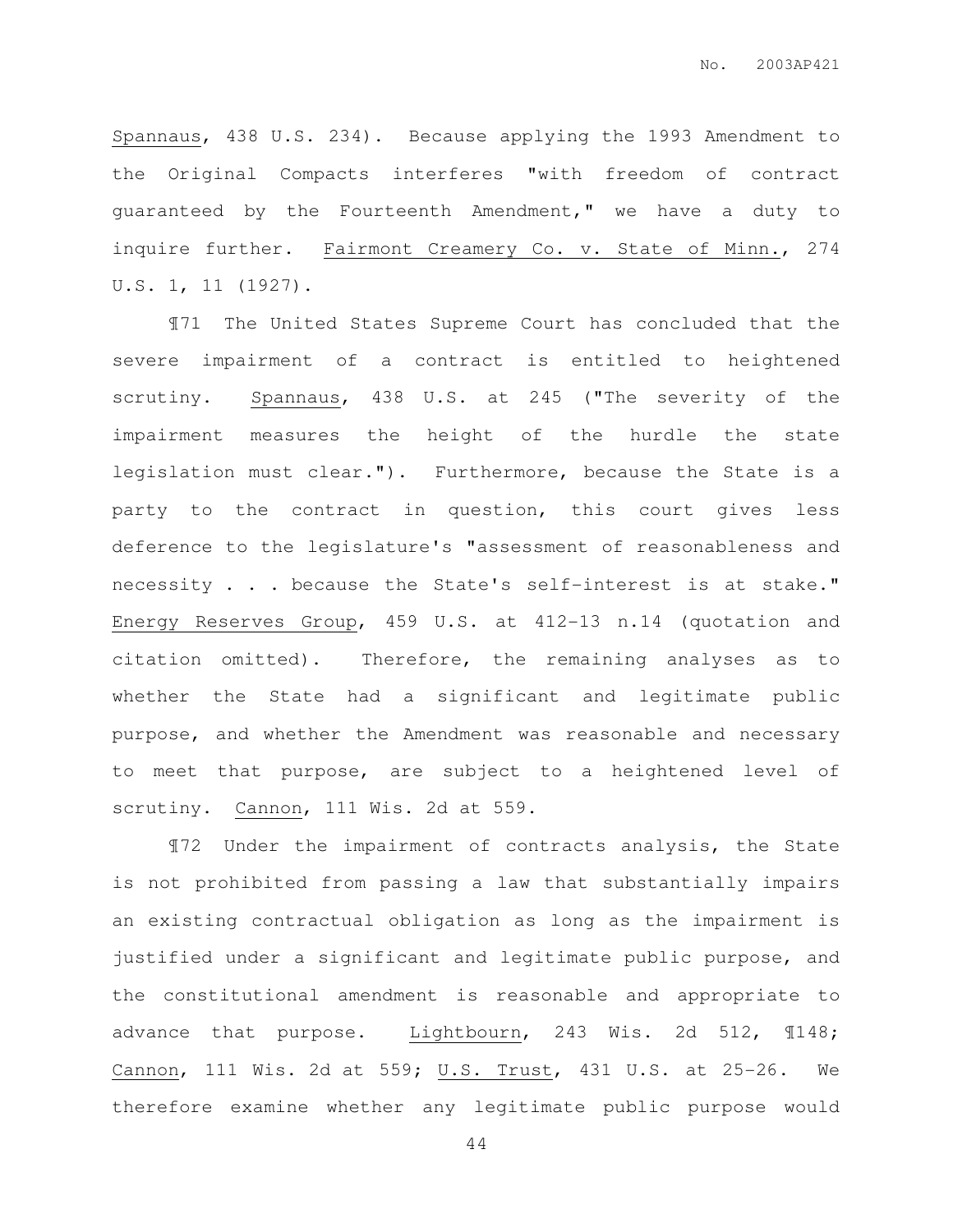justify impairing the State's contractual obligation to the Tribes under the Original Compacts, and whether impairment would be reasonable.

¶73 We note that the State's interests are less compelling when the inquiry involves Tribal sovereigns because state laws and policies do not extend to Tribal lands unless authorized by Congress. Cohen's Handbook of Federal Indian Law, at 865, supra, n.35; S. Rep. No. 446, 100th Cong., 2nd Sess. 5 (1988), reprinted in 1988 U.S.C.C.A.N. 3071, 3075. Congress passed IGRA to establish federal standards for gaming on Indian lands, 25 USC § 2702(3), and to allow state involvement through compacts with regard to Class III gaming. Panzer, 271 Wis. 2d 295, ¶15. However, IGRA blocks the operation of state policy with regard to a valid compact once that compact has been executed under IGRA's authority. See Gaming Corp. of Am. v. Dorsey & Whitney, 88 F.3d 536, 544-45 (8th Cir. 1996). Moreover, without a valid compact, state laws have no regulatory power over gaming on Tribal land, and states have no authority to police Tribal casinos. See Sycuan Band v. Roche, 54 F.3d 535 (9th Cir. 1994); Florida v. Seminole Tribe, 181 F.3d 1237 (11th Cir. 1999).

¶74 We recognize that regulation of gambling is a legitimate public purpose. $52$  We also recognize that this Amendment could be construed as a strong state policy against

 $\overline{a}$ 

<sup>52</sup> The United States Supreme Court has concluded that a "legitimate public purpose" includes broad and general social or economic interests, as opposed to benefiting a narrow special interest. Energy Reserves Group, Inc. v. Kansas Power & Light Co., 459 U.S. 400, 412 (1983).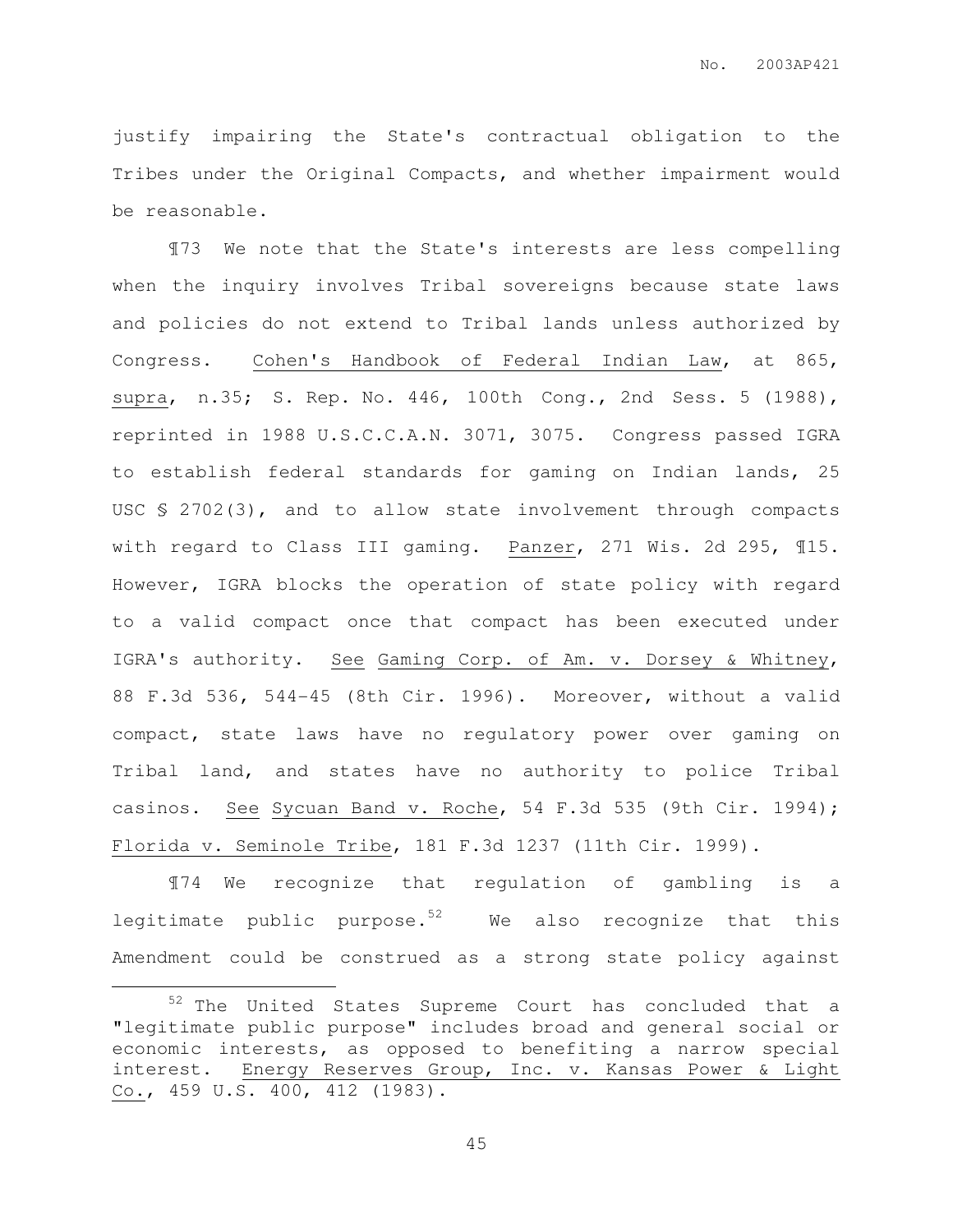all gaming. See Panzer, 271 Wis. 2d 295, ¶94. However, the purpose of the 1993 Amendment was to make only some forms of Class III games unconstitutional in Wisconsin, but excluded pari-mutuel on-track betting, the state lottery, and Class III games operated pursuant to the Original Compacts. Neither the legislature nor Wisconsin's citizens intended the 1993 Amendment to invalidate the games operated pursuant to the Original Compacts. Therefore, even if the Amendment embodies a strong public policy against some games, it does not embody a public policy against the games operated by the Tribes under the authority of the Original Compacts. Although Wisconsin was not precluded from doing so, the State did not exercise its sovereign police power in an effort to ban gaming under the Original Compacts. Contrast Justice Roggensack's concurrence/dissent, ¶¶318-19. Wisconsin did not abrogate its sovereign police powers with regard to gaming; the State simply decided to exclude the Original Compacts from the constitutional prohibition on gaming.

¶75 We further conclude that it would be unreasonable for the 1993 Amendment to interfere with the provision that allows for extending or continuing the Original Compacts. See Lightbourn, 243 Wis. 2d 512, ¶148. To determine the reasonableness of a constitutional amendment, we evaluate whether the social concerns that prompted the changes were foreseeable when the State entered into the compact, and whether the conditions have changed sufficiently since the State entered the contract. See U.S. Trust, 431 U.S. at 31-32.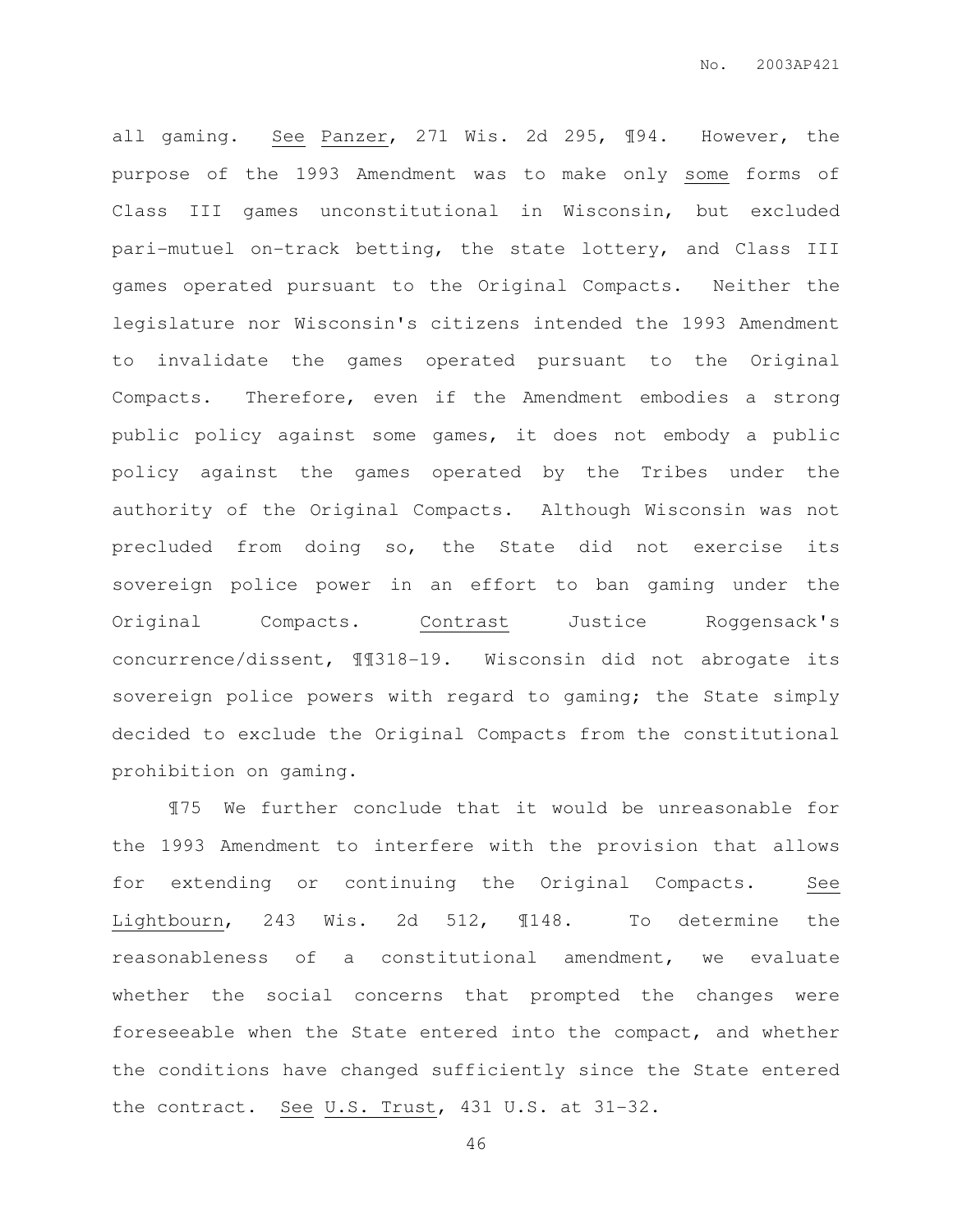¶76 To a certain extent, because gaming had been regulated in the past, it was not entirely unforeseeable that the State might regulate gaming in the future.<sup>53</sup> Yet, the parties anticipated future regulations on Tribal gaming and negotiated to exclude changes in State and Tribal law from impacting the Original Compacts: $54$  "To the extent that State law or Tribal ordinances, or any amendments thereto, are inconsistent with any provision of this Compact, this Compact shall control."<sup>55</sup>

¶77 It was not foreseeable, however, that the 1993 Amendment would invalidate the future operations of the Tribal casinos. The Governor and legislature considered the constitutional amendment during the same time period that the Governor was engaged in compact negotiations with the Tribes. In addition, as discussed above, according to legislative records and most news accounts, the 1993 Amendment was not intended to invalidate the Original Compacts. The legislature also discussed that the Contract Clause would prevent the

 $\overline{a}$ 

<sup>54</sup> See James M. McGoldrick, Jr., Limits on States 49 (2005).

<sup>53</sup> Hudson County Water Co. v. McCarter, 209 U.S. 349, 357 (1908) ("One whose rights, such as they are, are subject to state restriction, cannot remove them from the power of the State by making a contract about them.").

<sup>&</sup>lt;sup>55</sup> Bad River Compact § XXVI; Forest County Potawatomi Community of Wisconsin Compact § XXVI; Winnebago [Ho-Chunk] Compact § XXVIII; Lac Courte Oreilles Compact § XXVI; Lac du Flambeau Compact § XXVI; Menominee Compact § XXVII; Oneida Compact § XXVI; Red Cliff Compact § XXVI; Sokaogon Chippewa Compact § XXVI; St. Croix Chippewa Compact § XXVI; Stockbridge-Munsee Compact § XXVI.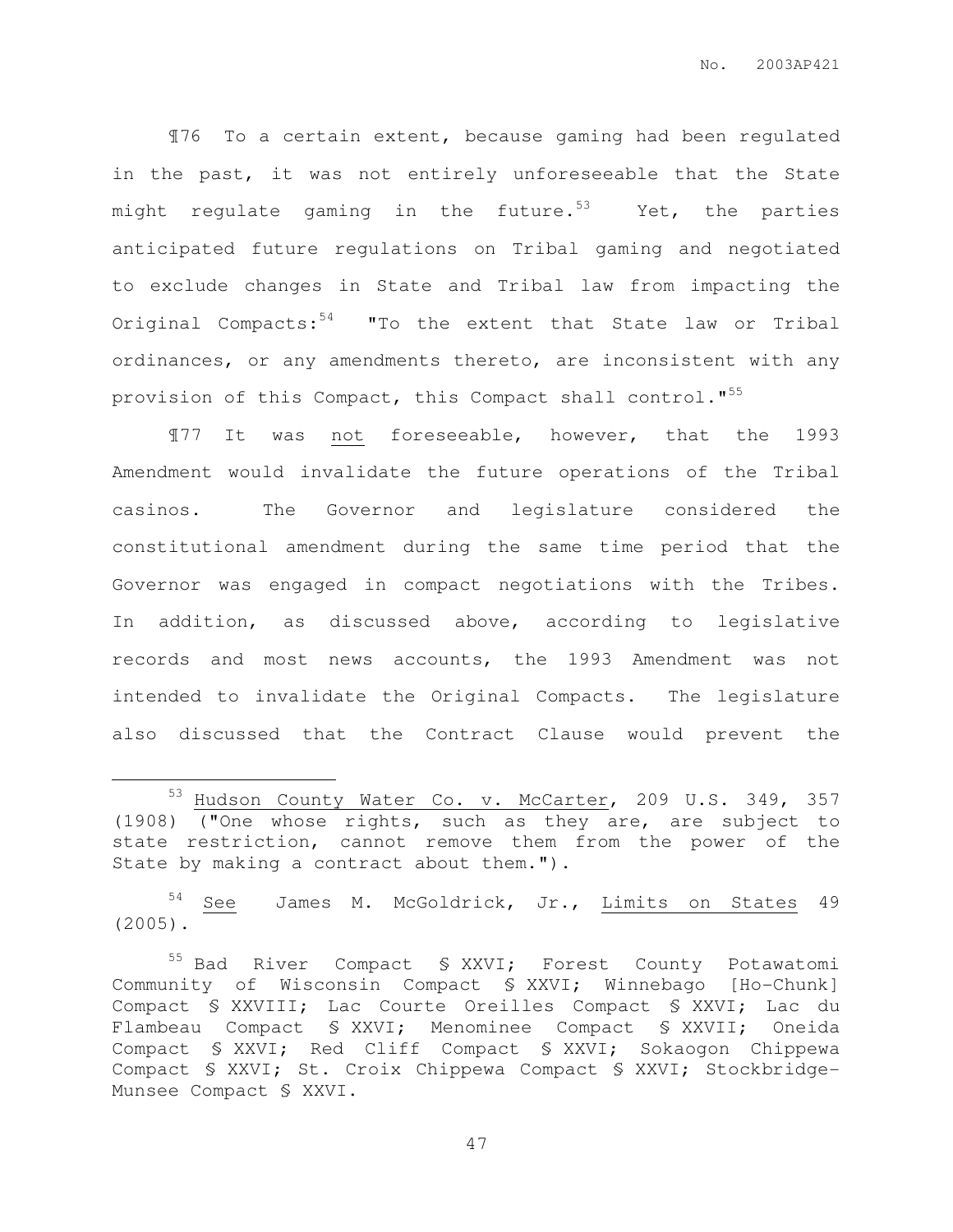amendment from closing down Tribal casinos. See Justice Prosser's concurrence/dissent, ¶232. Moreover, shortly after the 1993 Amendment was ratified, the Tribes made significant investments to construct and operate casinos pursuant to the terms of the Original Compacts,  $56$  and the State legislature enacted laws that explicitly validated the Original Compacts and relied on proceeds from the casinos.<sup>57</sup> These records, and the parties' performance following the ratification of the compacts, reveal that the parties did not foresee that the 1993 Amendment would invalidate the extension provisions.

¶78 Additionally, the conditions have not changed substantially since passage of the 1993 Amendment. Neither party has altered its reliance on the compacts. The parties' actions demonstrate that there was little doubt as to the continued legality of the casino gaming pursuant to the Original Compacts. The State has continued to rely on revenue from the compacts, 58 and the Tribes have continued to invest in and operate the casinos.<sup>59</sup>

 $\overline{a}$ 

<sup>58</sup> In fiscal year 2003-04, Wisconsin collected \$69.6 million from the Tribes. Department of Administration, Division of Gaming, Audit at 6 (June 2005). See also 2005 Wis. Act. 25.

<sup>59</sup> Division of Gaming Audit, at 5, supra, at n.58.

<sup>&</sup>lt;sup>56</sup> See, generally, Wisconsin Gaming Board, Audit by the 1997-98 Joint Legislative Audit Committee Members, August 1997.

 $57$  See 1993 Wis. Act 16, SS 153 & 3544(1m)(a) (appropriating \$330,800 in 1993-94 and \$329,000 in 1994-95 from "[m]oneys received by the state from Indian tribes as reimbursement for state costs of regulation of Indian gaming under [the] Indian gaming compacts . . . . ") (emphasis added).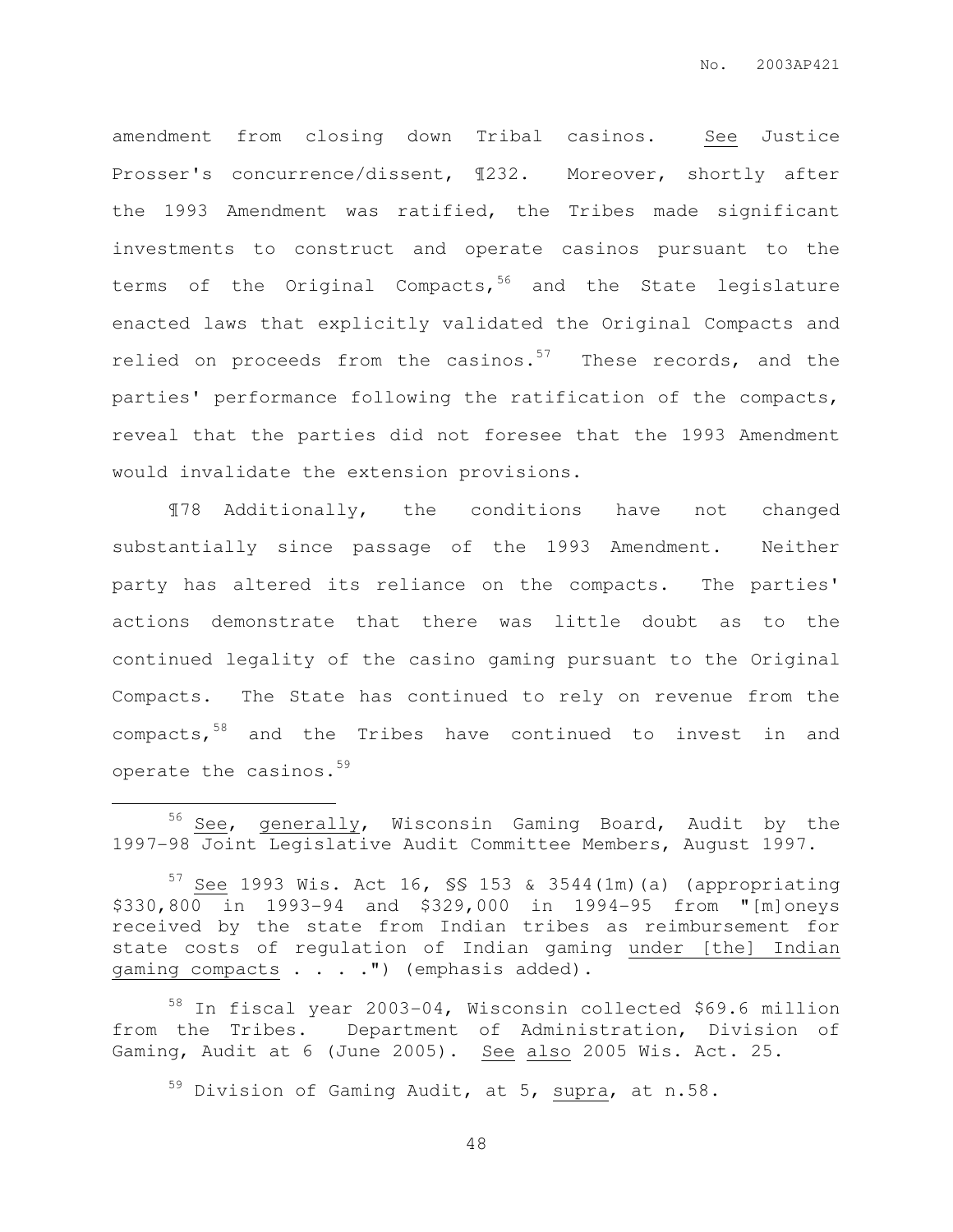¶79 Therefore, although the prohibition of casino gaming can be a significant and legitimate State interest, we conclude that the State's interest in prohibiting gaming does not pass the heightened scrutiny test with respect to gaming on Tribal land because the 1993 Amendment did not apply to games operated pursuant to the Original Compacts, and because a retroactive prohibition on Tribal gaming would unreasonably interfere with the Original Compacts.

IV

¶80 We have concluded, both in this case and in Panzer, 60 that the 1993 Amendment does not invalidate the Original Compacts. We have also concluded that the 1998-99 extensions are valid continuations of the Original Compacts, and therefore not invalidated by the 1993 Amendment. Dairyland nonetheless asks us to conclude that the 1993 Amendment prohibits the State from amending the compacts to include any Class III game that was not included in the Original Compacts.<sup>61</sup>

<sup>60</sup> Panzer, 271 Wis. 2d 295, ¶102.

 $\overline{a}$ 

 $61$  In the present case, we reach the question as to the scope of gaming provisions in the Original Compacts because this issue is "of sufficient public interest," and because the parties have explicitly asked the courts to review the scope of gaming issue. See State v. Moran, 2005 WI 115, ¶31, 284 Wis. 2d 24, 700 N.W.2d 884 ("[W]hen an issue involves a question of law, has been briefed by the opposing parties, and is of sufficient public interest to merit a decision, this court has discretion to address the issue."). In its court of appeals brief, Dairyland asserted that the Governor had no authority to amend or extend compacts authorizing casino gambling in 1998 or 2003. The Governor argued that the original compacts, including the scope of gaming provisions, continued until they were terminated.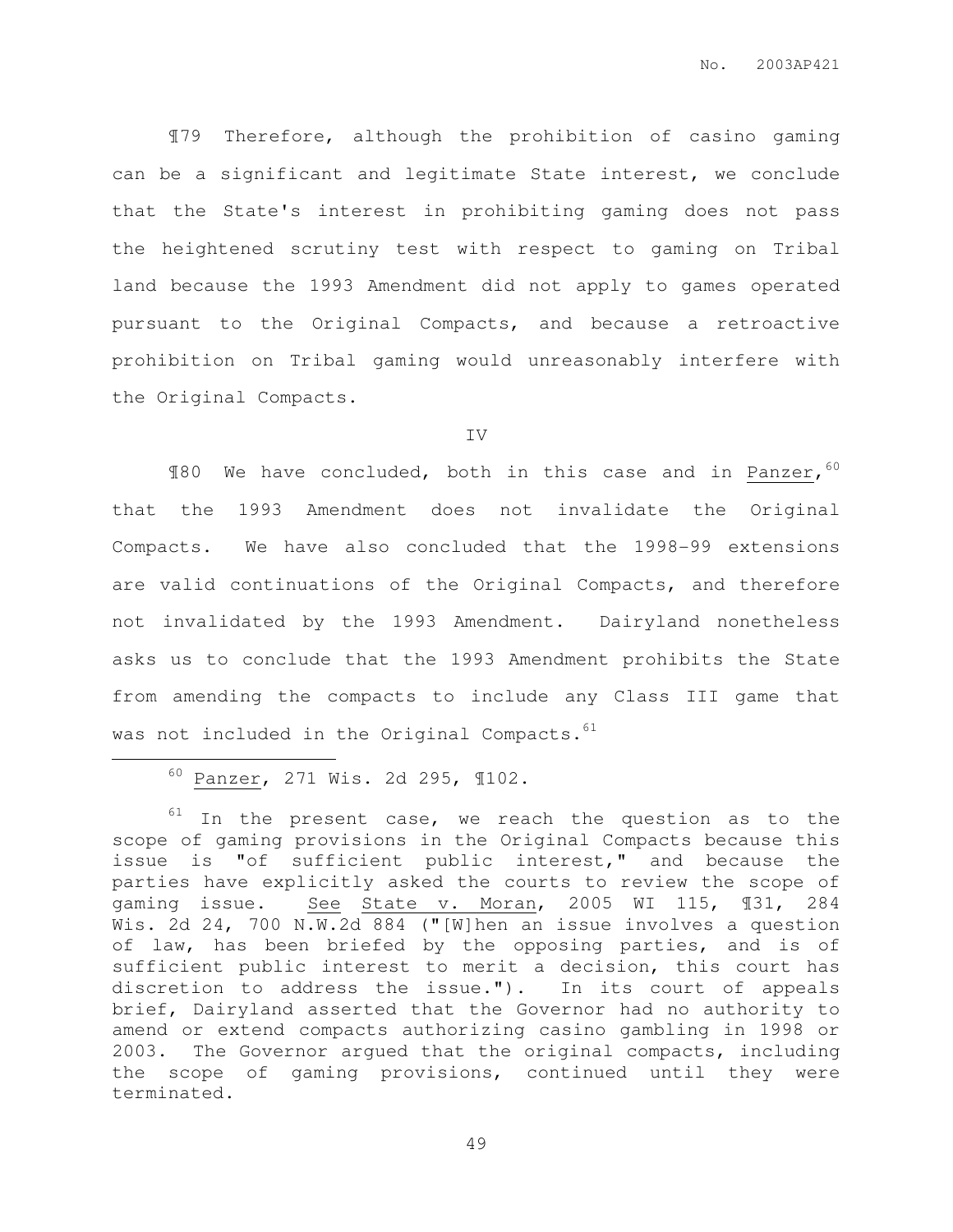We note that the Class III games added in 2003 include: roulette, big wheel and other wheel games, craps, poker and similar non-house banked card games, games played at blackjackstyle tables, such as Let-It-Ride, Casino Stud, and Casino War, electronic keno, pari-mutuel wagering on live simulcast, horse, harness and dog racing events, including participation in interstate betting pools, all other banking, percentage and pari-mutuel card games, all other banking and non-banking dice games, Wheel of Fortune, Baccarat-chemin de fer, all finite lottery and lottery games, any other game whether played as a table game or played on an electronic or mechanical device, including devices that operate like slot machines, which consist of the elements of prize, chance and consideration, Caribbean Stud Poker, Let-It-Ride, and Pai-Gow Poker.

 $\overline{a}$ 

In its briefs to this court, Dairyland asserted that the amendments in 2003 are invalid. The Governor advocated that this Court overrule the portion of Panzer dealing with the scope of permissible Tribal gaming in Wisconsin. In addition, at oral argument Dairyland asserted that the issue and focus of this case was "how can a governor in the year 2003 and also in 1998, how can that governor authorize casino gaming for anybody when the casino gambling had been expressly prohibited by Article IV, Section 24 of the Wisconsin Constitution when it was amended in 1993?" When asked to clarify which compact extensions Dairyland wanted addressed, Dairyland stated: "The one in 1998. I think more importantly, the one in 2003." Later, Dairyland also asserted that the 1998 amendments were not valid, but that they were not as important as the 2003 amendments.

Justice Prosser similarly asserts that the 1998-99 amendments were not substantial enough to be unconstitutional, and advocates for the conclusion that the 2003 extensions are unlawful because the amendments went too far, observing that the games that were added in 2003 are explicitly listed in the constitution as prohibited forms of gaming under Article IV, section 24, clauses 3 to 6. See Justice Prosser's concurrence/dissent, ¶239.

Justice Roggensack asserts that "[t]he majority opinion concludes that the games added to the compacts in 2003 do not violate Wisconsin law." Justice Roggensack's concurrence/dissent, ¶285. That is incorrect. We do not reach the 2003 gaming compacts.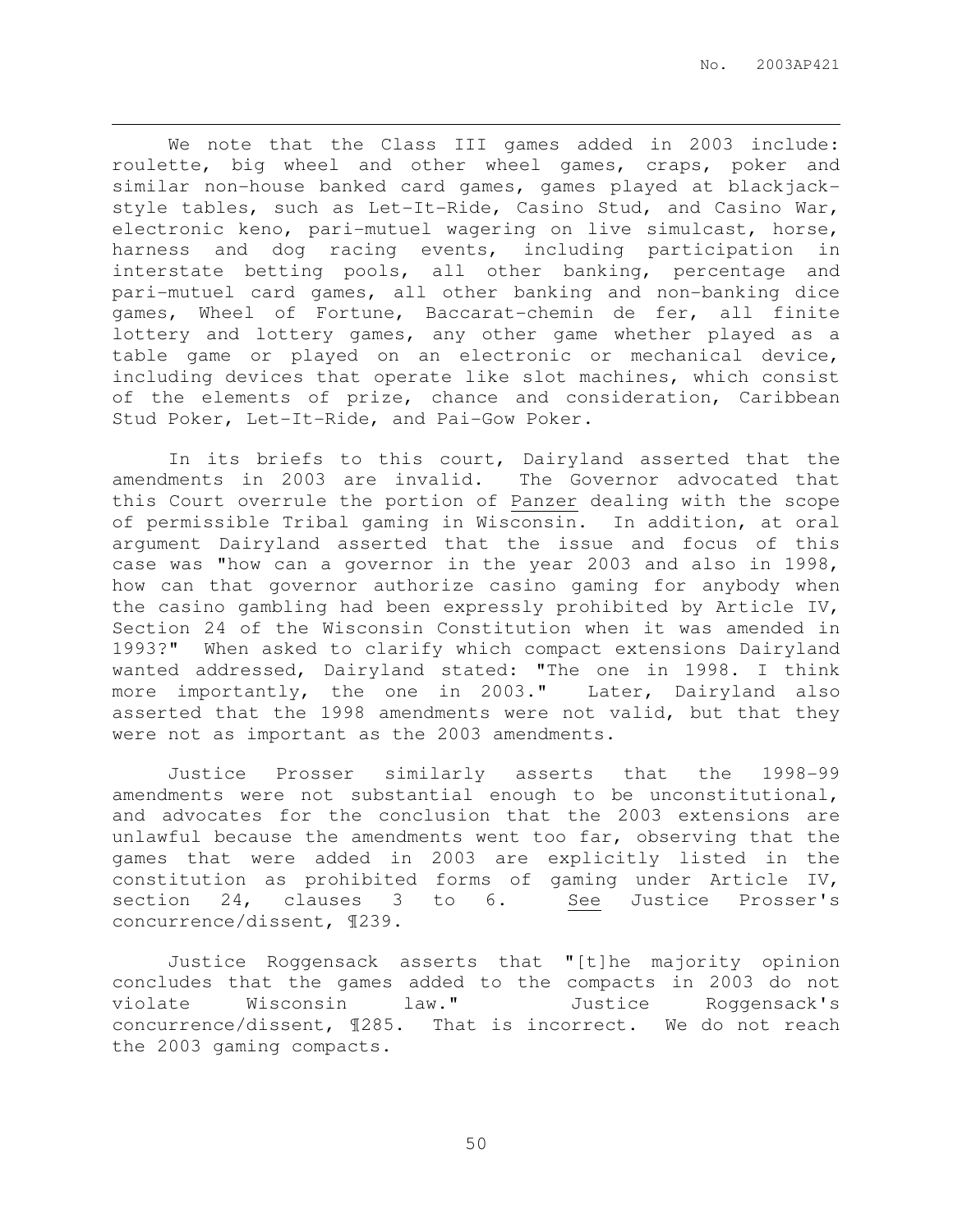¶81 Because the 1993 Amendment does not apply to the Original Compacts, the terms of the compacts control whether the parties can amend the compact to expand the scope of Class III gaming. This analysis depends upon the intent of the parties when they entered into the compact. See DeWitt Ross & Stevens, S.C. v. Galaxy Gaming & Racing Ltd. P'ship, 2004 WI 92, ¶44, 273 Wis. 2d 577, 682 N.W.2d 839 ("The ultimate aim of all contract interpretation is to ascertain the intent of the parties.") (citations omitted). The intent of the contracting parties can be evinced through the plain language of the Original Compacts and the history of the compact negotiations.

¶82 The parties included provisions in each of the compacts that relate to future amendments to the types of games allowed on Tribal land. Each of the 11 compacts states: "The Tribe may not operate any Class III gaming not expressly enumerated in this section of this Compact unless this Compact is amended pursuant to section XXX."<sup>62</sup> The Compacts further provide that: "This Compact shall not be modified, amended or otherwise altered without the prior written agreement of both

 $\overline{a}$ 

While we recognize these arguments, we are simply ruling on the scope of gaming provisions contracted for in the Original Compacts.

 $62$  Bad River Compact § IV(B); Forest County Potawatomi Compact § IV(B); Winnebago [Ho-Chunk] Compact § IV(C); Lac Courte Oreilles Compact § IV(B); Lac du Flambeau Compact § IV(B); Menominee Compact § IV(B); Oneida Tribe Compact § IV(B); Red Cliff Compact § IV(B); Sokaogon Chippewa Compact § IV(B); St. Croix Chippewa Compact § IV(B); Stockbridge-Munsee Compact § IV(B) (emphasis added).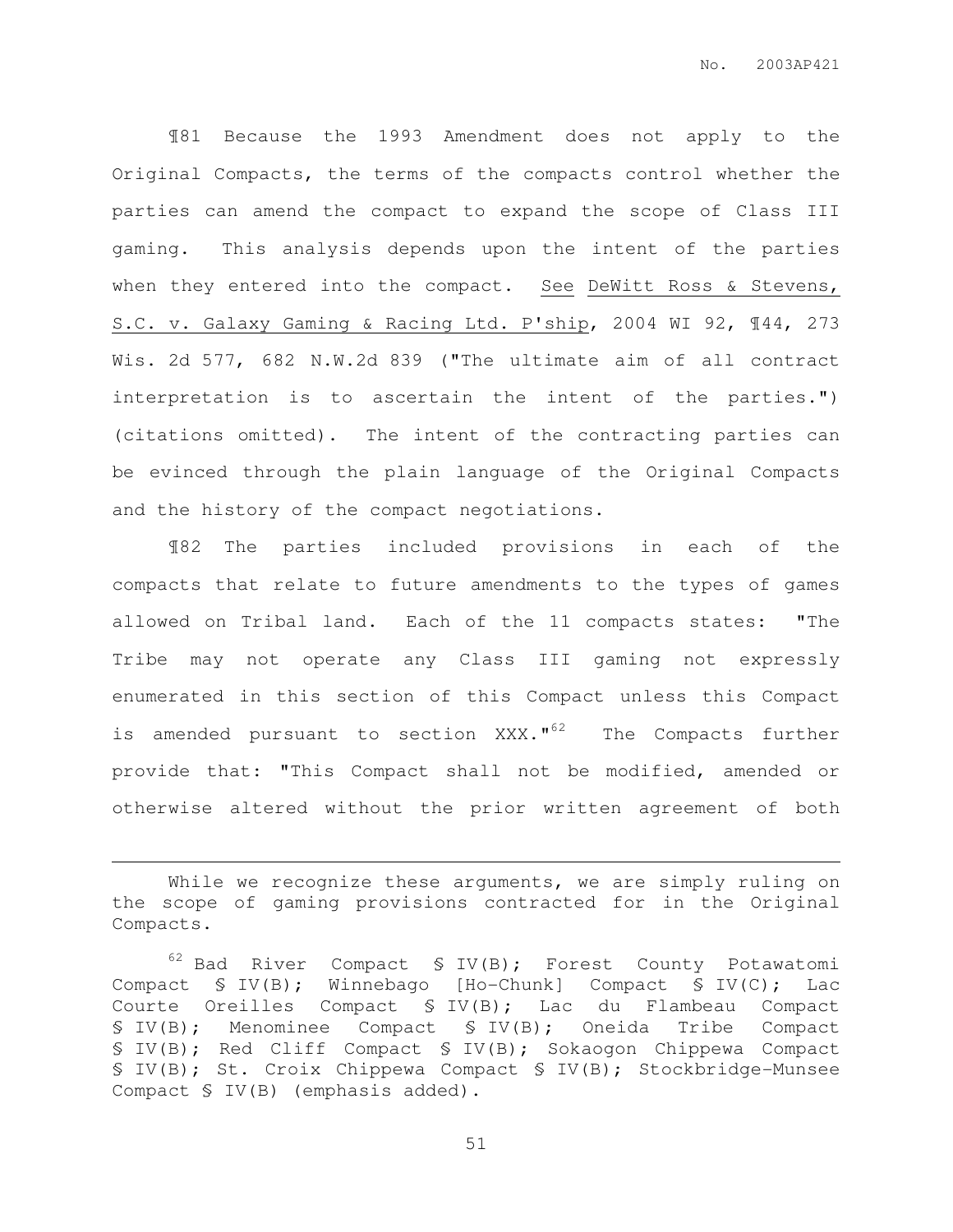the State and the Tribe."<sup>63</sup> This language clearly reveals that the Compacts allow the parties to agree to amend the scope of Class III games. These provisions create a contractual obligation to allow new games should the parties agree to amend the scope of gaming.<sup>64</sup>

 ¶83 These provisions demonstrate the parties' intent to allow for amendments, including to the scope of gaming; the compacts do not contain "an agreement to agree." Contrast Dunlop v. Laitsch, 16 Wis. 2d 36, 42, 113 N.W.2d 551 (1962).<sup>65</sup> In

 $\overline{a}$ 

 $64$  Justice Roggensack asserts that the majority has concluded that the "compacts contain an obligation to amend the compacts to permit the addition of new types of gambling[.]" Justice Roggensack's concurrence/dissent, ¶323. This is a misstatement of the holding of this case. We conclude that the compacts contain an obligation for the parties to honor modifications to the scope of gaming should the parties agree to amend the compacts in that regard.

We also note that should the parties agree to amend the scope of gaming and one party violates this agreement, the other party may seek contractual remedies. See, e.g., Bad River Compact § XXII ("Dispute Resolution"). Contrast Justice Roggensack's concurrence/dissent, ¶328.

 $65$  The offending provision in the contract at issue in Dunlop stated:

[The parties] shall at a future date mutually agree and come to a common understanding as to the use of their respective lands surrounding the lake which shall be formed on their lands and as to the type and

<sup>63</sup> Bad River Compact § XXX; Forest County Potawatomi Community of Wisconsin Compact § XXX; Winnebago [Ho-Chunk] Compact § XXXII; Lac Courte Oreilles Compact § XXX; Lac du Flambeau Compact § XXX; Menominee Compact § XXXI; Oneida Compact § XXX; Red Cliff Compact § XXX; Sokaogon Chippewa Compact § XXX; St. Croix Chippewa Compact § XXX; Stockbridge-Munsee Compact § XXX.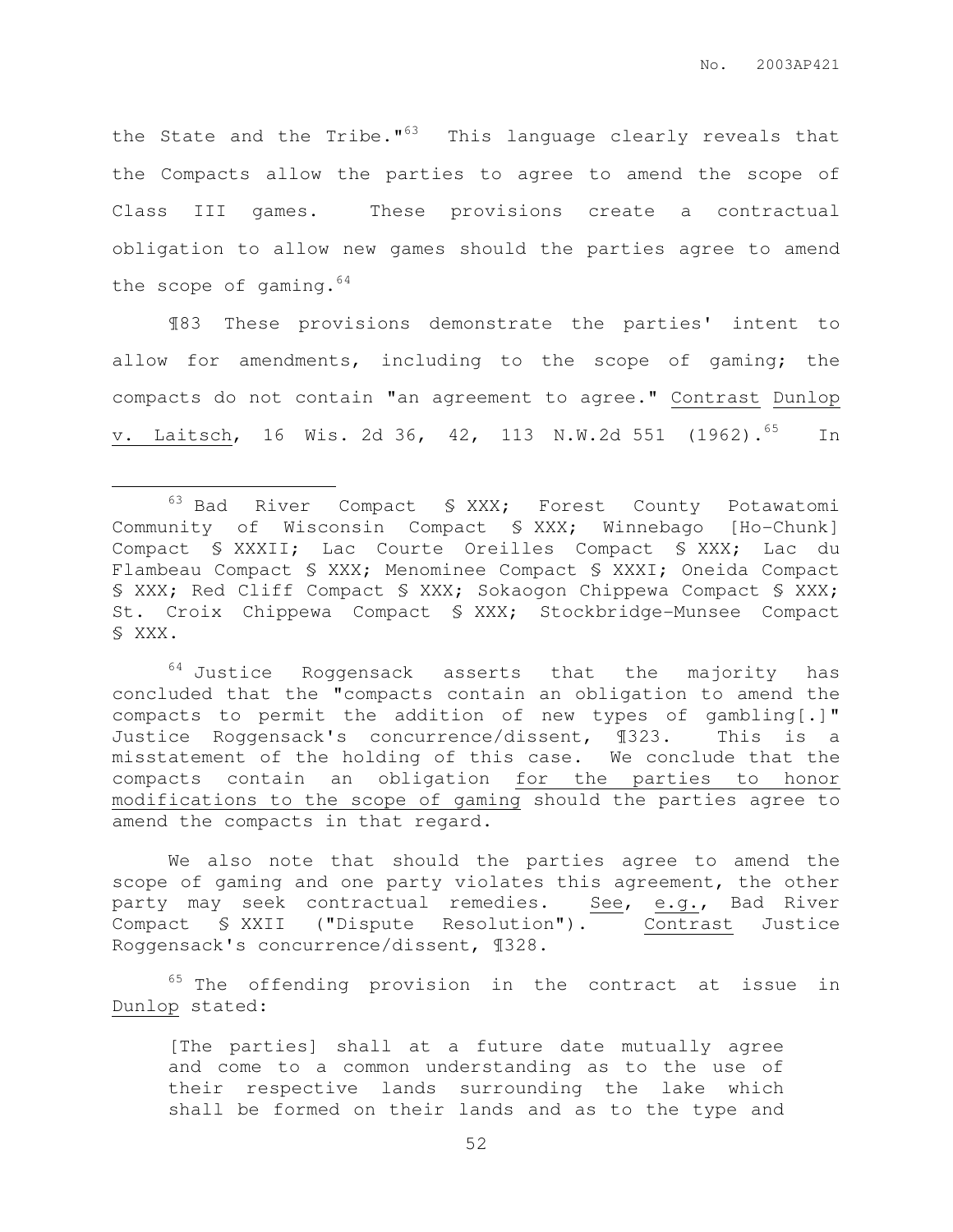Dunlop, the parties promised to form another contract in the future. Id. In this case, there is no comparable provision. The compacts contain a provision stating that the compacts can be amended. There is no putative promise to actually amend the Compacts in the future; they simply provide that such an amendment is permissible.

¶84 In addition, even if we determined that these provisions are indefinite, the parties' subsequent conduct clearly evinces their intent to amend the scope of gaming. See Management Computer Servs., Inc. v. Hawkins, Ash, Baptie & Co., 206 Wis. 2d 158, 179-80, 557 N.W.2d 67 (1996). Moreover, because the scope of gaming is a material provision in the compacts, see supra, ¶70, if we were to find these material provisions to be indefinite, the compacts would be void and unenforceable. Management Computer, 206 Wis. 2d at 178. See also Dunlop, 16 Wis. 2d at  $43a.^{66}$  Instead, we conclude that,

structure of any buildings which shall be erected on their respective lands surrounding said lake.

Dunlop v. Laitsch, 16 Wis. 2d 36, 39, 113 N.W.2d 551 (1962).

 $66$  In Dunlop, this court reasoned:

If the parties, particularly Dunlop, had not relied on Laitsch's agreement to agree (Agreement "B") there would have been no Agreement "A" and no dam. We think that the failure to agree goes to the heart of Agreement "A" and when Agreement "B" falls because unenforceable and void, "A" goes with it because of the absence of a meeting of the minds as to an essential term.

Dunlop, 16 Wis. 2d at 43a.

 $\overline{a}$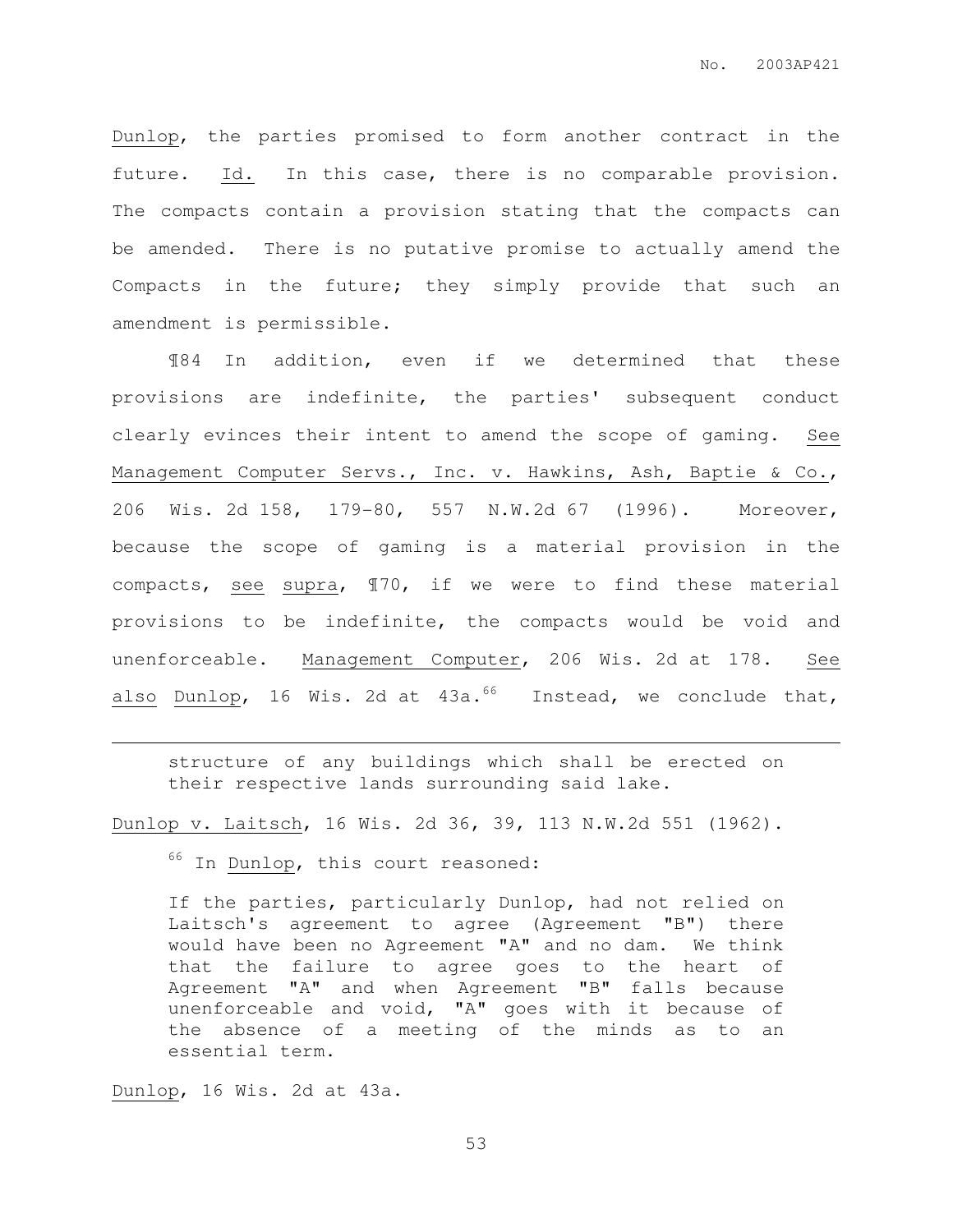should the parties agree to amend the scope of gaming, the compacts clearly obligate the parties to abide by such amendments.

¶85 Furthermore, when the Governor and the various Tribes first attempted to negotiate gaming compacts, the Governor refused to negotiate over Class III games, asserting that such games were illegal under Wisconsin law and therefore not a proper subject of negotiation. Lac du Flambeau, 270 F. Supp. at 481. The Lac du Flambeau Tribe of Lake Superior Indians and the Sokaogon Chippewa Community sued the Governor for failing to negotiate in good faith. Id. at 484. The United States District Court for the Western District of Wisconsin concluded that because Wisconsin did not prohibit outright all Class III games, Wisconsin was a regulatory state and, therefore, the State was required to negotiate with the Tribes for any game of prize, chance, and consideration that was not expressly prohibited by Wisconsin law. Lac du Flambeau, 270 F. Supp. at 488; Panzer, 271 Wis. 2d 295, ¶99. Therefore, the parties negotiated for the amendment provision under the auspices of the law as interpreted by the court in Lac du Flambeau, under which all Class III games are negotiable.<sup>67</sup>

 $\overline{a}$ 

 $67$  As noted above,  $Panser$  questioned the prohibitory/ regulatory distinction from Lac du Flambeau. Panzer, 271 Wis. 2d 295, 192 n.36. However, this analysis focuses on the intent of the parties during the compact negotiations, and at the time of the compact negotiations, Lac du Flambeau was controlling. See Justice Prosser's concurrence/dissent, ¶191 n.25 (noting that Lac du Flambeau binds the parties to the particular action in which it was issued).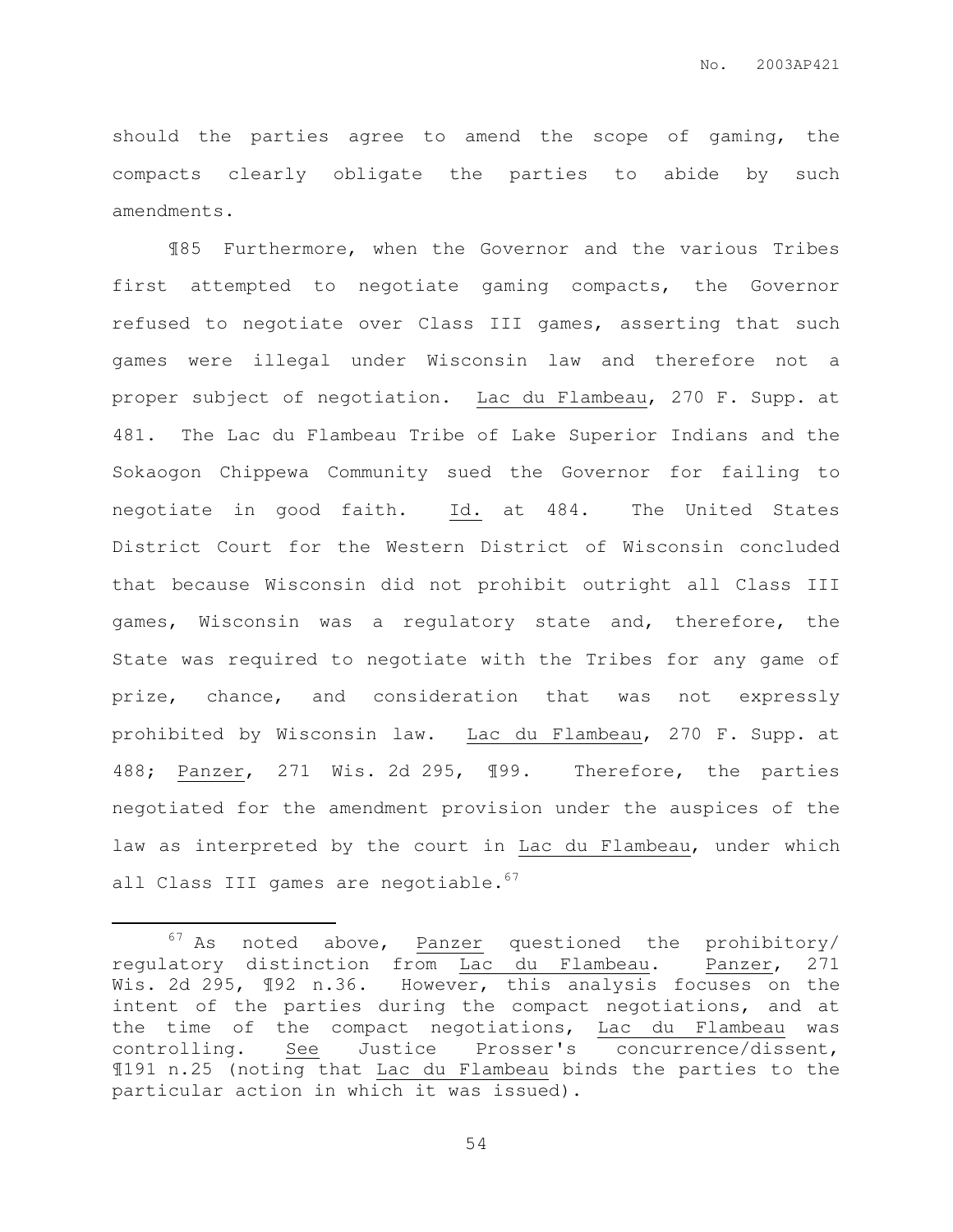In his concurrence/dissent, Justice Prosser similarly questions the prohibitory/regulatory distinction as applied in Lac du Flambeau. Justice Prosser examines the history of the Wisconsin Constitution, and the history of IGRA, in an attempt to demonstrate that Lac du Flambeau was incorrectly decided. Id., ¶¶139-207. His analysis is flawed. Justice Prosser asserts that the term "lottery" was intended to be interpreted narrowly in the original Wisconsin Constitution, and therefore the constitutional amendment to allow a state lottery should not have led the Lac du Flambeau court to conclude that Wisconsin was a regulatory state. Id., 1191-205. However, for over six decades, this court, the Wisconsin Attorney General, and the Wisconsin Legislature have consistently employed a broad interpretation of the term "lottery," to include all games of prize or chance. See State ex rel. Trampe v. Multerer, 234 Wis. 50, 289 N.W. 600 (1940); Kayden Industries, Inc. v. Murphy, 34 Wis. 2d 718, 150 N.W.2d 447 (1967). See also Justice Prosser's concurrence/dissent, ¶¶170-71. Therefore, the Lac du Flambeau court merely followed the Wisconsin courts, Attorney General, and legislature in concluding that the State was a regulatory state because it authorized a state-operated lottery.

 $\overline{a}$ 

In addition, Justice Prosser's analysis of IGRA is overstated. Justice Prosser concludes that Congress clearly intended to grant states the authority to limit Tribal gaming to the same forms of gaming activity conducted within the state. Justice Prosser's concurrence/dissent, ¶¶196-205 (emphasis added). Yet, Congressional intent is not so clear. As Justice Prosser correctly notes, some Senators stated that they intended IGRA to prohibit Tribal gaming from exceeding the games allowed for non-Indians in that state. Id., ¶¶196-98. However, Senator Evans explained that IGRA was intended to transfer limited state jurisdiction over Tribes. IGRA Hearing on S. 555, 100th Cong. (1988). Senator Inouye clearly emphasized the importance of preserving Tribal sovereignty and that any extension of state jurisdiction must be limited:

Indian tribes are sovereign governments and exercise rights of self-government over their lands and members. This bill does not seek to invade or diminish that sovereignty . . . the committee was fully cognizant of the strenuous objections that would be raised by tribes to any outright transfer of state jurisdiction, even for the limited purposes of regulating class III gaming.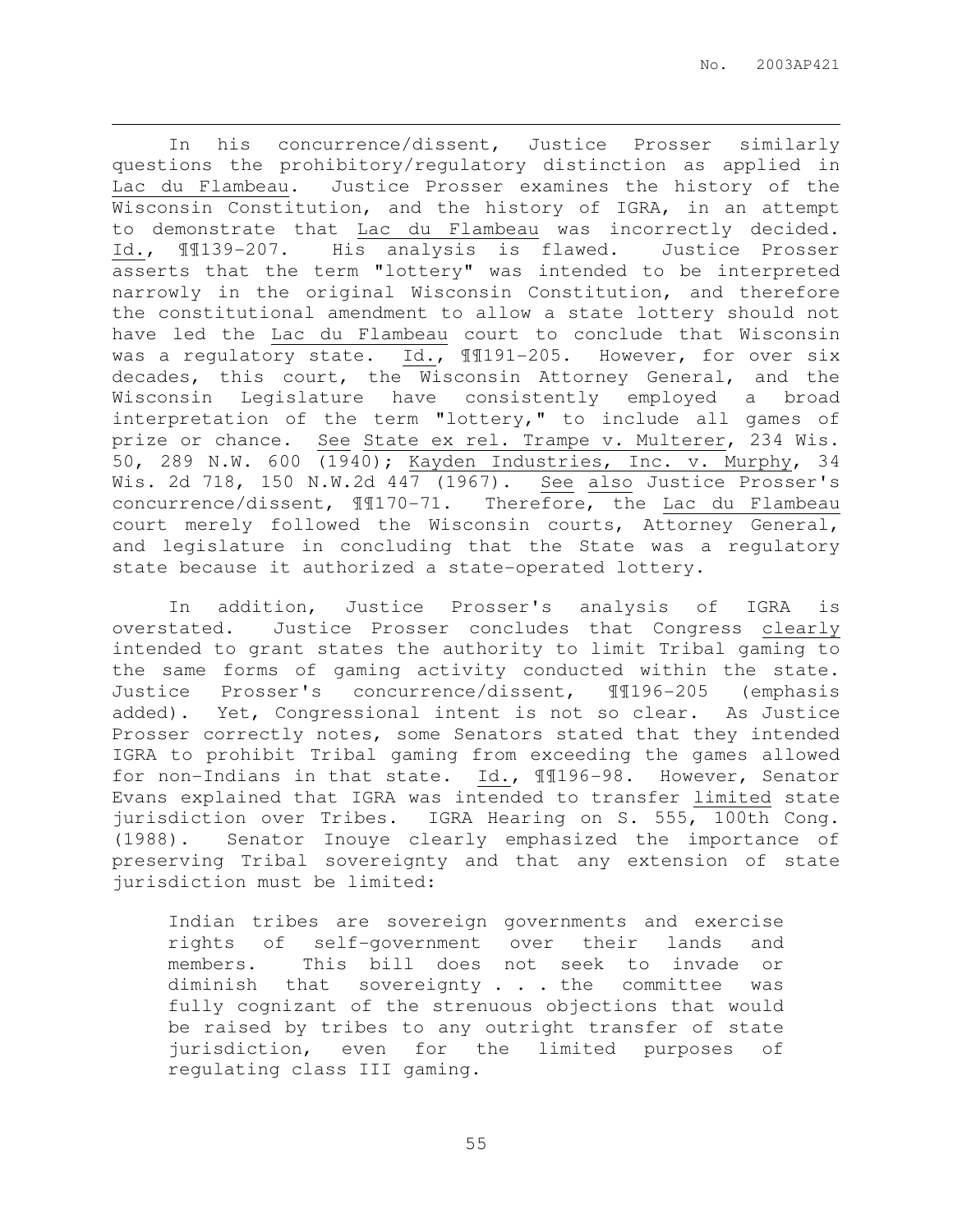¶86 We therefore conclude that the parties intended to allow the compacts to be amended, including authorizing additional forms of Class III gaming.

¶87 Justice Prosser, in his concurrence/dissent, contends: "if state law prohibits a Class III gaming activity, the governor's power to negotiate that activity is circumscribed." Justice Prosser's concurrence/dissent, ¶243 (citing Panzer, 271 Wis. 2d 295, ¶89). Justice Prosser summarizes his conclusion:

[T]he Wisconsin state government, including Wisconsin governors, may agree to amendments of gaming compacts to add forms of gaming activity that are permitted by state law 'for any purpose by any person, organization, or entity,' but may not add forms of gaming activity that are prohibited by state law for all purposes to all persons, organizations, and entities.

Id., ¶107 (citations omitted).

 $\overline{a}$ 

¶88 Justice Prosser's arguments regarding the scope of gaming are structurally unsound. Although the Wisconsin Constitution prohibits blackjack, slot machines, and video

Id. Justice Prosser's conclusion, therefore, is not the only reasonable conclusion that can be drawn from the legislative debates regarding Congress's intent in passing IGRA.

Moreover, if we were to conclude that Lac du Flambeau was incorrectly decided, as Justice Prosser advocates, the State and Tribes would have illegally authorized blackjack, slot machines, and video gaming machines in the Original Compacts, and the Original Compacts and 1998-99 extensions would be in violation of the Wisconsin Constitution.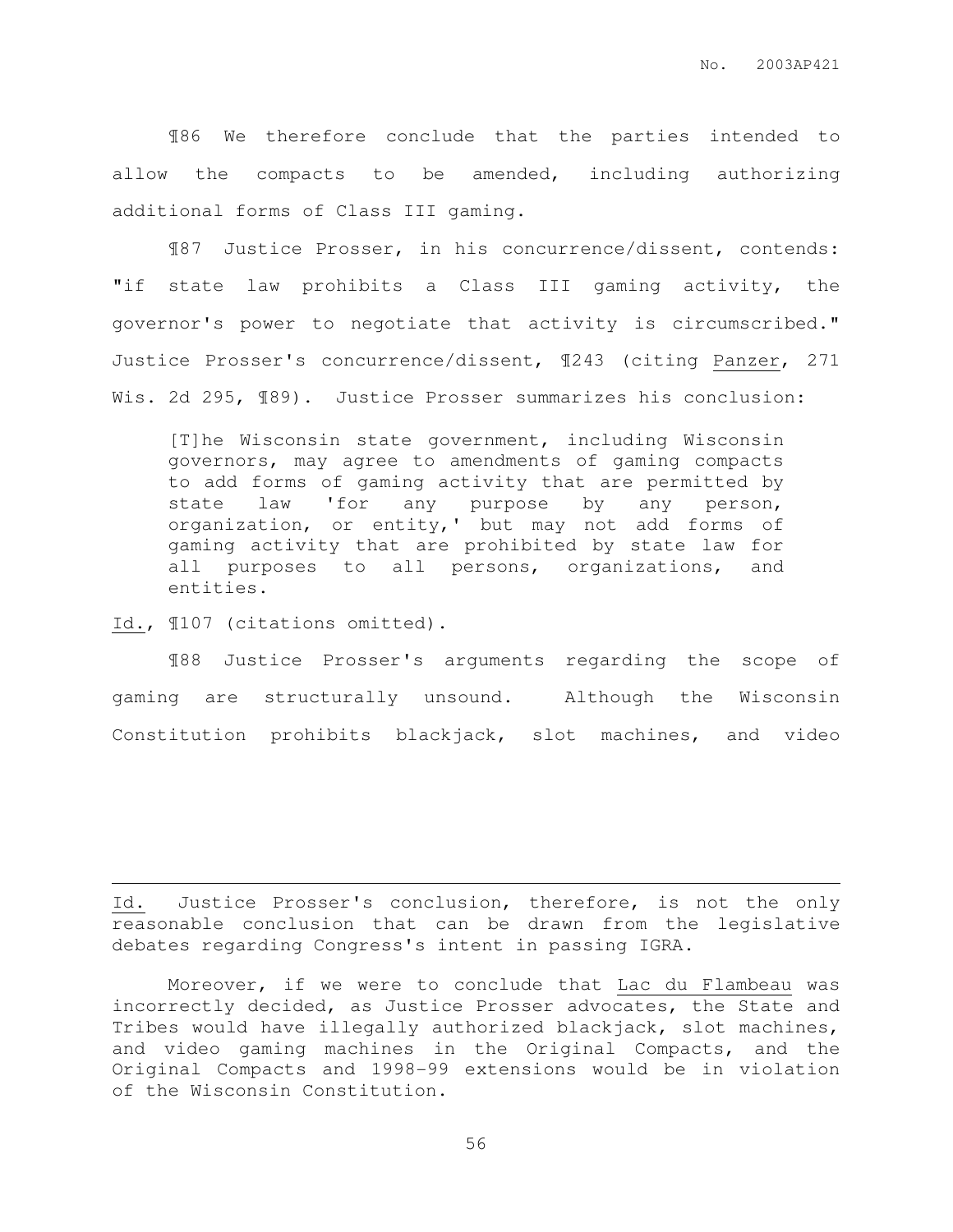gaming machines, art. IV, sec.  $24(6)(c)$ ,  $68$  and even though Justice Prosser and the Panzer majority conclude that the Governor lacks the authority to approve amendments to the Original Compacts that are "explicitly prohibited by the Wisconsin Constitution," Justice Prosser's concurrence/dissent, ¶240, Panzer, 271 Wis. 2d 295, ¶96, these conclusions conveniently neglect to mention that blackjack, slot machines, and video gaming machines are also explicitly prohibited by the Constitution.

¶89 The only way to conclude that the 1993 Amendment limits the scope of gaming allowable under the Original Compacts is to conclude that the 1993 Amendment applies to the Original Compacts.<sup>69</sup> Under the analysis proposed by Justice Prosser, if the amendment applies to the scope of gaming, then blackjack, slot machines, and video gaming machines included in the

 $\overline{a}$ 

 $68$  The Wisconsin Constitution, as amended, reads, in relevant part, "Except as provided in this section, the legislature may not authorize gambling in any form." Wis. Const. art. IV, § 24. Clauses 3 through 6 list exceptions to the broad prohibition, including: 1) bingo games operated by charitable and religious organizations; 2) raffle games operated by charitable and religious organizations; 3) pari-mutuel ontrack betting; and 4) the state-operated lottery. Id. Furthermore, as amended, Clause 6 specifically defines the state-operated lottery to exclude casino-style games, including blackjack, poker, roulette, craps, keno, slot machines, and video gaming. Id. (emphasis added).

<sup>69</sup> See Justice Prosser's concurrence/dissent, ¶¶240-45; Justice Roggensack's concurrence/dissent, ¶288 (concluding that although the 1993 Amendment has no effect on the types of gaming compacted prior to 1993 or the 1998-99 compact extensions, the 1993 Amendment precludes new types of games that were not included in the Original Compacts or the 1998-99 extensions).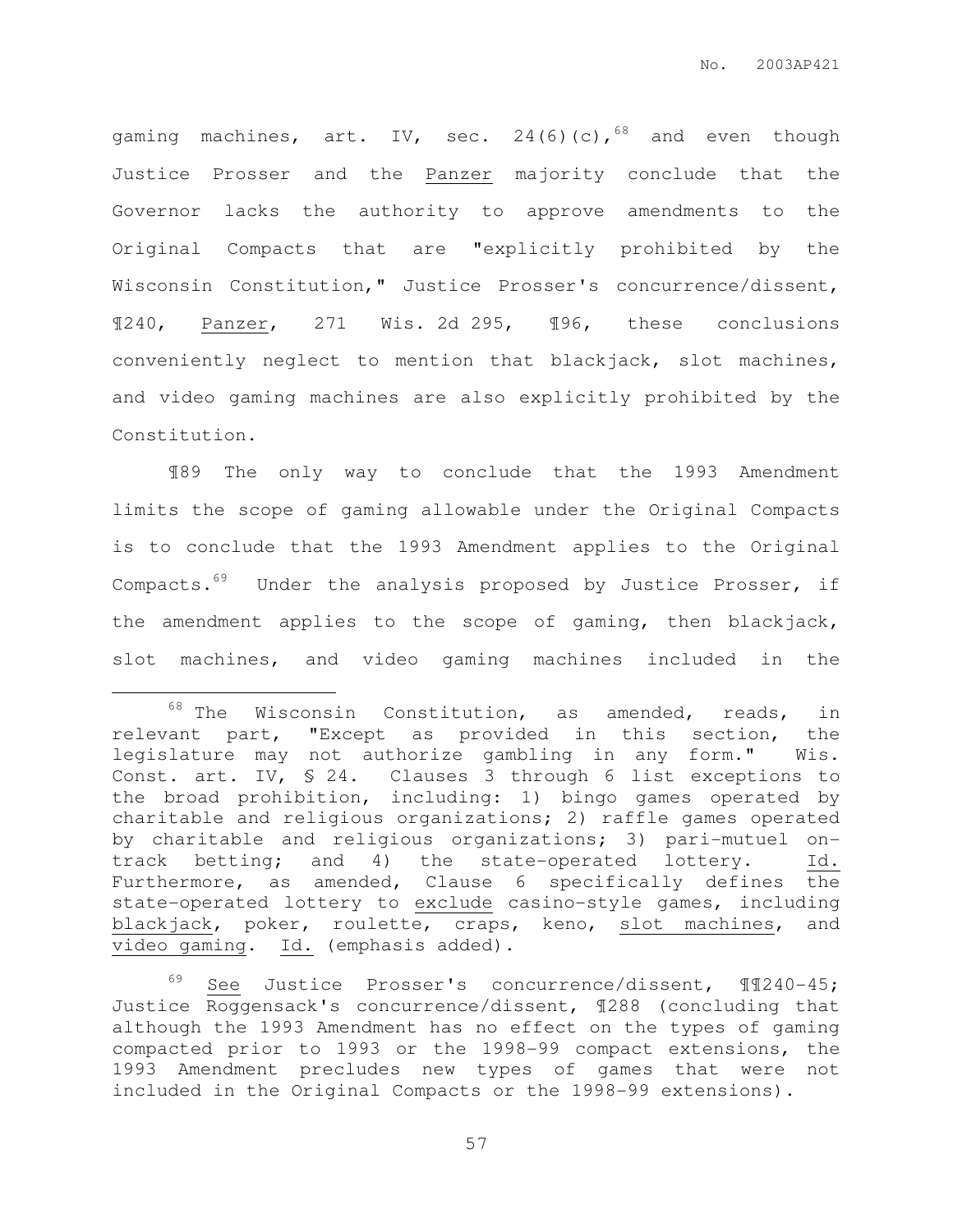Original Compacts are now unconstitutional. Yet, Justices Prosser and Roggensack deem blackjack, slot machines, and video gaming machines, authorized under the Original Compacts, to be lawful.<sup>70</sup> Similarly, if the Amendment applies to the Original Compacts, the addition of 800 slot machines to the Potawatomi Compact, and the decision to allow for the first time blackjack games at the Potawatomi Tribe's casino in Menomonee Valley, which were both included in the 1998-99 extensions, are constitutionally prohibited forms of Class III gaming. Taken to its logical conclusion, under the analysis proposed by Justice Prosser's concurrence/dissent, the Tribes cannot conduct these games because they are now unconstitutional.

¶90 Either the Original Compacts are fully in force or they are not—it cannot be both ways. This court cannot, and should not, impose the court's own values by deciding that some Class III games are not as substantial, and therefore protected by the Original Compacts, and that other games are too substantial to be protected.

¶91 Because we conclude that the Original Compacts were not invalidated by the 1993 Amendment, and that the compacts have been lawfully extended, the Original Compacts are in full force. The Original Compacts specifically contemplated amending the compacts, including the type of Class III games that can be

 $\overline{a}$ 

<sup>&</sup>lt;sup>70</sup> See Justice Prosser's concurrence/dissent,  $\text{\textsterling}106$ , 239; Justice Roggensack's concurrence/dissent, ¶288.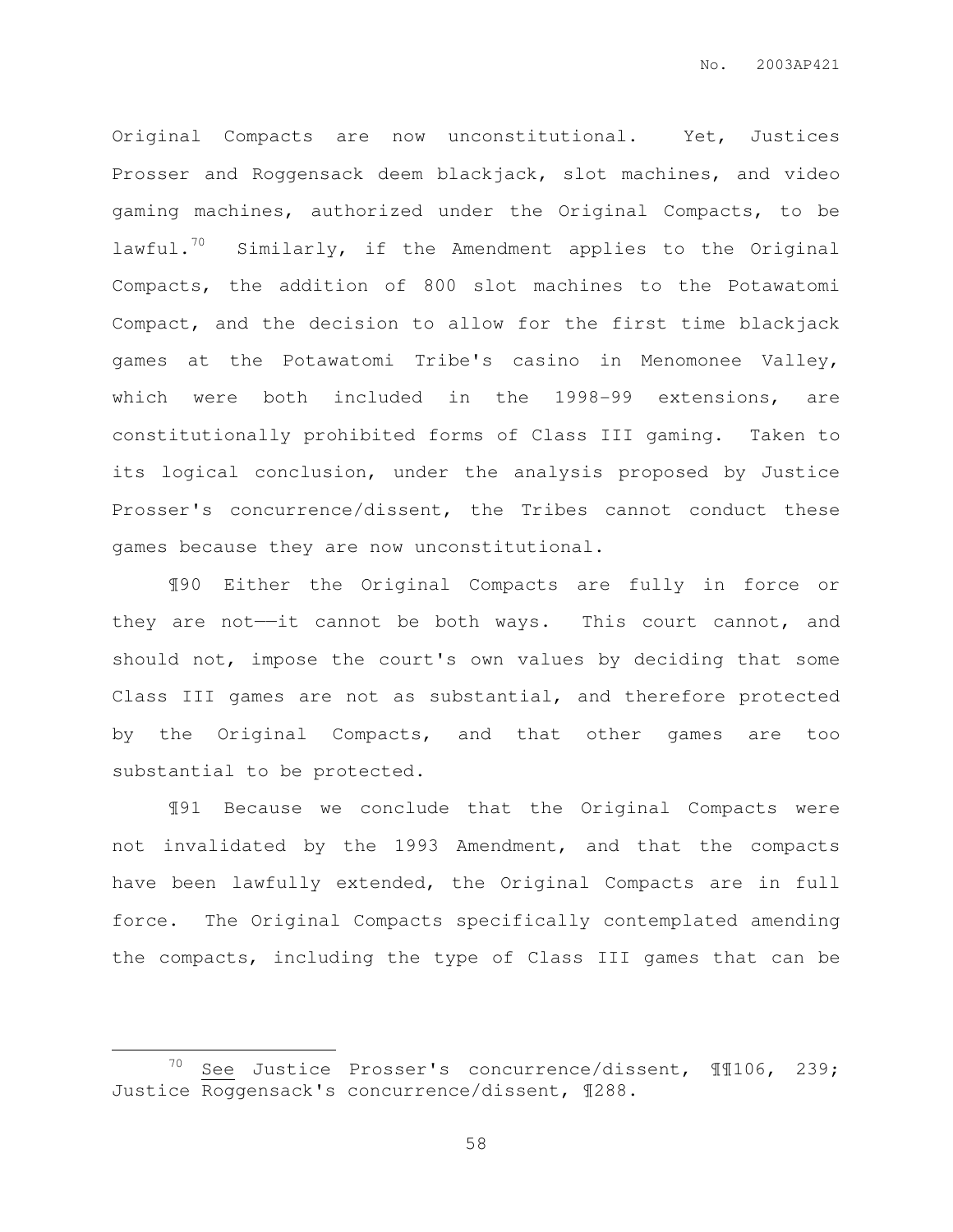conducted on Tribal land.<sup>71</sup> In addition, as this court has previously stated, "if the provision of the constitution or the legislative act of a state" impairs a substantial contractual right, the constitutional provision or statute is "utterly void. They are, for all the purposes of the contract which they impair, as if they had never existed." Peninsular Lead & Color Works v. Union Oil & Paint Co., 100 Wis. 488, 493, 76 N.W. 359, 361 (1898). In other words, the law at the time the Original Compacts were entered into controls the compacts. $72$  The parties negotiated under the Lac du Flambeau decision, under which all Class III games were negotiable. Therefore, the Class III games that the State and Tribes agreed to in their compact extension

 $\overline{a}$ 

 $71$  Each of the Compacts states: "To the extent that State law or Tribal ordinances, or any amendments thereto, are inconsistent with any provision of this Compact, this Compact shall control."

Bad River Compact § XXVI; Forest County Potawatomi Community of Wisconsin Compact § XXVI; Winnebago [Ho-Chunk] Compact § XXVII; Lac Courte Oreilles Compact § XXVI; Lac du Flambeau Compact § XXVI; Menominee Compact § XXVII; Oneida Compact § XXVI; Red Cliff Compact § XXVI; Sokaogon Chippewa Compact § XXVI; St. Croix Chippewa Compact § XXVI; Stockbridge-Munsee Compact § XXVI.

See also Reserve Life, 108 Wis. 2d at 645-47; Von Hoffman, 71 U.S. at 550 ("[T]he laws which subsist at the time and place of the making of a contract . . . enter into and form a part of it").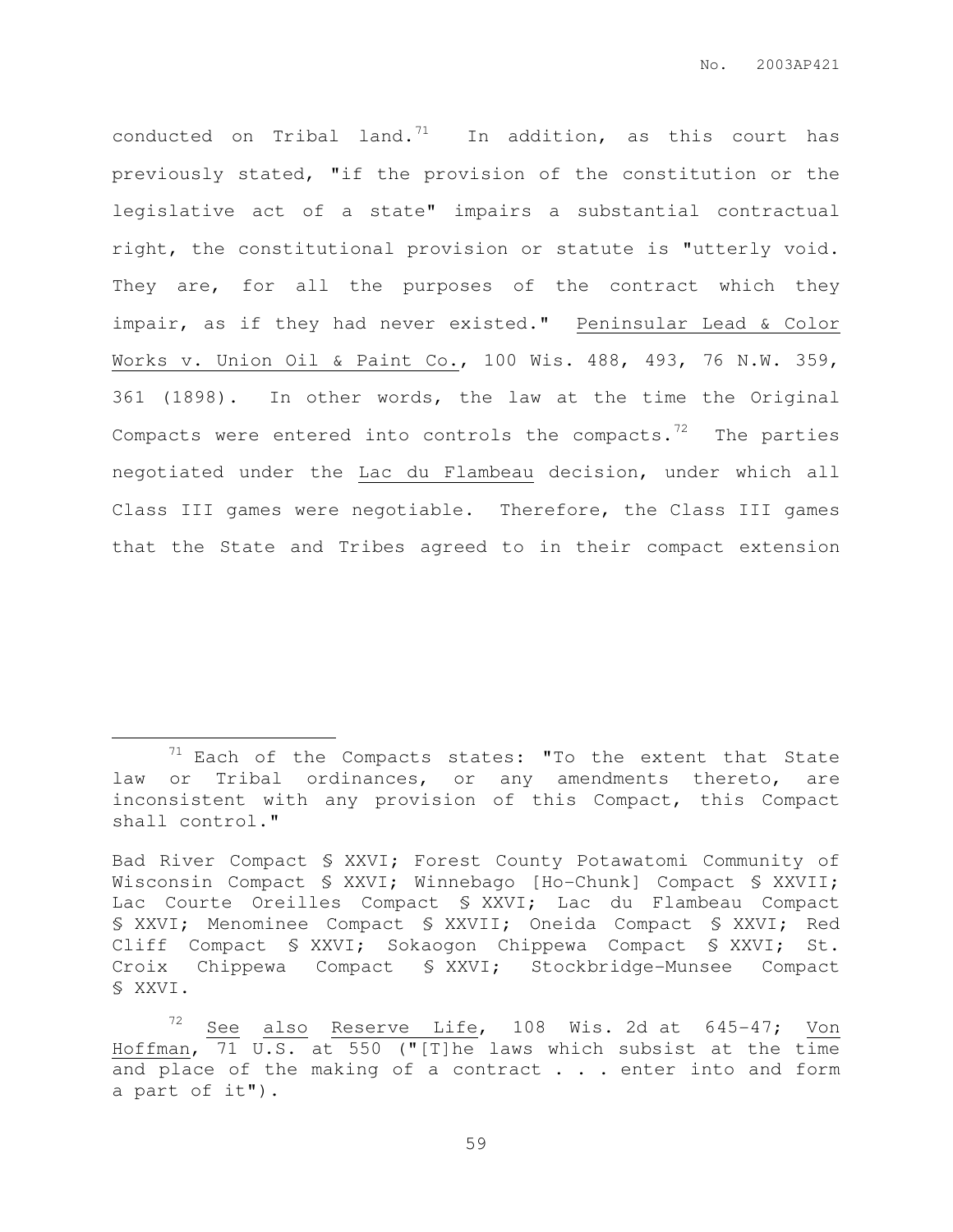negotiations are lawful.<sup>73</sup> We withdraw any language to the contrary in Panzer that would limit the State's ability to negotiate for Class III games under the Original Compacts.<sup>74</sup>

 ¶92 Justice Roggensack criticizes this decision for failing to follow Panzer in its entirety. She contends that decisions of this court are final unless they are set aside on a motion for reconsideration or overturned by a federal court on a federal question. Justice Roggensack's concurrence/dissent, ¶286. Because Panzer concluded that the 2003 compact extensions were unconstitutional, she asserts that Panzer only left open the question as to whether the types of games lawfully compacted in 1991-92 retained their lawful status after 1993. Id., ¶290. Justice Roggensack accuses the majority of surrendering the judicial independence of the court to the demands of the Governor because we address the scope of gaming. Id., ¶286.

 $\overline{a}$ 

 $73$  Justice Prosser asserts that this decision opens the door to an explosion of gaming. Concurrence/dissent, ¶109. We share Justice Prosser's concern regarding the potential for the expansion of gaming in this State. However, it is up to the Governor and the legislature to determine the amount of gaming as they see fit. Gaming can be expanded only to the extent that the State and Tribes negotiate for additional Class III games. Therefore, the "explosion" will only expand as far as the State and Tribes permit. This court cannot impose its judgment regarding what Class III games we believe the State should allow. This would place the court in the activist position of imposing our policy judgments over those of the Governor, the legislature and the Wisconsin citizens. We refuse to do so. This determination is for the State and the Tribes.

<sup>74</sup> See, e.g., Panzer, 271 Wis. 2d 295, ¶¶93, 96.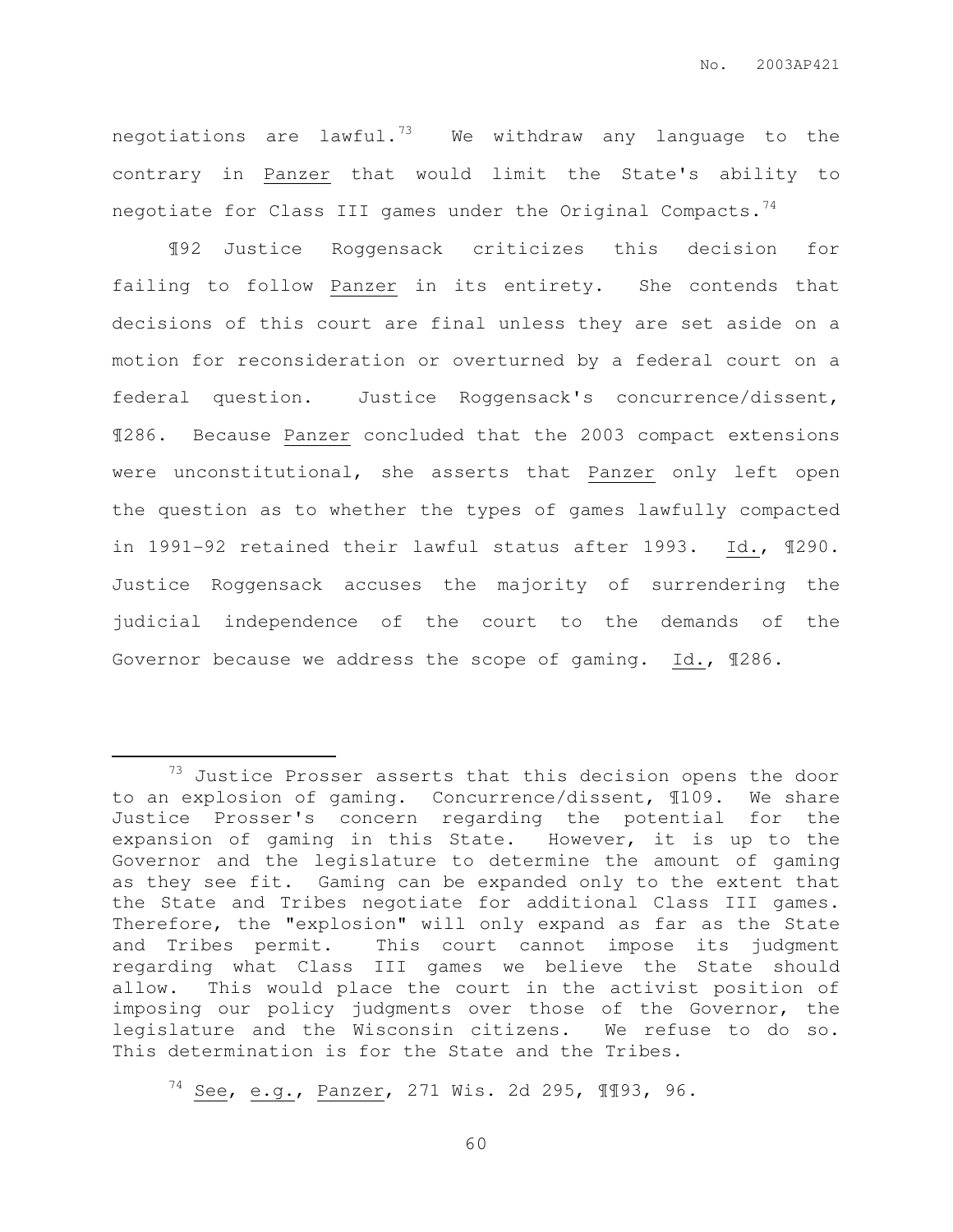¶93 It is true that, in general, this court adheres to stare decisis to maintain confidence in the reliability of court decisions, promote evenhanded, predictable, and consistent development of legal principles, and contribute to the actual and perceived integrity of the Wisconsin judiciary. Johnson Controls, Inc. v. Employers Ins. of Wausau, 2003 WI 108, ¶95, 264 Wis. 2d 60, 665 N.W.2d 257 (citations omitted). However, this court has also concluded that prior decisions should not be perpetuated if they were wrongly decided in the first place. "We do more damage to the rule of law by obstinately refusing to admit errors, thereby perpetuating injustice, than by overturning an erroneous decision." Id., ¶100.

¶94 We again note that these contract impairment concerns were explicitly left unresolved by this court in Panzer, 271 Wis. 2d 295,  $\text{\texttt{N102.}}$  We find it disingenuous that some members of the Panzer majority refused to reach the Contract Clause analysis that was properly before it,  $75$  and now criticize the

 $75$  See, e.g., Hilton v. DNR, 2006 WI 84, \_\_\_Wis. 2d \_\_\_,  $\sqrt{\text{N.W.2d}}$  .

 $\overline{a}$ 

When the Wisconsin Supreme Court elects to hear only ten percent of the cases presented to it for review, the public expects and deserves that the court "take cases to decide the substantive issues presented and provide meaningful analysis and guidance on important issues, not to avoid deciding them by judicially created avoidance doctrines."

Hilton, \_\_\_Wis. 2d \_\_\_, ¶54 (Prosser, J. concurrence) (quoting Patience D. Roggensack, Elected to Decide: Is the Decision-Avoidance Doctrine of Great Weight Deference Appropriate in this Court of Last Resort?, 89 Marq. L.Rev. 541, 544 (2006)).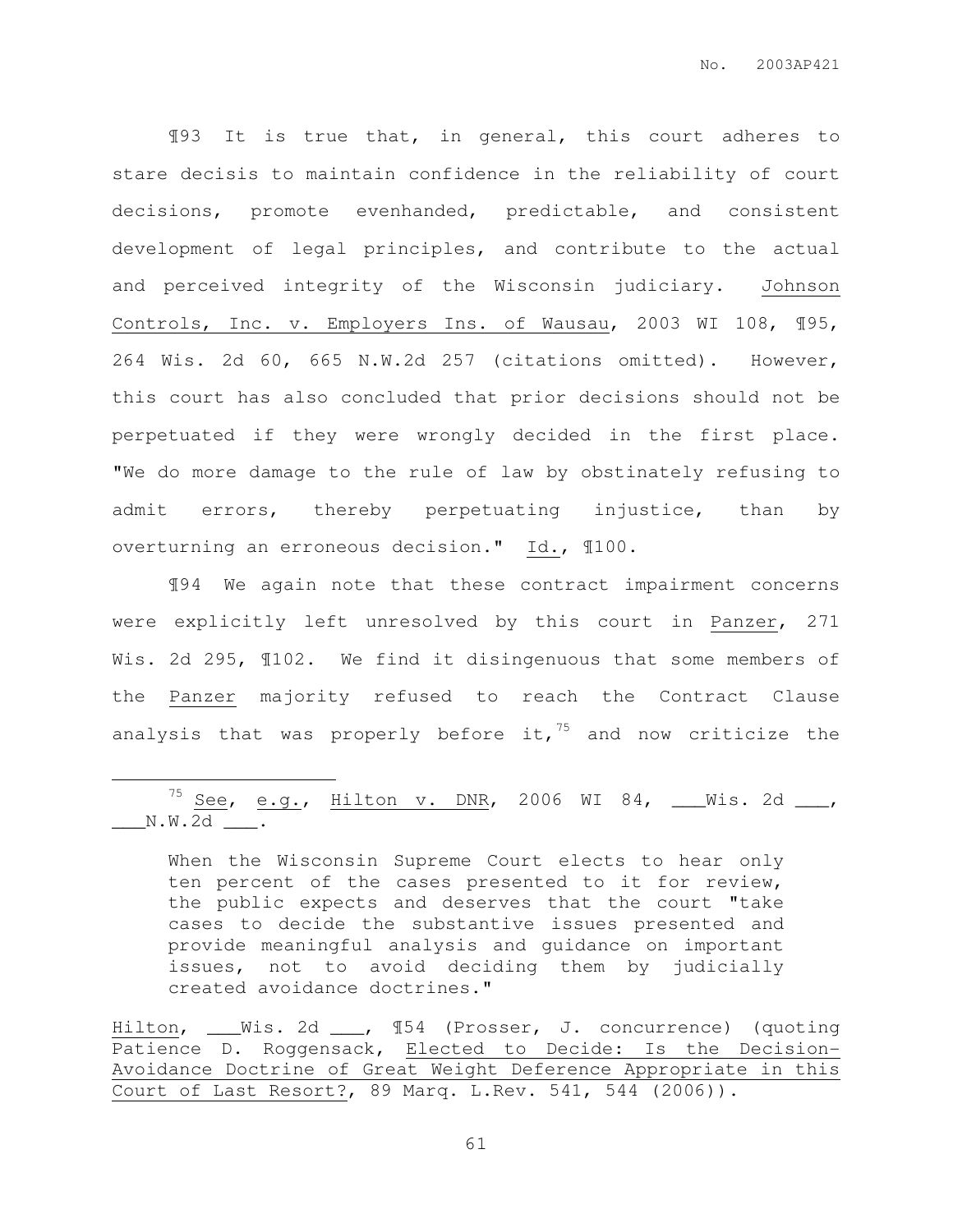Dairyland majority opinion for deciding the issue. This decision has nothing to do with making one Governor look bad and another Governor look good.<sup>76</sup> We have simply reached the issue left unresolved by this court in Panzer.

V

¶95 Upon examining the impairment of contracts issues raised by the 1993 Amendment to the Wisconsin Constitution with regard to the Original Compacts between the State and Tribes, we conclude that the 1993 Amendment to Article IV, Section 24 of the Wisconsin Constitution did not invalidate the Original Compacts. Because the Original Compacts contemplated extending and amending the scope of Indian gaming, the parties' right of renewal is constitutionally protected by the Contract Clauses of the United States and Wisconsin Constitutions; and amendments to the Original Compacts that expand the scope of gaming are likewise constitutionally protected by the Contract Clauses of

We also note that the petitioners in Panzer initially conceded that the Contract Clause precluded invalidating a preexisting contract:

 $\overline{a}$ 

Petitioners do not claim that the 1993 Constitutional Amendment invalidated any compact in place at that time. This is not an issue in this case in part because Wisconsin, under the Impairment of Contracts Clause of the U.S. Constitution Art. I, § 10 cl. 1, lacks authority to invalidate an existing agreement.

Page 31 of Brief-in-chief of Petitioners Mary E. Panzer, John G. Gard and Joint Committee on Legislative Organization, filed in Panzer, 271 Wis. 2d 295 (dated October 22, 2003).

 $76$  Compare Justice Roggensack's concurrence/dissent,  $1294-$ 298.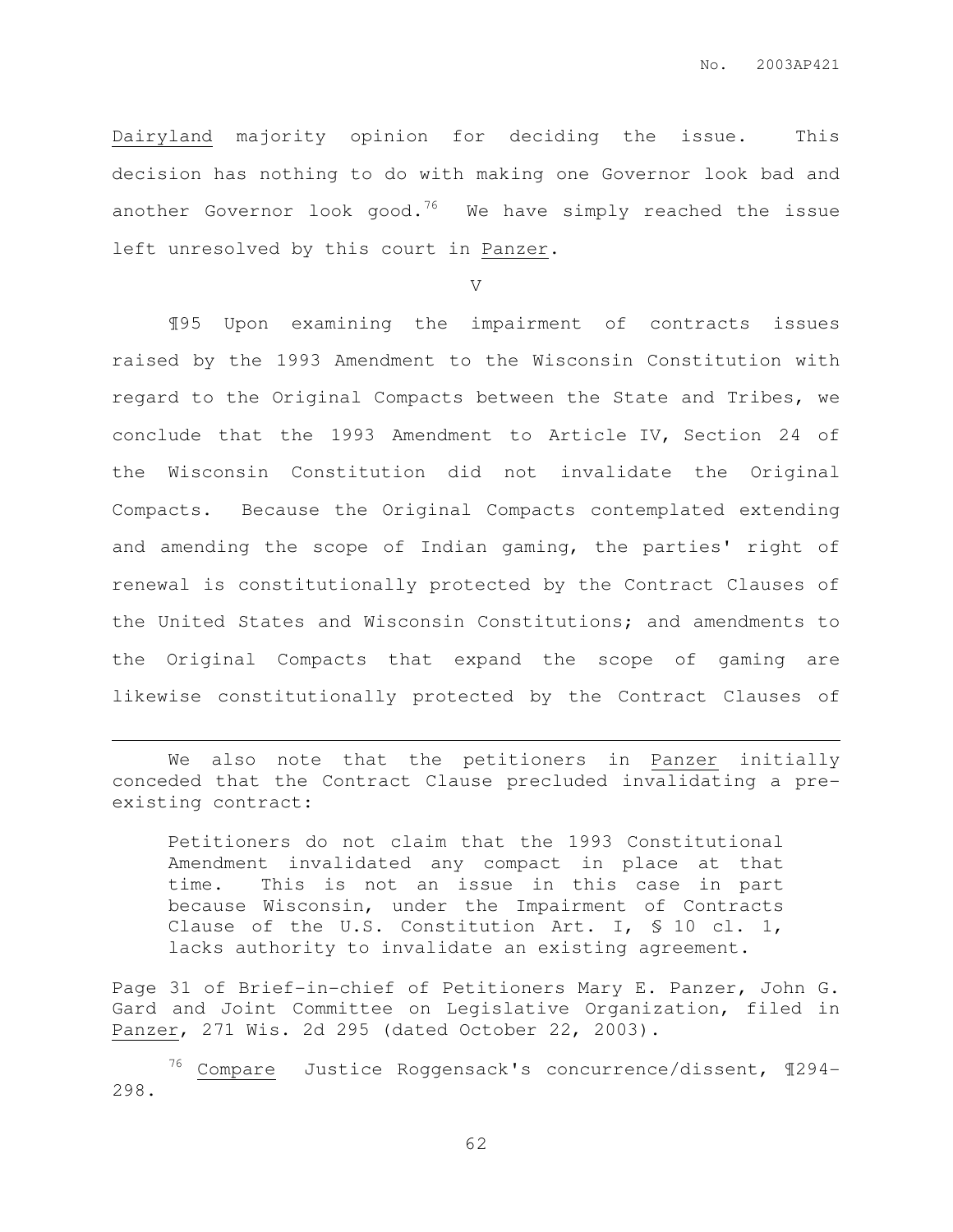the Wisconsin and United States Constitutions. Therefore, we affirm the order of the circuit court. Accordingly, gaming can be expanded to the extent that the State and Tribes negotiate for additional Class III games. We withdraw any language to the contrary in Panzer that would limit the State's ability to negotiate for Class III games under the Original Compacts.<sup>77</sup>

By the Court.—The order of the circuit court for Dane County is affirmed.

 $\overline{a}$ 

<sup>77</sup> See, e.g., Panzer, 271 Wis. 2d 295, ¶¶93, 96.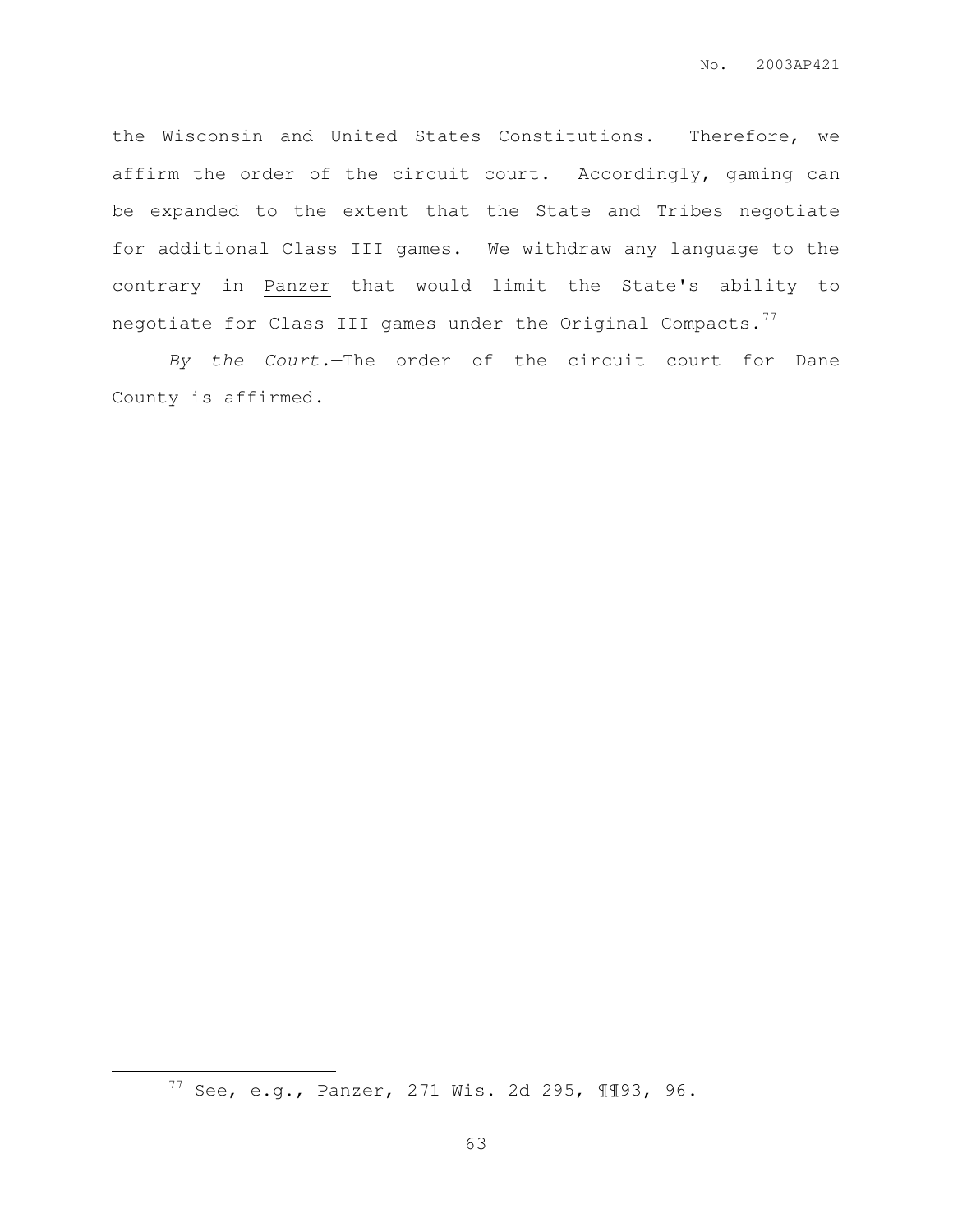¶96 N. PATRICK CROOKS, J. (concurring). While I join the majority, I write separately to reaffirm the conclusions reached in our dissent in Panzer v. Doyle, 2004 WI 52, 271 Wis. 2d 295, 680 N.W.2d 666 (Abrahamson, C.J., Bradley, J. and Crooks, J. dissenting), as well as my position in Dairyland Greyhound Park, Inc. v. Doyle, 2004 WI 34, 270 Wis. 2d 267, 677 N.W.2d 275.

¶97 Our conclusions in Panzer are equally valid with regard to the case before us today. First, "[w]hile the amendment to Article IV, § 24 did change Wisconsin's law with respect to gaming, it did not affect the compact before us." Panzer, 271 Wis. 2d 295, ¶206 (Abrahamson, C.J., Bradley, J. and Crooks, J. dissenting). In fact, the legislative history makes clear that Article IV, Section 24 of the Wisconsin Constitution was neither intended to apply, nor had the effect of applying, to then existing Indian gaming compacts. See majority op., ¶¶36, 44, 49, 66.

¶98 Second, as we determined in our dissent in Panzer, "the Governor properly exercised his power pursuant to Wis. Stat. § 14.035" both in entering into the Original Compacts, as well as negotiating the 1998 and 2003 amendments. Panzer, 271 Wis. 2d 295, ¶124. As we explained in that case "as long as a compact does not contravene a statute or constitutional provision, the governor may enter into it under Wis. Stat. § 14.035, embracing those conditions and provisions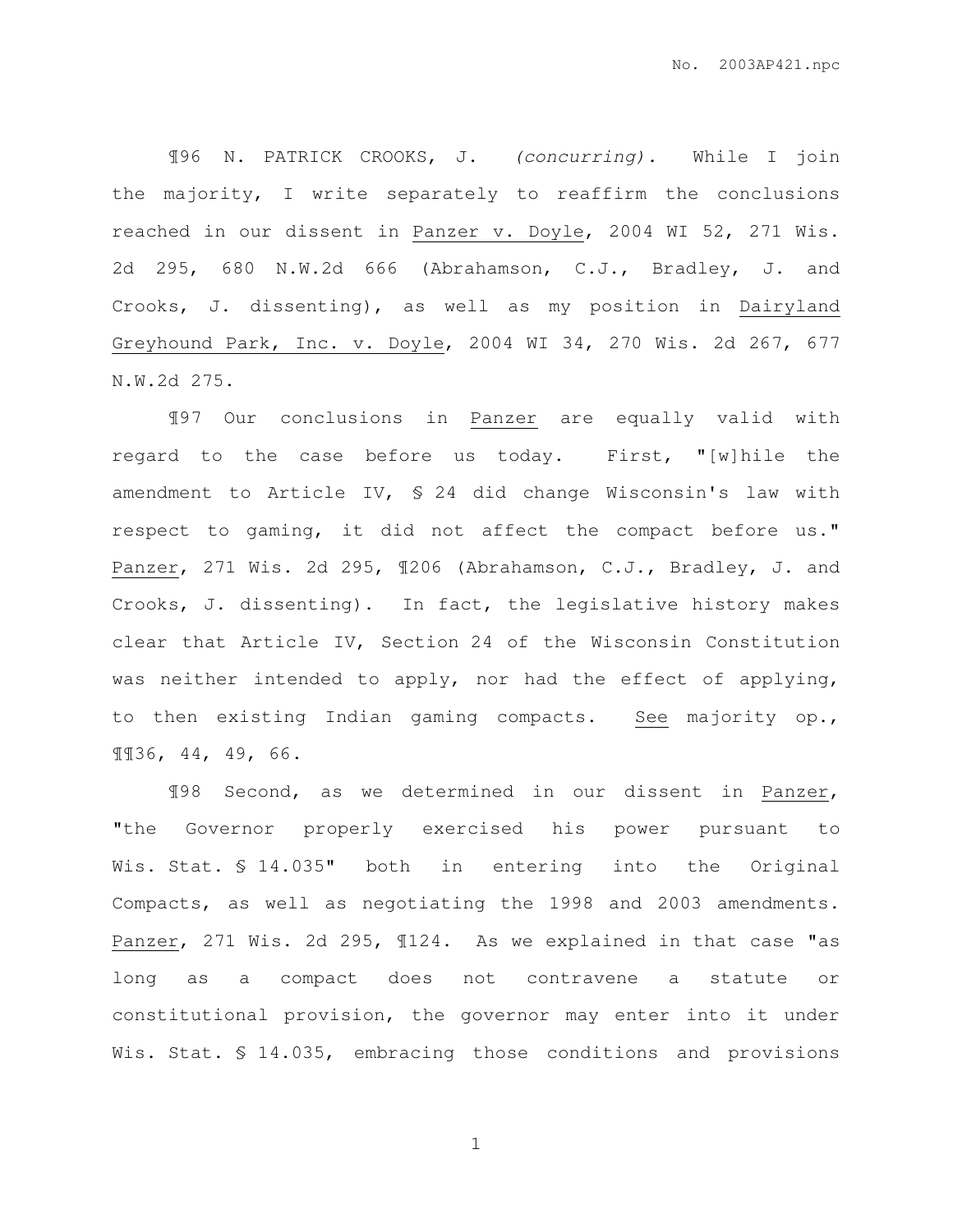the governor deems will best promote the interests of the government." Id., ¶153.

¶99 Third, in Panzer we concluded that an application of the 1993 constitutional amendment to the compacts would "substantially impair the contractual relationship between the State and the Tribe and violate the impairment of contracts clause." Id., ¶256. The clear language of the compacts demonstrated that the parties intended to be bound by the laws of Wisconsin as they existed in 1992. Id., ¶194. "Regardless of future laws or amendments to preexisting laws, the parties agreed to let the terms of the compact control their relationship." Id.

¶100 "At the time the parties entered into the compact, all Class III games could be negotiated for and were permitted under the compact." Id., ¶195. As our Panzer dissent explained, because the state was permitted to negotiate with respect to Class III games, "any attempt to read Article IV, § 24 as altering the types of games that may be negotiated for under the compact would impair the compact to which the parties agreed, and would, therefore, run afoul of the United States and Wisconsin constitutional clauses against impairment of contract." Id., ¶209.

¶101 Our reasoning and conclusions in Panzer are consistent with the majority's holding in the case at bar. Ultimately we conclude, as we did in our Panzer dissent, that Article IV, Section 24 of the Wisconsin Constitution does not apply to then existing Indian gaming compacts, that the Governor properly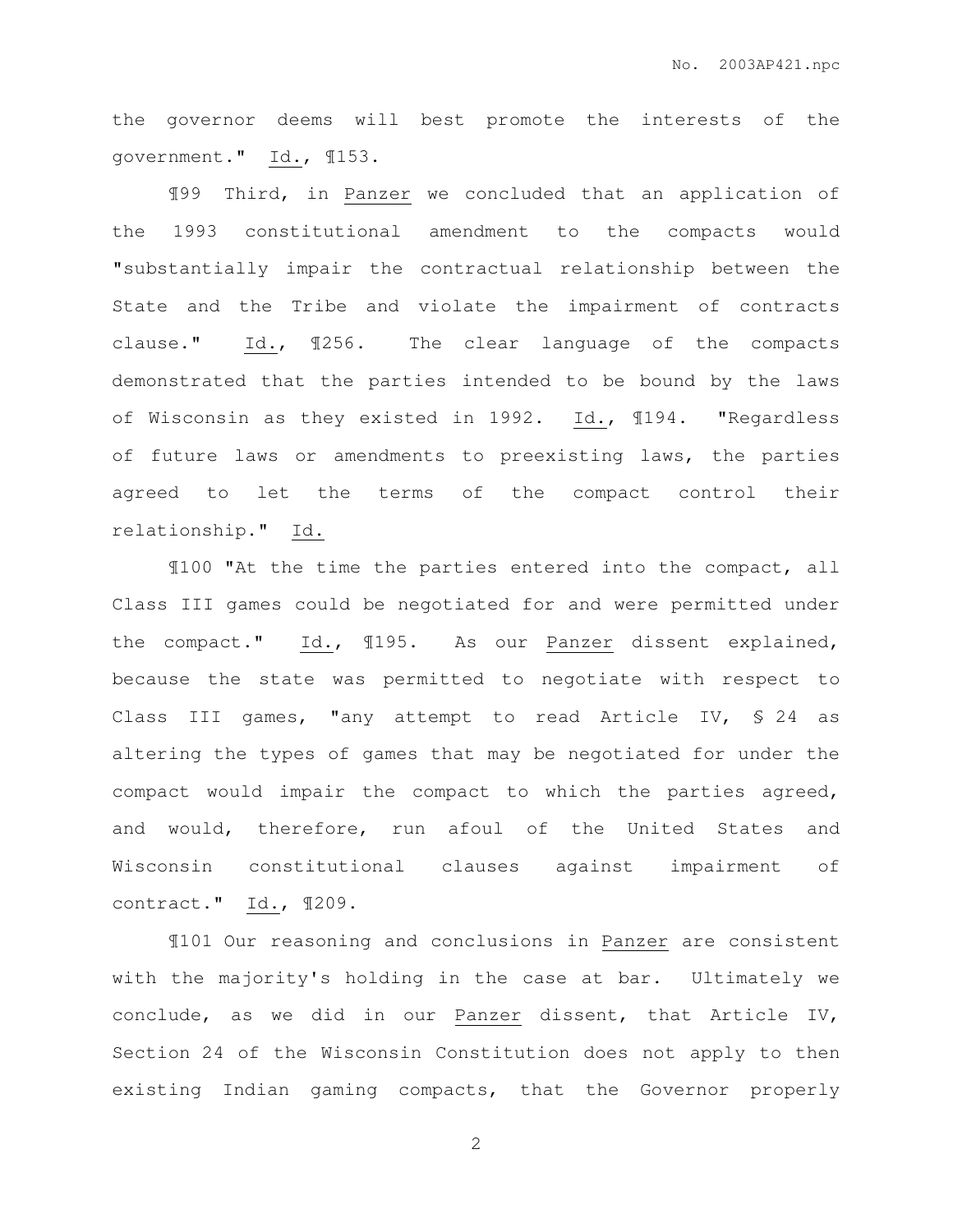exercised his authority to enter into the Original Compacts, and negotiate the amendments in both 1998 and 2003, and that any application of the 1993 constitutional amendment to the compacts violates both the state and federal impairment of contracts clause. Id., ¶¶ 124, 256.

¶102 For the aforementioned reasons, I join the majority opinion, reaffirm our conclusions in our Panzer dissent, and respectfully concur.

¶103 I am authorized to state that Chief Justice SHIRLEY S. ABRAHAMSON and Justice ANN WALSH BRADLEY join this concurrence.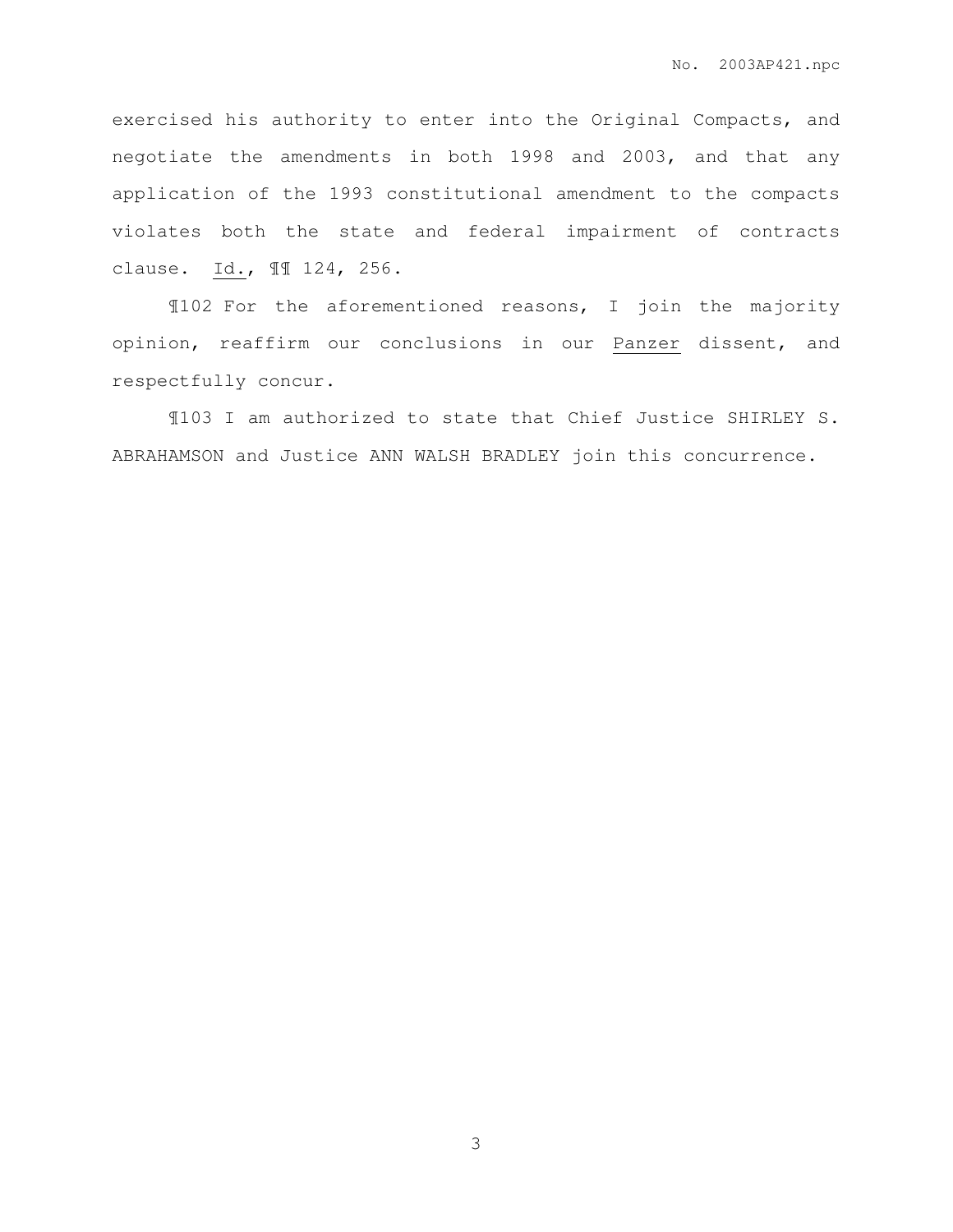¶104 DAVID T. PROSSER, J. (concurring in part, dissenting in part). In Panzer v. Doyle, 2004 WI 52, 271 Wis. 2d 295, 680 N.W.2d 666, this court was asked to review four amendments to the 1992 gaming compact between the State of Wisconsin and the Forest County Potawatomi Community. The court concluded that three of the amendments were invalid. At the same time, the court upheld the original gaming compact and, by implication, 10 similar gaming compacts; and it implied that a 1993 constitutional amendment restricting gambling in Wisconsin did not impair these compacts or bar their extension.<sup>1</sup> In this case, petitioner seeks a definitive interpretation of the 1993 constitutional amendment, asking explicitly whether the Governor has authority to amend or extend Indian gaming compacts to allow forms of gambling that are prohibited under Wisconsin law.

¶105 My conclusions are as follows.

 $\overline{a}$ 

¶106 First, the Wisconsin state government, including Wisconsin governors, have not violated and will not violate Article IV, Section 24 of the Wisconsin Constitution by extending the Original Compacts, so that Wisconsin Indian tribes may engage in the same forms of gaming activity that they negotiated in their original compacts. Consequently, Wisconsin governors are not obligated to nonrenew these gaming compacts. In this regard, the majority opinion is correct.

 $1$  For an extensive discussion of Panzer v. Doyle, 2004 WI 52, 271 Wis. 2d 295, 680 N.W.2d 666, see James J. Wawrzyn, Panzer v. Doyle: Wisconsin Constitutional Law Deals the Governor A New Hand, 89 Marq. L.Rev. 221 (2005).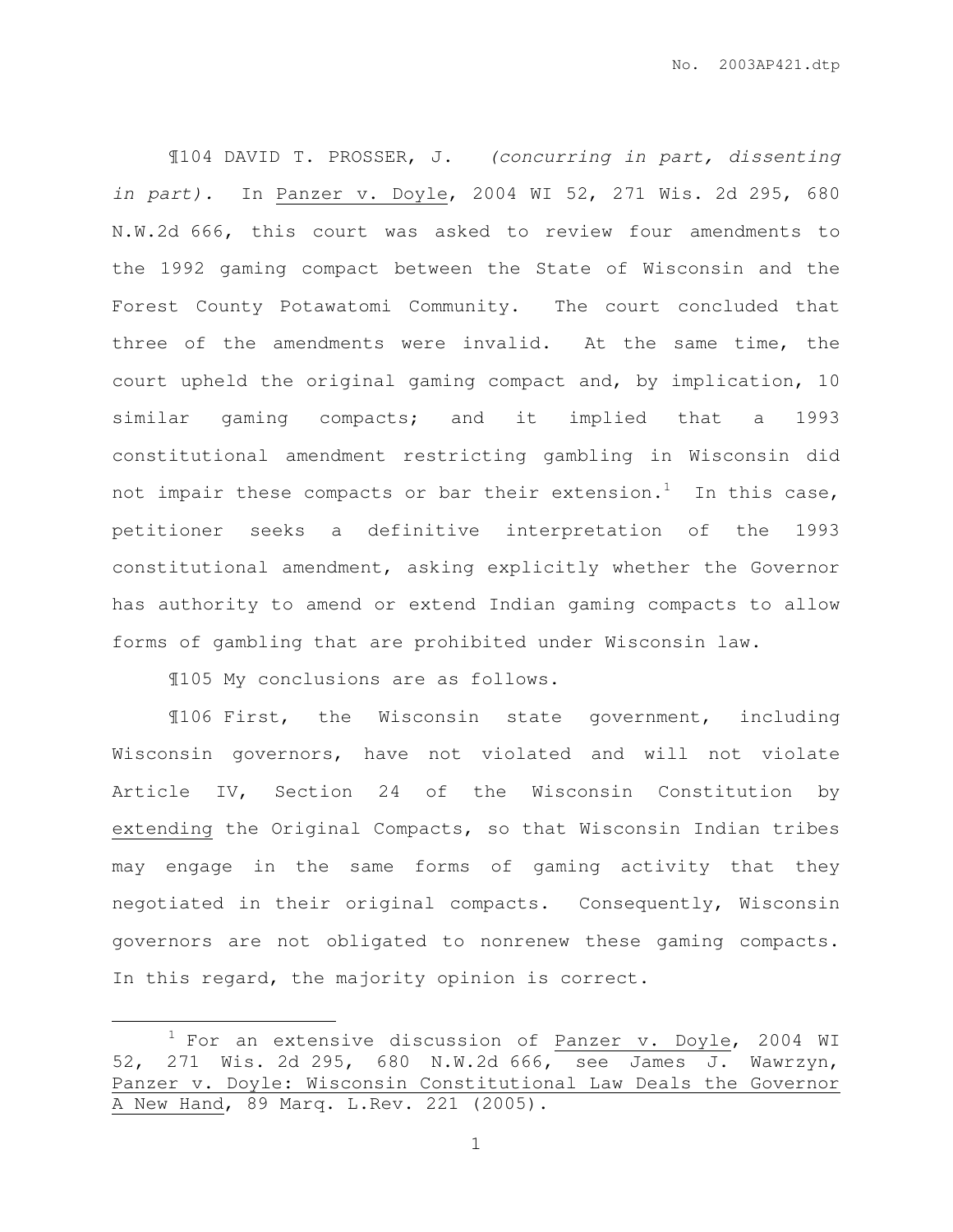¶107 Second, the Wisconsin state government, including Wisconsin governors, may agree to amendments of gaming compacts to add gaming activities that are permitted by state law "for any purpose by any person, organization, or entity," 25 U.S.C. § 2710(d)(1)(B), but may not add gaming activities that are prohibited by state law for all purposes to all persons, organizations, and entities. Wisconsin governors have no authority to approve new gaming activities that are prohibited by Article IV, Section 24 of the Wisconsin Constitution or state criminal law.

¶108 Third, the majority's determination that the 1993 amendment to Article IV, Section 24 had no effect whatever on the 11 original Indian gaming compacts is mistaken; and its holding that Wisconsin governors have power, by virtue of the compacts, to amend the compacts to add any gaming activities not prohibited by federal law, contradicts both the Wisconsin Constitution and federal law.

¶109 The majority opinion is far-reaching. It involves much more than overruling portions of the Panzer decision and giving Wisconsin tribes the right to play poker, roulette, craps, and keno at their casinos in Indian country. The opinion could lead to an explosion of new gaming activities.

¶110 The majority concludes that a governor's source of authority to negotiate new gaming amendments is not Wis. Stat. § 14.035 but rather the provisions in existing gaming compacts buttressed by the impairment of contracts clauses of the United States and Wisconsin Constitutions. Under this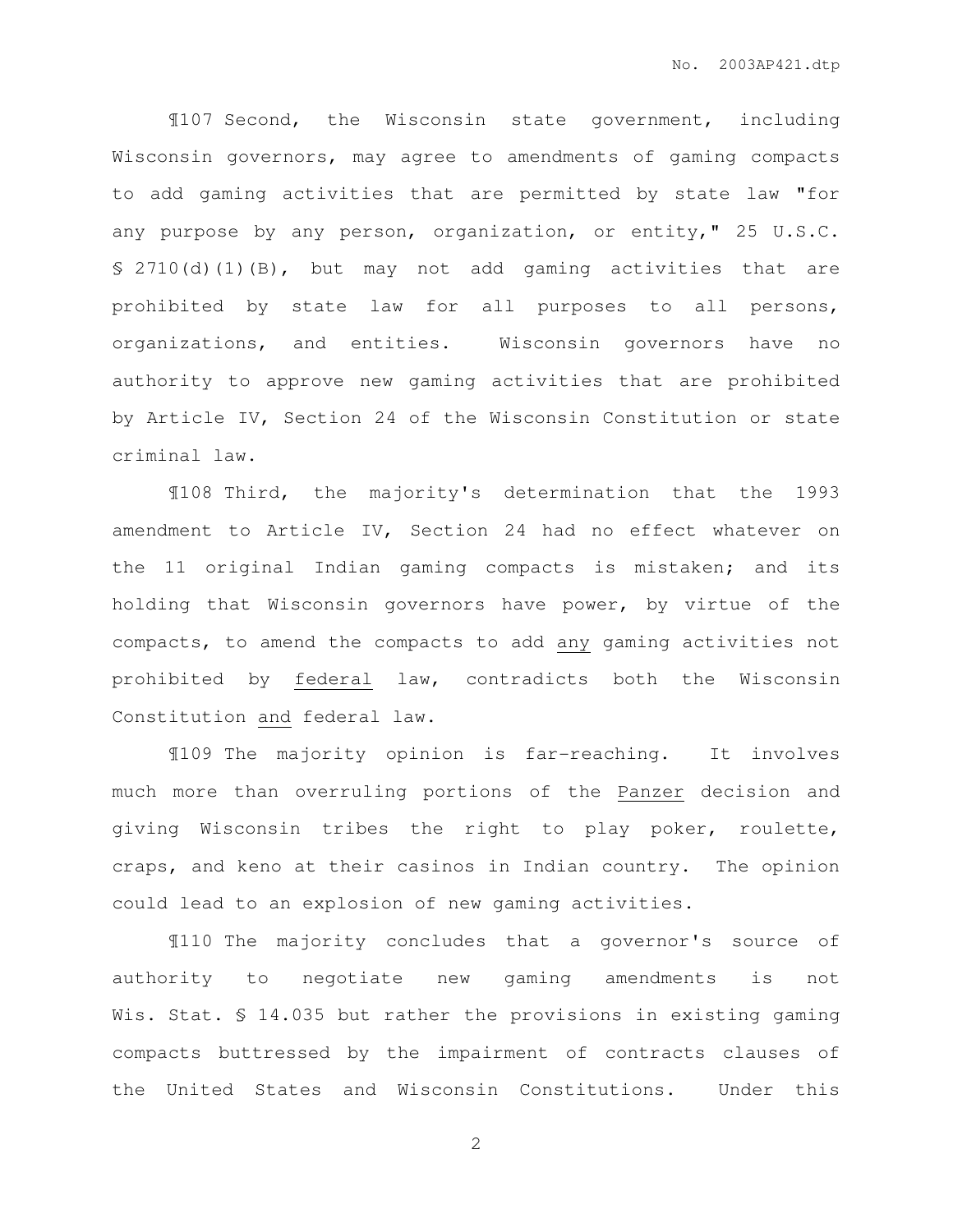analysis, a governor's authority is not limited by the Wisconsin Constitution or state criminal law. This determination will permit Wisconsin governors to negotiate and approve such major gambling expansions as off-track pari-mutuel betting, betting on sporting events, jai alai, and all banking card games, which are barred by the Wisconsin Constitution but not prohibited by federal law.

¶111 If the majority's determination that the Wisconsin Constitution does not check a governor's power to negotiate gaming compacts is correct, then the majority has overruled, sub silentio, Panzer insofar as it declared invalid the 2003 duration amendment and the 2003 amendment waiving sovereign immunity. Three of the four members of the majority supported these amendments in their Panzer dissent.

 ¶112 This partial dissent requires a full explanation. In offering this explanation, I believe it is essential to understand the history of Article IV, Section 24 and events leading up to this litigation. As sociologist Robert Nisbet once observed, "We cannot know where we are, much less where we are going, until we know where we have been."

 ¶113 To assist the reader, my dissent is organized under the following headings:

- I. Methodology for Interpreting the Wisconsin Constitution
- II. Interpreting Article IV, Section 24 as Created in the 1848 Constitution
- III. Interpreting Article IV, Section 24 as Amended in 1987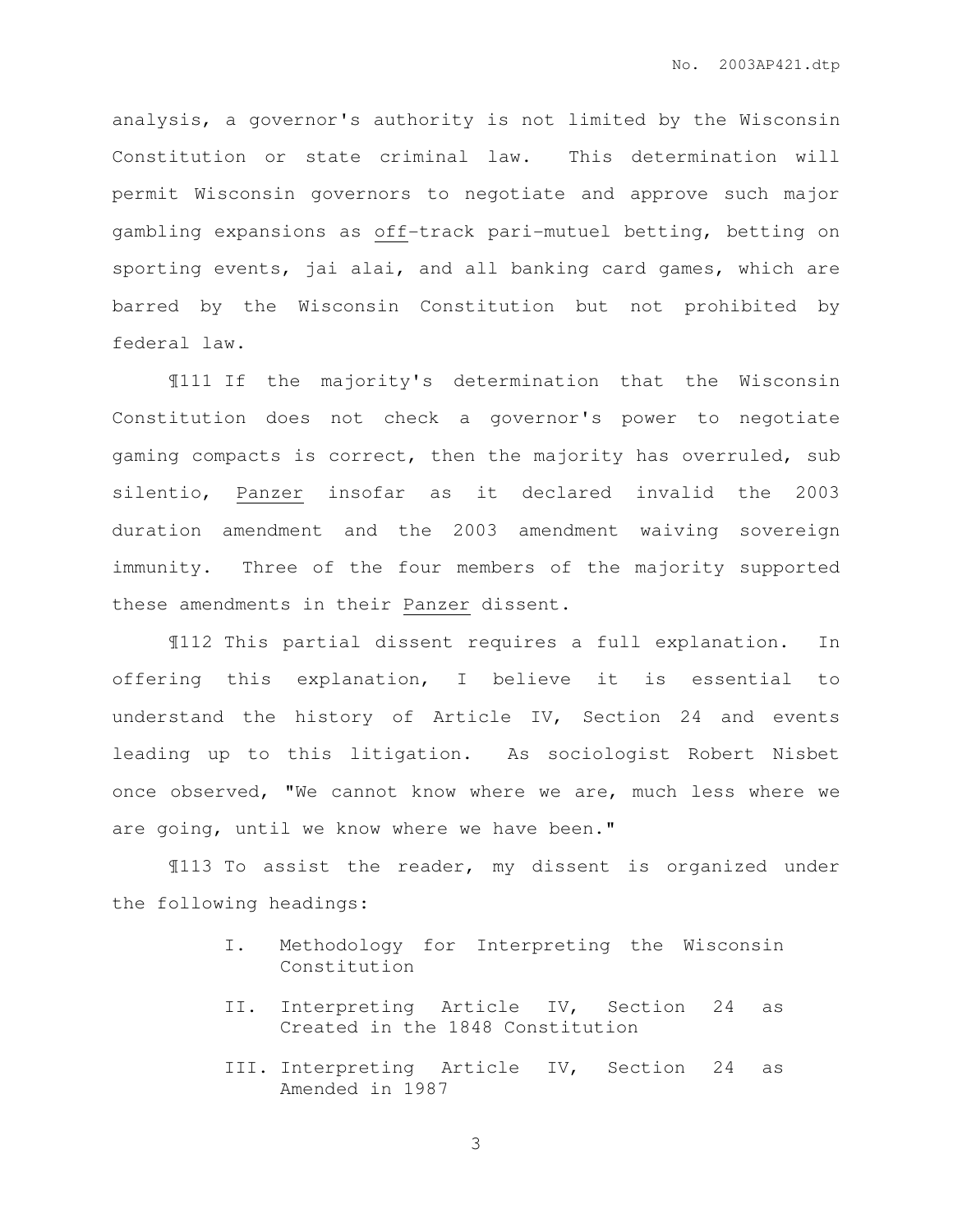- IV. The United States District Court's Decision in the Lac du Flambeau Case
- V. The Legislative Response to the Lac du Flambeau Decision
- VI. Interpreting Article IV, Section 24 as Amended in 1993
- VII. The Effect of Article IV, Section 24 on Indian Gaming
- I. METHODOLOGY FOR INTERPRETING THE WISCONSIN CONSTITUTION

 ¶114 This court interprets provisions of the Wisconsin Constitution de novo. Thompson v. Craney, 199 Wis. 2d 674, 680, 546 N.W.2d 123 (1996) (citing Polk County v. State Pub. Defender, 188 Wis. 2d 665, 674, 524 N.W.2d 389 (1994)). Our methodology in interpreting a constitutional provision is not identical to our methodology in interpreting a statute. In interpreting a statute, the court focuses on "statutory meaning" as opposed to "legislative intent." See State ex rel. Kalal v. Circuit Court for Dane County, 2004 WI 58, ¶¶36-52, 271 Wis. 2d 633, 681 N.W.2d 110. In doing so, the court relies heavily on "intrinsic" sources such as the words of the statute, including dictionary definitions, plus statutory context, scope, and purpose. As a rule, Wisconsin courts do not consult "extrinsic" sources of statutory interpretation unless the statute is ambiguous, id., ¶50, although extrinsic sources may be used to confirm or verify plain statutory meaning. Id., ¶51. The plain meaning rule of statutory interpretation prevents courts from tapping legislative history to show that an unambiguous statute is ambiguous. Id.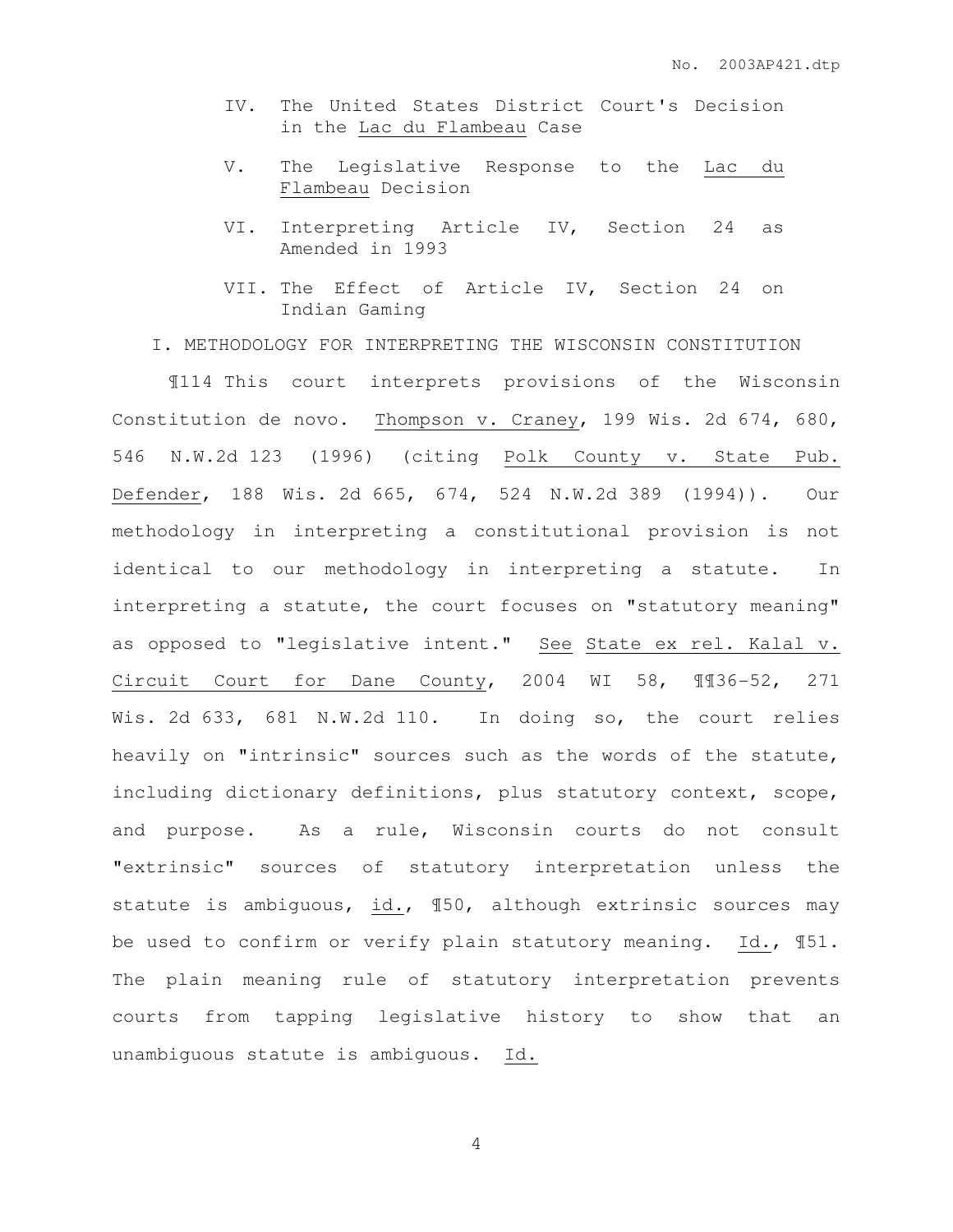¶115 Our methodology in interpreting a constitutional provision envisions more intense review of extrinsic sources than our methodology in statutory interpretation. The court has explained that:

The purpose of construction of a constitutional [provision] is to give effect to the intent of the framers and the people who adopted it; and it is a rule of construction applicable to all constitutions that they are to be construed so as to promote the objects for which they were framed and adopted.

State v. Cole, 2003 WI 112, ¶10, 264 Wis. 2d 520, 665 N.W.2d 328 (quoting Kayden Indus., Inc. v. Murphy, 34 Wis. 2d 718, 729-30, 150 N.W.2d 447 (1967)).

¶116 The reasons we employ a different methodology for constitutional interpretation are evident. Constitutional provisions do not become law until they are approved by the people. Voters do not have the same access to the "words" of a provision as the legislators who framed those words; and most voters are not familiar with the debates in the legislature. As a result, voters necessarily consider second-hand explanations and discussion at the time of ratification. In addition, the meaning of words may evolve over time, obscuring the original meaning or purpose of a provision. The original meaning of a provision might be lost if courts could not resort to extrinsic sources. Finally, interpreting a constitutional provision is likely to have a more lasting effect than the interpretation of a statute, inasmuch as statutory language can be more easily changed than constitutional language. Thus, it is vital for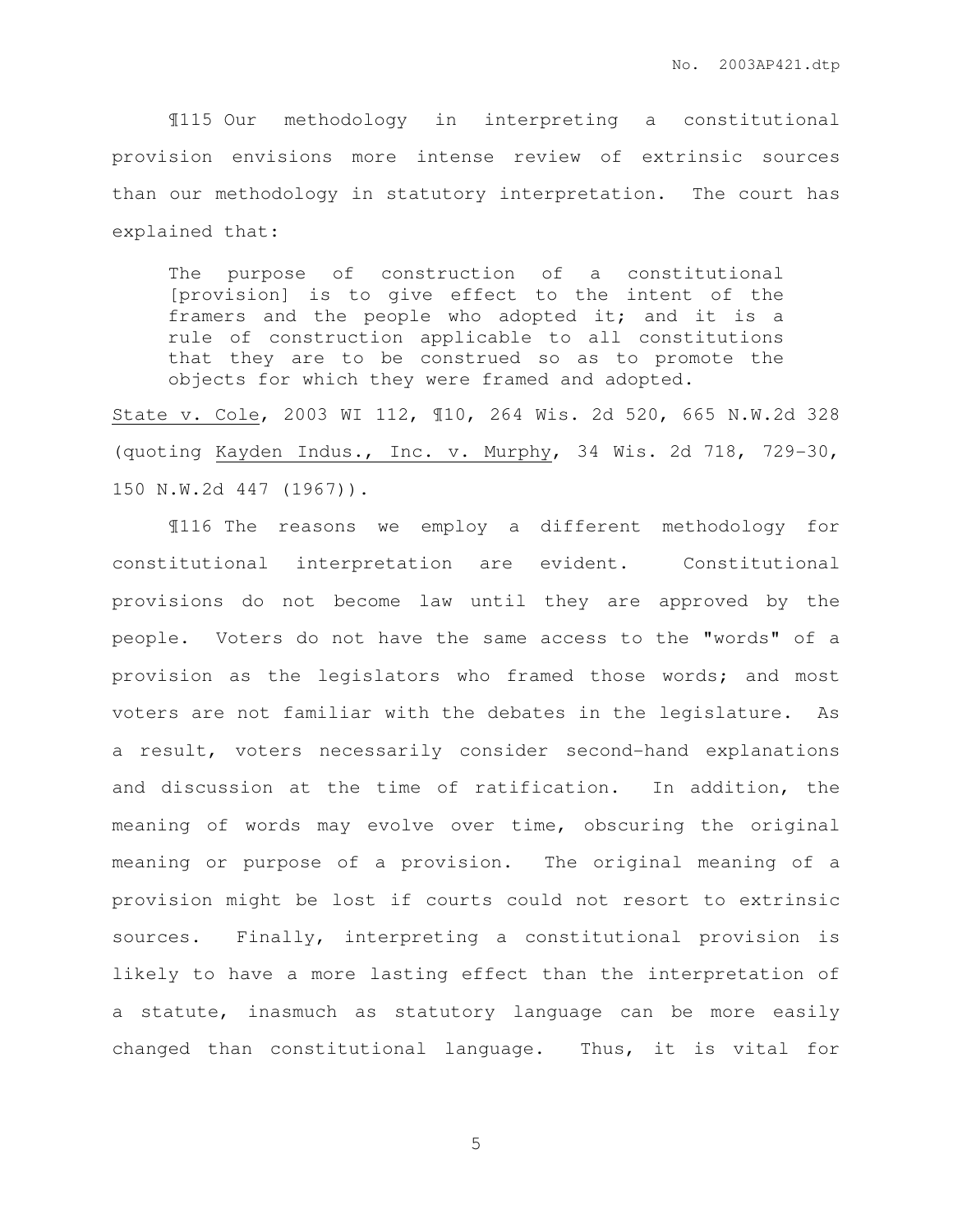court decisions to capture accurately the essence of a constitutional provision.

 $\P$ 117 Against this background, our traditional methodology<sup>2</sup> on constitutional interpretation may be restated as follows:

 1. Courts should give priority to the plain meaning of the words of a constitutional provision in the context used. Buse v. Smith, 74 Wis. 2d 550, 568, 247 N.W.2d 141 (1976). The plain meaning of the words is best discerned by understanding their obvious and ordinary meaning at the time the provision was adopted, taking into account other (especially contemporary) provisions of the constitution. See State ex rel. Bare v. Schinz, 194 Wis. 397, 403-04, 216 N.W. 509 (1927).

In its interpretation of constitutional provisions this court is committed to the method of analysis utilized in Board of Education v. Sinclair, [65 Wis. 2d 179, 222 N.W.2d 143 (1974)]. The court will view:

(1) The plain meaning of the words in the context used;

(2) The historical analysis of the constitutional debates and of what practices were in existence in 1848, which the court may reasonably presume were also known to the framers of the 1848 constitution . . . and

(3) The earliest interpretation of [the] section by the legislature as manifested in the first law passed following the adoption of the constitution.

Id. (citations omitted).

 $\overline{a}$ 

 $2$  This methodology was summarized by Justice Connor T. Hansen in Buse v. Smith, 74 Wis. 2d 550, 568, 247 N.W.2d 141 (1976):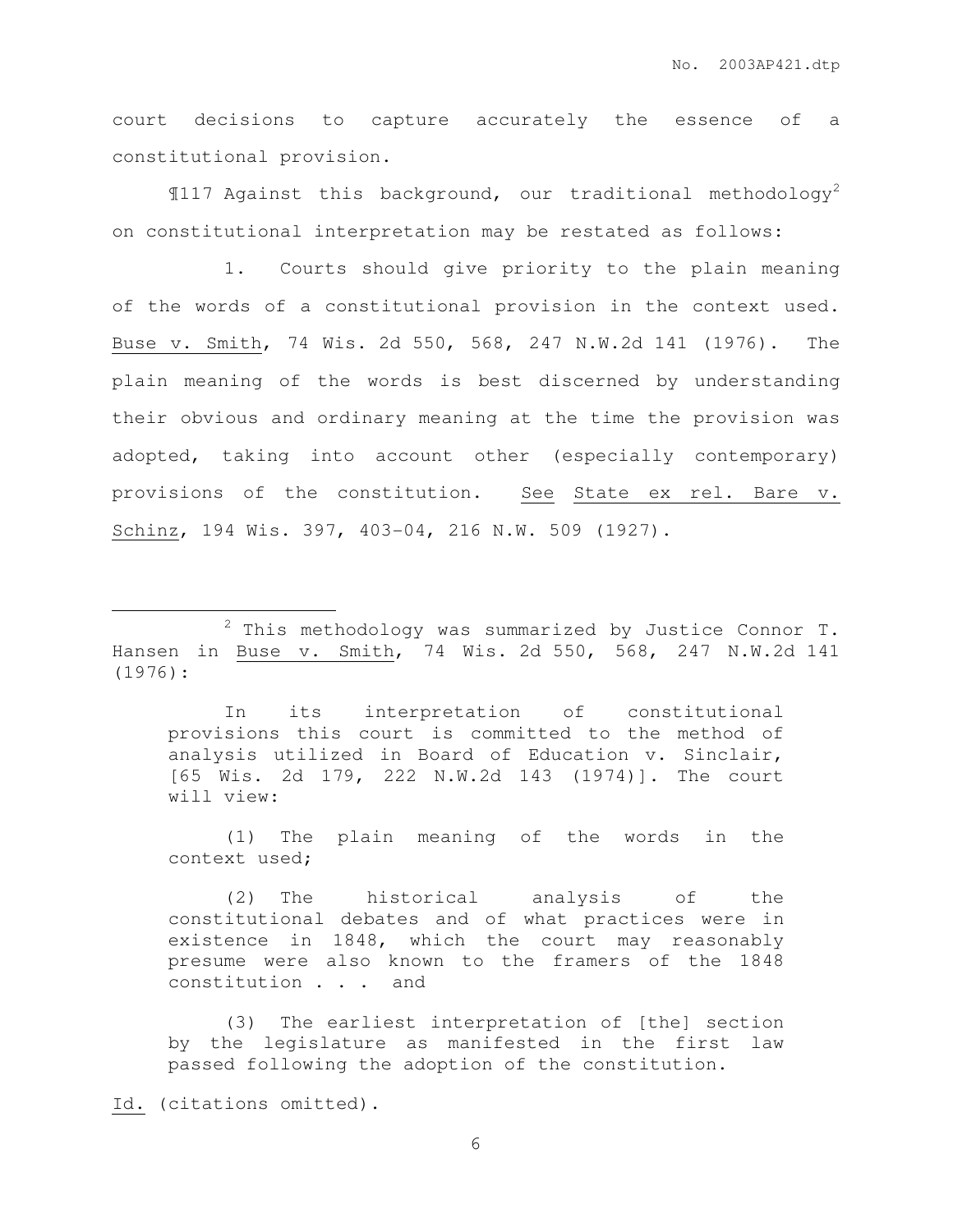2. Courts may view the "historical analysis of the constitutional debates and of what practices were in existence in 1848 which the court may reasonably presume were also known to the framers of the 1848 constitution." Id. This principle permits courts to consider the debates surrounding amendments to the constitution and the circumstances at the time these amendments were adopted. We have said that courts may examine "the history of the times," meaning not only the legislative history of a provision (including word changes in the drafts of amendments) but also "the state of society at the time," with special emphasis on the "practices and usages" then in existence, so as to identify the concerns the provision sought to address. See Bd. of Educ. v. Sinclair, 65 Wis. 2d 179, 184, 222 N.W.2d 143 (1974) (quoting State ex rel. Zimmerman v. Dammann, 201 Wis. 84, 89, 228 N.W. 593 (1930)). These concerns are often illuminated by contemporary debates and explanations of the provision both inside and outside legislative chambers.

 3. Courts may scrutinize the earliest interpretations of the provision by the legislature as manifested in the first laws passed following adoption of the provision. Buse, 74 Wis. 2d at 568 (citing Payne v. Racine, 217 Wis. 550, 259 N.W. 437 (1935)). Legislation that implements a constitutional provision is thought to be a fair gauge of contemporary interpretation and is entitled to great deference.

 ¶118 The methodology stated here is the methodology I will employ in interpreting Article IV, Section 24 as it was created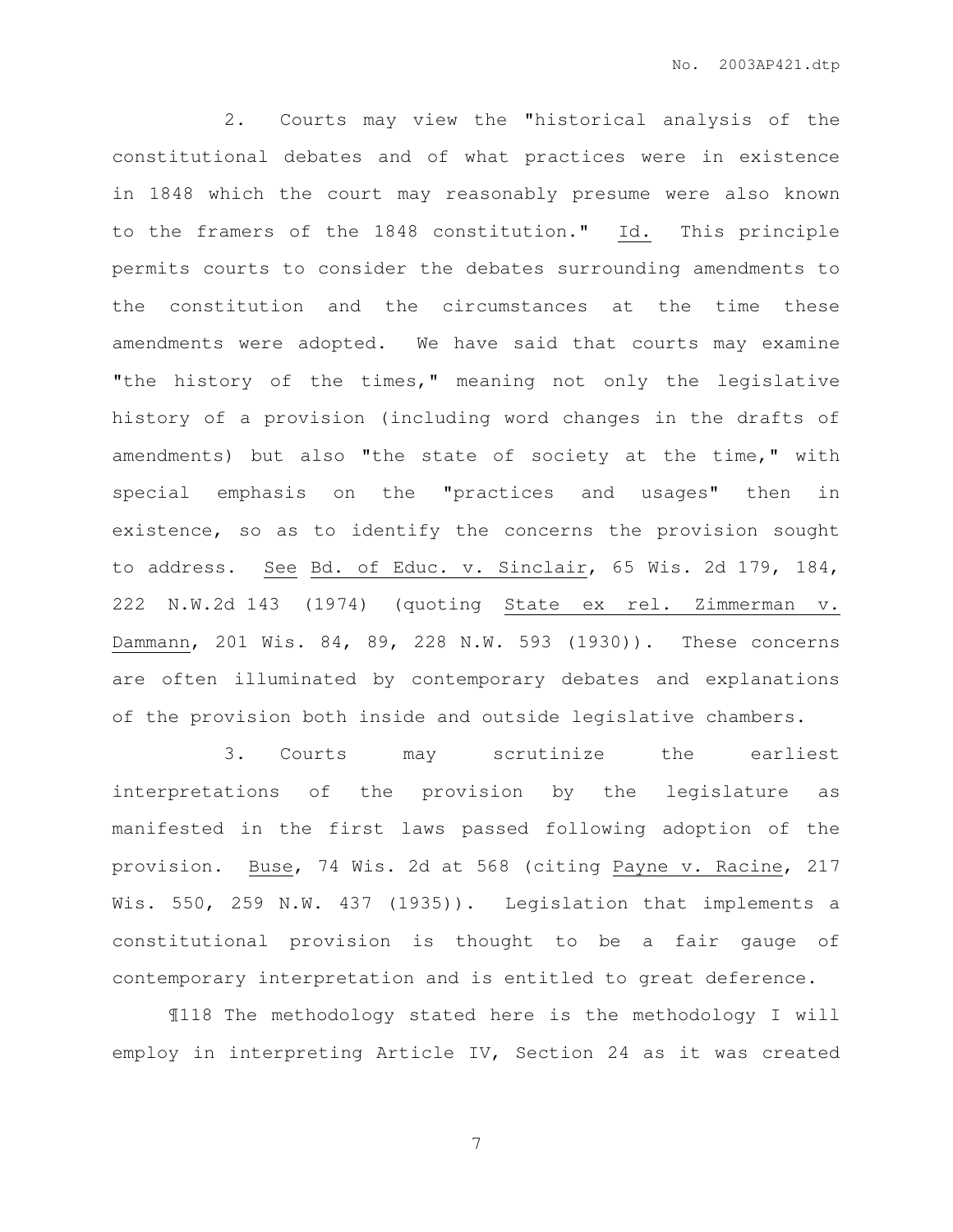in 1848, as it was amended in 1987, and as it was amended again in 1993.

> II. INTERPRETING ARTICLE IV, SECTION 24 AS CREATED IN THE 1848 CONSTITUTION

¶119 Article IV, Section 24 originated in the Wisconsin Constitution of  $1848.^3$  The original provision was not intended to cover all forms of gambling. This conclusion is based on the language of the provision, the purpose of the provision, and the historical context of the provision, including legislative activity before and after the provision was adopted.

¶120 First, we focus on the words. Noah Webster's An American Dictionary of the English Language (1828) defined "lottery" as follows:

1. A scheme for the distribution of prizes by chance, or the distribution itself. Lotteries are often authorized by law, but many good men deem them immoral in principle, and almost all men concur in the opinion that their effect are pernicious.

2. Allotment.

 $\overline{a}$ 

Noah Webster, An American Dictionary of the English Language  $(1828)$  (unpaginated).<sup>4</sup>

¶121 "A scheme for the distribution of prizes by chance" does not implicate all schemes or all games that involve prize, chance, and consideration. For instance, in Webster's 1853

 $3$  In its original form, Article IV, Section 24 provided: "The legislature shall not authorize any lottery, or grant any divorce."

 $4$  See also Noah Webster, An American Dictionary of the English Language 677 (1853).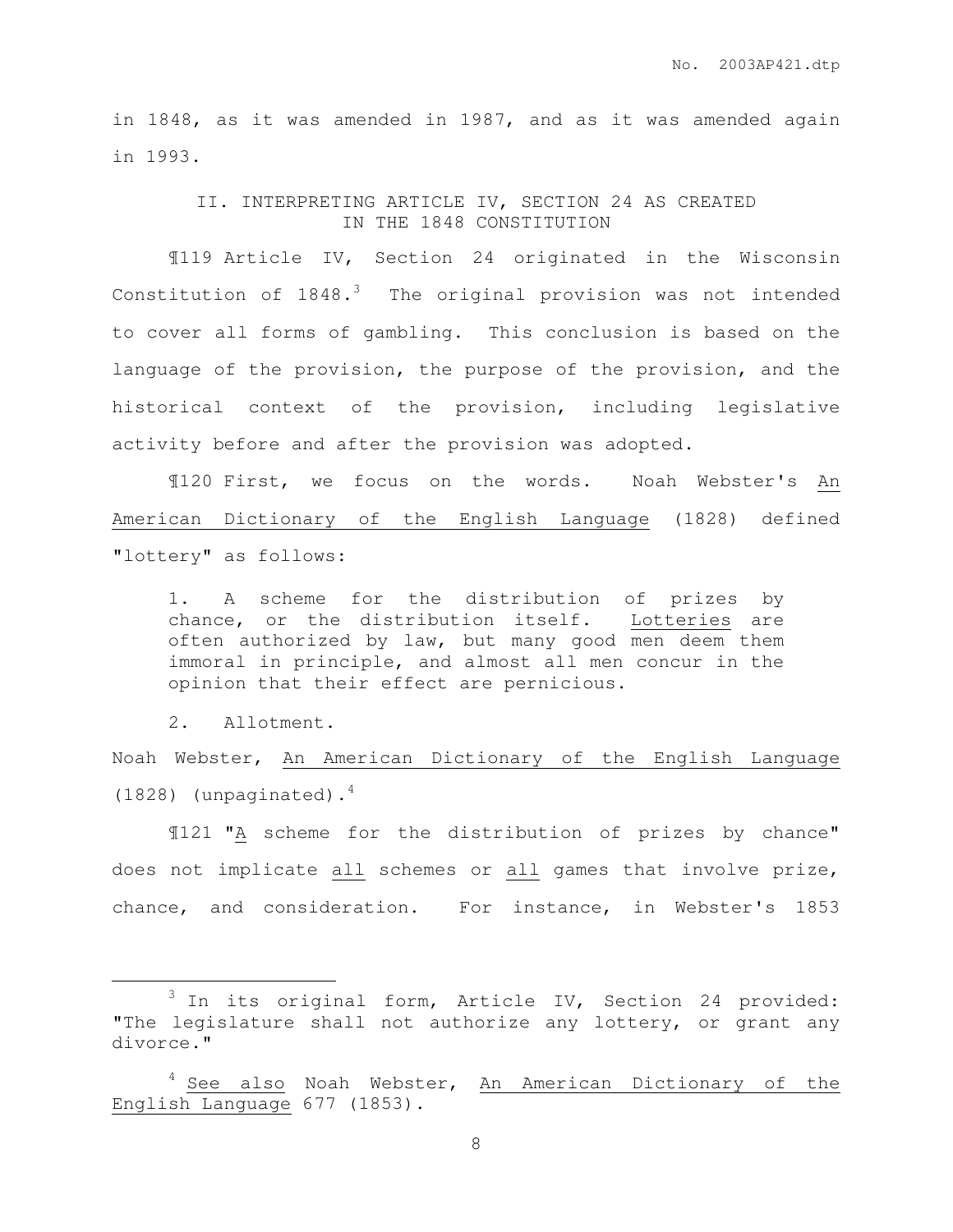dictionary, Noah Webster, An American Dictionary of the English Language (1853), Webster defined "gambling" and other terms:

Gamble: "To play or game for money or other stake." Webster, supra  $492.^5$ 

Gambling: "Gaming for money." Webster, supra 492.

Gaming: "The act or art of playing any game, in a contest for a victory, or for a prize or stake."

2. "The practice of using cards, dice, billiards, and the like, according to certain rules, for winning money,  $\&c.$ " Webster, supra 493.<sup>7</sup>

Roulette: "A game of chance, in which a small ball is made to move round rapidly on a circle divided off into red or black spaces, and as it stops on the one or the other, the player wins or loses." Webster, supra 965.

Webster did not use the word "lottery" in these definitions. He did not use "lottery" and "gaming" interchangeably. In 1848, as now, people did not associate dice and billiards with a lottery. Moreover, in the mid-1800s, other forms of gaming were not "often authorized by law," although some gambling was not prohibited. Thus, Douglas Farnsley was correct when he wrote, "In common usage a lottery is synonymous with a raffle, and in Wisconsin law the term is usually given this meaning." Douglas Charles Ellerbe Farnsley, Gambling and the Law: The Wisconsin Experience, 1848-1980, 1980 Wis. L. Rev. 811, 812.

 $6$  Id.

 $\overline{a}$ 

 $7 \underline{Id.}$ 

<sup>&</sup>lt;sup>5</sup> See also Noah Webster, An American Dictionary of the English Language (1828) (unpaginated).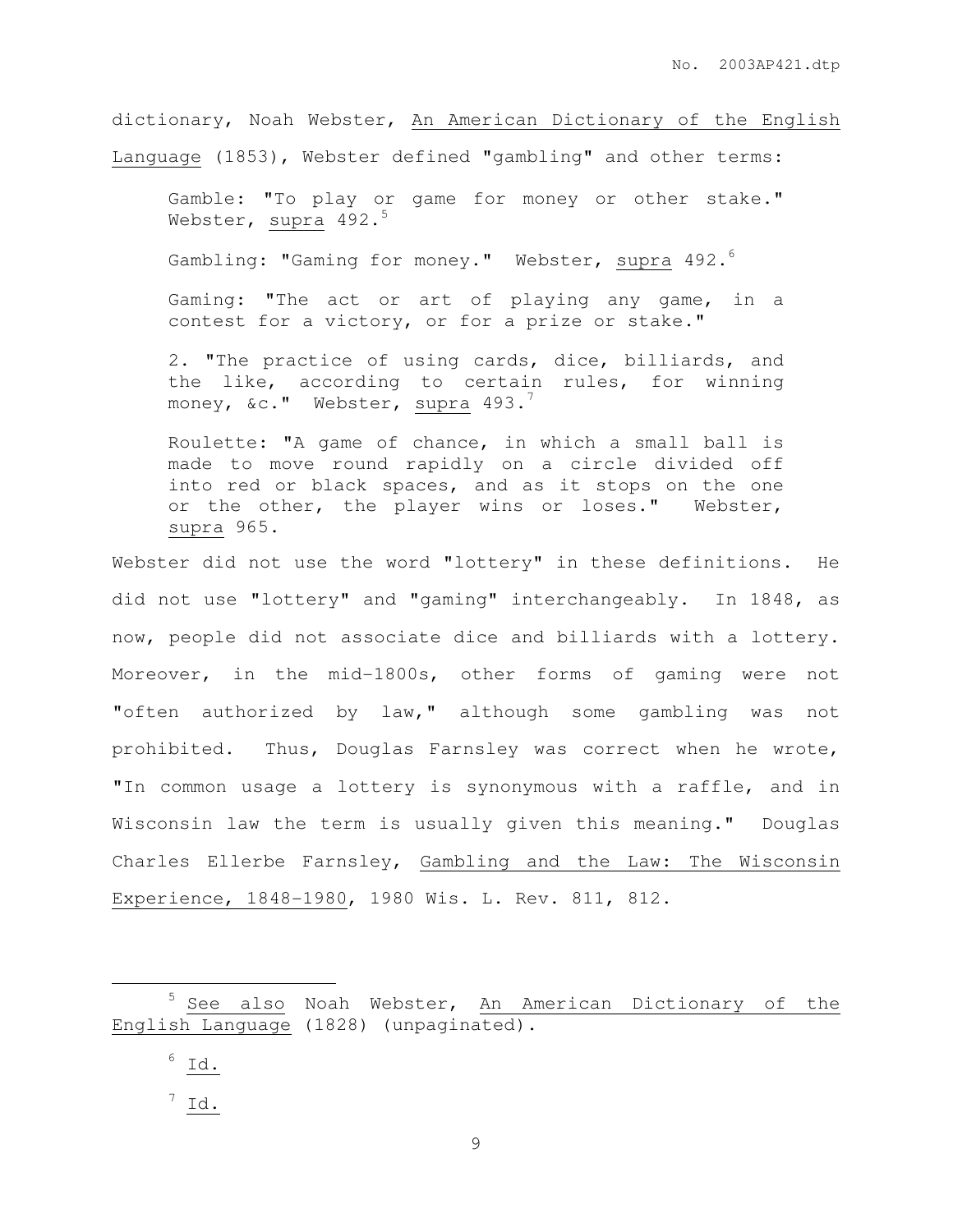¶122 Second, we examine the historical context. Most states adopted anti-lottery amendments or legislation because of notorious scandals involving lotteries, including the Grand National Lottery authorized by Congress. Panzer, 271 Wis. 2d 295,  $\P$ 7.<sup>8</sup> Farnsley explains that:

Following the Revolutionary War, most states had relied heavily on lotteries as a means of financing public works and supporting institutions such as orphanages and hospitals. These states had also authorized various philanthropic organizations such as churches and universities to conduct lotteries. States and organizations had usually relied upon management companies to conduct the lotteries. The companies would then turn over a percentage of the profits to the sponsor. Thus, while the lotteries may have been fundraising schemes for the sponsor, they were commercial gambling in relation to the management company. In 1833, Pennsylvania, Massachusetts, and New York had abolished lotteries due in large measure to fraudulent practices by lottery management companies. Many other states followed their lead. Prior to the War Between the States all but three states had barred lotteries. The drafters of Wisconsin's Constitution acted within this historical context in banning lotteries.

Farnsley, supra, at 854 (emphasis added).

 $\overline{a}$ 

 ¶123 Farnsley's observation about "historical context" explains why the "lottery" provision is contained within Article IV. Article IV is the constitutional article on "Legislative" power. It is a fundamental precept of state constitutional law that state legislative power is plenary in nature. Cutts v. Dep't of Pub. Welfare, 1 Wis. 2d 408, 416, 84 N.W.2d 102 (1957).

<sup>&</sup>lt;sup>8</sup> John Scarne, Scarne's New Complete Guide to Gambling 150, 152 (1974); see also Clark v. Washington, 12 Wheat. 40, 25 U.S. 40 (1827).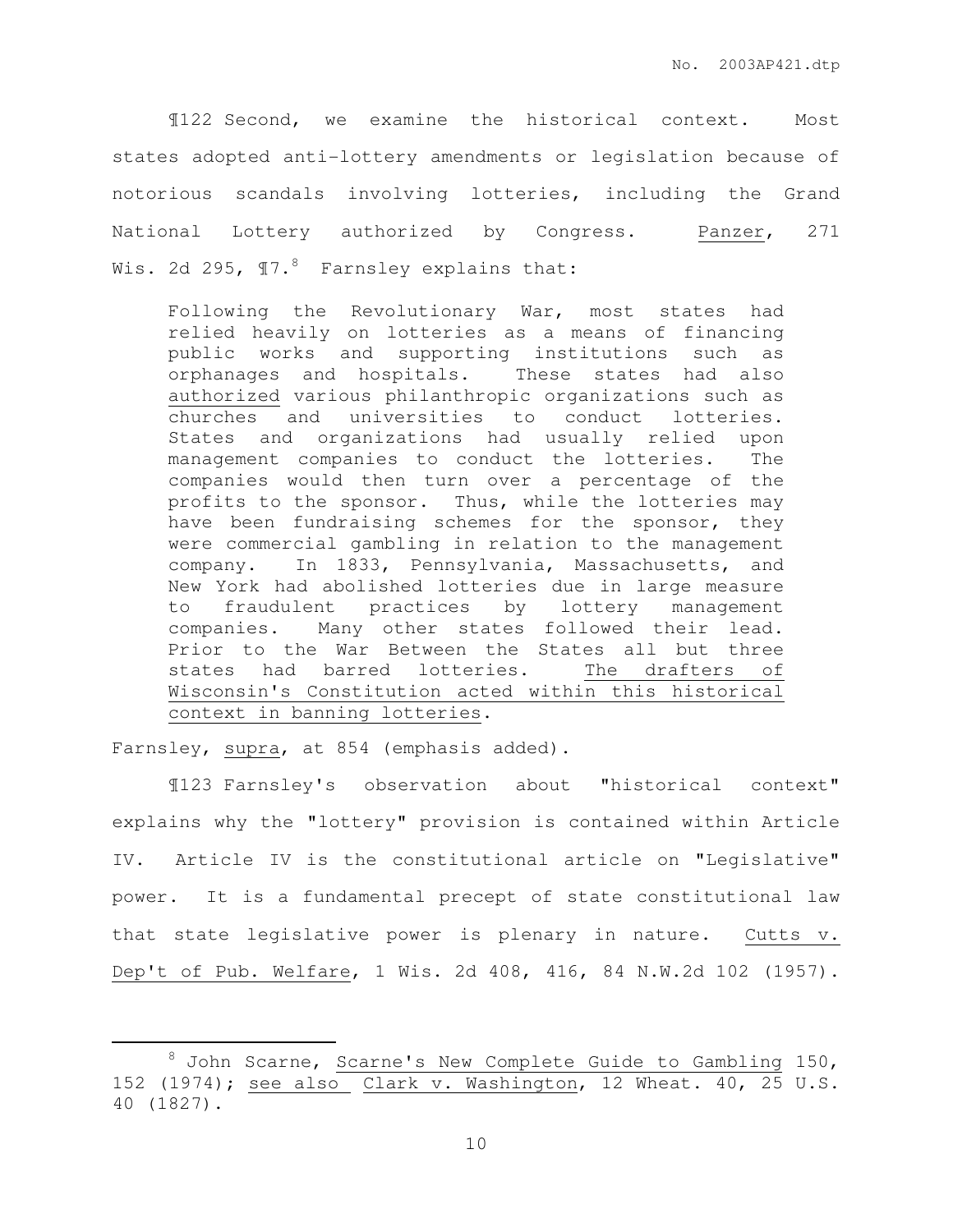The Wisconsin Constitution does not grant legislative power;<sup>9</sup> it limits legislative power or directs how legislative power should be exercised. In 1848 Article IV, Section 24 ("The legislature shall not authorize any lottery, or grant any divorce") contained two specific limitations on legislative power, not moral pronouncements on gaming and divorce.<sup>10</sup>

¶124 The New York Constitution of 1846 often served as a model for the Wisconsin drafters. $11$  Article I, Section 10 of that constitution provided that, "No law shall be passed

l.

Cutts v. Dep't of Pub. Welfare, 1 Wis. 2d 408, 416, 84 N.W.2d 102 (1957) (quoting Bushnell v. Beloit, 10 Wis. 195, 225 (1860)).

<sup>9</sup> "We suppose it to be a well-settled political principle that the constitution of the state is to be regarded not as a grant of power, but rather as a limitation upon the powers of the legislature, and that it is competent for the legislature to exercise all legislative power not forbidden by the constitution or delegated to the general government, or prohibited by the constitution of the United States."

<sup>&</sup>lt;sup>10</sup> The Tri-Weekly Express (Madison, Wisconsin) of January 8, 1848, carried part of the convention debate about the "divorce" language in Article IV, Section 24. The paper reported that Edward Whiton, later chief justice of this court, supported the prohibition on legislative divorces, indicating that legislatures frequently granted divorces on ex parte evidence or on no evidence at all. Whiton related an instance of a man and wife who had lived together many years having been divorced, without their knowledge or wish, upon the petition of various individuals. "He said the courts by our law have discretionary power." The Attainment of Statehood 439 (Milo M. Quaife, ed., 1928). The constitutional provision on divorce was grounded in concern about legislative abuse in granting divorces, not outright opposition to divorce.

See, e.g., Attorney Gen. ex rel. Schantz v. Brunst, 3 Wis. 689 [\*787], 692 [\*790] (1854).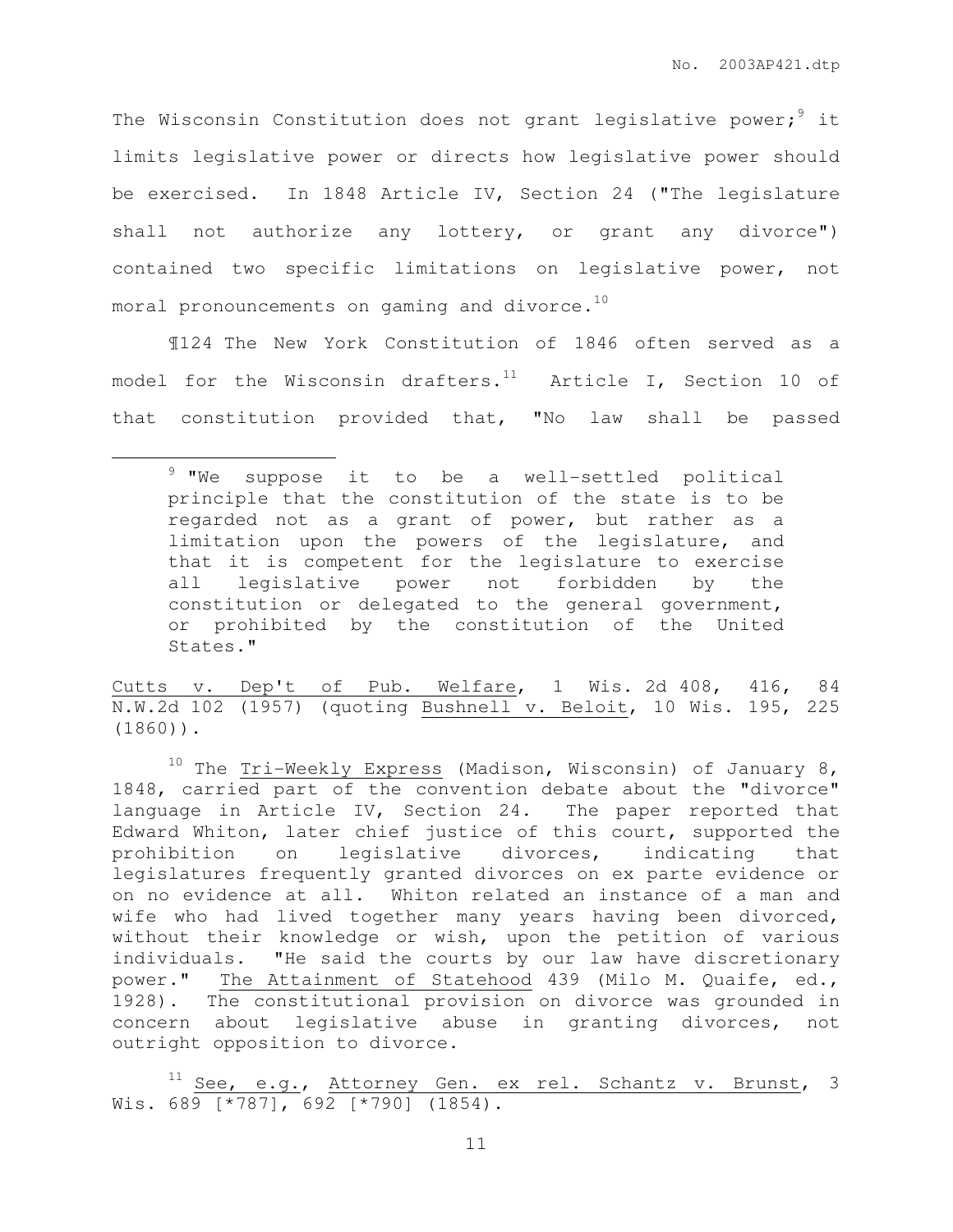abridging the right of the people peaceably to assemble and petition the government . . . nor shall any divorce be granted, otherwise than by due judicial proceedings; nor shall any lottery hereafter be authorized or any sale of lottery tickets allowed within this state." The 1846 New York Constitution linked the legislative proscription on authorizing "any lottery" to the legislative proscription on granting "any divorce," $12$  as did the 1848 Wisconsin Constitution.

¶125 What is especially significant about this probable source of Article IV, Section 24 is that the New York lottery provision was construed in Reilly v. Gray, 28 N.Y.S. 811 (1894), not to apply to betting on horse races. The court explained the purpose of the New York provision:

 For many years prior to 1821 there had existed laws for the prohibition of all lotteries other than such as should be authorized by the Legislature. The Legislature, however, had by special acts authorized them to such an extent as to call for a constitutional prohibition. Evidently it was not deemed wise to trust the Legislature on the subject.

. . . It seems . . . very clear that it was not the intention of the framers of the Constitution  $\ldots$  in the use of the word "lottery," to include in it the subject of betting as then prohibited by statute. They were distinct subjects upon the statute book and in the public mind, and, if the design had been to cover both, they would have been named.

 $\overline{a}$ 

 $12$  The same linkage is found in the 1845 Louisiana Constitution. Under Title VI (General Provisions) of the 1845 Constitution, Article 116 provided: "No lottery shall be authorized by this State, and the buying or selling of lottery tickets within this State, is prohibited." Article 117 then added: "No divorce shall be granted by the Legislature."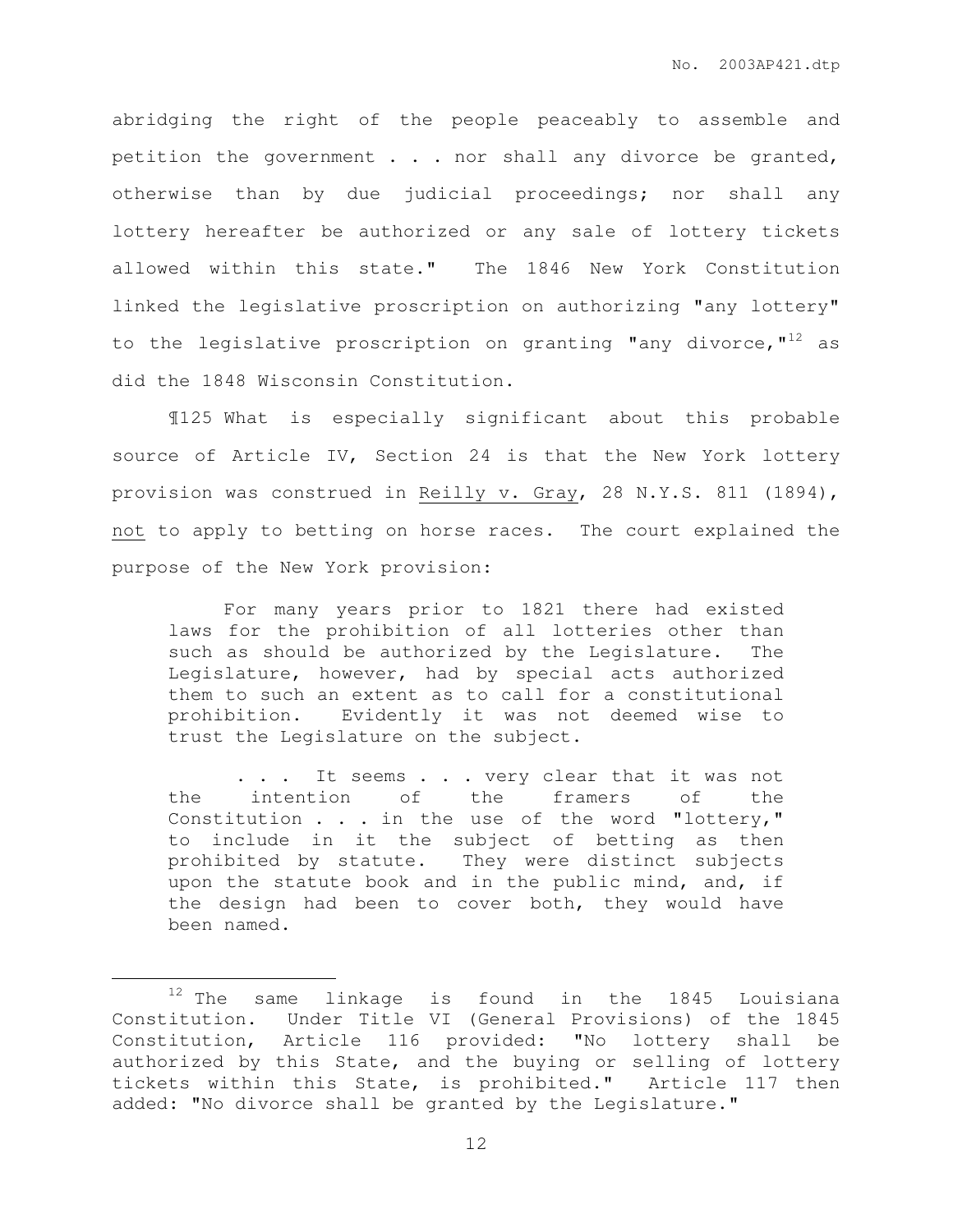Id. at 815 (citation omitted).

 $\overline{a}$ 

¶126 There is no record of discussion at Wisconsin's Constitutional Convention about the "lottery" language. The absence of controversy suggests that the framers were borrowing old concepts from New York and other states rather than originating new ones.<sup>13</sup>

 ¶127 Farnsley's use of the word "authorize" in his historical explanation matches the constitutional language in Article IV, Section 24. Farnsley, supra, at 854. This word implies that the Wisconsin framers had a specific concern about official legislative authorization of lotteries, as opposed to a broad concern about all gambling. The legislature had ample police power to regulate or prohibit all gambling. Thus, the purpose of the constitutional provision was to deny our

<sup>&</sup>lt;sup>13</sup> A recent treatise on the Maryland State Constitution describes the Maryland parallel:

Maryland's history mirrors the national trend. The original 1776 Maryland Constitution did not mention lotteries although lotteries to raise funds for local government projects were common. Under these lottery grants, the General Assembly would name specific individuals who were required to post bond and conduct the lottery to raise a stated amount. As early as 1817, the legislature began to try to regulate the proliferation of lottery grants. Constitutional amendments in 1835 and 1840 provided for the phasingout of state lottery grants. The 1851 constitution prohibited lottery grants and provided for a phase-out of existing lottery grants suggesting that the previous amendment was ineffective in banning lotteries.

Dan Friedman, The Maryland State Constitution, A Reference Guide 120 (2005).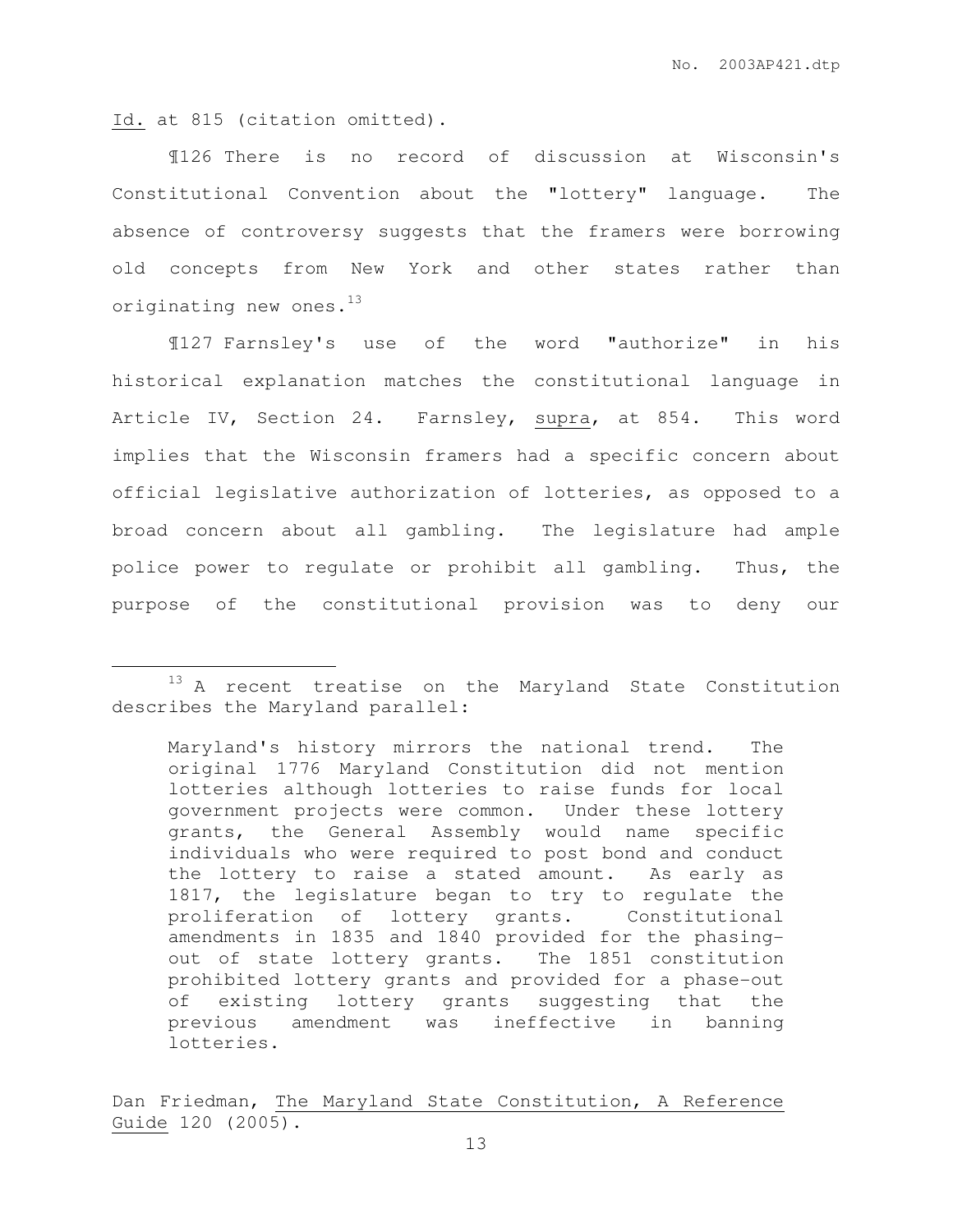legislature the authority to give its imprimatur to lotteries as a source of government or private revenue because so many lotteries had proven to be unreliable or corrupt. Id.

 ¶128 Third, building on the second point, the language in contemporaneous state constitutions almost always included language on lottery "tickets," indicating mass participation as opposed to participation by a small number of people. For instance, Article 12, Section 6 of the 1835 Michigan Constitution provided: "The legislature shall not authorize any lottery nor permit the sale of lottery tickets." Article IV, Section 29 of the 1846 Iowa Constitution stated: "No lottery shall be authorized by this State, nor shall the sale of lottery tickets be allowed." The 1849 California Constitution provided in Article IV, Section 19 that "No lottery shall be allowed by this State, nor shall the sale of lottery tickets be allowed." The 1859 Kansas Constitution (Article 15, Section 3) declared that "Lotteries and the sale of lottery tickets are forever prohibited."<sup>14</sup>

 $\overline{a}$ 

<sup>14</sup> This lottery provision did not bar other types of gambling in such frontier towns as Dodge City. According to a September 1, 1877, article in the Dodge City Times, "Gambling ranges from a game of five-cent chuck-a-luck to a thousand dollar poker pot. Nothing is secret, but with open doors upon the main street the ball rolls on uninterruptedly." See www.spartacus.schoolnet.co.uk/WWdodge.htm.

This is not a trivial point. Casino-type gambling was widespread on riverboats and in much of the West during parts of the 19th Century, notwithstanding lottery prohibitions in individual states. The familiar image of gambling in old west saloons is not a figment of modern imagination.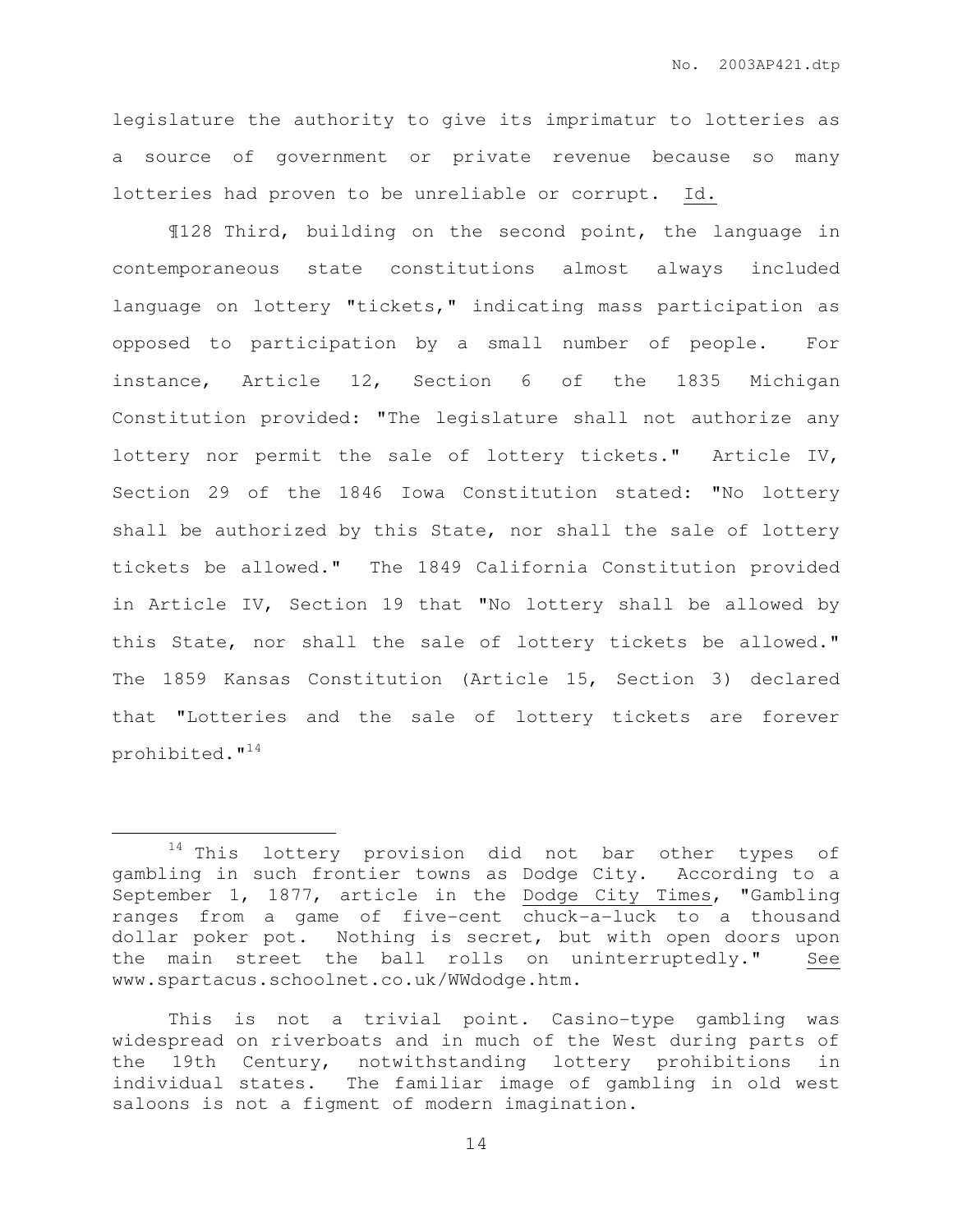¶129 In 1870 a revised Illinois Constitution provided in Article IV, Section 27: "The General Assembly shall have no power to authorize lotteries or gift enterprises, for any purpose, and shall pass laws to prohibit the sale of lottery or gift enterprise tickets in this State[.]" (Emphasis added.) The Illinois Constitution shows that more than 20 years after the Wisconsin Constitution was adopted, our neighbors to the south saw lotteries as a specific form of gambling that utilized tickets.

 ¶130 The Louisiana Constitution of 1921 is also instructive. Article XIX, Section 8 provided:

Gambling is a vice and the Legislature shall pass laws to suppress it.

 Gambling in futures on agricultural products or articles of necessity, where the intention of the parties is not to make an honest and bona fide delivery, is declared to be against public policy; and the Legislature shall pass laws to suppress it.

 Lotteries and the sale of lottery tickets are prohibited in this State.

¶131 The 1921 Louisiana Constitution drew an explicit distinction between lotteries and other forms of gambling. This distinction is underscored by the self-executing provision on lotteries (but not other gambling) and the reference to "lottery tickets." The reference to tickets was a nearly uniform pattern in the states, especially at the time the Wisconsin Constitution was adopted. The fact that the Wisconsin Constitution did not refer to "lottery tickets" in 1848 should not be interpreted as a departure from that pattern, at least without some evidence to support such an interpretation.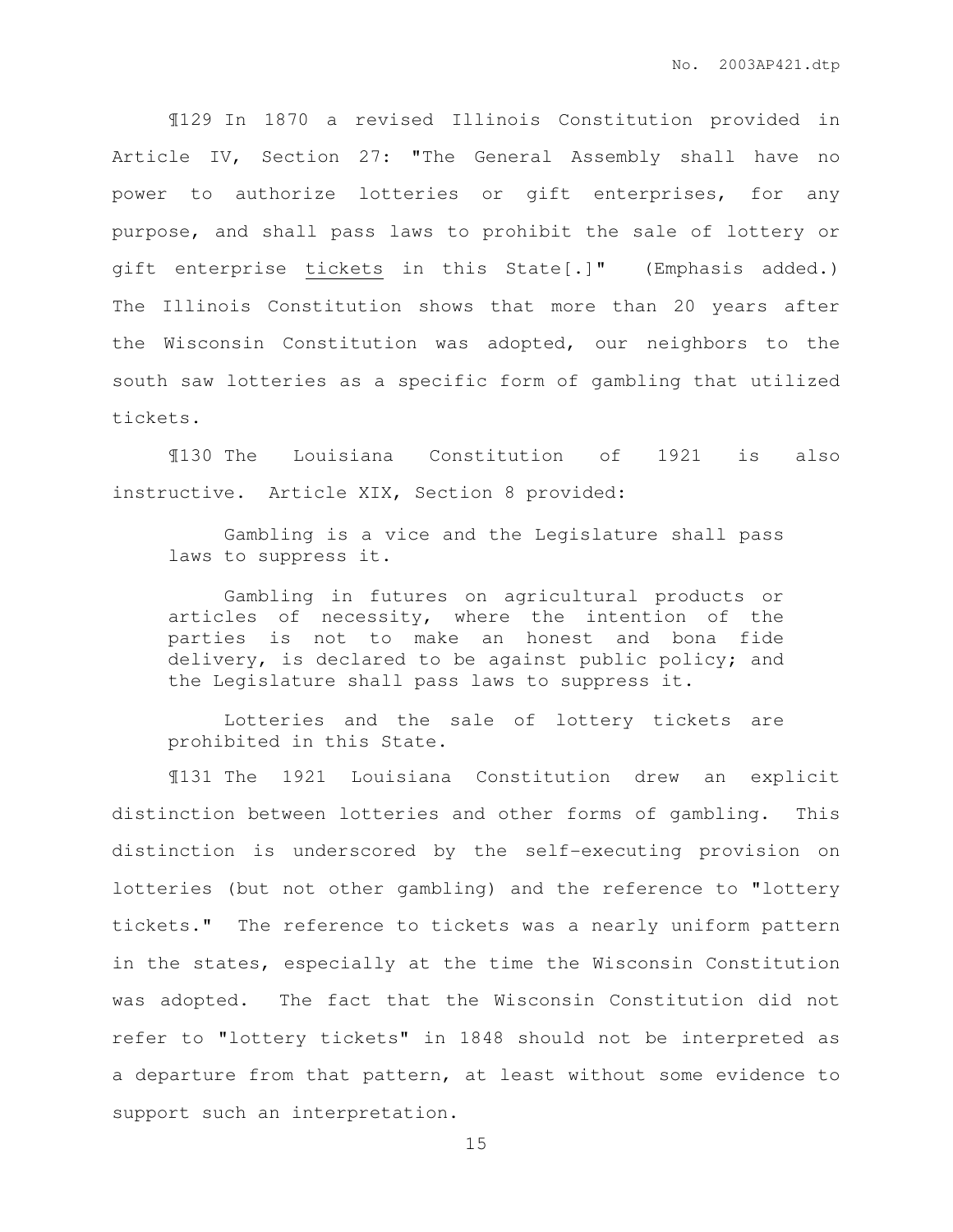¶132 Finally, the experience outside Wisconsin is consistent with the experience in Wisconsin. Pre-statehood territorial legislation governing gaming tables and gambling devices did not address lotteries; post-statehood legislation distinguished between lotteries and other forms of gaming.<sup>15</sup> Panzer, 271 Wis. 2d 295, ¶7.<sup>16</sup>

 ¶133 In his law review article, Farnsley notes that Wis. Stat. ch. 138 \$ 1 (1849) "uses the term 'lottery' in its limited sense." Farnsley, supra at 855 n.225. He quotes Section 1 as follows:

 Every person who shall set up or promote any lottery for money . . . and every person who shall aid either by printing or writing, or shall in any way be concerned in setting up, managing or drawing any such lottery, or who shall in any house, shop or building owned or occupied by him . . . knowingly permit the setting up, managing or drawing any such lottery, or

 $\overline{a}$ 

 $^{15}$  At the First Session of the Legislative Assembly of the Territory of Wisconsin, the territorial legislature approved an act to prevent and punish gambling. Ch. 65, Laws of the Wisconsin Territory, First Session (approved Jan. 18, 1838). The act provided criminal penalties for setting up, keeping, and permitting any gaming table or gambling device or betting money at any gaming table, but it made no reference to lotteries. The 1839 Statutes of Wisconsin contain "An Act to provide for the punishment of offences against public policy." Statutes of the Territory of Wisconsin 363-65 (1839). The first seven sections of this act deal with lotteries, while sections 8, 9, and 10 deal with other forms of gaming. This legislation was carried over after statehood. Chapter 138, "Of Offences Against Public Policy," Revised Statutes of the State of Wisconsin 705-07 (1849). In these early statutes, table games such as faro, "E O," and roulette were treated differently from lotteries. Id.

 $16$  For a discussion of the history of Wisconsin's lottery, see Dan Ritsche, Wisconsin Legislative Reference Bureau, The Evolution of Legalized Gambling in Wisconsin, Research Bulletin 00-1 (May 2000) (hereinafter Ritsche).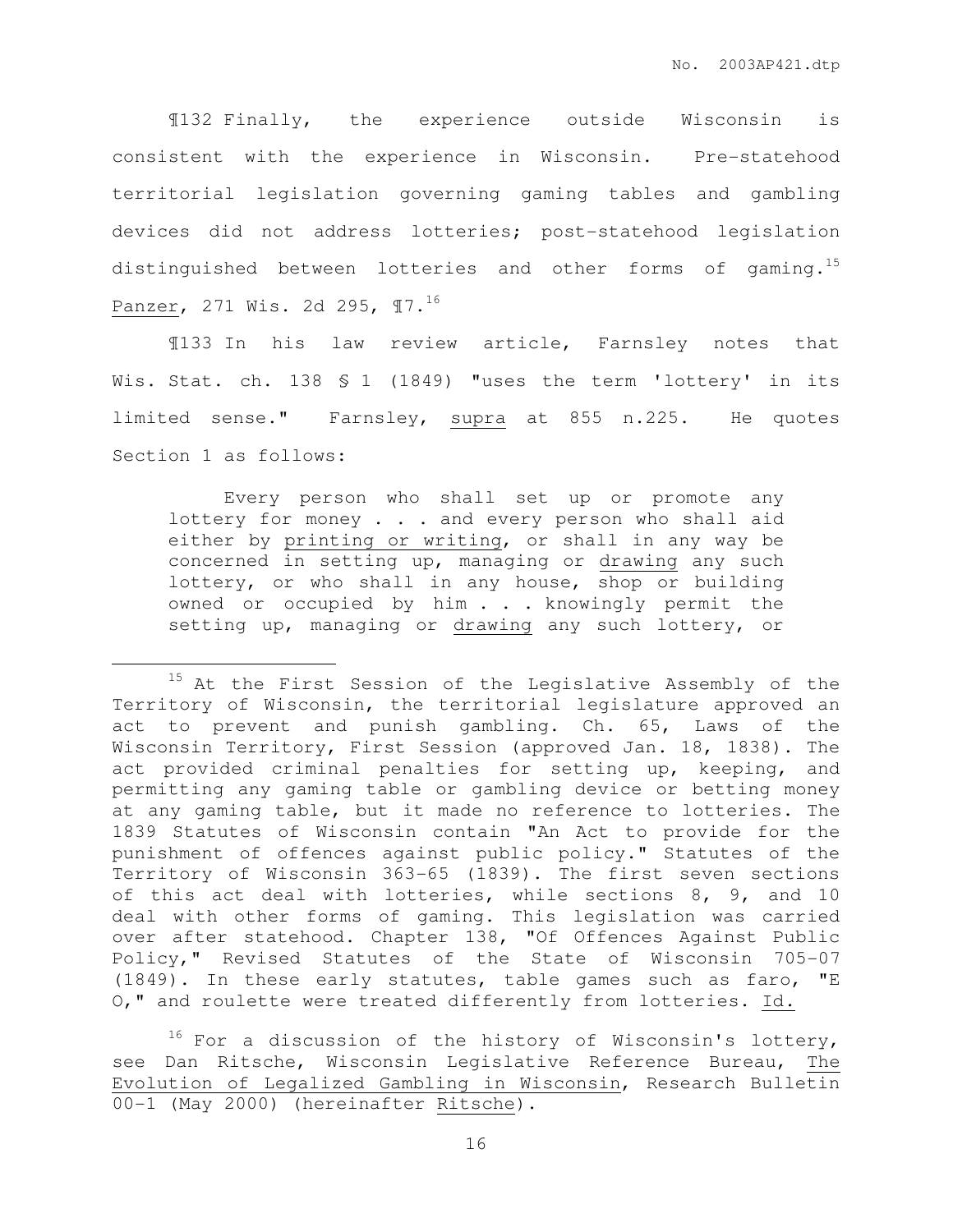the sale of any lottery ticket, or share of a ticket . . . .

In other words, the first law passed by the legislature following the adoption of the constitution spoke of lotteries and "lottery tickets," and of a "drawing," all signifying a limited scope to the term. Moreover, the Index to the 1849 statutes clearly distinguishes lotteries from betting and gaming. The two subjects appeared under different headings in the index and on different pages in the statutes.

 ¶134 There is no reference to betting on horse races in the 1849 statutes. According to Farnsley, the legislature first acted in 1878 to halt gambling at racetracks (Wis. Stat. § 1779 (1878)), and in 1885 to halt gambling at local fairs (Wis. Stat. § 1463 (1889)).<sup>17</sup> Farnsley, supra, at 857. Thus, Richard Current was able to write: "By 1857 horse racing and betting on the horses were well established, at least in some parts of the state." Richard N. Current, II The History of Wisconsin 128 (1976). Betting on horses at racetracks and local fairs would not have been possible if the public had understood Article IV, Section 24 as a ban on all gambling.

¶135 The distinction between lotteries and the broader terms "gaming" and "gambling" is also found in early court decisions. For instance, in State v. Lewis, 12 Wis. 483 [\*434] (1860), the defendant was indicted "for permitting gaming with cards for gain upon his premises." Id. at 483 [\*434] (emphasis added). The decision discusses cards as gaming devices and it

 $\overline{a}$ 

 $17$  See Ritsche, supra, at 5-6 (discussing the history of ontrack betting in Wisconsin).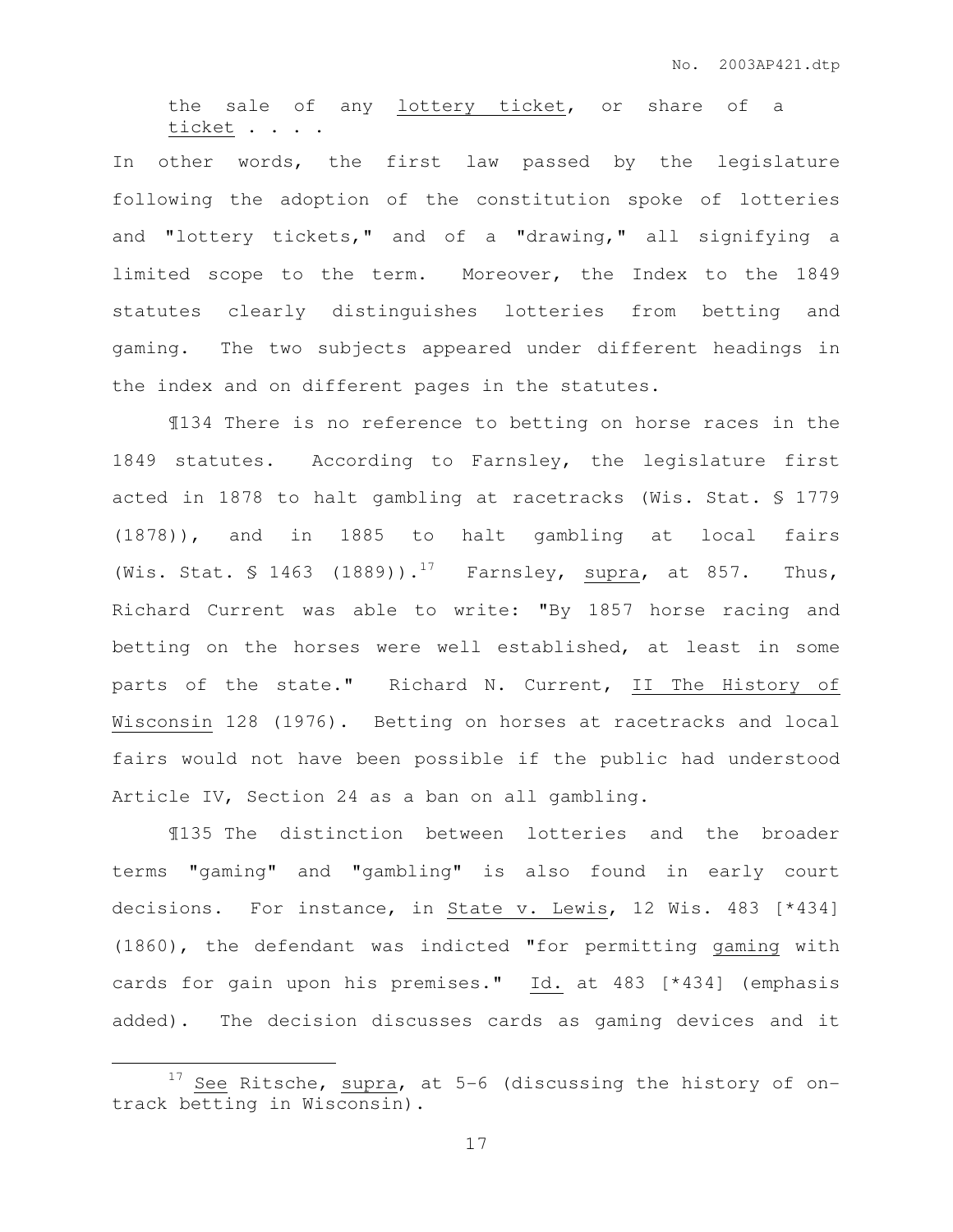mentions euchre, poker, faro bank, and roulette but never uses the word "lottery."

¶136 The first case to use the word "lottery" was Lemon v. Grosskopf, 22 Wis. 427, 99 Am. Dec. 58  $(1868)$ .<sup>18</sup> It involved a dispute between the owner of a "lottery scheme in the city of Chicago" and his agent in Milwaukee. The "defendant was employed by the plaintiff to sell [ ] lottery tickets, receive and retain the money for them until he became satisfied that the drawing of the prizes in the scheme was fairly conducted, and then account to the plaintiff." Id. at 431 (emphasis added). The court's decision makes no reference to "gaming" or "gambling."

¶137 Finally, in a third case, we see this court use the words "lottery" and "gaming" in the same opinion. Sperry & Hutchinson Co. v. Weigle, State Dairy & Food Comm'r, 166 Wis. 613, 166 N.W. 54 (1918) ("Trading Stamp cases"). The issue presented was the constitutionality of state legislation prohibiting the use of trading stamps except for stamps having cash value. The court upheld the legislation as a proper exercise of the police power. It did not cite Article IV, Section 24. Rather, it cited Rast v. Van Deman & Lewis Co., 240 U.S. 342 (1916), and said:

[T]he court held that the scheme and practice of issuing such trading stamps in connection with the conduct of a lawful business . . . and the redemption thereof in articles of merchandise or premiums in addition to the articles sold is attended with evil

 $\overline{a}$ 

<sup>18</sup> See also Everingham v. Meighan, 55 Wis. 354, 13 N.W. 269 (1882).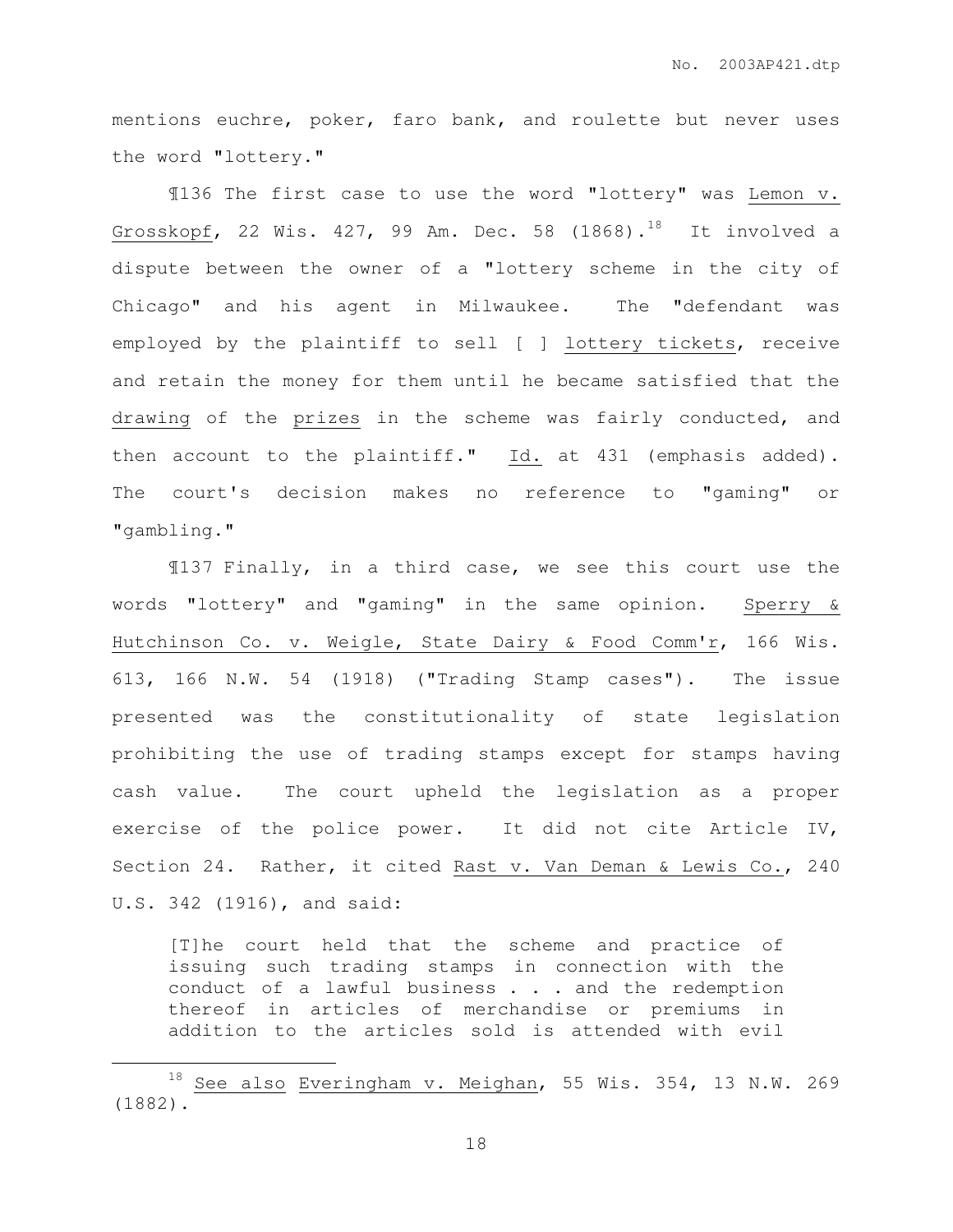and pernicious consequences, which have a tendency to affect the general welfare similar in effect to the evils attending a "lottery" and "gaming."

Sperry & Hutchinson, 166 Wis. at 622-23 (emphasis added). The court also approvingly quoted Rast: "This may not be called in an exact sense a 'lottery,' may not be called 'gaming'; it may, however, be considered as having the seduction and evil of such . . . . " Sperry & Hutchinson, 166 Wis. at 623-24 (quoting Rast, 240 U.S. at 365) (emphasis added). The use of trading stamps involved the elements of prize, chance, and consideration, but trading stamps did not fall within the lottery statute. The prohibition of these stamps required specific legislation. Thus, in 1916 this court acknowledged that "lottery" was not an all-inclusive term for "gaming."

¶138 To sum up, after reviewing relevant 19th Century and early 20th Century material, I find no evidence that the framers of the 1848 Wisconsin Constitution and the people who adopted it intended to ban all forms of gambling by approving Article IV, Section 24. They intended to prevent the legislature from authorizing a particular mass participation form of gambling that had frequently been used as a source of public and private revenue. The historical context shows that the provision requires a limiting interpretation.

III. INTERPRETING ARTICLE IV, SECTION 24 AS AMENDED IN 1987

 ¶139 Article IV, Section 24 was amended three times between 1848 and 1986. The first amendment (1965) permitted certain kinds of promotional contests by excluding such actions as watching a television program, filling out a coupon, or visiting a mercantile establishment from consideration "as an element of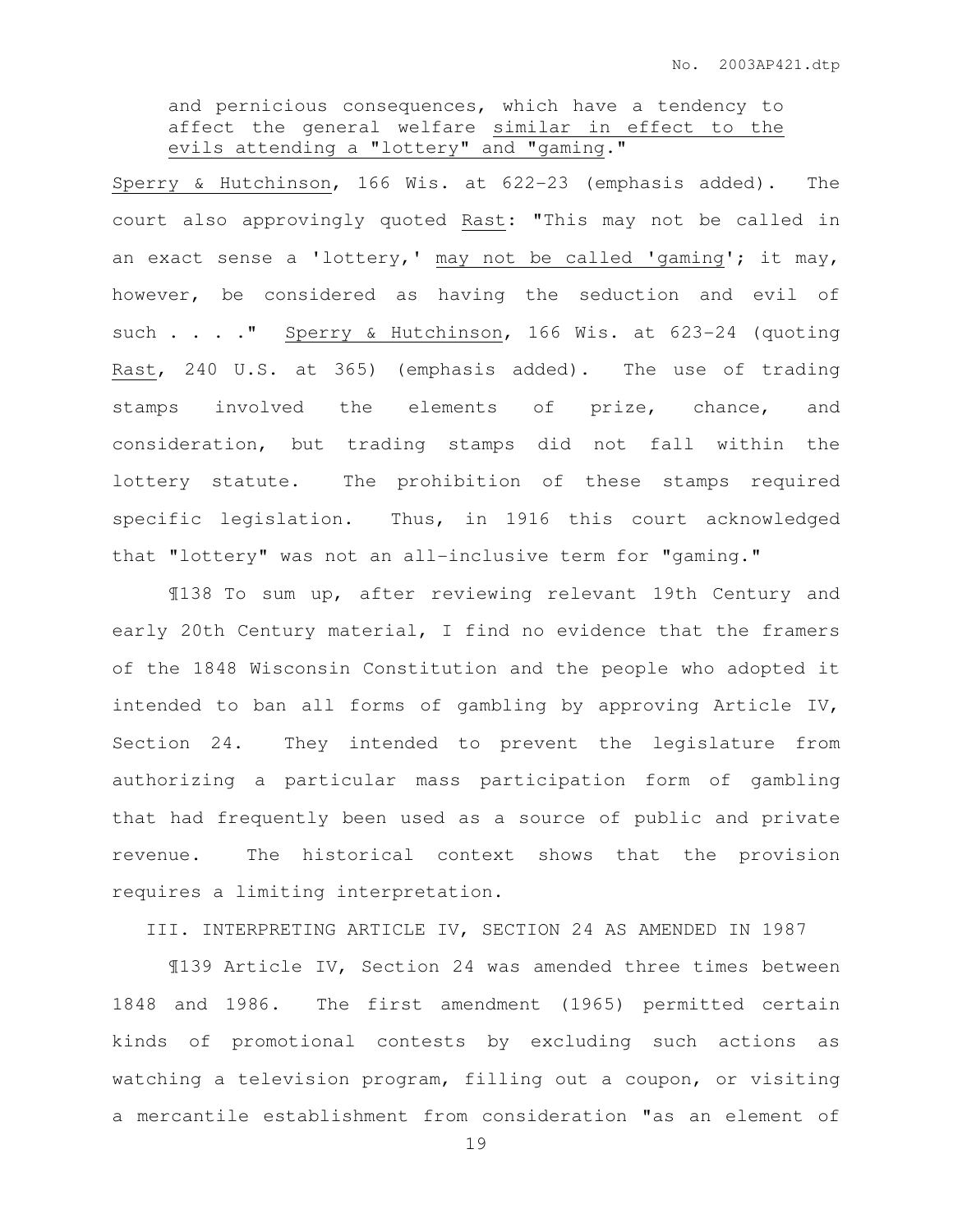a lottery." The second amendment (1973) authorized charitable bingo. The third amendment (1977) authorized charitable raffles.

¶140 In 1987 the constitution was amended twice more to authorize pari-mutuel on-track betting and a state operated lottery. In interpreting the latter provision, we begin with the words. The 1987 lottery amendment provided:

 (6) The legislature may authorize the creation of a lottery to be operated by the state as provided by law. The expenditure of public funds or of revenues derived from lottery operations to engage in promotional advertising of the Wisconsin state lottery is prohibited. Any advertising of the state lottery shall indicate the odds of a specific lottery ticket to be selected as the winning ticket for each prize amount offered. The net proceeds of the state lottery shall be deposited in the treasury of the state, to be used for property tax relief as provided by law.

¶141 The wording of subsection (6) was consistent with my interpretation of subsection (1). Notwithstanding the general bar in subsection (1) on legislative authorization of "any lottery," subsection (6) gave the legislature authority to permit a single sponsor—the state—to create, operate, and advertise a lottery with multiple prizes. People could make themselves eligible for these prizes by purchasing "tickets." To be fair, however, the state lottery was required to advise people of "the odds of a specific lottery ticket to be selected as the winning ticket for each prize amount offered." For the state, the overriding purpose of the lottery was the generation of revenue "for property tax relief as provided by law." The professionalism and public scrutiny given to state operation of the lottery would protect people from mismanagement or fraud.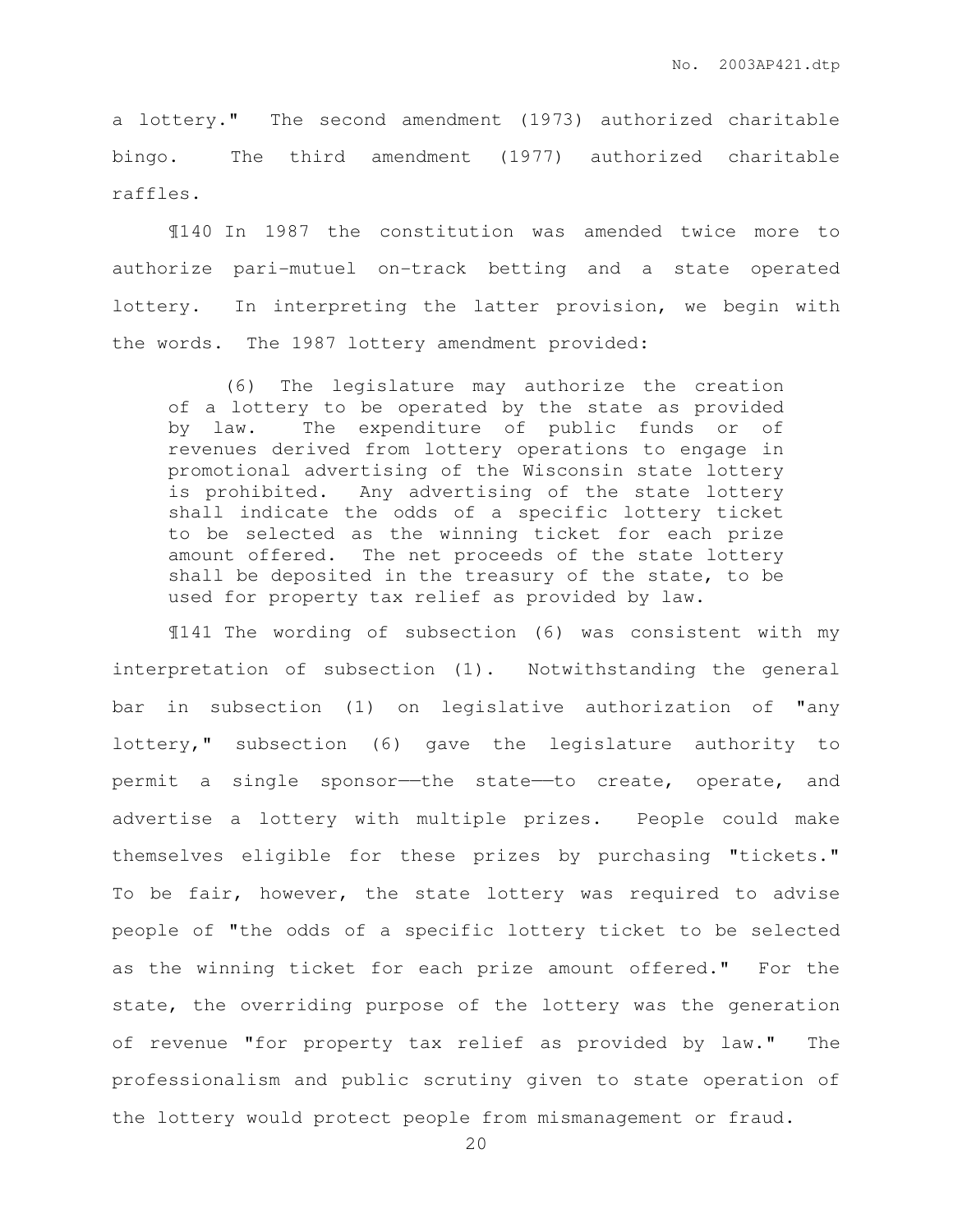¶142 In 1987 the word "lottery" in subsection (6) gave no hint of applying to every gambling enterprise involving prize, chance, and consideration.

¶143 In interpreting the amendment, we are expected to consider the history of the times. By 1987 three of Wisconsin's neighboring states——Michigan, Illinois, and Iowa——had approved and started up lotteries like Wisconsin's. Minnesota was soon to follow. At least 26 states had established state lotteries before Wisconsin acted.

¶144 A report on "Gambling in California" produced by the California Research Bureau in 1997, explains the background:

 Growing opposition to tax increases was a leading factor in establishing state-run lotteries in the 20th century. In 1964 New Hampshire was the first state to sponsor a lottery, followed by New York in 1967. New Jersey launched the first financially successful modern lottery in 1971.

. . . .

 Lotteries are legal now in 37 states and the District of Columbia.

Roger Dunstan, Gambling in California, II-9, III-1, California Research Bureau, California State Library (1997) available at http://www.library.ca.gov/CRB/97/03/crb97003.html (last visited Mar. 2, 2006). This information provides historical context.

¶145 In October 1989 the Wisconsin Lottery asked Attorney General Donald J. Hanaway to answer two questions: (1) What is the scope of gaming in which the Wisconsin Lottery is authorized or permitted to engage by Article IV, Section 24 of the Wisconsin Constitution and Chapter 565 of the Wisconsin Statutes; and (2) If the Wisconsin Lottery cannot legally offer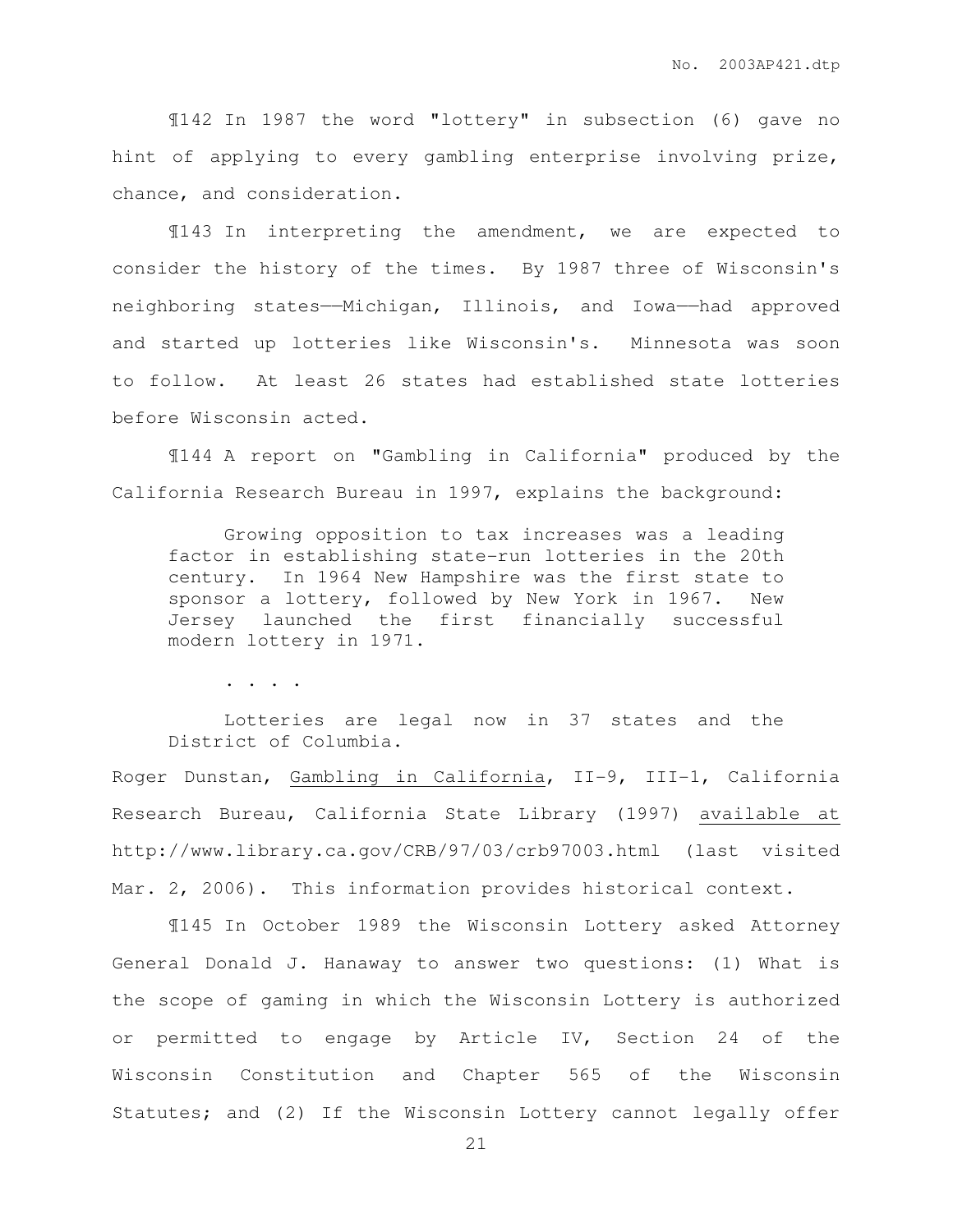a particular type of gaming or gambling operation as part of the lottery, may such type of game or gambling operation be lawfully included in state-tribal gaming compacts within the Indian Gaming Regulatory Act, 25 U.S.C. § 2701-2721?

¶146 Attorney General Hanaway answered these questions in a 1990 opinion. 79 Op. Att'y Gen. 14 (1990). He concluded that the term "lottery" in the constitution and statutes did not include all forms of gaming:

Betting, playing gambling machines and operating gambling places are not to be considered as included within the meaning of the term lottery as used in the constitution, and chapters 945 and 565, Stats. (1987- 88). Therefore, it is clear, that the meaning of the term lottery as contained in the constitution and both legislative enactments up to the present day does not include and is not meant to embrace all the forms of gambling.

Id. at 26.

¶147 Attorney General Hanaway observed that constitutional provisions on the same subject are normally construed together and considered to be in pari materia. Id. He also asserted that constitutional provisions, like statutes, should be construed to make sense.

It is apparent to me that during the entire legislative debate, over several years, on the advisability of adopting a resolution providing for a constitutional amendment authorizing a state operated lottery, during the public debate prior to the ratification of such constitutional amendment by statewide referendum in April of 1987, and during the legislative deliberations and debate on the enactment of legislation enabling the lottery constitutional amendment, chapter 565, there was neither legislative or public discussion or debate nor legislative or public intent to authorize the playing of roulette,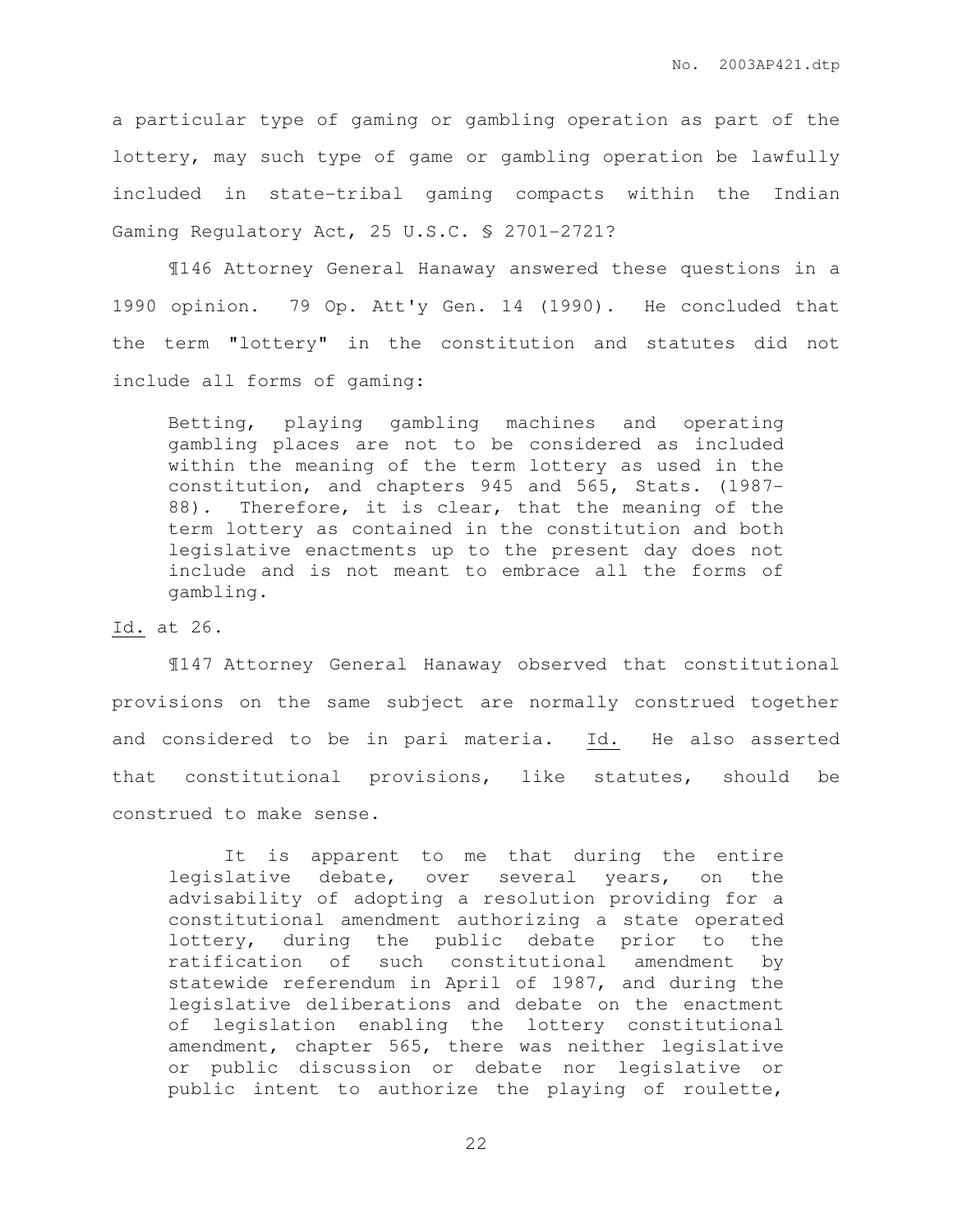blackjack, craps, slot machines, video gambling machines and other types and forms of casino gambling. Id. at 26-27.

¶148 Attorney General Hanaway's reference to Chapter 565 of the statutes alluded to the fact that the first legislation following the enactment of the amendment dealt with the state operated lottery as a specific form of gambling.

¶149 The implications of Hanaway's opinion were controversial. In light of the opinion, Wisconsin's 11 Indian tribes and bands were not entitled to demand casino gambling based on the lottery amendment. However, the legislature was not barred by the constitution from authorizing casino gambling, slot machines, and video games. In fact, the legislature could authorize casino gambling "just in Indian country." Id. at 14, 32. A more subtle implication of Hanaway's opinion was that previous attorneys general, the Wisconsin Supreme Court, and the Legislative Reference Bureau had been reading too much into the original 1848 provision. For diverse reasons, Hanaway's opinion was sharply criticized, and he was defeated in the November 1990 election.<sup>19</sup>

¶150 The new attorney general, James E. Doyle, issued a second opinion in May 1991. 80 Op. Att'y Gen. 53 (1991). The Assembly Organization Committee asked him: "[D]oes Wisconsin Constitution, article IV, section 24, prohibit all forms of gambling in Wisconsin, except for those matters specified in the

 $\overline{a}$ 

<sup>&</sup>lt;sup>19</sup> See Editorial, Legislature Should Not Back Gambling, Milwaukee Sentinel, Feb. 7, 1990, at 10 ("Hanaway is getting it from all sides."); Matt Pommer, Doyle Says Hanaway Flipflopped on Gambling, The Capital Times, June 29, 1990, at 3-A.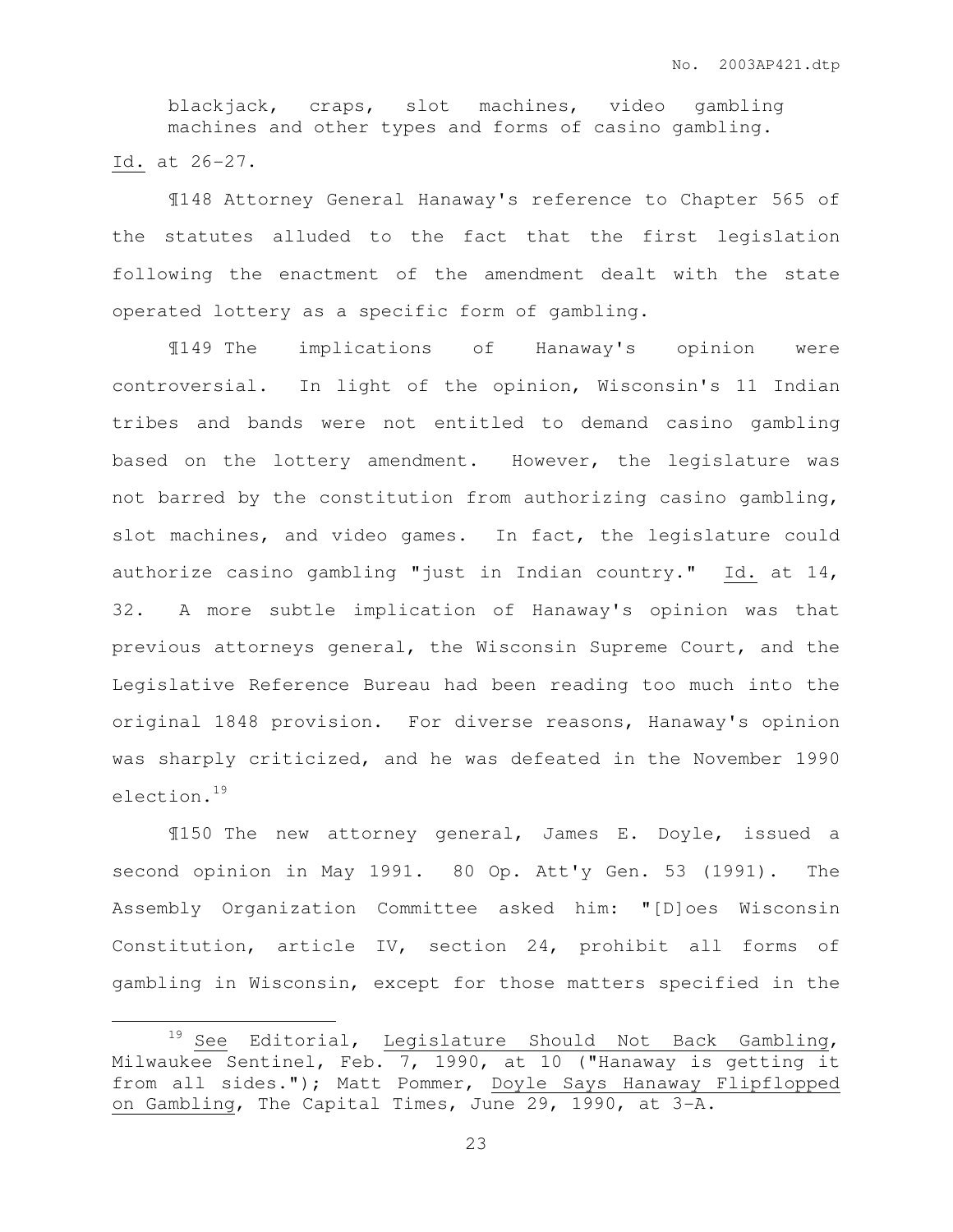Constitution, or does the constitutional term 'lottery' have a narrow scope that would allow legislation to be enacted legalizing the forms of gambling to which reference is made in OAG 3-90?" Id. at 53.

¶151 Attorney General Doyle concluded that the legislature could not authorize any scheme involving prize, chance, and consideration without amending the constitution unless the scheme fell within the bingo, raffle, pari-mutuel on-track, or state lottery exceptions to the constitution. Id.<sup>20</sup> He added, however, that "the Legislature may authorize any type of stateoperated lottery subject only to the advertising, use-of-revenue and off-track wagering restrictions. The Legislature may not . . . authorize such lotteries if they are not operated by the state, or fall within the bingo, raffle or on-track, parimutuel exceptions." Id. at 58 (emphasis added). In short, the legislature could permit the state (but only the state) to operate casinos with every form of casino gambling.

¶152 Attorney General Doyle said he based his opinion on "prior decisions of the Wisconsin Supreme Court, the legislative history of the 1955 criminal code revision and the manner in which the Legislature has treated the term 'lottery' in proposing amendments to our constitution and enacting legislation." Id. at 54.

¶153 Attorney General Doyle quoted from the familiar threepart methodology for interpreting a constitutional provision,

 $\overline{a}$ 

<sup>&</sup>lt;sup>20</sup> See Ritsche, supra, at  $10-11$  (discussing the divergent interpretations offered by Hanaway and Doyle).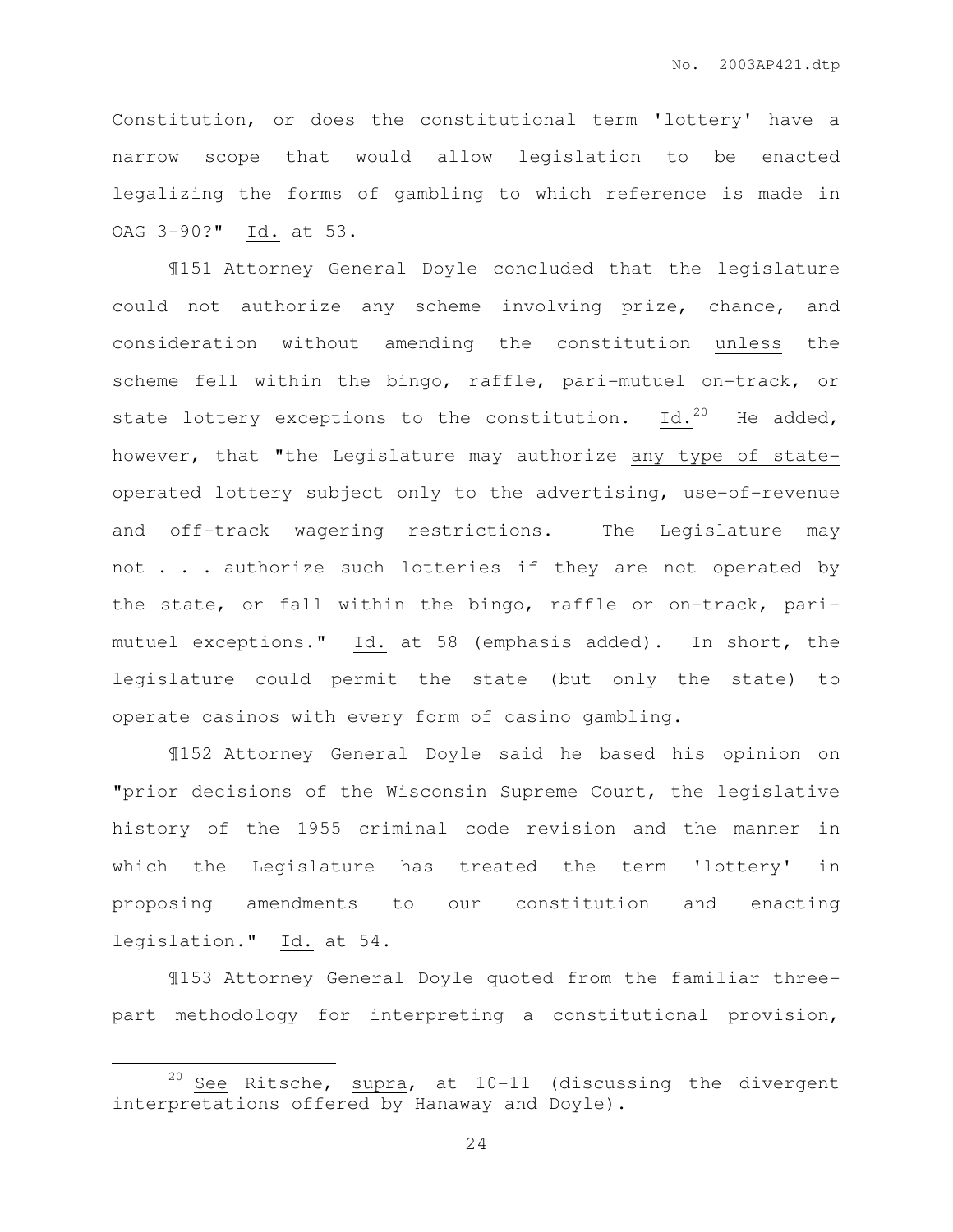id., but his opinion substantially disregarded this methodology to reach its conclusion.

¶154 The Doyle opinion operated from the reasonable premise that the term "lottery" in subsection (1) of Article IV, Section 24 and the term "lottery" in subsection (6) should be construed the same. Id. at 57 (citing United States v. Nunez, 573 F.2d 769, 771 (2nd Cir. 1978); 2A Singer, Sutherland Statutory Construction § 46.06 n.6 (Sands 4th ed. 1984)). It argued that because the term "lottery" in subsection (1) covered all gambling, the term "lottery" in subsection (6) also must cover all gambling.

¶155 There were significant problems with this conclusion. In focusing on subsection (1), the opinion did not take into account the meaning, purpose, history, and interpretation of the provision in 1848. It concentrated instead on broad interpretations of the term "lottery" many years after the provision was adopted. According to the opinion:

(1) "The term 'lottery' has been continuously and uniformly construed by the courts to include the three elements of prize, chance and consideration." 80 Op. Att'y Gen. at 55 (citing cases).

(2) "Numerous prior opinions of the attorney general have . . . found a violation of the lottery statute whenever the three elements of prize, chance and consideration were present in any scheme." Id.

(3) "As stated by the Wisconsin Supreme Court: 'The legislature, the courts, and the attorney general have traditionally taken a restrictive view of games, schemes, and plans involving a prize, chance, and consideration, condemning them as lotteries prohibited by the constitution.'" Id. at 55-56 (quoting Kayden Indus. 34 Wis. 2d at 724) (emphasis added).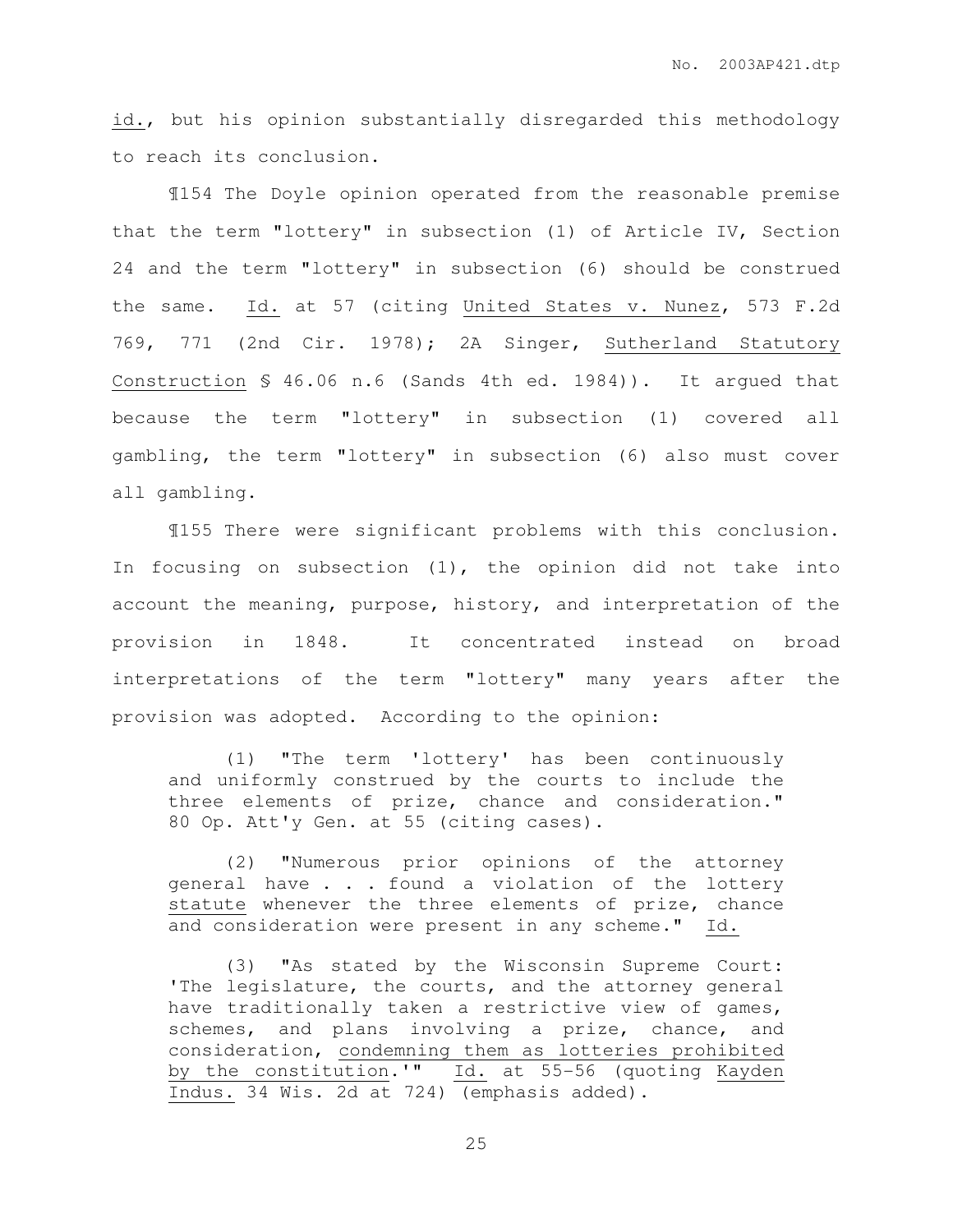¶156 In reviewing this analysis, there is no dispute "that a lottery involves three elements. There must be a prize, chance, and a consideration." State ex rel. Cowie v. La Crosse Theaters Co., 232 Wis. 153, 158, 286 N.W. 707 (1939). It does not follow, however, that every undertaking that involves prize, chance, and a consideration is a lottery.

¶157 Gambling is a broad term covering many forms. A lottery is one form of gambling. Pari-mutuel on-track betting is another form of gambling. Roulette is a form of gambling. Each of these forms includes the elements of prize, chance, and consideration. But each of these forms has unique characteristics. It is no more logical to say that the term "lottery" includes "roulette" than to say that the term "roulette" includes "pari-mutuel on-track betting."

¶158 When we carefully examine the authorities cited in Attorney General Doyle's opinion, we can begin to understand how constitutional interpretation wandered off course.

¶159 In 1916 Attorney General Walter Owen was asked by officials of the Wisconsin State Fair whether they could sell lapel buttons together with a "ticket for admission, upon the back of which will be a number. The holder of the lucky number will win an Overland automobile." 5 Op. Att'y Gen. 380, 380 (1916). The Attorney General concluded that this scheme constituted a lottery in violation of Wis. Stat. §§ 4523 and 4524. Id. at 382. His opinion made no reference to Article IV, Section 24 of the Wisconsin Constitution. He quoted from Monte M. Lemann, Lotteries 25, Cyclopedia of Law and Procedure 1633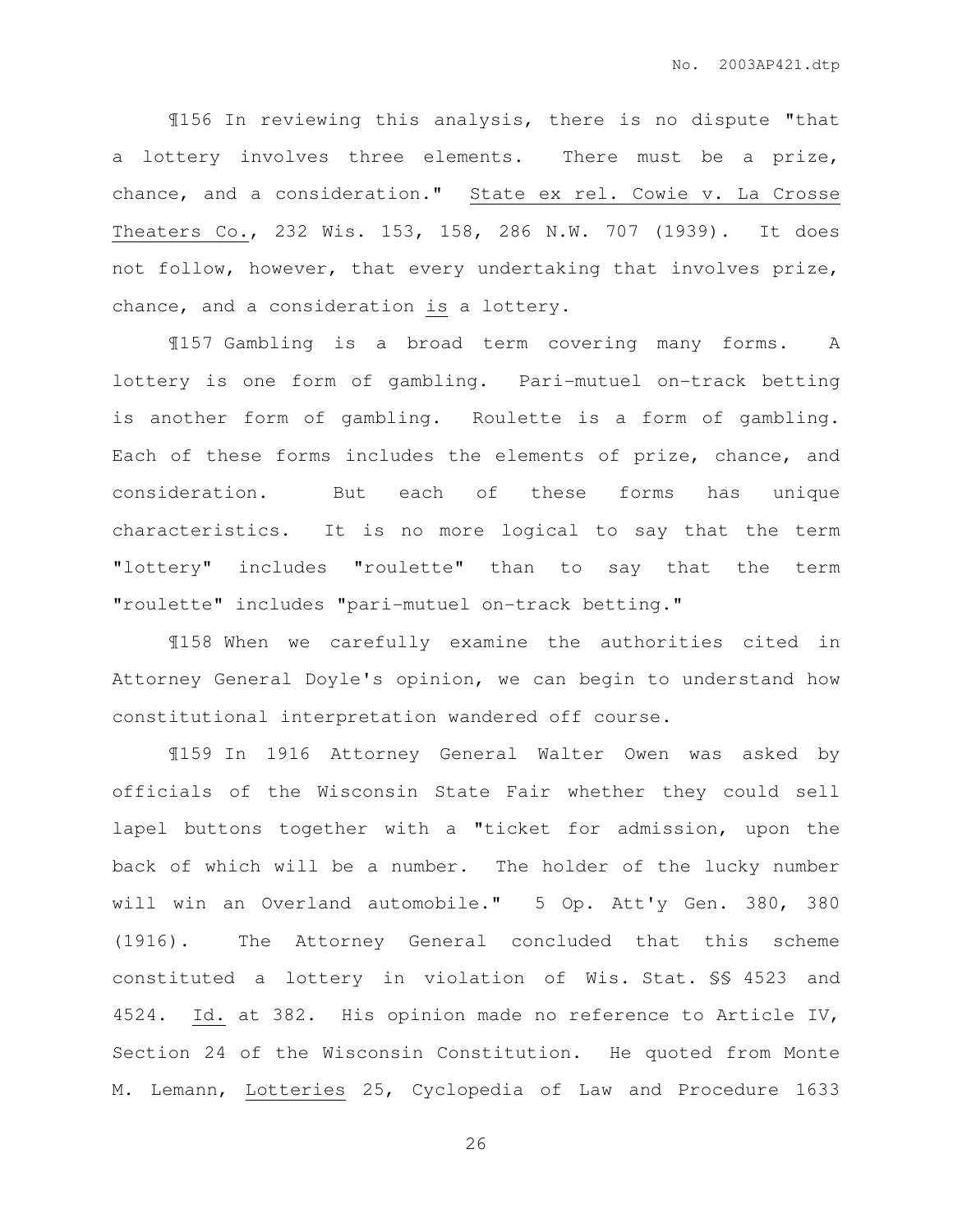(William Mack & Howard P. Nash eds., 1912), that "a lottery is a species of gaming which may be defined as a scheme for the distribution of prizes by chance among persons who have paid, or agreed to pay, a valuable consideration for the chance to obtain a prize." Id. at 381 (emphasis added). Thus, the state fair plan constituted a lottery under the lottery statute. "State agencies charged with the duty of carrying forward state enterprises should not adopt methods in the prosecution of their work which amount to violation of criminal statutes." Id. at 382 (emphasis added).

¶160 In a 1920 opinion, Attorney General John Blaine commented on gift coupons containing four numbers. These numbers could be drawn separately and awarded prizes. See 9 Op. Att'y Gen. 9 (1920). Both the distribution of the coupons and the drawing of the numbers were orchestrated by a local newspaper. After quoting the same definition of lottery quoted in the 1916 opinion, the Attorney General said:

 If the coupon is obtained without money, without consideration or without the rendering of services, as some form of valuable consideration, the return merely constitutes a method for the distribution of a gratuitous gift.

 If there was a consideration here for the sale of the chance or for the receipt of the coupon, which constitutes evidence of chance, a lottery perhaps might be shown.

 If, in order to receive the coupon, it is necessary for one to purchase a newspaper, in such case it might be held a lottery scheme.

Id. at 11. Attorney General Blaine did not cite Article IV, Section 24.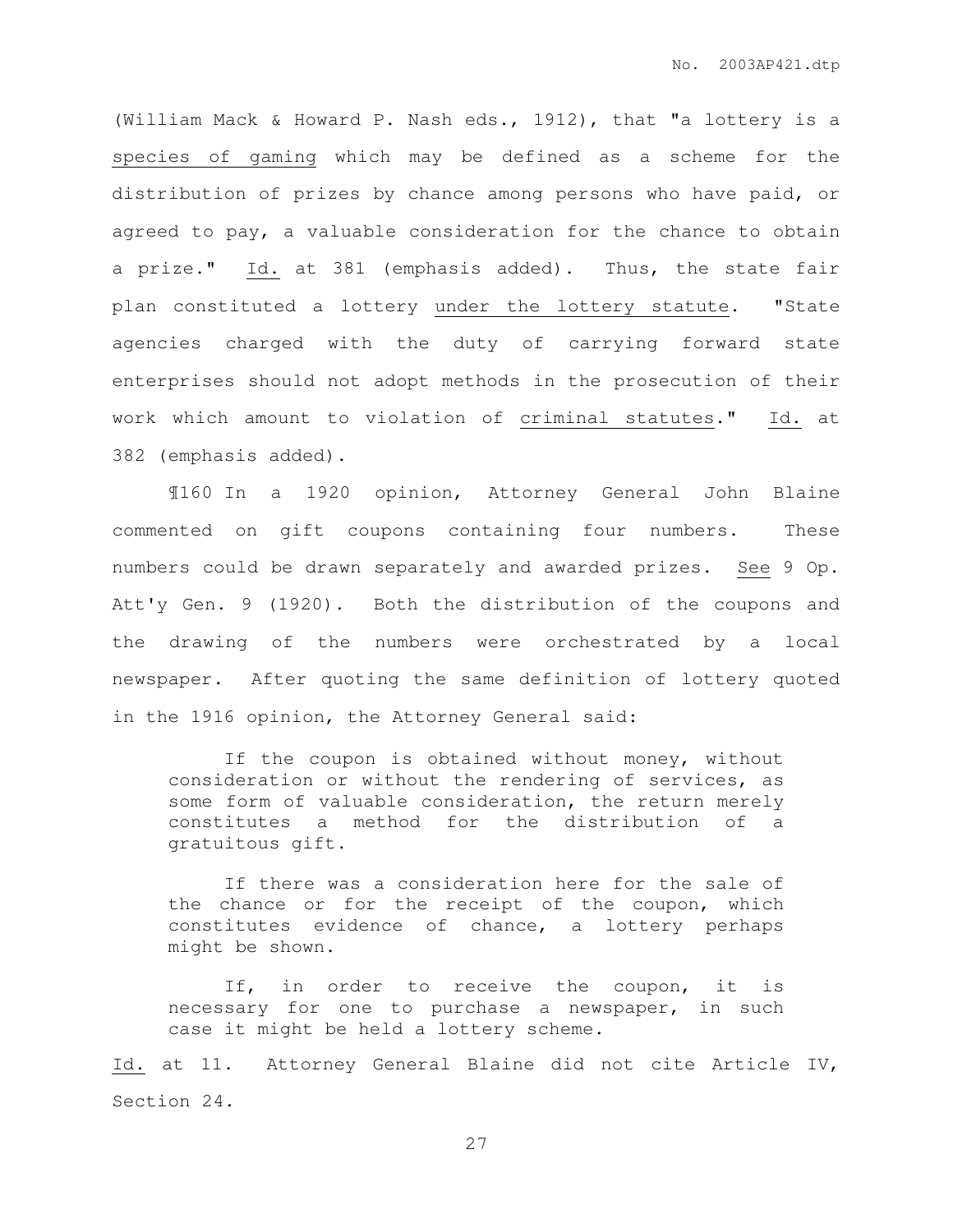¶161 In a 1922 opinion, Attorney General William Morgan stated: "It is unlawful to sell numbered tickets for general admission . . . and make a free gift of an automobile to the purchaser and owner of a ticket." 11 Op. Att'y Gen. 396 (1922). Then he added: "Whenever prizes are given, the prize winner being determined by chance, and there being a consideration paid for such chance, it is a violation of our antilottery laws." Id. (emphasis added). The Attorney General's use of the word "whenever" in this sentence without reference to the limitations of either the constitution or statutes, represented a substantial broadening of the term "lottery."

¶162 In subsequent opinions, 23 Op. Att'y Gen 396 (1934) ("a scheme to sell about 100,000 tickets out of which twentythree will be drawn to receive \$500 each and the twenty-fourth to receive \$10,000"); 26 Op. Att'y Gen. 143 (1937) (bank night, involving cards bearing numbers entitling holders to prize money if they also purchase theater tickets); 28 Op. Att'y Gen. 457 (1939) (a modified form of bank night); and 28 Op. Att'y Gen. 556 (1939) (ticket dispenser at movie theater periodically gives ticket refunds depending on how many tickets are sold), attorneys general concluded that each of the respective schemes was a "lottery."

¶163 In most of the above-referenced opinions, the respective attorney general pointed to a specific lottery statute, such as Wis. Stat. § 348.01 (1939). This lottery statute was different from the statutes that covered gaming devices (Wis. Stat. § 348.07 (1939)), betting upon games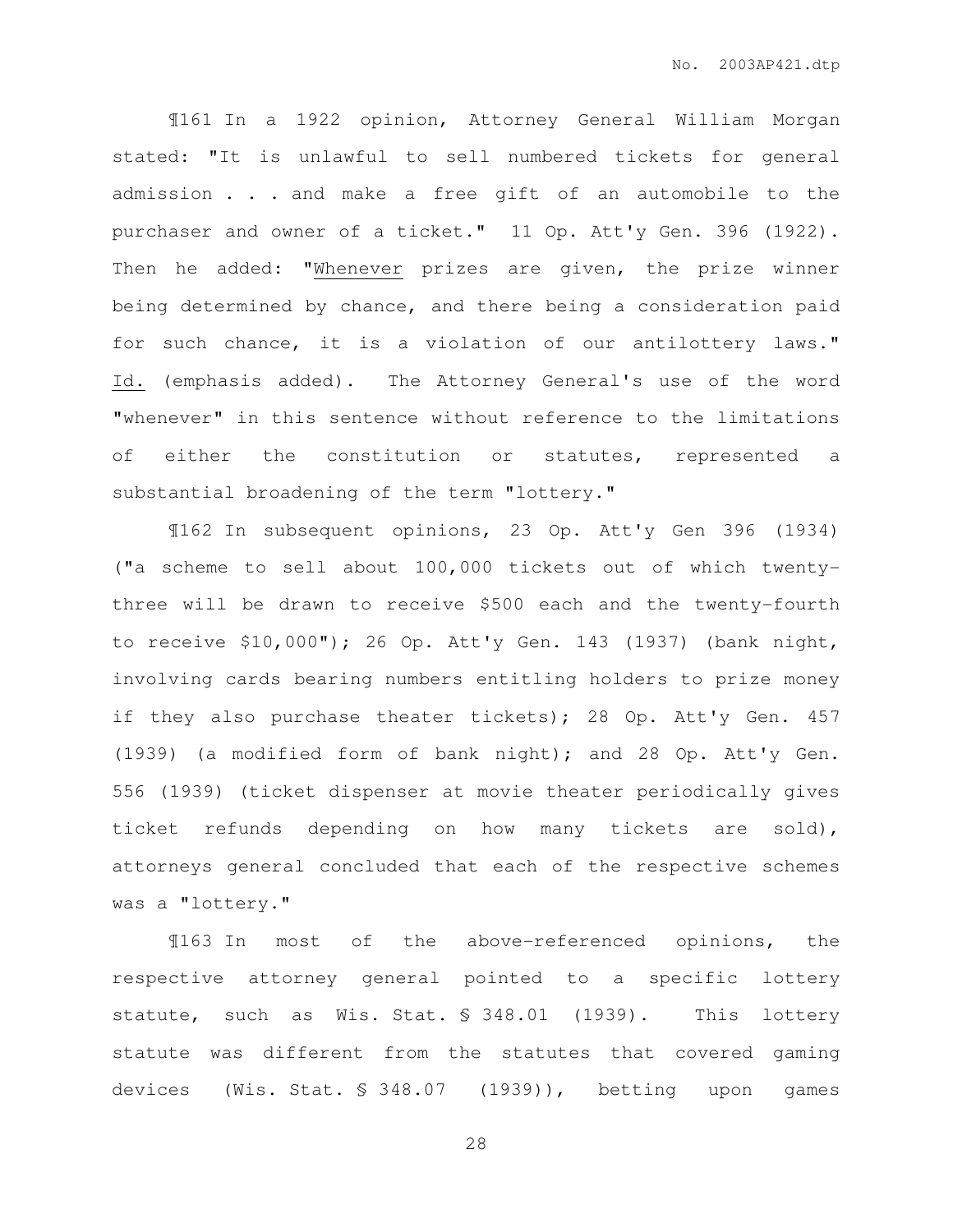(Wis. Stat. § 348.08 (1939)), gambling contests of skill, speed, or power of man or beast (Wis. Stat. § 348.085 (1939)), "policy" games (Wis. Stat. § 348.171 (1939)), and pool selling (bookmaking) (Wis. Stat. § 348.172 (1939)). One deficiency in Attorney General Doyle's opinion was that it failed to mention the multitude of attorney general opinions that discuss other forms of gambling besides lotteries but do not make reference to the term "lottery."

¶164 Attorney General Doyle also cited four cases to support the proposition that the term "lottery" has been "continuously and uniformly construed by the courts to include the three elements of prize, chance and consideration." 80 Op. Att'y Gen. at 55 (citing Kayden Indus., 34 Wis. 2d 718; State v. Laven, 270 Wis. 524, 71 N.W.2d 287 (1955); State ex rel. Regez v. Blumer, 236 Wis. 129, 294 N.W. 491 (1940); and La Crosse Theaters, 232 Wis. 153). Curiously, the opinion omitted State ex rel. Trampe v. Multerer, 234 Wis. 50, 289 N.W. 600 (1940).

¶165 The La Crosse Theaters case involved bank nights at a theater. The State sought to enjoin the practice as a nuisance on the ground that a bank night was a lottery. The defendant argued that a bank night did not constitute a lottery. This court disagreed, stating "that a lottery involves three elements. There must be a prize, chance and a consideration." La Crosse Theaters, 232 Wis. at 158. It concluded that going to a theater either to purchase a ticket or to register to become eligible for a prize was "consideration" and part of a "scheme" to increase ticket sales at the theater. When the court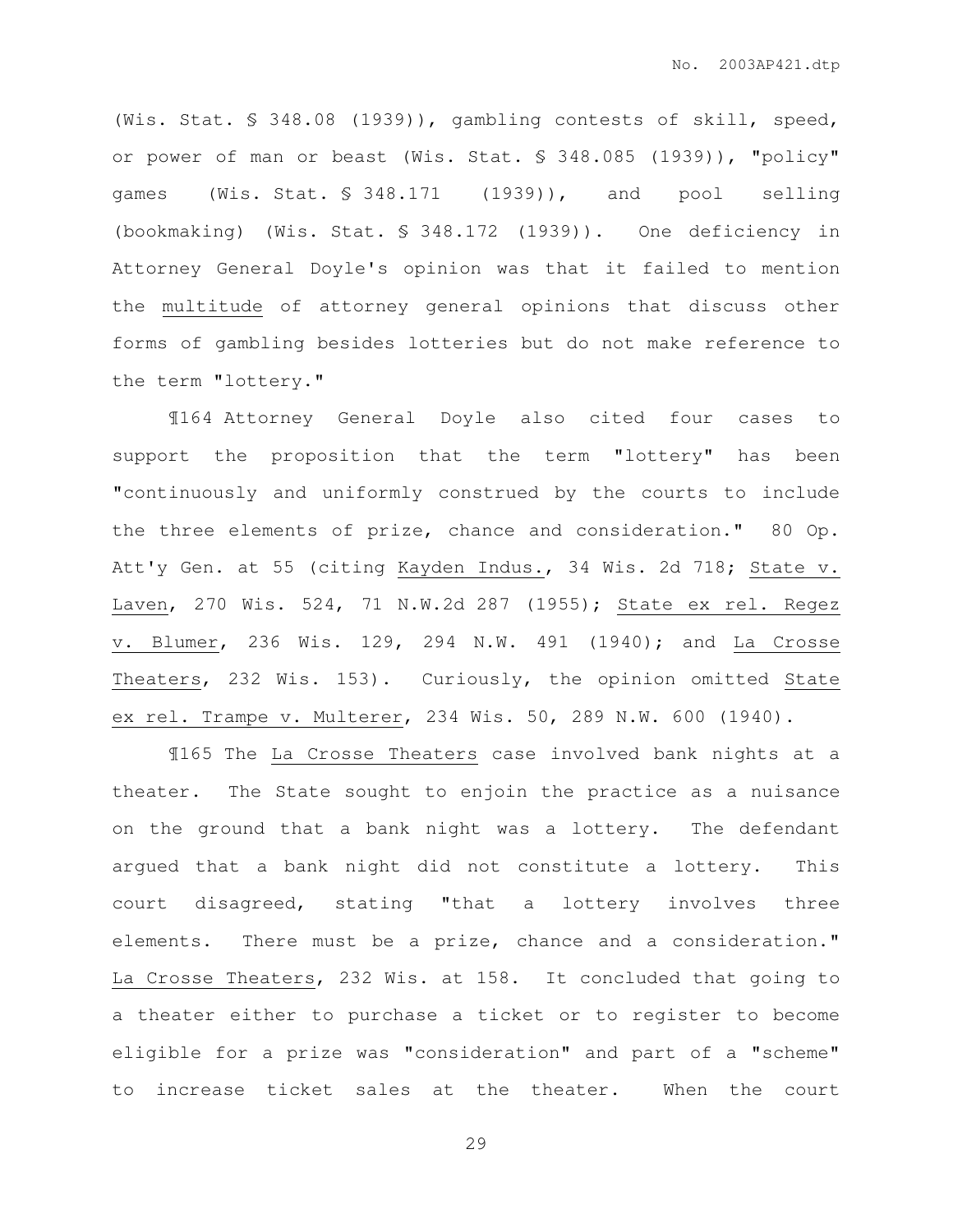addressed an additional argument that the state should not seek to enjoin the violation of a criminal statute, it noted that the state had "abated" a place where liquor was sold during Prohibition. Then it added: "The maintenance of a lottery is as much the violation of the public policy of the state as declared by its constitution and its criminal statutes as is the sale of intoxicating liquor in violation of its criminal laws, or . . . the Eighteenth Amendment." Id. at 160-61 (emphasis added). This oblique reference to the constitution added a new dimension to the analysis.

¶166 The Regez and Laven cases did not discuss the constitution. They did nothing more than reiterate the three elements of a lottery. But the uncited case, Multerer, added a twist.

¶167 In Multerer (1940), a private citizen sought to enjoin the defendants from maintaining or permitting a gambling house and from conducting bingo on the premises. Multerer, 234 Wis. at 51. The citizen accused the defendants of openly using their premises to carry on the game of bingo "or similar and other games of chance," and contended that the premises constituted "a common gambling resort; [and] that great numbers of persons resorted to said premises for the purpose of gaming or gambling." Id. The defendants acknowledged that their public halls "had been rented to various charitable, religious, and fraternal organizations who had played bingo and used the proceeds for charitable, religious, and fraternal purposes." Id. (citing Wis. Stat. § 348.07 (1939)). The circuit court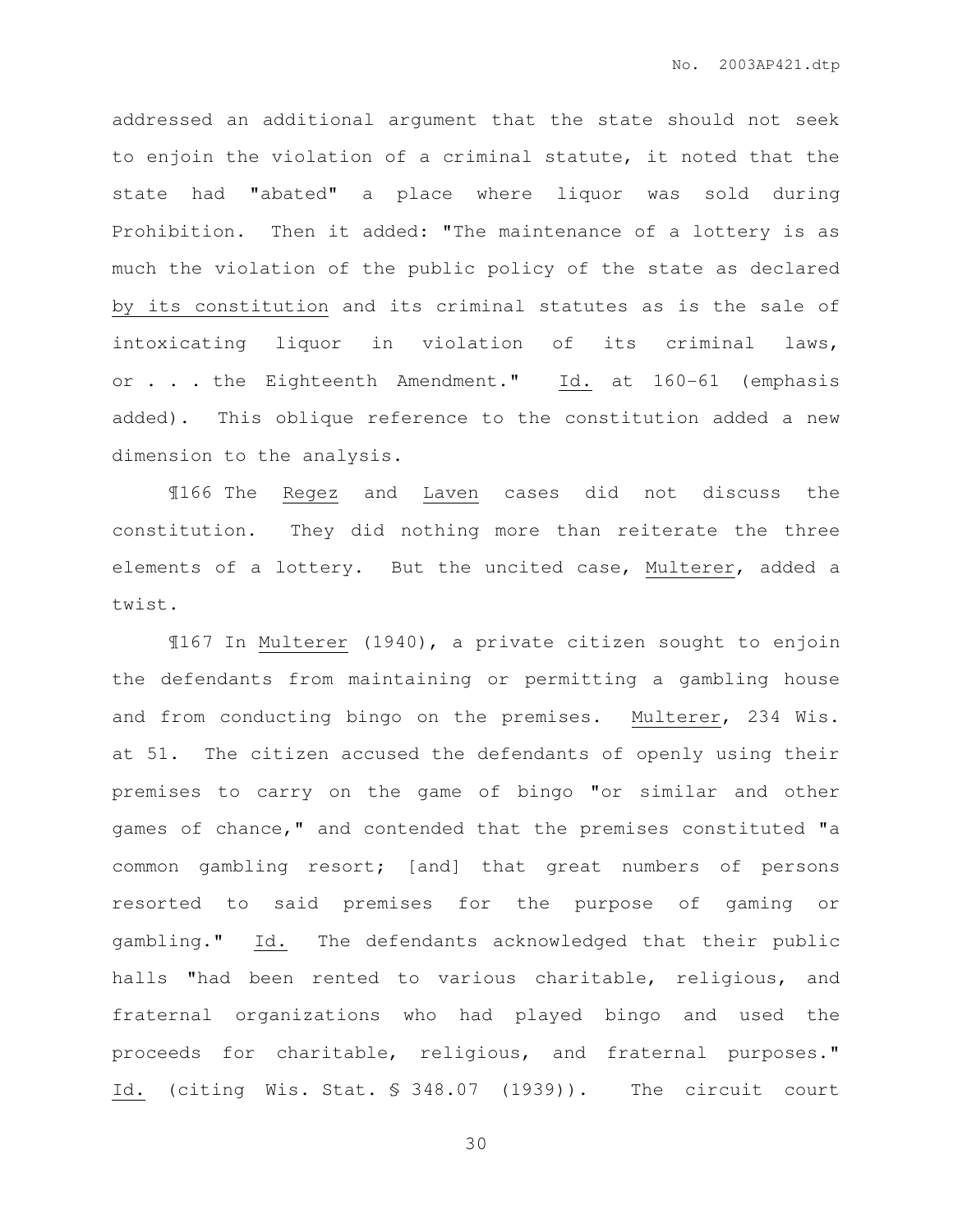concluded that bingo was "a gambling game" and that the citizen was entitled to an injunction.

¶168 On appeal, the defendants contended that "bingo was not gambling as it was played upon the defendants' premises." Id. at 55. But they conceded "that the term 'gamble' is sufficiently broad to embrace the game of bingo if played for money or prizes and for purposes other than those of raising money for charitable or patriotic purposes." Id. at 55-56. The court responded:

 We have no doubt that bingo, as played for about a year upon the defendants' premises, was a gambling game and was a lottery. . . . [A] lottery involves three elements. There must be a prize, chance, and a consideration.  $\ldots$  . In the playing of bingo there obviously was a consideration . . . Clearly, bingo as played upon the premises was a lottery, and was played in violation of the statutes of this state. Sec. 348.01, Stats.

Id. at 56 (emphasis added).

 ¶169 None of the above-quoted language is suspect. But the court plowed on: "Sec. 24, art. IV, of our constitution provides: 'The legislature shall never authorize any lottery.' That is a strong declaration of the public policy of this state." Id. "If a state or its municipalities may not be authorized by its legislature to conduct gambling and lotteries for their benefit, it seems clear that religious or charitable organizations could not be so authorized, in the face of a constitutional provision like ours." Id. at 58.

 ¶170 What the court did in Multerer——for the first time— was to assert that the constitution prohibited "gambling," which is a much broader term than "lottery." The decision is notable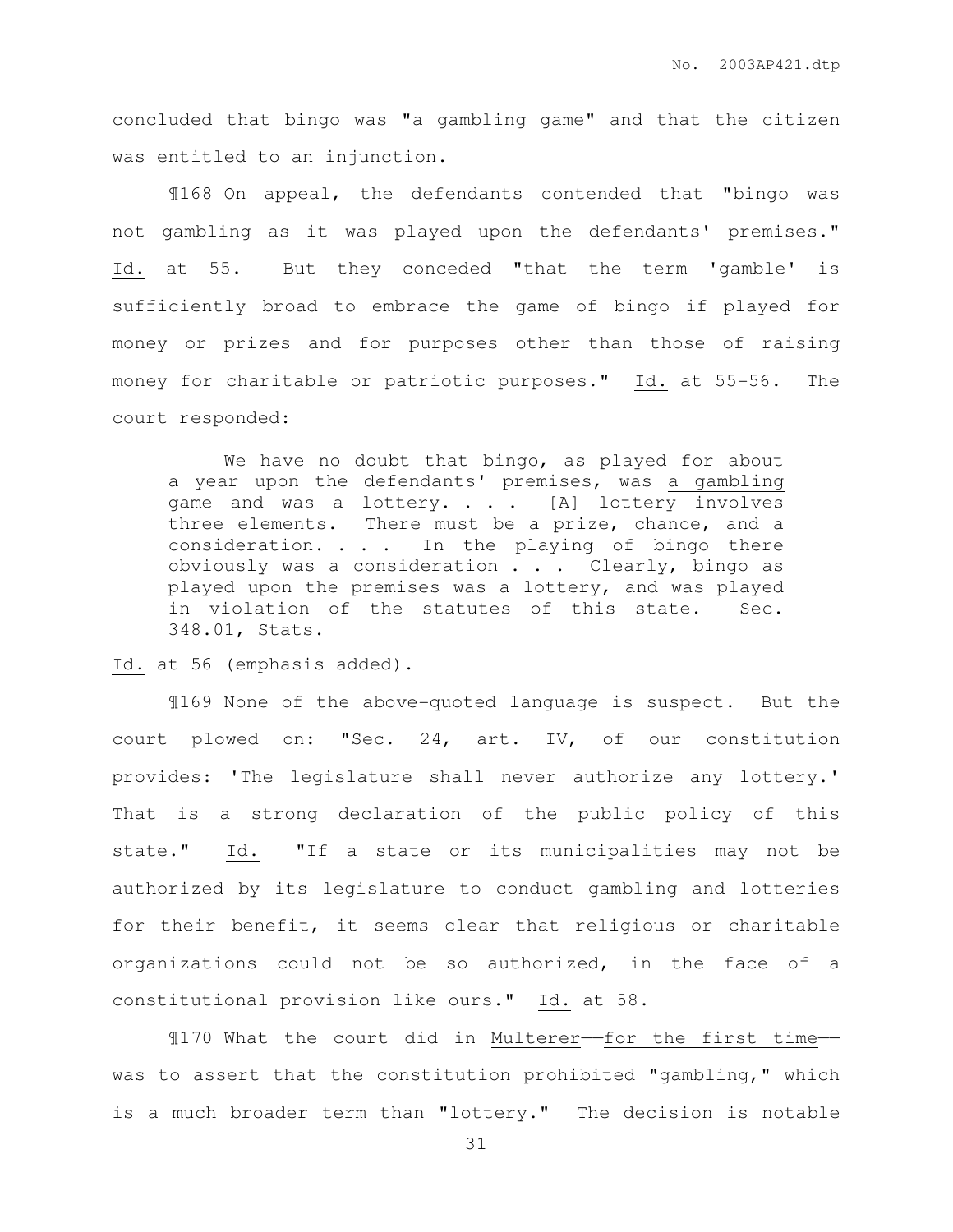for its total failure to apply any of the methodology we now consider proper in interpreting a constitutional provision to discern the intent of the framers and the people who adopted the provision.

 ¶171 After the Multerer decision, attorneys general broadened their interpretation of lotteries to include other gambling. See, e.g., 32 Op. Att'y Gen. 181 (1943) (coin-in-theslot gambling games and devices of pinball, slot machine or similar design type, as well as bingo, are lotteries prohibited by Article IV, Section 24, citing Multerer). Thus, it was not surprising when this court stated in Kayden Industries (1967) that: "The legislature, the courts, and the attorney general of Wisconsin have traditionally taken a restrictive view of games, schemes, and plans involving prize, chance, and consideration, condemning them as lotteries prohibited by the constitution." Kayden Indus., 34 Wis. 2d at 724 (emphasis added).

 ¶172 Attorney General Doyle's opinion used this quotation as the central tenet in its analysis of the original Article IV, Section 24, even though none of the court decisions or attorney general opinions leading to this statement had ever provided a serious analysis of the meaning or intent of the constitutional text. This same mistaken mindset of "lottery equals all gambling"——based upon cases like Kayden Industries——prompted the Legislative Reference Bureau repeatedly to draft constitutional amendments on gambling as exceptions to the prohibition on lotteries in Article IV, Section 24.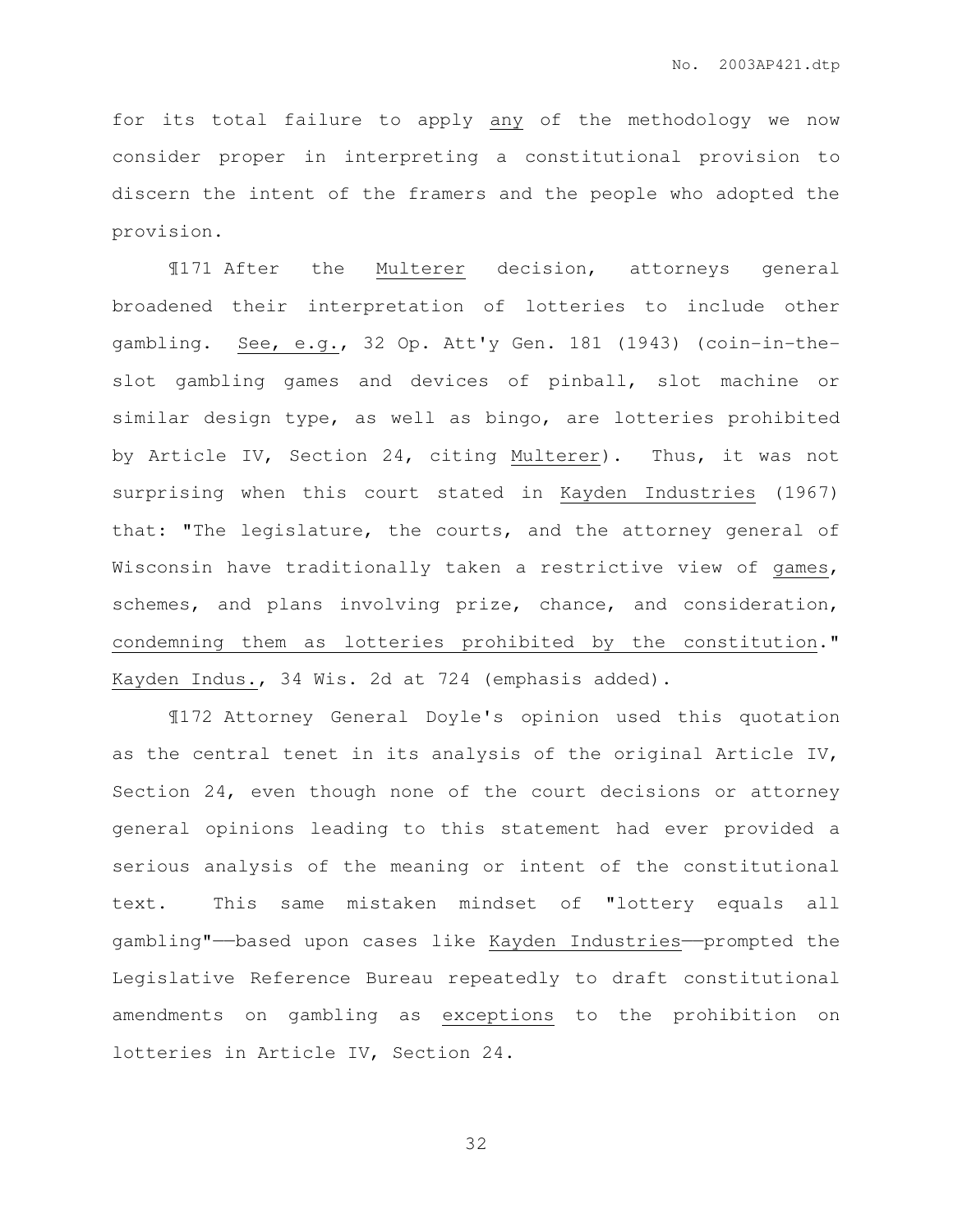¶173 Once again, while it is true that a lottery requires the elements of prize, chance, and consideration, it is not true that every game involving prize, chance, and consideration is a lottery. A lottery is gambling, but not all gambling is a lottery, because lotteries are but one species in the larger class of gambling.

 ¶174 Having concluded that the term "lottery" in subsection (1) of Article IV, Section 24 covered all gambling, Attorney General Doyle's opinion set out to render a consistent interpretation of the term "lottery" in subsection (6). In subsection (6), however, the term "lottery" was surrounded by other language such as "specific lottery ticket," "winning ticket," "promotional advertising," and "the odds of a specific lottery ticket [being] selected as the winning ticket."

¶175 The opinion tackled the "ticket" dilemma as follows:

 [I do not] view the use of the word "ticket" in the third sentence . . . as limiting the lottery to games employing a ticket as a method of determining the winner. The plain, ordinary definition of ticket is "a written, typed, printed, stamped, or engraved notice, record, memorandum, or token." Webster's Third New International Dictionary 2389 (1986). Under this definition, a ticket is evidence of participation in a lottery game. The word ticket does not require that the ticket be in some way used in the play of the game or selection of the winner . . . . Under the plain meaning of the word "ticket" as set forth above, a note, document or token in writing which serves as a permit to participate in any specific game would serve as a ticket within the meaning of the constitutional provision.

 The Lottery Board currently operates three such games involving tickets. The instant game television show does not use the ticket to determine the amount of the prizes awarded on the television show. A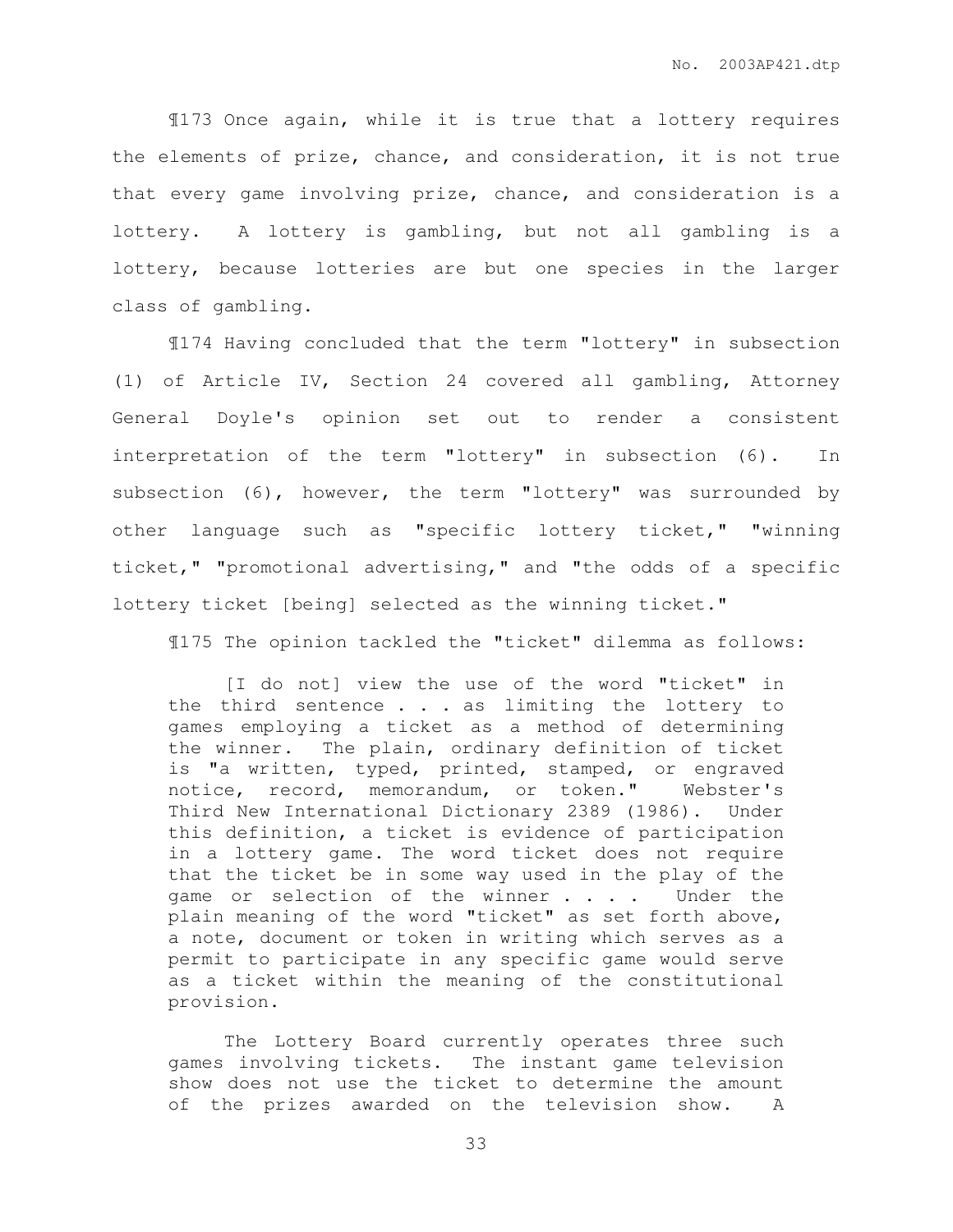ticket is used to determine the participants in the show. Megabucks and SuperCash tickets are memoranda of the numbers selected by the player. The winners are ultimately determined by mechanical selection of numbered balls.

80 Op. Att'y Gen. at 58-59 (emphasis added).

 $\overline{a}$ 

 ¶176 This rationale covered particular games conducted by the Wisconsin Lottery. It even covered the evidence of a parimutuel bet on a particular horse or dog in a specific race. But it did not explain a person's play with a slot machine or at a roulette table. It did not try to equate tickets and cards.

¶177 The constitutional requirement that the State provide "the odds" that a person will win a specific lottery game, when applied to non-lottery games such as roulette or poker, was simply explained away with the comment that "implementation of some lottery games [will be] more difficult [for the State Lottery] than others." Id. at  $58.^{21}$ 

¶178 The 1991 Attorney General's opinion did not examine the 1987 amendment in its historical context, and it did not

 $21$  This analysis is inconsistent with the commentary in State ex rel. Martin v. Heil, 242 Wis. 41, 55, 7 N.W.2d 375 (1941), where the court stated:

It is extremely important in the interpretation of constitutional provisions that we avoid determinations based purely on technical or verbal argument and that we seek to discover the true spirit and intent of the provisions examined. We must not fail to give effect to plain and completely unambiguous language in the constitution, but where there is reasonable ground to differ concerning the sense in which language is used, the provision should be examined in its setting in order to find out, if possible, the real meaning and substantial purpose of those who adopted it.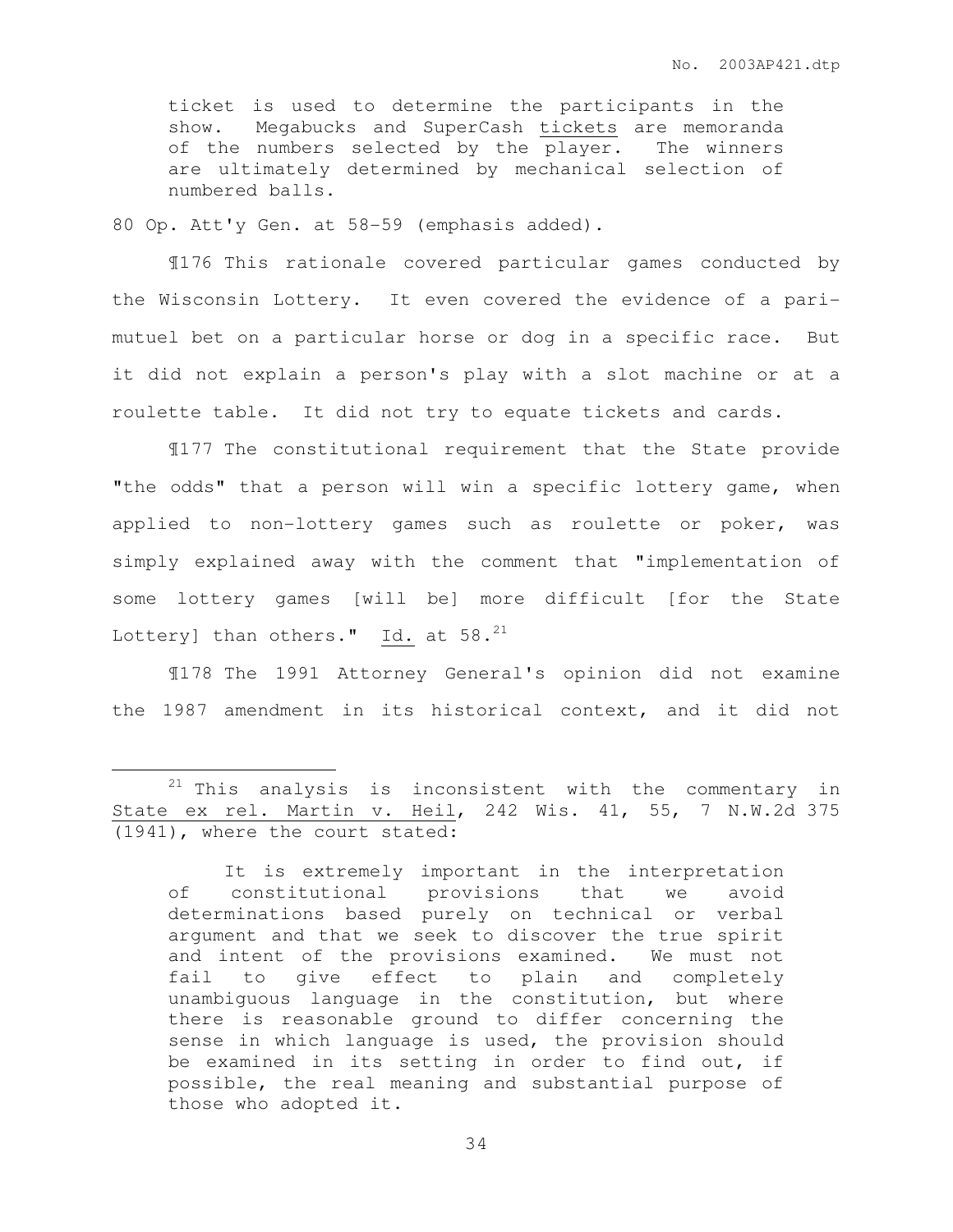discuss its legislative intent. Attorney General Hanaway had asserted that there was no evidence that the framers of the amendment or the people who adopted it ever intended to authorize casino gambling. 79 Op. Att'y Gen. at 26-27. Attorney General Doyle never rebutted this assertion.<sup>22</sup> There

 $\overline{a}$ 

The Doyle opinion appears to have given substantial weight ... to the presumption that "lottery" means the same thing in s. 24(6) as it does in s. 24(1). It analyzed ways that the "ticket" language could make sense if "lottery" in s. 24(6) refers to any form of gambling, including casino-type gambling, but did not consider any arguments to the contrary. It did not examine the legislative history of or contemporary news accounts relating to the approval of s. 24(6), the referendum question submitted to the voters in April 1987 or the legislative history relating to the enactment of ch. 565. Instead, it identified certain language in ch. 565 that, in isolation from the rest of ch. 565, arguably supports a construction of "lottery" in s. 24(6) to mean any form of gambling.

I am fairly certain that a Wisconsin state court would not accept the reasoning of the Doyle opinion in construing "lottery" in s. 24(6). The literal meaning approach taken in the Doyle opinion is an approach that, to my knowledge, has never been taken by a Wisconsin state court in construing a . . . constitutional provision. As previously discussed in this memorandum, the literal meaning

<sup>22</sup> In 1992 the Legislative Reference Bureau prepared an extensive legal memorandum discussing Article IV, Section 24 and the Hanaway and Doyle opinions. See Memorandum from Barry J. Stern, Legis. Att'y, to Sen. Michael Ellis (Feb. 13, 1992) (on file with the Legislative Reference Bureau) (regarding "Constitutionality of 1991 Assembly Bill 469"). The memorandum argued that the meaning of the term "lottery" in Section 24(6) is different from the meaning of the term in Section 24(1). It defended Attorney General Doyle's interpretation of "lottery" in subsection (1), citing the same cases cited in the Doyle opinion, but disagreed with the interpretation of subsection (6). The memorandum stated: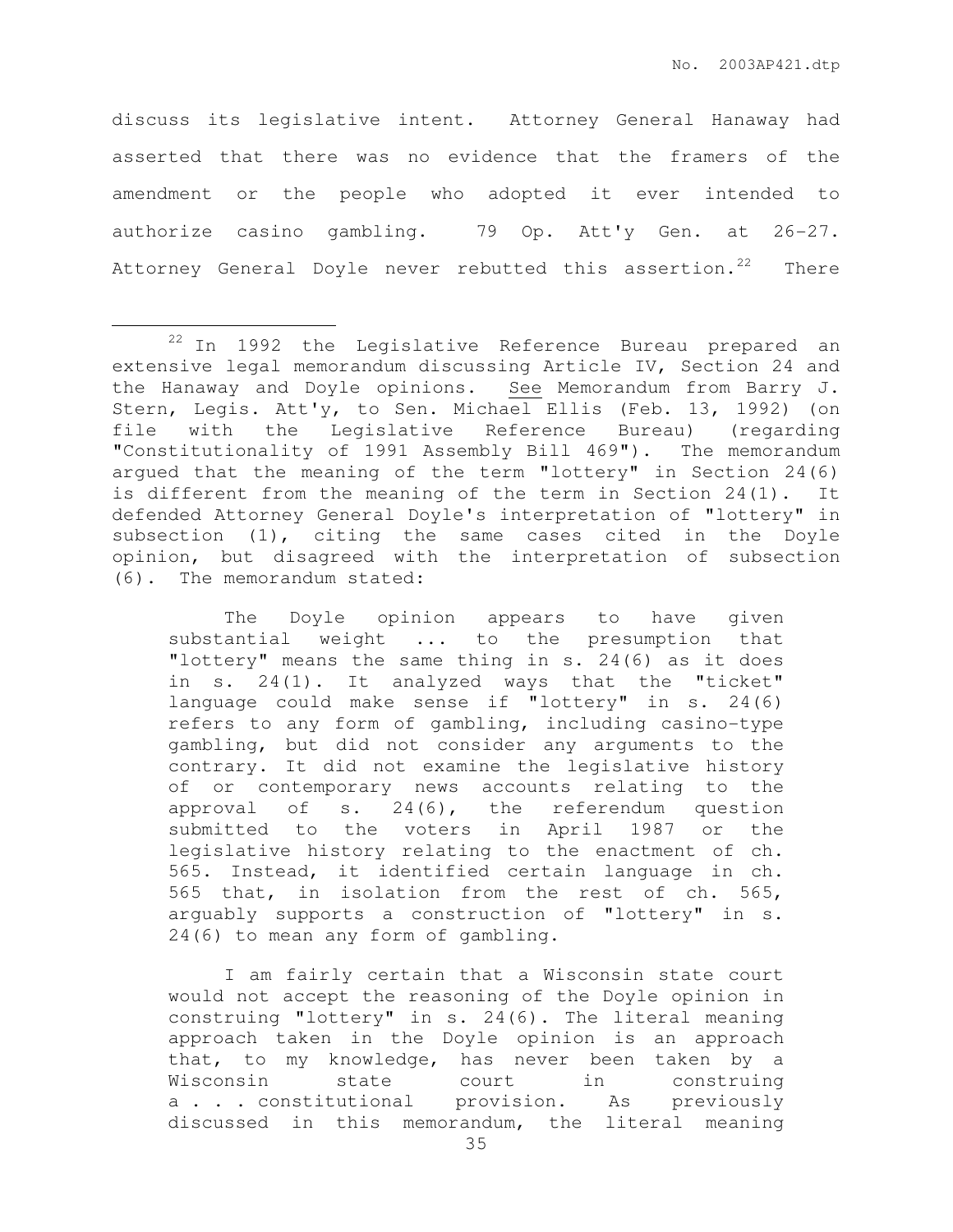was also no discussion in the opinion of the relationship between the lottery amendment and the pari-mutuel on-track betting amendment adopted the same day. The lottery amendment purportedly gave the legislature authority to permit the State Lottery to conduct "casino-type games" as well as other gaming activities besides traditional lotteries. 80 Op. Att'y Gen. at 58. But the pari-mutuel on-track betting amendment specifically provided that, "The state may not own or operate any facility or enterprise for pari-mutuel betting, or lease any state-owned land to any other owner or operator for such purposes." Article IV, Section 24(5) (1987). It is hard to reconcile these provisions. Why would the voters ratify state operation of casinos and slot machines but prohibit state operation of parimutuel on-track betting?

approach . . . is rarely followed by a court in construing a constitutional provision.

. . . .

 $\overline{a}$ 

In examining the legislative history relating to the approval of s. 24(6) and the enactment of ch. 565, the court would be expected to examine the LRB drafting files and other documents prepared by legislative service agencies relating to those provisions. I have examined those drafting files and there is no mention in either file of anything related to casino-type gambling or of any intent for the legislature to authorize the state to operate any form of gambling other than the specific form of gambling that was being conducted by various other states and that involves the sale of lottery tickets and the selection of winning tickets through drawings or another method of chance.

Id. at 10-11, 12-13 (emphasis added).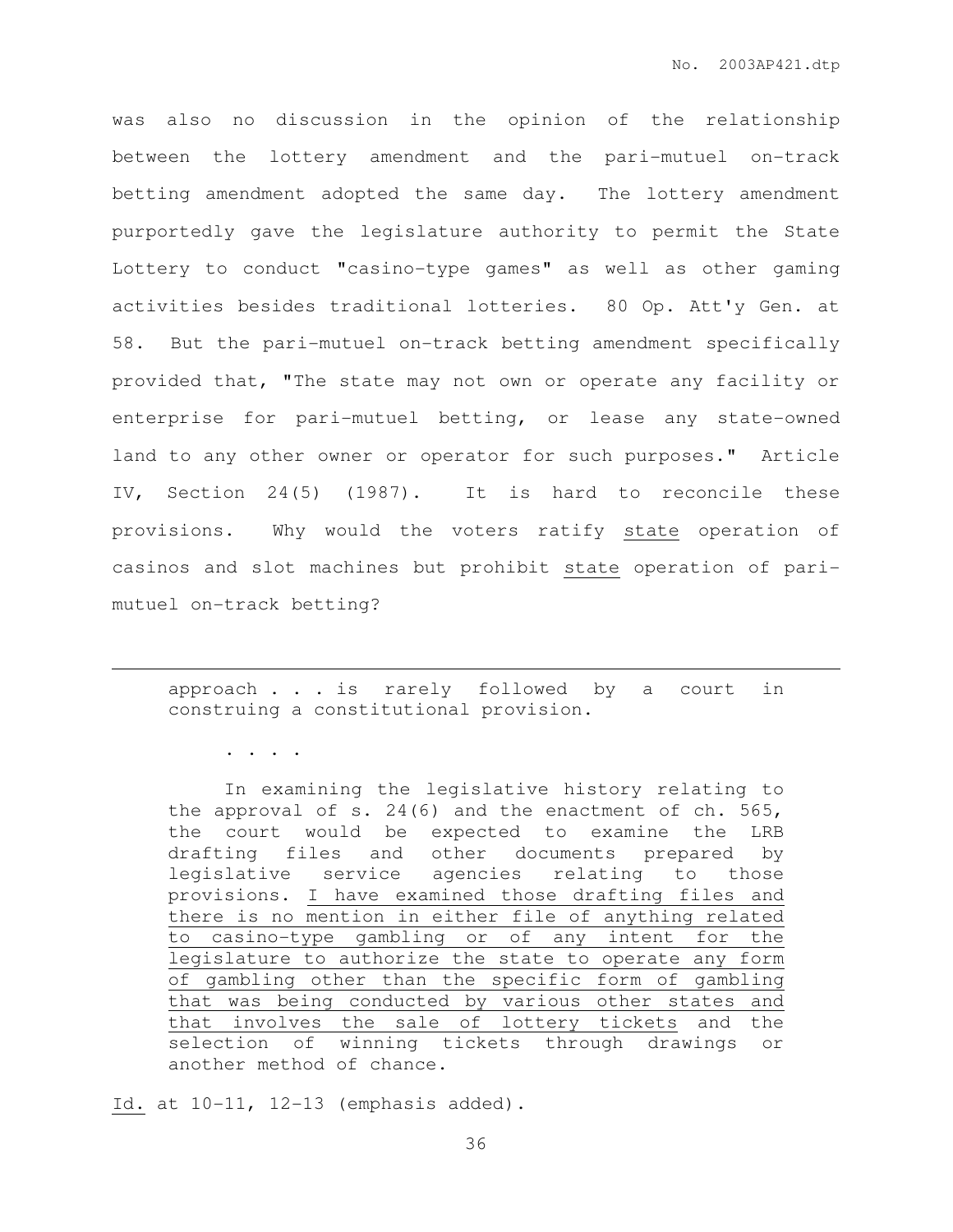¶179 In my view, Attorney General Doyle's opinion was grounded on a mistaken premise about the effect of subsection (1), followed by a mistaken and tortured interpretation of subsection (6) so that it coincided with subsection (1). His interpretation of subsection (6) disregarded historical setting and the intent of the framers and the people who adopted it.

## IV. THE UNITED STATES DISTRICT COURT'S DECISION IN THE LAC DU FLAMBEAU CASE

¶180 Attorney General Doyle's 1991 opinion contained a footnote that "The State of Wisconsin is currently a defendant in a lawsuit involving the issue of gambling activities which must be the subject of negotiations between the state and Indian tribes under the Indian Gaming Regulatory Act." 80 Op. Att'y Gen. at 54 n.1. The lawsuit referred to was Lac du Flambeau Band of Lake Superior Chippewa Indians v. State of Wisconsin, 770 F. Supp. 480 (W.D. Wis. 1991). This landmark case resulted in an order requiring the state to negotiate Indian casino gaming in Wisconsin.<sup>23</sup>

¶181 The United States District Court ordered Wisconsin to negotiate over all forms of Class III gaming under the Indian Gaming Regulatory Act (IGRA), 25 U.S.C. § 2701. The court stated:

 The parties dispute whether the state is required to include casino games, video games and slot machines in its negotiations with the tribes. I conclude that it is required to negotiate those activities because they are permitted under Wisconsin law within the meaning of 25 U.S.C. § 2710(d)(1)(B).

 $\overline{a}$ 

<sup>&</sup>lt;sup>23</sup> See Ritsche,  $\frac{\text{supra}}{\text{supn}}$ , at 20-21.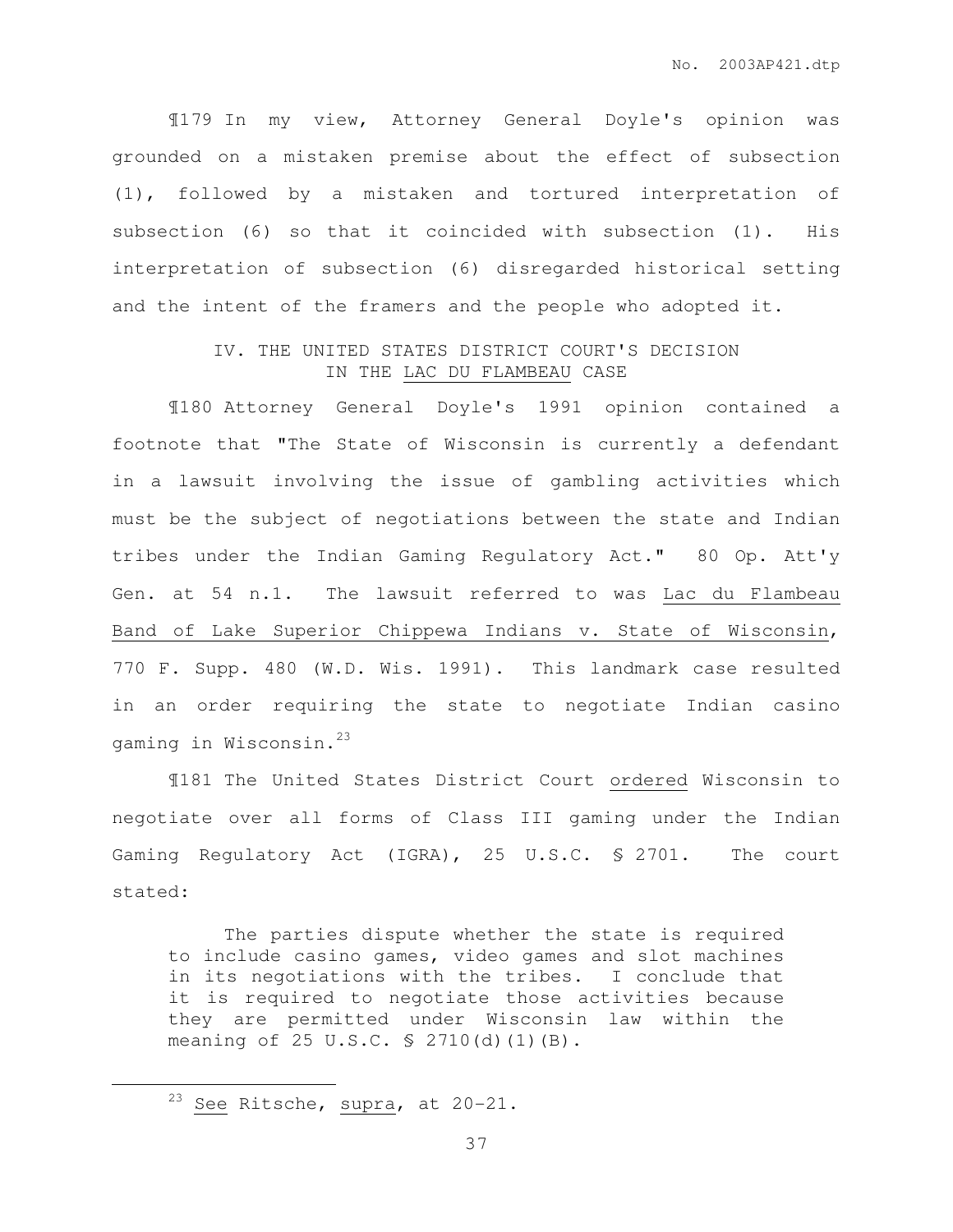Lac du Flambeau, 770 F. Supp. at 482.

¶182 In my view, this conclusion represented a fundamental misreading of IGRA. The critical provision of IGRA reads as follows:

## (d) Class III gaming activities; authorization; revocation; Tribal-State compact

 (1) Class III gaming activities shall be lawful on Indian lands only if such activities are-

 (A) authorized by [a Tribal] ordinance or resolution . . .

## (B) located in a State that permits such gaming for any purpose by any person, organization, or entity, and

 (C) conducted in conformance with a Tribal-State compact entered into by the Indian tribe and the State under paragraph (3) that is in effect.

25 U.S.C. § 2710(d)(1)(A)-(C) (emphasis added).

 ¶183 In Lac du Flambeau, the State argued that, irrespective of the Wisconsin Constitution, casino games, video games, and slot machines were not permitted for any purpose by any person, organization, or entity, and thus Wisconsin was not required to bargain over these games. According to the court:

Defendants' position is that Congress meant "permits" to be given its usual dictionary meaning of formally or expressly granting leave; therefore, unless a state grants leave expressly for the playing of a particular type of gaming activity within the state, that activity cannot be lawful on Indian lands.

Lac du Flambeau, 770 F. Supp. at 484-85. The court disagreed, pointing to alternative definitions of "permits," namely to "allow" or to "let" or to "acquiesce."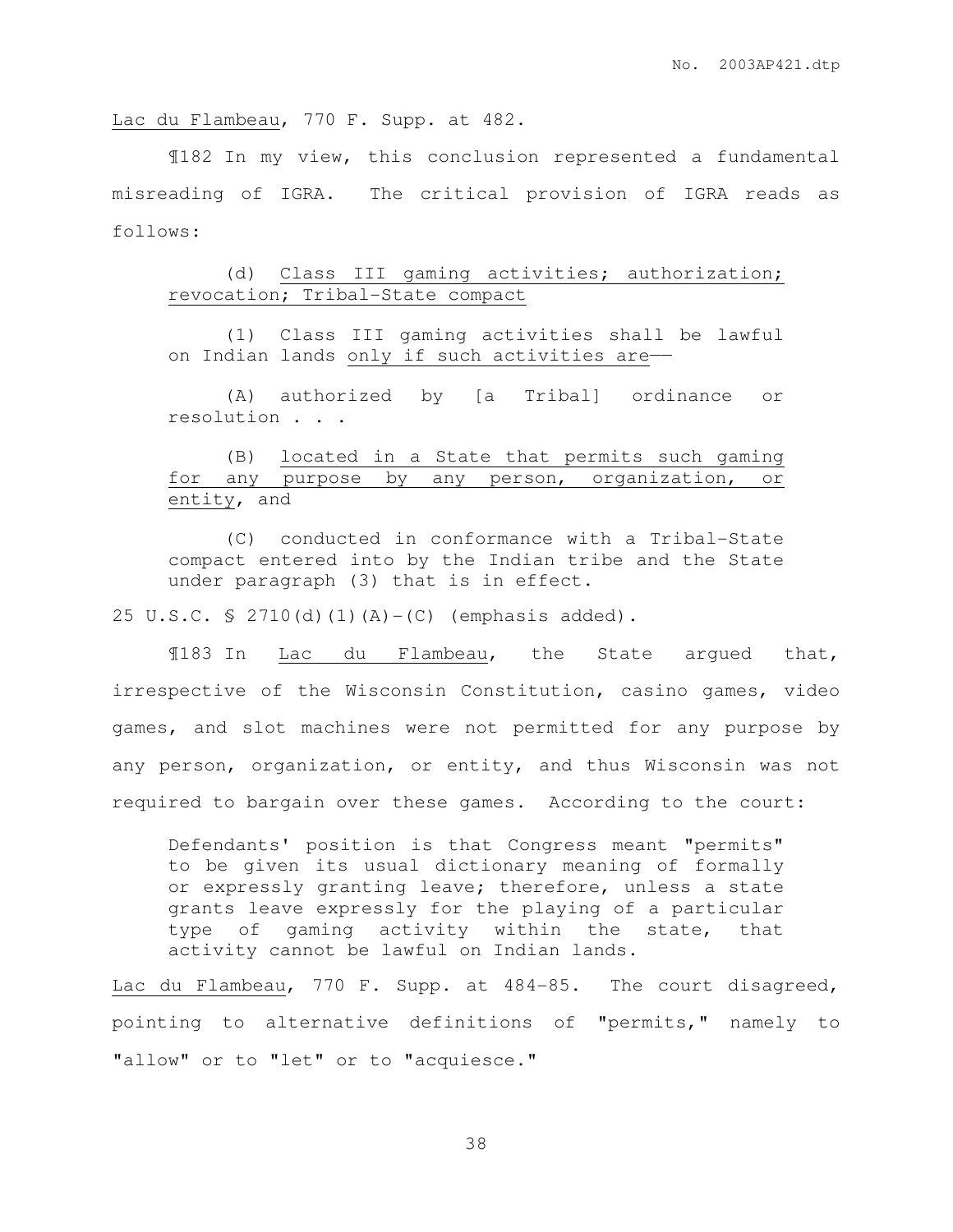¶184 More significant, however, the court adopted the United States Supreme Court's analysis in California v. Cabazon Band of Mission Indians, 480 U.S. 202 (1987), "on which [it said] Congress relied in drafting the Indian Regulatory Gaming Act [sic]." Lac du Flambeau, 770 F. Supp. at 485. It noted that Cabazon said, "a court must analyze the state's policy toward gambling" to determine whether a state's criminal laws would apply to gambling on Indian lands. Id. By embracing this approach, the court substituted judicial balancing for the criteria set out in IGRA. The court said:

The initial question in determining whether Wisconsin "permits" the gaming activities at issue is not whether the state has given express approval to the playing of a particular game, but whether Wisconsin's public policy toward Class III gaming is prohibitory or regulatory.

Id. at 486. The court concluded: "The amendments to the Wisconsin Constitution evidence a state policy toward gaming that is now regulatory rather than prohibitory in nature. Id. "I conclude that [Wisconsin] is required to negotiate [casino games] because they are permitted under Wisconsin law within the meaning of 25 U.S.C. § 2710(d)(1)(B)." Id. at 482 (emphasis added).

¶185 In reaching this conclusion, the court leaned heavily on Attorney General Doyle's opinion. Utilizing the opinion's truncated historical analysis, the court stated:

 The original Wisconsin Constitution provided that "[e]xcept as provided in this section, the legislature shall never authorize any lottery, or grant any divorce." For more than a century, this prohibition against "any lottery" was interpreted as prohibiting the operation or playing of any game, scheme or plan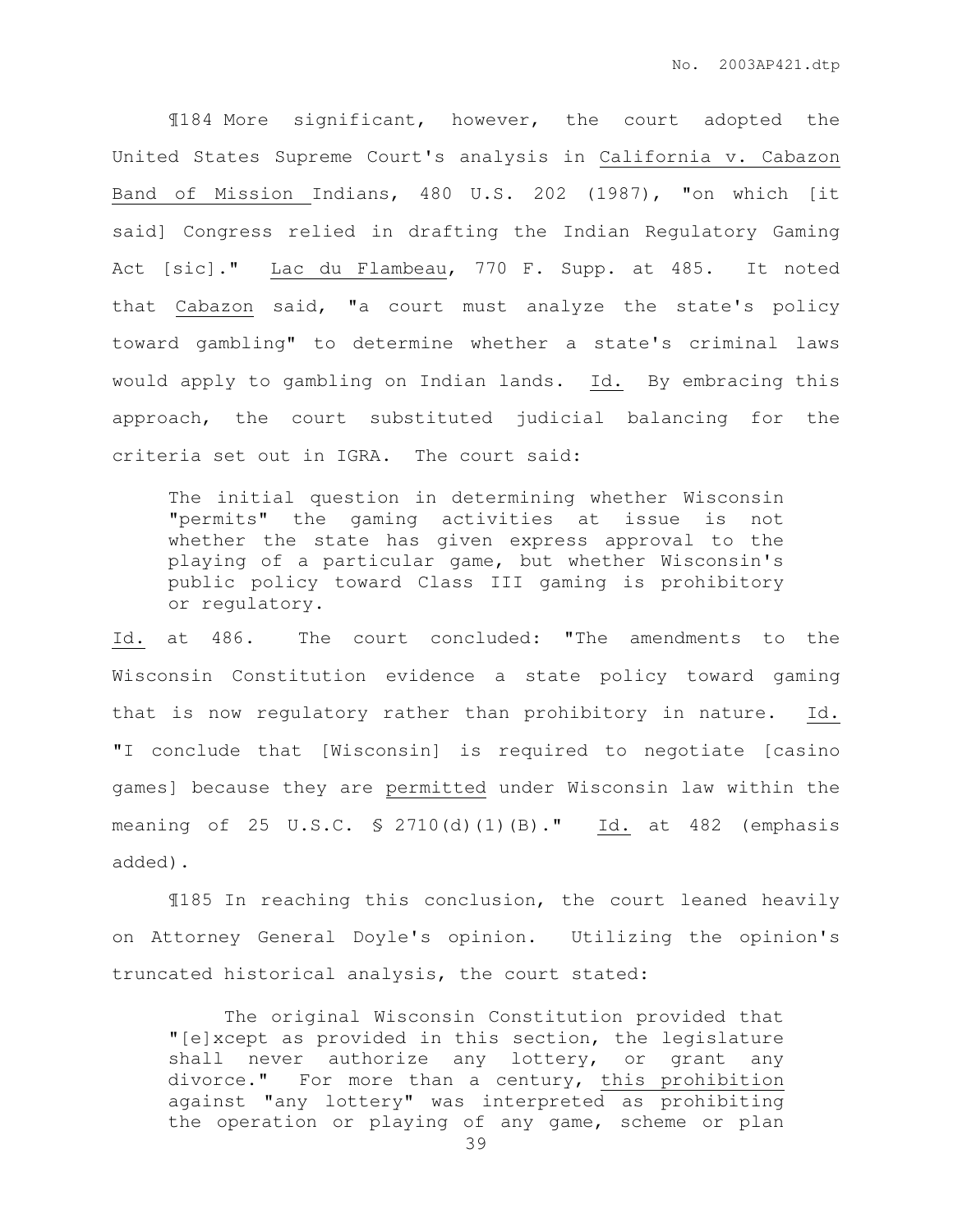involving the elements of prize, chance and consideration.

Id. at  $486$  (emphasis added).<sup>24</sup>

¶186 The court added:

When the voters authorized a state-operated "lottery," they removed any remaining constitutional prohibition against state-operated games, schemes or plans involving prize, chance and consideration, with minor exceptions. See Op. Att'y Gen. Wis. 10-91, slip op. at 5 ("Under the [state] constitution, the Legislature may authorize any type of state operated lottery subject only to the advertising, use-ofrevenue and off-track wagering restrictions.").

 The amendments to the Wisconsin Constitution evidence a state policy toward gaming that is now regulatory rather than prohibitory in nature. See [California v. Cabazon Band of Mission Indians, 480 U.S. 202  $(1987)$ ]  $\ldots$  . The fact that Wisconsin continues to prohibit commercial gambling and unlicensed gaming activities does not make its policy prohibitory.

Id. at 486-87.

 $\overline{a}$ 

 ¶187 The court used Attorney General Doyle's opinion again to rebut the State's argument about distinctions among different gaming activities:

 Defendants offer no authority for distinguishing between the State's current lottery games and the [casino game] activities proposed for negotiation by the tribes. Instead the state makes the bald statement that casino games "are of a wholly different character than a state lottery or on-track pari-mutuel wagering." Defendants' reply brief at 17. The state's current attorney general has rejected the imposition of artificial distinctions within the term lottery, so long as the activity involves the elements of prize, chance and consideration and is not

<sup>24</sup> These passages do not accurately quote the 1848 constitution and they do not accurately report the history of judicial interpretation.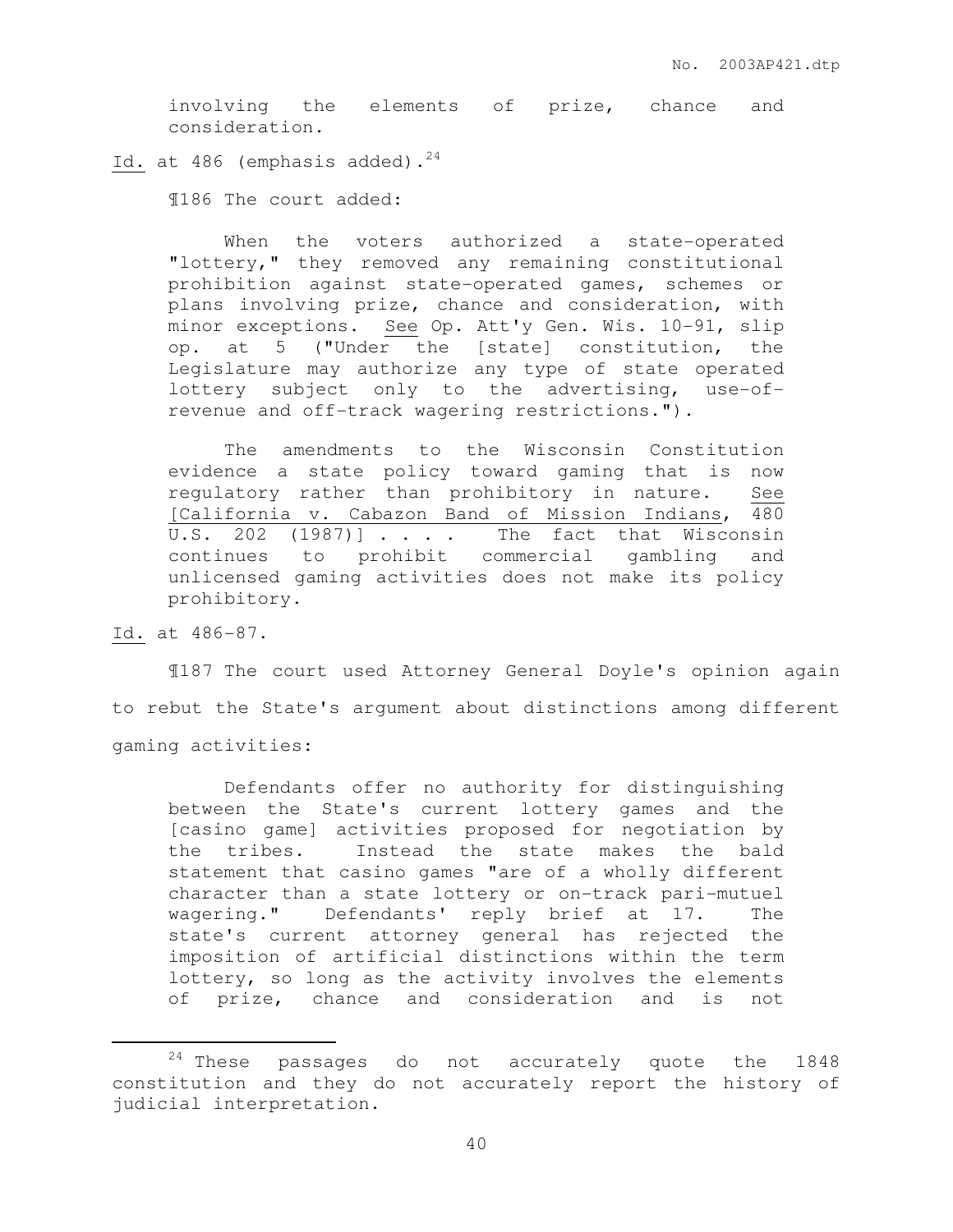addressed explicitly by the constitutional amendments. Op. Att'y Gen. Wis. 10-91, slip op. at 5-7. I find no reason to impose similarly artificial categories in applying the Cabazon test and in interpreting the Indian Gaming Regulatory Act.

Id. at 487.

 $\overline{a}$ 

 ¶188 In sum, the court used Attorney General Doyle's opinion to conclude that Wisconsin had given a green light to nearly comprehensive gambling activity operated by the state, thereby moving from a prohibitory to a regulatory policy. As a result, the court said, Wisconsin was required to negotiate all Class III gaming with its tribes. $25$ 

 ¶189 The State appealed the district court's decision, but the Seventh Circuit Court of Appeals refused to review the merits of the action because the State failed to file a timely notice of appeal. Lac du Flambeau Band of Lake Superior Chippewa Indians v. State of Wisconsin, 957 F.2d 515 (7th Cir. 1992). The State filed its appeal before the district court disposed of a motion to vacate the judgment, and thus the State's appeal was dismissed. The Seventh Circuit said:

 Much as we regret visiting the effects of counsel's error on the State of Wisconsin in a case bearing on its governmental powers, the current version of Rule 4(a)(4) leaves no alternative. A timely notice of appeal is essential to this court's jurisdiction. The notice defendants filed is

<sup>&</sup>lt;sup>25</sup> In Lac du Flambeau Band of Lake Superior Chippewa Indians v. State of Wisconsin, 957 F.2d 515, 516 (7th Cir. 1992), the Court of Appeals summarized the district court's holding as follows: "The district court held that amendments to the state's constitution and recent legislation establishing a state lottery also authorized other forms of gambling, in which the tribes may engage."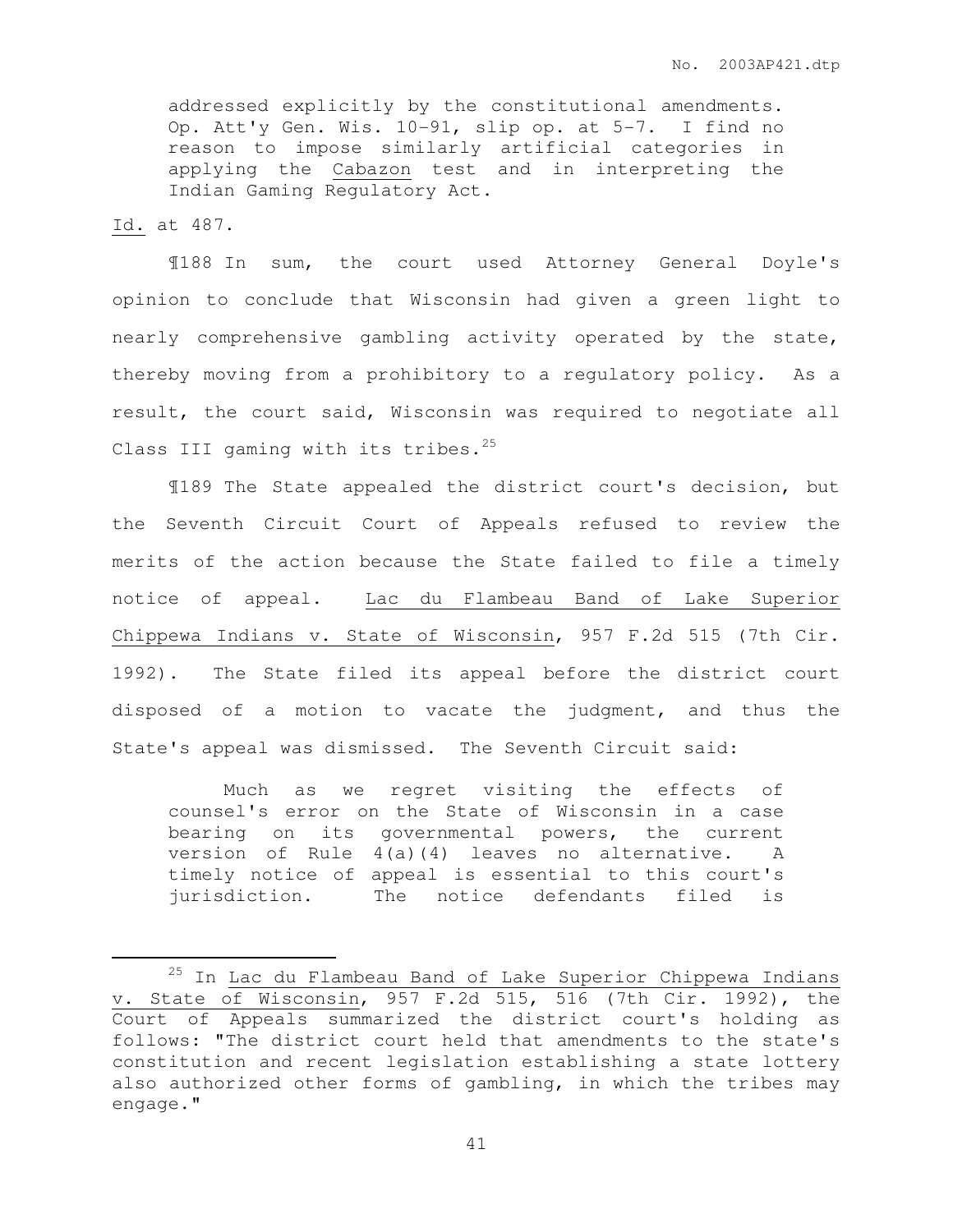ineffective. The appeal is dismissed for want of jurisdiction.

Id. at 517.

 $\overline{a}$ 

 ¶190 Four months after the Seventh Circuit dismissed the State's appeal, eight members of the Wisconsin legislature filed a petition to commence an original action in this court. Leann v. Wisconsin, 1993 Wisc. LEXIS 16, No. 92-1861-OA (Jan. 20, 1993). This court denied the petition on grounds that it presented no justiciable controversy. Id. at \*2. Three members of the court, Justices Bablitch, Day, and Wilcox, would have heard the matter to clear up the confusion surrounding the meaning of the word "lottery." Id. at \*8-9 (Bablitch, J., dissenting). The others refused.

 ¶191 As a result of these decisions, the district court's holding and order were never reviewed. Not until Panzer v. Doyle did a Wisconsin court openly question the correctness of the Lac du Flambeau ruling. Panzer, 271 Wis. 2d 295, ¶92. Now that a majority of this court adopts Lac du Flambeau, it is necessary to revisit the decision and show why the court's ruling was wrong.<sup>26</sup>

<sup>&</sup>lt;sup>26</sup> A United States District Court is not the final arbiter of the meaning of a state constitution. In a February 25, 1997, letter to State Representative Daniel P. Vrakas, Attorney General Doyle wrote that:

Judge Crabb's decision only binds the parties to the particular action in which it was issued. The only effect of the decision was to direct the parties to that case to enter into negotiations for a compact at that time. However, it did make clear, under the law as it existed in 1991, how Judge Crabb would have ruled in similar cases.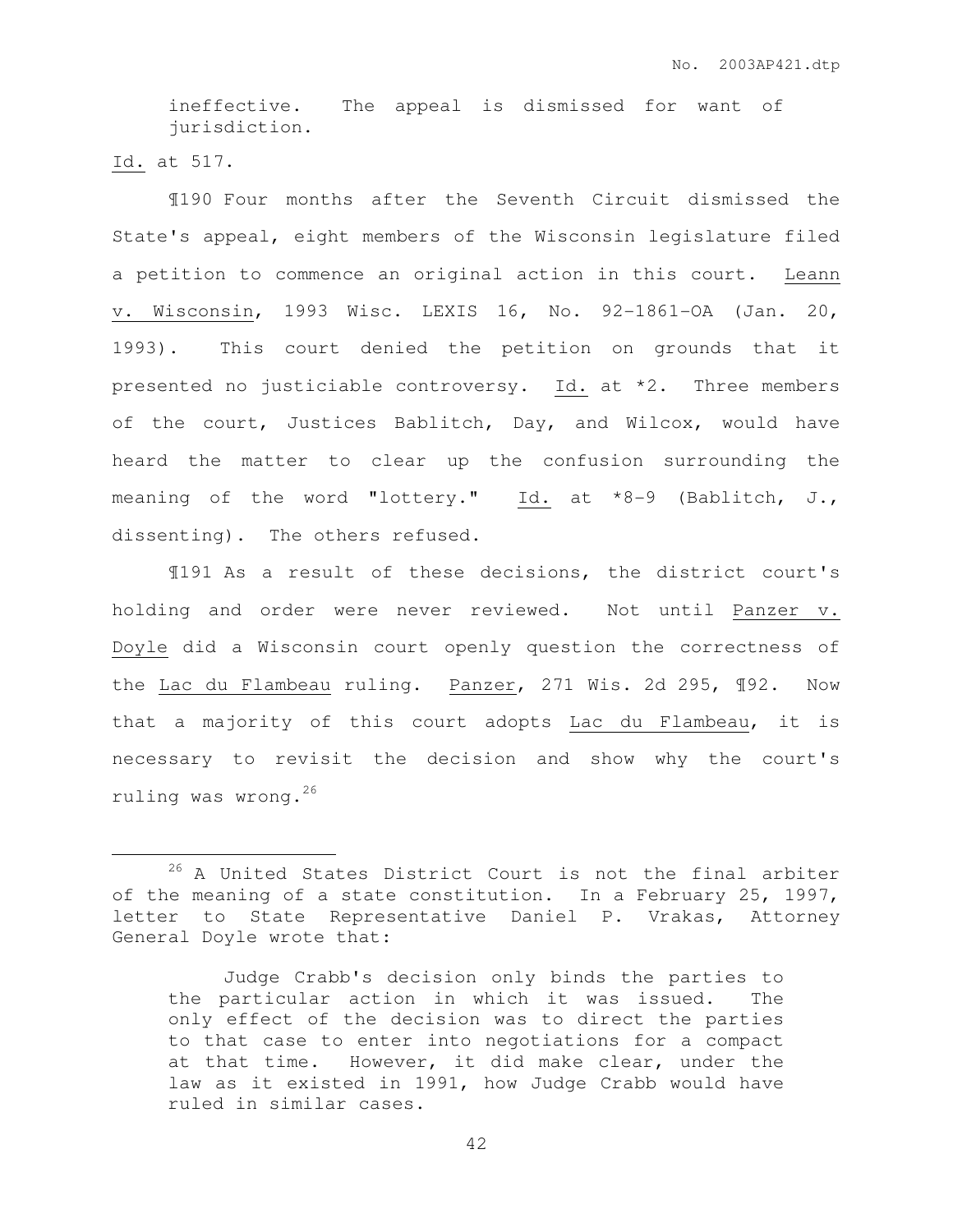¶192 Under IGRA, the statutory test for determining whether a state is required to negotiate a particular Class III gaming activity with Indian tribes is whether the state "permits such gaming for any purpose by any person, organization, or entity." 25 U.S.C. § 2710(d)(1)(B). The district court rejected a narrow interpretation of "permits," that is, it rejected any requirement for formal authorization of an activity by the state. But the court went well beyond that interpretation by construing the phrase "such gaming" in § 2710(d)(1)(B) to refer to all "Class III gaming activities" in § 2710(d)(1). Thus, in the court's view, if a state permitted or allowed any Class III gaming activity (like a state lottery), it was required to negotiate all gaming activities within Class III. There are several reasons why this conclusion was erroneous.

 ¶193 First, the phrase "such gaming" refers back to "Class III gaming activities," 25 U.S.C. § 2710(d)(1), not "Class III gaming." The term "Class III gaming" is defined in 25 U.S.C. § 2703(8). "Class III gaming" is a very broad term that encompasses an entire class of gaming under the statute, made up of everything that is not in the two other classes. By contrast, the phrase "Class III gaming activities" is elastic enough to cover all or part of the specific gaming activities

 $\overline{a}$ 

As a district court opinion, it has no mandatory precedential effect over future cases in that or any other court. Any new cases regarding negotiation of compacts, even between the same parties, would arise under a new fact situation and in a changed legal environment, and thus not be directed specifically by that prior decision.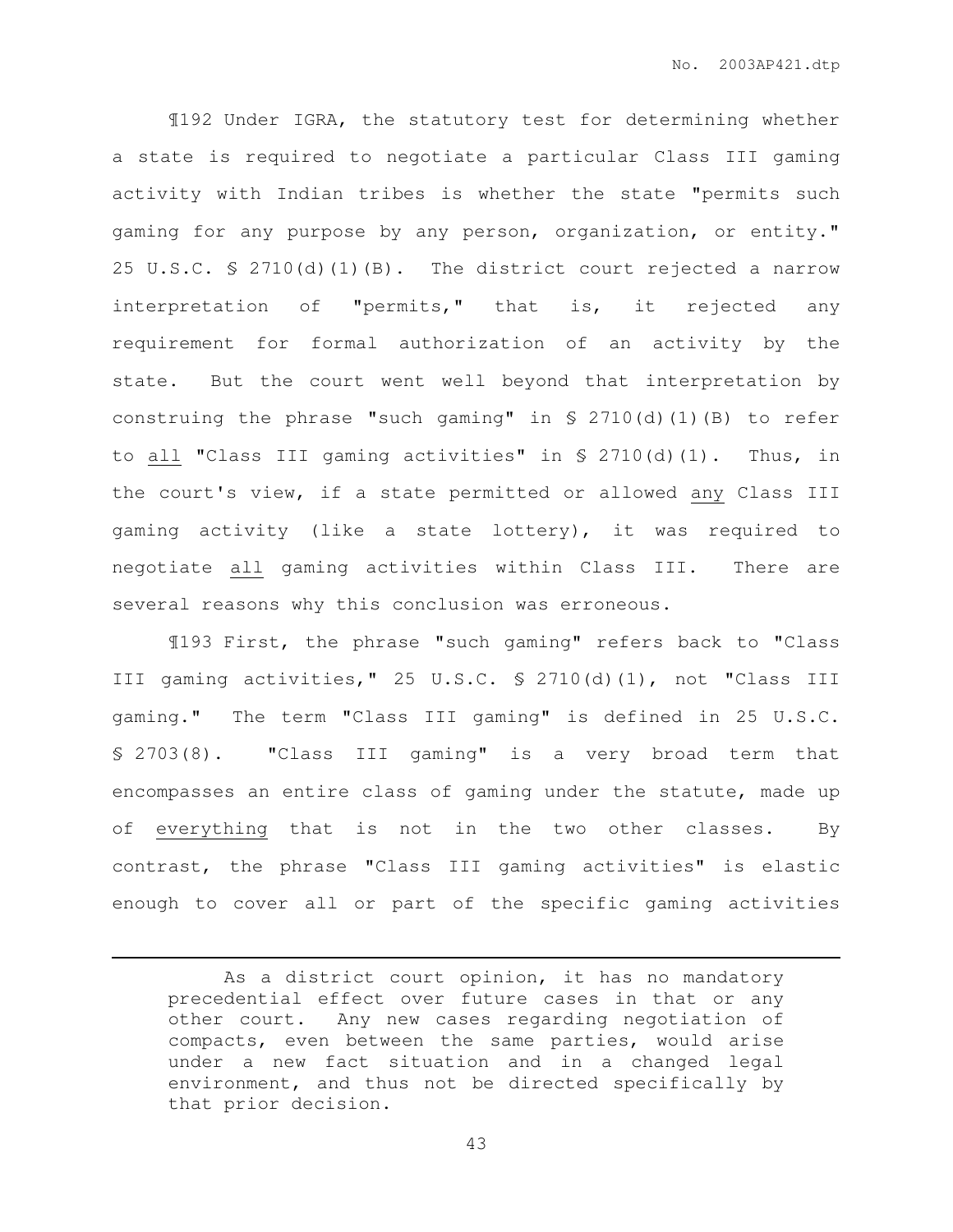within Class III. Clearly, "a" Class III gaming activity describes one of the gaming activities within that class.

¶194 Class III gaming activities are lawful only when they meet certain conditions. For instance, "Class III gaming activities shall be lawful on Indian lands only if such activities" are (A) authorized by a Tribal ordinance or resolution and (C) "conducted in conformance with a Tribal-State compact entered into by the Indian tribe and the State under paragraph (3)." Significantly, paragraph (3) refers to "a Class III gaming activity," a subset of the larger class. In addition, the statute contemplates tribal ordinances and tribalstate compacts enumerating one or more specific Class III gaming activities that have been authorized by a tribe and/or negotiated with a state. It would make no sense for either a tribe or a state to negotiate Class III gaming as a whole because neither party would be able to predict everything that might someday fall within that exceptionally broad class. Likewise, subparagraph (B) makes sense only when the term "such gaming" refers to one or more specific gaming activities permitted by the state.

 ¶195 Second, logic and history dictate this construction. A number of states permitted certain Class III gaming activities (like a state-operated lottery, pari-mutuel betting, slot machines, or jai alai) long before IGRA was enacted in 1988. These states acted before the statutory classification-"Class III gaming"——even existed. Thus, if the district court's interpretation of the statute were correct, each of these states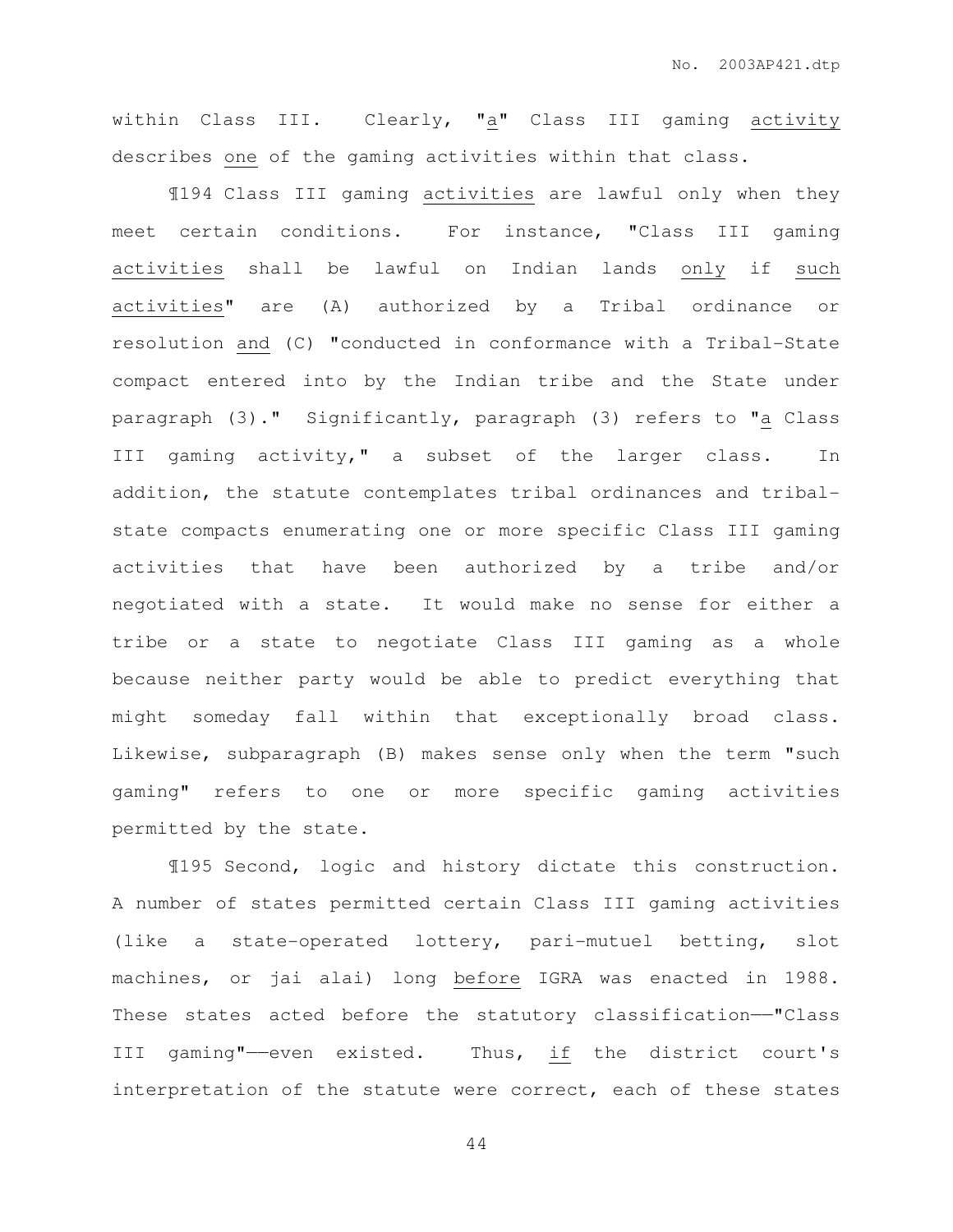would have been required—involuntarily—to negotiate all casino games with any tribe within its borders, irrespective of whether the state permitted any of these games. (To illustrate the district court's theory, if a state permitted or allowed jai alai (and only jai alai) before IGRA, it would have been required to negotiate pari-mutuel betting, slot machines, and casino gaming after IGRA became law.) It passes belief to suppose that members of Congress from a state that had previously approved a single gaming activity now classified as a Class III gaming activity, would have voted for federal legislation that blew the doors off Indian gaming and transferred so much of their state's police power to other sovereignties. It is one thing to argue that a state that opens the door a crack to a particular gaming activity must negotiate that activity with all its tribes. See Mashantucket Pequot Tribe v. Connecticut, 913 F.2d 1024, 1026, 1029 (2nd Cir. 1990). It is quite another thing to argue that opening up the door to one gaming activity opens the doors to all gaming activities.

 ¶196 Third, legislative intent is also revealed in IGRA's legislative history. On June 25, 1987, Senator John McCain of Arizona appeared before the House Committee on Interior and Insular Affairs for a hearing on IGRA. Senator McCain said:

[W]hen we talk about gaming spreading all over this country, let's not forget that no tribe will be allowed to have gaming operations which exceed that which is already allowed in the State.

 So, let's not paint the picture, let's not say casinos are going to spring up all over this Nation; they are not. No gaming will be allowed which exceeds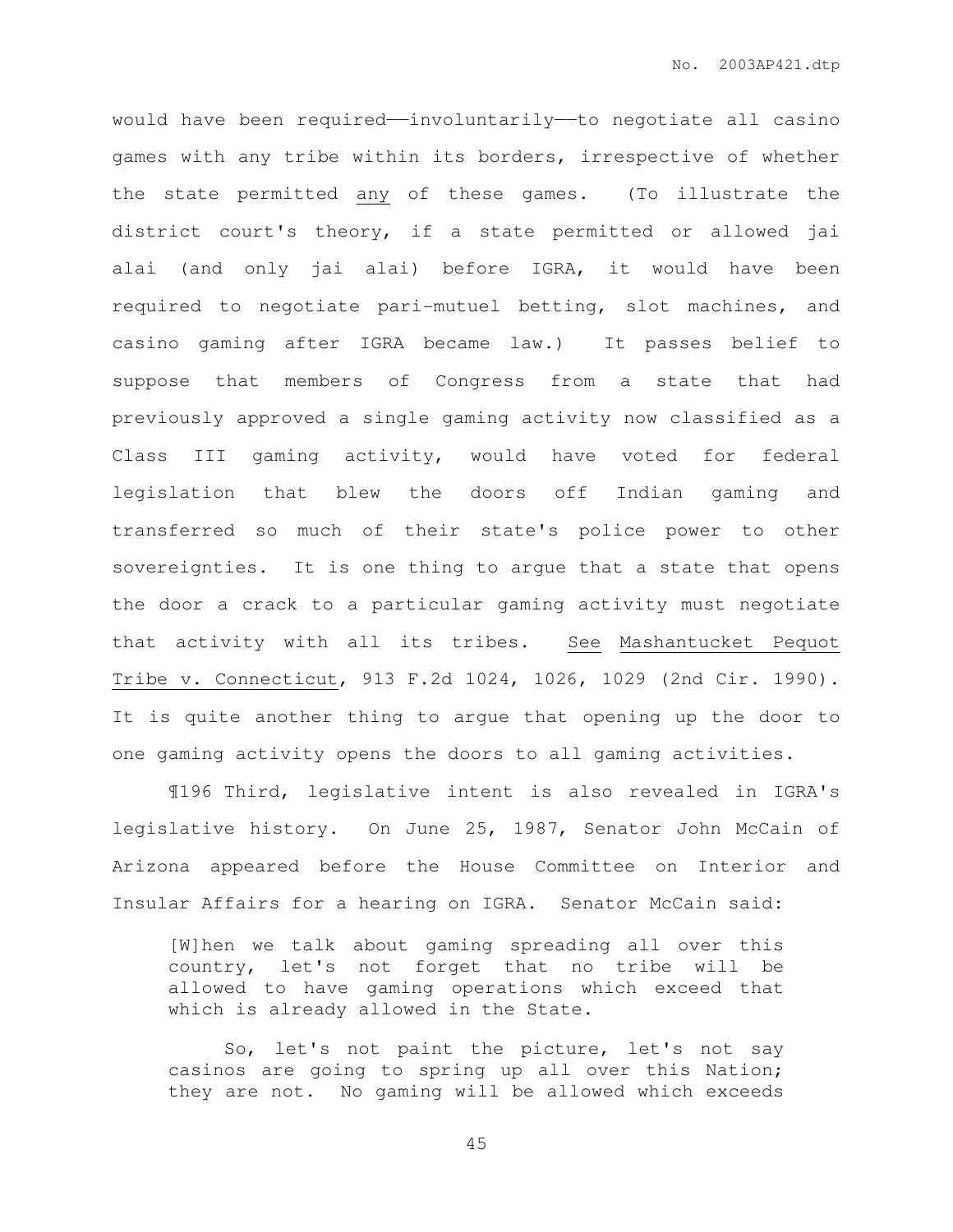the gaming which is allowed for non-Indians in that State.

Indian Gaming Regulatory Act: Hearing on H.R. 964 and H.R. 2507 Before the Comm. on Interior and Insular Affairs, 100th Cong. 177 (1987).

¶197 Committee Chairman Morris K. Udall agreed:

 Mr. McCain pointed out that one of the basic things in our bill, as long as we have been involved in this, is that Indians are not going to get any better treatment than anybody else, but they are going to get as good a treatment as anybody else, and if you have j'ai alai and poker parlors and whatnot in California, you can have j'ai alai and poker parlors in [an Indian] reservation or wherever else.

Id. at 178.

 ¶198 These basic assumptions about IGRA were echoed by other witnesses, including representatives of the Reagan Administration. See id. at 178 (statement of Rep. James H. Bilbray (D-Nev.)); id. at 208 (statement of Victoria Toensing, Deputy Assistant Att'y Gen., Criminal Div., United States Dep't of Justice); id. at 222 (statement of Ross O. Swimmer, Assistant Secretary Indian Affairs, Bureau of Indian Affairs, United States Dep't of Interior). See also Senate Hearings on S. 555 and S. 1303 Before the Select Comm. on Indian Affairs, 100th Cong. 86 (1987) (statement of Sen. Peter V. Dominici).

 ¶199 The Senate Committee Report on Senate Bill 555, which ultimately became the Indian Gaming Regulatory Act, explained that Congress recognized:

the need to fashion a means by which different public policies of these respective governmental entities [tribes and states] can be accommodated and reconciled. This legislation is intended to provide a means by which tribal and State governments can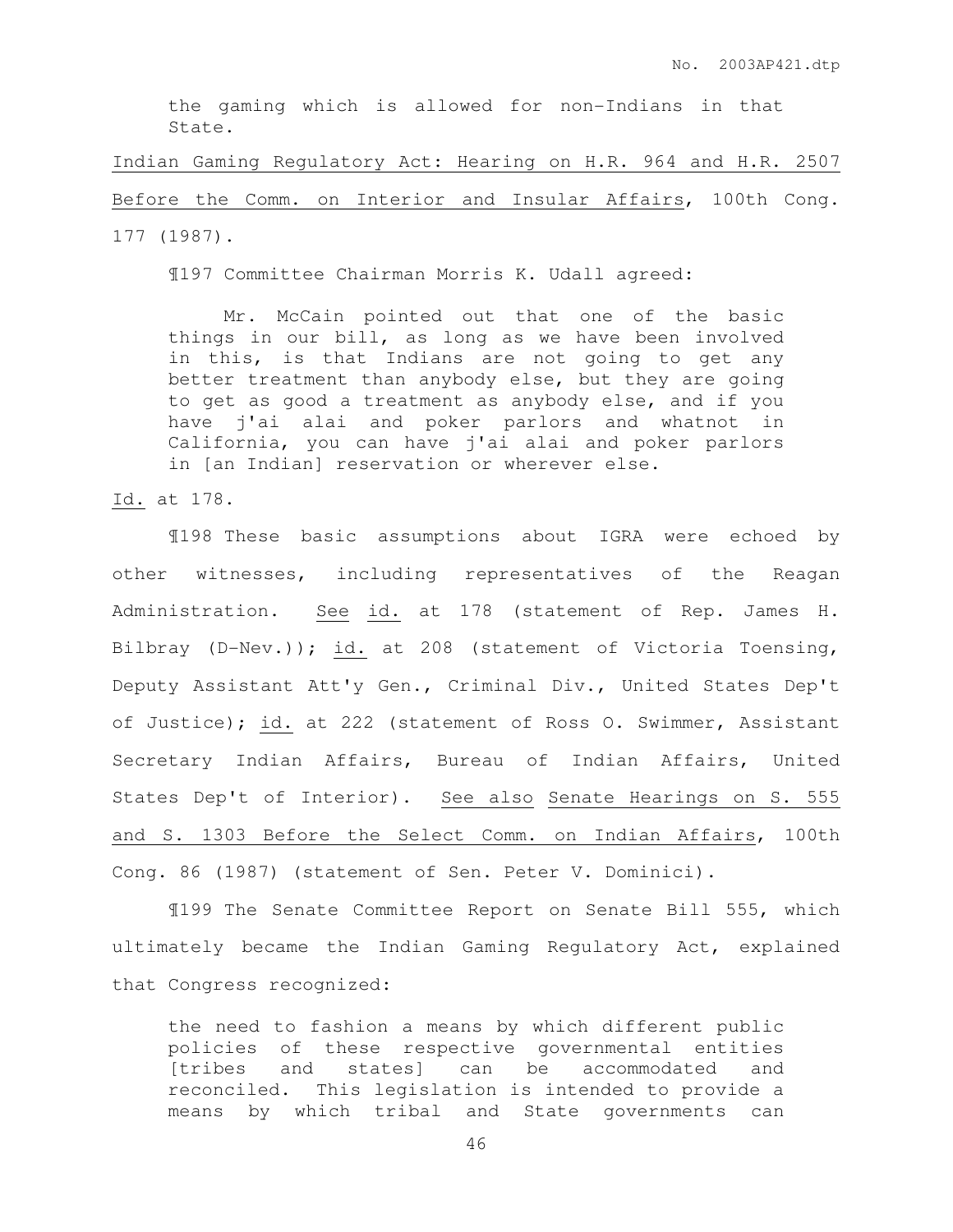realize their unique and individual governmental objectives, while at the same time, work together to develop a regulatory and jurisdictional pattern that will foster a consistency and uniformity in the manner in which laws regulating the conduct of gaming activities are applied.

S. Rep. No. 100-446, at 6 (emphasis added).

 ¶200 This language is not as direct in its guidance as it might be, but it recognizes the desirability of "consistency and uniformity" in gaming regulation as well as the right of a state to protect its governmental objectives. Thus, although IGRA permits a state to negotiate a compact that grants tribes exclusive authority to engage in certain Class III gaming activities, the state is not required to give its tribes the right to engage in these Class III gaming activities when it prohibits these activities to everyone else. Congress established a clear rule that a Class III gaming activity is lawful on Indian lands only if the activity is located in a state that permits the activity "for any purpose by any person, organization, or entity" and only if the activity is conducted in conformance with a Tribal-State compact.

 ¶201 Significantly, IGRA strips federal courts of their authority to make subjective evaluations that characterize a state's gaming policy as regulatory or prohibitory. The Committee report states:

 S. 555 is intended to expressly preempt the field in the governance of gaming activities on Indian lands. Consequently, Federal courts should not balance competing Federal, State, and tribal interests to determine the extent to which various gaming activities are allowed.

S. Rep. No. 100-446, at 6 (emphasis added).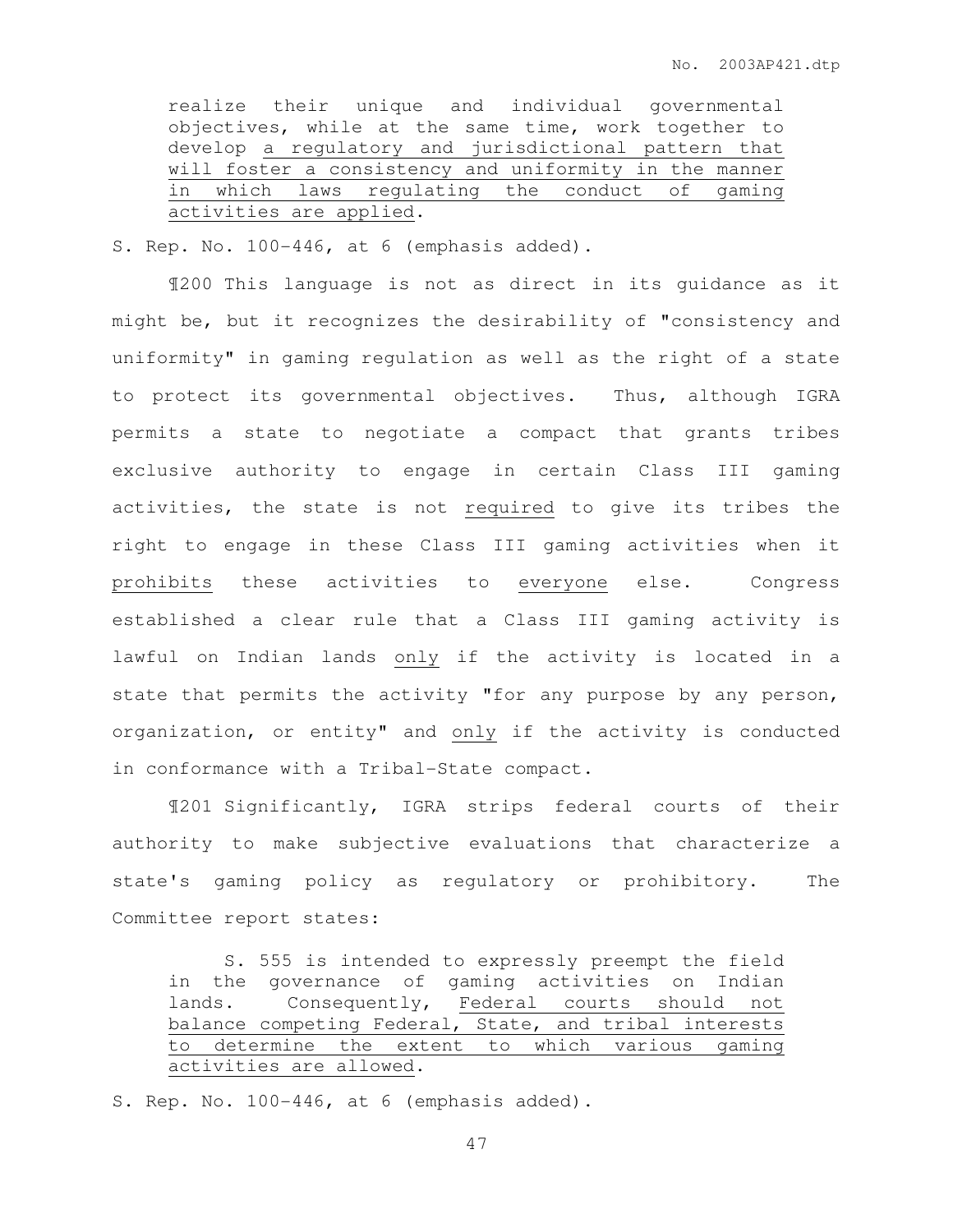¶202 The report went on:

[T]he Committee anticipates that Federal courts will rely on the distinction between State criminal laws which prohibit certain activities and the civil laws of a State which impose a regulatory scheme upon those activities to determine whether class II games are allowed in certain States. . . . The Committee wishes to make clear that, under S. 555, application of the prohibitory/regulatory distinction is markedly different from the application of the distinction in the context of Public Law 83-280 [as applied in Cabazon]. Here, the courts will consider the distinction between a State's civil and criminal laws to determine whether a body of law is applicable, as a matter of Federal law, to either allow or prohibit certain activities.

## Id. (emphasis added).<sup>27</sup>

 $\overline{a}$ 

¶203 This statement modifies the ruling in Cabazon. Admittedly, the statement references "class II games," but this does not undermine the analysis. On the contrary, Class II gaming does not depend upon a compact. A tribe's right to a Class II gaming activity is determined by whether the state permits that gaming activity "for any purpose by any person, organization, or entity." 25 U.S.C. § 2710(b)(1)(A). Consequently, when a dispute arises over whether a certain Class II gaming activity is lawful on Indian land, the answer does not depend on whether the state has agreed to that activity in a

<sup>&</sup>lt;sup>27</sup> The district court cited this very language.  $\frac{Lac}{d}$   $\frac{du}{dt}$ Flambeau, 770 F. Supp. at 485. Nevertheless, the district court inexplicably applied the prohibitory/regulatory distinction from California v. Cabazon Band of Mission Indians, 480 U.S. 202 (1987), rather than simply determining whether the gaming activity was prohibited by state criminal law, as contemplated by the Senate Report. See Lac du Flambeau, 770 F. Supp. at 485 (criticizing the State for ignoring the analysis in Cabazon for purposes of determining whether a state permits Class III gaming).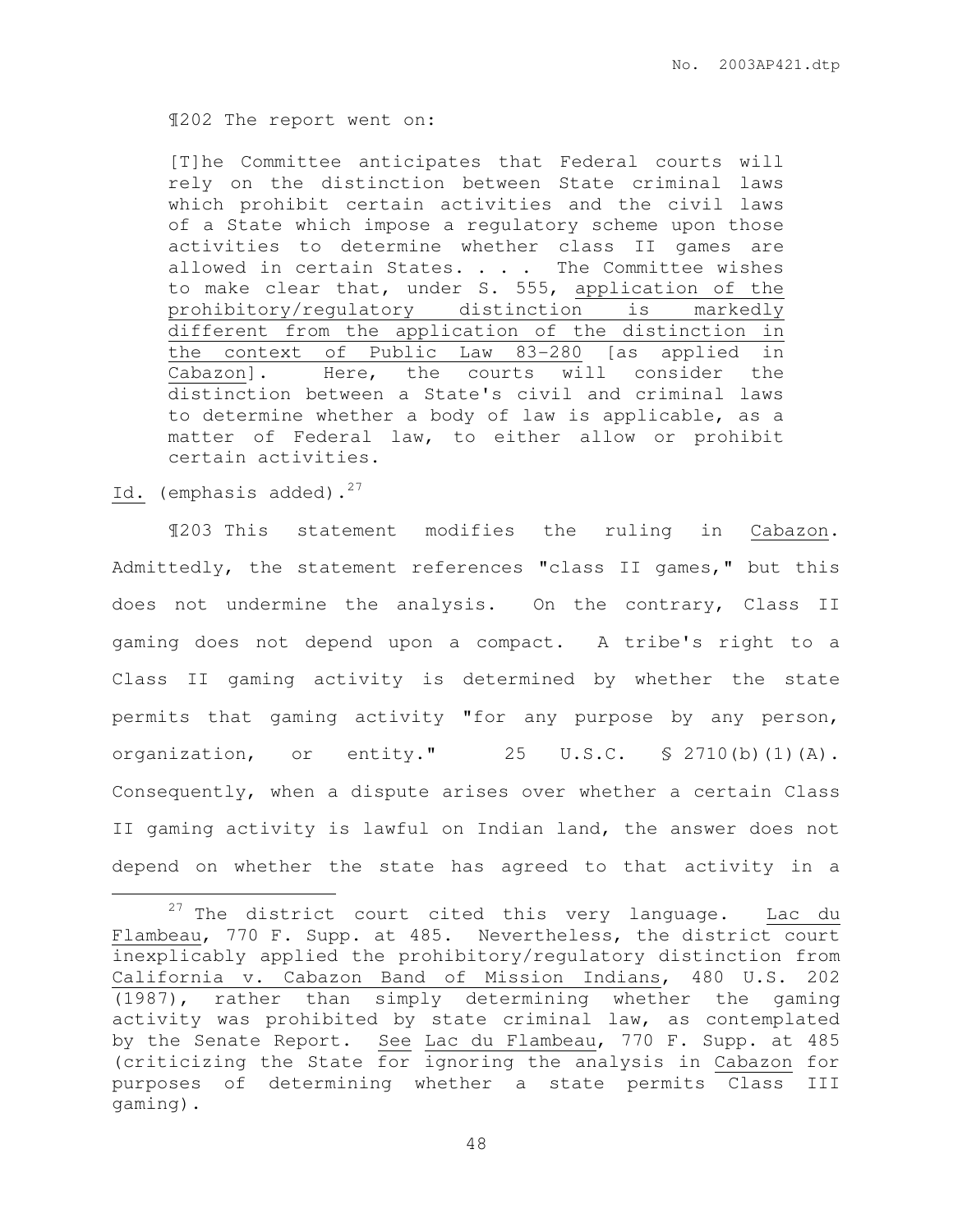formal way. The answer depends on whether the state has enacted criminal laws that prohibit that activity to everyone. This new rule is even more applicable to Class III gaming activities.

¶204 The original understanding of IGRA from 1987-88 is affirmed today by the National Indian Gaming Commission. In its "Indian Gaming Regulatory Act Overview," the Commission states:

The Indian Gaming Regulatory Act, enacted in 1988 as Public Law 100-497 and now codified at 25 U.S.C. § 2701, establishes the jurisdictional framework that presently governs Indian gaming.

. . . .

 The definition of class III gaming is extremely broad. It includes all forms of gaming that are neither class I nor II. Games commonly played at casinos, such as slot machines, black jack, craps, and roulette, would clearly fall in the class III category, as well as wagering games and electronic facsimiles of any game of chance. Generally, class III is often referred to a[s] casino-style gaming. As a compromise, the Act restricts Tribal authority to conduct class III gaming.

 Before a Tribe may lawfully conduct class III gaming, the following conditions must be met: (1) The particular form of class III gaming that the Tribe wants to conduct must be permitted in the state in which the tribe is located; (2) The Tribe and the state must have negotiated a compact that has been approved by the Secretary of the Interior, or the Secretary must have approved regulatory procedures; and (3) The Tribe must have adopted a Tribal gaming ordinance that has been approved by the Chairman of the Commission.

See National Indian Gaming Commission, Indian Gaming Regulatory Act Overview, http://www.nigc.gov/laws/igra/overview.jsp (last visited March 1, 2006) (emphasis added). The phrase "particular form of class III gaming" decimates the Lac du Flambeau ruling.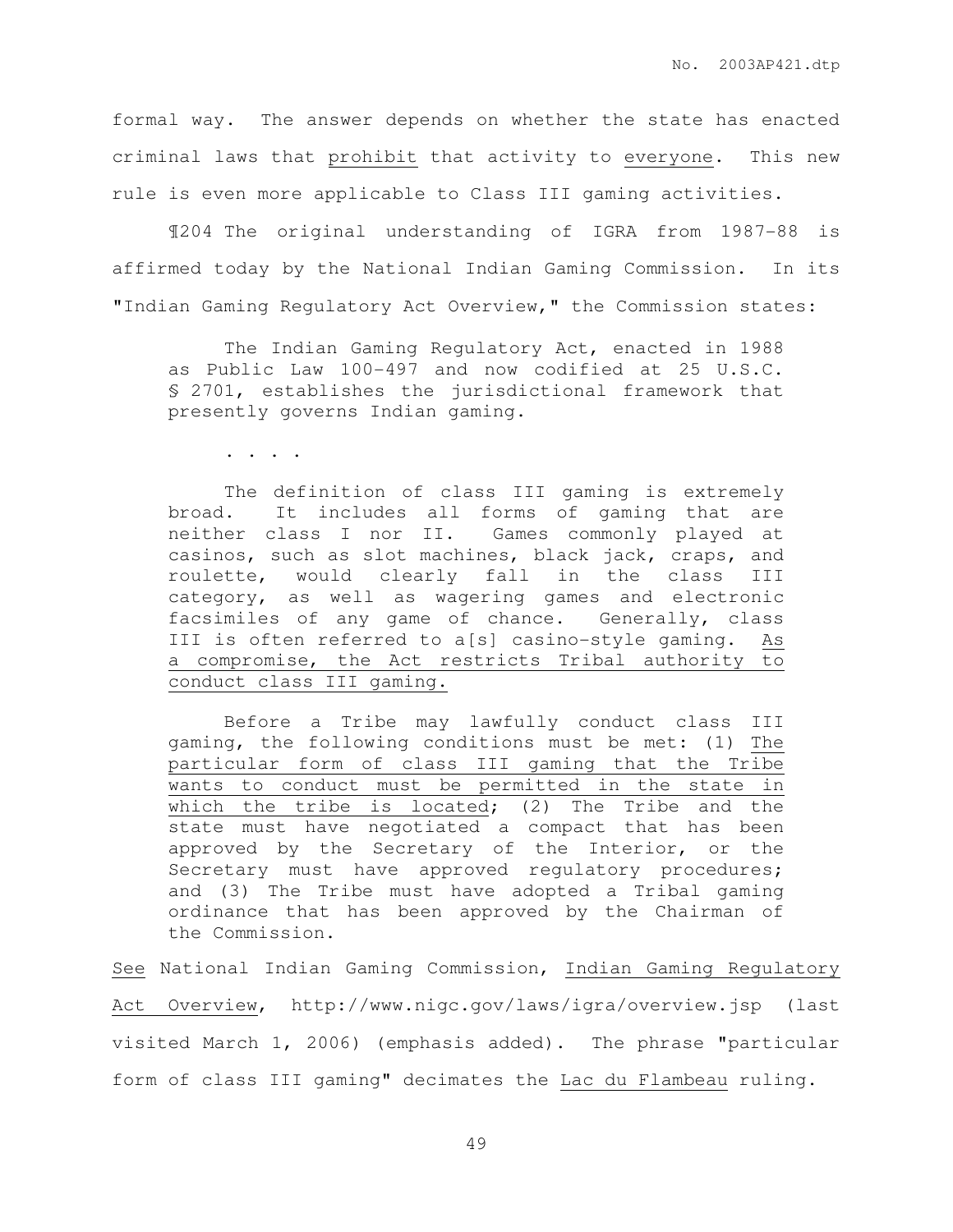¶205 Looking back, the district court was incorrect in almost every respect. It misread Wisconsin constitutional history and it misinterpreted IGRA, first, by engaging in a balancing interpretation that wrongly characterized Wisconsin's climate toward Class III gaming as regulatory rather than prohibitory, even though Wisconsin prohibited all casino games by criminal statute; and, second, by concluding that if Wisconsin permitted any Class III gaming, it was required to negotiate all Class III gaming.

¶206 The district court's interpretation has been rejected by other federal courts.<sup>28</sup> In Yavapai-Prescott Indian Tribe v. Arizona, 796 F. Supp 1292, 1296 (D. Ariz. 1992), the court said the Lac du Flambeau "ruling missed the mark and went too far." It quoted a district court in Washington as saying, "frankly,

 $\overline{a}$ 

<sup>&</sup>lt;sup>28</sup> See Rumsey Indian Rancheria of Wintun Indians v. Wilson, 41 F.3d 421, 427 (9th Cir. 1994), amended, 64 F.3d 1250 (9th Cir. 1995) and 99 F.3d 321 (9th Cir. 1996) ("IGRA does not require a state to negotiate over one form of Class III gaming activity simply because it has legalized another, albeit similar form of gaming."); Cheyenne River Sioux Tribe v. South Dakota, 3 F.3d 273, 279 (8th Cir. 1993) ("The 'such gaming' language of 25 U.S.C. § 2710(d)(1)(B) does not require the state to negotiate with respect to forms of gaming it does not presently permit. Because video keno and traditional keno are not the same and video keno is the only form of keno allowed under state law, it would be illegal, in addition to being unfair to the other tribes, for the tribe to offer traditional keno to its patrons."); Am. Greyhound, Inc. v. Hull, 146 F. Supp. 2d 1012, 1067 (D. Ariz. 2001), vacated on other grounds, 305 F.3d 1015, 1018 (9th Cir. 2002) (holding that a compact cannot authorize forms of gaming not otherwise legal in state); Coeur d'Alene Tribe v. Idaho, 842 F. Supp. 1268, aff'd, 51 F.3d 876, 876 (9th Cir. 1995) (holding that state was required to negotiate only with respect to specific Class III games that were permitted in the state).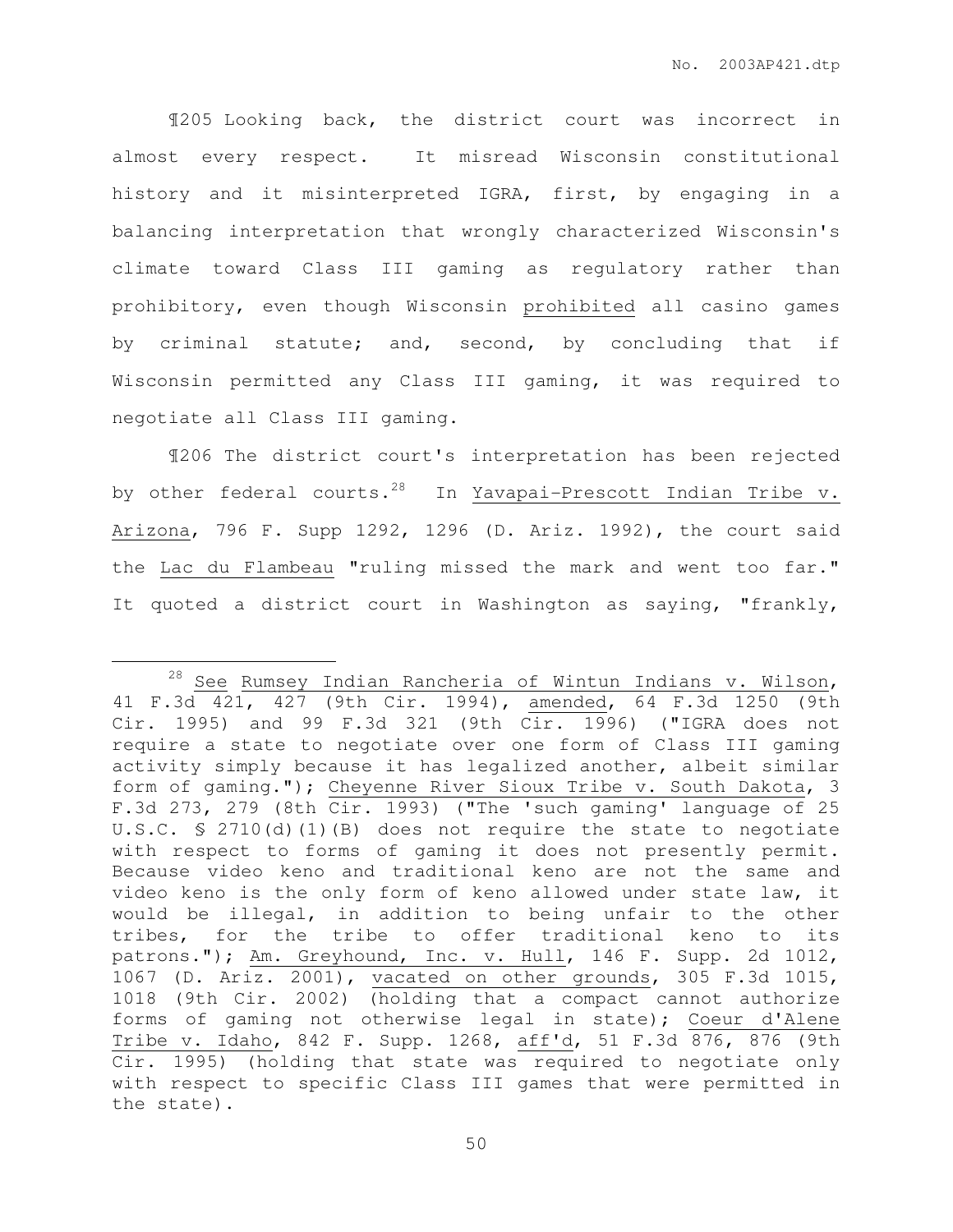the Lac du Flambeau analysis seems overbroad." Id. at 1296 n.13 (quoting Spokane Tribe of Indians v. United States, 782 F. Supp. 520, 522 n.2 (E.D. Wash. 1991)).

 ¶207 In addition, it should be noted that the United States Supreme Court handed down an important sovereign immunity decision in Seminole Tribe v. Florida, 517 U.S. 44, 47 (1996). In that case, the Court held that the Indian Commerce Clause— the authority under which Congress enacted IGRA——does not empower Congress to abrogate a state's Eleventh Amendment immunity. As a result, unless a state consents to suit, an Indian tribe may not enforce IGRA against a state in federal court. Panzer, 271 Wis. 2d at 355 n.37. In other words, without Wisconsin's consent, the district court could not issue a decision like Lac du Flambeau today.

V. THE LEGISLATIVE RESPONSE TO THE LAC DU FLAMBEAU DECISION

 ¶208 The Lac du Flambeau decision was issued on June 18, 1991. The Court's order "REQUIRED" the State "to conclude a tribal-state Class III gaming compact" with the two plaintiff tribes "within sixty (60) days from the date of this order." Lac du Flambeau, 770 F. Supp. at 488. By June of 1992 Governor Tommy G. Thompson had negotiated compacts with all 11 of the State's federally recognized tribes.<sup>29</sup> These compacts authorized (1) electronic games of chance with video facsimile displays; (2) electronic games of chance with mechanical displays; (3) blackjack; and (4) pull-tabs or break-open tickets when not

 $\overline{a}$ 

 $29$  For a history and description of the compacts, see Ritsche, supra, at 22-28.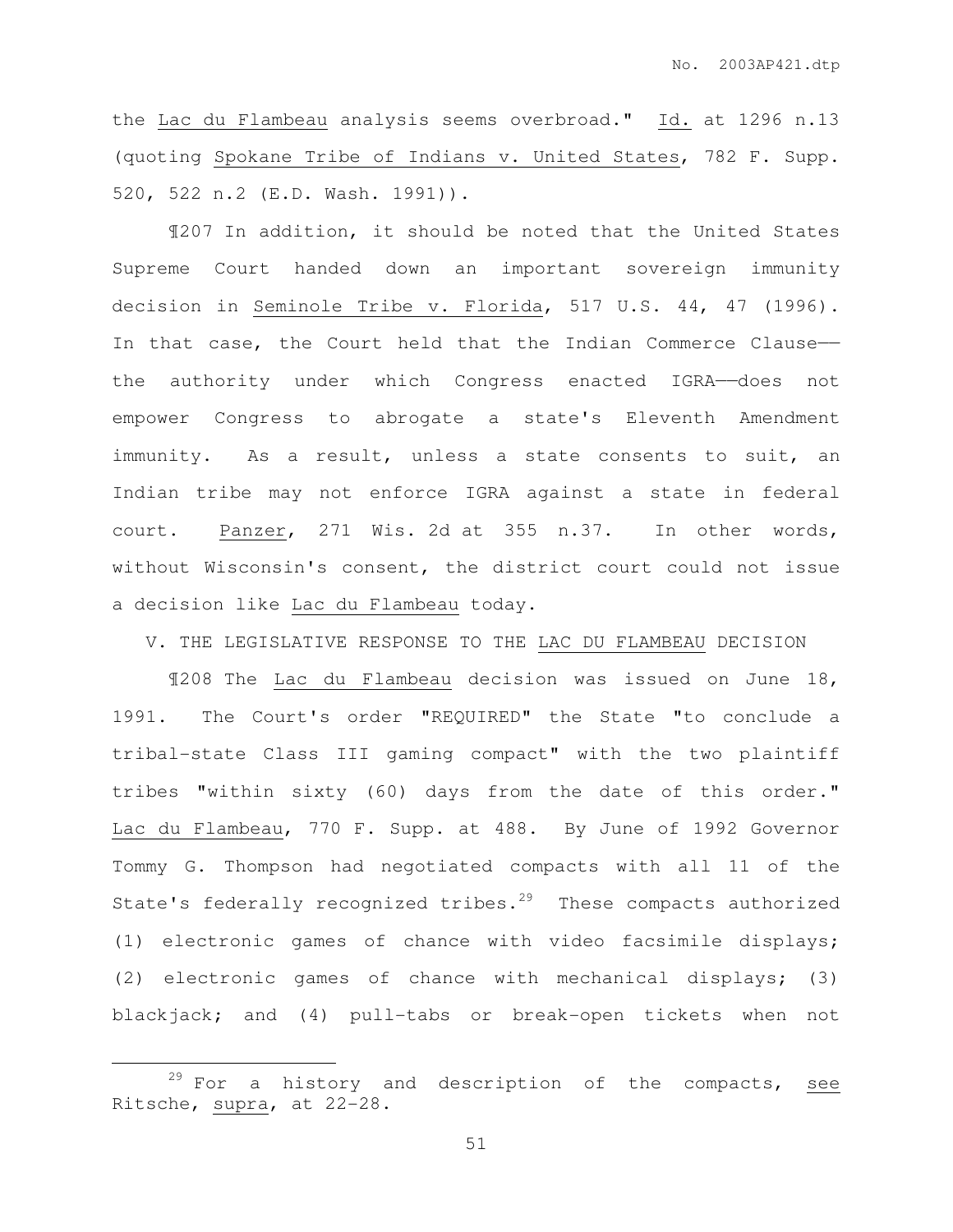played at the same location where bingo is played. See Panzer, 271 Wis. 2d 295, ¶25. These 11 compacts were scheduled to expire seven years after each took effect, but they could be extended and amended.

 ¶209 One of the concluding paragraphs of the district court's opinion stated:

 I conclude that the state is required to negotiate with plaintiffs over the inclusion in a tribal-state compact of any activity that includes an element of prize, chance and consideration and that is not prohibited expressly by the Wisconsin Constitution or state law.

Lac du Flambeau, 770 F. Supp. at 488 (emphasis added). The court's language was noted in the legislature and may have influenced the legislative response to the decision. See Memorandum from Jane R. Henkel, Deputy Dir. of the Legislative Council, to Sen. Lynn Adelman (Feb. 26, 1992) (hereinafter Henkel/Adelman Memorandum); and Memorandum from Jane R. Henkel to Rep. David Travis 3 (June 19, 1992) (hereinafter Henkel/Travis Memorandum) (both on file with the Wisconsin Legislative Council, Madison, Wisconsin).

 ¶210 On April 2, 1992, Governor Thompson announced that he would call the legislature into special session on April 14 to vote on "a bill that would limit all forms of casino gambling." Press Release, Governor Thompson Calls Gambling Special Session (Apr. 2, 1992) (on file with Legislative Reference Bureau, Madison, Wisconsin). The news release stated that, as of that date, only three tribes did not have compacts. On April 13 Governor Thompson issued another news release that stated: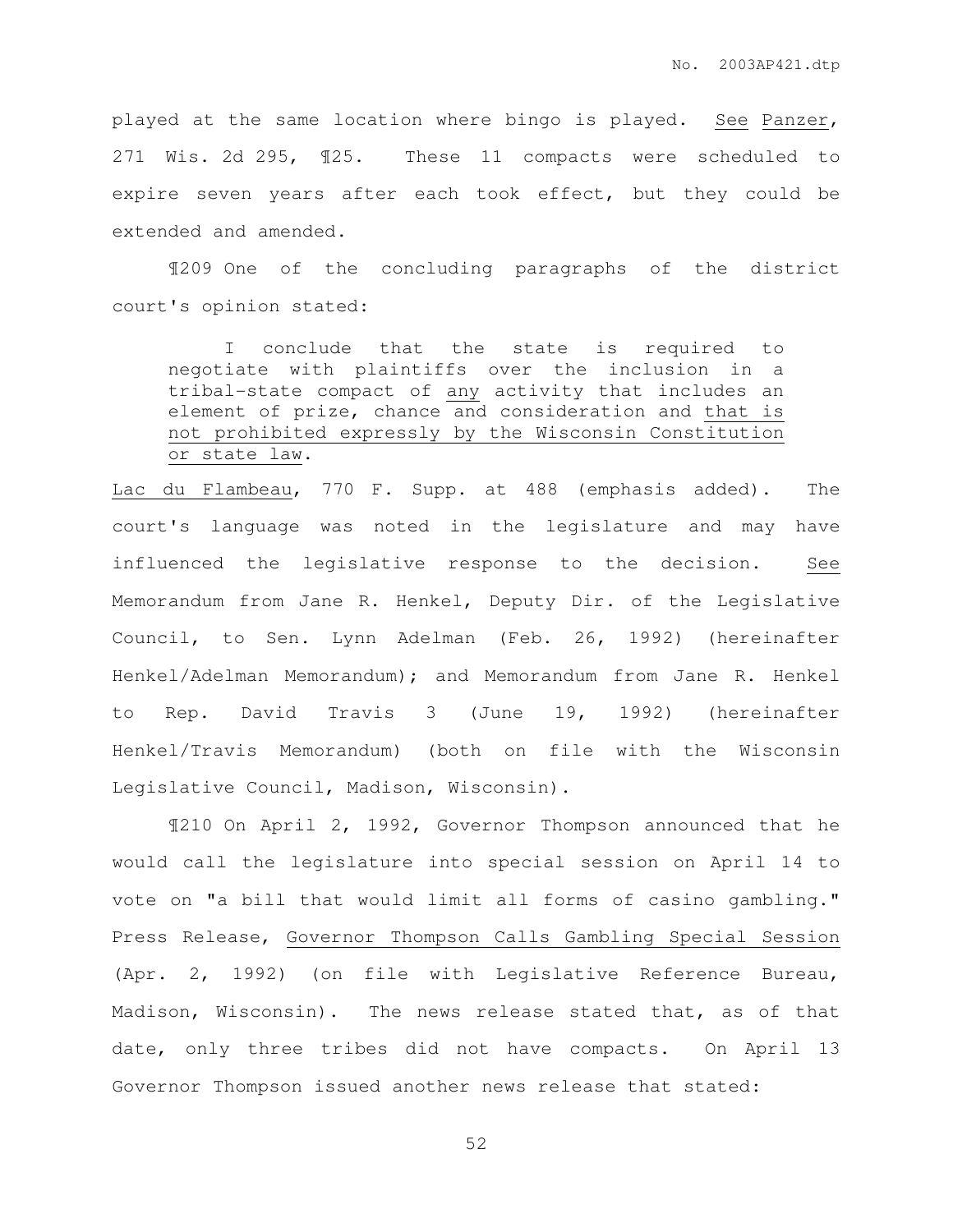Governor Tommy G. Thompson and Attorney General James Doyle have reached agreement on a bill limiting gambling. The legislature will consider the bill in special session tomorrow.

"The bill before the legislature tomorrow is one that both the Attorney General and I support," Governor Thompson said. "This bill will limit gambling to exactly what Wisconsin voters intended when they approved a state lottery.  $\ldots$  "

The bill, as agreed upon, will narrowly define lottery to a form of gambling including only the types of games currently offered by the State Lottery and prohibit casino gambling.

It will prohibit the legislature from authorizing expanded gambling that has not been approved by voters in a statewide referendum and will not affect Indian gambling compacts agreed to within 30 days after the bill takes effect.

News Release, Governor, Attorney General Agree on Gambling Bill (Apr. 13, 1992) (on file with the Legislative Reference Bureau, Madison, Wisconsin).

 ¶211 Governor Thompson's companion bills, April 1992 Special Session Senate Bill 1 and April 1992 Special Session Assembly Bill 1, did not pass, but April 1992 Special Session Assembly Bill 6, introduced in May, was approved.<sup>30</sup> Analysis written by the Legislative Reference Bureau explained that:

 $\overline{a}$ 

<sup>30</sup> During consideration of April 1992 Special Session Assembly Bill 6, the legislature approved an amendment offered by Senator Tim Weeden entitled "Advisory Referendum on Additional Forms of Gambling." The amendment provided:

After the effective date of this section . . . neither house of the legislature may pass any bill that authorizes the conduct of any game specified in s. 565.01(6m)(b), 1991 stats., unless, prior to the passage of that bill and during the same legislative session, all of the following occur: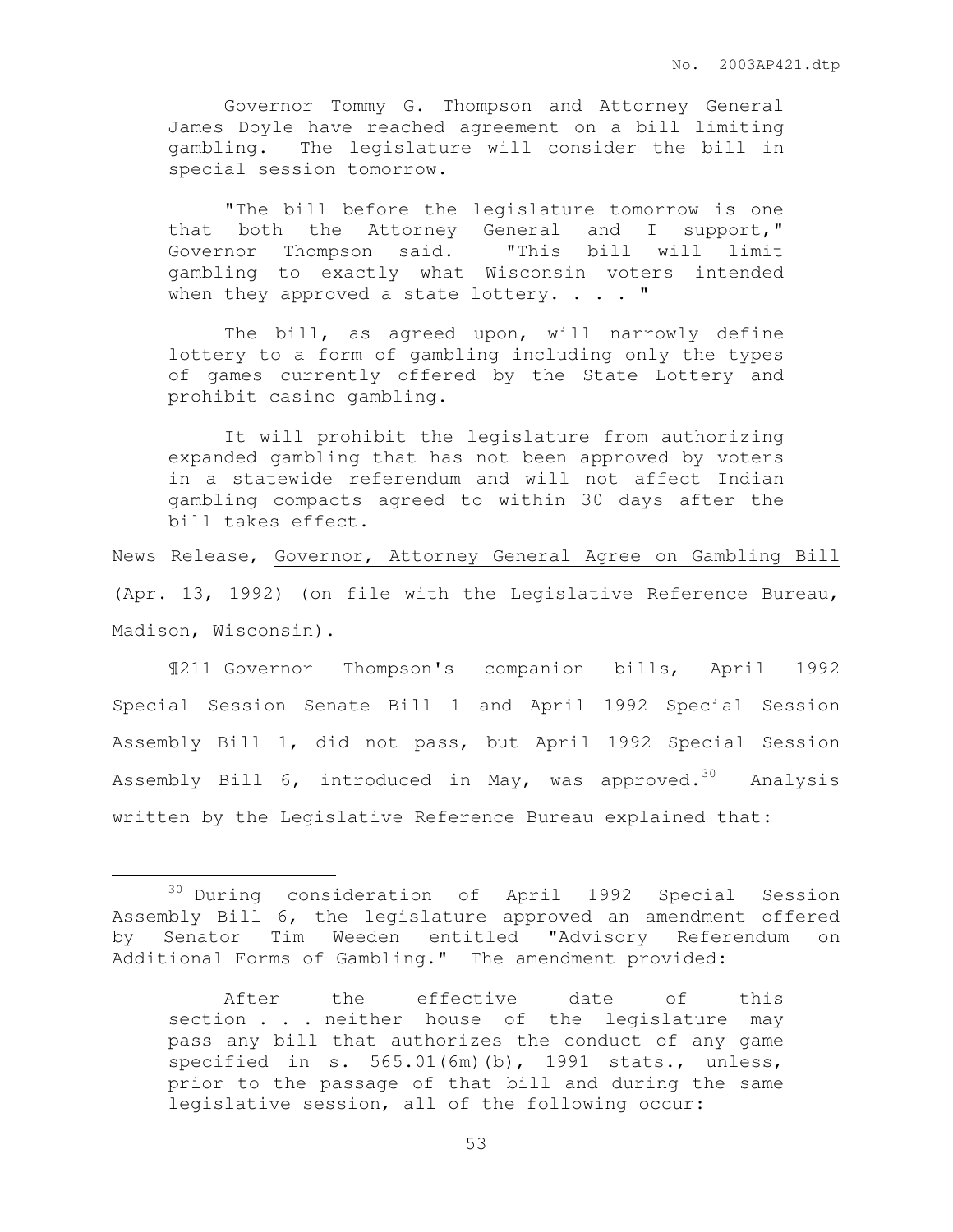The bill [ ] provides that the provisions of the bill which prohibit the state from conducting casinotype games shall not impair the provisions of any Indian gaming compact entered into by an Indian tribe and the governor before the date that is 30 days after the date on which the bill becomes law. Under the federal Indian gaming regulatory act, a casino-type game may be lawfully conducted by an Indian tribe on tribal lands in Wisconsin only if that activity is permitted to be conducted in Wisconsin by any other person, organization or entity and if the casino-type game is conducted by the tribe in conformance with a tribal-state compact that is entered into by the tribe and the state (governor) and approved by the secretary of the federal department of the interior.

¶212 The exception ultimately written into Wis. Stat. § 565.01(6m)(c) reads: "This subsection shall not affect the provisions of any Indian gaming compact entered into before January 1, 1993, under s. 14.035." The brevity of this exception is notable because, several weeks earlier, April 1992 Special Session Assembly Bill 3, introduced by the Committee on Assembly Organization, had contained an exception that read: "This subsection shall not affect the provisions of any Indian gaming compact entered into before the effective date of this

 (1) A bill requiring a statewide advisory referendum on the question of whether the legislature should authorize the conduct of such a game has been enacted.

 $\overline{a}$ 

 (2) The advisory referendum required under sub. (1) has been held.

See drafting file for Wis. A.B. 6, April 1992 Special Session, on file with the Legislative Reference Bureau, Madison, Wisconsin. This amendment is now codified as Wis. Stat. § 565.015. This statute was adopted before the 1993 constitutional amendment when the legislature theoretically had the authority to grant either the State Lottery or the tribes the right to conduct "additional forms of gambling."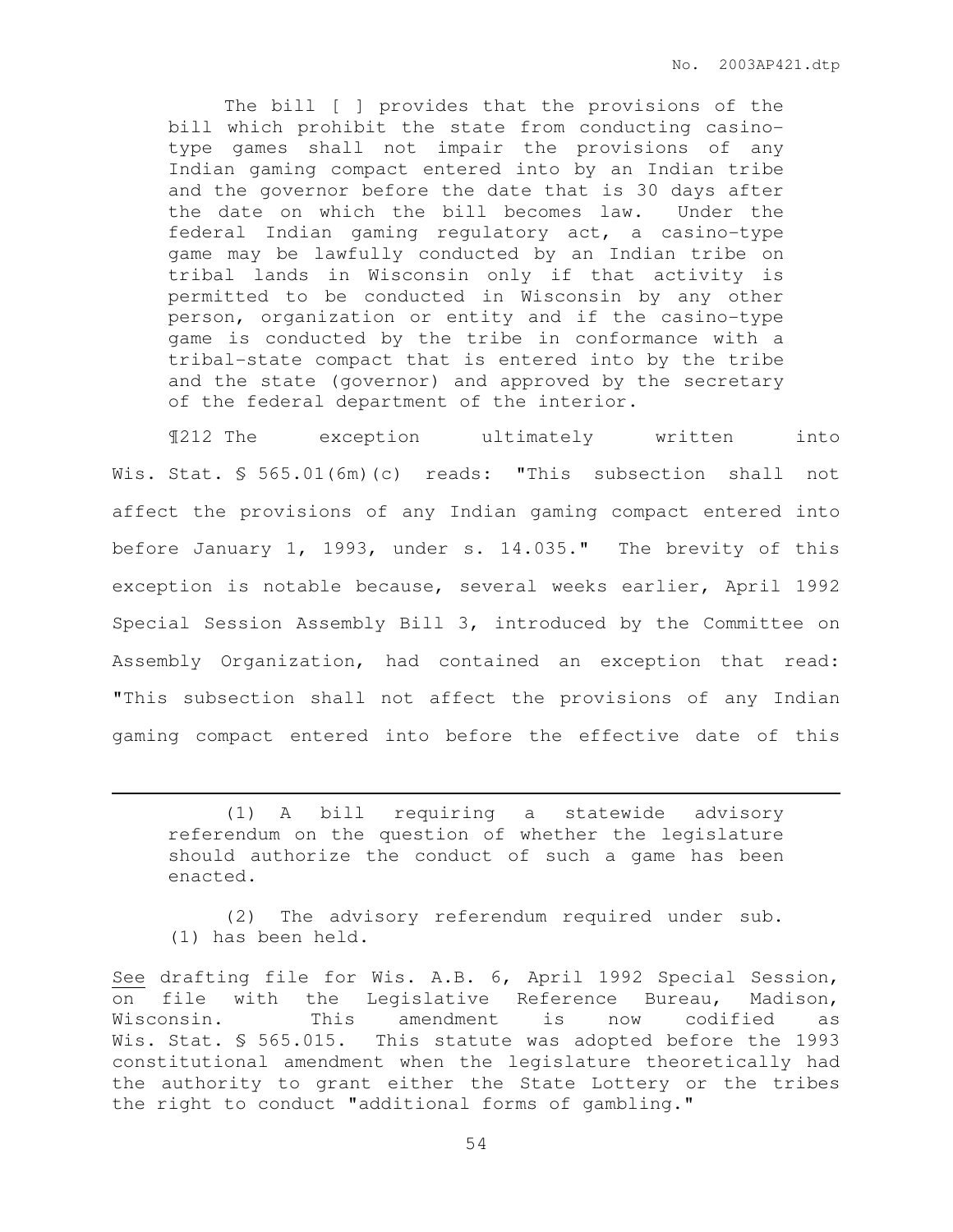paragraph . . . under s. 14.035, including any provisions in the compact relating to the extension, renewal or renegotiation of the compact." (Emphasis added.) On May 5, 1992, the Assembly adopted Assembly Amendment 4 to the bill striking out "renegotiation." The amendment was approved on a voice vote after efforts to table and reject the amendment had failed. The Assembly then adopted Assembly Amendment 2, 56 to 43, striking everything after "s. 14.035." Hence, the language in Wis. Stat.  $\frac{1}{565.01(6m)(c)}$  has a meaningful history.<sup>31</sup> See drafting file for Wis. A.B. 3, April 1992 Special Session, on file with the Legislative Reference Bureau, Madison, Wisconsin.

 ¶213 On June 17, 1992, Governor Thompson issued an executive order calling a second special session to consider a constitutional amendment relating to distinguishing the State lottery from prohibited gambling, limiting "lottery," prohibiting lottery expansion to other games, and removing from the gambling section of the constitution the language prohibiting the legislature from granting individual divorces.  $32$ 

 ¶214 The Governor's proposed amendment, June 1992 Special Session Assembly Joint Resolution 1 (1991 Enrolled Joint

 $\overline{a}$ 

<sup>31</sup> Assembly Amendment 2 was introduced by Republican Representatives Welch and Loucks. An identical amendment, Assembly Amendment 5, was introduced by Democratic Representatives Rohan, Holperin, Young, Reynolds, and Black. See drafting file for Wis. A.B. 3, April 1992 Special Session, on file with the Legislative Reference Bureau, Madison, Wisconsin.

<sup>&</sup>lt;sup>32</sup> A coalition of the majority of the state's Indian tribes opposed the amendment, offering to give Wisconsin "a significant share of future casino revenues" if the amendment proposal was dropped. Ritsche, supra, at 11-12.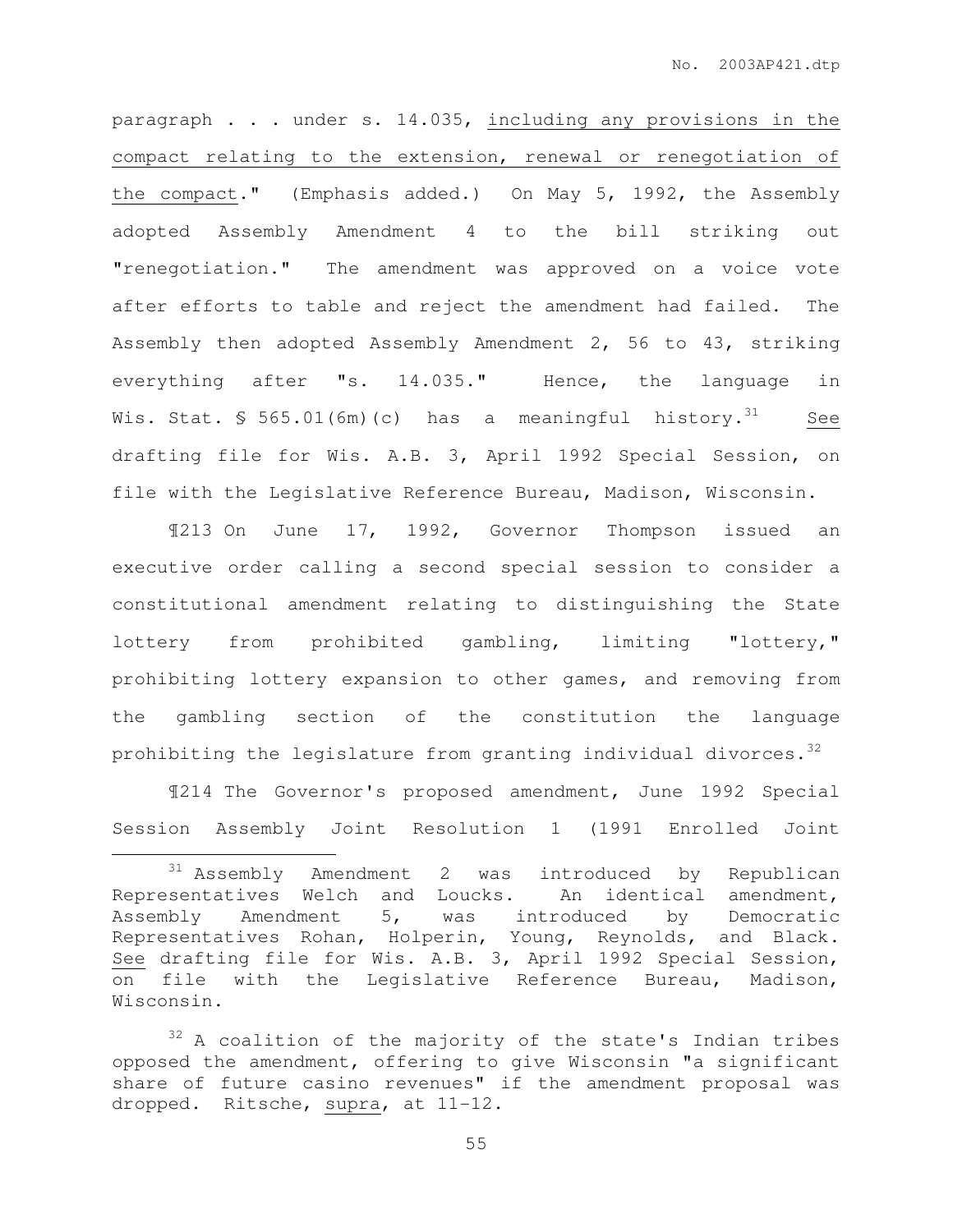Resolution  $27)^{33}$  made no reference to Indian gaming in its text or in its Legislative Reference Bureau analysis.

 ¶215 After his amendment was approved, Governor Thompson issued a news release complimenting the legislature. Governor Thompson stated:

This amendment begins the process of making a permanent, constitutional change to limit gambling in Wisconsin to the level Wisconsin citizens thought they approved in 1987. At that time, people voted for a lottery and parimutuel betting and not casino gambling. It is our responsibility to ensure that their wishes are upheld[.]

News Release, Governor Tommy G. Thompson, Governor Compliments Legislature On Limiting Gambling (June 30, 1992) (on file with the Legislative Reference Bureau, Madison, Wisconsin).

 ¶216 Early in 1993 the legislature took up a second consideration of the proposed constitutional amendment restricting gambling. See 1993 S.J.R. 2 (1993 Enrolled Joint Resolution 3). Again, the text of the amendment and the analysis of the amendment made no reference to Indian gaming.

 ¶217 In its original draft, 1993 Senate Joint Resolution 2 proposed a ballot question entitled: "No expansion of state lottery." This was amended in the Senate to a question innocuously entitled: "Clarify prohibition against gambling."

 ¶218 In the Assembly, a bipartisan group of legislators (Representatives Freese, Stower, Schneider, Ward, Welch, and

 $\overline{a}$ 

<sup>33</sup> Senator Lynn Adelman authored two similar joint resolutions earlier in the session. 1991 S.J.R. 73 and 1991 S.J.R. 93. The Adelman joint resolutions made no reference to Indian gaming.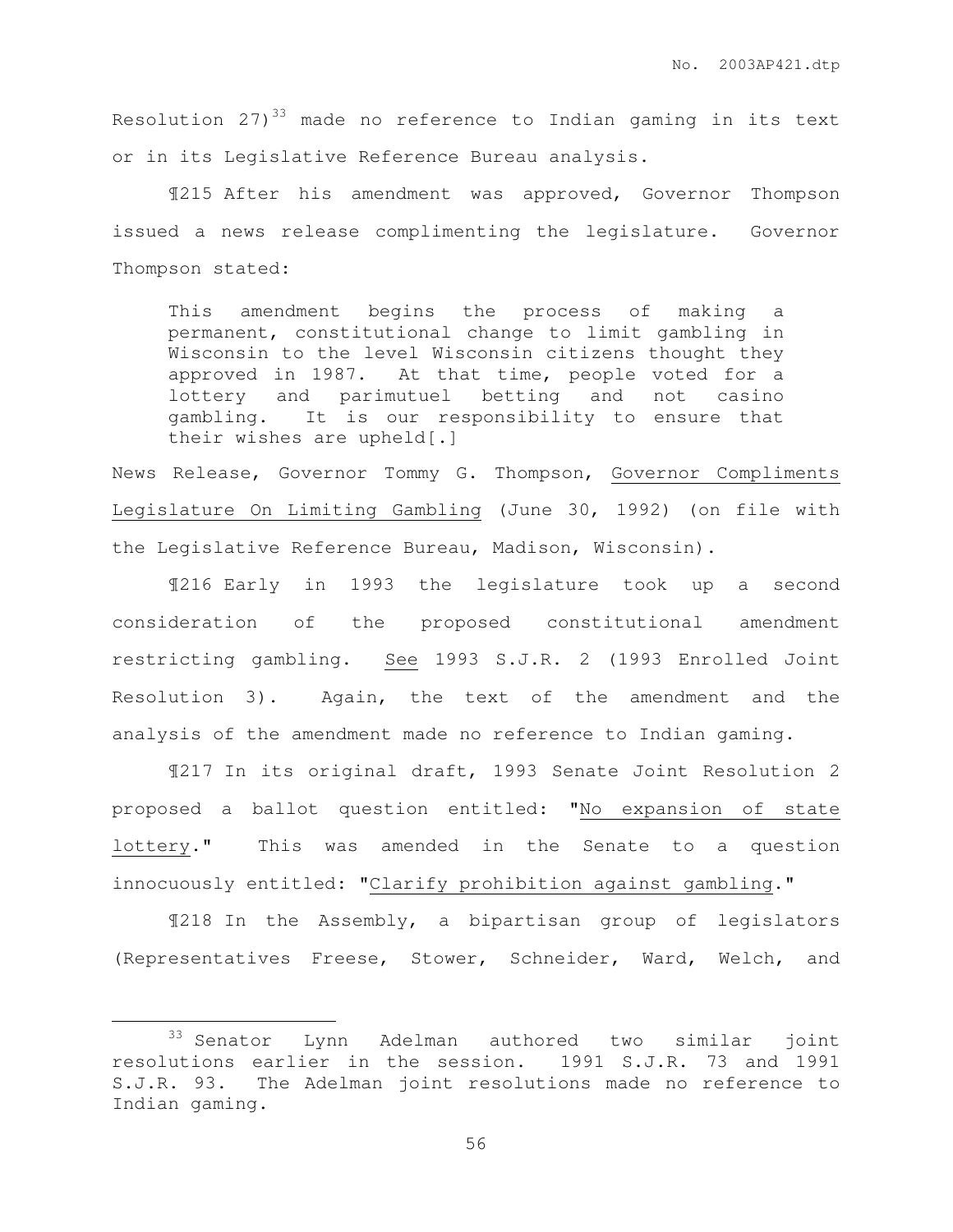Brancel) offered a pointed alternative question that was adopted and presented to the people. The new question read:

 Question 1: Gambling expansion prohibited. Shall article IV of the constitution be revised to clarify that all forms of gambling are prohibited except bingo, raffles, pari-mutuel on-track betting and the current state-run lottery and to assure that the state will not conduct prohibited forms of gambling as part of the state-run lottery?

¶219 Before this amendment was adopted, Representatives Schneider, Freese, and Krug offered an amendment to insert the words "Indian gaming" into the list of exceptions in the question. This amendment was tabled without a vote. Then Representative Schneider offered a second amendment to modify the question by inserting the phrase "forms of gambling allowed under current state-tribal gaming compacts" into the list of exceptions. This amendment was rejected by the Assembly by a vote of 63 to 35.

¶220 On April 6, 1993, the proposed constitutional amendment restricting gaming in Wisconsin was approved by the people, 623,987 to 435,180. On the same day, the people voted on five advisory referenda related to gambling. One of these referenda asked: "Do you favor a constitutional amendment that would restrict gambling casinos in this state?" This advisory referendum was approved 646,827 to 416,722.

VI. INTERPRETING ARTICLE IV, SECTION 24 AS AMENDED IN 1993

 ¶221 The principal issue in this case is whether the 1993 constitutional amendment on gambling affected the compacts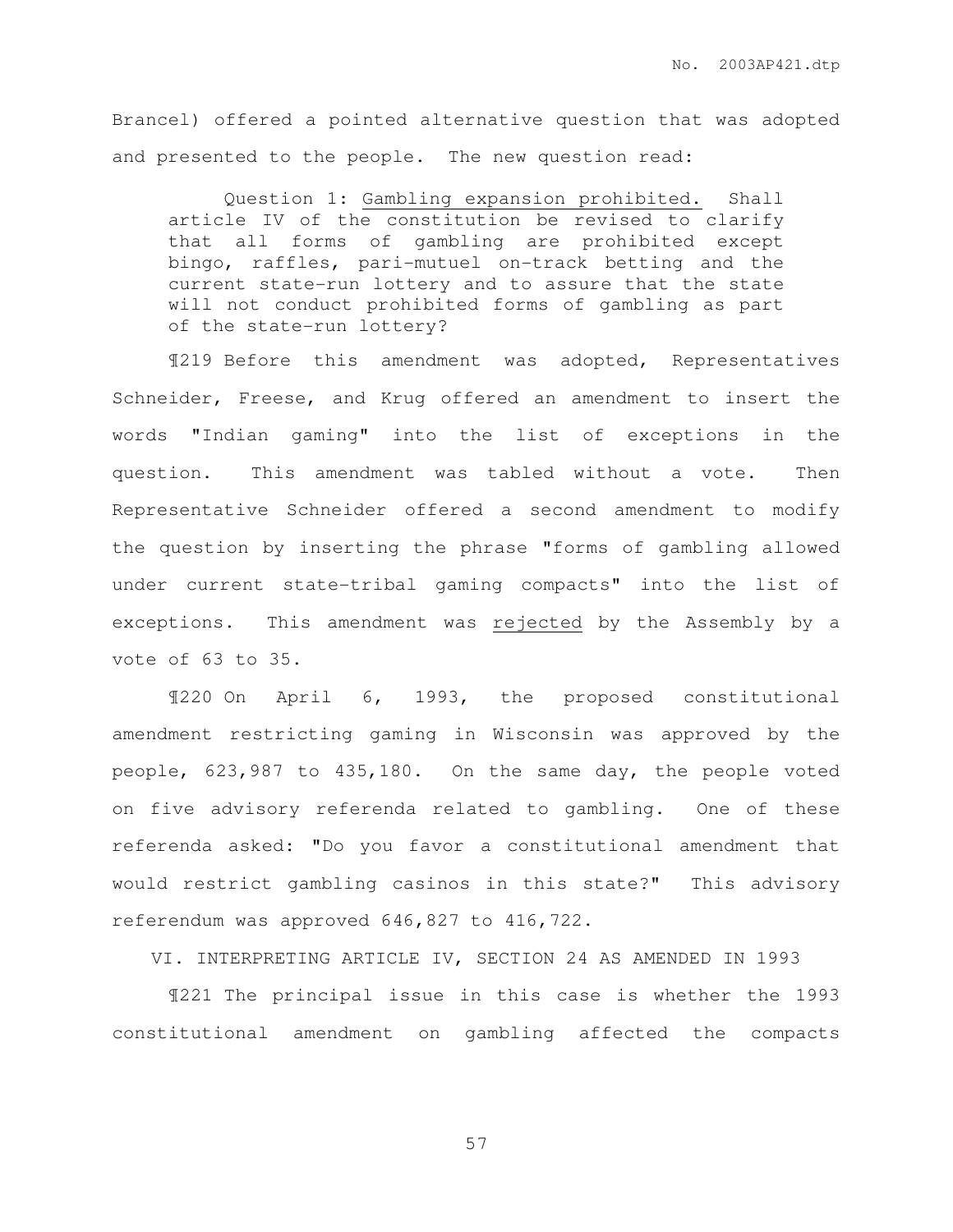negotiated with Wisconsin's Indian tribes in 1991-92.<sup>34</sup> The issue presented requires that we interpret the amendment.

¶222 Article IV, Section 24, after the 1993 amendment, reads in part as follows:

 (1) Except as provided in this section, the legislature may not authorize gambling in any form.

. . . .

 $\overline{a}$ 

 (6)(a) The legislature may authorize the creation of a lottery to be operated by the state as provided by law. The expenditure of public funds or of revenues derived from lottery operations to engage in promotional advertising of the Wisconsin state lottery is prohibited. Any advertising of the state lottery shall indicate the odds of a specific lottery ticket to be selected as the winning ticket for each prize amount offered. The net proceeds of the state lottery shall be deposited in the treasury of the state, to be used for property tax relief for residents of this state as provided by law. The distribution of the net proceeds of the state lottery may not vary based on the income or age of the person provided the property tax relief. The distribution of the net proceeds of the state lottery shall not be subject to the uniformity requirement of section 1 of article VIII. In this paragraph, the distribution of the net proceeds of the state lottery shall include any earnings on the net proceeds of the state lottery.

 (b) The lottery authorized under par. (a) shall be an enterprise that entitles the player, by purchasing a ticket, to participate in a game of chance if: 1) the winning tickets are randomly predetermined and the player reveals preprinted numbers or symbols from which it can be immediately determined whether the ticket is a winning ticket entitling the player to win a prize as prescribed in the features and procedures for the game, including an opportunity to win a prize in a secondary or subsequent chance drawing or game; or 2) the ticket is

 $34$  See Ritsche, supra, at 11-12 (discussing the history of the 1993 amendment).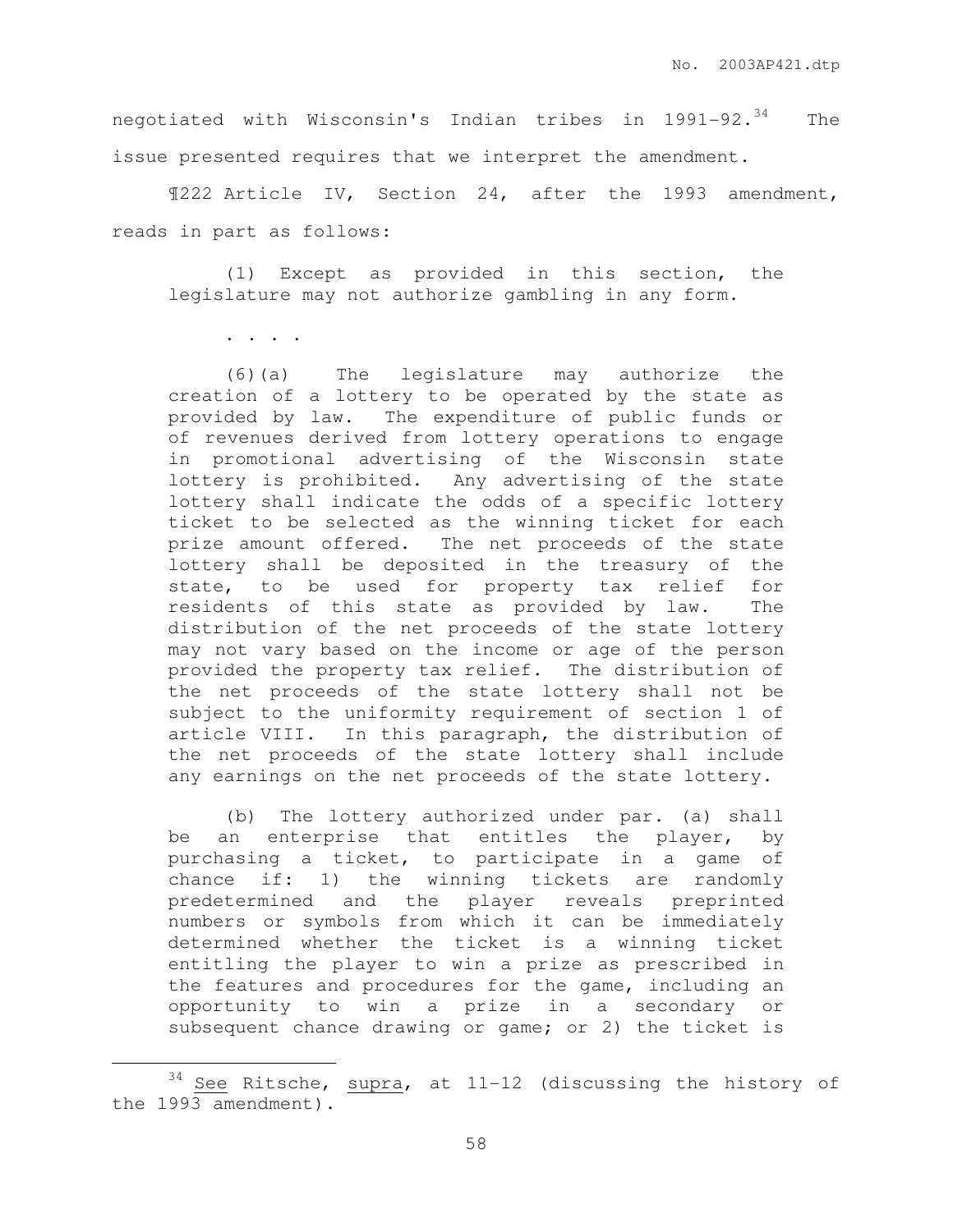evidence of the numbers or symbols selected by the player or, at the player's option, selected by a computer, and the player becomes entitled to a prize as prescribed in the features and procedures for the game, including an opportunity to win a prize in a secondary or subsequent chance drawing or game if some or all of the player's symbols or numbers are selected in a chance drawing or game, if the player's ticket is randomly selected by the computer at the time of purchase or if the ticket is selected in a chance drawing.

 (c) Notwithstanding the authorization of a state lottery under par. (a), the following games, or games simulating any of the following games, may not be conducted by the state as a lottery: 1) any game in which winners are selected based on the results of a race or sporting event; 2) any banking card game, including blackjack, baccarat or chemin de fer; 3) poker; 4) roulette; 5) craps or any other game that involves rolling dice; 6) keno; 7) bingo 21, bingo jack, bingolet or bingo craps; 8) any game of chance that is placed on a slot machine or any mechanical, electromechanical or electronic device that is generally available to be played at a gambling casino; 9) any game or device that is commonly known as a video game of chance or a video gaming machine or that is commonly considered to be a video gambling machine, unless such machine is a video device operated by the state in a game authorized under par. (a) to permit the sale of tickets through retail outlets under contract with the state and the device does not determine some or all of the player's symbols or numbers on the player's ticket have been selected in a chance drawing, or by verifying that the player's ticket has been randomly selected by a central system computer at the time of purchase; 10) any game that is similar to a game listed in this paragraph; or 11) any other game that is commonly considered to be a form of gambling and is not, or is not substantially similar to, a game conducted by the state under par. (a). No game conducted by the state under par. (a) may permit a player of the game to purchase a ticket, or to otherwise participate in the game, from a residence by using a computer, telephone or other form of electronic telecommunication, video or technological aid.

Wis. Const. art. IV, § 24.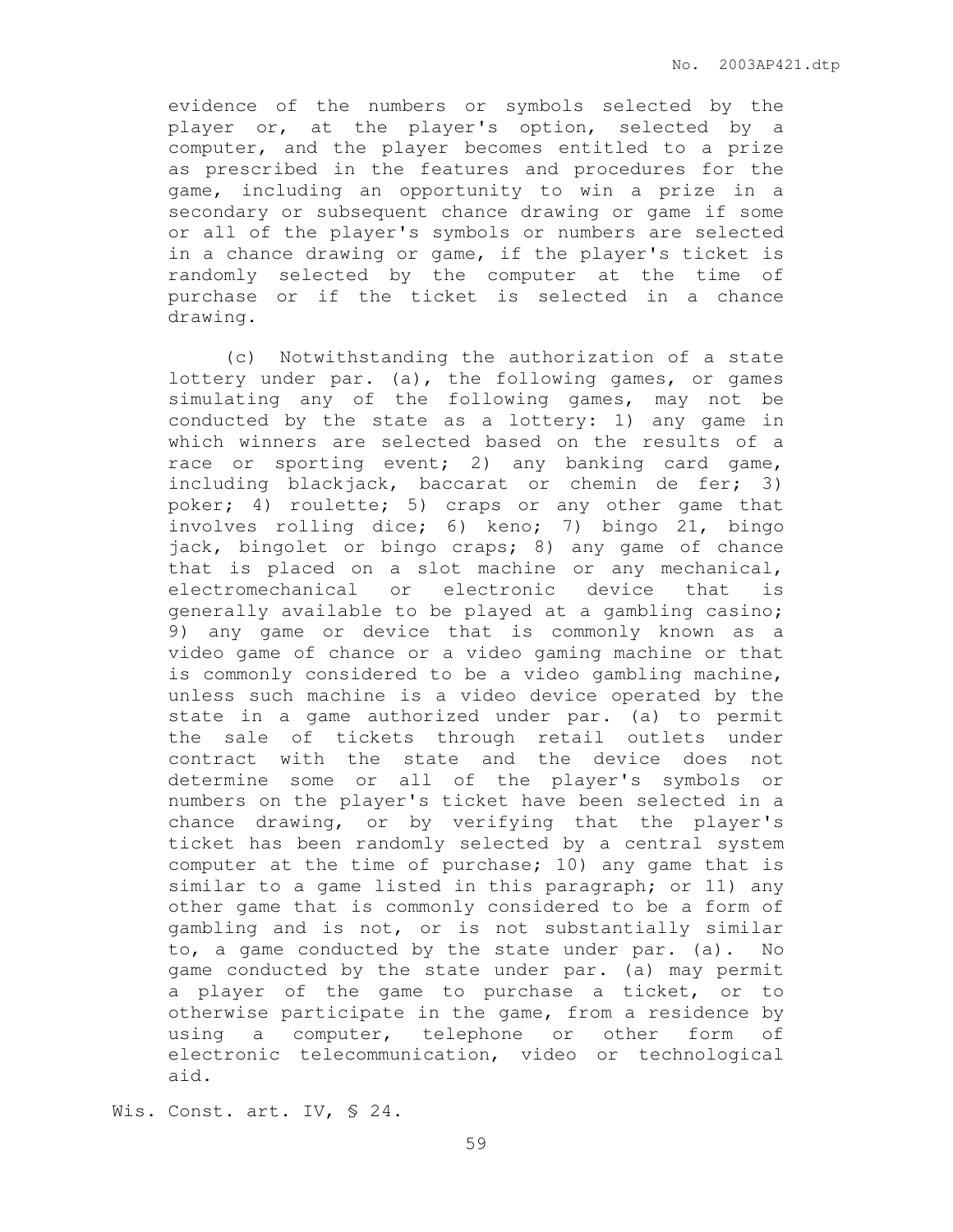¶223 Focusing on the language of the amended section, there can be no doubt that the amendment established a sweeping limitation on the legislature's power to authorize "gambling in any form." The text lists several exceptions to this barrier, but it specifically denies the state-operated lottery any authority to conduct poker, roulette, craps, keno, and many other forms of gambling. Because these enumerated gaming activities are specifically excluded, they constitute forms of gambling that the legislature may not authorize.

 ¶224 The 1993 amendment does not explicitly include Indian gaming but it does not exclude Indian gaming either. Clearly, the section's present language is broad enough on its face to include Indian gaming. In these circumstances, the court must examine extrinsic materials to interpret the provision and give it proper effect.

¶225 It should be noted at once that the majority's wideranging examination of extrinsic materials——to discern the intent of the framers of the amendment and the people who adopted it——stands in stark contrast to the tunnel-vision that federal and state courts have applied to earlier versions of Article IV, Section 24. If courts had followed the proper methodology in interpreting the 1848 constitution and the 1987 amendment, the Wisconsin experience with Indian gaming would be very different.

 ¶226 The plain truth is that the amended constitution is different from the contemporaneously enacted statute, Wis. Stat. § 565.01(6m)(c), in that it contains no exception for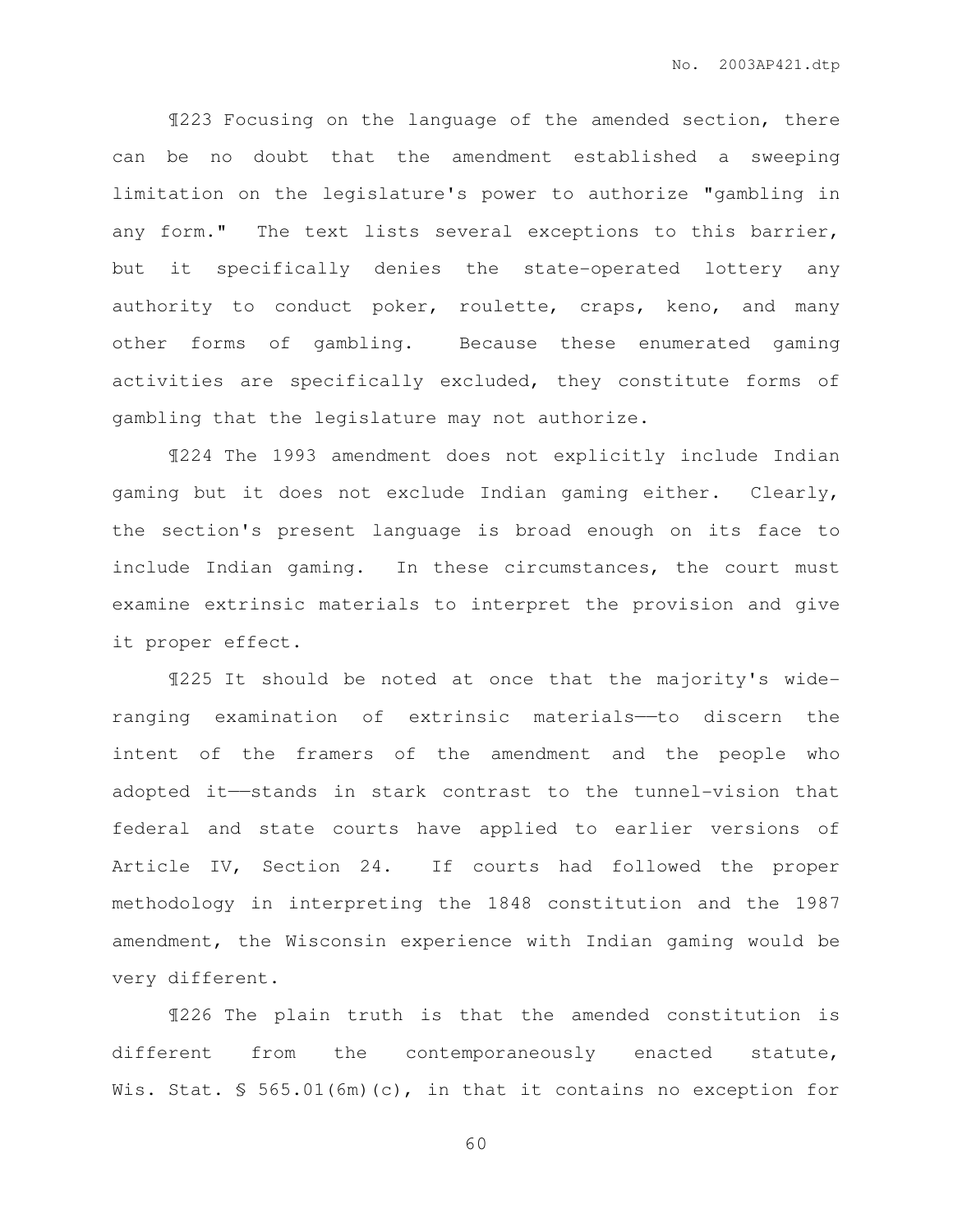Indian gaming. Moreover, if we look beyond the words of the amendment to its legislative history, we note that the legislature rejected an opportunity to clarify the amendment's impact on Indian gaming by amending the ballot question.

¶227 Nonetheless, a powerful case can be made that the amendment was not intended to close down Indian casinos.

 ¶228 First, in Wisconsin a constitutional amendment is to be given prospective effect unless the amendment specifically provides otherwise. Kayden Indus., 34 Wis. 2d at 731.<sup>35</sup> The prospective effect of the 1993 amendment suggested to most lawmakers that if the amendment had any impact on Indian gaming, it would not come until 1998 and 1999, when the time came for the state to renew the compacts.

 ¶229 Second, there is persuasive evidence that legislators intended to preserve gaming as it existed in 1992, including Indian gaming. In response to an inquiry, Attorney General Doyle advised Representative John Medinger that "a constitutional amendment as proposed by the Governor would not affect compacts which already exist under the current state of the substantive law." Letter from Att'y Gen. James E. Doyle to Rep. John Medinger (June 24, 1992).

 ¶230 The Attorney General also advised Representative Marlin Schneider on February 3, 1993, that, in his opinion, "the

 $\overline{a}$ 

 $35$  This principle is nearly universal. See State v. Bates, 305 N.W.2d 426 (Iowa 1981); People v. Gornbein, 285 N.W.2d 41 (Mich. 1979); Kadan v. Bd. of Supervisors of Elections of Baltimore County, 329 A.2d 702 (Md. 1974); Kneip v. Herseth, 214 N.W.2d 93 (S.D. 1974); Goff v. Hunt, 80 A.2d 104 (N.J. 1951); Luikart v. Higgins, 264 N.W. 903 (Neb. 1936).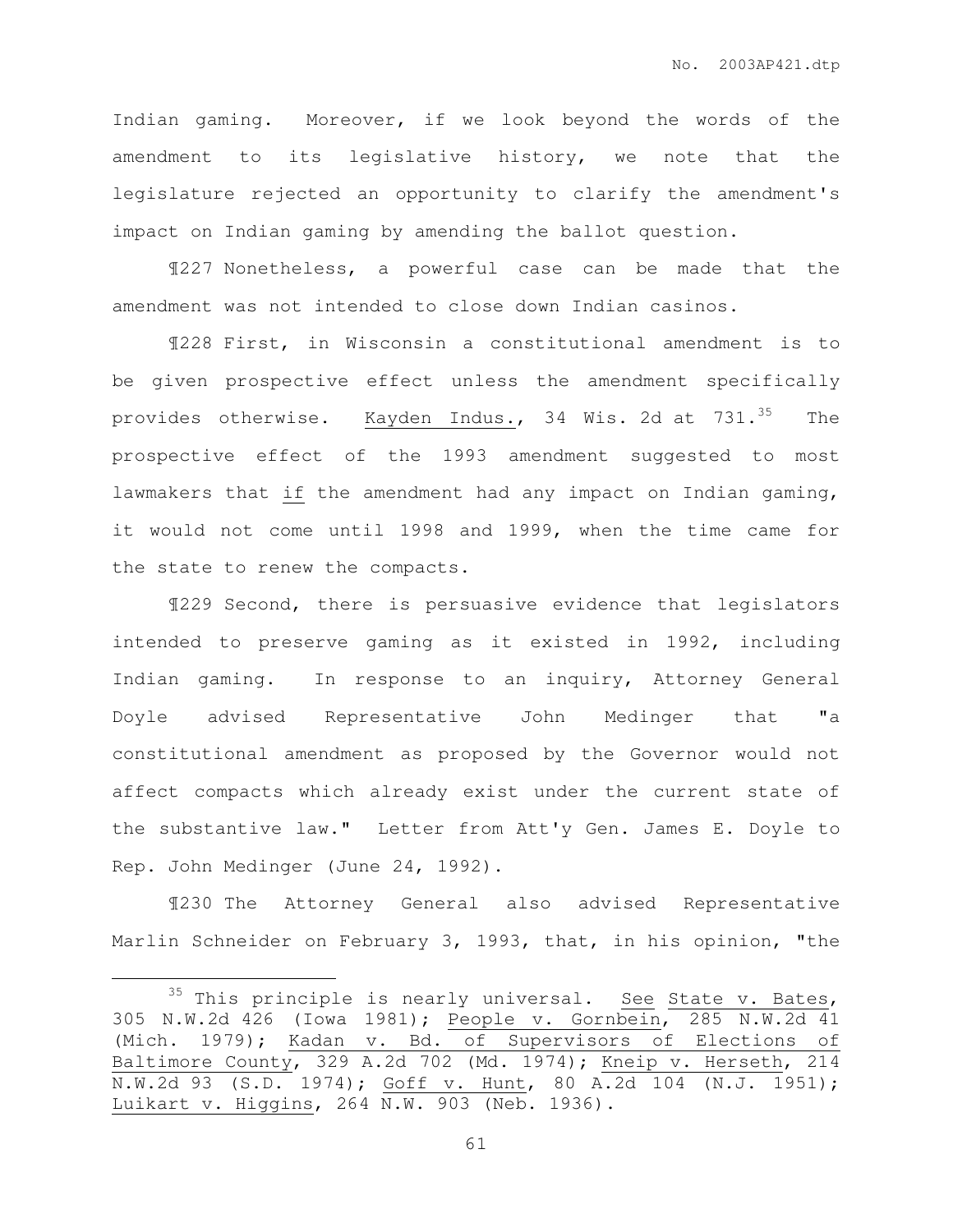proposed constitutional amendment would not affect Indian gaming currently being conducted in this state under the terms of the compacts between the various tribes and the Governor . . . . [A] constitutional amendment as currently proposed would not affect compacts which already exist under the current state of the substantive law." Letter from Att'y Gen. James E. Doyle to Rep. Marlin Schneider (Feb. 3, 1993) (emphasis added). These assurances were widely repeated during the ratification campaign by proponents of the amendment, and they are reflected in newspaper editorials cited in the majority opinion.

 ¶231 Third, the legislature enacted Wis. Stat. § 565.01(6m)(c), excepting Indian gaming from statutory prohibitions before it first considered the constitutional amendment; and it signaled its approval of the 1991-92 compacts in subsequent legislation such as 1993 Act 406, creating Wis. Stat. § 992.20(1) (validating "[a]ll contracts for the . . . joint exercise of any power or duty required or authorized by law entered into by a municipality, as defined in s. 66.0301(1)(a), and a federally recognized Indian tribe or band in this state before May 6, 1994").

 ¶232 Finally, there was discussion in the legislature that the contracts clauses of the United States Constitution, Article I, Section 10, and the Wisconsin Constitution, Article I, Section 12, would prevent the proposed amendment from closing down Indian casinos. This discussion was fueled by memoranda from Jane R. Henkel, Deputy Director of the Legislative Council, to Senator Lynn Adelman, dated February 26, 1992, and to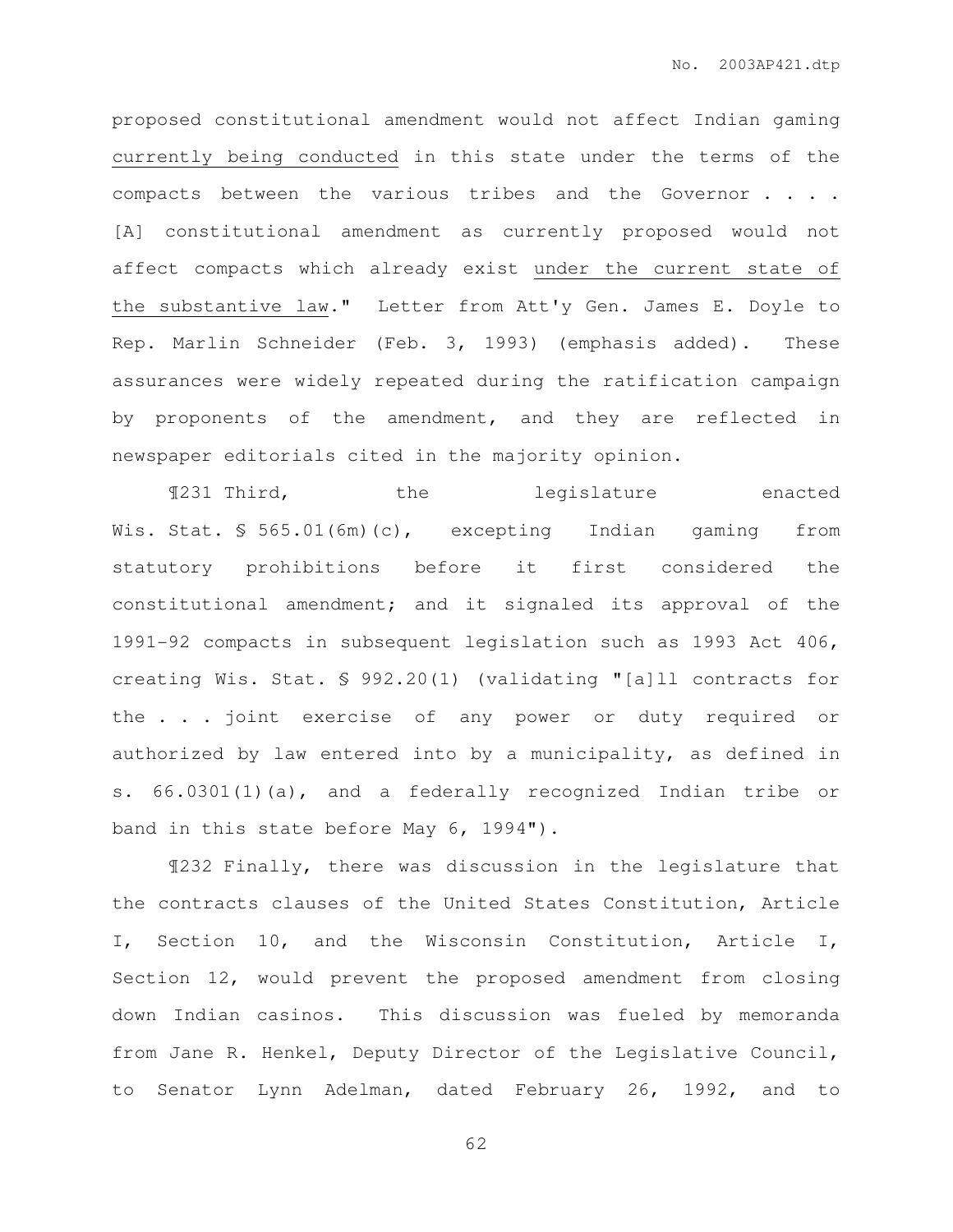Representative David Travis, dated June 19, 1992. See Henkel/Adelman Memorandum and Henkel/Travis Memorandum.

 ¶233 Based on the evidence at hand, it would be hard to argue that either the proponents or opponents of the amendment expected or intended the immediate closure of Indian casinos.

¶234 The intended impact of the amendment on the extension of the Indian gaming compacts is not so clear. The consensus of news reports during the amendment's ratification process was that the amendment might affect renewal of the compacts. For instance, a Milwaukee Journal reporter concluded that though any "threat to closing Wisconsin Indian casinos if the amendment passes won't hit for six more years," there was the potential "when the compacts come up for renewal in 1998 and 1999 that the amendment could be used to shut down the tribal casinos." Steve Schultze, Answers help shed light on amendment questions, Milw. J., Apr. 4, 1993, at B-3. The Wisconsin State Journal noted that passage of the amendment would not affect the compacts for at least six years but that tribal members feared the state would not renew the compacts. Ron Seely, You can bet on it; Gaming referendum is sure to confuse, Wis. St.J., Apr. 4, 1993, at 1-A. This explains why some tribes opposed the amendment.

¶235 Each of the 11 compacts contained a provision for automatic renewal, worded as follows:

Duration.

A. This Compact shall be in effect for a term of seven years after it becomes binding on the parties.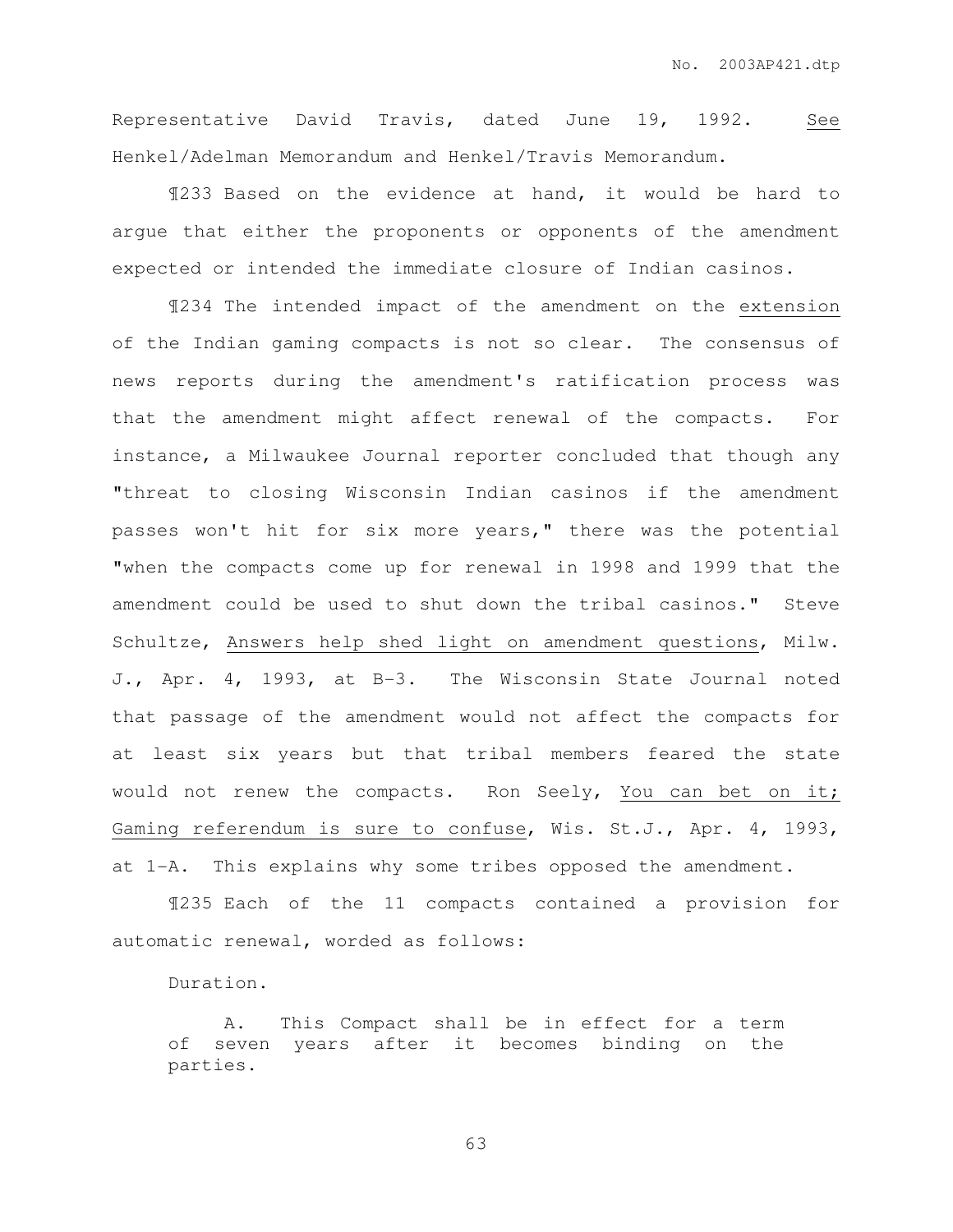B. The duration of this Compact shall thereafter be automatically extended for terms of five years, unless either party serves written notice of nonrenewal on the other party not less than one hundred eighty days prior to the expiration of the original term of this Compact or any extension thereof.

See St. Croix compact, section XXV (emphasis added).

 ¶236 In 1998 and 1999 the governor who signed the original compacts, Tommy Thompson, was still in office, and he extended the compacts by deciding not to serve a notice of nonrenewal on the tribes. Governor Thompson's decision to extend was not challenged at that time in court.

 ¶237 Extensions of the compacts were designed to occur automatically, without the necessity of negotiation. These extensions would not expand gambling in any substantive sense. They would preserve the status quo. This was consistent with the title of the ballot question: "Gambling expansion prohibited"——and it was consistent with explanations of the amendment by Senator Lynn Adelman and Representative Peter Bock, that approval of the amendment would "freeze the current level of gambling in Wisconsin and put a constitutional brake on new, expanded forms of gambling." Lynn Adelman & Peter Bock, Editorial, "Vote 'yes' on Question 7 to limit expansion," Milw. J., Mar. 29, 1993, at A-8. It was also consistent with Attorney General Doyle's assurance that "the proposed constitutional amendment would not affect Indian gaming currently being conducted." See Letter from Att'y Gen. James E. Doyle to Rep. Marlin Schneider (Feb. 3, 1993).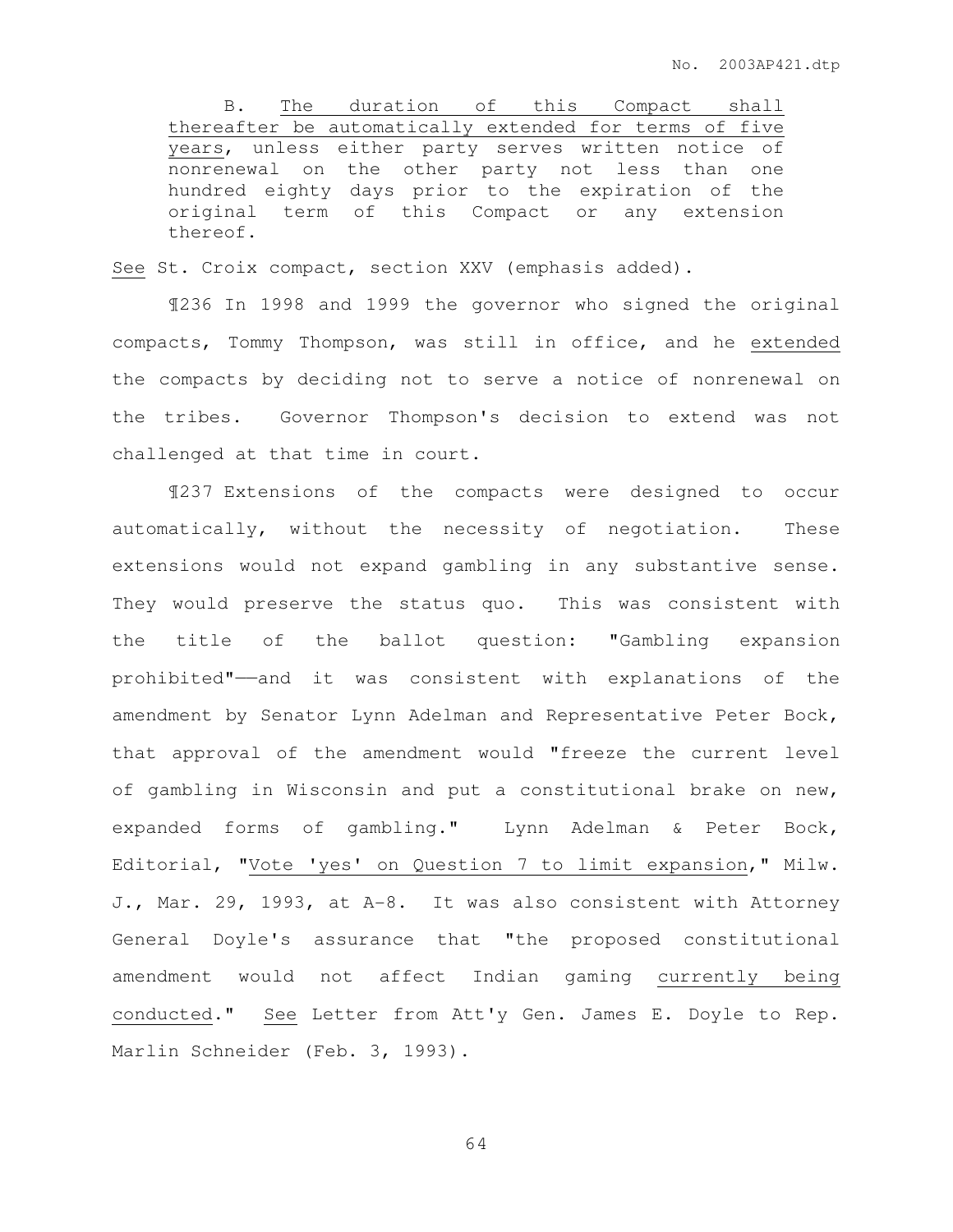¶238 Either party had the right to nonrenew existing compacts at five-year intervals. This is undisputed. However, there is little evidence that proponents intended the amendment to require a Wisconsin governor to nonrenew the compacts. In fact, some of the opposition to the amendment was based on the view that because of the automatic extension provisions in the compacts, the tribes were being given a permanent monopoly. In addition, legislators understood that if the amendment forced nonrenewal of the compacts, it would trigger lawsuits about the impairment of contracts because forced nonrenewal would eliminate the great bulk of the revenue-raising activity at Indian casinos. Finally, nonrenewal of compacts, one by one, would create problems of consistent treatment among the tribes. To illustrate, the compact of the Lac Courte Oreilles Band of Lake Superior Chippewa would have ended in mid-August 1998, if nonrenewed, but the Ho-Chunk Nation's compact would not have ended until June 1999. All tribes whose compacts would have been nonrenewed before the Ho-Chunk compact ended could have argued that Wisconsin was violating IGRA, or compact provisions, by permitting allegedly prohibited casino games in some Indian casinos, but not allowing the same games in the casinos of the tribes whose compacts had ended.

 ¶239 The 1998-99 compacts did have some amendments. However, the 1998-99 amendments did not render any of the compacts substantially different from the original compacts. For instance, the Forest County Potawatomi compact was amended to increase the number of slot machines from 200 to 1000 and to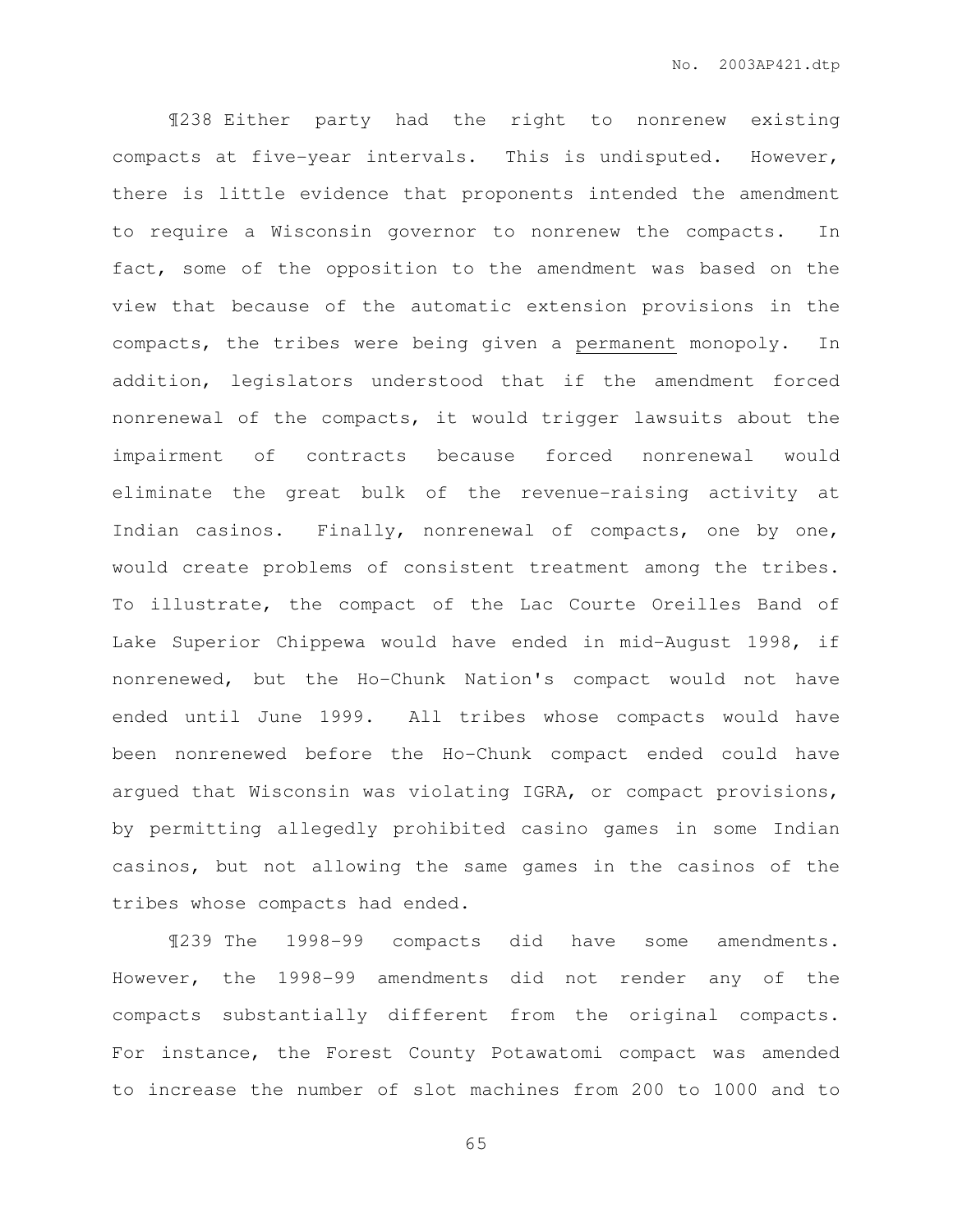permit the playing of blackjack at the tribe's Menomonee Valley Casino in Milwaukee. Panzer, 271 Wis. 2d 295, ¶32. The 1998-99 amendments did not give the Forest County Potawatomi (or any tribe) a new gaming activity.<sup>36</sup> See generally Amendments to the Forest County Potawatomi Community of Wisconsin and the State of Wisconsin Gaming Compact of 1992, 1-4 (1998). The Forest County Potawatomi's original compact authorized slot machines at the Menomonee Valley site, so that only the number of slot machines changed; and it authorized blackjack at other Potawatomi tribal facilities. Forest County Potawatomi Compact §§ IV, XV(H). Thus, the 1998-99 amendments did not violate the Wisconsin Constitution unless the extension by itself violated the constitution. They were also supported by 25 U.S.C.  $$2710(d)(1)(B).$ 

¶240 This brings us to the issue that was decided in Panzer, namely, whether the Governor had authority to approve amendments to the original Indian gaming compacts to add new games of poker, roulette, craps, and keno, which are explicitly prohibited by the Wisconsin Constitution.

 $\overline{a}$ 

 $36$  In the negotiations on initial compact renewal with the State, Wisconsin tribes sought an expansion of games, including roulette and craps, and promised the State larger shares of their gambling revenues in return. Amy Rinard, Casinos to seek roulette, craps, Milw. J.S., Dec. 24, 1996, at A-1. These initiatives were not accepted by Governor Thompson. The Journal Sentinel editorialized against the expansion, suggesting that the offer of more money for expanded gaming "smacks a little bit of bribery." Editorial, A risky bet for tribes, Wisconsin, Milw. J.Sentinel, Dec. 30, 1996, at 10-A; Editorial, Just say 'no' to more gaming, Milw. J.Sentinel, Nov. 23, 1997, at 4-J.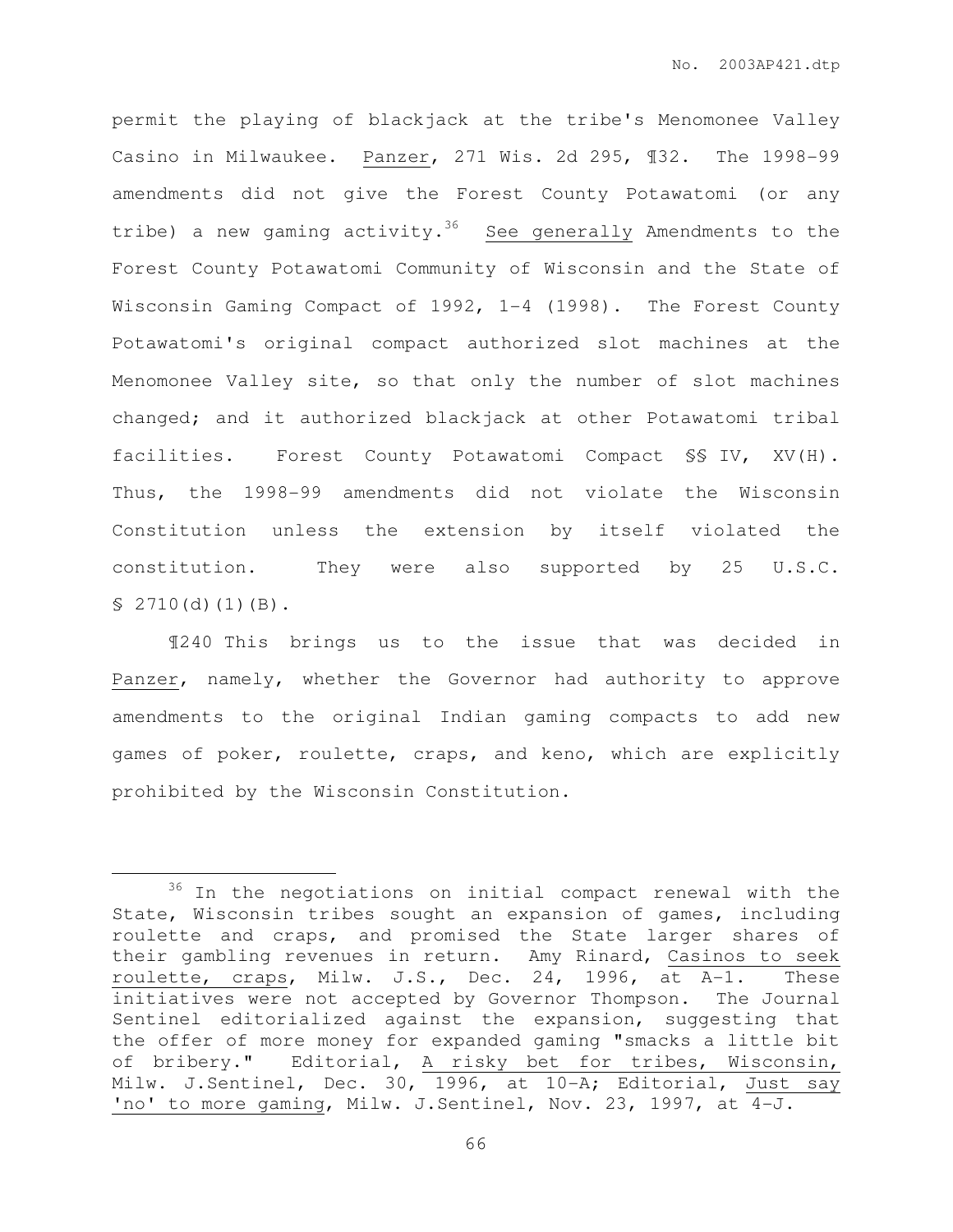¶241 In Panzer, the Governor contended that Wis. Stat. § 14.035 gives Wisconsin governors expansive authority to enter into and negotiate amendments to gaming compacts. Section 14.035 states: "The governor may, on behalf of this state, enter into any compact that has been negotiated under 25 U.S.C. § 2710(d)." This court recognized § 14.035 as an important delegation of power to the Governor, but it concluded that this power is "subject to certain implicit limits." Panzer, 271 Wis. 2d 295, ¶60.

¶242 The court held that the constitution acts as a limitation on both the legislature and the governor, and that the criminal code acts as a limitation on the governor.

¶243 The power delegated to a governor also is limited by IGRA, 25 U.S.C. § 2710(d)(1)(B), which provides that "[c]lass III gaming activities shall be lawful on Indian lands only if such activities are . . . (B) located in a State that permits such gaming for any purpose by any person, organization, or entity." (Emphasis added.) Accordingly, if state law prohibits a Class III gaming activity, the governor's power to negotiate that activity is circumscribed. Panzer, 271 Wis. 2d 295, 189.<sup>37</sup>

¶244 IGRA does not invest a state governor with authority to negotiate games that are prohibited to everyone by state law.

 $\overline{a}$ 

<sup>&</sup>lt;sup>37</sup> Counsel for Governor Doyle addressed this issue in Panzer v. Doyle, 2004 WI 52, ¶87, 271 Wis. 2d 295, 680 N.W.2d 666. The court responded, beginning at ¶88, quoting with approval the analysis in American Greyhound, 146 F. Supp. 2d at 1067: "According to the structure of  $S$  2710(d)(1) and its plain terms, a compact cannot make legal class III gaming not otherwise permitted by state law. The State must first legalize a game, even if only for tribes, before it can become a compact term."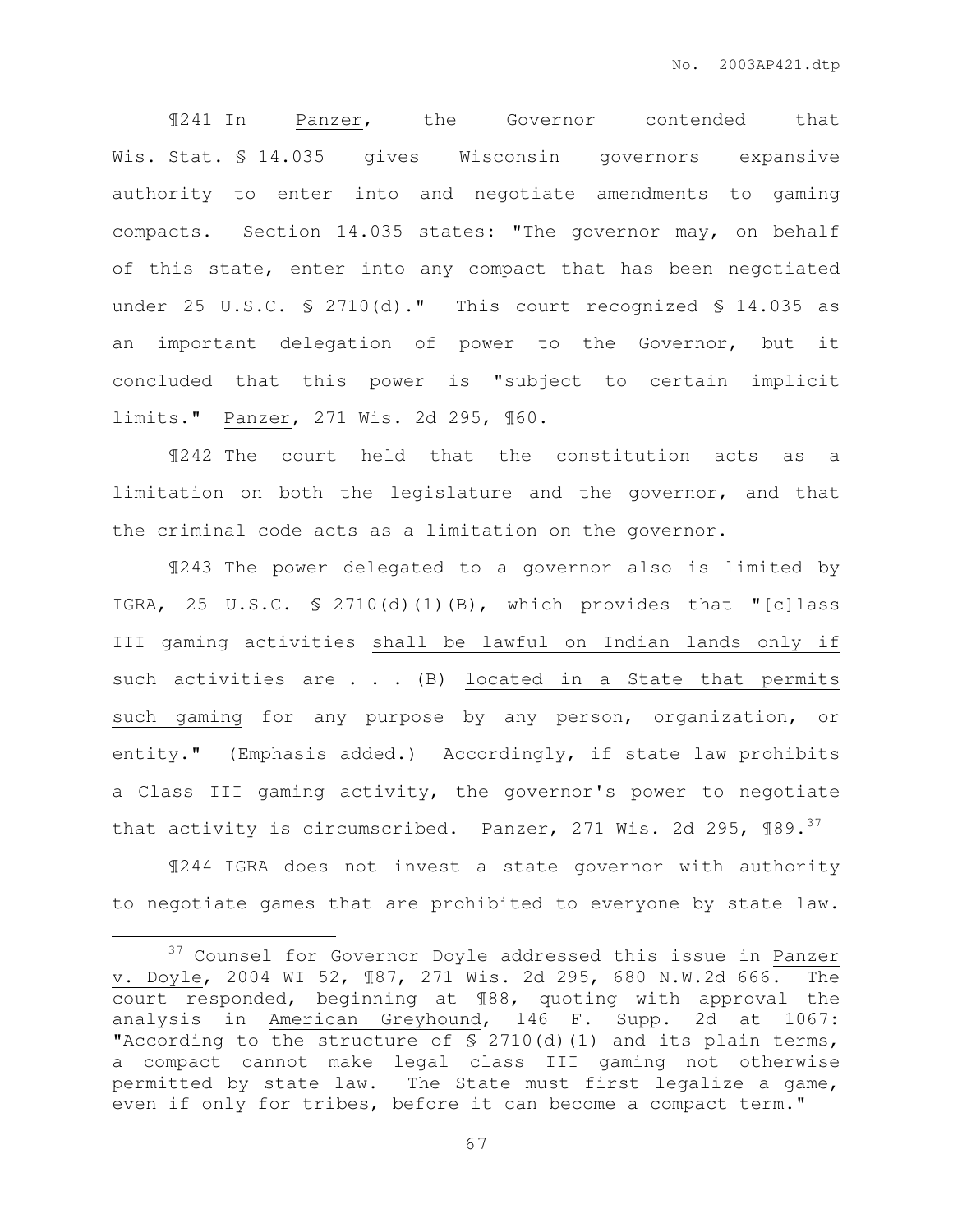Instead, IGRA acknowledges the primacy of state law over a Class III gaming activity so long as the state does not permit that gaming activity to anyone for any purpose. Thus, a governor would contravene federal law if the governor contravened state law.

¶245 In Panzer, the court concluded the 1993 amendment to Article IV, Section 24 of the Wisconsin Constitution and Wis. Stat. ch. 945, which criminalizes gambling, foreclosed the Governor from amending the compacts to include additional types of games prohibited by law. Panzer, 271 Wis. 2d 295, ¶96. The Panzer court held:

[T]he Governor's agreement to the additional games of keno, roulette, craps, and poker in 2003 was contrary to criminal/prohibitory sections of state law in addition to the constitution. It is beyond the power of any state actor or any single branch of government to unilaterally authorize gaming activity in violation of the policy in Wisconsin's criminal code. The governor may not carve out exceptions to the state's criminal statutes unilaterally. We are unable to conclude that the legislature delegated such power or could delegate such power in light of the 1993 constitutional amendment.

## Panzer, 271 Wis. 2d 295, ¶96.

 ¶246 The legislature has not changed the criminal statutes governing poker, roulette, craps, and keno. More important, the legislature cannot change the statutes on poker, roulette, craps, and keno in any way that would permit these games to be conducted in Wisconsin. The legislature may not authorize these four games until the people, by constitutional amendment, remove the constitutional impediment to legislative action. Neither the present governor nor any other governor may rely on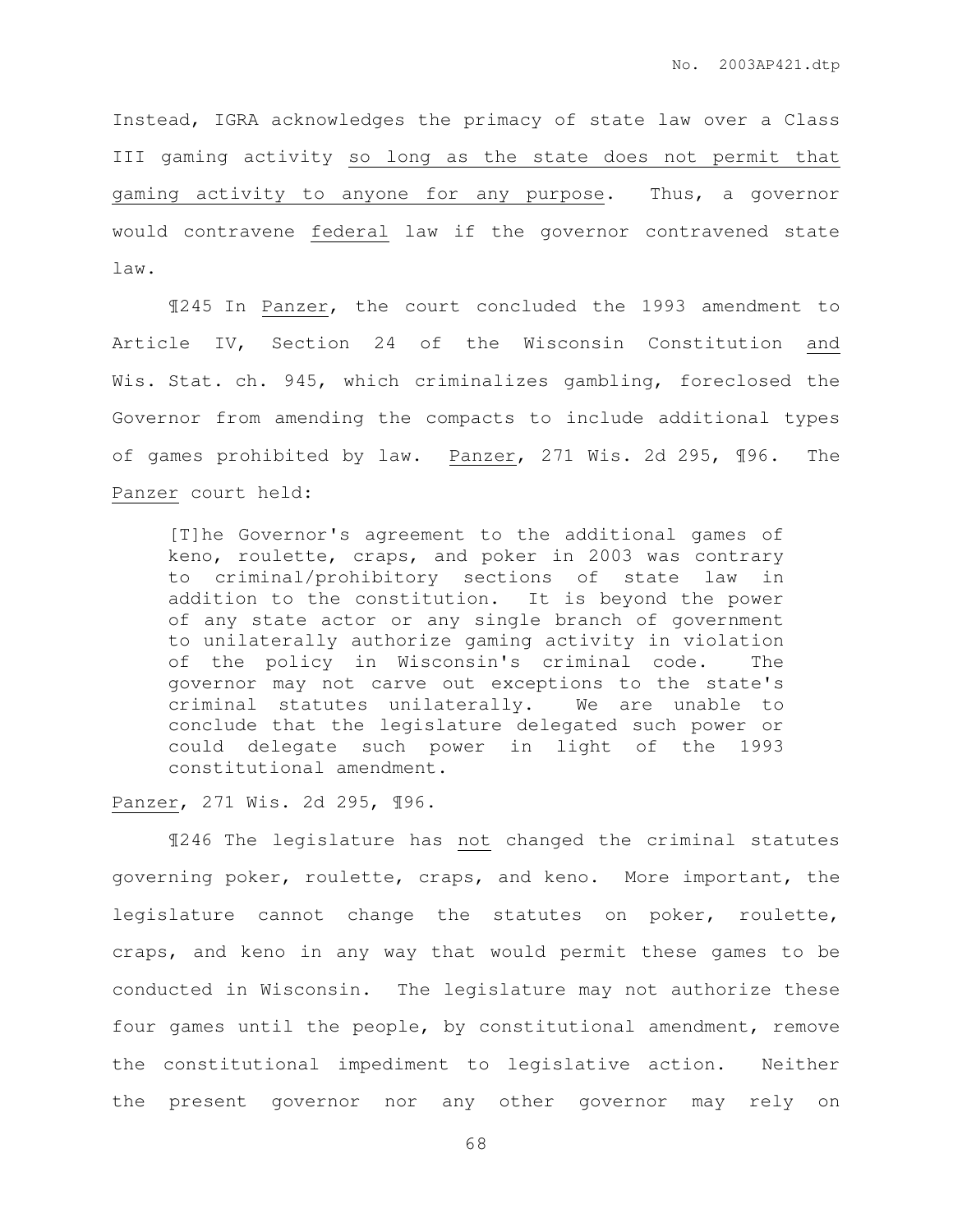Wis. Stat. § 14.035 as authority to negotiate what the constitution prohibits. Panzer held that the Governor acted ultra vires by negotiating beyond the scope of the power that the Wisconsin Legislature gave or could give any governor under the present constitution.

 ¶247 This is not only the holding in Panzer, it is also the argument made to the Seventh Circuit Court of Appeals in the State's failed appeal of the Lac du Flambeau decision. In a brief submitted by Attorney General James Doyle, the State said:

[T]he Governor cannot exceed the statutory authority which has been delegated to him. Section 14.035, Wis. Stat., provides merely that "[t]he governor may, on behalf of this state, enter into any compact that has been negotiated under 25 USC 2710(d)." This statute assumes that such a compact will be negotiated based on the requirements of that section. Section 14.035 does not purport to in any way amend or change the public policy of Wisconsin for gaming. It is merely authorization for the Governor to sign legally negotiated compacts. The Legislature has delegated to the Governor only such authority as the state statutes and the federal law provide. The Governor cannot exceed that delegation by signing a compact which does not comport with either 25 U.S.C. s 2710(d) or Wisconsin's gaming policy.

The State's argument was made before the 1993 constitutional amendment. Passage of the 1993 amendment strengthened an already unanswerable argument.

 ¶248 The majority appears to understand the peril in relying on Wis. Stat. § 14.035 as the Governor's source of authority for agreeing to new games that are prohibited by the constitution. It attempts to fashion an alternative analysis that muddles the distinction between extensions and amendments, and wraps them both in the protective mantle of "impairment of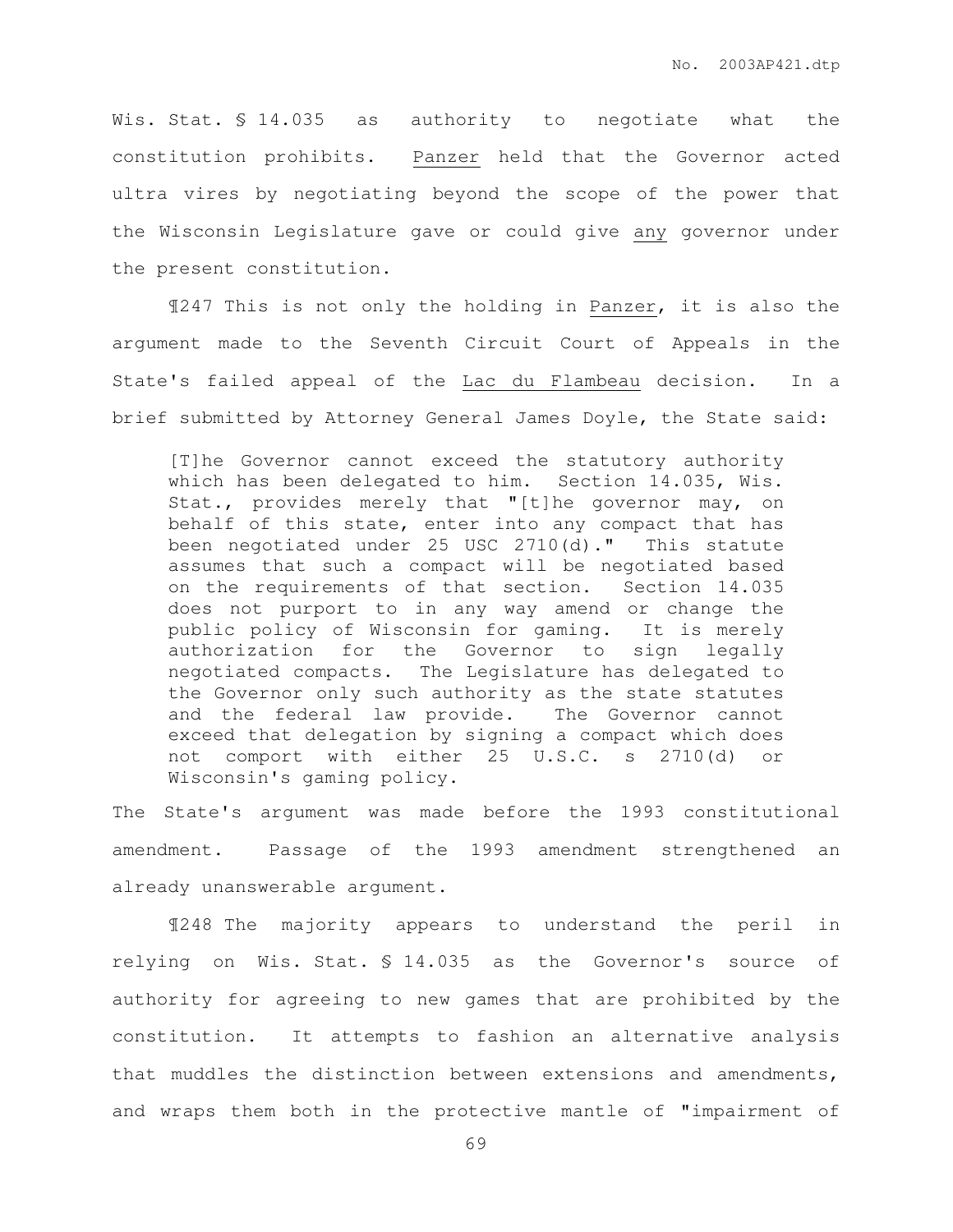contracts." Majority op., ¶67. The gist of the majority's analysis is as follows:

- (1) The original compacts are lawful.<sup>38</sup> Majority op., ¶¶6, 77.
- (2) The compacts may be extended automatically and will extend automatically unless formal notice of nonrenewal is filed. Majority op., ¶65.
- (3) The compacts may be amended to add new games. Majority op., 112, 82-86.
- (4) The provision for amendment is a fundamental feature of each original compact. See Majority op., ¶¶91, 95.
- (5) The parties have a reliance interest in the continuation of the original compacts. Majority op., ¶58.
- (6) Nonrenewal of the compacts because of the constitutional amendment would unconstitutionally impair the compacts. Majority op., ¶70.
- (7) Because the original compacts contemplated amendments that add new games, amendments to the original compacts that add new games are constitutionally protected by the contracts clauses of the Wisconsin and United States Constitutions. Majority op., ¶95.

The majority's analysis is both unavailing and dangerous, and it does not withstand careful scrutiny.

¶249 All the compacts contain provisions authorizing amendments. For example, the original Forest County Potawatomi

 $\overline{a}$ 

 $38$  The original compacts are lawful because (1) the legislature authorized the governor of Wisconsin to negotiate Indian gaming compacts, consistent with IGRA, by its passage of Wis. Stat. § 14.035; (2) the United States District Court ordered the State to "conclude" compact negotiations; (3) the governor of Wisconsin, pursuant to delegated authority and court order, agreed to compacts; and (4) the compacts thus negotiated were not timely challenged.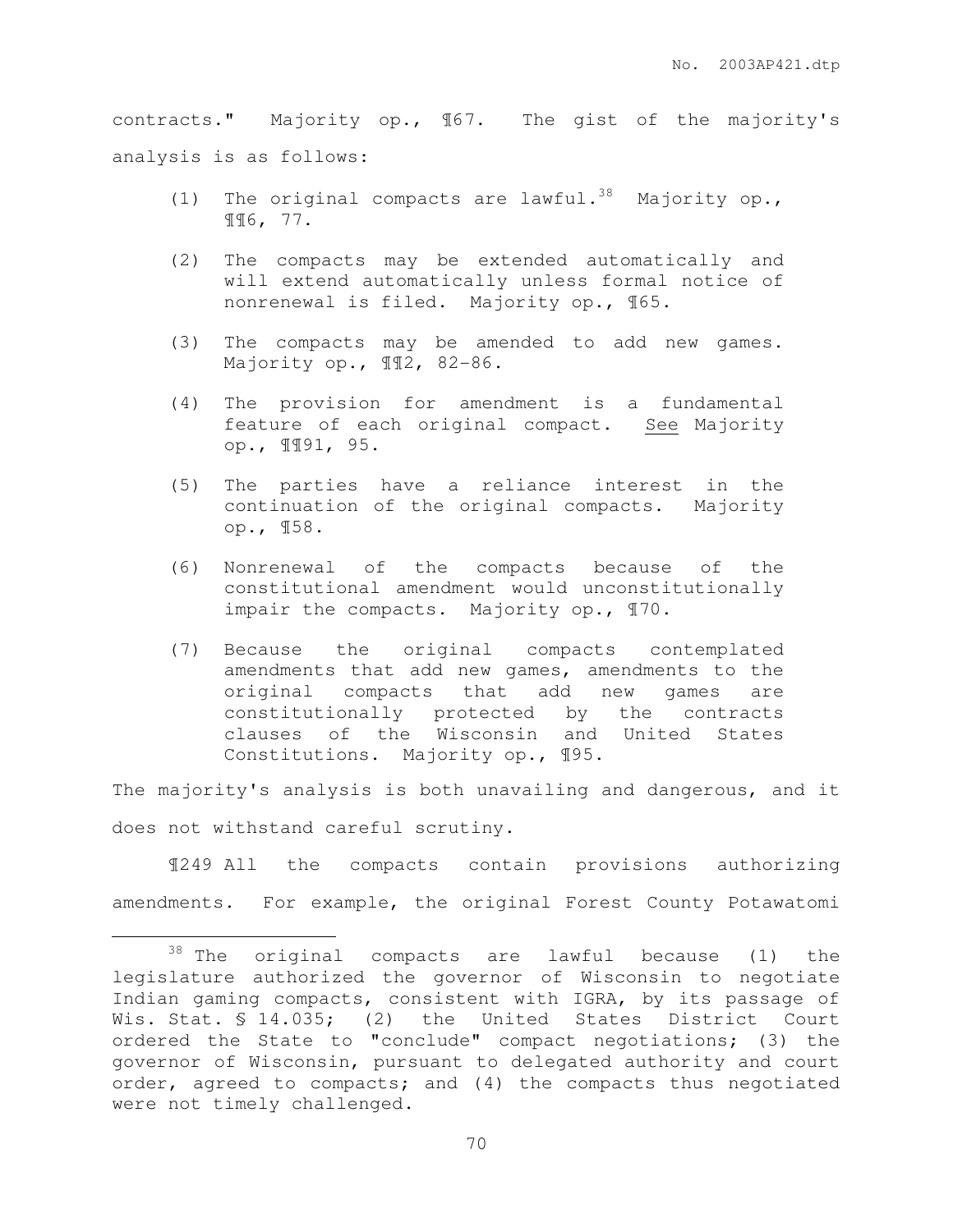compact, in Section XXX, states: "This Compact shall not be modified, amended or otherwise altered without the prior written agreement of both the State and the Tribe." (Emphasis added.)

¶250 Plainly, this bare-bones provision is a procedural rule that permits the parties to agree to changes in the compact. The provision does not authorize the parties to disregard their own laws. It does not give the negotiator for a party extra authority beyond the authority the negotiator already has.

¶251 For a compact amendment to be valid, it must be agreed to in writing. After the 1993 amendment to Article IV, Section 24, however, state officials are denied the authority to bind the state to gaming activities that violate the Wisconsin Constitution. The governor has no more authority to violate the Wisconsin Constitution than the legislature. The governor of Wisconsin has no more authority to sign a compact approving prohibited games than the Badger mascot.

¶252 A second provision in the compacts mentions amendments. The original Forest County Potawatomi Community Compact (1992) provided, in part, in Section IV:

Authorized Class III Gaming

- A. The Tribe shall have the right to operate the following Class III games during the term of this Compact but only as provided in this Compact:
	- 1. Electronic games of chance with video facsimile displays;
	- 2. Electronic games of chance with mechanical displays;
	- 3. Blackjack; and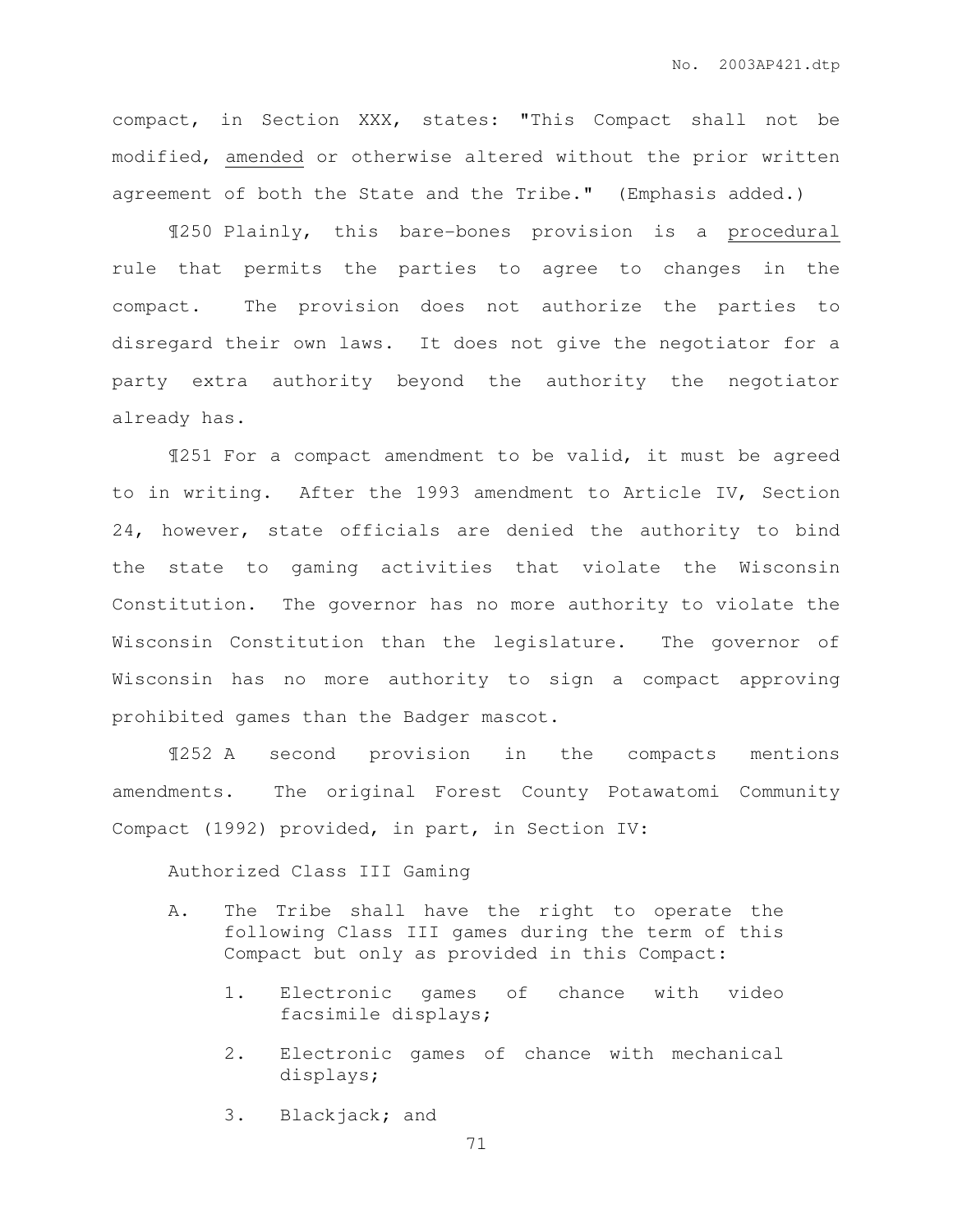- 4. Pull-tabs or break-open tickets when not played at the same location where bingo is being played.
- B. The Tribe may not operate any Class III gaming not expressly enumerated in this section of this Compact unless this Compact is amended pursuant to section XXX.

Forest County Potawatomi Community of Wisconsin and State of Wisconsin Gaming Compact of 1992, Section IV.A. and B. (emphasis added). $39$  Subsection B. refers back to the amendment section discussed in ¶249.

 ¶253 Other subsections of the compact provide that if the State commences to operate or license or permit additional games, the compact may be reopened for amendment. See id. at Section IV.C., D., and E.

¶254 These reasonable provisions permit the addition of new gaming activities, such as lotteries and pari-mutuel on-track betting, so long as they are lawful; but they do not constitute an independent grant of authority to approve Class III gaming activities not otherwise permitted in Wisconsin. The governor of Wisconsin does not have some "contract" right to disregard the state constitution.

¶255 The majority appears to believe otherwise. The majority opinion states that when the parties agreed upon provisions allowing for future amendments to the types of games

 $\overline{a}$ 

<sup>&</sup>lt;sup>39</sup> The 10 other original compacts contained the same provisions. See Bad River Band Compact § IV(B); Winnebago [Ho-Chunk] Compact  $\{S\ IV(C)\}$ ; Lac Courte Oreilles Compact  $\{S\ IV(B)\}$ ; Lac du Flambeau Compact § IV(B); Menominee Compact § IV(B); Oneida Compact § IV(B); Red Cliff Compact § IV(B); Sokaogon Chippewa Compact § IV(B); St. Croix Chippewa Compact § IV(B); Stockbridge-Munsee Compact § IV(B).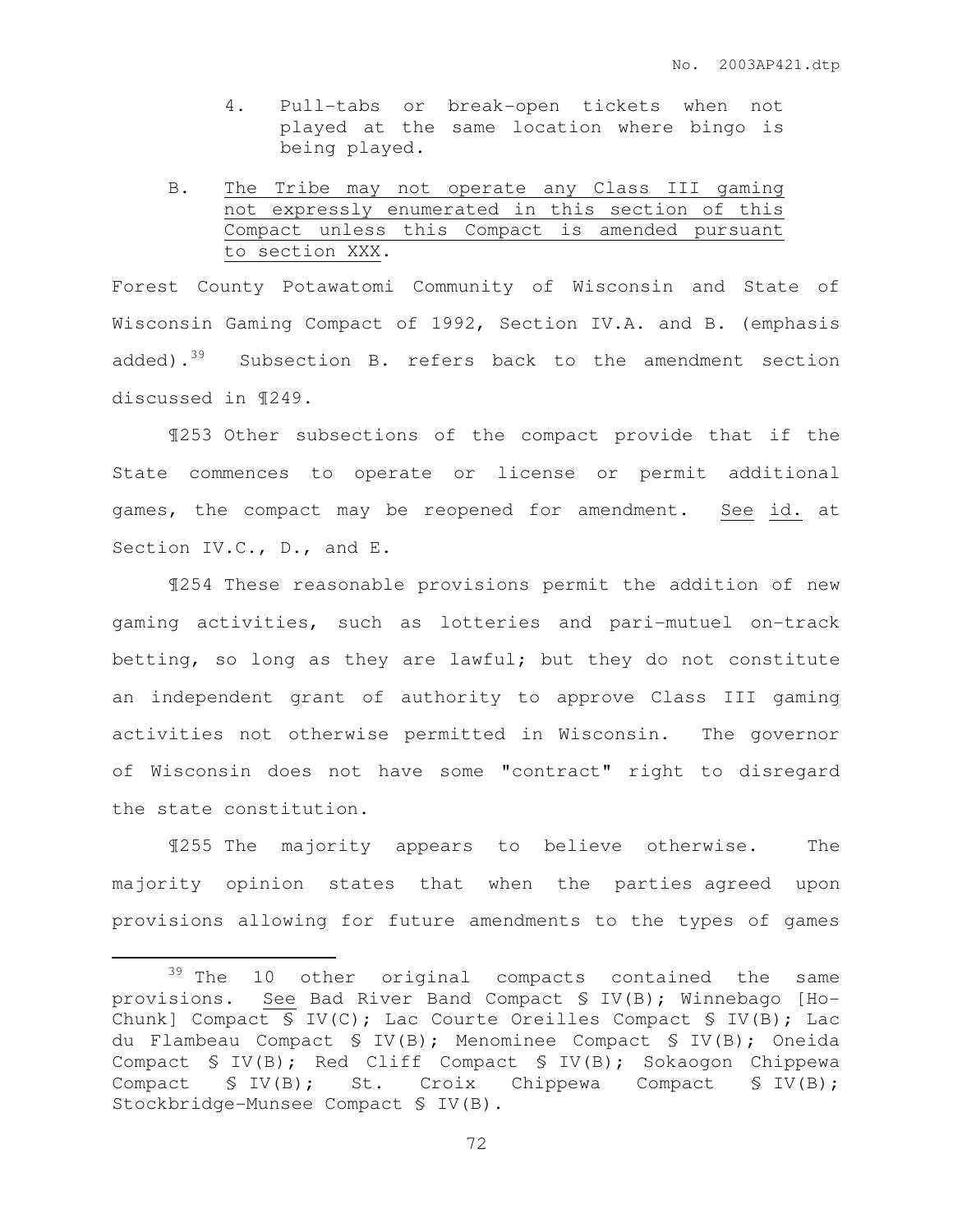that may be conducted in Indian country, "the parties negotiated for the amendment provision under the auspices of the law as interpreted by the court in Lac du Flambeau, under which all Class III games are negotiable." Majority op., ¶85 (emphasis added). Thus, the governor has the authority to negotiate for any games that would have been lawful under Lac du Flambeau in 1991 and 1992. The Original Compacts are insulated from the 1993 Amendment and further changes in Wisconsin's gaming laws unless and until the compacts are terminated. Majority op., ¶¶65-66.

 ¶256 To summarize, the majority concludes that the governor of Wisconsin has the authority and duty to negotiate all Class III games, i.e., all Class III gaming activities, and to act as though the 1993 constitutional amendment did not exist. But there is a problem with this position. "Class III gaming" is a very broad term that encompasses all forms of gaming that are not Class I gaming or Class II gaming. The classification "all Class III games" includes pari-mutuel betting, both on-track and off-track. Off-track pari-mutuel betting was explicitly prohibited by the Wisconsin Constitution in 1987, and is prohibited by the Wisconsin Constitution today. Wis. Const. art. IV,  $\$ 24(1)$  and  $(5)$ . It was not affected by the 1993 amendment. Thus, a governor cannot negotiate all Class III games without disregarding the constitution as of 1987.

¶257 A governor has clear authority under the Wisconsin Constitution to agree in a compact to permit a Wisconsin tribe to operate a dog track or other racing track and to offer pari-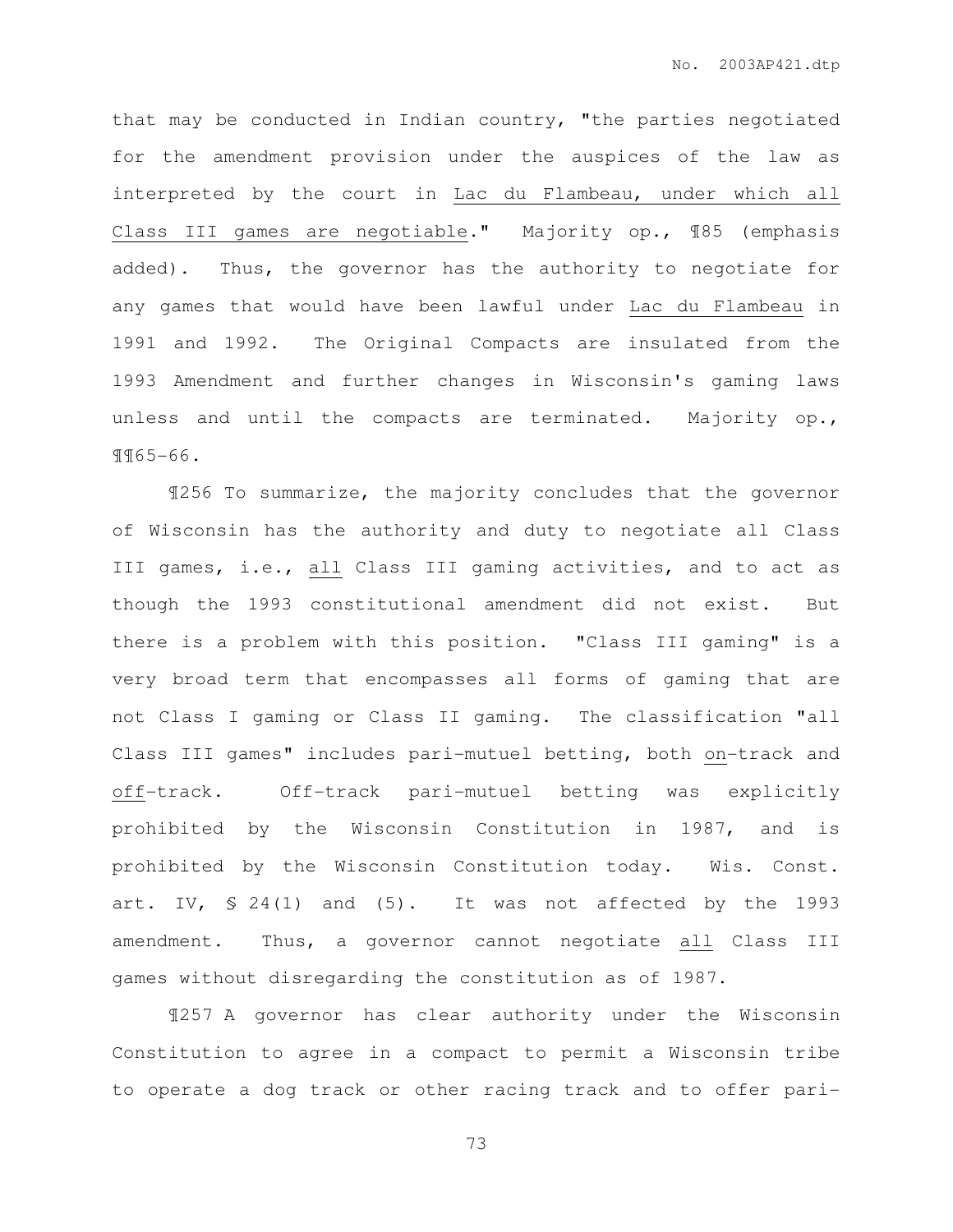mutuel betting at that track. Pari-mutuel on-track betting is permitted by both the Wisconsin Constitution and state statutes. On the other hand, a governor of Wisconsin has no authority to permit a second tribe to take off-track bets on the dog races conducted by the first tribe. Why? Because off-track parimutuel betting is prohibited by the Wisconsin Constitution. If a compact amendment were negotiated to permit tribes to take bets on dog races without operating a track, it would legitimize off-track betting in Indian country throughout Wisconsin. If the constitution does not bar gubernatorial approval of such an amendment, it would also not bar an amendment approving betting on all races and all sporting events, so long as that betting activity was not barred by federal law.

 ¶258 When this court authorizes a governor to disregard the state constitution, there is no stopping point . . . except federal law. Jai alai is negotiable. Any casino game is negotiable. Any gambling activity is negotiable so long as it does not violate federal law. If the governor is authorized to disregard the constitution in one compact amendment, it is hard to see why the governor may not disregard the constitution in other compact amendments. This could permit the Governor to negotiate a perpetual compact and waive the state's sovereign immunity. Three of the four members of the majority supported these amendments in their Panzer dissent.

 ¶259 The impairment of contracts clauses do not save the 2003 amendments, which add poker, roulette, craps, and keno to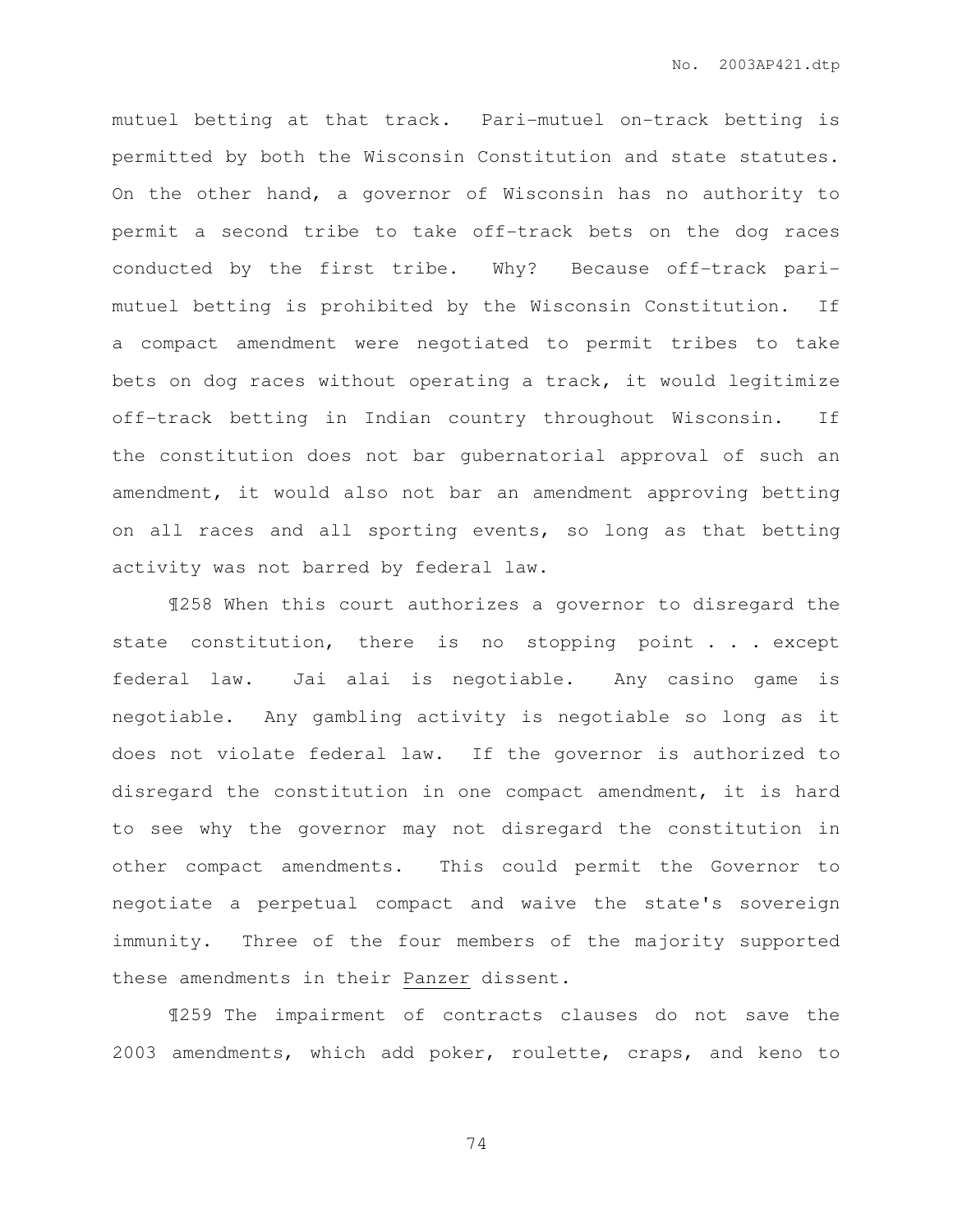the Indian gaming compacts, because the tribes understood the importance to the state of limiting casino games.

¶260 Seven of the original compacts articulated the parties' intent and material considerations. For instance, the St. Croix Chippewa Indians of Wisconsin Gaming Compact of December 1991 stated in Section XXXI:

A. In consideration of:

 $\overline{a}$ 

- 1. The Tribe's desires to be able to offer Class III games that are economically viable and provide substantial revenues to support tribal self-sufficiency and economic development, and to have the confidence that such games may be offered for such period of time that the Tribe can develop its gaming enterprise, recover its capital investments, and receive a reasonable return; and
- 2. The State's desire to limit the types of "casino-type" games that may be offered within this state to a select number in order not to have pervasive broad-scale "casino-type" gambling within this state;

The parties acknowledge the mutual compromises with respect to the types of games the Tribe is authorized to operate during the term of this Compact and with respect to the duration of this Compact were significant material considerations in reaching agreement and are the essence of this Compact.

St. Croix Chippewa Indians of Wisconsin Gaming Compact, Section XXXI (1991) (emphasis added).<sup>40</sup>

¶261 A threshold question in any contracts clause analysis is whether a contract to which a state is a party surrenders an

<sup>40</sup> See also Bad River Band Compact § XXXI; Lac Courte Oreilles Compact § XXXI; Menominee Compact § XXXII; Red Cliff Compact § XXXI; Sokaogon Chippewa Compact § XXXI; St. Croix Chippewa Compact § XXXI; Stockbridge-Munsee Compact § XXXI.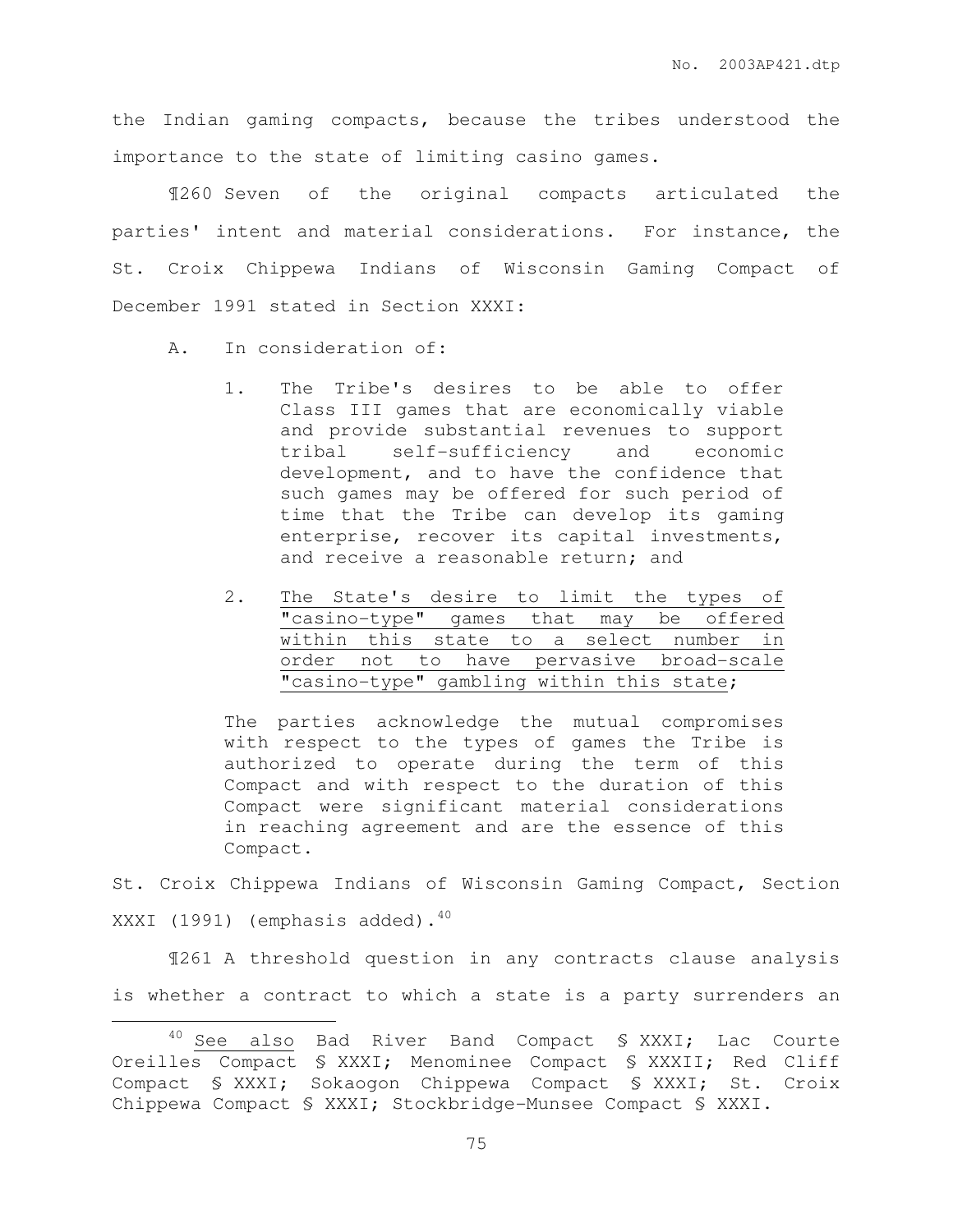essential attribute of state sovereignty. See United States Trust Co. of N.Y. v. New Jersey, 431 U.S. 1, 23-24 (1977). Contracts that limit the exercise of a state's police power or eminent domain power are "invalid ab initio under the reservedpowers doctrine[.]" Id. at 23; see also Wis. Prof'l Police Ass'n v. Lightbourn, 2001 WI 59, ¶149, 243 Wis. 2d 512, 627 N.W.2d 807. If a contract does not implicate a state's police power or eminent domain power, to establish an unconstitutional impairment of contract, it is necessary to show: (1) there was a valid, pre-existing contract; (2) the legislation substantially impairs the contractual relationship; and (3) either (a) there is no significant and legitimate public purpose behind the legislation or (b) if there is a significant and legitimate public purpose, the legislation is unreasonable and unnecessary to serve the public purpose. See Lightbourn, 243 Wis. 2d 512, ¶¶147-49.

¶262 Without addressing the threshold question or the validity of the majority's conclusions as to the first and third parts of the three-part test—which are ably addressed in Justice Roggensack's concurring/dissenting opinion——I disagree with the majority's conclusion that the 1993 amendment to Article IV, Section 24 substantially impairs the relationships created by the original compacts when it applies prospectively to the scope of gaming. See majority op., ¶79.

¶263 Legislation impairs a contractual relationship when it "alters the contractual expectations of the parties." State ex rel. Canon v. Moran, 111 Wis. 2d 544, 555, 331 N.W.2d 369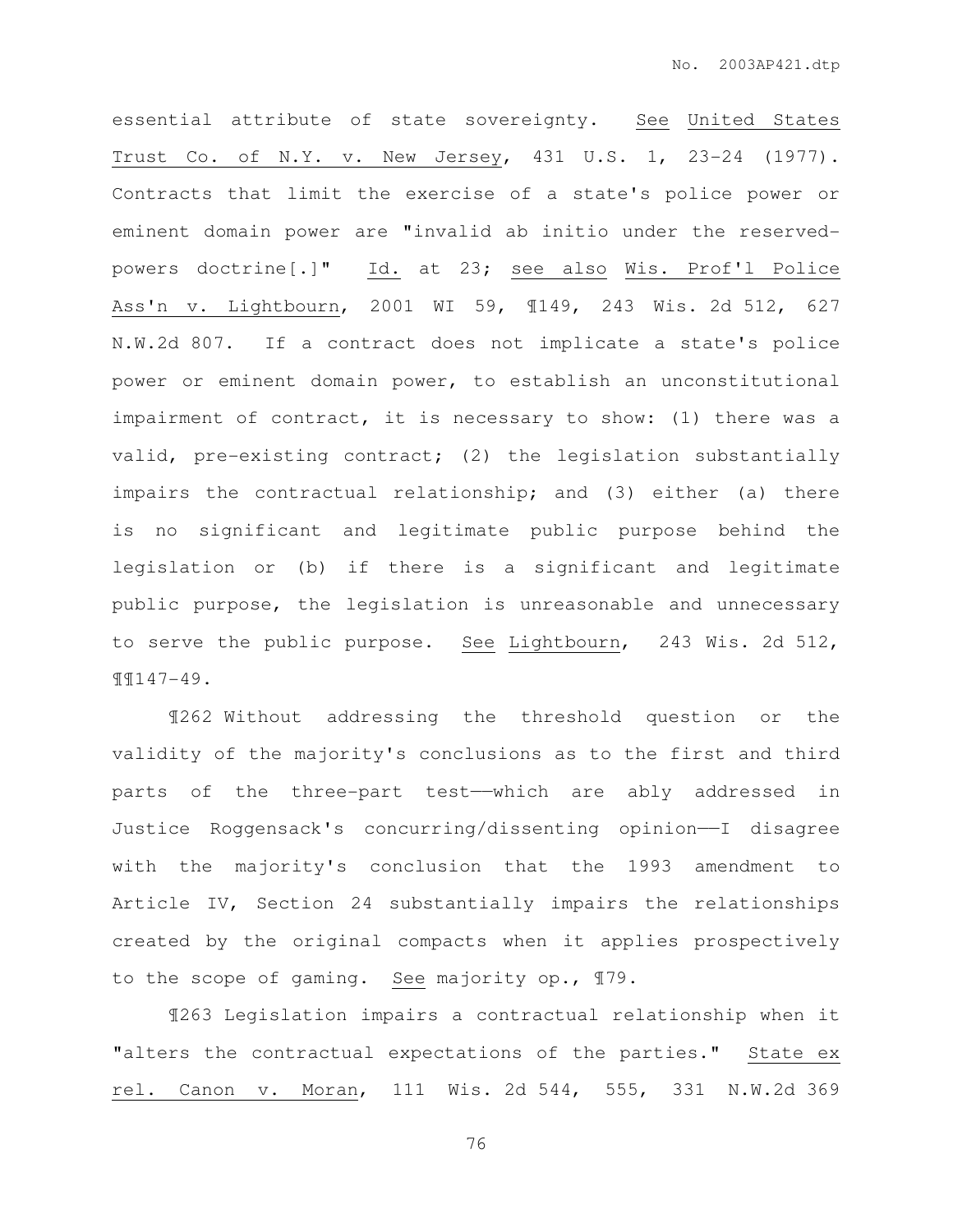(1983). In determining whether the impairment is substantial, "a court should look to the reasonableness of the parties' reliance upon the contract affected." Chappy v. LIRC, DILHR, 136 Wis. 2d 172, 187, 401 N.W.2d 568 (1987). Based on the text of the original compacts and the historical events that occurred before the compacts were renewed in 1998-99, I conclude the parties could not reasonably have expected the compacts would be amended to include additional types of games that were explicitly prohibited by the Wisconsin Constitution.

¶264 From the State's perspective, the desire to limit the types of casino games offered within the state was deemed "the essence" of the compact. The extension of such compacts would preserve the status quo. The nonrenewal of such compacts would alter the status quo, and deprive tribes of substantial revenues to support tribal self-sufficiency and economic development. Nonetheless, the State had an undisputed right to nonrenew the compacts.

¶265 If the contractual right to nonrenew gaming compacts would not have impaired the compacts, how could a refusal by the State to agree to four new games that the tribes never had--in violation of the Wisconsin Constitution, state criminal statutes, and what the State viewed as the "essence" of the compact——impair the compacts?

¶266 The provision allowing amendments to the compacts to add new games represented a contingency that might or might not occur. The tribes could not rely on that contingency. See Ochiltree v. R.R. Co., 88 U.S. 249, 252 (1874) ("the obligation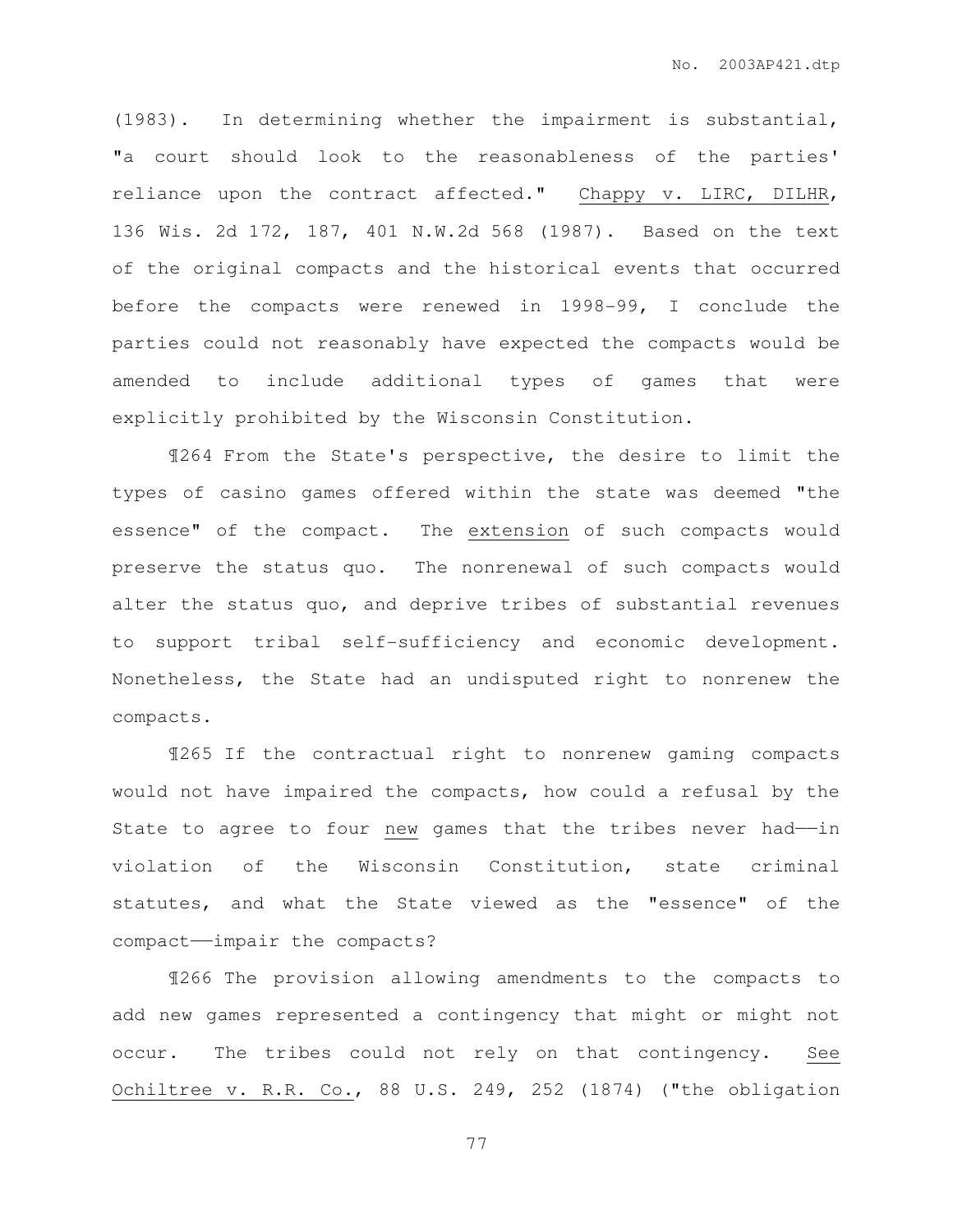of contract within the meaning of the Constitution is a valid subsisting obligation, not a contingent or speculative one"). They could not rely on the possibility that the State would offer new games that are prohibited for all purposes to all persons, organizations, and entities, because to do so would violate both state and federal law. Against this background, it is hard to imagine how any court could hold that denying tribes the new right to play poker, roulette, craps, and keno at their casinos——when no one else has that right——would substantially and unconstitutionally impair their compacts.

¶267 In terms of reliance, the tribes were fully aware of Attorney General James Doyle's stated position on new games. After the Lac du Flambeau decision was issued, the State appealed,  $41$  and that appeal was not dismissed until March 23, 1992. Lac du Flambeau Band of Lake Superior Chippewa Indians v. State of Wisconsin, 957 F.2d 515 (7th Cir. 1992). By that date, 7 of the 11 compacts had already been signed.

¶268 The following month, after Governor Thompson had called the April 1992 special session, two state representatives asked Attorney General Doyle his opinion on the effect the change in statutory law would have on Indian gaming in general and on the compacting process in particular. See Letter from

 $\overline{a}$ 

<sup>&</sup>lt;sup>41</sup> The Associated Press reported the following statement from Attorney General Doyle: "The governor, as the client, has asked for an appeal. And I concur in his decision. There is considerable interest throughout the country regarding this ruling." Michael C. Buelow, State gears up for fight to stop casino gambling, The Post-Crescent (Appleton), July 18, 1991, at  $B-6$ .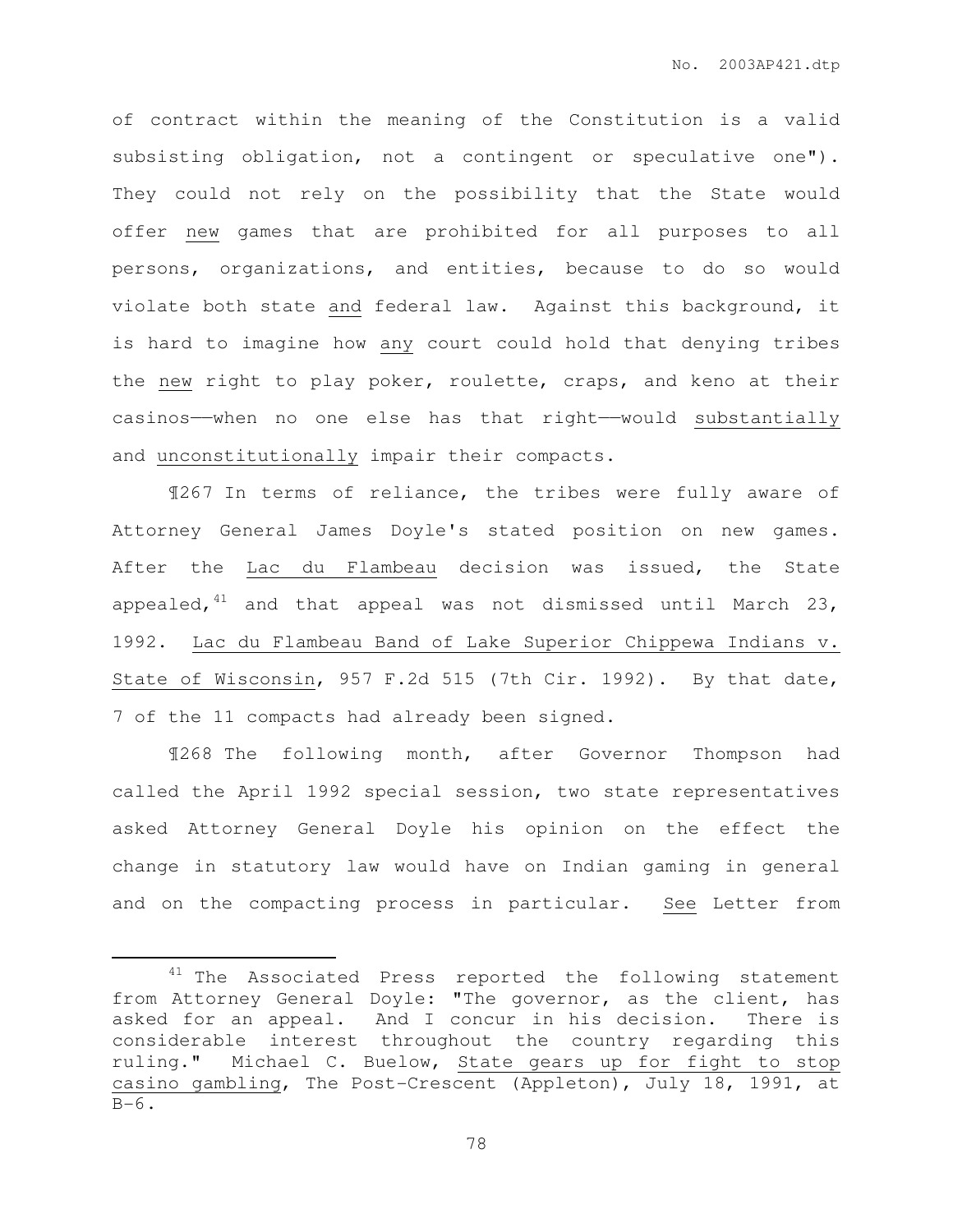James E. Doyle, Att'y Gen., to Walter Kunicki, Speaker of the Wis. Assembly, and John Medinger, Chairperson of the Assembly Comm. on State Affairs (Apr. 29, 1992) (on file with the Wisconsin Historical Society Archives, John D. Medinger Papers, Box 6, Folder 1).

¶269 Representatives Kunicki and Medinger posed a number of questions. For instance, they asked whether "the legislation prevent[s] the Governor from entering into compacts that authorize blackjack and electronic games with the three tribes that currently do not have compacts, if such compacts are not entered into [before the change in definition becomes effective]." Attorney General Doyle responded in part:

The legislation will change, on its effective date, those games which are permitted in Wisconsin. After the effective date of the legislation the enumerated games, roulette, craps, banking card games, etc., will no longer be permitted in Wisconsin except as provided in the grandfather provision [pursuant to proposed § 565.01(6m)(c) regarding state-tribal gaming compacts]. At that point it will be unlawful for tribes to whom the statute applies to conduct those games and since their conduct is unlawful, the Governor is not required to negotiate over them.

Id. at 2 (emphasis added).

¶270 The legislators also asked about existing compacts that "grant to the tribes the right to request that compacts be revised to permit additional games." They asked the prescient question: "Does the legislation prevent the Governor, through the negotiation process, from authorizing Indian tribes to conduct additional games?" Attorney General Doyle responded:

The current legislation would not prevent the Governor from negotiating with the tribes over the adding of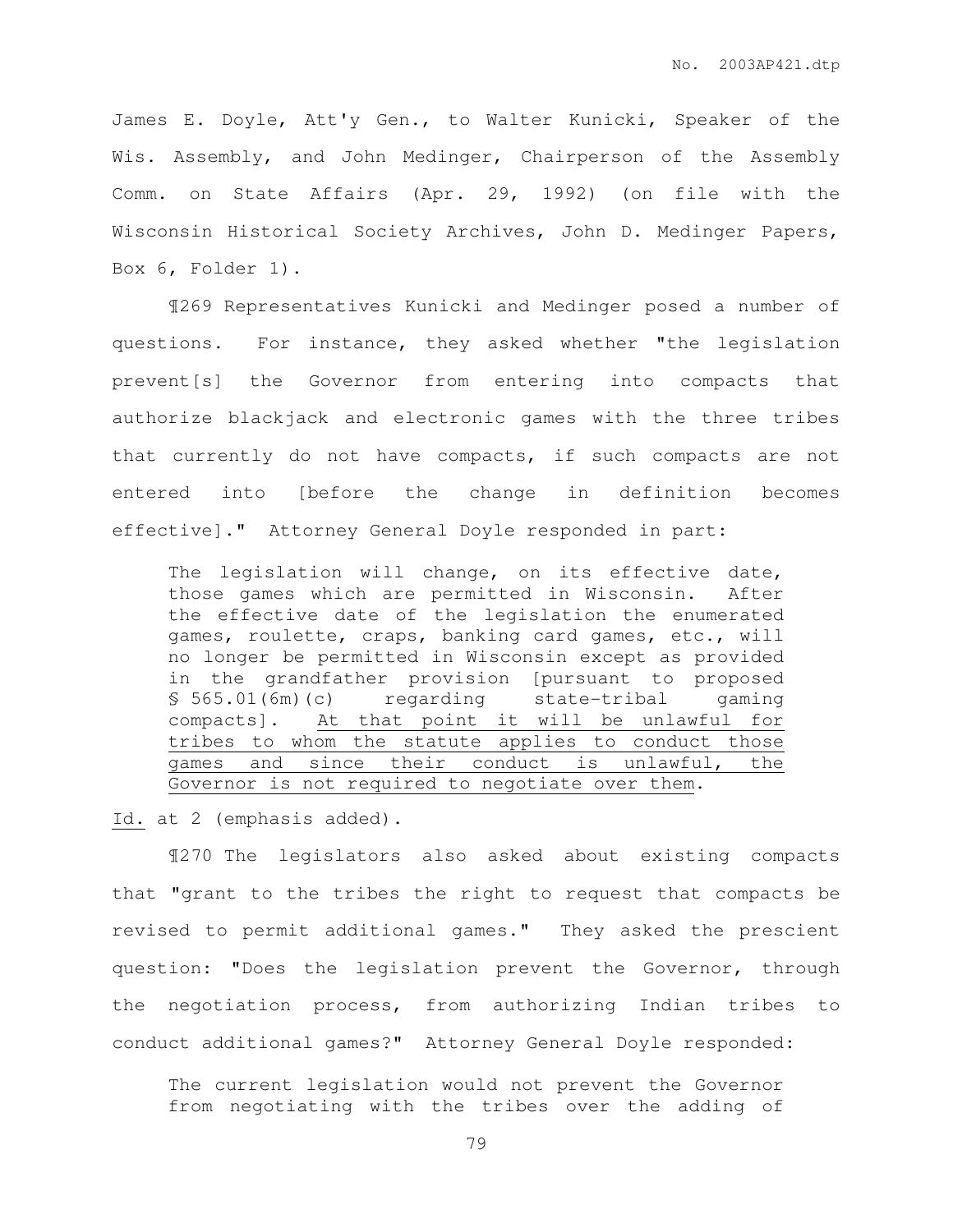additional games to the compact so long as those games are permitted after the effective date of the legislation, or the additional games were added prior to the effective date of the legislation. If the games are not permitted after the effective date, the Governor would not be able to add them.

Id. at 4 (emphasis added).  $42$ 

¶271 On July 25, 1994, Attorney General Doyle appeared before the Senate Committee on Indian Affairs. The Committee was considering Senate Bill 2230, involving proposed (but never approved) amendments to IGRA. Speaking for the National Association of Attorneys General, Attorney General Doyle said:

We are also concerned [with the scope of gaming provision in the bill] with the provision which makes games not prohibited as a matter of state and criminal law subject to negotiation. This provision neglects to recognize that some states have prohibited specific games through the use of self-executing constitutional provisions. These types of prohibitions are stronger than statements of state public policy and stronger than the state's criminal law.

Hearing on S. 2230 Before the S. Comm. on Indian Affairs, 103rd Cong. 117 (July 25, 1994). Later, Senator McCain asked the following:

 Senator McCain. You've suggested that the bill needs to make explicit provisions with regard to changes in State law. Do you think that such provisions may give rise to claims under the 5th amendment of takings of property without compensation?

 Mr. Doyle. Well, they certainly may give rise to the claims. And I would certainly hesitate to give my legal opinion on whether that would be successful. I think it would be very difficult given that we're talking about broad social policy of the State to declare that that's a taking, as I understand takings laws.

 $\overline{a}$ 

<sup>42</sup> See ¶211, n.30 infra.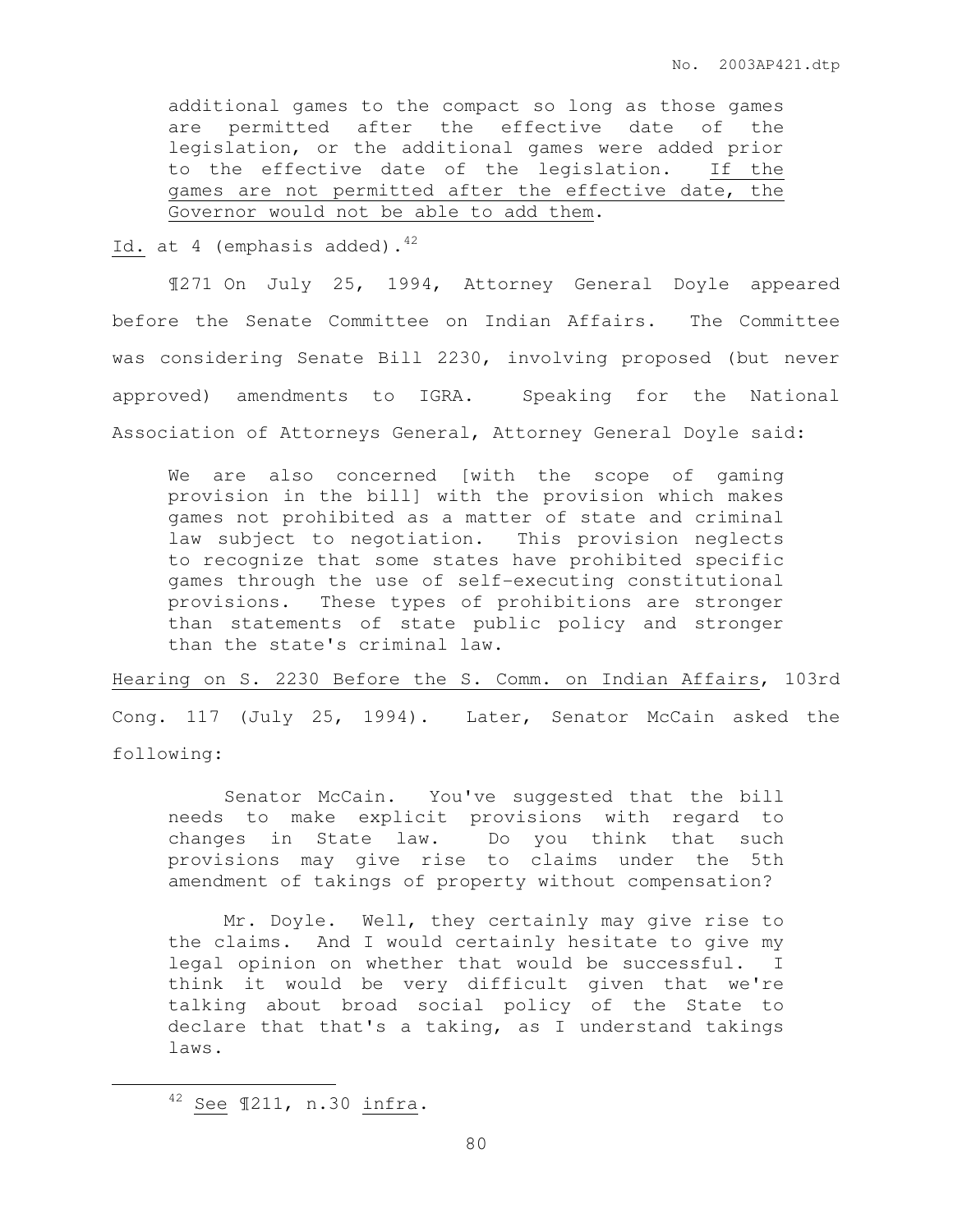I mean, the same argument could be made, if you put aside the Indian question, that if you permitted gaming in a State, you could simply change the law to say there's no longer gaming in the State. I don't think the operators of gaming concerns would have a takings claim under the 5th amendment. But again, I'm giving you a quick, legal, 5th amendment takings analysis without any research.

Hearing on S. 2230 Before the S. Comm. on Indian Affairs, 103rd

Cong. 120 (July 25, 1994).

 ¶272 On August 1, 1994, Attorney General Doyle sent a letter to Senator Daniel K. Inouye and Senator McCain amplifying his answer. He wrote:

Change of State Law

We were also asked our views on whether a changeof-law provision in the Act, which became operative to make tribal gaming under an existing compact impermissible, could constitute a Taking under the Fifth Amendment. We do not believe there is any merit in the suggestion that terminating once-legal gaming could constitute a taking in the constitutional sense. This is not the kind of property-based expectation the constitution protects; state criminal prohibitions have never been held to be hostage to plans for profits from activities which the state can make legal.

 The history and cases decided under the Takings Clause of the U.S. Constitution simply provide no support for the proposition that a ban on Indian gaming activities could trigger a compensable taking of private property. . . .

. . . .

As the [Supreme] Court noted in . . . recent takings decisions, the nature of both the governmental action and the regulated industry are crucial factors in assessing any Takings Clause claim. The gaming industry is one of the most heavily regulated in the United States. That regulatory system is based on important and well-founded concerns of public safety and welfare. Similarly, property owners who willingly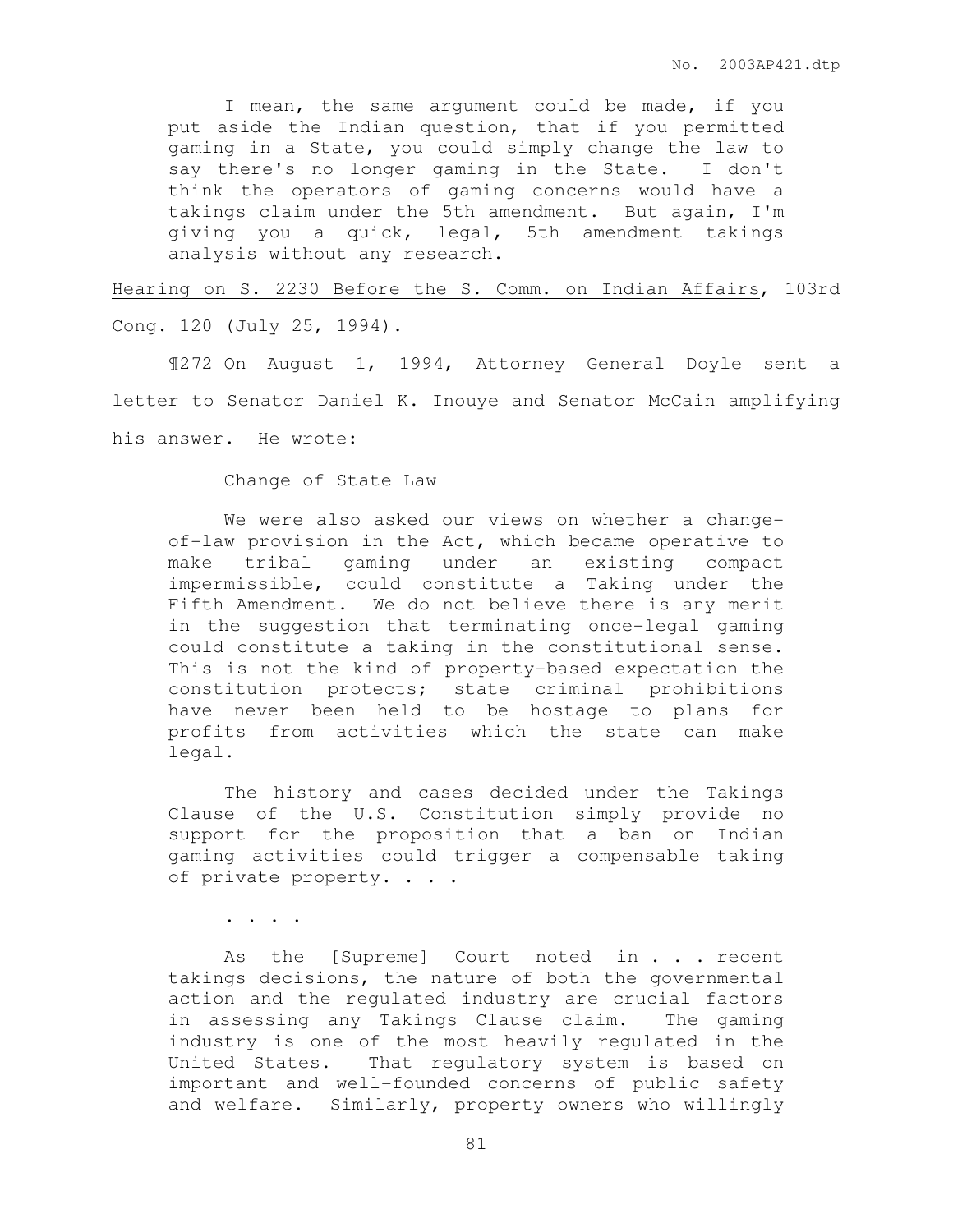participate in heavily regulated fields are not immunized by the Takings Clause from regulatory changes, even those which subsequently change the regulatory system in a manner which is financially detrimental to the property owner. In the words of the Court, such property owners simply lack any reasonable, investment-backed expectations that the regulatory environment will be free from change.

¶273 Although Attorney General Doyle's letter addressed "takings" rather than impairment of contracts, the principles he espoused are not dissimilar. In Stone v. Mississippi, 101 U.S. 814 (1879), the Supreme Court examined the effect of a state constitutional amendment banning lotteries on an existing lottery previously chartered by the state. The Court acknowledged the presence of a valid contract, but it declared, "All agree that the legislature cannot bargain away the police power of a state." Id. at 817.

¶274 The Court declared that a legislature, by chartering a lottery company, cannot defeat the will of the people, in relation to the further continuance of that business. Id. at 819. "No legislature can bargain away the public health or the public morals." Id. Lotteries, it said, "are a species of gambling." Id. at 821. "Certainly the right to suppress them is governmental, to be exercised at all times by those in power, at their discretion." Id.

Any one, therefore, who accepts a lottery charter does so with the implied understanding that the people in their sovereign capacity, and through their properly constituted agencies may resume it at any time when the public good shall require, whether it be paid for or not. All that one can get by such a charter is a suspension of certain governmental rights in his favor, subject to withdrawal at will.

Id.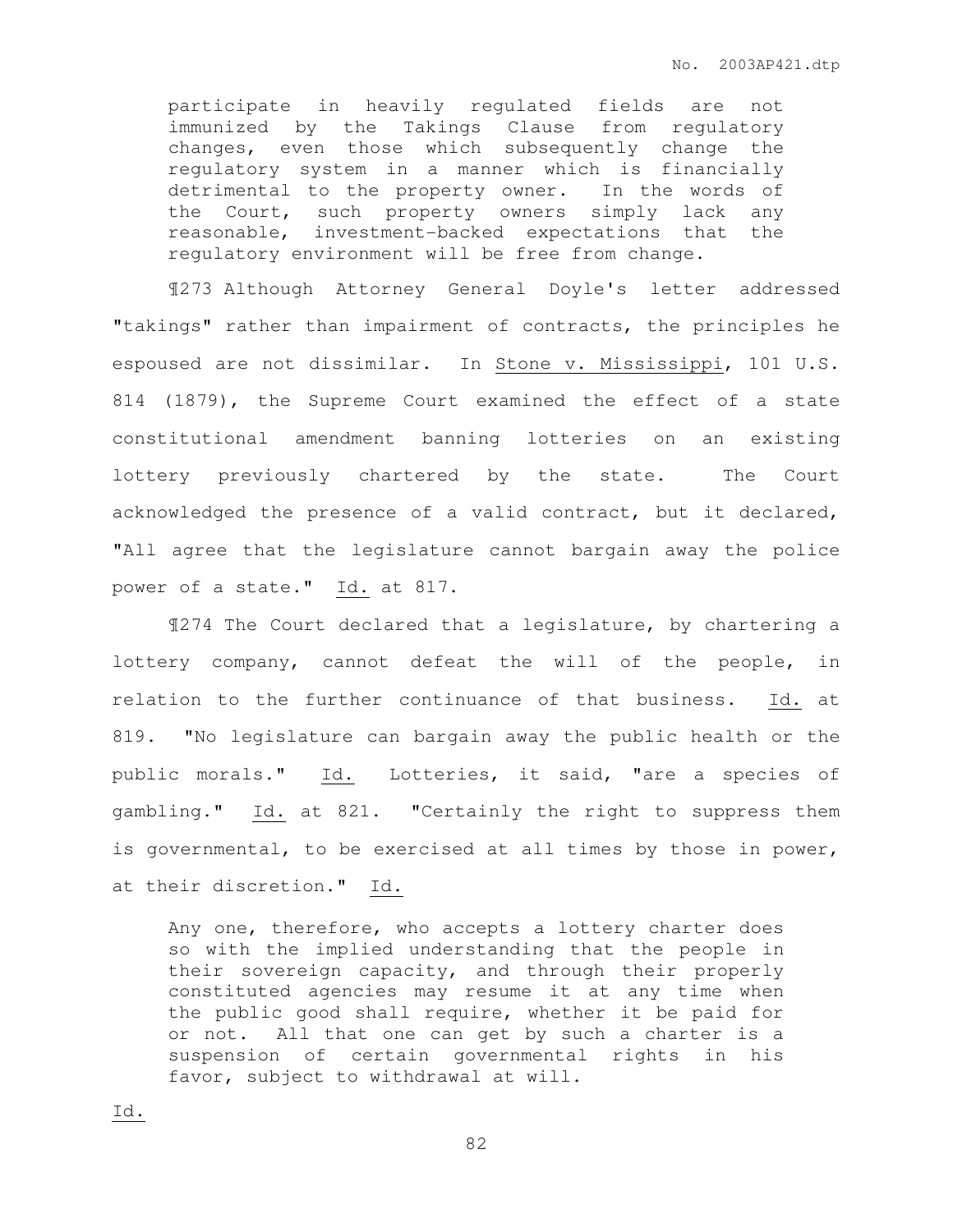¶275 The principles of Stone remain good law. In 1914 the Supreme Court stated in Atlantic Coast Line Railroad Co. v. City of Goldsboro, 232 U.S. 548, that:

[I]t is settled that neither the "contract" clause nor the "due process" clause has the effect of overriding the power of the state to establish all regulations that are reasonably necessary to secure the health, safety, good order, comfort, or general welfare of the community; that this power can neither be abdicated nor bargained away, and is inalienable even by express grant; and that all contract and property are held subject to its fair exercise.

Id. at 558. See also United States v. Winstar Corp., 518 U.S. 839 (1996) (providing an important contemporary discussion of governmental power to affect a contract).

 ¶276 In the present case, none of the members of this court is seeking to close down Indian casinos. The primary purpose of this dissent is to disavow any power in state officials to amend Indian gaming compacts to add games that are explicitly prohibited by the constitution and state criminal law and thereby expand gambling in Wisconsin. Giving the Governor this unprecedented power is an abdication of state sovereignty and rewards those who refused to recognize this court's decision in Panzer.

VII. THE EFFECT OF ARTICLE IV, SECTION 24 ON INDIAN GAMING

 ¶277 The majority concludes that the 1993 Amendment to Article IV, Section 24 had no impact on Indian gaming, the Original Compacts, or any continuation of those pre-existing contractual relationships. I disagree.

¶278 In my view, the amendment has the following effects.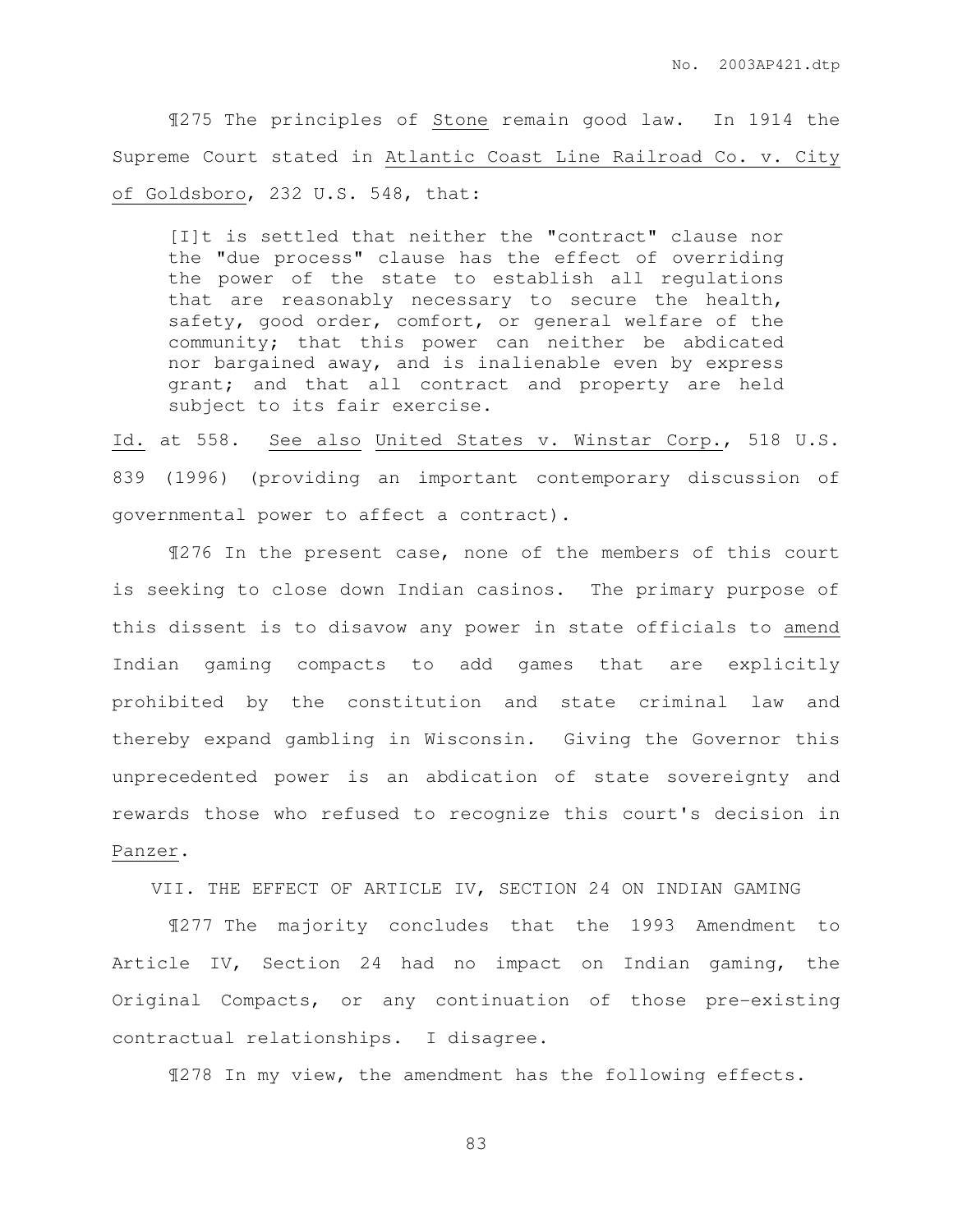¶279 First, the 1993 amendment prevents the legislature and governor from agreeing to any compact amendment that adds new forms of gaming activity that are prohibited by state law for all purposes to all persons, organizations, and entities. As a result of the amendment, Wisconsin governors have no authority to approve new forms of gaming activity that are prohibited by Article IV, Section 24.

 ¶280 Second, neither the State nor the Tribes can ever nonrenew a compact without seriously jeopardizing the future of Indian gaming in Wisconsin. The majority acknowledges as much. This absurd result is the inevitable consequence of a United States District Court ordering the State to agree to gaming that the State had never permitted to anyone in Wisconsin, and that is now explicitly prohibited by the constitution.

 ¶281 Third, new Indian gaming compacts to approve casino games will be virtually impossible until the people approve a change in the constitution.

 ¶282 No matter which view of the law prevails, this state is facing a constitutional crisis. The cleanest, most honest way to correct the situation is to amend the constitution. If the results announced in the majority's decision are what the people of Wisconsin want, the people will give their approval. They will respect and respond to being asked, instead of having a massive expansion of gambling shoved down their throats.

 ¶283 At present, the United States District Court and this court have succeeded in turning IGRA on its head. In Wisconsin, only Indian tribes have the right to conduct most forms of Class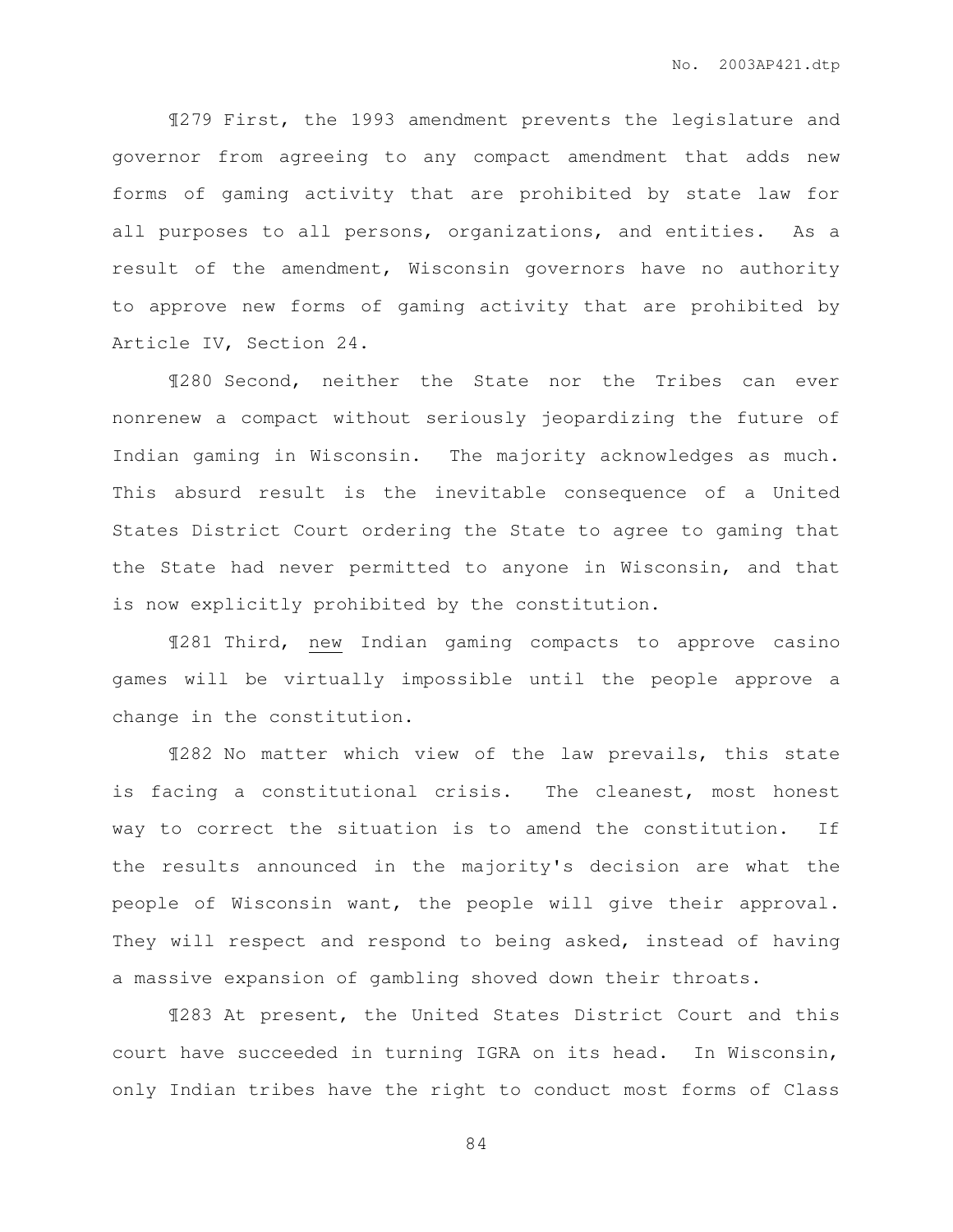III gaming. Apart from the state operated lottery, most gaming competition has been driven out of business. This is not the way IGRA was supposed to work. This is not the way our federal system is supposed to work. The time is long overdue for impartial review of this constitutional debacle.

 ¶284 I am authorized to state that Justices JON P. WILCOX and PATIENCE DRAKE ROGGENSACK join this opinion.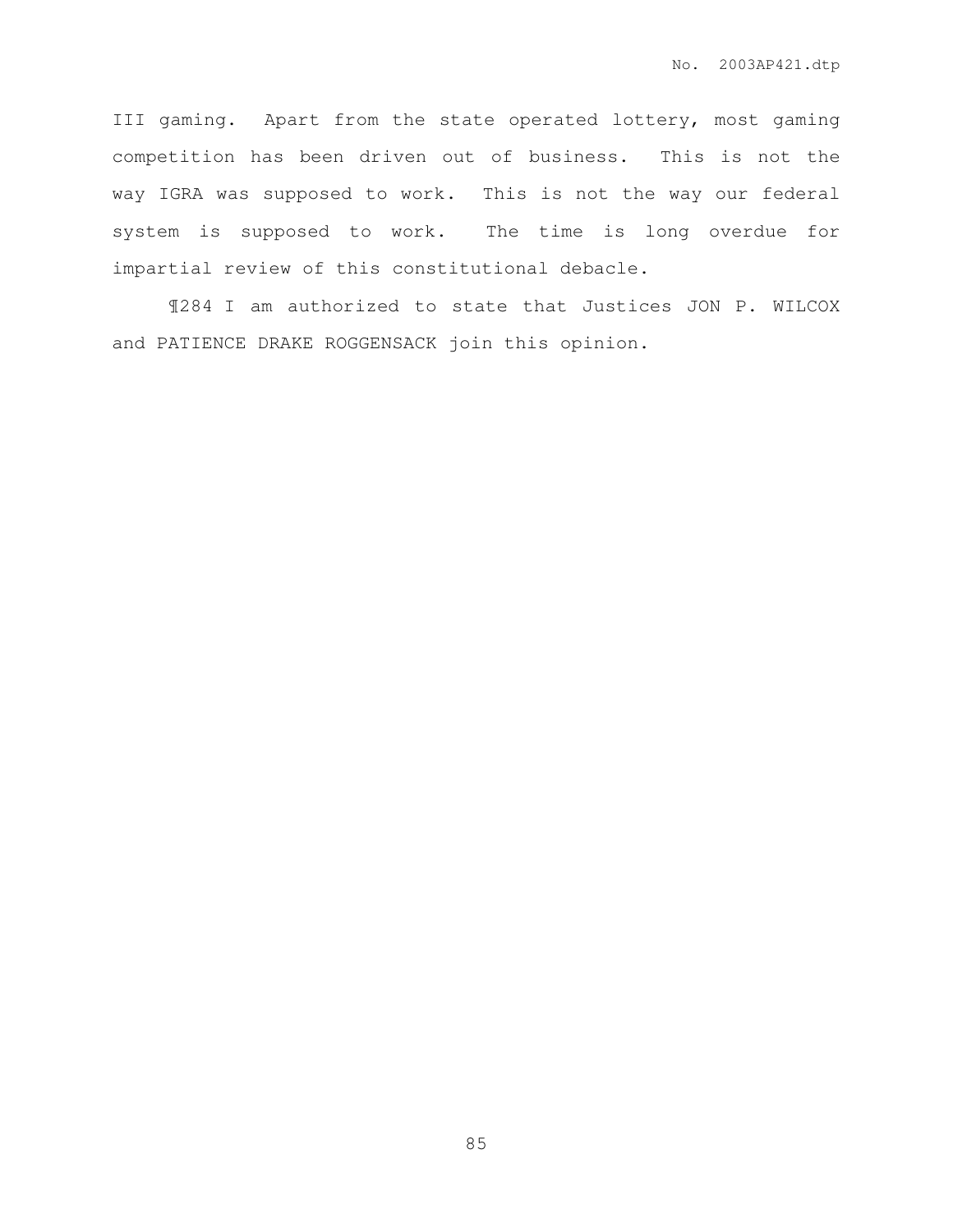¶285 PATIENCE DRAKE ROGGENSACK, J. (concurring in part and dissenting in part). Dairyland Greyhound Park, Inc. (Dairyland) appeals summary judgment dismissing its complaint, which judgment the circuit court rendered in 2001. Dairyland's complaint involved the 1991-92 and the 1998-99 Indian gaming compacts. The majority opinion concludes that the games added to the compacts in 2003 do not violate Wisconsin law. Majority op., ¶91. However, the 2003 gaming compacts were never presented to the circuit court and therefore, they are not properly brought before this court as we review the circuit court decision. All that we are to decide is the effect of Article IV, Section 24 of the Wisconsin Constitution, amended in 1993, as it relates to games that were included in the 1991-92 and the 1998-99 Indian gaming compacts.

¶286 In 2004, we decided the meaning and effect of the 1993 constitutional amendments and criminal statutes on the new types of games that were added to the Indian gaming compacts in 2003; the new games violate Wisconsin's criminal statutes. Panzer v. Doyle, 2004 WI 52, ¶96, 271 Wis. 2d 295, 680 N.W.2d 666. The decisions of this court are final if not set aside on a motion for reconsideration in the case in which the ruling was issued, Wis. Stat. § 809.64 (2003-04),<sup>1</sup> or overturned by a federal court on a federal question, see State v. Webster, 114 Wis. 2d 418, 426 n.4, 338 N.W.2d 474 (1983). Notwithstanding this rule of law, at the request of the Governor, the majority opinion takes

 $\overline{a}$ 

 $1$  All subsequent references to the Wisconsin Statutes are to the 2003-04 version unless otherwise noted.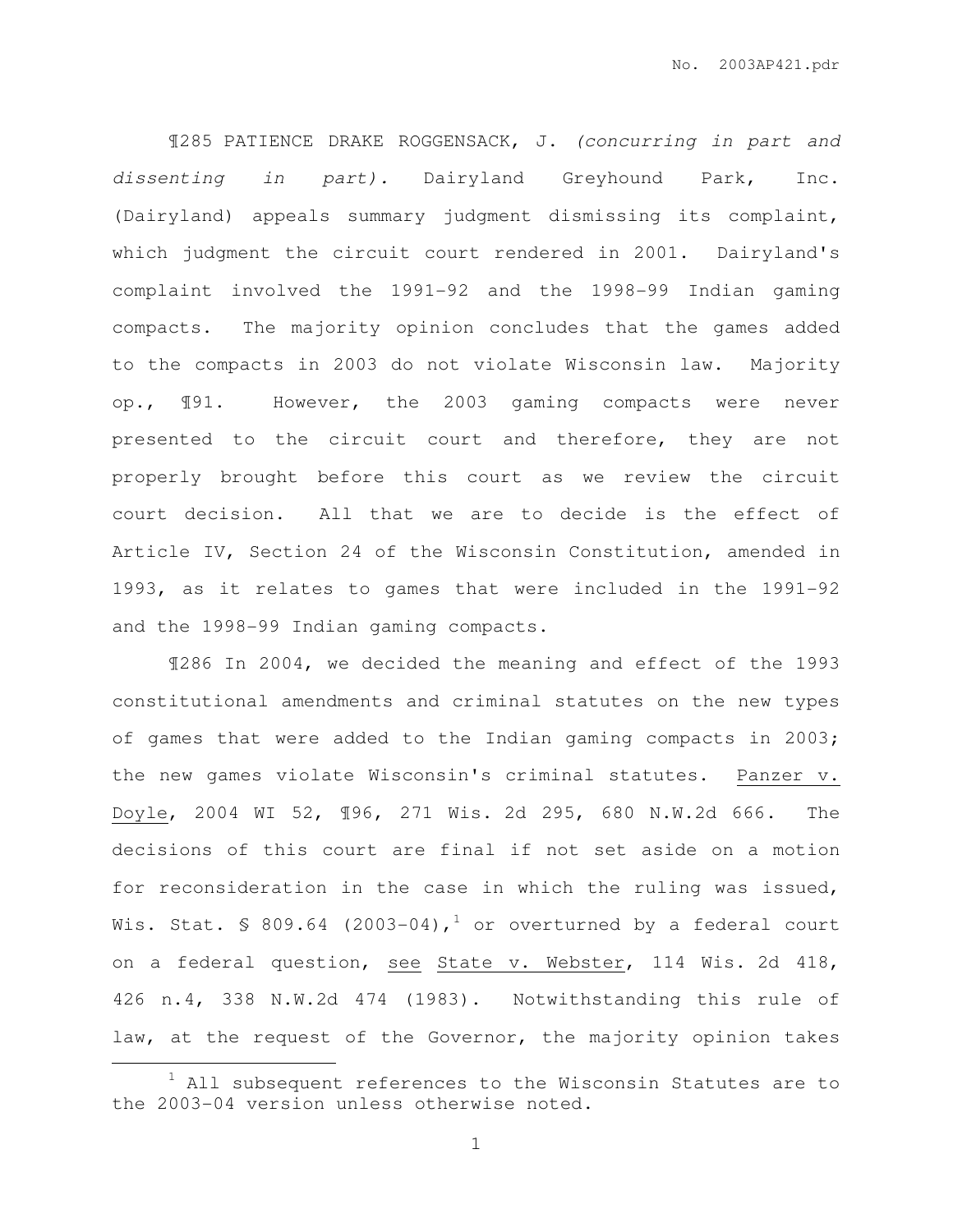up an issue we decided in 2004 and puts it into the appeal of a 2001 circuit court decision. In his request, the Governor asserts that Article IV, Section 24 of the Wisconsin Constitution, enacted by the people of Wisconsin, cannot be applied to the Tribal Nations that have gambling operations in Wisconsin.

¶287 The majority opinion adopts the view of the Governor, wherein he argues on behalf of the Tribal Nations that Article IV, Section 24 of the Wisconsin Constitution cannot be applied to Indian gambling operations in Wisconsin. Majority op., ¶¶2, 91. In so doing, the majority opinion surrenders the judicial independence of the Supreme Court of Wisconsin to the Governor, thereby stripping the court of its claim to be an impartial decision maker and of its ability to act as a check on the political branches in Wisconsin's tripartite system of government. The majority opinion does so under the guise of an impairment of contracts discussion based largely on Article I, Section 10 of the U.S. Constitution. Majority op., ¶¶51-95. In its efforts to achieve the result the Governor has requested, the majority opinion chooses to ignore controlling precedent of the United States Supreme Court, which if applied, would uphold the State of Wisconsin's ability to enforce Wisconsin's criminal statutes that prohibit any type of Class III gambling that was not permitted before the 1993 constitutional amendment to Article IV, Section 24 of the Wisconsin Constitution.

¶288 The majority opinion and Justice Prosser's concurrence/dissent agree that Article IV, Section 24 of the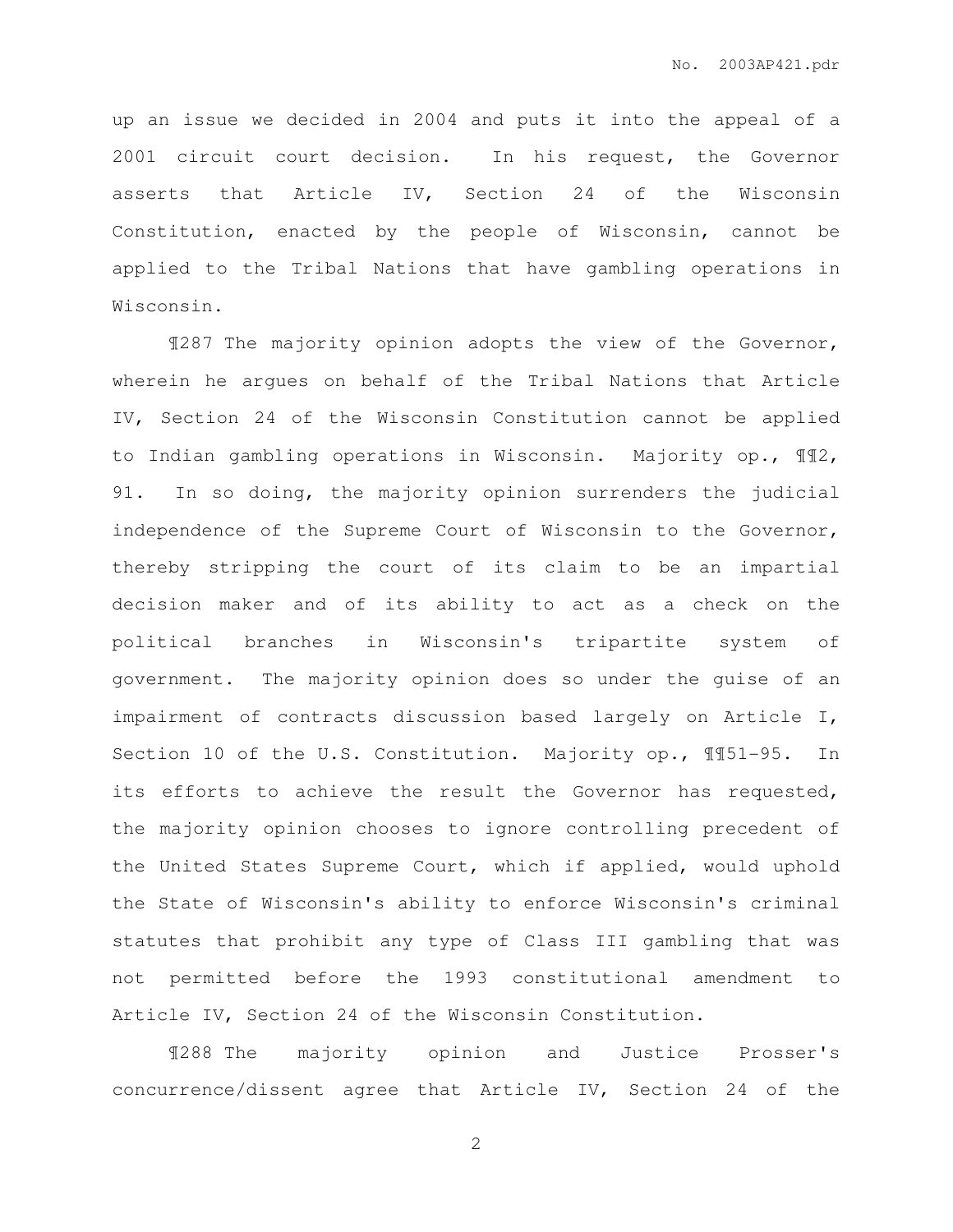Wisconsin Constitution is a substantive constitutional amendment that is prospective in effect. Majority op., ¶22; Justice Prosser's concurrence/dissent, ¶¶228-33. However, the majority interprets the 1993 amendment as having no effect on the compacts as a whole, majority op., ¶91, and Justice Prosser concludes the 1993 amendment has no effect on the types of games that were lawfully compacted prior to the 1993 constitutional amendment because of the amendment's prospective effect, Justice Prosser's concurrence/dissent, ¶¶228-33. I agree with Justice Prosser that the 1993 amendment did not prohibit those types of games that were lawfully compacted for in  $1991-92.^2$  Therefore, any type of game included in an Indian gaming compact prior to 1993 remained lawfully compactable subsequent to the 1993 amendment. Id. Because the 1998-99 compact amendments added no new types of games, the 1998-99 compacts are lawful as well.<sup>3</sup> No party has terminated the 1998-99 compacts according to their provisions; therefore, they remain in effect, with an

 $\overline{a}$ 

 $2$  The majority opinion asserts that I do not discuss the prohibition of Article IV, Section 24 of the Wisconsin Constitution with regard to the casino games that were agreed upon in the 1991-92 compacts, and that failing to do so undermines the argument that new types of games added in 2003 are unconstitutional. Majority op., ¶20 n.23. I do not discuss the casino games of the 1991-92 compacts because I agree with the concurrence/dissent of Justice Prosser: Article IV, Section 24 is prospective in its prohibition of the types of casino games that can be lawfully operated.

<sup>3</sup> Although the number of slot machines and blackjack tables increased in 1998, no new types of games were added to the compacts.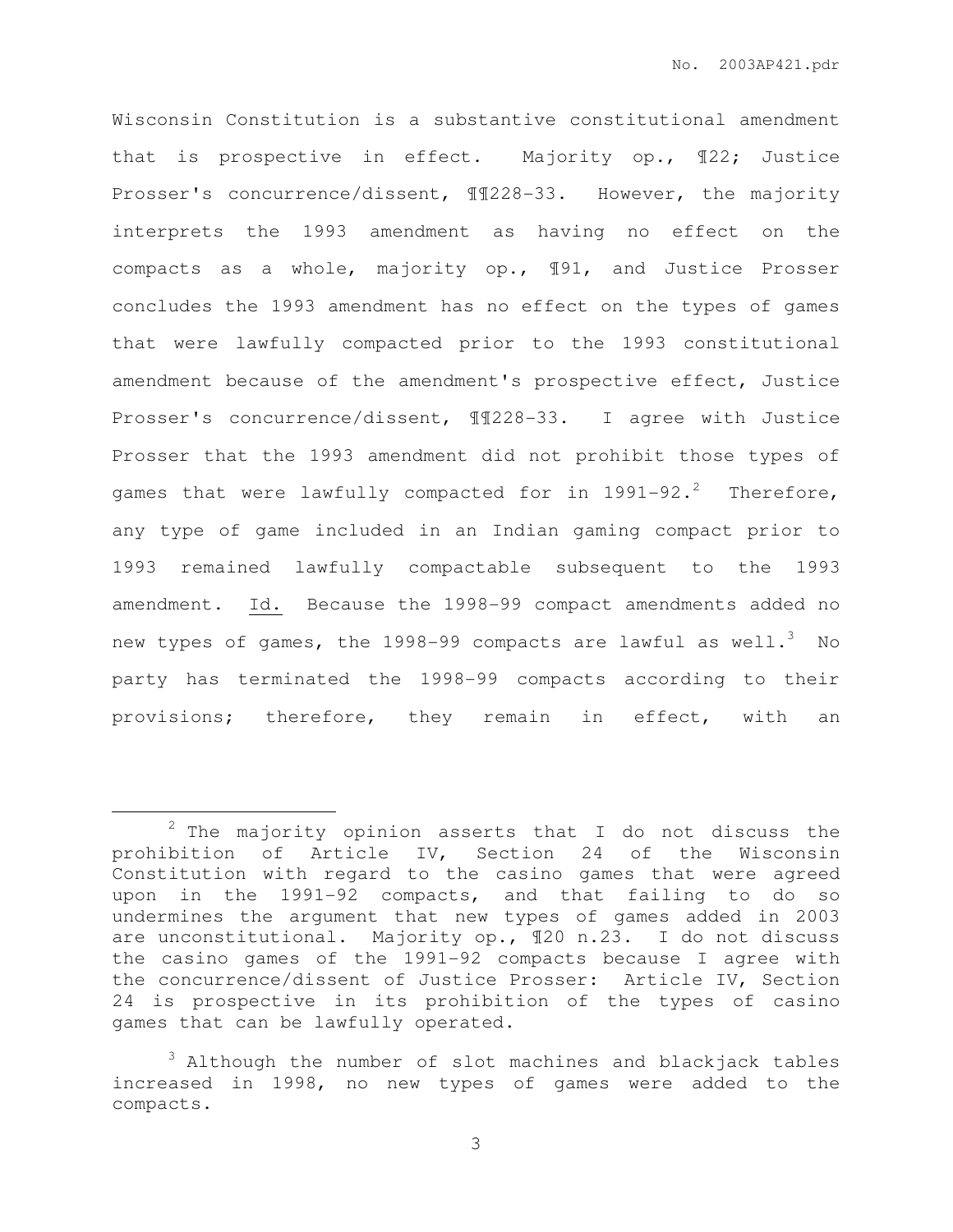opportunity to amend or to non-renew next occurring in 2008.<sup>4</sup> Accordingly, I concur in the affirmance of the dismissal of Dairyland's complaint.

¶289 However, I dissent from the majority opinion's consideration of and decision about the new types of games that were added in the 2003 compacts for the following reasons: (1) in acceding to the Governor's request on behalf of the Tribal Nations, the majority opinion surrenders this court's judicial independence so necessary to protect the people of Wisconsin in a tripartite system of government; (2) the gaming compacts are not the type of contract that is protected by either Article I, Section 12 of the Wisconsin Constitution or Article I, Section 10 of the U.S. Constitution; (3) there is no obligation to contract for new types of games that were not permitted under the 1991-92 compacts; therefore, there can be no impairment of a contractual obligation in that regard; and (4) the State has a significant and legitimate public purpose in controlling the type of gambling that occurs within Wisconsin's borders, which Article I, Section 10 does not affect.

 $\overline{a}$ 

<sup>4</sup> The 1998-99 compacts contain an opportunity to give notice of non-renewal every five years. As no notice was given in 2003, the compacts are in effect until at least 2008.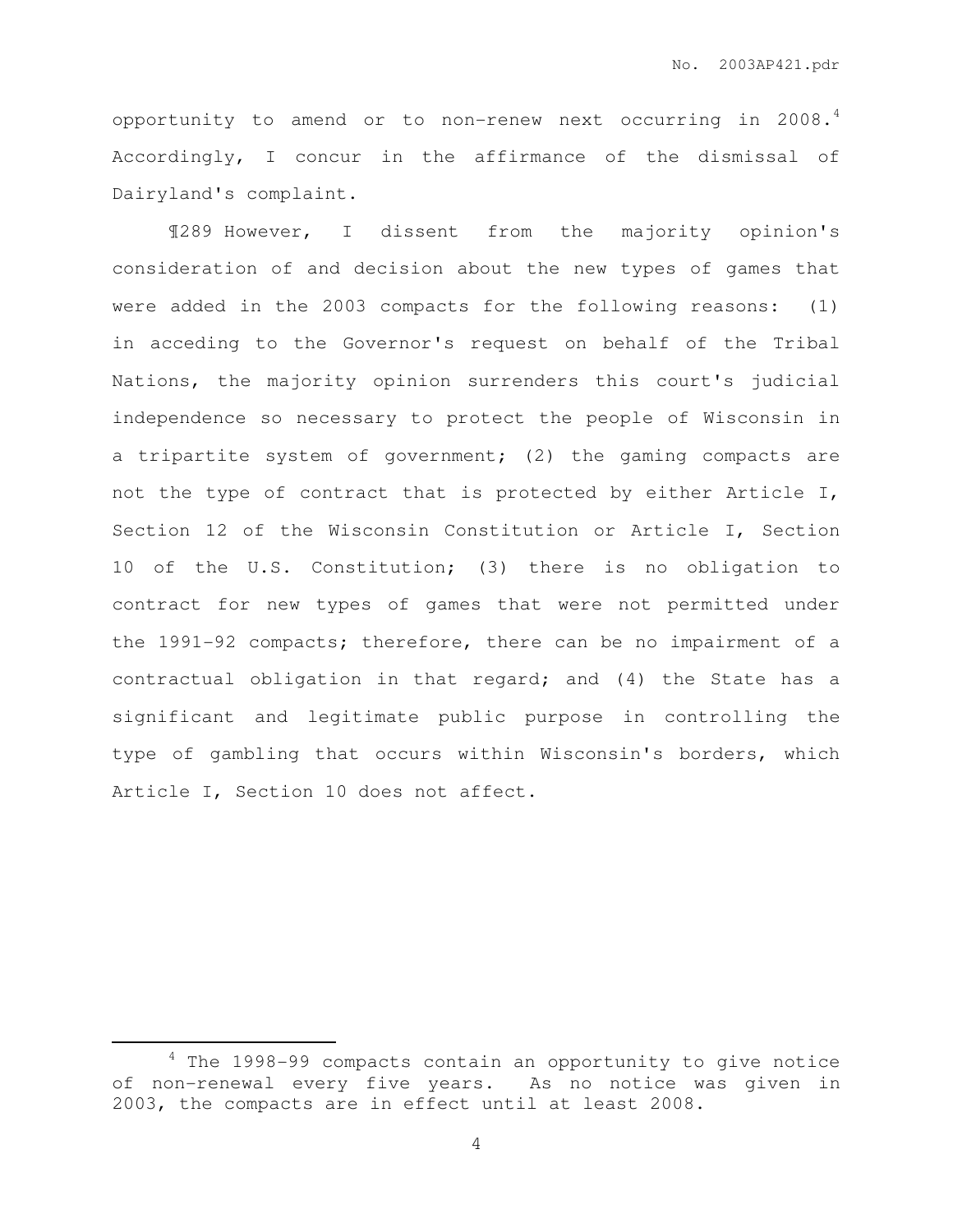### I. BACKGROUND

¶290 This appeal is taken from a 2001 circuit court decision granting the Governor's<sup>5</sup> motion for summary judgment dismissing Dairyland's complaint. It is before us on certification from the court of appeals. Dairyland asserts that the Class III casino games included in the 1991-92 gaming compacts are prohibited by the 1993 constitutional amendment in combination with state criminal statutes. Dairyland argues that this prohibition forms the legal basis for an order requiring the Governor to give notice of non-renewal of the compacts. Complaint, ¶¶13, 16 and 41-42 (Dane County Cir. Ct. Oct. 22, 2001). Accordingly, we are required to establish the meaning and effect of Article IV, Section 24 of the Wisconsin Constitution in regard to whether the types of casino games that were compacted for in 1991-92 may continue after the 1993 constitutional amendment.

¶291 In the analysis of the provisions of Article IV, Section 24 of the Wisconsin Constitution that relate to the issues presented by this appeal, it is important to recognize what we decided, and what we did not decide, about the 1993 constitutional amendment in Panzer. Panzer concluded that the 1991-92 compacts were lawful when entered into, Panzer, 271 Wis. 2d 295, 199, but that any new type of game not included in those compacts was prohibited by the laws of Wisconsin subsequent to 1993, id., ¶96. We did not decide whether the

 $\overline{a}$ 

 $5$  For purposes of ease of expression, I refer to the Governor and the Secretary of the Department of Administration as "the Governor."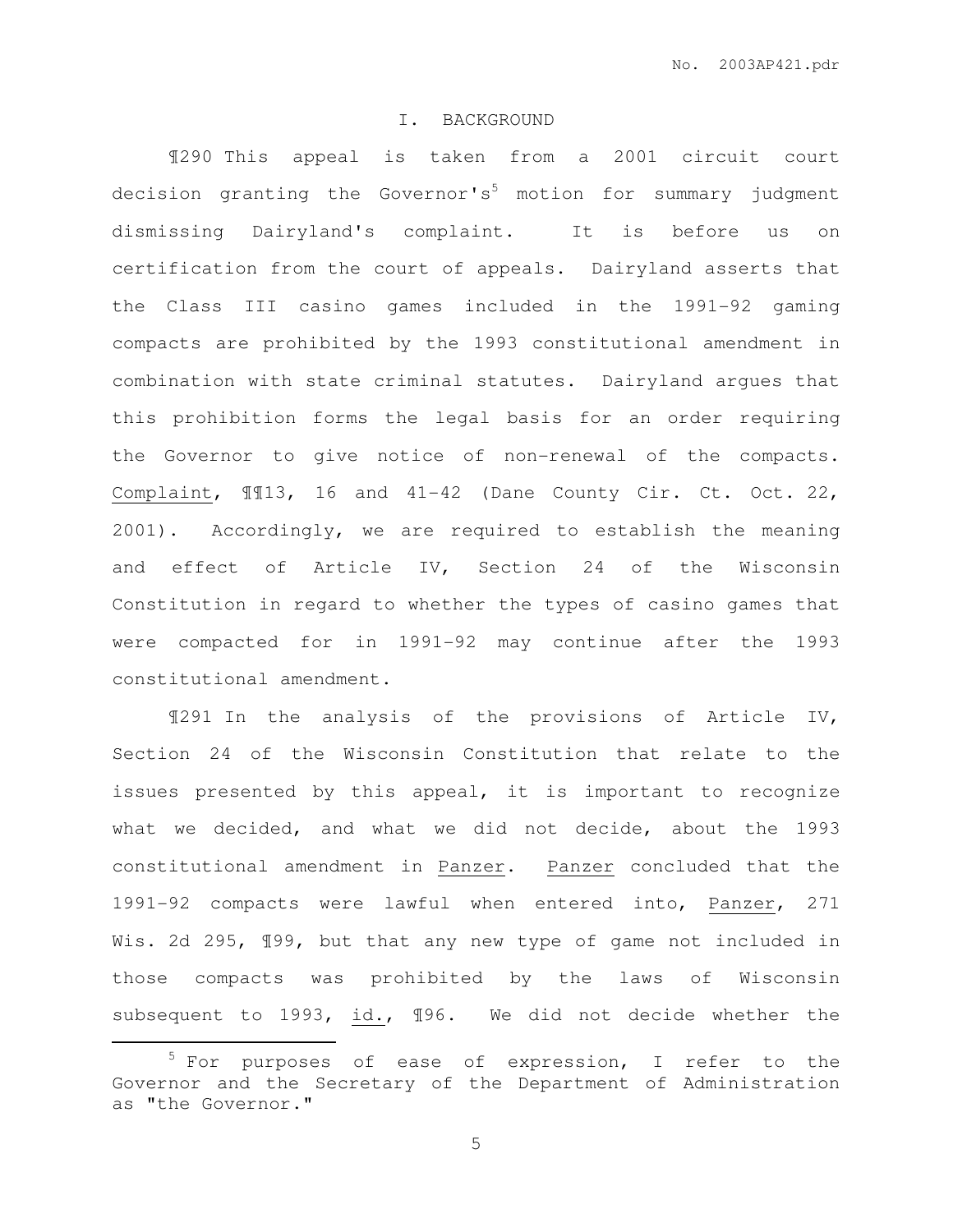types of games that were lawfully compacted in 1991-92 retained their lawful status after the 1993 constitutional amendment was ratified by the citizens of Wisconsin because that question was not before us. Id., ¶102. We also concluded that the 1993 constitutional amendment, in combination with Wisconsin criminal statutes, set out a state policy that prohibited all types of Class III games that were not of a type included in the 1991-92 compacts. Id., ¶¶96-97.

¶292 The Governor asks us to hold that those same types of games that our 2004 decision in Panzer held were unlawful additions to the 2003 compacts are not prohibited by the very same constitutional provision. However, judicial independence, the doctrine of stare decisis $^6$  and the application of controlling United States Supreme Court precedent require that we reject this request. Because I join the concurrence/dissent of Justice David Prosser, which thoroughly explains the meaning and effect of the 1993 constitutional amendment in regard to the types of

 $\overline{a}$ 

 $6$  It is a longstanding rule that this court "is bound by its own precedent." State v. Hansen, 2001 WI 53, ¶52, 243 Wis. 2d 328, 627 N.W.2d 195 (citation omitted). Failing to abide by stare decisis raises serious concerns as to whether the court is implementing "principles . . . founded in the law rather than in the proclivities of individuals." Payne v. Tennessee, 501 U.S. 808, 853 (1991) (quoting Vasquez v. Hillery, 474 U.S. 254, 265 (1986)).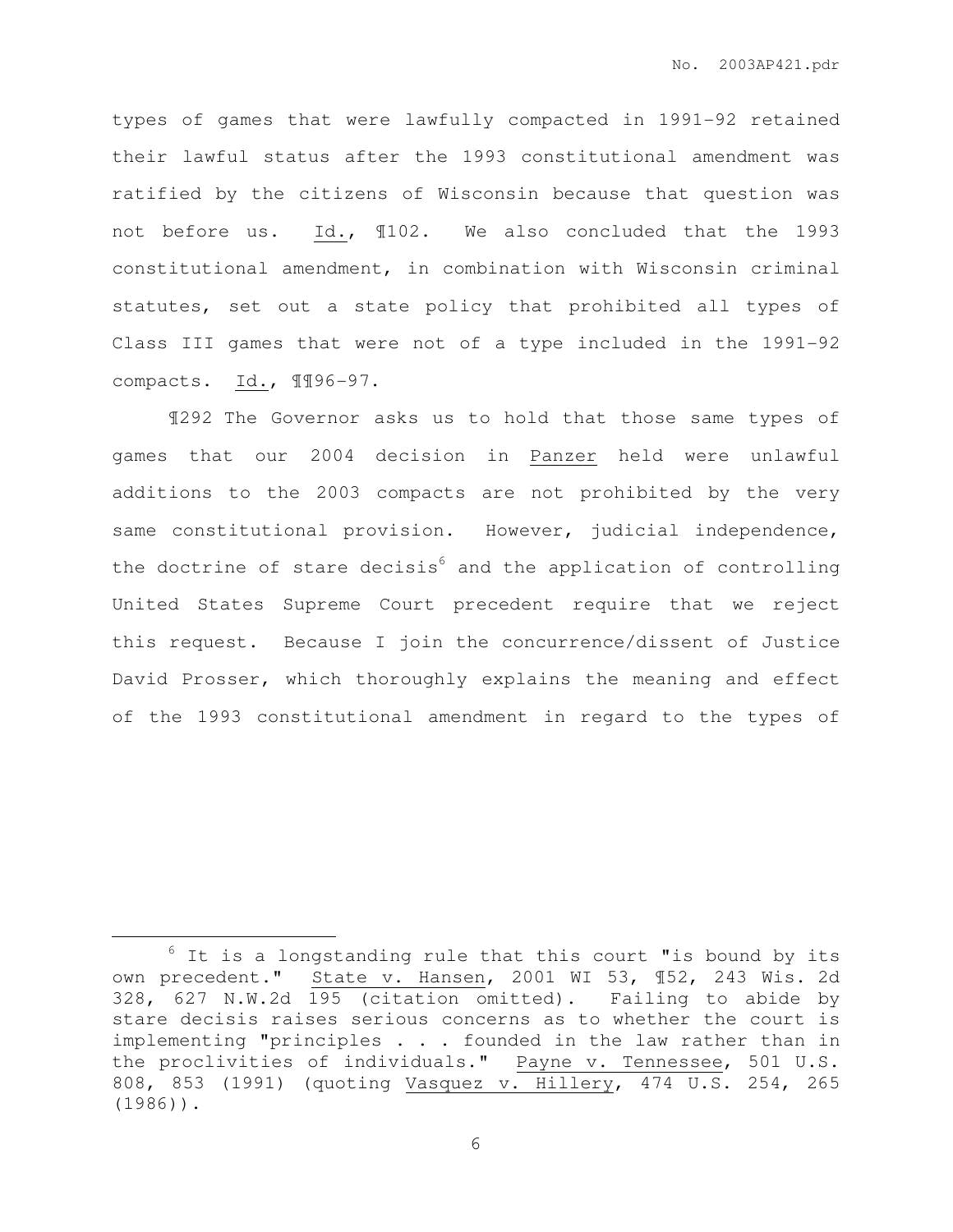Class III<sup>7</sup> games set out in the 1991-92 and 1998-99 compacts, I focus my concurrence/dissent on judicial independence and the majority opinion's contract impairment discussion.

# II. DISCUSSION

# A. Judicial Independence

 $\overline{a}$ 

¶293 Judicial independence is universally recognized as central to a democratic form of government. But what does that phrase, judicial independence, really mean? We can determine its meaning, in part, by what it was designed to accomplish. For example, judicial independence is essential in a tripartite system of government where the judicial branch is to act as a check on the two political branches-executive and legislative. All would agree that judicial independence is a pillar of American jurisprudence that implies that courts should be trusted to issue decisions based on a rule of law, rather than

<sup>7</sup> The Indian Gaming Regulatory Act (IGRA) created three classes of gaming, which classes are based on types of games. 25 U.S.C. §§ 2703(6)-(8). The types of games that Indian tribes may offer under Class I are traditional Indian social gaming, § 2703(6), and whether to offer those games is determined solely by the tribes, with the states having no control over those decisions, 25 U.S.C. § 2710(a)(1). Class II gaming includes bingo, whether or not it is electronically or computer assisted and if played in the same location, pull-tabs, lotto, punch boards, tip jars, instant bingo, and other similar games, as well as card games that are explicitly authorized by the state; however, it does not include any banking card games, such as baccarat, chemin de fer, blackjack, electronic or electromechanical facsimiles of the same or slot machines. § 2703(7). Class II gaming may be operated in a state that permits such gaming for any purpose. § 2710(b)(1). Class III gaming includes all types of games that do not fall within Classes I or II, § 2703(8), and Class III games are the types of games that the states generally regulate most heavily and may be operated only pursuant to a tribal-state compact, § 2710(d).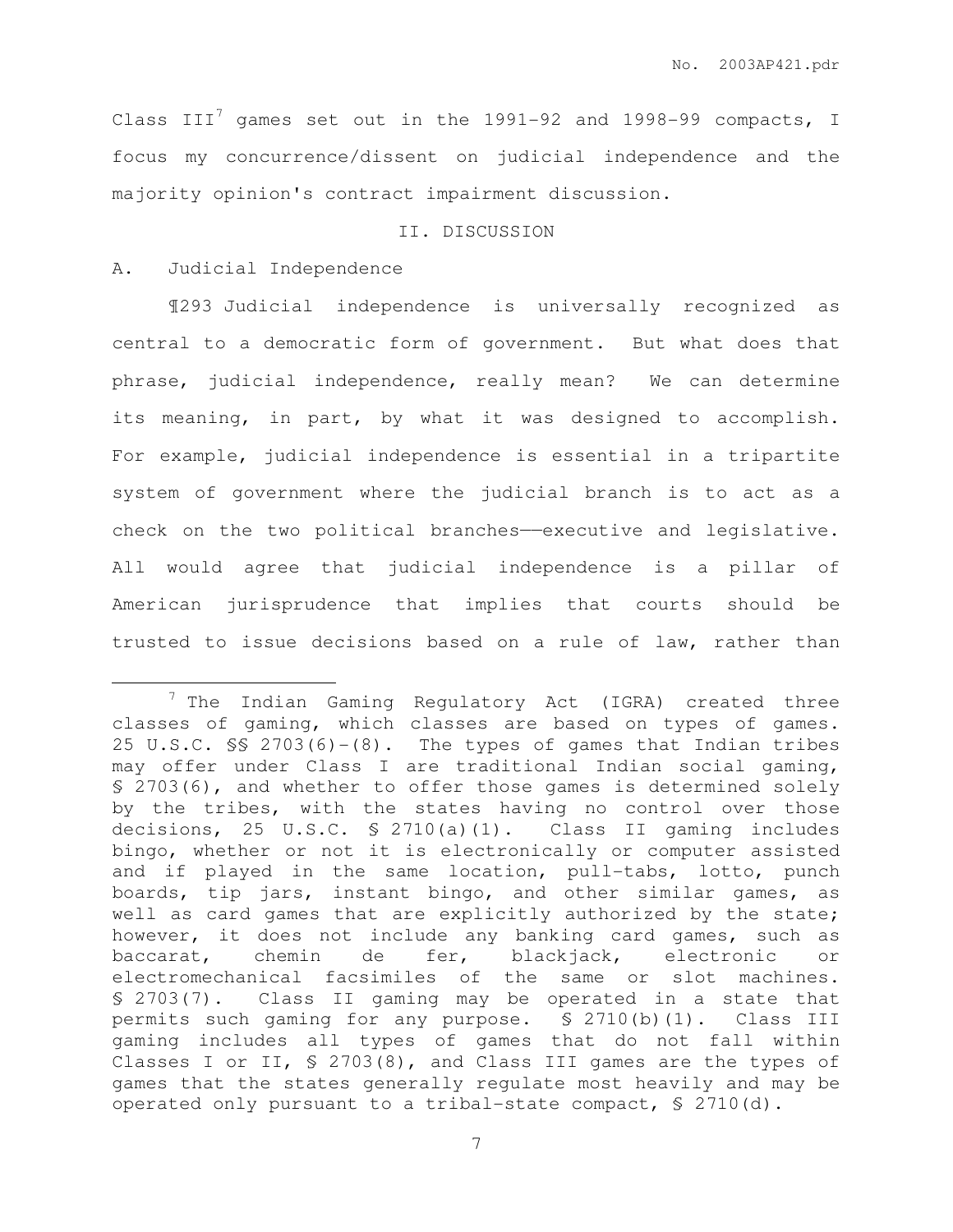permitting pressures from extra judicial sources to drive their decisions. Judicial independence requires a high level of judicial integrity and courage to make the "tough decisions," without being affected by political favors or reprisals. The integrity of the court as an institution is critical when the surrounding political context in which a case arises is highly charged or when the other branches of government are under particularly strong political pressure in regard to the issues a case presents.

¶294 Judicial independence is often described as being of two general types: decisional independence and institutional independence. Eli M. Salzberger, A Positive Analysis of the Doctrine of Separation of Powers, or: Why Do We Have an Independent Judiciary?, 13 Int'l Rev. L. & Econ. 349, 351-52 (1993) [hereinafter A Positive Analysis of the Doctrine of Separation of Powers].

¶295 Decisional independence is adherence to the rule of law in individual cases, such that decisions of a court or an individual judge are not affected by the demands of another branch of government or by political agendas. Id. "[A]n independent judiciary requires also that [its] decisions, once given, would not be altered or ignored by the government (responsible to enforce them)." Id. at 352.

¶296 Institutional independence focuses on independence of the entire judicial branch of government from the legislative and executive branches. It is most often associated with the separation of powers doctrine, though in reality both decisional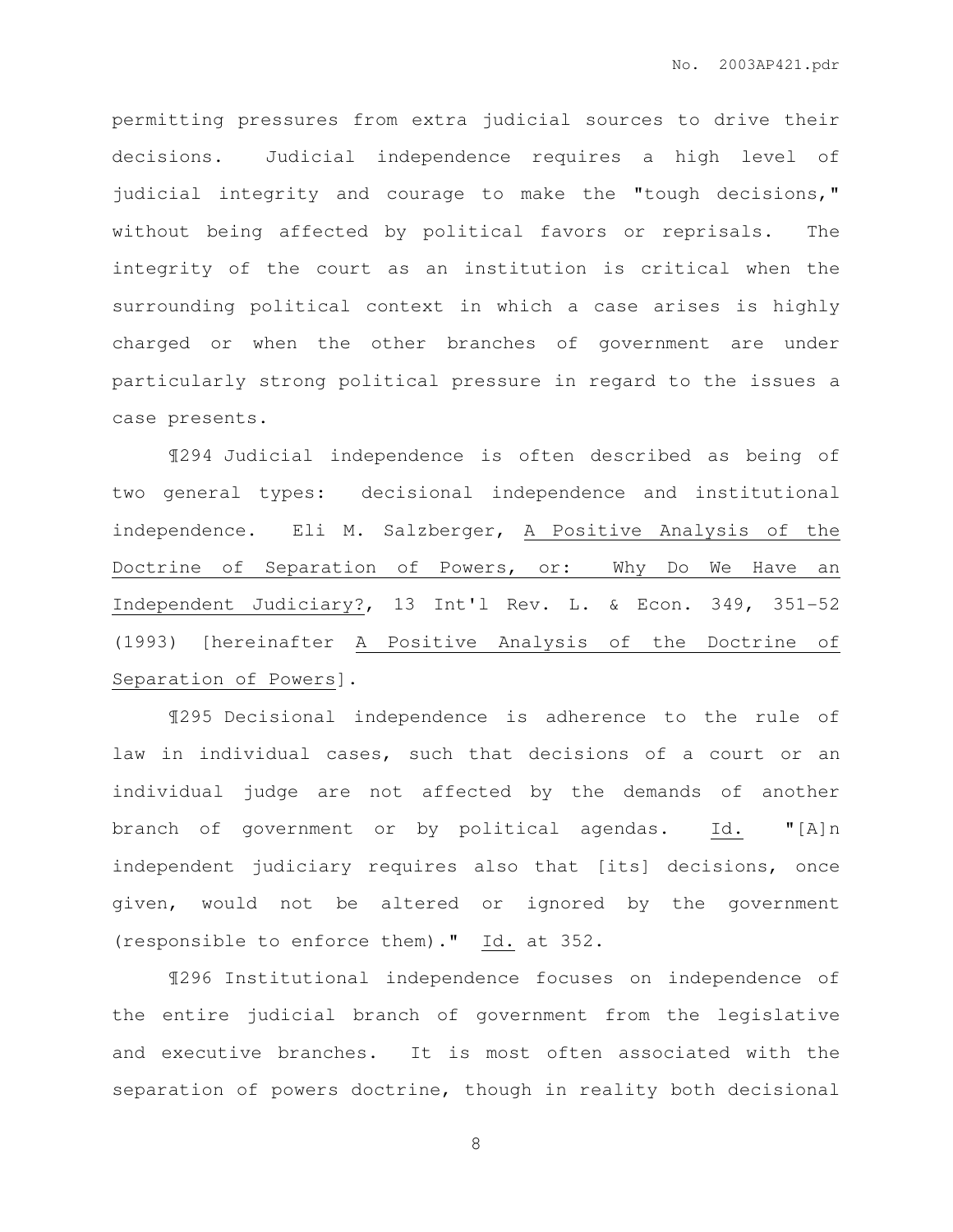and institutional independence have separation of powers qualities. For example, the legislature may enact a statute that affects the functioning of courts as an institution. See State v. Holmes, 106 Wis. 2d 31, 41-47, 315 N.W.2d 703 (1982) (concluding that Wis. Stat. § 971.20(5) (1979-80), which provides for the preemptory right of substitution of judges, is constitutional because the statute was enacted in an area of shared power). Or, the legislature may enact a statute that effectively overrules an individual supreme court decision. See Verdoljak v. Mosinee Paper Corp., 200 Wis. 2d 624, 633-34, 547 N.W.2d 602 (1996).

¶297 In my view, the majority opinion surrenders the decisional independence of this court to the Governor, who heads the executive branch, and is arguing against applying Article IV, Section 24 of the Wisconsin Constitution to the Tribal Nations. The majority opinion does so by overruling this court's decision in Panzer, where we decided that the new types of games that were added to the tribal compacts in 2003 violated the 1993 constitutional amendment and were, therefore, prohibited by the criminal laws of the State of Wisconsin. Panzer, 271 Wis. 2d 295, ¶¶96-97.

¶298 Panzer was issued on May 13, 2004. That decision was subject to a motion for reconsideration for 20 days from May 13, 2004. Wis. Stat. § (Rule) 809.64. A motion for reconsideration made more than 20 days after a decision of the supreme court is not timely and will not be heard. Lobermeier v. Gen. Tel. Co. of Wis., 120 Wis. 2d 419, 421-22, 355 N.W.2d 531 (1984). No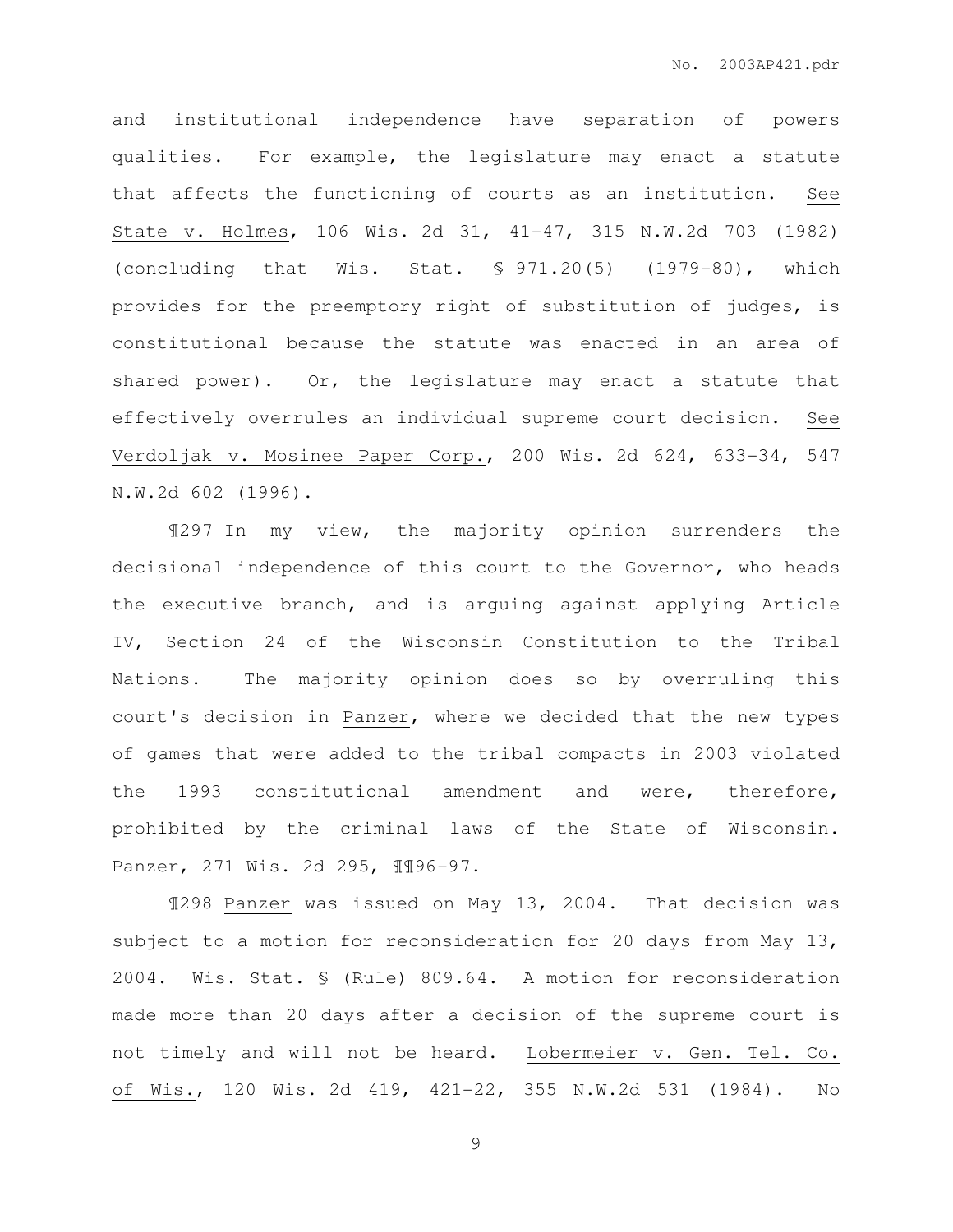motion for reconsideration was made in Panzer. $^8$  My research shows that no appeal was filed in any federal court. Therefore, the issue of whether the new types of games that were added to the compacts in 2003 could be lawfully operated in Wisconsin is not subject to further review, unless it were an issue in a case that was subsequently before us.

¶299 The summary judgment dismissing Dairyland's complaint was granted by the circuit court in 2001. That decision did not involve the issue of whether the new types of games that were added to the compacts in 2003 were prohibited by Article IV, Section 24 of the Wisconsin Constitution and the criminal code of Wisconsin. The circuit court decision could not have reviewed the new types of games that were added in 2003 because those facts were not then in existence for the circuit court to address.

¶300 The majority opinion's decision to overrule our holding in Panzer is the culmination of an ongoing effort by the executive branch to undermine the judicial independence of this court in regard to Indian gaming compacts. To explain: shortly after our decision in Panzer was released, the executive branch of Wisconsin government sent out a clear message that it would not enforce our decision.<sup>9</sup> All of the Tribal Nations that have

 $\overline{a}$ 

 $8$  The records at the clerk of the supreme court show that the court file in Panzer was closed on July 13, 2004, without the filing of a motion for reconsideration.

See Oneida Nation Pays State \$20 Million, Capital Times, June 30, 2004, at 5A.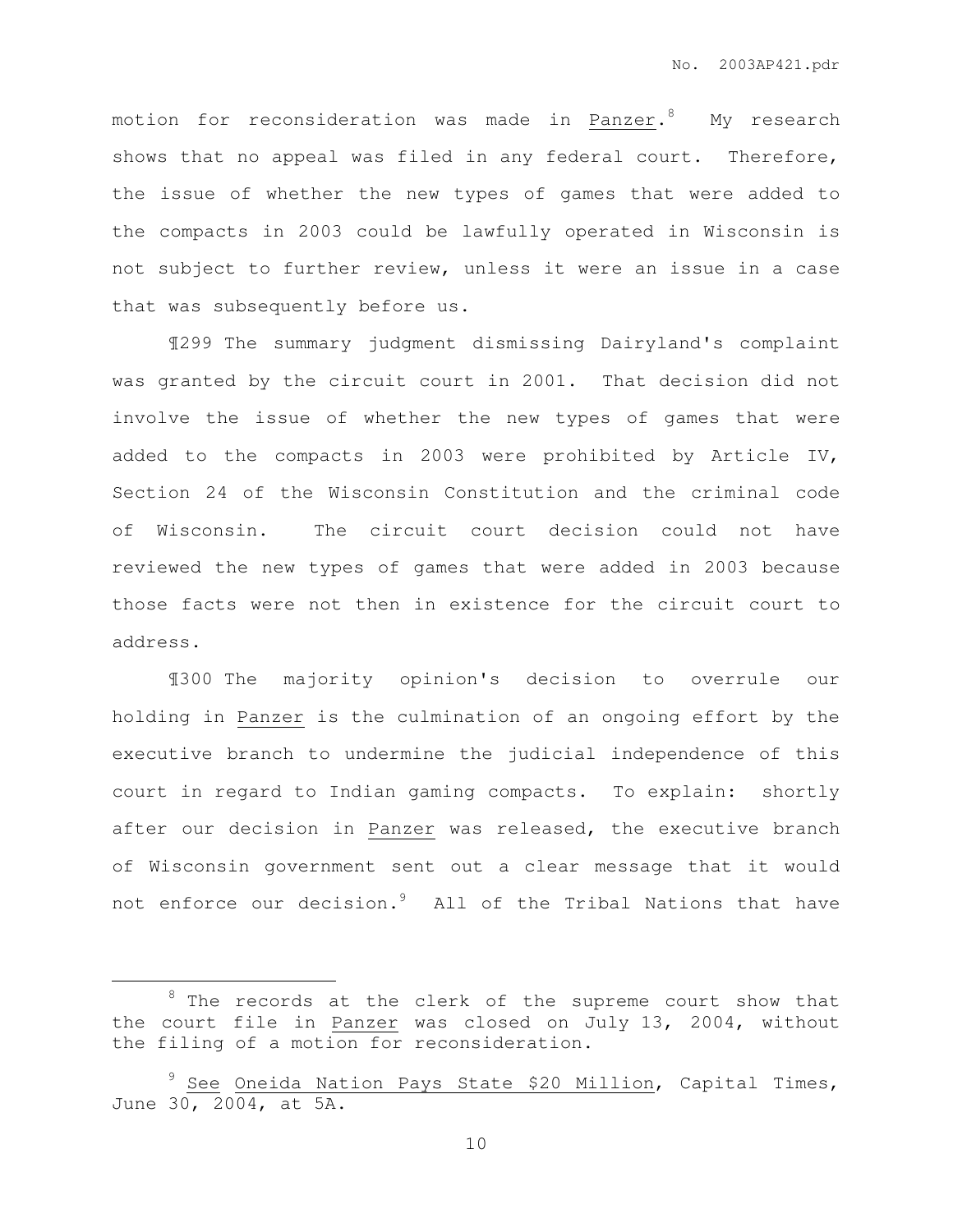gaming compacts, except one, the Ho-Chunk Nation,  $10$  have picked up on this message and, subsequent to our decision in Panzer, they have continued to operate games that, according to Panzer, violate the criminal laws of Wisconsin.

¶301 The Governor, as the head of the executive branch of Wisconsin government, is charged by Article V, Section 4 of the Wisconsin Constitution,  $11$  with enforcing the laws. Notwithstanding this constitutional obligation and the oath the Governor took upon entering office, the Governor has done nothing to enforce our 2004 decision in Panzer. To the contrary, the types of games we concluded were unlawful in Wisconsin in our 2004 decision are operated with the full knowledge and consent of the Governor. In my view, the failure of the Governor to enforce the law is exactly the type of undercutting of judicial independence that Eli Salzberger cautioned against at the 1993 International Conference when he said, "an independent judiciary requires also that [its] decisions, once given, would not be altered or ignored by the government." A Positive Analysis of the Doctrine of Separation of Powers, at 352.

 $11$  Article V, Section 4 provides in relevant part:

 $\overline{a}$ 

 $10$  I sincerely appreciate the respect shown to Panzer v. Doyle, 2004 WI 52, 271 Wis. 2d 295, 680 N.W.2d 666 by the Ho-Chunk Nation. It is the type of mutual respect between the courts of the Tribal Nations and the courts of Wisconsin we sought to facilitate through the State Court/Tribal Court Forum, first begun in 1997.

The governor . . . shall take care that the laws be faithfully executed.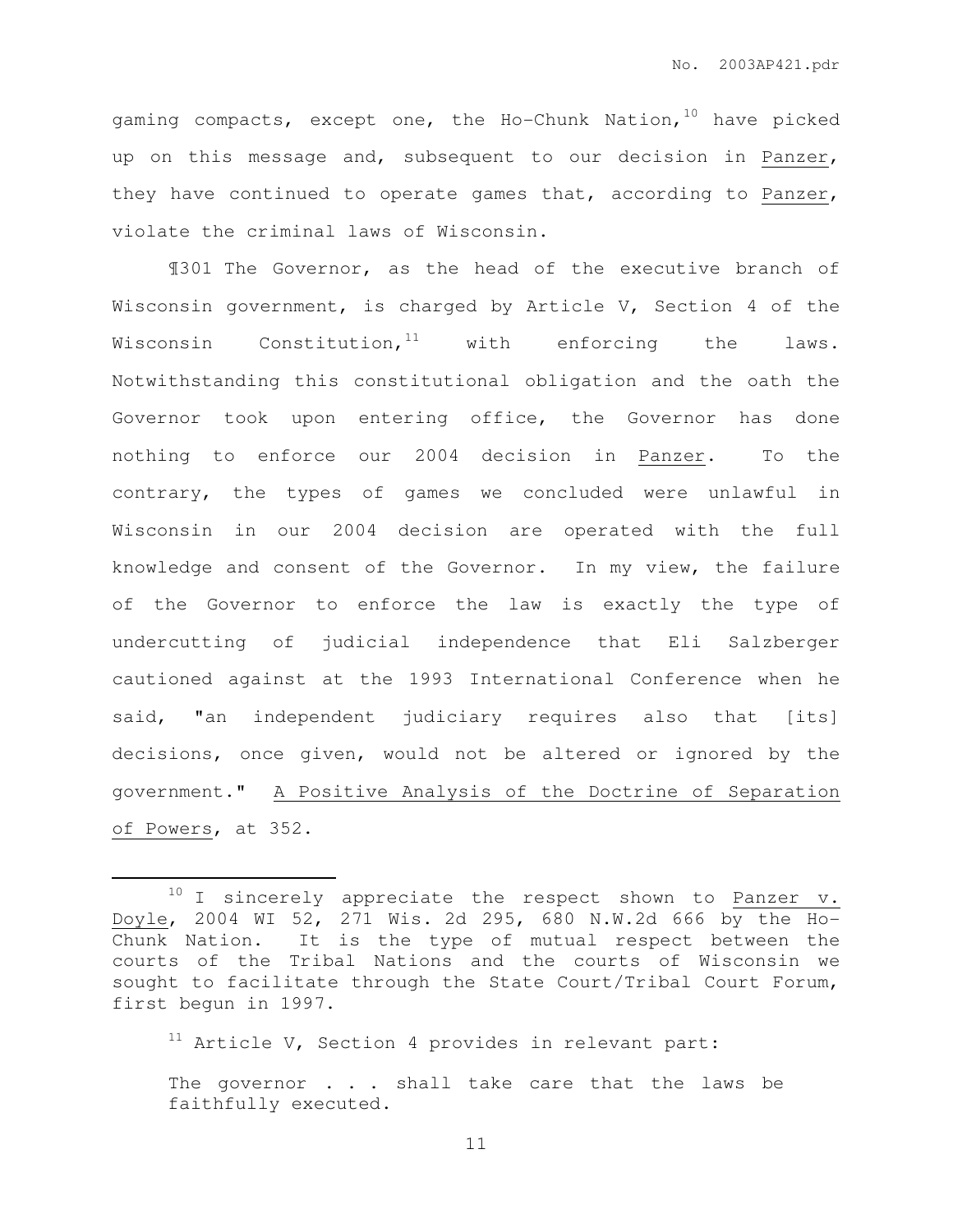¶302 The executive branch's public lack of respect for the decisions of this court also undermines our tripartite system of government, which was created with checks and balances among the three branches of government. Judicial independence is required to sustain those checks and balances. We magnify the executive branch's lack of respect for the courts as an independent branch of government necessary to a tripartite system of government when we disregard our own rules and contort the law in order to achieve a particular result, as the majority does here.

¶303 There are methods by which to affect a decision of this court that do not impair the court's independence. For example, if the Governor really thought that this court's decision in Panzer was not in accord with Article IV, Section 24 of the Wisconsin Constitution, he could have asked the legislature to introduce a further constitutional amendment to specify that Indian gaming compacts are not within the scope of the constitutional prohibition contained in Article IV, Section 24. However, when the majority opinion takes up an issue that we previously decided and places it in a case where the issue never existed, we assist the Governor in tearing apart the institutional integrity of this court. A court that lacks institutional integrity does not establish a rule of law; rather, it establishes only the personal preferences of the men and women who hold office on the court at any given time.

B. Impairment of Contract

¶304 The majority opinion relies mainly on its interpretation of Article I, Section 10 of the U.S.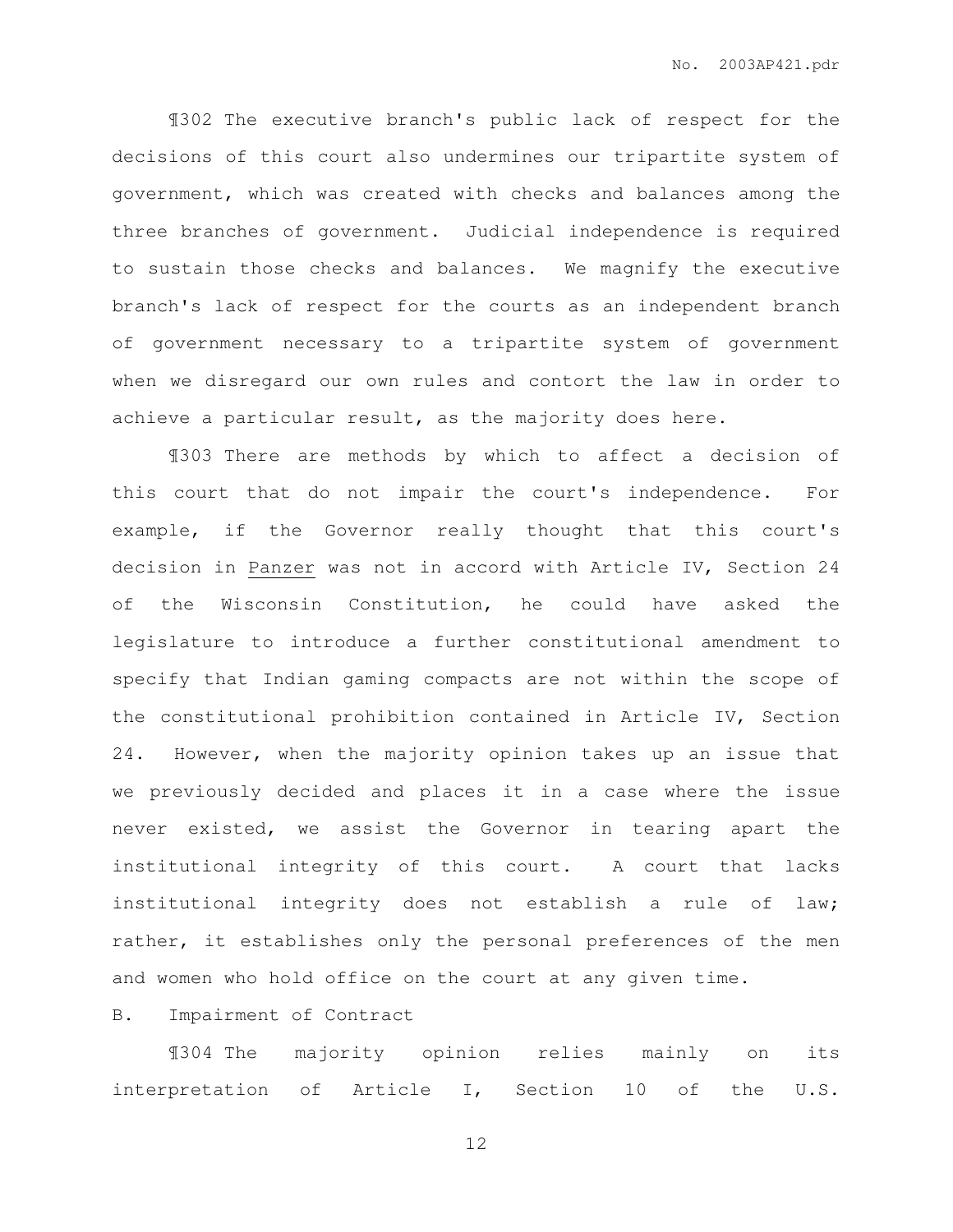Constitution. See majority op., ¶¶2, 51-59, 69-79. However, with no discussion except to assert that "our prior decisions [regarding Contract Clause issues] have relied upon the decisions of the United States Supreme Court," the majority refers to Article I, Section 12 of the Wisconsin Constitution. Majority op., ¶51. Neither constitution protects the new types of games that were added in 2003.

1. Wisconsin Constitution, Article I, Section 12

¶305 The Governor enters into compacts with the Tribal Nations on behalf of the State. The Wisconsin Constitution does not protect the State from impairing its own contractual obligations to itself, although it could potentially protect another party who had a contract with the State. Article I, Section 12 of the Wisconsin Constitution protects the contractual obligations of other contracting parties to be free from interference by the State. Article I, Section 12 provides:

No bill of attainder, ex post facto law, nor any law impairing the obligation of contracts, shall ever be passed . . . .

It makes no sense to say that the State of Wisconsin can claim that its own obligation of contract that is protected by one provision in the Wisconsin Constitution is unconstitutionally impaired by another provision of the Wisconsin Constitution. Essentially, the State would have to claim that it is interfering with itself.<sup>12</sup> Yet this is the conclusion the

 $\overline{a}$ 

 $12$  While the Tribal Nations might have been able to make this argument, the Tribal Nations have chosen not to be parties to this lawsuit.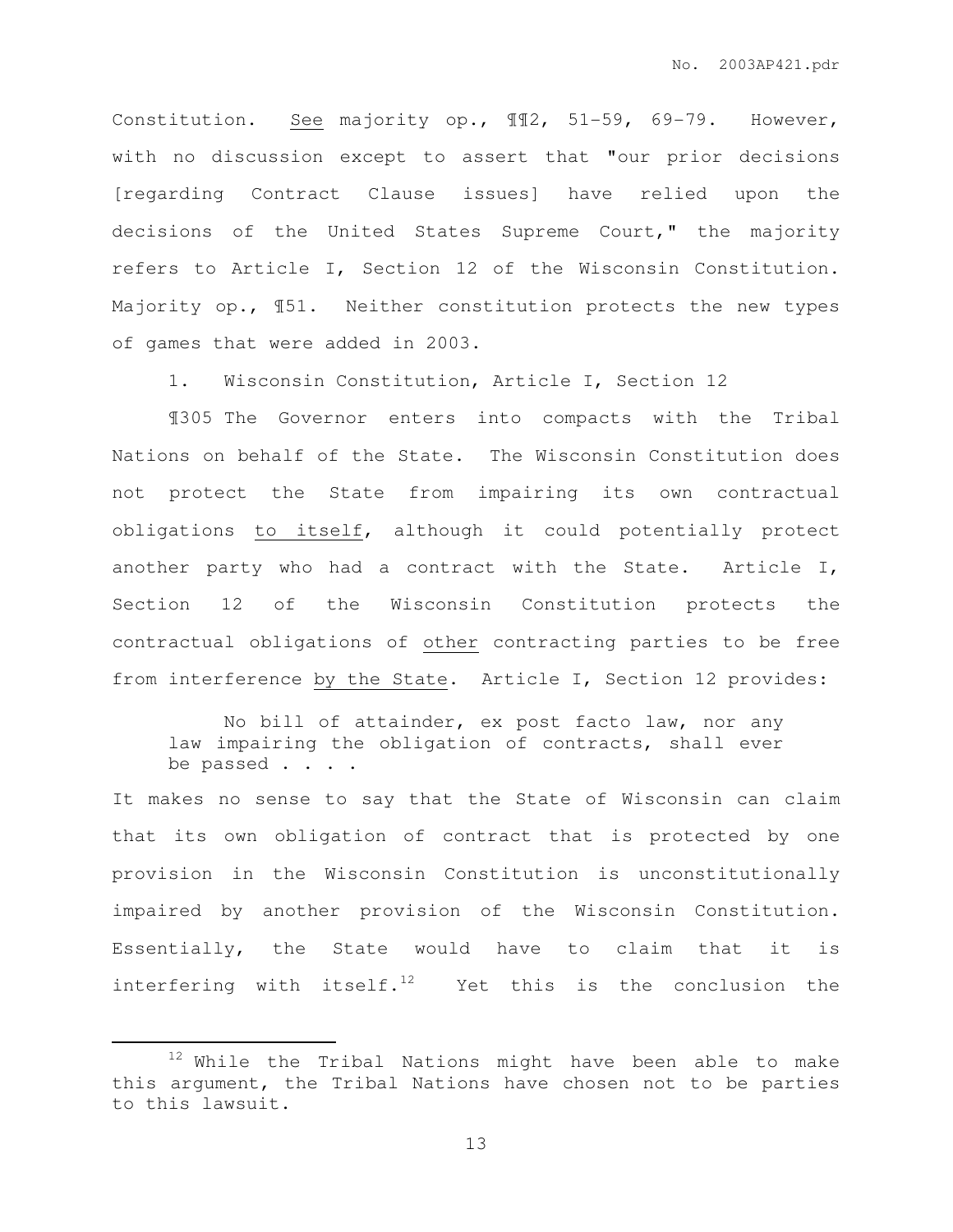majority opinion reaches. Majority op., ¶2. No citations to legal authority are given to support this conclusion.

2. United States Constitution, Article I, Section 10

¶306 I begin by setting out a basic principle of Article I, Section 10 discussions:

Although the language of the Contract Clause is facially absolute, its prohibition must be accommodated to the inherent police power of the State "to safeguard the vital interests of its people."

Energy Reserves Group, Inc. v. Kansas Power & Light Co., 459 U.S. 400, 410 (1983) (quoting Home Bldg. & Loan Ass'n v. Blaisdell, 290 U.S. 398, 434 (1934)). My discussion employs this principle to come to three conclusions: (1) a contract that permits gambling is not the type of contract that Article I, Section 10 protects; (2) there is no contractual obligation to agree to new types of games that were not permitted under the 1991-92 compacts; therefore, there can be no impairment of a contractual obligation in that regard; and (3) even if I were to assume that gambling contracts are of a type that potentially could be protected under Article I, Section 10 and also assume that there is an obligation to contract for additional types of games, Article IV, Section 24 of the Wisconsin Constitution does not run afoul of the U.S. Constitution because the State of Wisconsin has a significant and legitimate public purpose in controlling the scope of gambling within its boundaries.

¶307 The majority opinion concludes that Article IV, Section 24 of the Wisconsin Constitution, as interpreted in Panzer to prohibit expansion of the types of gambling beyond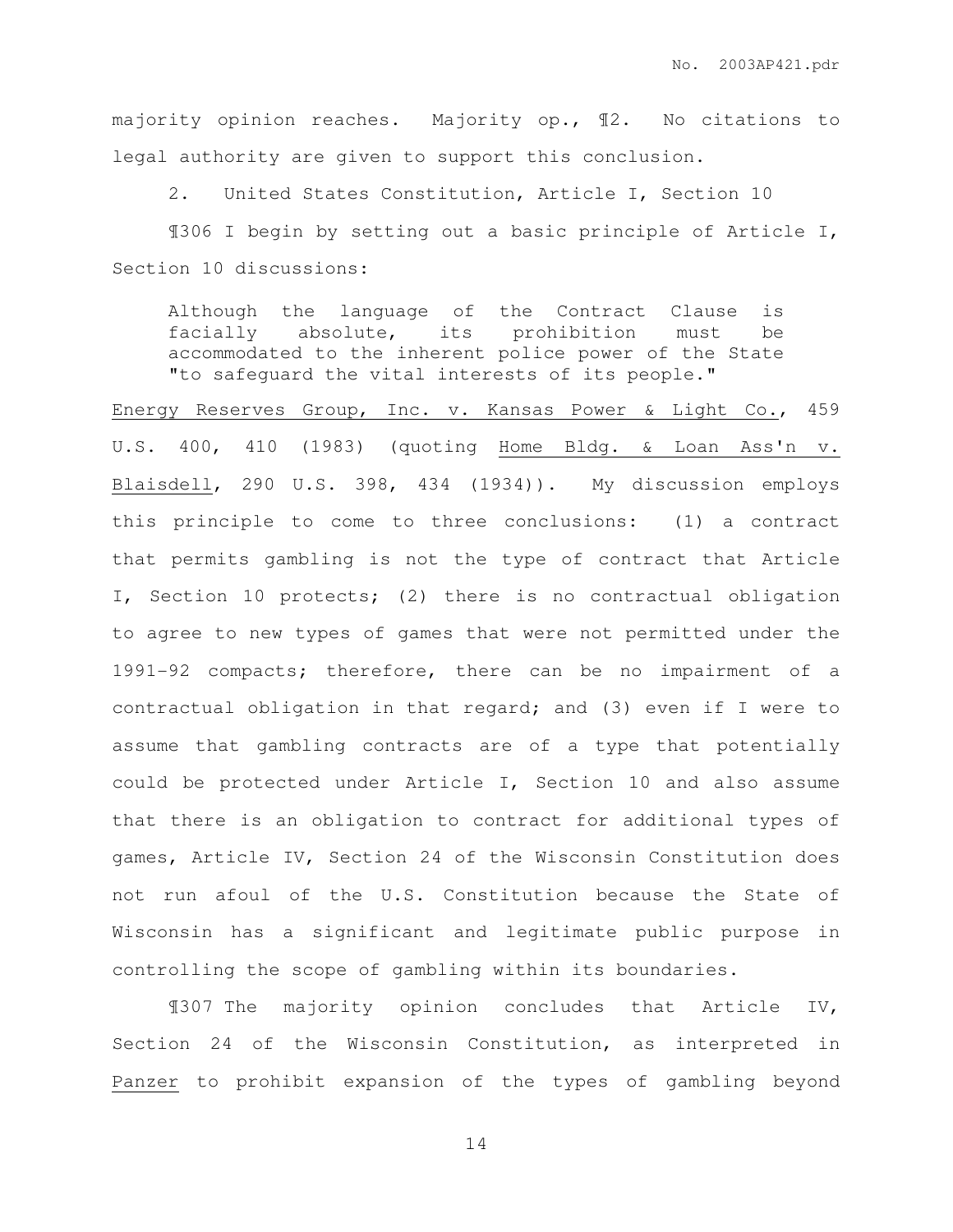that contracted for in 1991-92, violates Article I, Section 10 of the U.S. Constitution. Majority op., ¶2.

a. There is no protection for gambling contracts under Article I, Section 10 of the U.S. Constitution.

¶308 The first question that must be answered in any case where constitutional protection is sought for a contract under Article I, Section 10 of the U.S. Constitution is whether the contract is of a type for which constitutional protection potentially could be afforded. See Gen. Motors Corp. v. Romein, 503 U.S. 181, 187 (1992). The answer to this question is determined by the application of federal law. See id. As the United States Supreme Court explained, whether a contract comes within the scope of those contracts to which Article I, Section 10 applies is an issue that underlies the oft-repeated question of whether a change in state law resulted in a substantial impairment of a contractual obligation. See id. at 186. This question must be answered in the negative in the case before us, and that answer should be decisive of the impairment of contract question as it relates to the United States Constitution.

¶309 I begin with the federal constitutional provision, Article I, Section 10. It states in relevant part:

No state shall . . . pass any . . . law impairing the obligation of contracts . . . . The above statement seems broad and absolute. However, it has never been interpreted by the United States Supreme Court to preclude a state from legislating to protect the public health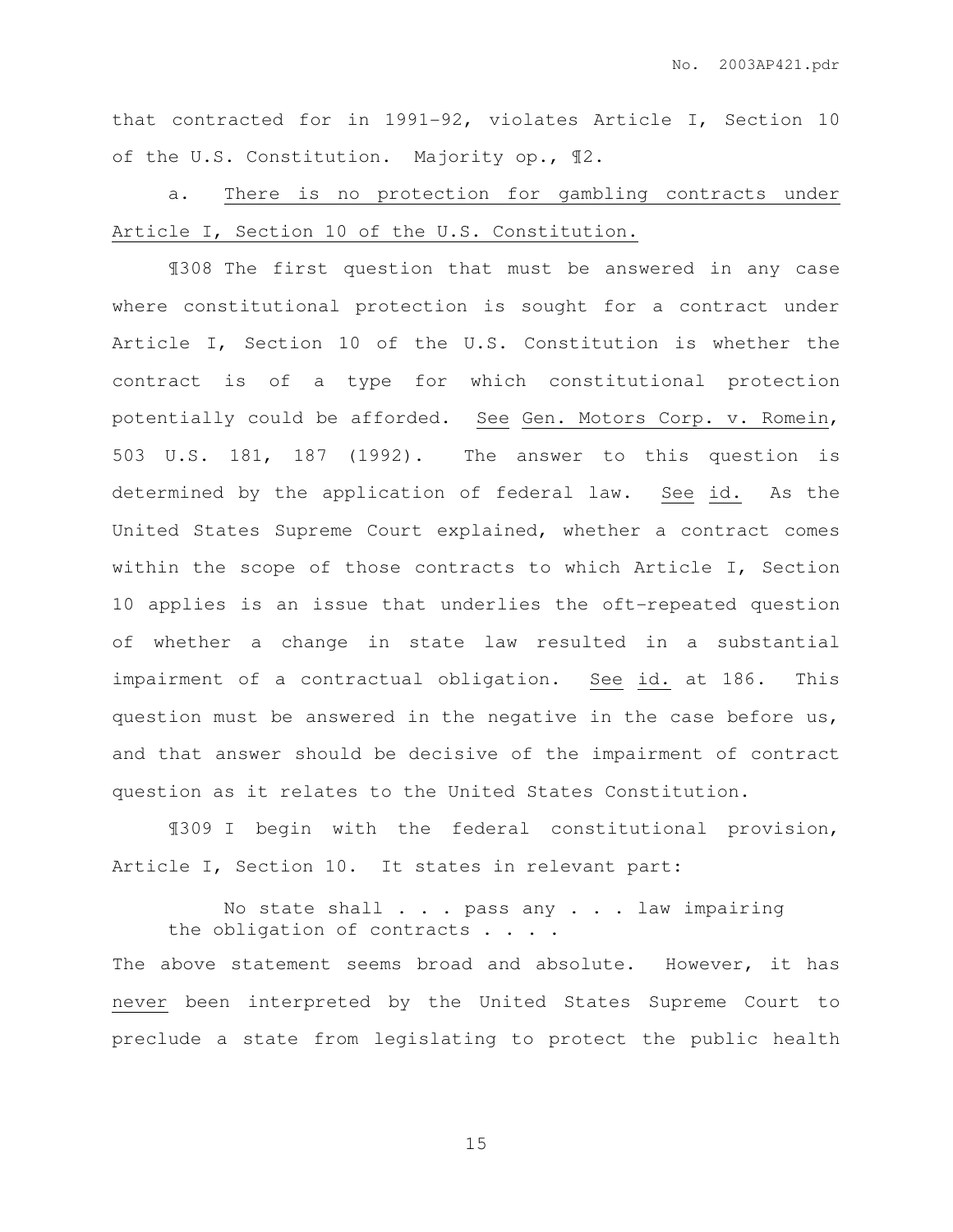or morals, regardless of what terms a contract with a state contains.<sup>13</sup> Stone v. Mississippi, 101 U.S. 814, 818 (1879).

¶310 In Stone, the legislature of Mississippi granted a charter to a company to run a lottery for 25 years in consideration for a stated sum of cash and annual payments of additional sums. Id. at 817. One year later, the citizens of the State of Mississippi adopted a constitutional provision that declared that the legislature could not authorize any lottery and therefore, the lottery had to be discontinued. Id. at 819. In its analysis, the Supreme Court explained that when an impairment of contract argument is made, the first inquiry is always "whether a contract has in fact been entered into, and if so, what its obligations are." Id. at 817. The Supreme Court set the inquiry as "whether the State of Mississippi, in its sovereign capacity, did by the charter now under consideration bind itself irrevocably by a contract to permit [the lottery] for twenty-five years." Id. The Court concluded that the language of the charter was clear so that the question of whether the state had bound itself turned on whether the legislature had the "authority" to bind the state and its people to the charter. Id. In concluding that the legislature had no such authority, the Court explained that "the legislature cannot bargain away the police power of a State. . . . [N]o

 $\overline{a}$ 

 $13$  While a state's police power may be exercised in many substantive areas, no case cited in the majority opinion, or that I could find, holds that Article I, Section 10 of the U.S. Constitution provides protection when the contract at issue is affected by a state law that regulates in the area of public morals.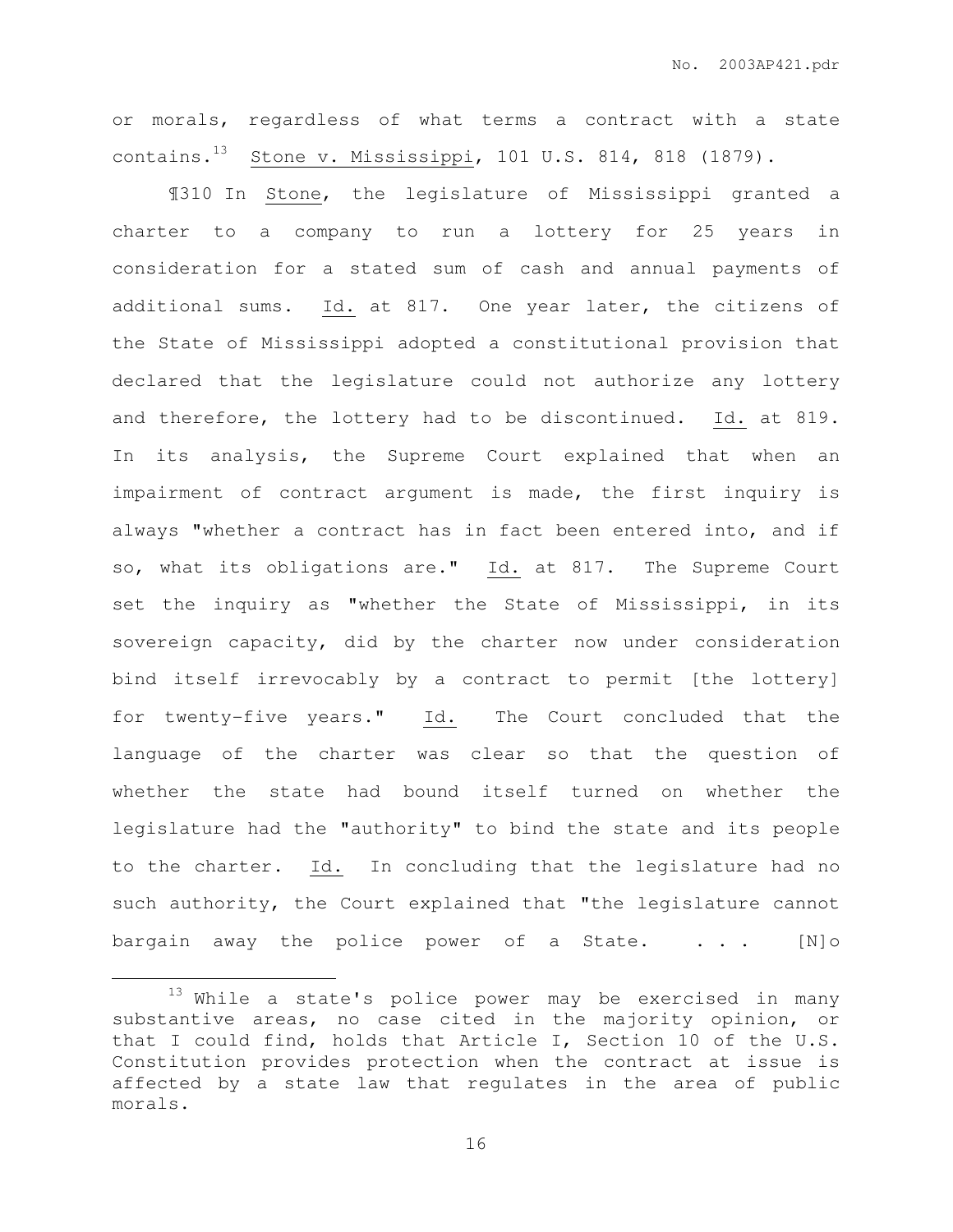legislature can curtail the power of its successors to make such laws as they may deem proper in matters of police." Id. at 817- 18. In defining what comes within the "police power" of a state, the Court explained that while the police power has been defined in many ways, it always "extends to all matters affecting the public health or the public morals. Neither can it be denied that lotteries are proper subjects for the exercise of this power." Id. at 818 (citation omitted). In concluding that the State of Mississippi could not bargain away its right to prohibit lotteries in the future, the court explained:

[that whether] the legislature of a State can, by the charter of a lottery company, defeat the will of the people, authoritatively expressed, in relation to the further continuance of such business in their midst[,] [w]e think it cannot. No legislature can bargain away the public health or the public morals.

#### Id. at 819.

¶311 This same limitation on the authority of a state to contract away its police power in the regulation of public morals was addressed in Douglas v. Kentucky, 168 U.S. 488 (1897). In Douglas, the State of Kentucky, by constitutional provision, forbade the operation of lotteries. Id. at 489. Douglas claimed he had a contractually "vested right" to operate a lottery by virtue of a written agreement with the City of Frankfort, id. at 492, "which the State was forbidden by the Constitution of the United States" from impairing, id. at 495. One of the initial issues the Court addressed in analyzing Douglas's impairment of contract claim was, "whether that which the defendant asserts to be a contract was a contract of the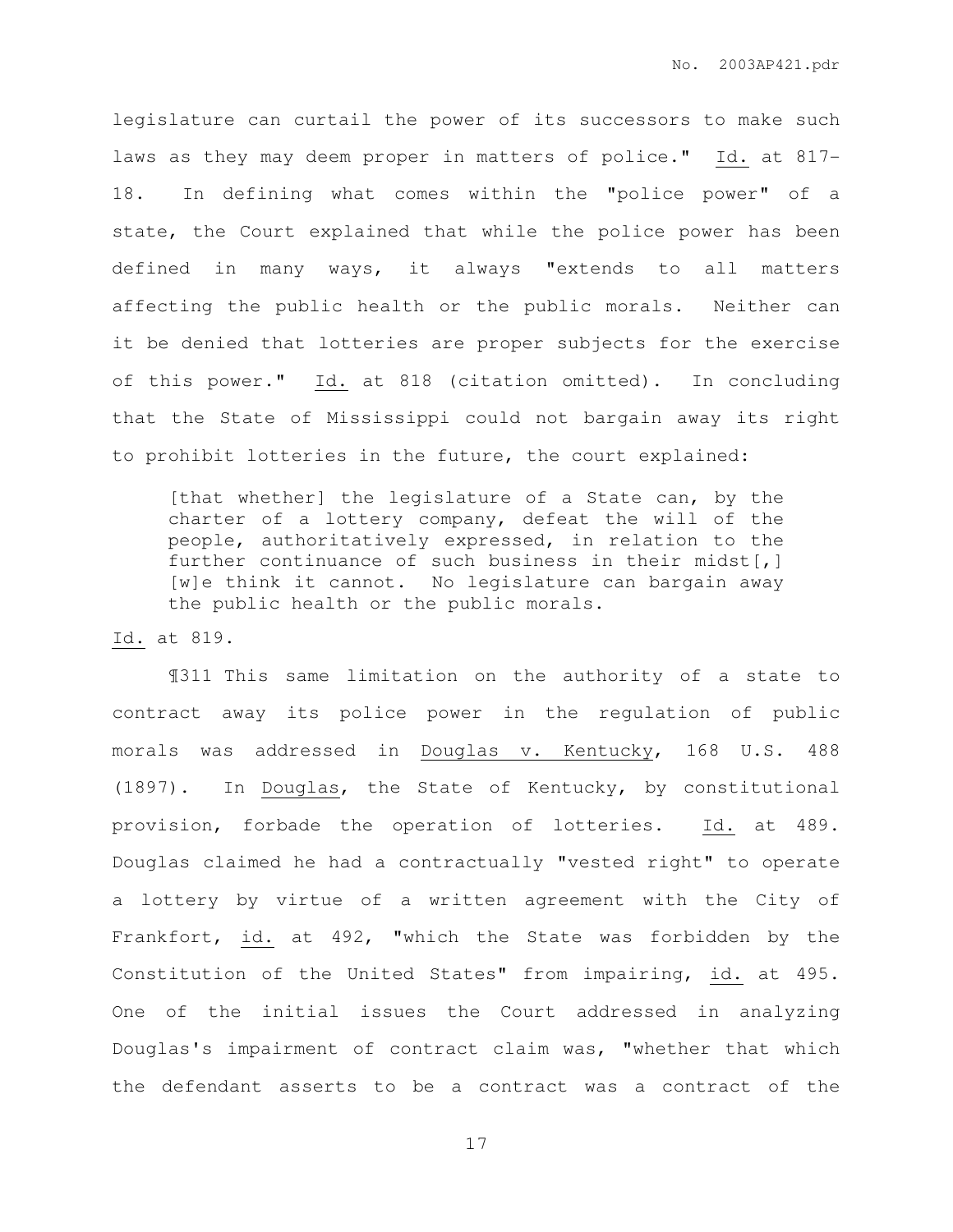class to which the Constitution of the United States refers." Id. at 500. Because the regulation of gambling is a regulation affecting public morals, which a state always has the power to affect, the Supreme Court concluded that a contract to operate a lottery was not the type of contract that falls within the scope of Article I, Section 10.

[W]e hold that a lottery grant is not, in any sense, a contract within the meaning of the Constitution of the United States, but is simply a gratuity and license, which the State, under its police powers, and for the protection of the public morals, may at any time revoke, and forbid the further conduct of the lottery; and that no right acquired during the life of the grant, on the faith of or by agreement with the grantee, can be exercised after the revocation of such grant and the forbidding of the lottery, if its exercise involves a continuance of the lottery as originally authorized. All rights acquired on the faith of a lottery grant must be deemed to have been acquired subject to the power of the State . . . .

Id. at 502-03 (emphasis added).

¶312 The retention by the sovereign of its authority to exercise its police power in matters of public morals and safety, notwithstanding an assertion of contract rights to curtail the sovereign, was strongly reaffirmed in Atlantic Coast Line Railroad Co. v. City of Goldsboro, 232 U.S. 548 (1914):

[I]t is settled that neither the "contract" clause nor the "due process" clause has the effect of overriding the power of the State to establish all regulations that are reasonably necessary to secure the health, safety, good order, comfort, or general welfare of the community; that this power can neither be abdicated nor bargained away, and is inalienable even by express grant; and that all contract and property rights are held subject to its fair exercise.

Id. at 558 (emphasis added).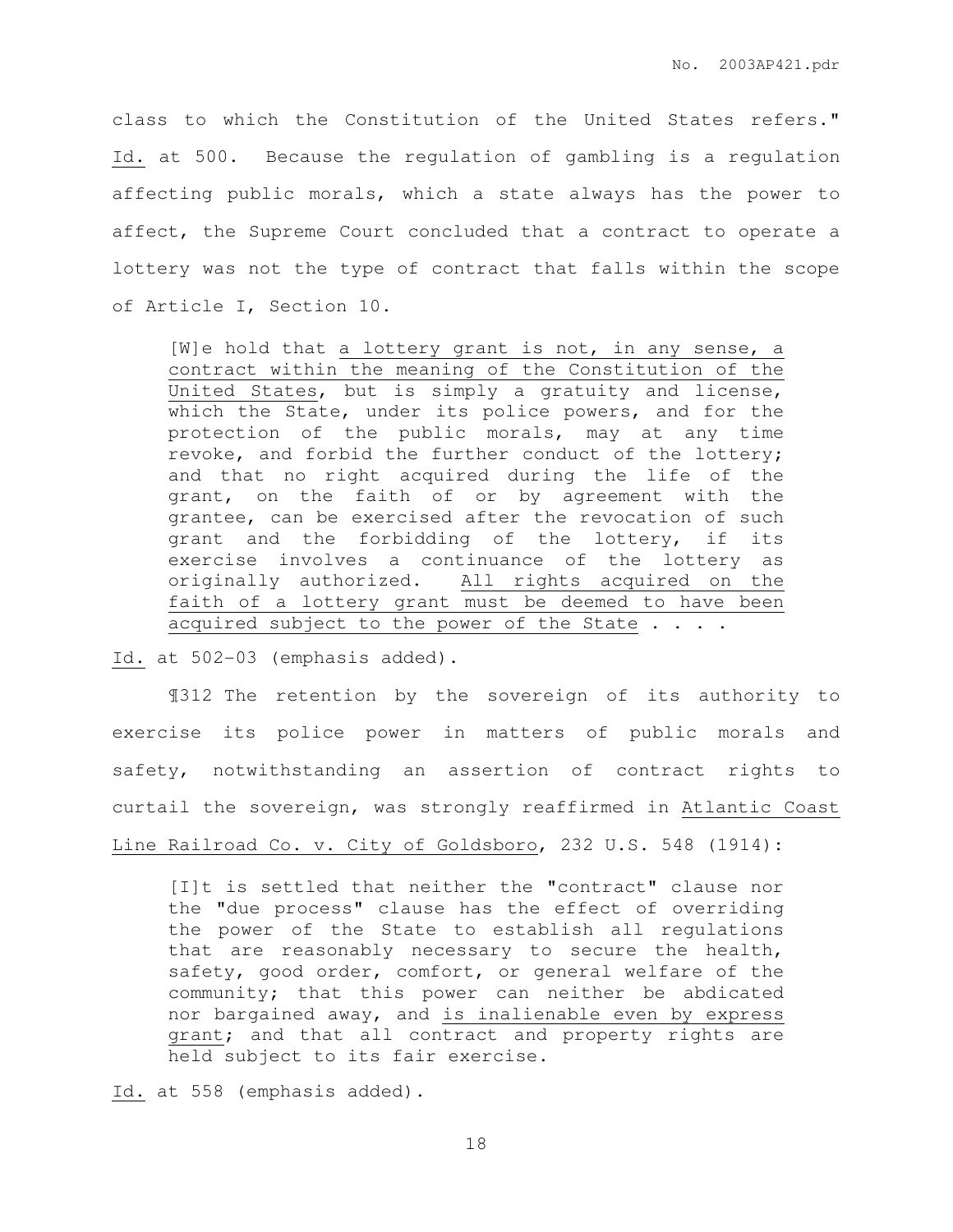¶313 The principles of constitutional interpretation that were laid down in Stone, Douglas and Atlantic Coast Line were reaffirmed by the United States Supreme Court in United States v. Winstar Corp., 518 U.S. 839 (1996). Winstar involved a claim that the United States was contractually obligated to permit financial institutions to use special accounting methods that were authorized in exchange for the institutions' assumption of liabilities of other failed financial institutions, despite changes made in the law under  $FIRREA.<sup>14</sup>$  Id. at 843, 858-61. Winstar argued, among other things, that the passage of FIRREA violated its rights under Article I, Section 10 of the U.S. Constitution. Id. at 860.

¶314 In reviewing the common law history of the ability of one session of Congress to undo what an earlier session had provided, the Supreme Court explained the "unmistakability doctrine," which has been used where the regulations at issue affected economic interests. Id. at 871-80. This doctrine permitted the court to side-step the effect of Article I, Section 10 on the claimed contract right by concluding that absent an unmistakable provision to the contrary, "contractual arrangements, including those to which a sovereign itself is a party, 'remain subject to subsequent legislation' by the sovereign." Id. at 877 (quoting Bowen v. Public Agencies Opposed to Social Security Entrapment, 477 U.S. 41, 52 (1986)).

 $\overline{a}$ 

 $14$  "FIRREA" is the Financial Institutions Reform, Recovery, and Enforcement Act of 1989. United States v. Winstar Corp., 518 U.S. 839, 856 (1996).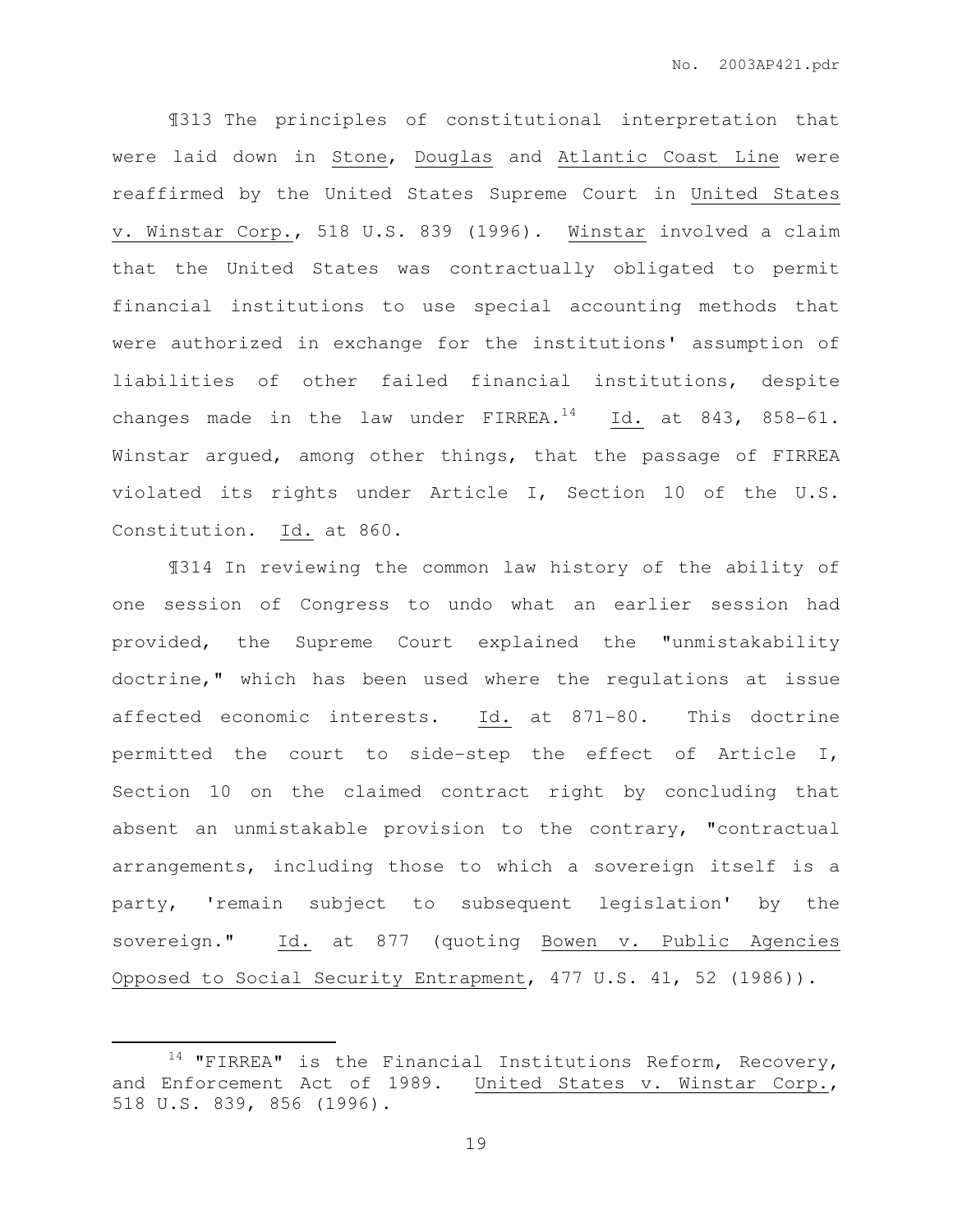¶315 Winstar explained that the unmistakability doctrine was not universally applied because of "the different kinds of obligations the Government may assume and the consequences of enforcing them." Winstar, 518 U.S. at 880. Winstar noted that at times a variant of the unmistakability doctrine was referred to as the "reserved powers doctrine," wherein "a state government may not contract away 'an essential attribute of its sovereignty.'" Id. at 888 (citing U.S. Trust Co. of New York v. New Jersey, 431 U.S. 1, 23 (1977)). Winstar went on to explain that "a classic example" of the limitations on a state's ability to contract for certain provisions was shown by Stone where the Supreme Court held that the legislature had no power to contract away the sovereign's police power in areas affecting public morals. Winstar, 518 U.S. at 888. Furthermore, as the Court held in U.S. Trust:

[The doctrine of reserved powers] requires a determination of the State's power to create irrevocable contract rights in the first place, rather than an inquiry into the purpose or reasonableness of the subsequent impairment. In short, the Contract Clause does not require a State to adhere to a contract that surrenders an essential attribute of its sovereignty.

### U.S. Trust, 431 U.S. at 23.

¶316 The Indian gaming compacts are contracts to permit gambling, pure and simple. Article IV, Section 24 of the Wisconsin Constitution and the criminal laws contained within ch. 945 of the Wisconsin Statutes prohibit gambling. Laws that affect gambling of any type operate in regard to public morals and are enacted pursuant to the police powers of the State of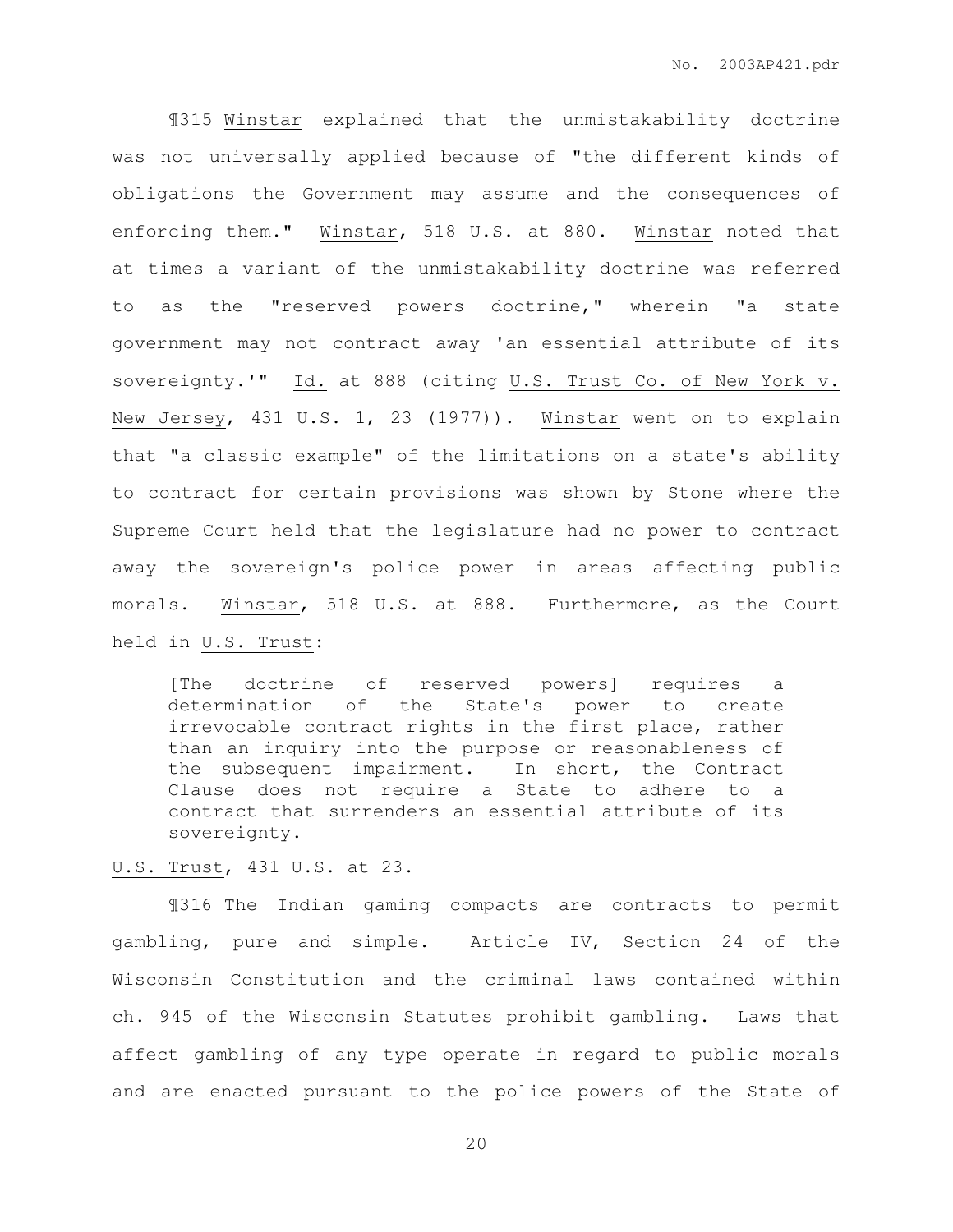Wisconsin. City of Milwaukee v. Milwaukee Amusement, Inc., 22 Wis. 2d 240, 250-51, 125 N.W.2d 625 (1964).

¶317 In Milwaukee Amusement, we examined a city's action to collect a forfeiture from Milwaukee Amusement because its pinball machines violated the city's anti-gambling ordinance. Id. at 246. After concluding that the pinball machines were a gambling device, we addressed Milwaukee Amusement's contention that the ordinance was unlawful. Id. at 251. In concluding that the ordinance was valid, we clearly explained that the regulation of gambling by a governmental body was done in the exercise of the police power.

Ordinances, such as the instant one, proscribing gambling devices are enacted pursuant to the city's police power. Estoppel will not lie against a municipality so as to bar it from enforcing an ordinance enacted pursuant to the police power.

Milwaukee Amusement, 22 Wis. 2d at 253 (citation omitted). Also in Wisconsin Bingo Supply & Equipment Co. v. Wisconsin Bingo Control Board, 88 Wis. 2d 293, 276 N.W.2d 716 (1979), while addressing a challenge to a statute that permanently barred gambling promoters from obtaining a bingo supplier license, we explained that the statute was enacted in the legislature's exercise of its police power:

[A] state may make any reasonable classification which it deems necessary to the police purpose intended to be attained by the legislation . . . .

Id. at 307 (citation omitted).

¶318 By adopting the Governor's argument on impairment of contract, the majority abrogates the State of Wisconsin's sovereign police power to regulate gambling within its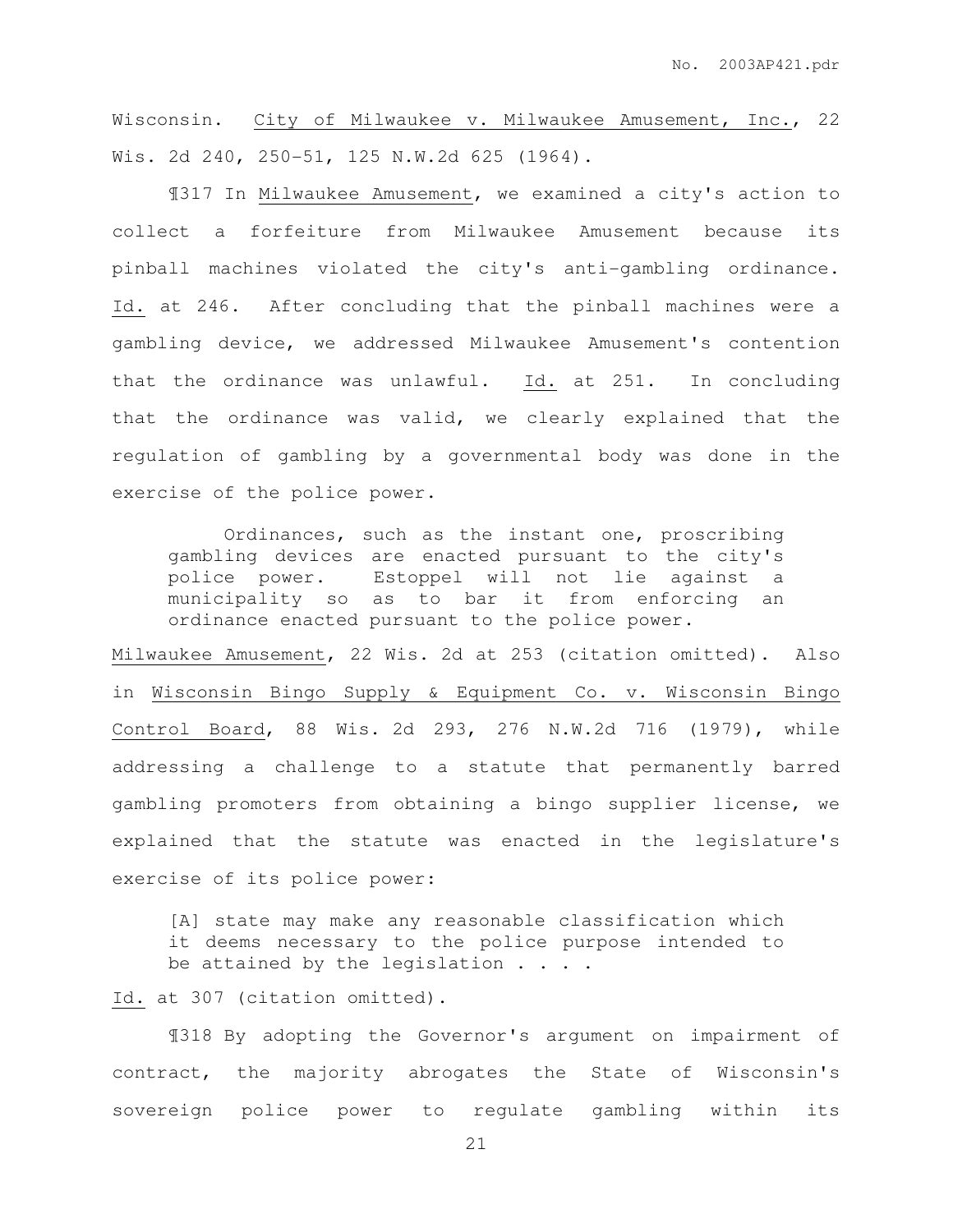jurisdiction. Even though this is a federal question that is to be decided based on precedent of the United States Supreme Court, the majority opinion ignores this precedent.<sup>15</sup> As the Supreme Court explained in Marvin v. Trout, 199 U.S. 212 (1905):

The plain object of this legislation is to discourage, and, if possible, prevent gambling. . . . We are aware of no provision in the Federal Constitution which prevents this kind of legislation in a State for such a purpose.

### Id. at 225.

 $\overline{a}$ 

¶319 We are required to follow the precedent set by the United States Supreme Court on questions of federal law, such as the meaning of a provision of the United States Constitution. Webster, 114 Wis. 2d at 426 n.4. And as I noted earlier, it is a question of federal law whether a contract has been created that is of a type that potentially could be protected by the United States Constitution. Gen. Motors, 503 U.S. at 187. The Court has consistently held that a state cannot create a binding contract to which Article I, Section 10 protections attach when the subject matter of the contract comes within the scope of the state's legislation in areas affecting public morals, as does gambling. Winstar, 518 U.S. at 888; U.S. Trust, 431 U.S. at 23; Atlantic Coast Line, 232 U.S. at 558; Marvin, 199 U.S. at 225; Douglas, 168 U.S. at 502-03; Stone, 101 U.S. at 819.

<sup>&</sup>lt;sup>15</sup> Instead of analyzing the cases cited above or other cases it deems controlling on this question, the majority opinion simply cites one paragraph from a commentator, James M. McGoldrick, Jr. Majority op., 153. However, McGoldrick does not dispute that when a state exercises its police power to regulate public morals, Article I, Section 10 does not apply.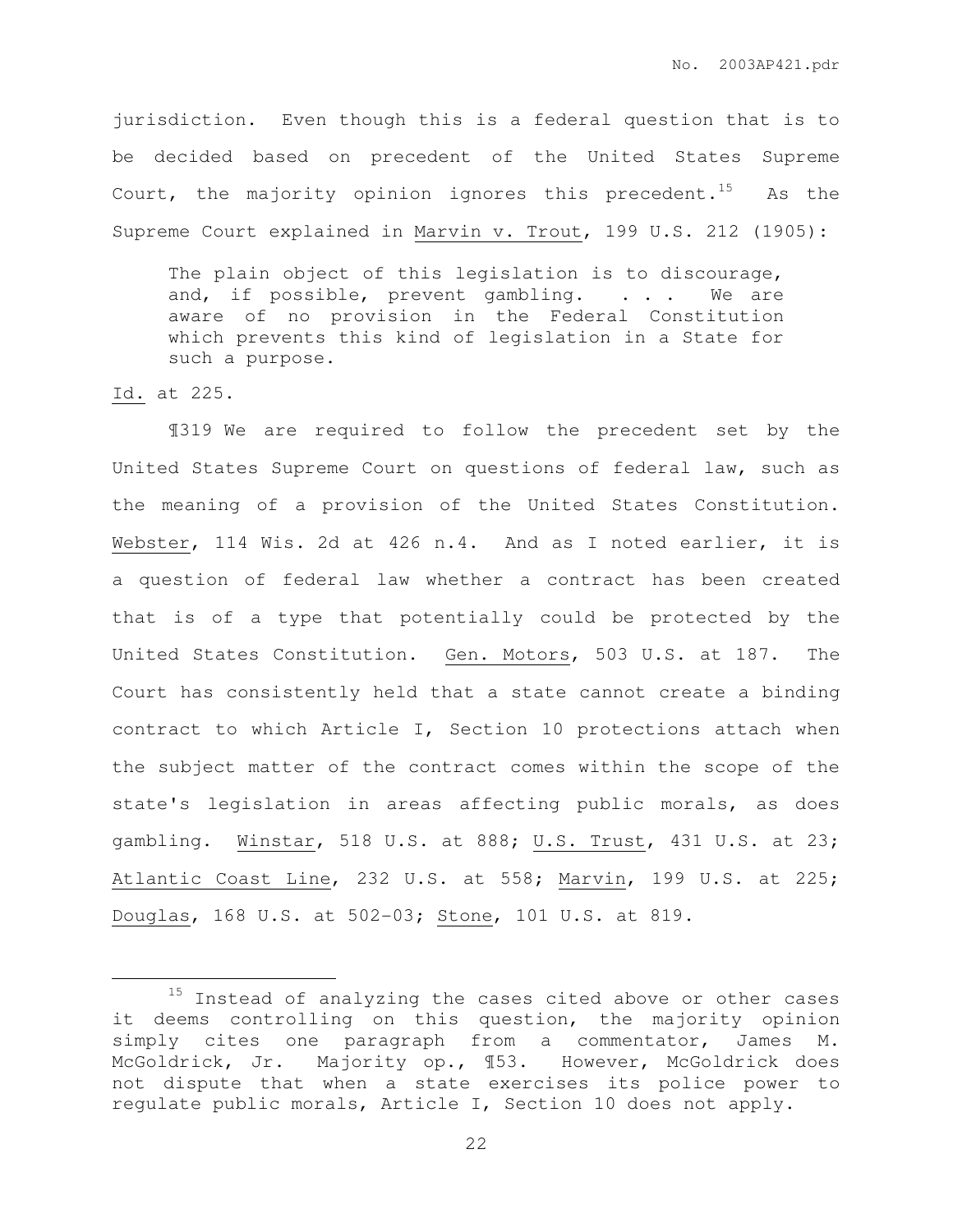¶320 The contract provisions the Governor seeks to protect pertain to the operation of certain types of gambling and the potential for amendment of the compact to add additional types of gambling. State action in regard to gambling is within the state's sovereign police power; this right cannot be abrogated by contract, now or in the future. Stone, 101 U.S. at 819. Therefore, it does not matter whether the court examines the contracts as a whole, as the majority does, or whether the court examines the contracts in regard to the new provisions that affect the types of games permitted. They are contracts that affect public morals and therefore, the U.S. Constitution does not afford protection to them.

¶321 The majority opinion puts the cart before the horse, when it relies on Allied Structural Steel Co. v. Spannaus, 438 U.S. 234 (1978), Energy Reserves Group, Inc. v. Kansas Power & Light Co., 459 U.S. 400 (1983), U.S. Trust Co. and Wisconsin Professional Police Ass'n v. Lightbourn, 2001 WI 59, 243 Wis. 2d 512, 627 N.W.2d 807 for its impairment of contract analysis. Majority op., ¶¶55-58. As explained above, those cases, with the exception of a portion of U.S. Trust Co. that the majority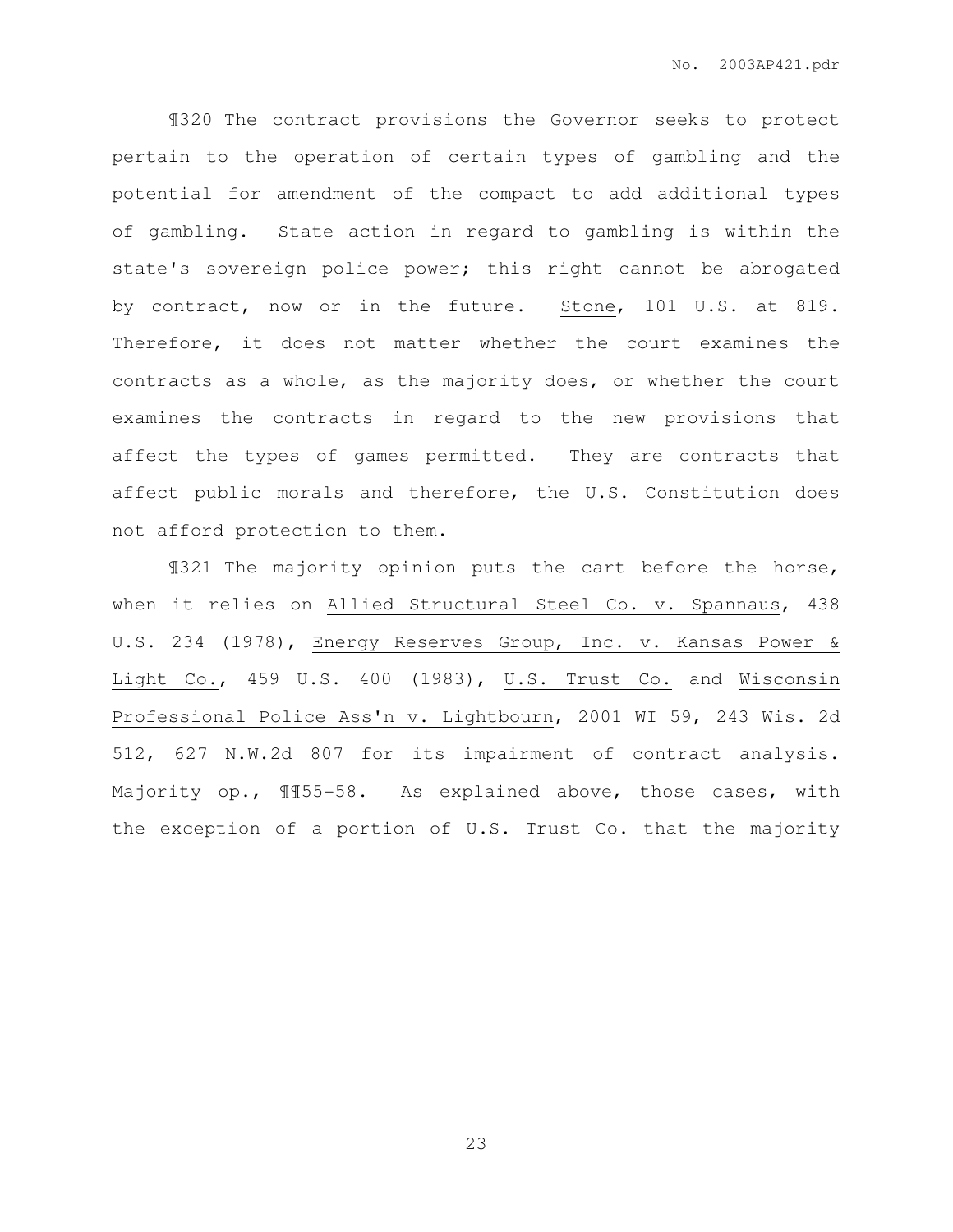opinion chooses to ignore,  $16$  have no application to the initial contract question presented here. Accordingly, the majority opinion errs when it concludes that Wisconsin has bargained away its sovereign right to establish the types of gambling that are prohibited within its borders. $17$ 

¶322 In countering the conclusion that the State maintains its sovereign authority under its police power to legislate in areas affecting public morals, the majority opinion asserts that the State has no jurisdiction to enforce its criminal laws on tribal land unless such jurisdiction has been granted by the federal government. Majority op., ¶73. I have no quarrel with this assertion; however, it has absolutely no relevance to whether the State of Wisconsin can enforce its criminal laws that prohibit gambling on tribal land. The compacts themselves recognize the authority of the State to enforce the State's criminal laws in regard to gambling on tribal land.

 $\overline{a}$ 

 $16$  United States Trust Co. of New York v. New Jersey, 431 U.S. 1 (1977), explains, "The initial inquiry concerns the ability of the State to enter into an agreement that limits its power to act in the future. . . . In short, the Contract Clause does not require a State to adhere to a contract that surrenders an essential attribute of its sovereignty." Id., 431 U.S. at 23. The court also explained that the inability of a state to limit its own sovereign powers depended on the subject matter of that limitation. For example, in areas of public morals, the state could not create a binding contract that gave up its power to act in the future, but a state could enter into effective financial contracts that will restrict future state action. Id. at 23-27.

 $17$  Only if the contract is of a type that may be protected by the United States Constitution, does the analysis shift to whether there has been a substantial impairment of a contractual obligation. Gen. Motors Corp. v. Romein, 503 U.S. 181, 186 (1992).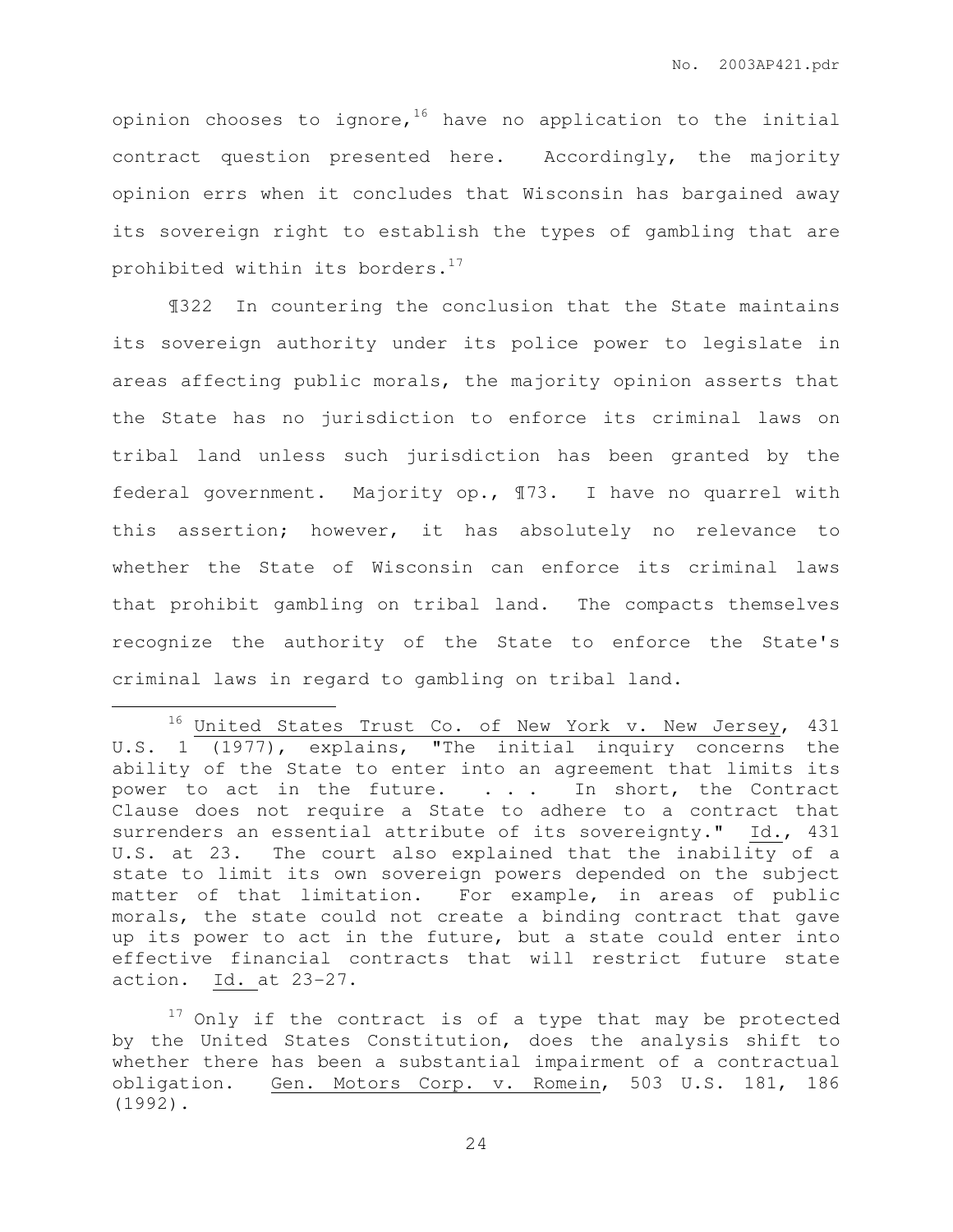XVIII. ALLOCATION OF JURISDICTION

. . .

B. Criminal jurisdiction.

 1. The State, except as provided in par. B.2. and sec. XXIII, shall have jurisdiction to prosecute such criminal violations of its gambling laws, including amendments thereto, as may occur on tribal lands. This jurisdiction may be exercised in a similar manner as the State exercises general criminal jurisdiction pursuant to Public Law 280, 18 U.S.C. section 1162. Consent of the Attorney General of Wisconsin shall be a condition precedent to commencement of any prosecution. This provision shall not survive the term and termination of this Compact.

Forest County Potawatomi Community of Wisconsin and State of Wisconsin Gaming Compact of 1992 (1992 Gaming Compact), Section XVIII, B. 1.

 b. The 1991-92 compacts created no contractual obligation to add new types of gambling.

¶323 The majority opinion also assumes that the compacts contain an obligation to amend the compacts to permit the addition of new types of gambling that were not permitted under the 1991-92 compacts. Majority op., ¶82. The majority then assumes that the application of Article IV, Section 24 of the Wisconsin Constitution to the compacts impairs this obligation of contract contrary to Article I, Section 10 of the U.S. Constitution. Majority op., ¶91.

¶324 The majority opinion's assumptions are incorrect. It misses the first step in basic contract analysis, which is: did the 1991-92 compacts create a contractual obligation to add new types of games? The creation of a property right in a contract is determined under state law. Keystone Bituminous Coal Ass'n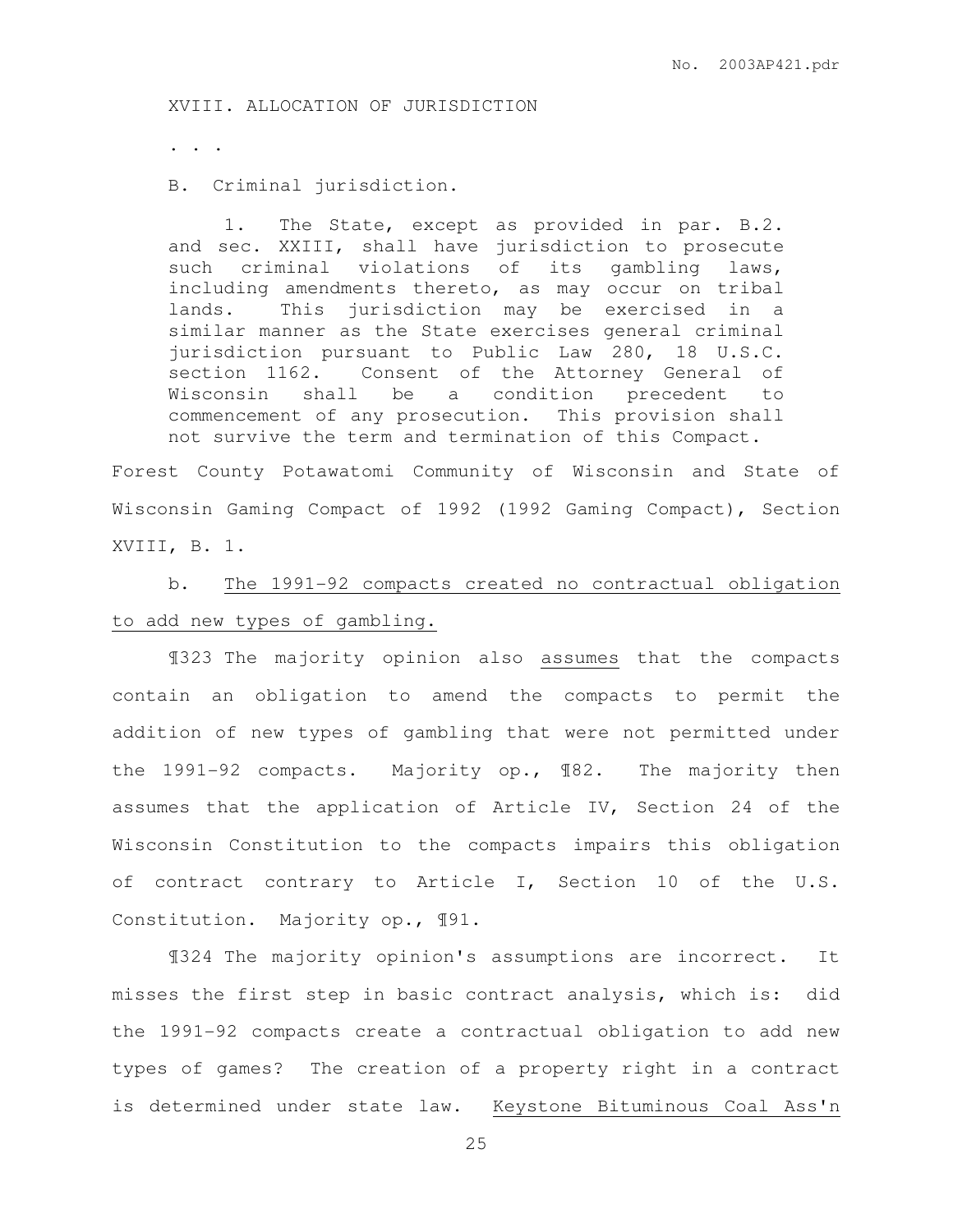v. DeBenedictis, 480 U.S. 470, 519 (1987) (Rehnquist, C.J., dissenting). Under Wisconsin law, an agreement to reach an agreement in the future imposes no contractual obligation on either party. Dunlop v. Laitsch, 16 Wis. 2d 36, 42, 113 N.W.2d 551 (1962). In order to have a contractual right, the parties' agreement must be "definite" and "certain." Petersen v. Pilgrim Village, 256 Wis. 621, 624-25, 42 N.W.2d 273 (1950). However, the 1991-92 compacts create no contractual obligation to amend the compacts to add new types of gambling because no provision creates a "definite and certain" obligation in that regard. The majority opinion ignores this basic principle of contract law, i.e., it never concludes that the State had a contractual obligation to add any new types of games to those that are listed in the 1991-92 compacts.

¶325 To explain why there is no obligation to add new types of games, I review the compact provisions that conceivably could be interpreted to relate to amending the types of Class III gambling that were permitted in the 1991-92 gaming compacts:

IV. AUTHORIZED CLASS III GAMING.

. . .

 B. The Tribe may not operate any Class III gaming not expressly enumerated in this section of this Compact unless this Compact is amended pursuant to section XXX.

1992 Gaming Compact, Section IV, B.

XXX. AMENDMENT.

This Compact shall not be modified, amended or otherwise altered without the prior written agreement of both the State and the Tribe.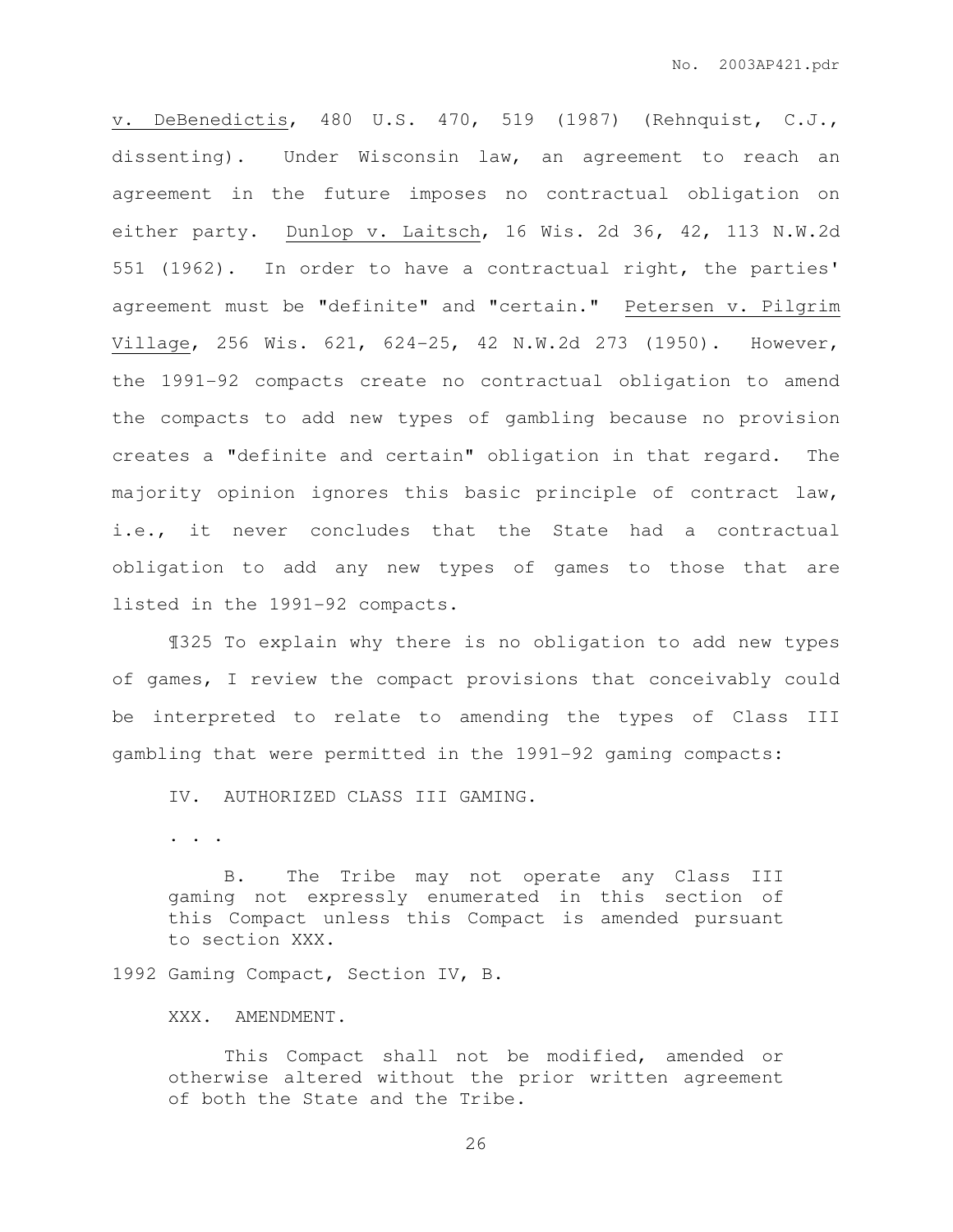Id., Section XXX. These provisions are too indefinite to create a contractual obligation to add additional types of games. For example, Section IV. B. of the compacts is a prohibitory provision that expressly restricts the types of gambling that the Tribe may offer. It says that the Tribe cannot operate any type of Class III gambling that is not "expressly enumerated" in Section IV of the compact. It creates no state obligation to permit any new type of game, and it creates no tribal obligation to operate any type of game that is not listed in Section IV.

¶326 Section XXX provides that only written alterations of the compact that are signed by both the State and the Tribe are binding. It is a standard clause in most written contracts. Neither Section IV nor Section XXX is a definite provision that creates an obligation to add new types of games in the future; therefore, neither provision could give rise to a breach of contract action in that regard. At most, those sections imply, but do not even promise, the possibility of mutually agreeing upon other unspecified games in the future. Those provisions do not create a contractual obligation to add additional types of games. As we have explained:

To be enforceable a contract must be definite and certain as to its basic terms and requirements. It must spell out the essential commitments and the obligations of each party with reasonable certainty.

Witt v. Realist, Inc., 18 Wis. 2d 282, 297, 118 N.W.2d 85 (1962); see also Shetney v. Shetney, 49 Wis. 2d 26, 39-40, 181 N.W.2d 516 (1970) (concluding that discussions between the parties that they would mutually assist one another in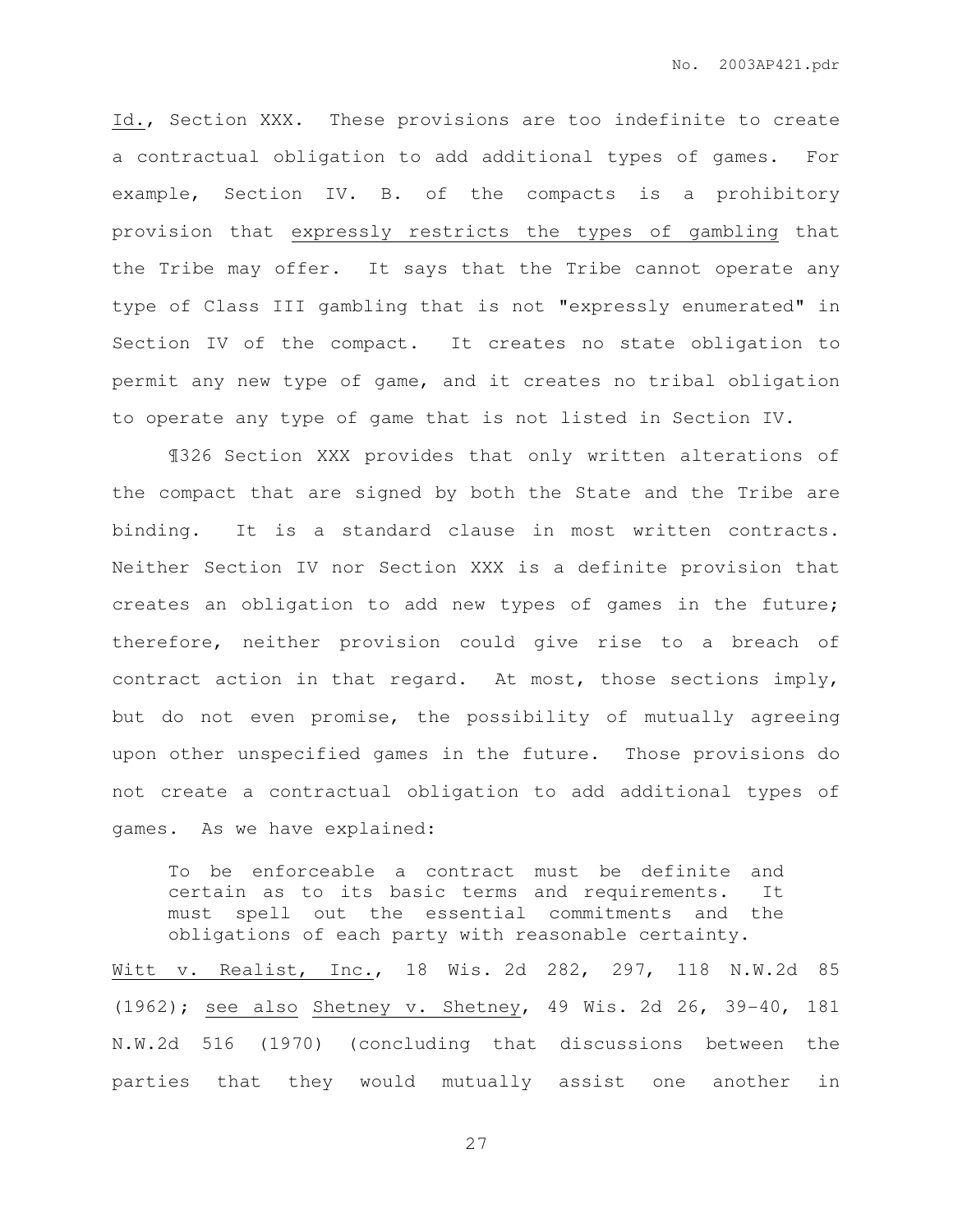continuing their educations were insufficient to spell out a contractual obligation to do so).

¶327 That the amendment provisions of the compacts are too vague to create an enforceable obligation is important because in order to have an impairment of contract claim, there must be a contract obligation under state law and federal law that is being impaired. See Horwitz-Matthews, Inc. v. City of Chicago, 78 F.3d 1248, 1250 (7th Cir. 1996). Article I, Section 10 of the U.S. Constitution speaks to interference with contract obligations. As the United States Supreme Court has explained, when a court is faced with a claim of impairment of a constitutional guarantee, "we begin by identifying the precise contractual right that has been impaired." Keystone Bituminous Coal, 480 U.S. at 504. There is no "precise contractual right" to add any new types of games to those included in the 1991-92 compacts.

¶328 The "obligation of contracts," to which Article I, Section 10 of the U.S. Constitution refers, has been described as having two parts: (1) the obligation to perform the terms of the contract; and (2) the obligation to pay damages due to nonperformance. Horwitz-Matthews, 78 F.3d at 1251 (citing Oliver Wendell Holmes, "The Path of the Law," 10 Harv. L. Rev. 457, 462 (1897)). Therefore, in order to have a claim under the constitution for "impairment" of an "obligation of contracts," the state law that prevents performance must also prevent a remedy for the breach of nonperformance. Horwitz-Matthews, 78 F.3d at 1251 (citing Ruckelshaus v. Monsanto Co., 467 U.S. 986,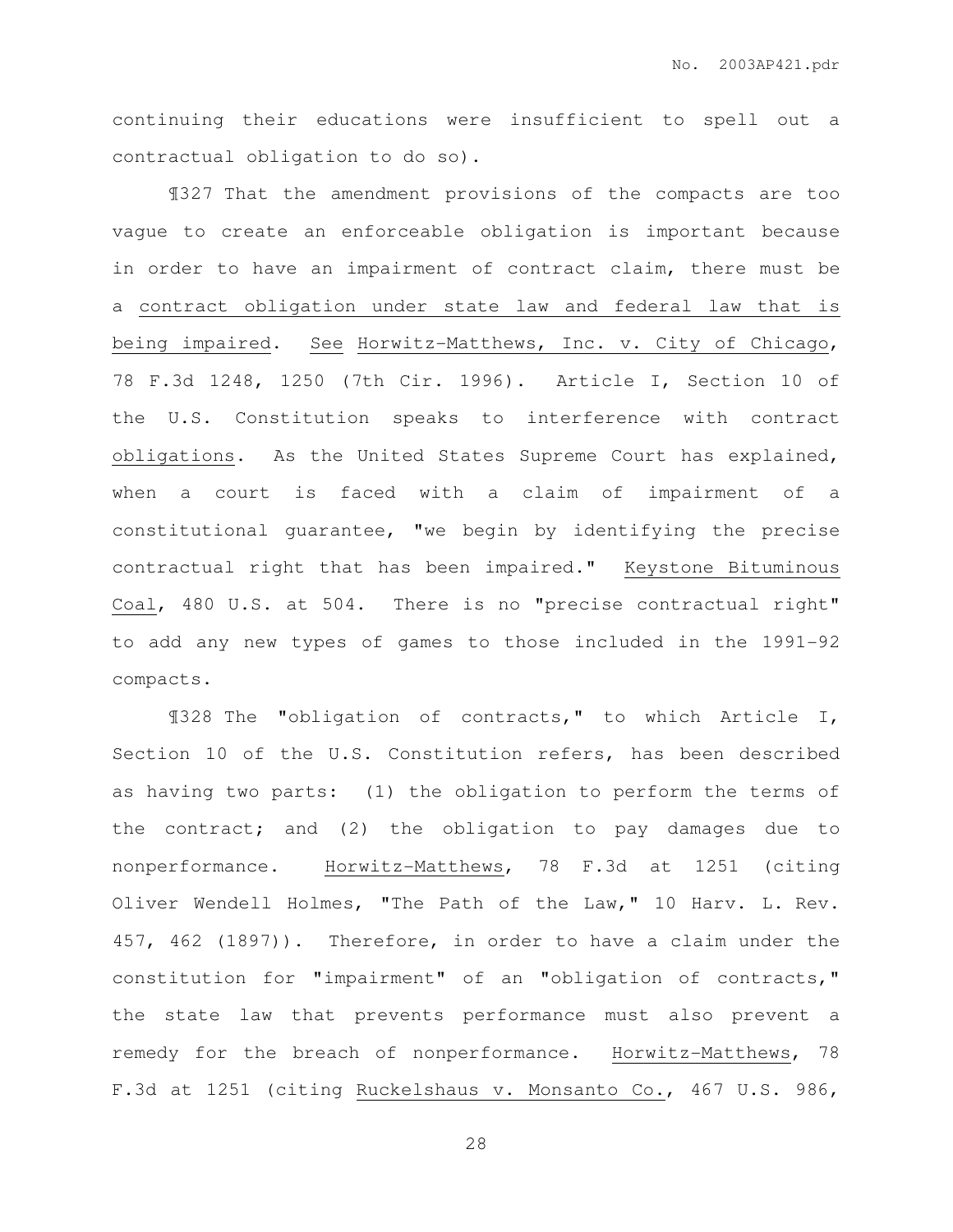1016 (1984) (concluding that in order to have a takings claim under the United States Constitution, there must be no ability to maintain a suit for compensation against the government)). As the United States Court of Appeals for the Seventh Circuit so clearly explained:

[W]hen a state repudiates a contract to which it is a party it is doing nothing different from what a private party does when the party repudiates a contract; it is committing a breach of contract. It would be absurd to turn every breach of contract by a state or municipality into a violation of the federal Constitution.

## Horwitz-Matthews, 78 F.3d at 1250.

¶329 What is apparent from the discussion above is that even if one were to assume, arguendo, that refusing to add a new type of game after the term of the 1991-92 compacts expired was a breach of the tribal compacts, that fact cannot form the basis for a constitutional claim of interference with a contractual obligation unless the State has prevented the Tribal Nations from recovering damages for the breach. However, the circuit court, whose summary judgment we are reviewing, made no determination about whether the State breached its contract with the Tribal Nations by enacting Article IV, Section 24 of the Wisconsin Constitution; the circuit court made no determination about the damages for a breach. However, before an impairment of contract claim will lie, there must be a breach of contract and a preclusion of damages for that breach. Horwitz-Matthews, 78 F.3d at 1251.

¶330 Nevertheless, in order to permit the expansion of Indian gambling, the majority opinion completely ignores basic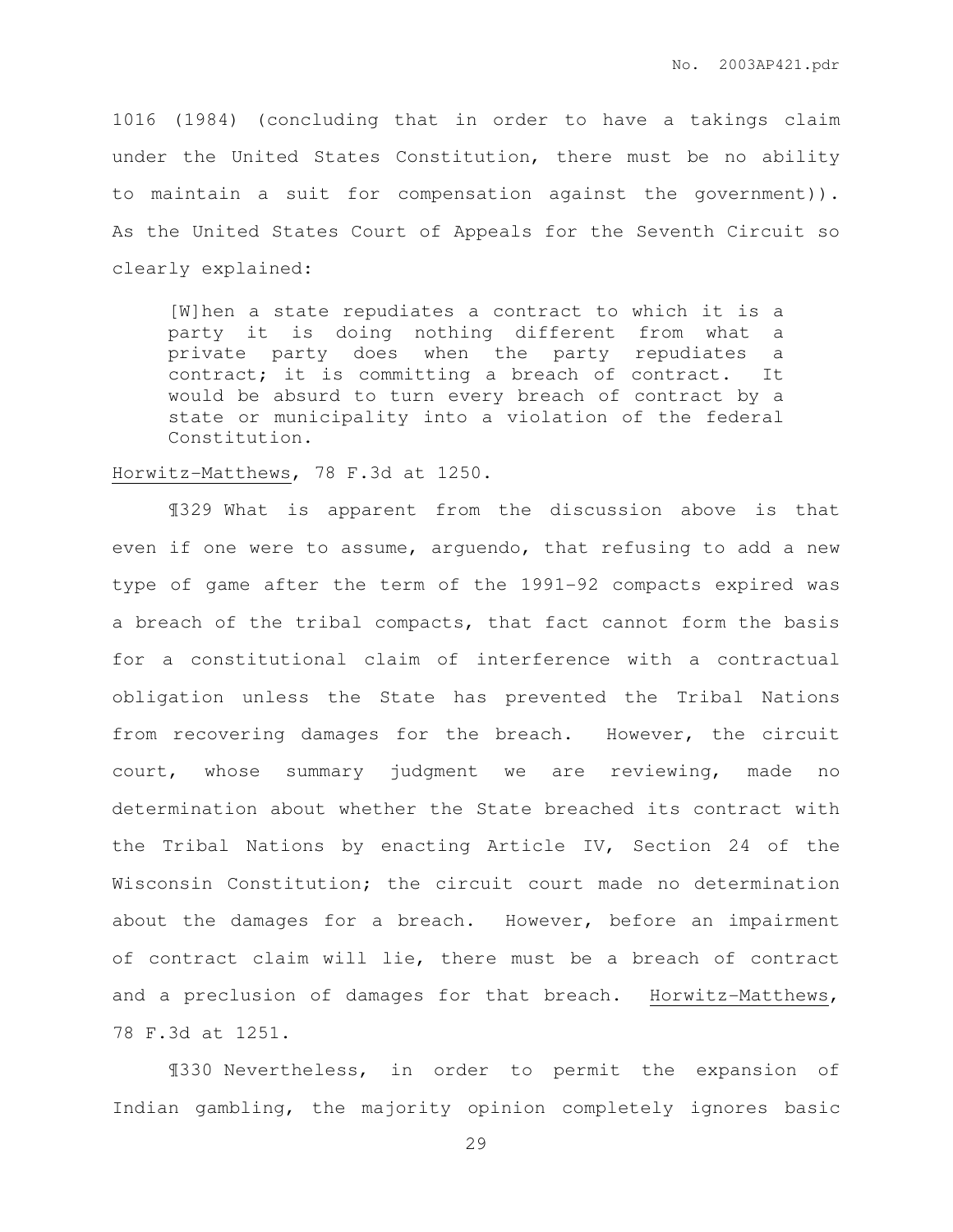precepts of constitutional law. It never explains how the State became obligated to the Tribal Nations to permit additional games or what those games are. In addition, because we are reviewing a 2001 decision of the circuit court, the majority opinion could not identify whether the State has breached its contract with the Tribal Nations and yet it concludes that Article IV, Section 24 of the Wisconsin Constitution interferes with a contractual obligation under the U.S. Constitution. As we have explained above, before there can be an interference with a contract within the meaning of Article I, Section 10 of the U.S. Constitution, there must be an "obligation"; there must be a breach of that obligation; and the State must have precluded a remedy for the breach. None of those conditions has occurred here.

c. Controlling the scope of gambling in Wisconsin is a significant and legitimate public purpose.

¶331 And finally, even if I were willing to ignore all the foundational requirements for the commencement of an impairment of contract analysis set out above and move into the majority opinion's three-part analysis, Article IV, Section 24 of the Wisconsin Constitution does not run afoul of the United States Constitution for at least two reasons: (1) Article IV, Section 24 does not operate as "a substantial impairment"; and (2) the State has a "significant and legitimate public purpose" behind its prohibition of all types of gambling. Energy Reserves, 459 U.S. at 411.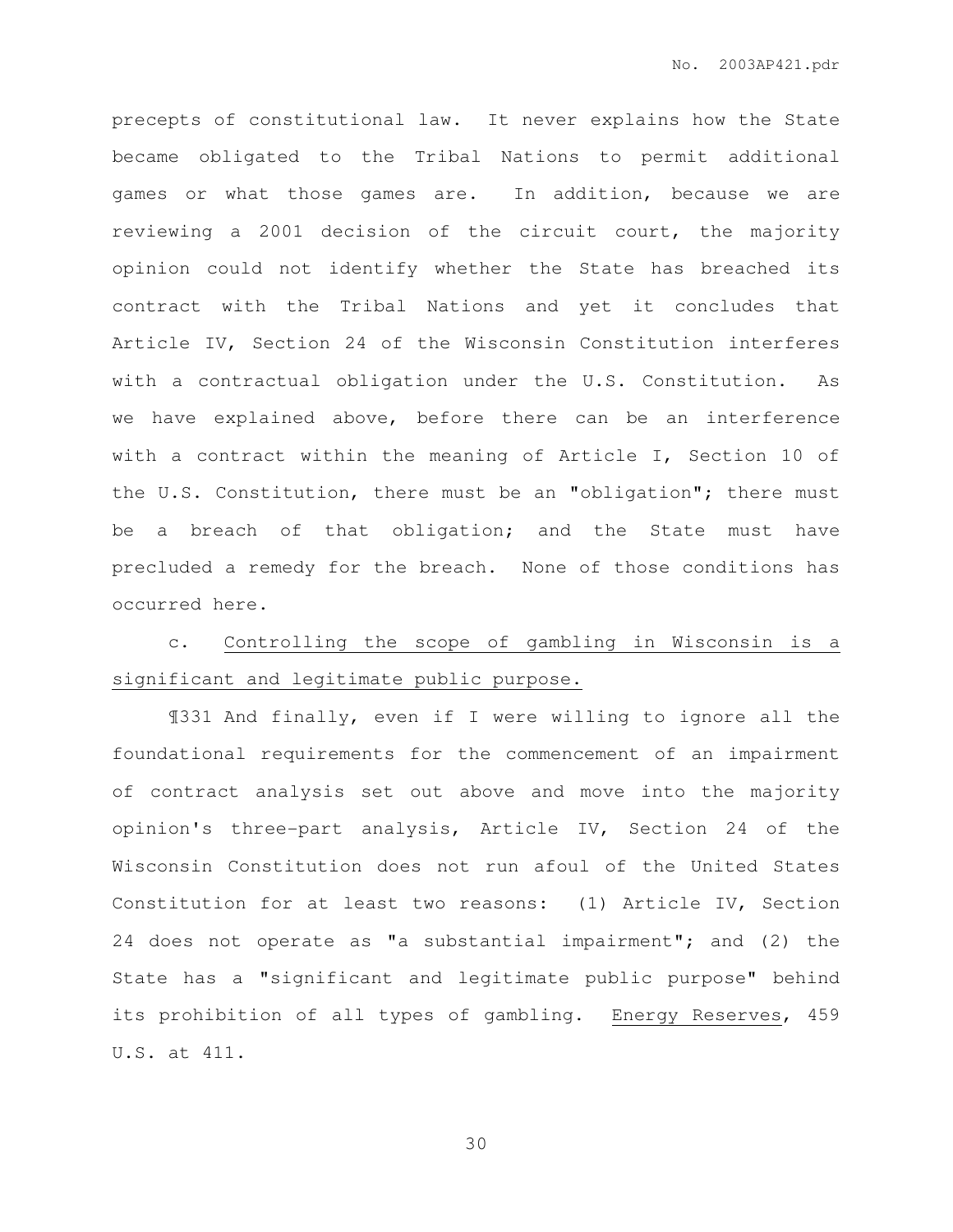¶332 When we evaluate whether a state law constitutes a substantial impairment of a contract right, we are "to consider whether the [] (enterprise) the complaining party has entered has been regulated in the past." Id. (citing Allied Structural, 438 U.S. at 242 n.13.)

When he purchased into an enterprise already regulated in the particular to which he now objects, he purchased subject to further legislation upon the same topic.

Energy Reserves, 459 U.S. at 411 (quoting Veix v. Sixth Ward Bldg. & Loan Ass'n, 310 U.S. 32, 38 (1940)).

¶333 Here, gambling has long been subject to prohibition under the criminal laws of Wisconsin. The Tribal Nations acknowledge in the compacts that the State may enforce its criminal gambling statutes on tribal lands. Therefore, there has always been an expectation that the "enterprise" of gambling could be subject to further legislation. In addition, as we explained above, the Tribal Nations could not mount a breach of contract action against the State if the Governor chose not to agree to additional types of games. Therefore, the prohibition of new types of games is not a substantial impairment of an enforceable right.

¶334 In addition, the State has a "significant and legitimate public purpose" behind Article IV, Section 24 of the Wisconsin Constitution, which prohibits compacting for types of games that were not permitted in the 1991-92 compacts. The State's prohibition is done in the exercise of its police power in the area of public morals, which is always a legitimate subject for state laws. Douglas, 168 U.S. at 502-03.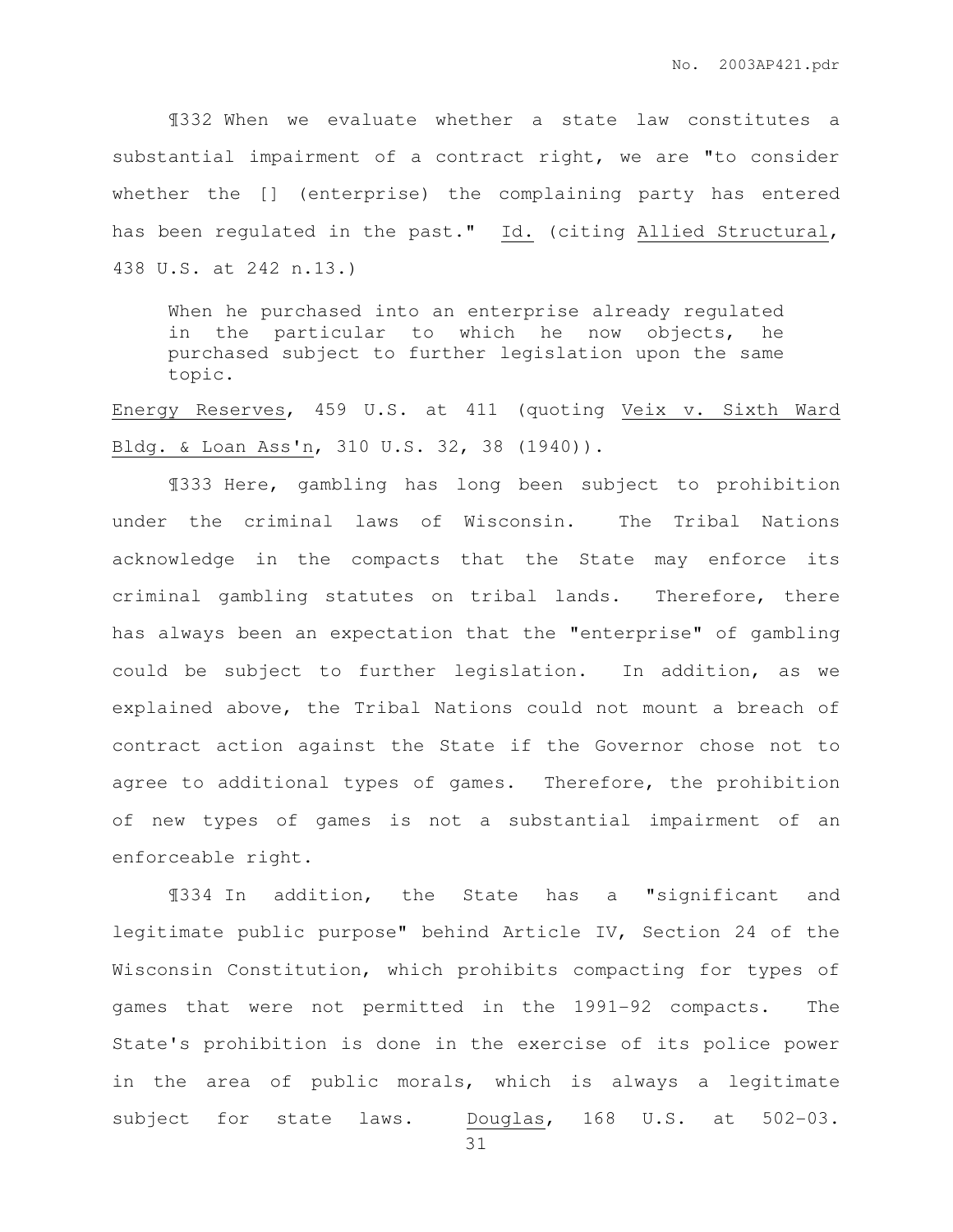Therefore, even if I were to employ the contracts clause analysis the majority opinion sets out, Article IV, Section 24 is not in conflict with Article I, Section 10 of the U.S. Constitution.

¶335 The majority opinion justifies its reversal of our decision in Panzer by asserting that the contract impairment argument was not discussed in Panzer. Majority op., ¶94. It laments, "We find it disingenuous that some members of the Panzer majority refused to reach the Contract Clause analysis that was properly before it, and now criticize the Dairyland majority opinion for deciding the issue." Id. The majority opinion is recreating history as it would like it to be, rather than as it was. The contract impairment issue was never before the court in Panzer. Panzer, 271 Wis. 2d 295, ¶102. No party briefed or argued contract impairment in Panzer; therefore, we did not decide it. As various members of this court have said, we should not "reach out and decide issues" that were not presented to the court by the parties. Town of Beloit v. County of Rock, 2003 WI 8, ¶72, 259 Wis. 2d 37, 657 N.W.2d 344 (Abrahamson, C.J., dissenting). However, in Panzer, the dissent did not follow that rule. Instead, it created and then decided the contract impairment issue, without the benefit of briefing or argument. Panzer, 271 Wis. 2d 295, ¶¶210-218 (Abrahamson, C.J., dissenting).

¶336 Panzer turned on whether the Governor had the power to enter into compacts for types of games that were not included in the 1991-92 compacts. We concluded that the constitutional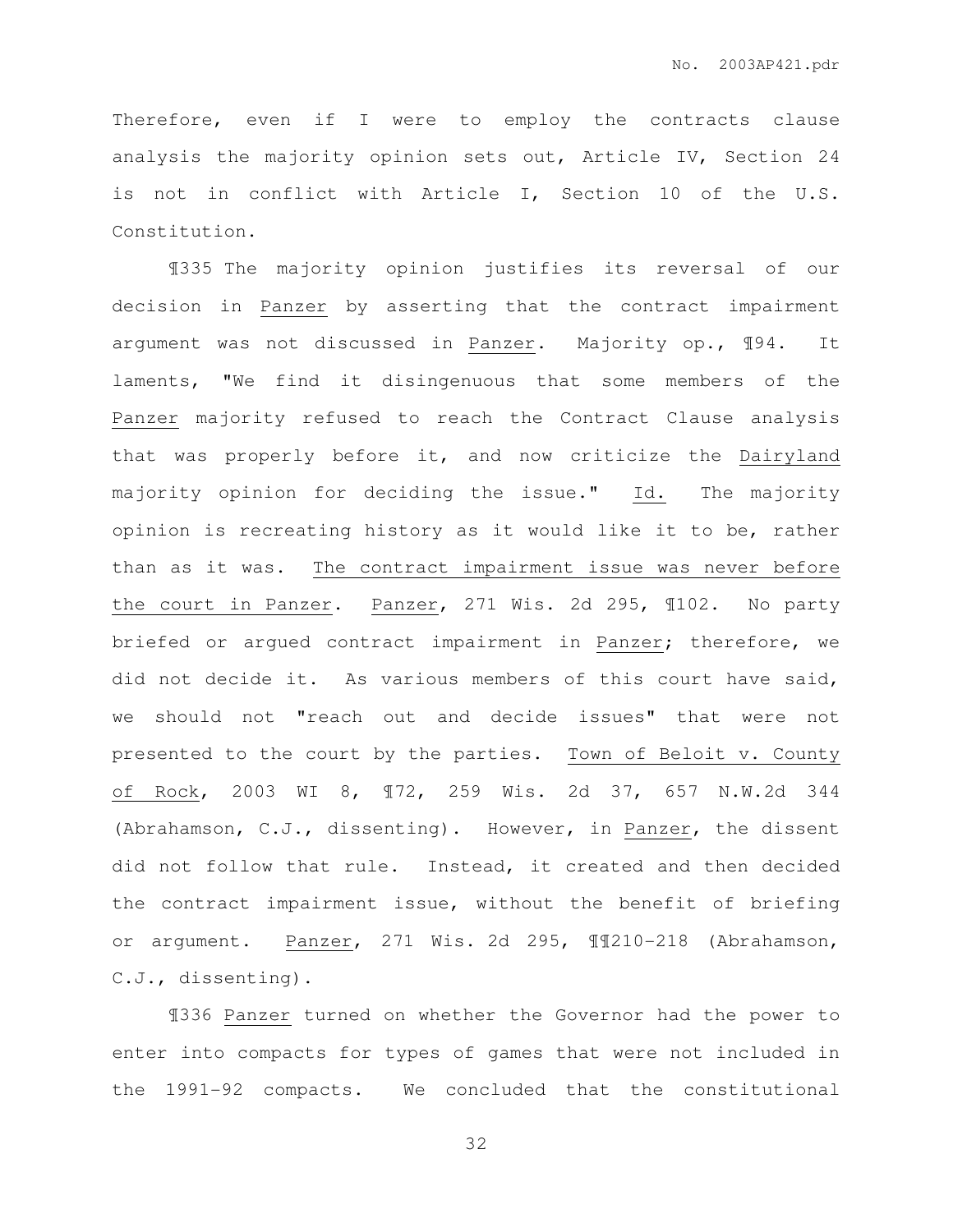amendment, Article IV, Section 24 of the Wisconsin Constitution, withdrew that power from both the legislature and the Governor. Panzer, 271 Wis. 2d 295, ¶¶83-86, 96-97. Based on this lack of power to validly compact for the new types of games that were added in the 2003 compacts, we concluded those games were unlawful. Id., 196. The majority opinion never overrules this holding of Panzer. Majority op., ¶80 n.61.

¶337 In the case before us, no party has argued that the people of Wisconsin, by enacting the 1993 constitutional amendment, did not withdraw from the legislature and the Governor the power to authorize new types of gambling. All that has been argued is that invalidating the new types of games added in 2003 would violate Article I, Section 10 of the U.S. Constitution and Article I, Section 12 of the Wisconsin Constitution. The majority opinion ignores the Panzer limitation on the power of the Governor as though it were the same issue as whether the State has a contractual obligation to add new types of games. Analytically, the two issues are very different. Compare Panzer, 271 Wis. 2d 295, ¶¶83-102 with ¶¶304-34 of this concurrence/dissent. Accordingly, because I do not agree with the analysis set out in the majority opinion or its decision to overrule Panzer, I respectfully dissent.

## III. CONCLUSION

¶338 In 2004, we decided the effect of the 1993 constitutional amendments on the new types of games that were added to the Indian gaming compacts in 2003; the new games violate Wisconsin's criminal statutes. Panzer, 271 Wis. 2d 295,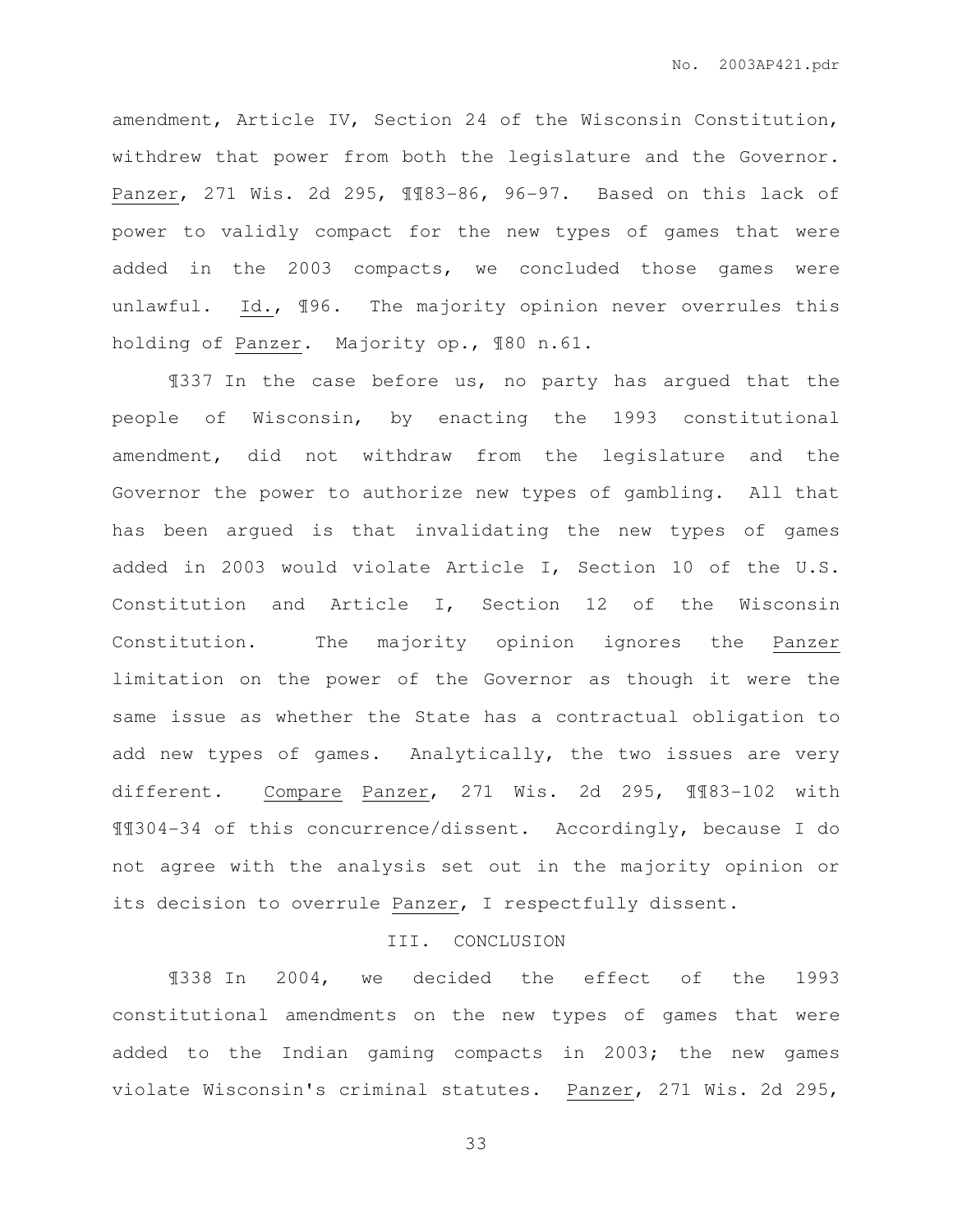¶96. The decisions of this court are final, if not set aside on a motion for reconsideration made within 20 days in the case in which the ruling was issued, Wis. Stat. § 809.64, or overturned by a federal court on a federal question, see Lobermeier, 120 Wis. 2d at 421-22; Webster, 114 Wis. 2d at 426 n.4. The Governor exercised neither option, but instead he asserts that Article IV, Section 24 of the Wisconsin Constitution, enacted by the people of Wisconsin, cannot be applied to the Tribal Nations that have gambling operations in Wisconsin.

¶339 The majority opinion adopts the view of the Governor, wherein he argues on behalf of the Tribal Nations that Article IV, Section 24 of the Wisconsin Constitution cannot be applied to Indian gambling operations in Wisconsin. I conclude that the majority opinion is in error because: (1) in acceding to the Governor's request on behalf of the Tribal Nations, the majority opinion surrenders this court's judicial independence so necessary to protect the people of Wisconsin in a tripartite system of government; (2) the gaming compacts are not the type of contract that is protected by either Article I, Section 12 of the Wisconsin Constitution or Article I, Section 10 of the U.S. Constitution; (3) there is no obligation to contract for new types of games that were not permitted under the 1991-92 compacts; therefore, there can be no impairment of a contractual obligation in that regard; and (4) the State has a significant and legitimate public purpose in controlling the type of gambling that occurs within Wisconsin's borders, which Article I, Section 10 does not affect.